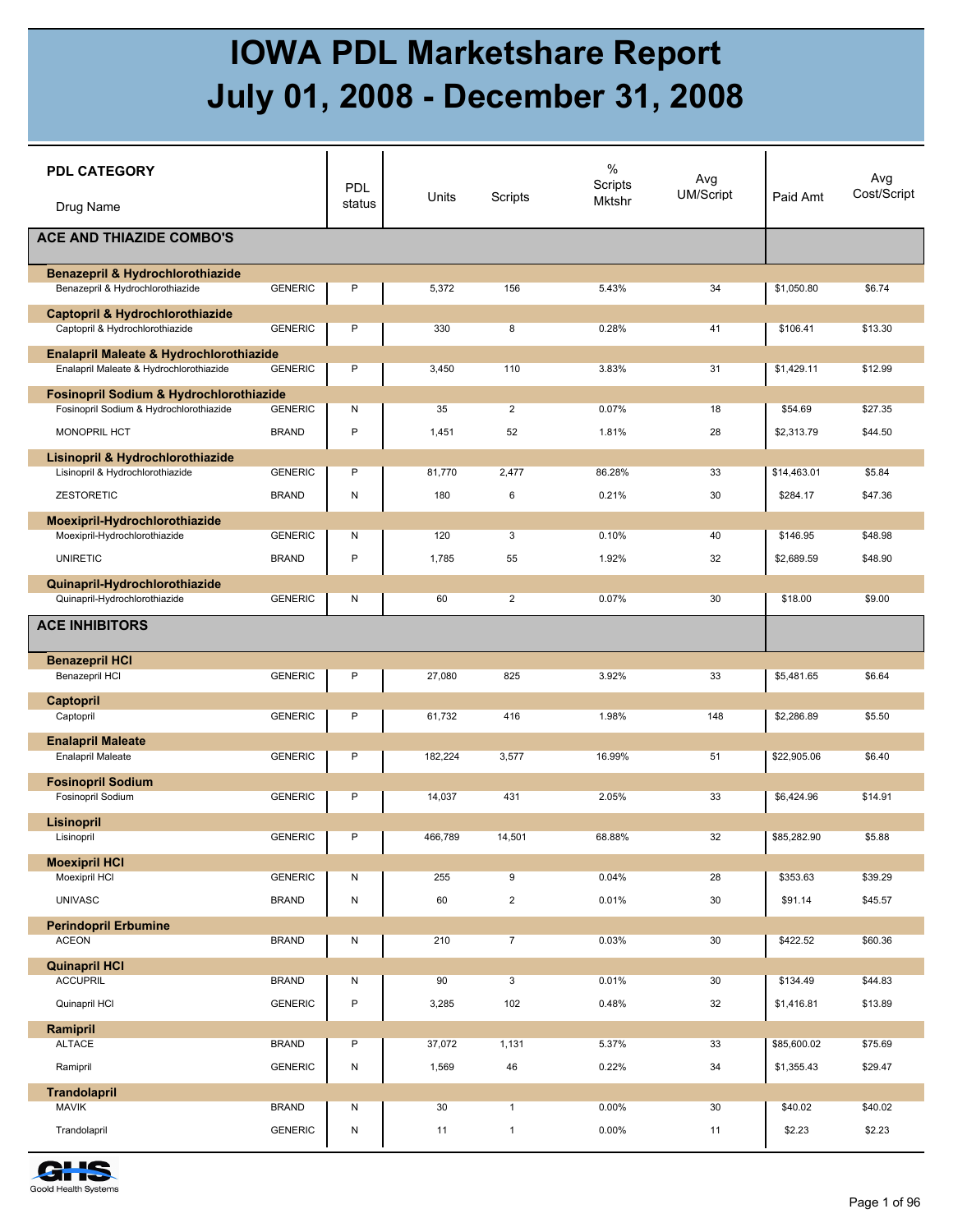| <b>PDL CATEGORY</b><br>Drug Name       |                | <b>PDL</b><br>status | Units  | Scripts      | $\%$<br>Scripts<br><b>Mktshr</b> | Avg<br><b>UM/Script</b> | Paid Amt     | Avg<br>Cost/Script |
|----------------------------------------|----------------|----------------------|--------|--------------|----------------------------------|-------------------------|--------------|--------------------|
| ACE INHIBITORS AND CA CHANNEL BLOCKERS |                |                      |        |              |                                  |                         |              |                    |
| Amlodipine Besylate-Benazepril HCI     |                |                      |        |              |                                  |                         |              |                    |
| Amlodipine Besylate-Benazepril HCI     | <b>GENERIC</b> | N                    | 512    | 18           | 1.17%                            | 28                      | \$748.94     | \$41.61            |
| LOTREL                                 | <b>BRAND</b>   | $\mathsf{P}$         | 44,565 | 1,382        | 89.80%                           | 32                      | \$152,369.68 | \$110.25           |
| <b>Trandolapril-Verapamil HCI</b>      |                |                      |        |              |                                  |                         |              |                    |
| <b>TARKA</b>                           | <b>BRAND</b>   | P                    | 4,710  | 139          | 9.03%                            | 34                      | \$13,402.36  | \$96.42            |
| <b>ACNE PRODUCTS: ISOTRETINOIN</b>     |                |                      |        |              |                                  |                         |              |                    |
| <b>Isotretinoin</b>                    |                |                      |        |              |                                  |                         |              |                    |
| <b>ACCUTANE</b>                        | <b>BRAND</b>   | P                    | 5,320  | 94           | 79.66%                           | 57                      | \$101,262.10 | \$1,077.26         |
| Isotretinoin                           | <b>GENERIC</b> | N                    | 1,060  | 24           | 20.34%                           | 44                      | \$1,651.33   | \$68.81            |
| <b>AGENTS FOR GAUCHER DISEASE</b>      |                |                      |        |              |                                  |                         |              |                    |
| Imiglucerase                           |                |                      |        |              |                                  |                         |              |                    |
| CEREZYME                               | <b>BRAND</b>   | P                    | 8      | 4            | 100.00%                          | $\overline{2}$          | \$13,975.08  | \$3,493.77         |
| <b>ALCOHOL DETERRENTS</b>              |                |                      |        |              |                                  |                         |              |                    |
| <b>Acamprosate Calcium</b>             |                |                      |        |              |                                  |                         |              |                    |
| CAMPRAL                                | <b>BRAND</b>   | P                    | 37,119 | 261          | 66.75%                           | 142                     | \$28,911.65  | \$110.77           |
| <b>Disulfiram</b>                      |                |                      |        |              |                                  |                         |              |                    |
| ANTABUSE                               | <b>BRAND</b>   | P                    | 4,431  | 130          | 33.25%                           | 34                      | \$14,201.65  | \$109.24           |
| <b>ALS DRUG</b>                        |                |                      |        |              |                                  |                         |              |                    |
| <b>Riluzole</b>                        |                |                      |        |              |                                  |                         |              |                    |
| <b>RILUTEK</b>                         | <b>BRAND</b>   | P                    | 748    | 13           | 100.00%                          | 58                      | \$11,712.34  | \$900.95           |
| <b>ALZHEIMER - Cholinomimetics</b>     |                |                      |        |              |                                  |                         |              |                    |
| <b>Donepezil Hydrochloride</b>         |                |                      |        |              |                                  |                         |              |                    |
| <b>ARICEPT</b>                         | <b>BRAND</b>   | P                    | 14,366 | 491          | 41.43%                           | 29                      | \$80,724.42  | \$164.41           |
| <b>Galantamine Hydrobromide</b>        |                |                      |        |              |                                  |                         |              |                    |
| Galantamine Hydrobromide               | <b>GENERIC</b> | N                    | 3      | $\mathbf{1}$ | 0.08%                            | 3                       | \$21.40      | \$21.40            |
| RAZADYNE                               | <b>BRAND</b>   | N                    | 360    | 6            | 0.51%                            | 60                      | \$1,129.74   | \$188.29           |
| RAZADYNE ER                            | <b>BRAND</b>   | ${\sf N}$            | 336    | 12           | 1.01%                            | 28                      | \$2,114.05   | \$176.17           |
| Rivastigmine                           |                |                      |        |              |                                  |                         |              |                    |
| <b>EXELON</b>                          | <b>BRAND</b>   | P                    | 367    | 13           | 1.10%                            | 28                      | \$2,436.01   | \$187.39           |
| <b>Rivastigmine Tartrate</b>           |                |                      |        |              |                                  |                         |              |                    |
| <b>EXELON</b>                          | <b>BRAND</b>   | P                    | 1,063  | 17           | 1.43%                            | 63                      | \$3,655.78   | \$215.05           |
| <b>Memantine HCI</b>                   |                |                      |        |              |                                  |                         |              |                    |
| <b>NAMENDA</b>                         | <b>BRAND</b>   | P                    | 61,803 | 644          | 54.35%                           | 96                      | \$53,948.44  | \$83.77            |
| NAMENDA TITRATION PAK                  | <b>BRAND</b>   | $\sf P$              | 49     | $\mathbf{1}$ | 0.08%                            | 49                      | \$137.70     | \$137.70           |

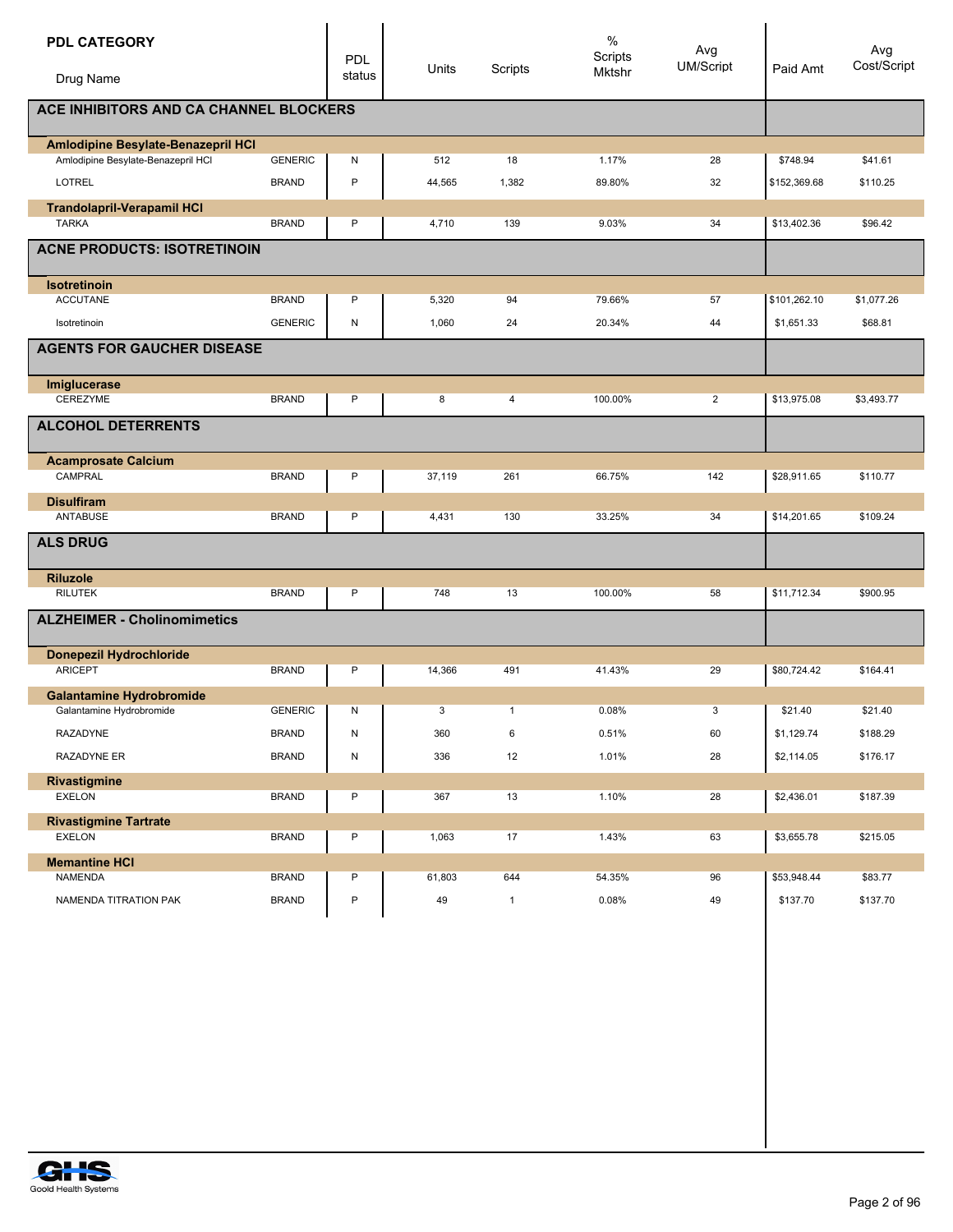| <b>PDL CATEGORY</b><br>Drug Name                            |                | PDL<br>status | Units     | Scripts        | $\%$<br>Scripts<br>Mktshr | Avg<br><b>UM/Script</b> | Paid Amt     | Avg<br>Cost/Script |
|-------------------------------------------------------------|----------------|---------------|-----------|----------------|---------------------------|-------------------------|--------------|--------------------|
| <b>AMINO GLYCOSIDES</b>                                     |                |               |           |                |                           |                         |              |                    |
| <b>Amikacin Sulfate</b><br>Amikacin Sulfate                 | <b>GENERIC</b> | P             | 36        | 10             | 2.30%                     | 4                       | \$94.10      | \$9.41             |
| <b>Gentamicin Sulfate</b>                                   |                |               |           |                |                           |                         |              |                    |
| Gentamicin Sulfate<br><b>Gentamicin in Saline</b>           | <b>GENERIC</b> | P             | 45,552    | 191            | 43.91%                    | 238                     | \$4,479.80   | \$23.45            |
| Gentamicin in Saline                                        | <b>GENERIC</b> | P             | 2,820     | 5              | 1.15%                     | 564                     | \$222.66     | \$44.53            |
| <b>Neomycin Sulfate</b><br>Neomycin Sulfate                 | <b>GENERIC</b> | P             | 2,123     | 41             | 9.43%                     | 52                      | \$2,443.51   | \$59.60            |
|                                                             |                |               |           |                |                           |                         |              |                    |
| <b>Paromomycin Sulfate</b><br>Paromomycin Sulfate           | <b>GENERIC</b> | P             | 147       | 4              | 0.92%                     | 37                      | \$281.52     | \$70.38            |
| Tobramycin<br><b>TOBI</b>                                   | <b>BRAND</b>   | P             | 27,625    | 106            | 24.37%                    | 261                     | \$316,132.32 | \$2,982.38         |
| <b>Tobramycin Sulfate</b>                                   |                |               |           |                |                           |                         |              |                    |
| Tobramycin Sulfate                                          | <b>GENERIC</b> | P             | 10,450    | 78             | 17.93%                    | 134                     | \$88,655.35  | \$1,136.61         |
| <b>ANALGESICS - MISC.</b>                                   |                |               |           |                |                           |                         |              |                    |
| <b>Aspirin</b><br>Aspirin                                   | <b>GENERIC</b> | P             | 1,190,075 | 39,312         | 47.45%                    | 30                      | \$169,335.67 | \$4.31             |
| ECOTRIN REGULAR STRENGTH                                    | <b>BRAND</b>   | P             | 425       | 11             | 0.01%                     | 39                      | \$47.63      | \$4.33             |
| <b>Diflunisal</b>                                           |                |               |           |                |                           |                         |              |                    |
| <b>DIFLUNISAL</b>                                           | <b>BRAND</b>   | P             | 6,576     | 139            | 0.17%                     | 47                      | \$7,429.17   | \$53.45            |
| <b>Salsalate</b><br>Salsalate                               | <b>GENERIC</b> | P             | 28,303    | 293            | 0.35%                     | 97                      | \$6,074.64   | \$20.73            |
| Aspirin Buffered (Cal Carb-Mag Carb-Mag Oxide)              |                |               |           |                |                           |                         |              |                    |
| Aspirin Buffered (Cal Carb-Maq<br>Carb-Mag Oxide)           | <b>GENERIC</b> | P             | 7,557     | 208            | 0.25%                     | 36                      | \$834.77     | \$4.01             |
| <b>Choline &amp; Mag Salicylate</b>                         | <b>GENERIC</b> | P             | 1,894     | 26             | 0.03%                     | 73                      | \$1,097.92   | \$42.23            |
| Choline & Mag Salicylate                                    |                |               |           |                |                           |                         |              |                    |
| Acetaminophen<br>Acetaminophen                              | <b>GENERIC</b> | P             | 4,383,244 | 40,693         | 49.11%                    | 108                     | \$236,675.10 | \$5.82             |
| Acetaminophen-Salicylamide-Phenyltoloxamine-Caffeine        |                |               |           |                |                           |                         |              |                    |
| <b>DURABAC</b>                                              | <b>BRAND</b>   | Ν             | 180       | $\overline{2}$ | 0.00%                     | 90                      | \$149.24     | \$74.62            |
| <b>Butalbital-Acetaminophen</b><br>Butalbital-Acetaminophen | <b>GENERIC</b> | P             | 4,457     | 86             | 0.10%                     | 52                      | \$1,727.43   | \$20.09            |
| PHRENILIN FORTE                                             | <b>BRAND</b>   | N             | 30        | $\mathbf{1}$   | 0.00%                     | 30                      | \$60.84      | \$60.84            |
| <b>Butalbital-Acetaminophen-Caffeine</b>                    |                |               |           |                |                           |                         |              |                    |
| Butalbital-Acetaminophen-Caffeine                           | <b>GENERIC</b> | P             | 71,873    | 1,606          | 1.94%                     | 45                      | \$14,810.22  | \$9.22             |
| <b>DOLGIC PLUS</b>                                          | <b>BRAND</b>   | N             | 30        | $\mathbf{1}$   | 0.00%                     | 30                      | \$85.06      | \$85.06            |
| <b>ESGIC-PLUS</b>                                           | <b>BRAND</b>   | N             | 900       | 6              | 0.01%                     | 150                     | \$1,364.10   | \$227.35           |
| <b>FIORICET</b>                                             | <b>BRAND</b>   | N             | 1,400     | 14             | 0.02%                     | 100                     | \$2,085.07   | \$148.93           |
| <b>Butalbital-Aspirin-Caffeine</b>                          |                |               |           |                |                           |                         |              |                    |
| Butalbital-Aspirin-Caffeine                                 | <b>GENERIC</b> | Ν             | 14,496    | 310            | 0.37%                     | 47                      | \$3,444.82   | \$11.11            |
| <b>FIORINAL</b>                                             | <b>BRAND</b>   | P             | 7,326     | 145            | 0.18%                     | 51                      | \$11,281.76  | \$77.81            |
| <b>ANAPHYLAXIS THERAPY</b>                                  |                |               |           |                |                           |                         |              |                    |
| <b>EPIPEN</b><br><b>EPIPEN</b>                              | <b>BRAND</b>   | P             | 601       | 475            | 40.05%                    | $\mathbf{1}$            | \$33,480.82  | \$70.49            |
| EPIPEN 2-PAK                                                | <b>BRAND</b>   | P             | 508       | 243            | 20.49%                    | $\overline{\mathbf{c}}$ | \$25,356.75  | \$104.35           |
| EPIPEN-JR                                                   | <b>BRAND</b>   | P             | 339       | 229            | 19.31%                    | $\mathbf{1}$            | \$18,389.60  | \$80.30            |
| EPIPEN-JR 2-PAK                                             | <b>BRAND</b>   | P             | 525       | 239            | 20.15%                    | $\overline{c}$          | \$24,454.11  | \$102.32           |
|                                                             |                |               |           |                |                           |                         |              |                    |

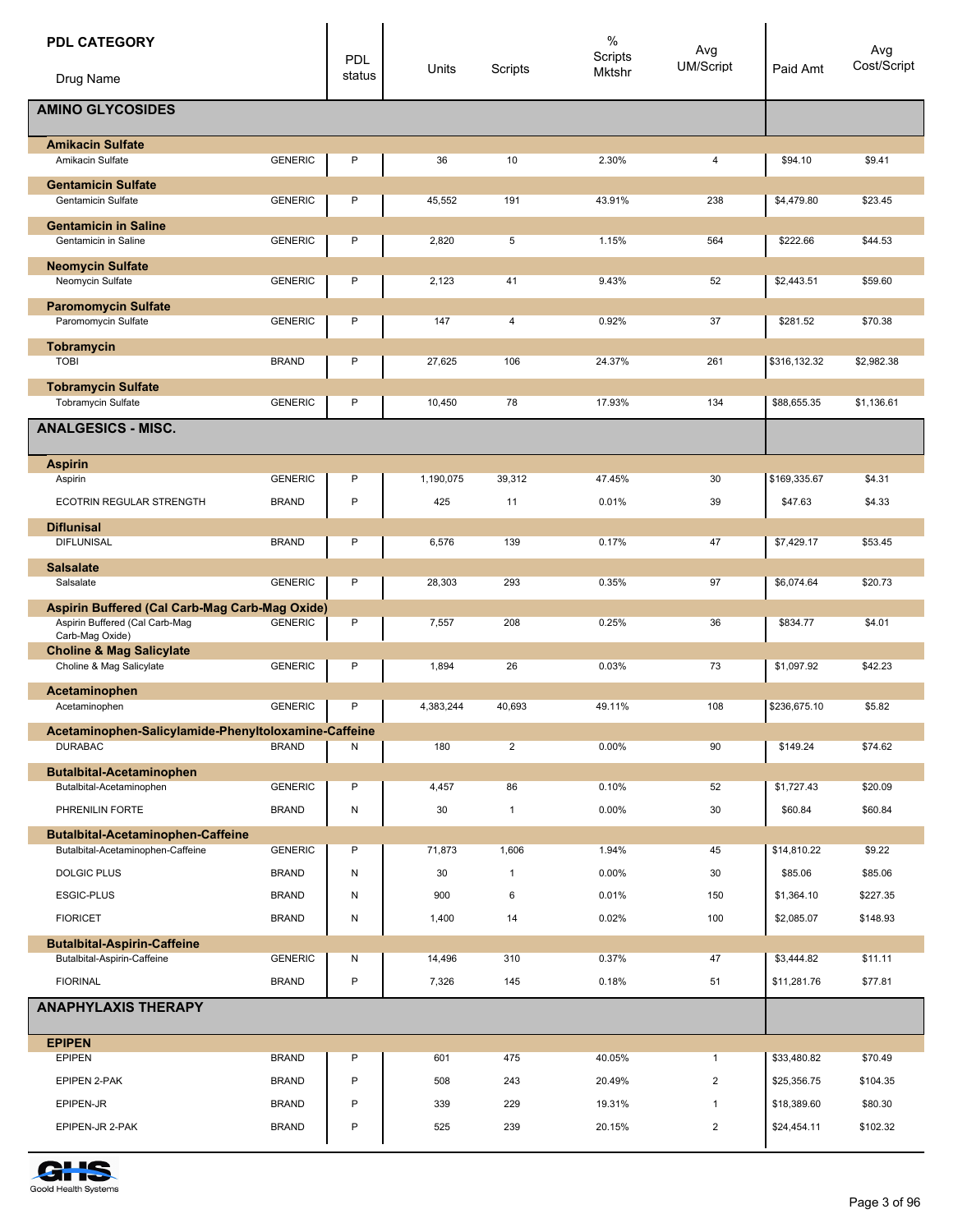| <b>PDL CATEGORY</b><br>Drug Name                                    |                | PDL<br>status | Units  | Scripts        | $\%$<br>Scripts<br>Mktshr | Avg<br><b>UM/Script</b> | Paid Amt     | Avg<br>Cost/Script |
|---------------------------------------------------------------------|----------------|---------------|--------|----------------|---------------------------|-------------------------|--------------|--------------------|
|                                                                     |                |               |        |                |                           |                         |              |                    |
| <b>ANDROGENS / ANABOLICS</b>                                        |                |               |        |                |                           |                         |              |                    |
| <b>Danazol</b>                                                      |                |               |        |                |                           |                         |              |                    |
| Danazol                                                             | <b>GENERIC</b> | P             | 555    | 14             | 4.58%                     | 40                      | \$1,688.07   | \$120.58           |
| Methyltestosterone<br><b>ANDROID</b>                                | <b>BRAND</b>   | P             | 150    | 5              | 1.63%                     | 30                      | \$864.85     | \$172.97           |
| <b>Testosterone</b><br>ANDRODERM                                    | <b>BRAND</b>   | P             | 2,190  | 64             | 20.92%                    | 34                      | \$14,827.25  | \$231.68           |
| <b>ANDROGEL</b>                                                     | <b>BRAND</b>   | P             | 21,285 | 139            | 45.42%                    | 153                     | \$33,182.25  | \$238.72           |
| <b>ANDROGEL PUMP</b>                                                | <b>BRAND</b>   | N             | 150    | $\mathbf{1}$   | 0.33%                     | 150                     | \$232.46     | \$232.46           |
| <b>TESTIM</b>                                                       | <b>BRAND</b>   | N             | 150    | $\mathbf{1}$   | 0.33%                     | 150                     | \$236.49     | \$236.49           |
|                                                                     |                |               |        |                |                           |                         |              |                    |
| <b>Testosterone Cypionate</b><br>DEPO-TESTOSTERONE                  | <b>BRAND</b>   | P             | 43     | 9              | 2.94%                     | 5                       | \$424.36     | \$47.15            |
| Testosterone Cypionate                                              | <b>GENERIC</b> | P             | 206    | 35             | 11.44%                    | 6                       | \$2,103.36   | \$60.10            |
| <b>Testosterone Enanthate</b>                                       |                |               |        |                |                           |                         |              |                    |
| <b>Testosterone Enanthate</b>                                       | <b>GENERIC</b> | P             | 150    | 30             | 9.80%                     | 5                       | \$2,195.17   | \$73.17            |
| <b>Oxandrolone</b>                                                  |                |               |        |                |                           |                         |              |                    |
| <b>OXANDRIN</b>                                                     | <b>BRAND</b>   | P             | 658    | $\overline{7}$ | 2.29%                     | 94                      | \$3,939.33   | \$562.76           |
| Oxandrolone                                                         | <b>GENERIC</b> | N             | 30     | $\mathbf{1}$   | 0.33%                     | 30                      | \$14.19      | \$14.19            |
| <b>ANGIOTENSIN RECEPTOR BLOCKER</b>                                 |                |               |        |                |                           |                         |              |                    |
| <b>Candesartan Cilexetil</b>                                        |                |               |        |                |                           |                         |              |                    |
| <b>ATACAND</b>                                                      | <b>BRAND</b>   | N             | 690    | 18             | 0.37%                     | 38                      | \$1,581.86   | \$87.88            |
| <b>Eprosartan Mesylate</b><br><b>TEVETEN</b>                        | <b>BRAND</b>   | N             | 180    | 6              | 0.12%                     | 30                      | \$481.86     | \$80.31            |
|                                                                     |                |               |        |                |                           |                         |              |                    |
| <b>Irbesartan</b><br><b>AVAPRO</b>                                  | <b>BRAND</b>   | P             | 10,454 | 355            | 7.22%                     | 29                      | \$23,618.69  | \$66.53            |
| <b>Losartan Potassium</b>                                           |                |               |        |                |                           |                         |              |                    |
| COZAAR                                                              | <b>BRAND</b>   | P             | 57,901 | 1,689          | 34.37%                    | 34                      | \$117,628.93 | \$69.64            |
| <b>Olmesartan Medoxomil</b><br><b>BENICAR</b>                       | <b>BRAND</b>   | P             | 24,475 | 855            | 17.40%                    | 29                      | \$52,169.15  | \$61.02            |
| <b>Telmisartan</b>                                                  |                |               |        |                |                           |                         |              |                    |
| <b>MICARDIS</b>                                                     | <b>BRAND</b>   | P             | 8,335  | 273            | 5.56%                     | 31                      | \$18,206.71  | \$66.69            |
| <b>Valsartan</b><br><b>DIOVAN</b>                                   | <b>BRAND</b>   | P             | 52,185 | 1,718          | 34.96%                    | 30                      | \$125,982.04 | \$73.33            |
| <b>ANORECTAL - MISC.</b>                                            |                |               |        |                |                           |                         |              |                    |
|                                                                     |                |               |        |                |                           |                         |              |                    |
| <b>Hydrocortisone (Rectal)</b><br>Hydrocortisone (Rectal)           | <b>GENERIC</b> | P             | 16,363 | 494            | 89.17%                    | 33                      | \$5,129.35   | \$10.38            |
| <b>Hydrocortisone (Intrarectal)</b><br>Hydrocortisone (Intrarectal) | <b>GENERIC</b> | P             | 11,773 | 11             | 1.99%                     | 1,070                   | \$1,978.46   | \$179.86           |
|                                                                     |                |               |        |                |                           |                         |              |                    |
| <b>Hydrocortisone Acetate (Intrarectal)</b><br>CORTIFOAM            | <b>BRAND</b>   | N             | 15     | $\mathbf{1}$   | 0.18%                     | 15                      | \$119.17     | \$119.17           |
| <b>Hydrocortisone Acetate w/ Pramoxine</b>                          |                |               |        |                |                           |                         |              |                    |
| PROCTOFOAM HC                                                       | <b>BRAND</b>   | N             | 620    | 48             | 8.66%                     | 13                      | \$3,245.04   | \$67.61            |
|                                                                     |                |               |        |                |                           |                         |              |                    |

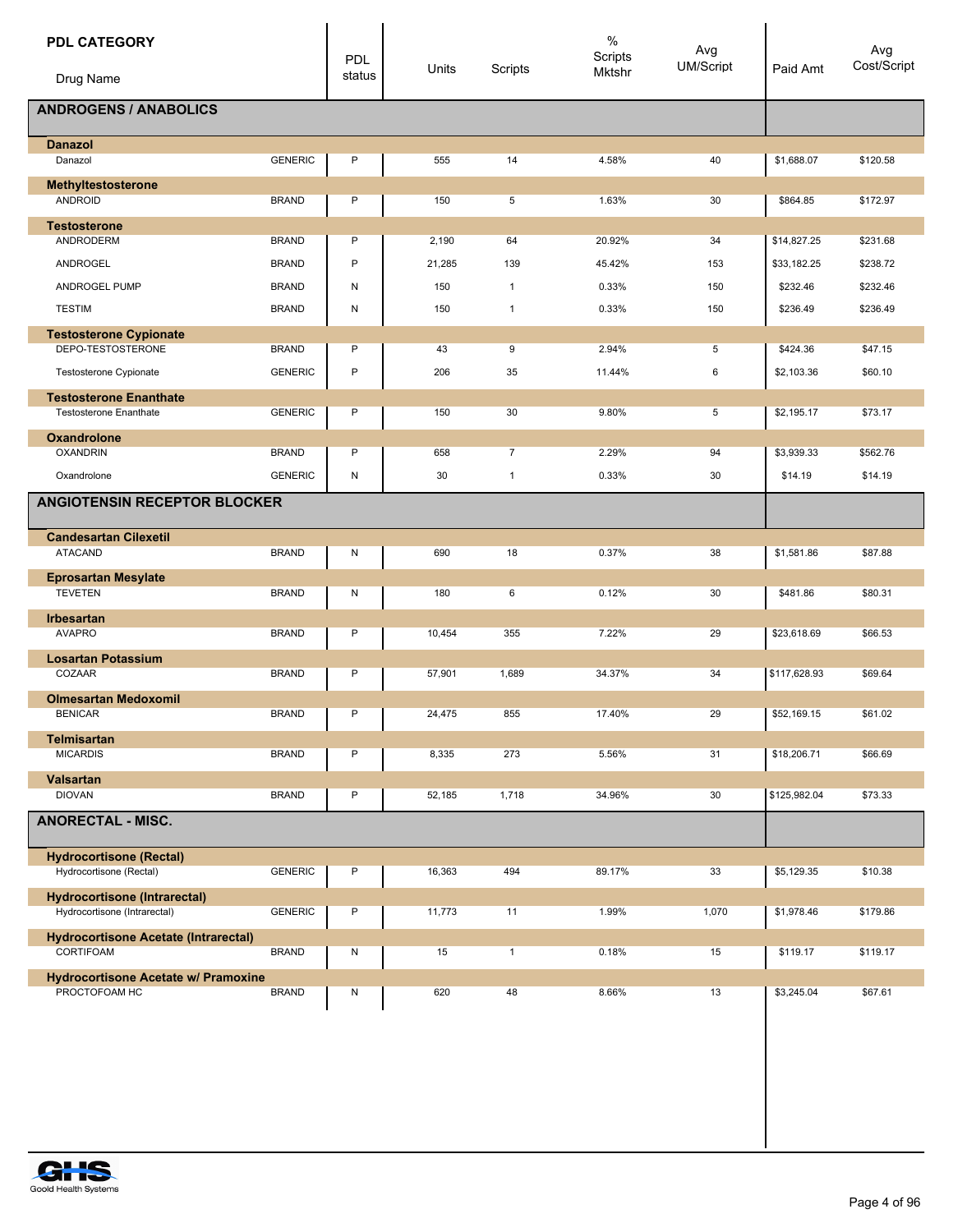| <b>PDL CATEGORY</b><br>Drug Name                         |                | <b>PDL</b><br>status | Units        | Scripts      | $\%$<br>Scripts<br>Mktshr | Avg<br>UM/Script | Paid Amt     | Avg<br>Cost/Script |
|----------------------------------------------------------|----------------|----------------------|--------------|--------------|---------------------------|------------------|--------------|--------------------|
| <b>ANTHELMINTICS</b>                                     |                |                      |              |              |                           |                  |              |                    |
| <b>Albendazole</b><br>ALBENZA                            | <b>BRAND</b>   | P                    | 78           | 8            | 0.66%                     | 10               | \$144.73     | \$18.09            |
| <b>Ivermectin</b>                                        |                |                      |              |              |                           |                  |              |                    |
| <b>STROMECTOL</b>                                        | <b>BRAND</b>   | P                    | 2,712        | 673          | 55.12%                    | 4                | \$15,705.34  | \$23.34            |
| <b>Mebendazole</b><br>Mebendazole                        | <b>GENERIC</b> | P                    | 1,141        | 539          | 44.14%                    | $\overline{2}$   | \$7,597.96   | \$14.10            |
| Praziquantel<br><b>BILTRICIDE</b>                        | <b>BRAND</b>   | P                    | $\mathbf{1}$ | $\mathbf{1}$ | 0.08%                     | $\mathbf{1}$     | \$16.68      | \$16.68            |
| <b>ANTI INFECTIVE COMBO'S - MISC.</b>                    |                |                      |              |              |                           |                  |              |                    |
| Nitazoxanide                                             |                |                      |              |              |                           |                  |              |                    |
| <b>ALINIA</b>                                            | <b>BRAND</b>   | P                    | 219          | 26           | 0.16%                     | 8                | \$2,499.79   | \$96.15            |
| Erythromycin-Sulfisoxazole<br>Erythromycin-Sulfisoxazole | <b>GENERIC</b> | P                    | 15,600       | 97           | 0.60%                     | 161              | \$2,471.40   | \$25.48            |
| Sulfamethoxazole-Trimethoprim                            |                |                      |              |              |                           |                  |              |                    |
| <b>BACTRIM DS</b>                                        | <b>BRAND</b>   | N                    | 20           | $\mathbf{1}$ | 0.01%                     | 20               | \$44.61      | \$44.61            |
| Sulfamethoxazole-Trimethoprim                            | <b>GENERIC</b> | $\mathsf{P}$         | 1,206,411    | 15,955       | 99.23%                    | 76               | \$116,700.99 | \$7.31             |
| <b>ANTIANGINALS--ISOSORBIDE NITRATE</b>                  |                |                      |              |              |                           |                  |              |                    |
| <b>Isosorbide Dinitrate</b>                              |                |                      |              |              |                           |                  |              |                    |
| <b>Isosorbide Dinitrate</b>                              | <b>GENERIC</b> | P                    | 18,926       | 206          | 10.55%                    | 92               | \$2,137.19   | \$10.37            |
| <b>Isosorbide Mononitrate</b><br>Isosorbide Mononitrate  | <b>GENERIC</b> | P                    | 55,989       | 1,746        | 89.45%                    | 32               | \$9,163.08   | \$5.25             |
| <b>ANTIARRHYTHMICS</b>                                   |                |                      |              |              |                           |                  |              |                    |
| <b>Disopyramide Phosphate</b>                            |                |                      |              |              |                           |                  |              |                    |
| Disopyramide Phosphate                                   | <b>GENERIC</b> | N                    | 60           | $\mathbf{1}$ | 0.20%                     | 60               | \$41.30      | \$41.30            |
| NORPACE CR                                               | <b>BRAND</b>   | P                    | 420          | 7            | 1.37%                     | 60               | \$776.79     | \$110.97           |
| <b>Quinidine Gluconate</b><br>Quinidine Gluconate        | <b>GENERIC</b> | P                    | 90           | $\mathbf{1}$ | 0.20%                     | 90               | \$77.52      | \$77.52            |
| <b>Quinidine Sulfate</b>                                 |                |                      |              |              |                           |                  |              |                    |
| Quinidine Sulfate                                        | <b>GENERIC</b> | P                    | 53           | $\mathbf{1}$ | 0.20%                     | 53               | \$22.23      | \$22.23            |
| <b>Mexiletine HCI</b>                                    |                |                      |              |              |                           |                  |              |                    |
| <b>MEXILETINE HCL</b>                                    | <b>BRAND</b>   | P                    | 1,680        | 27           | 5.28%                     | 62               | \$949.72     | \$35.17            |
| <b>Flecainide Acetate</b><br>Flecainide Acetate          | <b>GENERIC</b> | P                    | 4,100        | 56           | 10.96%                    | 73               | \$1,868.95   | \$33.37            |
| TAMBOCOR                                                 | <b>BRAND</b>   | N                    | 450          | 6            | 1.17%                     | 75               | \$1,699.38   | \$283.23           |
| <b>Propafenone HCI</b>                                   |                |                      |              |              |                           |                  |              |                    |
| Propafenone HCI                                          | <b>GENERIC</b> | P                    | 5,099        | 58           | 11.35%                    | 88               | \$3,120.68   | \$53.80            |
| RYTHMOL SR                                               | <b>BRAND</b>   | $\mathsf{P}$         | 1,560        | 25           | 4.89%                     | 62               | \$8,969.36   | \$358.77           |
| <b>Amiodarone HCI</b><br>Amiodarone HCI                  | <b>GENERIC</b> | P                    | 9,404        | 300          | 58.71%                    | 31               | \$3,410.24   | \$11.37            |
| <b>Dofetilide</b>                                        |                |                      |              |              |                           |                  |              |                    |
| <b>TIKOSYN</b>                                           | <b>BRAND</b>   | P                    | 1,740        | 29           | 5.68%                     | 60               | \$4,521.13   | \$155.90           |
| <b>ANTIASTHMATIC - 5-Lipoxygenase Inhibitors</b>         |                |                      |              |              |                           |                  |              |                    |
| <b>Zileuton</b>                                          |                |                      |              |              |                           |                  |              |                    |
| ZYFLO CR                                                 | <b>BRAND</b>   | N                    | 1,680        | 14           | 100.00%                   | 120              | \$3,550.42   | \$253.60           |
|                                                          |                |                      |              |              |                           |                  |              |                    |

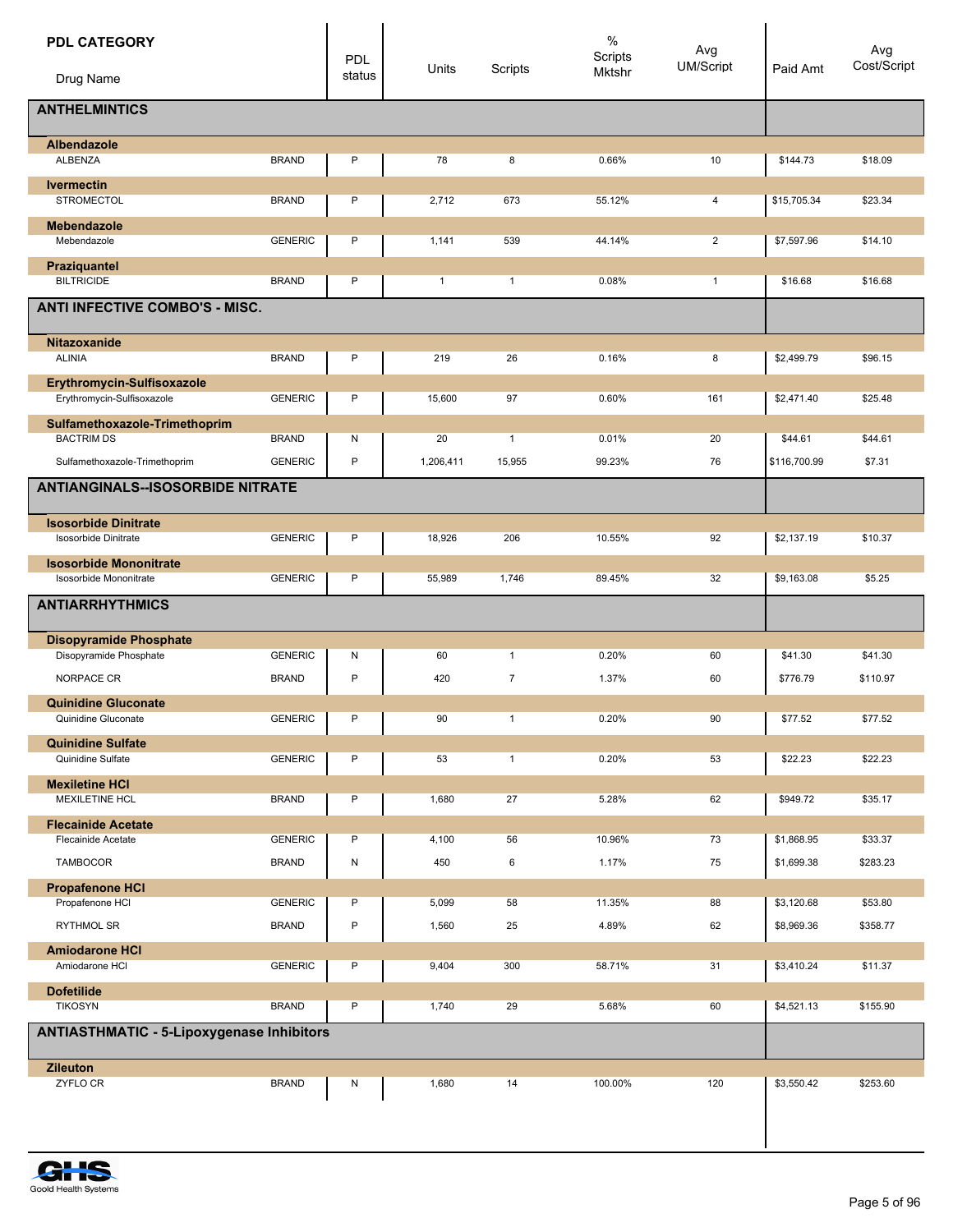| <b>PDL CATEGORY</b><br>Drug Name                  |                | <b>PDL</b><br>status | Units   | Scripts      | $\%$<br>Scripts<br><b>Mktshr</b> | Avg<br>UM/Script | Paid Amt       | Avg<br>Cost/Script |
|---------------------------------------------------|----------------|----------------------|---------|--------------|----------------------------------|------------------|----------------|--------------------|
|                                                   |                |                      |         |              |                                  |                  |                |                    |
| <b>ANTIASTHMATIC - ADRENERGIC COMBOS</b>          |                |                      |         |              |                                  |                  |                |                    |
| Ipratropium-Albuterol                             |                |                      |         |              |                                  |                  |                |                    |
| <b>COMBIVENT</b>                                  | <b>BRAND</b>   | P                    | 49,129  | 3,115        | 20.16%                           | 16               | \$356,180.95   | \$114.34           |
| <b>DUONEB</b>                                     | <b>BRAND</b>   | P                    | 337,158 | 1,381        | 8.94%                            | 244              | \$247,385.00   | \$179.13           |
| Ipratropium-Albuterol                             | <b>GENERIC</b> | N                    | 25,593  | 142          | 0.92%                            | 180              | \$12,670.92    | \$89.23            |
| <b>Budesonide-Formoterol Fumarate Dihydrate</b>   |                |                      |         |              |                                  |                  |                |                    |
| <b>SYMBICORT</b>                                  | <b>BRAND</b>   | P                    | 9,053   | 890          | 5.76%                            | 10               | \$156,387.14   | \$175.72           |
| <b>Fluticasone-Salmeterol</b>                     |                |                      |         |              |                                  |                  |                |                    |
| <b>ADVAIR DISKUS</b>                              | <b>BRAND</b>   | P                    | 565,818 | 9,434        | 61.05%                           | 60               | \$1,870,279.88 | \$198.25           |
| <b>ADVAIR HFA</b>                                 | <b>BRAND</b>   | P                    | 5,916   | 491          | 3.18%                            | 12               | \$97,003.99    | \$197.56           |
| <b>ANTIASTHMATIC - ALPHA-PROTEINASE INHIBITOR</b> |                |                      |         |              |                                  |                  |                |                    |
| <b>Proteinase Inhibitor (Human)</b>               |                |                      |         |              |                                  |                  |                |                    |
| <b>ARALAST</b>                                    | <b>BRAND</b>   | N                    | 2,192   | $\mathbf{1}$ | 2.33%                            | 2,192            | \$985.34       | \$985.34           |
| <b>ARALAST NP</b>                                 | <b>BRAND</b>   | N                    | 61,688  | 10           | 23.26%                           | 6,169            | \$27,701.28    | \$2,770.13         |
| <b>PROLASTIN</b>                                  | <b>BRAND</b>   | P                    | 562,992 | 32           | 74.42%                           | 17,594           | \$228,013.42   | \$7,125.42         |
| <b>ANTIASTHMATIC - ANTI-CHOLINERGICS</b>          |                |                      |         |              |                                  |                  |                |                    |
| <b>Ipratropium Bromide</b>                        |                |                      |         |              |                                  |                  |                |                    |
| Ipratropium Bromide                               | <b>GENERIC</b> | P                    | 145,300 | 805          | 20.30%                           | 180              | \$11,592.81    | \$14.40            |
| <b>Ipratropium Bromide HFA</b>                    |                |                      |         |              |                                  |                  |                |                    |
| <b>ATROVENT HFA</b>                               | <b>BRAND</b>   | P                    | 7,693   | 560          | 14.12%                           | 14               | \$58,409.96    | \$104.30           |
| <b>Tiotropium Bromide Monohydrate</b>             |                |                      |         |              |                                  |                  |                |                    |
| SPIRIVA HANDIHALER                                | <b>BRAND</b>   | P                    | 78,030  | 2,601        | 65.58%                           | 30               | \$416,363.22   | \$160.08           |
| <b>ANTIASTHMATIC - ANTIINFLAMMATORY AGENTS</b>    |                |                      |         |              |                                  |                  |                |                    |
| <b>Cromolyn Sodium</b>                            |                |                      |         |              |                                  |                  |                |                    |
| Cromolyn Sodium                                   | <b>GENERIC</b> | P                    | 720     | 6            | 5.41%                            | 120              | \$314.94       | \$52.49            |
| <b>INTAL INHALER</b>                              | <b>BRAND</b>   | P                    | 690     | 52           | 46.85%                           | 13               | \$5,719.99     | \$110.00           |
| <b>Omalizumab</b>                                 |                |                      |         |              |                                  |                  |                |                    |
| <b>XOLAIR</b>                                     | <b>BRAND</b>   | N                    | 210     | 53           | 47.75%                           | 4                | \$124,314.51   | \$2,345.56         |

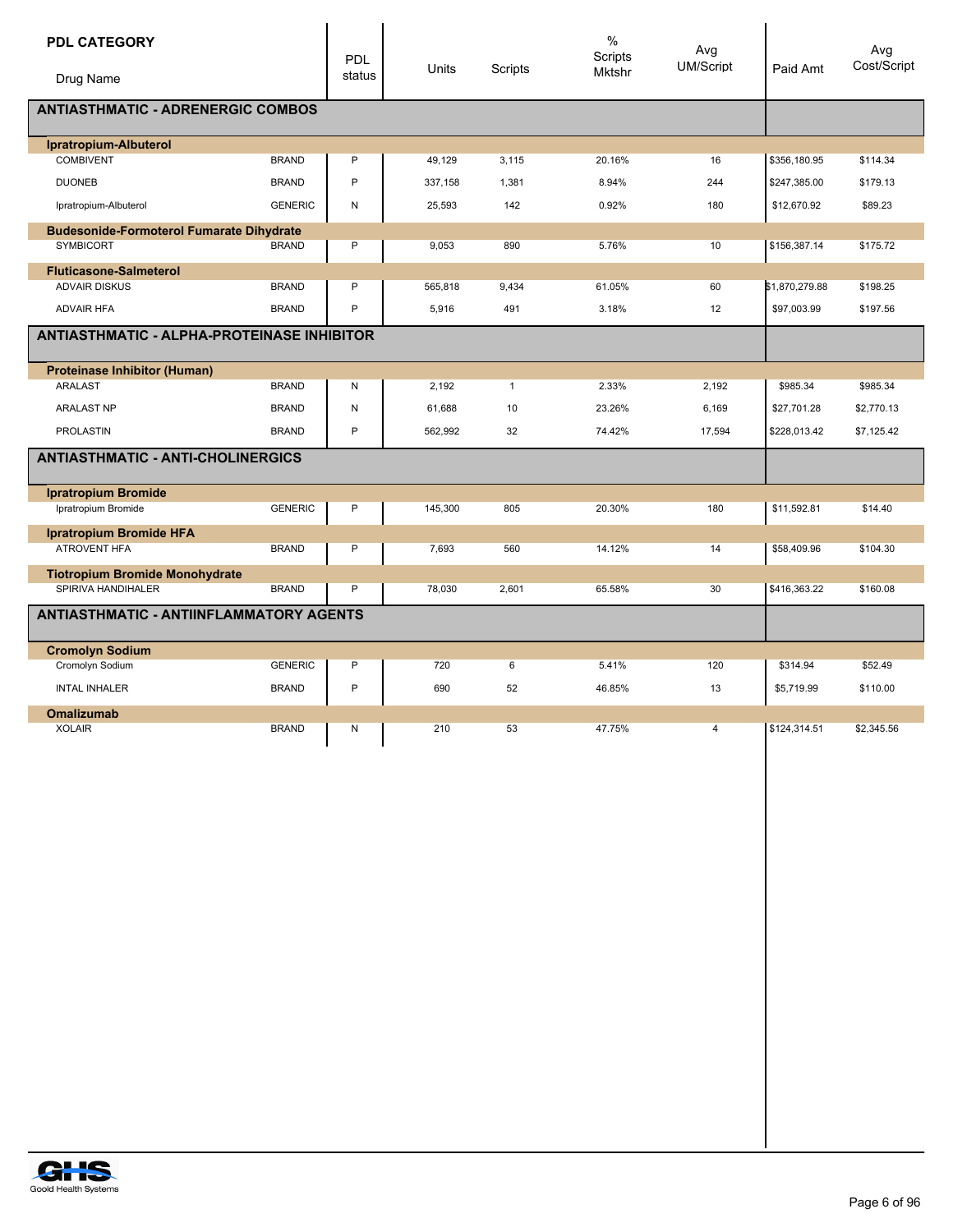| <b>PDL CATEGORY</b>                                          |                | <b>PDL</b> |           |                | $\%$<br>Scripts | Avg<br><b>UM/Script</b> |                | Avg<br>Cost/Script |
|--------------------------------------------------------------|----------------|------------|-----------|----------------|-----------------|-------------------------|----------------|--------------------|
| Drug Name                                                    |                | status     | Units     | Scripts        | <b>Mktshr</b>   |                         | Paid Amt       |                    |
| <b>ANTIASTHMATIC - BETA - ADRENERGICS</b>                    |                |            |           |                |                 |                         |                |                    |
| <b>Albuterol</b><br><b>ALBUTEROL</b>                         | <b>BRAND</b>   | Ν          | 13,725    | 722            | 1.31%           | 19                      | \$13,064.09    | \$18.09            |
| <b>Albuterol Sulfate</b>                                     |                |            |           |                |                 |                         |                |                    |
| <b>ACCUNEB</b>                                               | <b>BRAND</b>   | P          | 23,070    | 230            | 0.42%           | 100                     | \$14,449.76    | \$62.83            |
| <b>Albuterol Sulfate</b>                                     | <b>GENERIC</b> | P          | 1,968,234 | 13,743         | 24.85%          | 143                     | \$176,715.71   | \$12.86            |
| PROAIR HFA                                                   | <b>BRAND</b>   | P          | 193,053   | 20,725         | 37.47%          | 9                       | \$807,817.62   | \$38.98            |
| <b>PROVENTIL</b>                                             | <b>BRAND</b>   | P          | 75        | $\overline{1}$ | 0.00%           | 75                      | \$68.14        | \$68.14            |
| PROVENTIL HFA                                                | <b>BRAND</b>   | P          | 38,271    | 5,311          | 9.60%           | $\overline{7}$          | \$232,473.77   | \$43.77            |
| <b>VENTOLIN HFA</b>                                          | <b>BRAND</b>   | P          | 55,289    | 2,872          | 5.19%           | 19                      | \$110,890.27   | \$38.61            |
| <b>VOSPIRE ER</b>                                            | <b>BRAND</b>   | P          | 2,847     | 52             | 0.09%           | 55                      | \$5,838.32     | \$112.28           |
| <b>Arformoterol Tartrate</b>                                 |                |            |           |                |                 |                         |                |                    |
| <b>BROVANA</b>                                               | <b>BRAND</b>   | N          | 2,220     | 23             | 0.04%           | 97                      | \$5,708.96     | \$248.22           |
| <b>Formoterol Fumarate</b>                                   |                |            |           |                |                 |                         |                |                    |
| <b>FORADIL AEROLIZER</b>                                     | <b>BRAND</b>   | N          | 2,460     | 41             | 0.07%           | 60                      | \$5,400.36     | \$131.72           |
| <b>PERFOROMIST</b>                                           | <b>BRAND</b>   | N          | 120       | 2              | 0.00%           | 60                      | \$319.18       | \$159.59           |
| <b>Levalbuterol HCI</b>                                      |                |            |           |                |                 |                         |                |                    |
| <b>XOPENEX</b>                                               | <b>BRAND</b>   | Ρ          | 801,365   | 6,452          | 11.66%          | 124                     | \$942,429.57   | \$146.07           |
| <b>Levalbuterol Tartrate</b><br><b>XOPENEX HFA</b>           | <b>BRAND</b>   | P          | 67,275    | 4,093          | 7.40%           | 16                      | \$216,299.51   | \$52.85            |
| <b>Metaproterenol Sulfate</b>                                |                |            |           |                |                 |                         |                |                    |
| <b>ALUPENT</b>                                               | <b>BRAND</b>   | N          | 196       | 14             | 0.03%           | 14                      | \$615.76       | \$43.98            |
| Metaproterenol Sulfate                                       | <b>GENERIC</b> | P          | 7,306     | 16             | 0.03%           | 457                     | \$409.11       | \$25.57            |
| <b>Pirbuterol Acetate</b><br><b>MAXAIR AUTOHALER</b>         | <b>BRAND</b>   | P          | 4,858     | 344            | 0.62%           | 14                      | \$35,607.17    | \$103.51           |
|                                                              |                |            |           |                |                 |                         |                |                    |
| <b>Salmeterol Xinafoate</b><br>SEREVENT DISKUS               | <b>BRAND</b>   | P          | 24,176    | 404            | 0.73%           | 60                      | \$57,492.25    | \$142.31           |
| <b>Terbutaline Sulfate</b>                                   |                |            |           |                |                 |                         |                |                    |
| <b>Terbutaline Sulfate</b>                                   | <b>GENERIC</b> | P          | 13,970    | 268            | 0.48%           | 52                      | \$12,513.56    | \$46.69            |
| <b>ANTIASTHMATIC - HYDRO-LYTIC ENZYMES</b>                   |                |            |           |                |                 |                         |                |                    |
| <b>Dornase Alfa</b>                                          |                |            |           |                |                 |                         |                |                    |
| PULMOZYME                                                    | <b>BRAND</b>   | P          | 15,288    | 171            | 100.00%         | 89                      | \$313,102.52   | \$1,831.01         |
| <b>ANTIASTHMATIC - LEUKOTRIENE RECEPTOR ANTAGONISTS</b>      |                |            |           |                |                 |                         |                |                    |
| <b>Montelukast Sodium</b><br><b>SINGULAIR</b>                | <b>BRAND</b>   | P          | 855,329   | 28,436         | 99.79%          | 30                      | \$3,002,473.15 | \$105.59           |
| <b>Zafirlukast</b>                                           |                |            |           |                |                 |                         |                |                    |
| <b>ACCOLATE</b>                                              | <b>BRAND</b>   | N          | 3,494     | 59             | 0.21%           | 59                      | \$5,615.88     | \$95.18            |
| <b>ANTIASTHMATIC - MISC. RESPIRATORY INHALANTS</b>           |                |            |           |                |                 |                         |                |                    |
| <b>Sodium Chloride (Inhalant)</b><br>SODIUM CHLORIDE DEY-PAK | <b>BRAND</b>   | P          | 2,850     | 5              | 100.00%         | 570                     | \$152.85       | \$30.57            |
|                                                              |                |            |           |                |                 |                         |                |                    |
| <b>ANTIASTHMATIC - MIXED ADRENERGICS</b>                     |                |            |           |                |                 |                         |                |                    |
| <b>Epinephrine HCI</b><br>Epinephrine HCI                    | <b>GENERIC</b> | P          | 779       | 253            | 100.00%         | 3                       | \$1,367.37     | \$5.40             |
| <b>ANTIASTHMATIC - MUCOLYTICS</b>                            |                |            |           |                |                 |                         |                |                    |
|                                                              |                |            |           |                |                 |                         |                |                    |
| Acetylcysteine<br>Acetylcysteine                             | <b>GENERIC</b> | Ρ          | 12,728    | 177            | 100.00%         | 72                      | \$5,551.97     | \$31.37            |

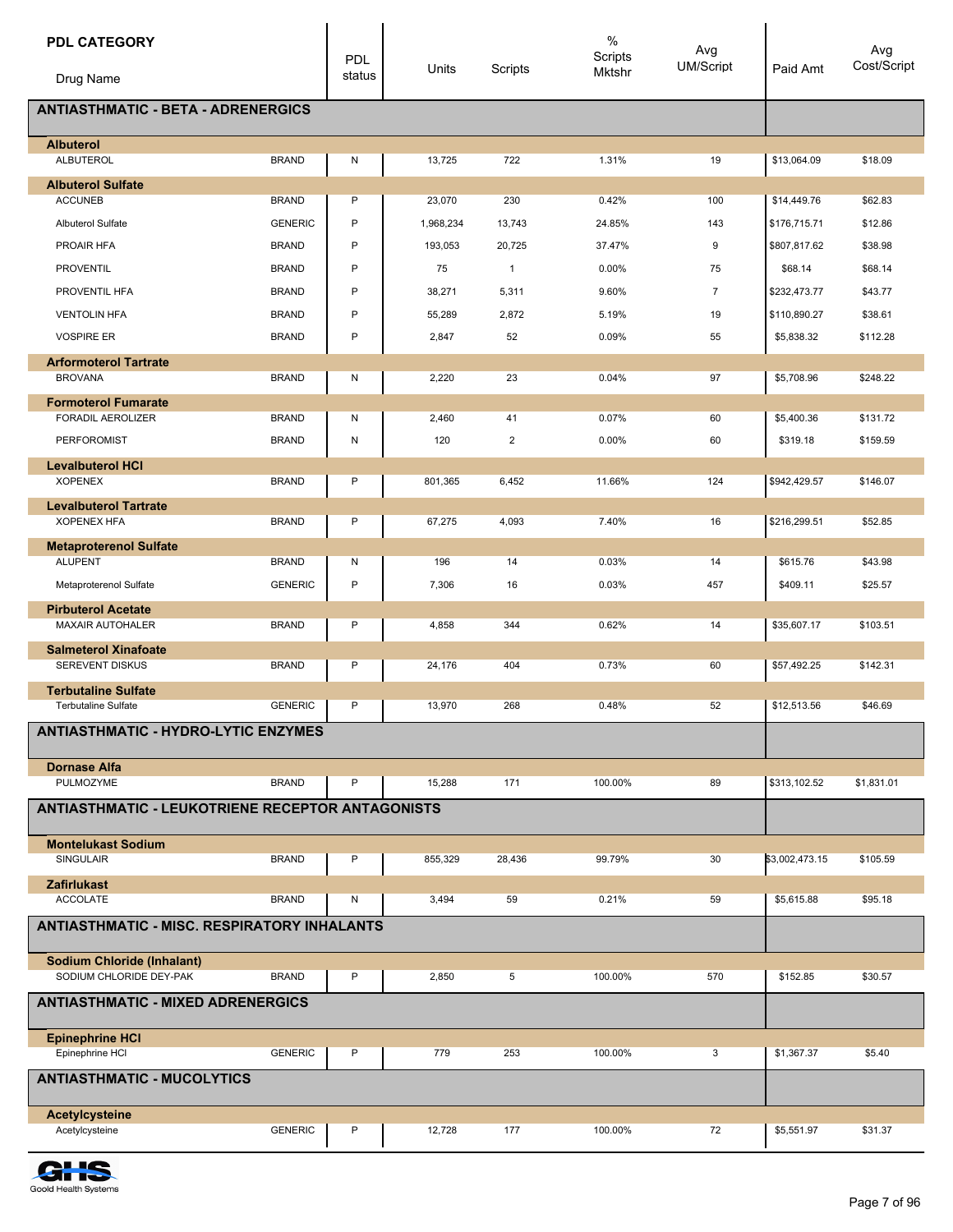| <b>PDL CATEGORY</b>                                                 |                | PDL    |         |                | $\%$<br>Scripts | Avg            |              | Avg         |
|---------------------------------------------------------------------|----------------|--------|---------|----------------|-----------------|----------------|--------------|-------------|
| Drug Name                                                           |                | status | Units   | Scripts        | Mktshr          | UM/Script      | Paid Amt     | Cost/Script |
| <b>ANTIASTHMATIC - NASAL MISC.</b>                                  |                |        |         |                |                 |                |              |             |
| Ipratropium Bromide (Nasal)                                         |                |        |         |                |                 |                |              |             |
| <b>ATROVENT</b>                                                     | <b>BRAND</b>   | P      | 540     | 18             | 12.00%          | 30             | \$1,328.29   | \$73.79     |
| Ipratropium Bromide (Nasal)                                         | <b>GENERIC</b> | P      | 2,625   | 132            | 88.00%          | 20             | \$3,132.94   | \$23.73     |
| <b>ANTIASTHMATIC - NASAL STEROIDS</b>                               |                |        |         |                |                 |                |              |             |
| <b>Beclomethasone Diprop Monohyd</b>                                |                |        |         |                |                 |                |              |             |
| <b>BECONASE AQ</b>                                                  | <b>BRAND</b>   | Ν      | 450     | 18             | 0.13%           | 25             | \$2,102.81   | \$116.82    |
| <b>Budesonide (Nasal)</b><br>RHINOCORT AQUA                         | <b>BRAND</b>   | Ν      | 1,479   | 172            | 1.26%           | 9              | \$13,226.86  | \$76.90     |
|                                                                     |                |        |         |                |                 |                |              |             |
| <b>Ciclesonide (Nasal)</b><br><b>OMNARIS</b>                        | <b>BRAND</b>   | Ν      | 188     | 15             | 0.11%           | 13             | \$1,162.08   | \$77.47     |
| <b>Flunisolide (Nasal)</b>                                          |                |        |         |                |                 |                |              |             |
| Flunisolide (Nasal)                                                 | <b>GENERIC</b> | Ν      | 150     | 6              | 0.04%           | 25             | \$257.41     | \$42.90     |
| <b>NASAREL</b>                                                      | <b>BRAND</b>   | N      | 200     | 8              | 0.06%           | 25             | \$434.64     | \$54.33     |
| <b>Fluticasone Furoate</b>                                          |                |        |         |                |                 |                |              |             |
| <b>VERAMYST</b>                                                     | <b>BRAND</b>   | P      | 13,477  | 1,340          | 9.82%           | 10             | \$116,416.99 | \$86.88     |
| <b>Fluticasone Propionate (Nasal)</b>                               |                |        |         |                |                 |                |              |             |
| <b>FLONASE</b>                                                      | <b>BRAND</b>   | Ν      | 784     | 49             | 0.36%           | 16             | \$1,977.97   | \$40.37     |
| Fluticasone Propionate (Nasal)                                      | <b>GENERIC</b> | P      | 111,356 | 6,882          | 50.44%          | 16             | \$254,380.95 | \$36.96     |
| <b>Mometasone Furoate (Nasal)</b>                                   |                |        |         |                |                 |                |              |             |
| <b>NASONEX</b>                                                      | <b>BRAND</b>   | Ν      | 84,144  | 4,939          | 36.20%          | 17             | \$420,641.63 | \$85.17     |
| <b>Triamcinolone Acetonide (Nasal)</b>                              |                |        |         |                |                 |                |              |             |
| NASACORT AQ                                                         | <b>BRAND</b>   | Ν      | 3,531   | 214            | 1.57%           | 16             | \$15,719.71  | \$73.46     |
| <b>ANTIASTHMATIC - STEROID INHALANTS</b>                            |                |        |         |                |                 |                |              |             |
| <b>Beclomethasone Dipropionate</b>                                  |                |        |         |                |                 |                |              |             |
| QVAR                                                                | <b>BRAND</b>   | P      | 8,752   | 1,183          | 12.43%          | 7              | \$87,265.36  | \$73.77     |
| <b>Budesonide (Inhalation)</b>                                      |                |        |         |                |                 |                |              |             |
| Budesonide (Inhalation)                                             | <b>GENERIC</b> | N      | 2,790   | 38             | 0.40%           | 73             | \$3,947.45   | \$103.88    |
| <b>PULMICORT</b>                                                    | <b>BRAND</b>   | P      | 233,378 | 2,935          | 30.84%          | 80             | \$685,522.77 | \$233.57    |
| PULMICORT FLEXHALER                                                 | <b>BRAND</b>   | P      | 683     | 667            | 7.01%           | $\mathbf{1}$   | \$79,388.37  | \$119.02    |
| <b>Ciclesonide</b>                                                  |                |        |         |                |                 |                |              |             |
| <b>ALVESCO</b>                                                      | <b>BRAND</b>   | Ν      | 24      | $\overline{4}$ | 0.04%           | 6              | \$372.14     | \$93.04     |
| <b>Flunisolide</b><br><b>AEROBID</b>                                | <b>BRAND</b>   | P      | 707     | 100            | 1.05%           | $\overline{7}$ | \$8,637.48   | \$86.37     |
| AEROBID-M                                                           | <b>BRAND</b>   | P      | 280     | 28             | 0.29%           | 10             | \$3,492.16   | \$124.72    |
|                                                                     |                |        |         |                |                 |                |              |             |
| <b>Fluticasone Propionate (Inhalation)</b><br><b>FLOVENT DISKUS</b> | <b>BRAND</b>   | P      | 1,680   | 28             | 0.29%           | 60             | \$2,298.49   | \$82.09     |
|                                                                     |                |        |         |                |                 |                |              |             |
| <b>Fluticasone Propionate HFA</b><br>FLOVENT HFA                    | <b>BRAND</b>   | N      | 35,364  | 3,058          | 32.13%          | 12             | \$372,323.65 | \$121.75    |
| <b>Mometasone Furoate (Inhalation)</b>                              |                |        |         |                |                 |                |              |             |
| ASMANEX 120 METERED DOSES                                           | <b>BRAND</b>   | P      | 15      | 64             | 0.67%           | $\mathbf 0$    | \$11,043.00  | \$172.55    |
| ASMANEX 30 METERED DOSES                                            | <b>BRAND</b>   | P      | 105     | 452            | 4.75%           | $\pmb{0}$      | \$49,305.97  | \$109.08    |
| ASMANEX 60 METERED DOSES                                            | <b>BRAND</b>   | P      | 101     | 414            | 4.35%           | 0              | \$48,810.08  | \$117.90    |
|                                                                     |                |        |         |                |                 |                |              |             |
| <b>Triamcinolone Acetonide (Inhalant)</b><br><b>AZMACORT</b>        | <b>BRAND</b>   | P      | 11,115  | 546            | 5.74%           | 20             | \$74,641.78  | \$136.71    |
|                                                                     |                |        |         |                |                 |                |              |             |

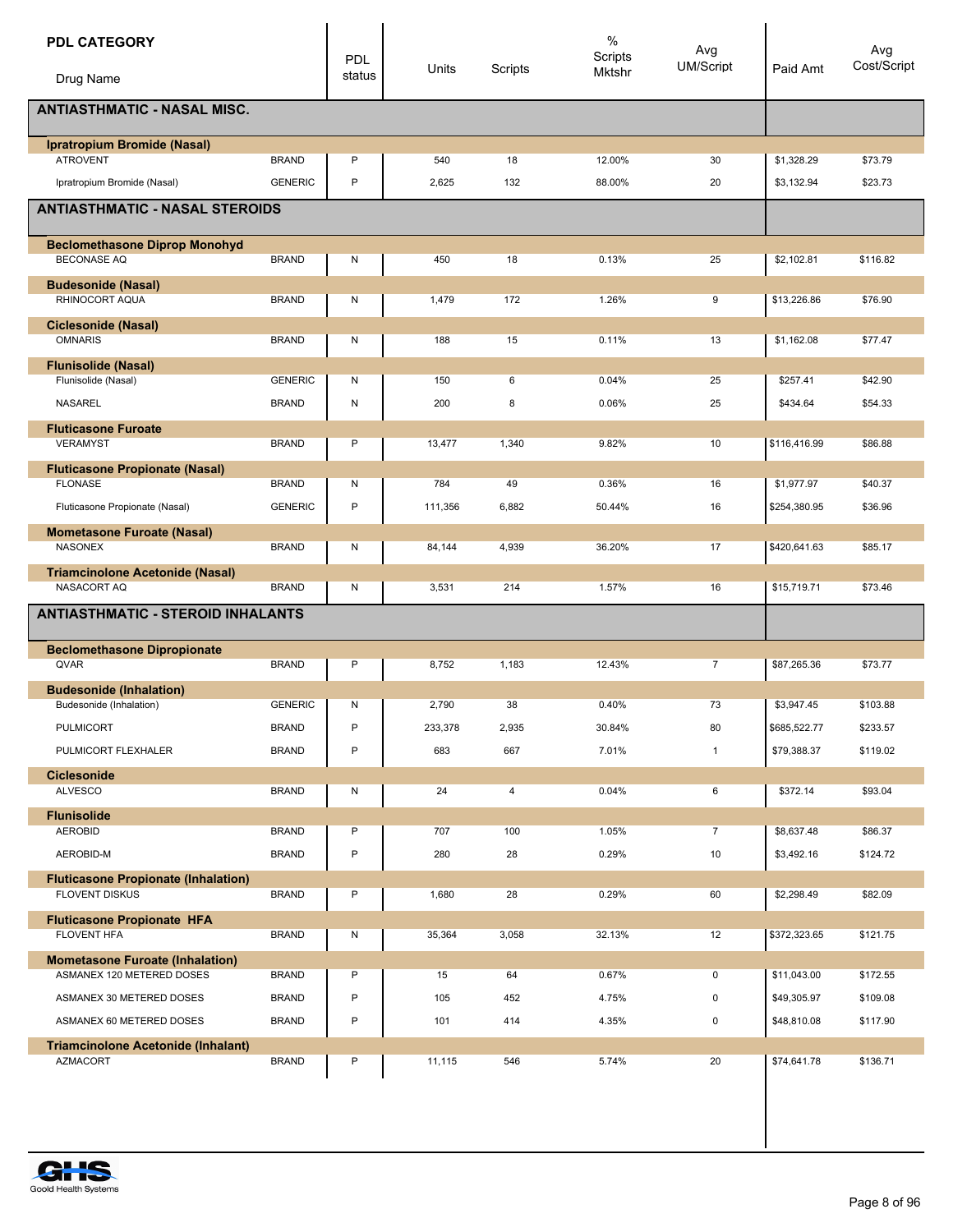| <b>PDL CATEGORY</b><br>Drug Name  |                | <b>PDL</b><br>status | Units   | Scripts        | $\%$<br>Scripts<br>Mktshr | Avg<br>UM/Script | Paid Amt    | Avg<br>Cost/Script |
|-----------------------------------|----------------|----------------------|---------|----------------|---------------------------|------------------|-------------|--------------------|
| <b>ANTIASTHMATIC - XANTHINES</b>  |                |                      |         |                |                           |                  |             |                    |
| <b>Aminophylline</b>              |                |                      |         |                |                           |                  |             |                    |
| Aminophylline                     | <b>GENERIC</b> | P                    | 90      | $\mathbf{1}$   | 0.09%                     | 90               | \$6.79      | \$6.79             |
| <b>Theophylline</b>               |                |                      |         |                |                           |                  |             |                    |
| <b>ELIXOPHYLLIN</b>               | <b>BRAND</b>   | P                    | 35,299  | 31             | 2.89%                     | 1,139            | \$6,316.52  | \$203.76           |
| THEO-24                           | <b>BRAND</b>   | P                    | 8,334   | 147            | 13.71%                    | 57               | \$9,067.61  | \$61.68            |
| Theophylline                      | <b>GENERIC</b> | P                    | 64,844  | 887            | 82.74%                    | 73               | \$16,309.85 | \$18.39            |
| <b>UNIPHYL</b>                    | <b>BRAND</b>   | N                    | 360     | 6              | 0.56%                     | 60               | \$162.00    | \$27.00            |
| <b>ANTIBIOTICS - MISC.</b>        |                |                      |         |                |                           |                  |             |                    |
|                                   |                |                      |         |                |                           |                  |             |                    |
| <b>Sulfisoxazole Acetyl</b>       |                |                      |         |                |                           |                  |             |                    |
| <b>GANTRISIN PEDIATRIC</b>        | <b>BRAND</b>   | P                    | 2,175   | 10             | 0.15%                     | 218              | \$253.60    | \$25.36            |
| <b>Aztreonam</b>                  |                |                      |         |                |                           |                  |             |                    |
| <b>AZACTAM</b>                    | <b>BRAND</b>   | P                    | 52      | 3              | 0.05%                     | 17               | \$2,914.46  | \$971.49           |
| <b>Colistimethate Sodium</b>      |                |                      |         |                |                           |                  |             |                    |
| Colistimethate Sodium             | <b>GENERIC</b> | P                    | 1,766   | 31             | 0.48%                     | 57               | \$66,545.17 | \$2,146.62         |
| <b>Metronidazole</b>              |                |                      |         |                |                           |                  |             |                    |
| <b>FLAGYL</b>                     | <b>BRAND</b>   | P                    | 60      | $\mathbf{1}$   | 0.02%                     | 60               | \$70.54     | \$70.54            |
| <b>FLAGYL ER</b>                  | <b>BRAND</b>   | N                    | 24      | 3              | 0.05%                     | 8                | \$263.48    | \$87.83            |
| Metronidazole                     | <b>GENERIC</b> | Ν                    | 113,833 | 5,896          | 91.00%                    | 19               | \$29,586.44 | \$5.02             |
| <b>Metronidazole in NaCl</b>      |                |                      |         |                |                           |                  |             |                    |
| Metronidazole in NaCl             | <b>GENERIC</b> | P                    | 13,600  | 8              | 0.12%                     | 1,700            | \$376.91    | \$47.11            |
| Rifaximin                         |                |                      |         |                |                           |                  |             |                    |
| <b>XIFAXAN</b>                    | <b>BRAND</b>   | N                    | 10,911  | 87             | 1.34%                     | 125              | \$45,139.47 | \$518.84           |
| <b>Trimethoprim</b>               |                |                      |         |                |                           |                  |             |                    |
| Trimethoprim                      | <b>GENERIC</b> | P                    | 1,088   | 38             | 0.59%                     | 29               | \$605.80    | \$15.94            |
| <b>Trimethoprim HCI</b>           |                |                      |         |                |                           |                  |             |                    |
| <b>PRIMSOL</b>                    | <b>BRAND</b>   | P                    | 305     | $\overline{2}$ | 0.03%                     | 153              | \$86.45     | \$43.23            |
| <b>Vancomycin HCI</b>             |                | P                    |         |                |                           | 47               |             |                    |
| VANCOCIN HCL                      | <b>BRAND</b>   |                      | 1,639   | 35             | 0.54%                     |                  | \$33,971.37 | \$970.61           |
| Vancomycin HCI                    | <b>GENERIC</b> | P                    | 128,271 | 351            | 5.42%                     | 365              | \$42,480.68 | \$121.03           |
| <b>Vancomycin HCI in Dextrose</b> |                |                      |         |                |                           |                  |             |                    |
| VANCOMYCIN HCL ISO-OSMOTI         | <b>BRAND</b>   | N                    | 14,800  | $\overline{2}$ | 0.03%                     | 7,400            | \$856.05    | \$428.03           |
| <b>Tigecycline</b>                |                |                      |         |                |                           |                  |             |                    |
| <b>TYGACIL</b>                    | <b>BRAND</b>   | P                    | 160     | 12             | 0.19%                     | 13               | \$9,617.96  | \$801.50           |
| <b>ANTI-CATAPLECTIC AGENTS</b>    |                |                      |         |                |                           |                  |             |                    |
| <b>Sodium Oxybate</b>             |                |                      |         |                |                           |                  |             |                    |
| <b>XYREM</b>                      | <b>BRAND</b>   | P                    | 3,150   | 8              | 100.00%                   | 394              | \$6,178.81  | \$772.35           |
|                                   |                |                      |         |                |                           |                  |             |                    |
|                                   |                |                      |         |                |                           |                  |             |                    |
|                                   |                |                      |         |                |                           |                  |             |                    |

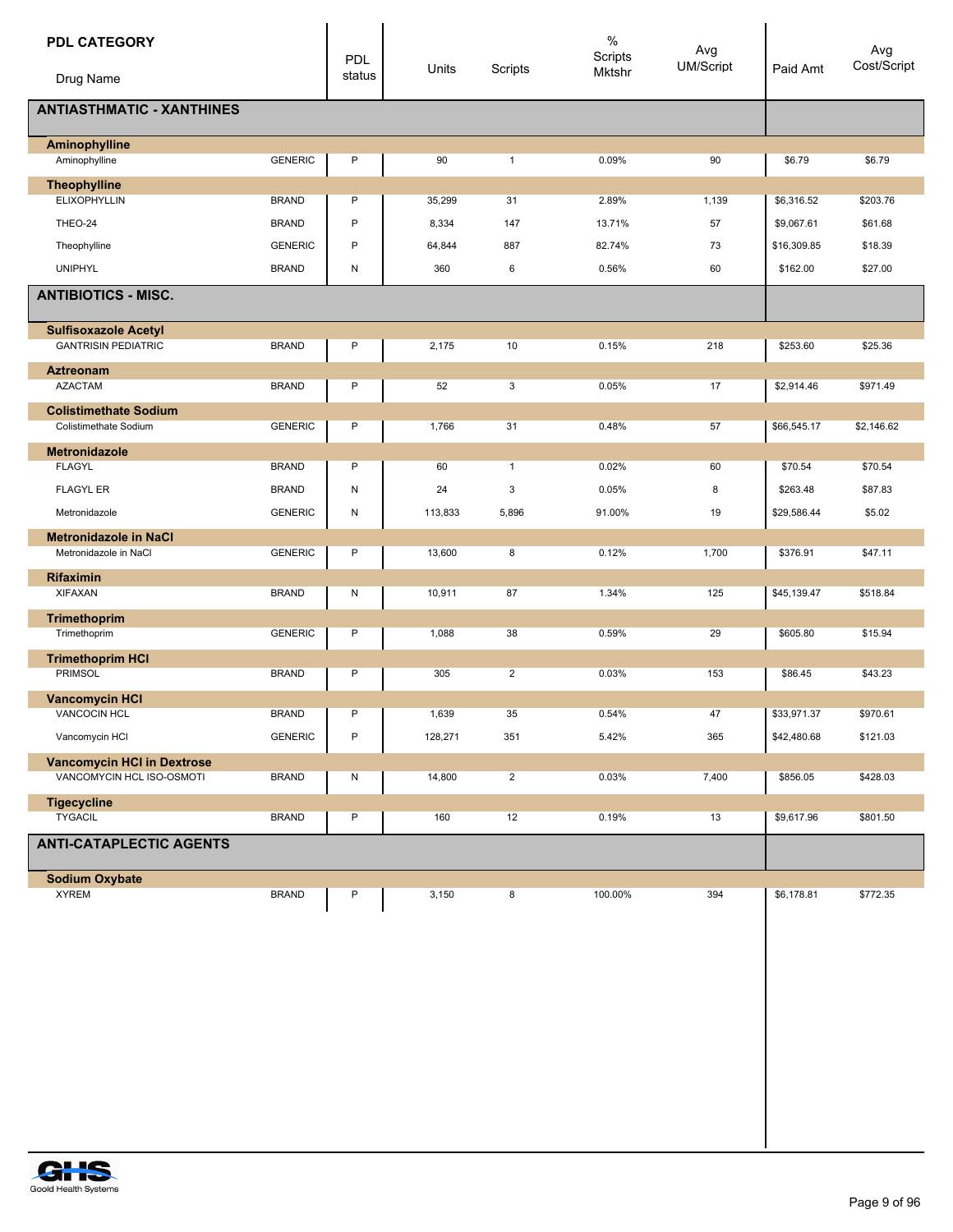| <b>PDL CATEGORY</b><br>Drug Name |                | <b>PDL</b><br>status | Units   | Scripts | $\%$<br>Scripts<br>Mktshr | Avg<br><b>UM/Script</b> | Paid Amt     | Avg<br>Cost/Script |
|----------------------------------|----------------|----------------------|---------|---------|---------------------------|-------------------------|--------------|--------------------|
| <b>ANTICOAGULANTS</b>            |                |                      |         |         |                           |                         |              |                    |
| <b>Heparin Sodium (Porcine)</b>  |                |                      |         |         |                           |                         |              |                    |
| Heparin Sodium (Porcine)         | <b>GENERIC</b> | P                    | 11,340  | 229     | 3.65%                     | 50                      | \$14,512.28  | \$63.37            |
| <b>HEPARIN SODIUM DCU</b>        | <b>BRAND</b>   | P                    | 105     | 4       | 0.06%                     | 26                      | \$1,476.83   | \$369.21           |
| <b>Dalteparin Sodium</b>         |                |                      |         |         |                           |                         |              |                    |
| <b>FRAGMIN</b>                   | <b>BRAND</b>   | P                    | 82      | 19      | 0.30%                     | 4                       | \$2,867.54   | \$150.92           |
| <b>Enoxaparin Sodium</b>         |                |                      |         |         |                           |                         |              |                    |
| <b>LOVENOX</b>                   | <b>BRAND</b>   | P                    | 6,156   | 582     | 9.28%                     | 11                      | \$474,928.92 | \$816.03           |
| <b>Fondaparinux Sodium</b>       |                |                      |         |         |                           |                         |              |                    |
| <b>ARIXTRA</b>                   | <b>BRAND</b>   | P                    | 152     | 14      | 0.22%                     | 11                      | \$20,657.56  | \$1,475.54         |
| <b>Warfarin Sodium</b>           |                |                      |         |         |                           |                         |              |                    |
| <b>COUMADIN</b>                  | <b>BRAND</b>   | P                    | 25,730  | 670     | 10.68%                    | 38                      | \$27,197.82  | \$40.59            |
| Warfarin Sodium                  | <b>GENERIC</b> | P                    | 173,044 | 4,756   | 75.80%                    | 36                      | \$63,714.97  | \$13.40            |

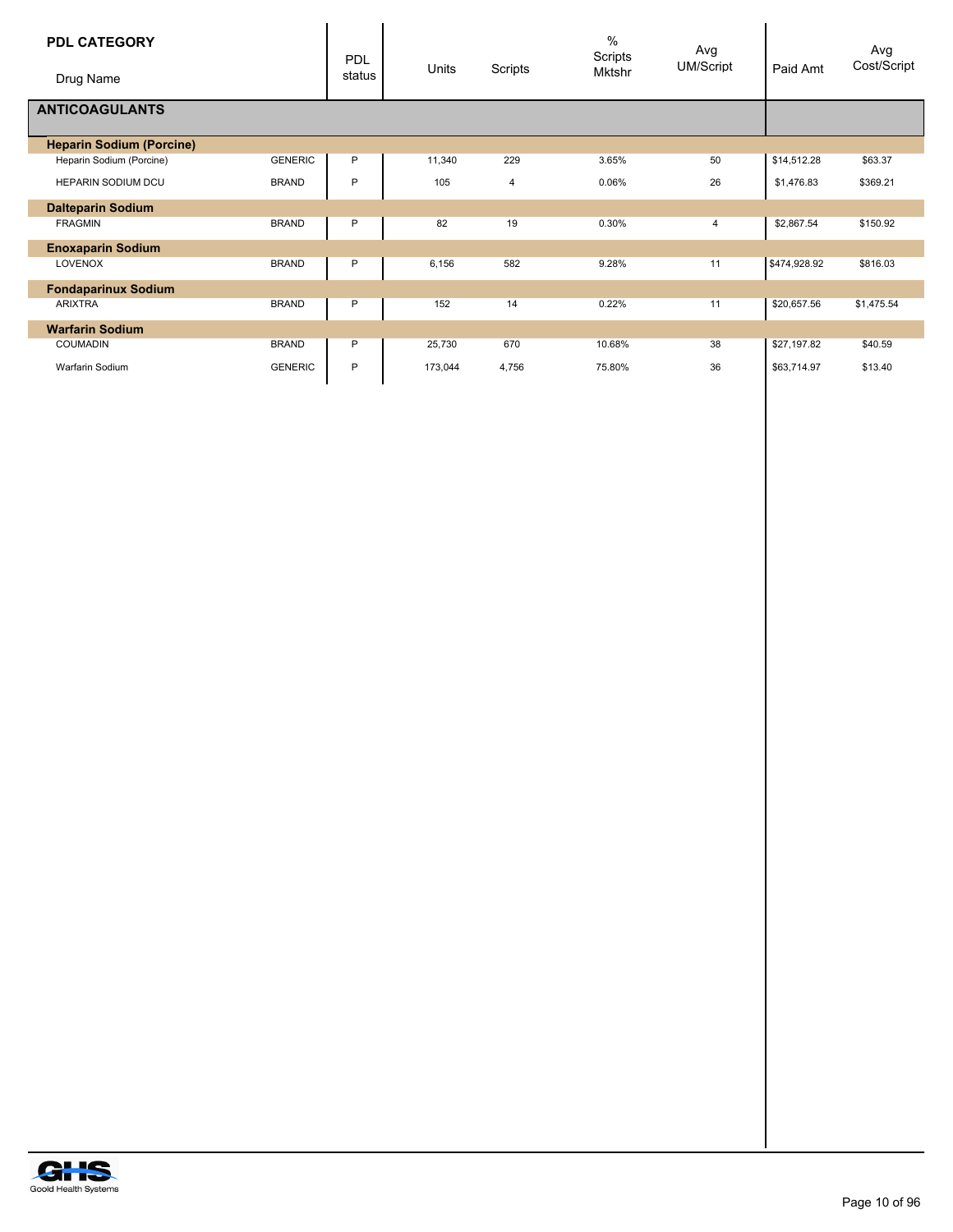| <b>PDL CATEGORY</b><br>Drug Name                  |                | <b>PDL</b><br>status | Units        | <b>Scripts</b> | $\%$<br>Scripts<br>Mktshr | Avg<br><b>UM/Script</b> | Paid Amt       | Avg<br>Cost/Script |
|---------------------------------------------------|----------------|----------------------|--------------|----------------|---------------------------|-------------------------|----------------|--------------------|
| <b>ANTICONVULSANTS</b>                            |                |                      |              |                |                           |                         |                |                    |
| Clonazepam                                        |                |                      |              |                |                           |                         |                |                    |
| Clonazepam                                        | <b>GENERIC</b> | P                    | 2,256,745    | 32,705         | 33.61%                    | 69                      | \$326,443.23   | \$9.98             |
| <b>KLONOPIN</b>                                   | <b>BRAND</b>   | N                    | 6,612        | 59             | 0.06%                     | 112                     | \$9,625.63     | \$163.15           |
| <b>Diazepam (Anticonvulsant)</b>                  |                |                      |              |                |                           |                         |                |                    |
| <b>DIASTAT ACUDIAL</b>                            | <b>BRAND</b>   | Ν                    | 961          | 726            | 0.75%                     | $\mathbf{1}$            | \$265,261.45   | \$365.37           |
| <b>DIASTAT ADULT</b>                              | <b>BRAND</b>   | P                    | $\mathbf{1}$ | $\mathbf{1}$   | 0.00%                     | $\mathbf{1}$            | \$218.86       | \$218.86           |
| <b>DIASTAT PEDIATRIC</b>                          | <b>BRAND</b>   | N                    | 68           | 50             | 0.05%                     | $\mathbf{1}$            | \$14,735.45    | \$294.71           |
| DIASTAT UNIVERSAL                                 | <b>BRAND</b>   | N                    | 5            | 4              | 0.00%                     | $\mathbf{1}$            | \$914.90       | \$228.73           |
| <b>Felbamate</b><br><b>FELBATOL</b>               | <b>BRAND</b>   | P                    | 139,097      | 485            | 0.50%                     | 287                     | \$159,280.18   | \$328.41           |
| <b>Tiagabine HCI</b>                              |                |                      |              |                |                           |                         |                |                    |
| <b>GABITRIL</b>                                   | <b>BRAND</b>   | Ρ                    | 18,064       | 291            | 0.30%                     | 62                      | \$75,124.76    | \$258.16           |
| <b>Ethotoin</b><br><b>PEGANONE</b>                | <b>BRAND</b>   | Ν                    | 7,920        | 32             | 0.03%                     | 248                     | \$5,949.83     | \$185.93           |
|                                                   |                |                      |              |                |                           |                         |                |                    |
| <b>Fosphenytoin Sodium</b><br>Fosphenytoin Sodium | <b>GENERIC</b> | Ν                    | 100          | $\mathbf{1}$   | 0.00%                     | 100                     | \$57.92        | \$57.92            |
| <b>Phenytoin</b>                                  |                |                      |              |                |                           |                         |                |                    |
| <b>DILANTIN</b>                                   | <b>BRAND</b>   | P                    | 44,696       | 183            | 0.19%                     | 244                     | \$9,721.77     | \$53.12            |
| <b>DILANTIN INFATABS</b>                          | <b>BRAND</b>   | P                    | 35,796       | 414            | 0.43%                     | 86                      | \$14,058.79    | \$33.96            |
| Phenytoin                                         | <b>GENERIC</b> | N                    | 37,080       | 148            | 0.15%                     | 251                     | \$5,120.83     | \$34.60            |
| <b>Phenytoin Sodium Extended</b>                  |                |                      |              |                |                           |                         |                |                    |
| <b>DILANTIN</b>                                   | <b>BRAND</b>   | Ρ                    | 110,648      | 1,122          | 1.15%                     | 99                      | \$44,048.62    | \$39.26            |
| PHENYTEK                                          | <b>BRAND</b>   | P                    | 1,290        | 27             | 0.03%                     | 48                      | \$1,163.30     | \$43.09            |
| Phenytoin Sodium Extended                         | <b>GENERIC</b> | P                    | 149,119      | 1,351          | 1.39%                     | 110                     | \$45,673.03    | \$33.81            |
| <b>Ethosuximide</b>                               |                |                      |              |                |                           |                         |                |                    |
| Ethosuximide                                      | <b>GENERIC</b> | N                    | 25,562       | 123            | 0.13%                     | 208                     | \$7,649.31     | \$62.19            |
| ZARONTIN                                          | <b>BRAND</b>   | P                    | 7,257        | 77             | 0.08%                     | 94                      | \$9,448.38     | \$122.71           |
| <b>Methsuximide</b>                               |                |                      |              |                |                           |                         |                |                    |
| <b>CELONTIN</b>                                   | <b>BRAND</b>   | P                    | 3,064        | 38             | 0.04%                     | 81                      | \$3,728.70     | \$98.12            |
| <b>Divalproex Sodium</b>                          |                |                      |              |                |                           |                         |                |                    |
| <b>DEPAKOTE</b>                                   | <b>BRAND</b>   | P                    | 309,856      | 3,802          | 3.91%                     | 81                      | \$712,972.39   | \$187.53           |
| DEPAKOTE ER                                       | <b>BRAND</b>   | P                    | 539,476      | 8,008          | 8.23%                     | 67                      | \$1,320,300.81 | \$164.87           |
| DEPAKOTE SPRINKLES                                | <b>BRAND</b>   | P                    | 313,621      | 1,485          | 1.53%                     | 211                     | \$232,917.21   | \$156.85           |
| Divalproex Sodium                                 | <b>GENERIC</b> | N                    | 9,614        | 111            | 0.11%                     | 87                      | \$8,624.42     | \$77.70            |
| <b>Valproate Sodium</b>                           |                |                      |              |                |                           |                         |                |                    |
| <b>DEPAKENE</b>                                   | <b>BRAND</b>   | Ν                    | 13,050       | 22             | 0.02%                     | 593                     | \$4,681.72     | \$212.81           |
| Valproate Sodium                                  | <b>GENERIC</b> | P                    | 672,153      | 1,207          | 1.24%                     | 557                     | \$17,586.50    | \$14.57            |
| <b>Valproic Acid</b>                              |                |                      |              |                |                           |                         |                |                    |
| <b>STAVZOR</b>                                    | <b>BRAND</b>   | Ν                    | 120          | $\overline{2}$ | 0.00%                     | 60                      | \$384.44       | \$192.22           |
| Valproic Acid                                     | <b>GENERIC</b> | P                    | 45,342       | 297            | 0.31%                     | 153                     | \$15,988.36    | \$53.83            |
| Carbamazepine<br>Carbamazepine                    | <b>GENERIC</b> | Ρ                    | 460,558      | 2,923          | 3.00%                     | 158                     | \$50,146.28    | \$17.16            |
| CARBATROL                                         | <b>BRAND</b>   | P                    | 82,570       | 972            | 1.00%                     | 85                      | \$103,348.58   | \$106.33           |
|                                                   |                |                      |              |                |                           |                         |                |                    |
| <b>TEGRETOL</b>                                   | <b>BRAND</b>   | Ν                    | 294,023      | 676            | 0.69%                     | 435                     | \$56,497.49    | \$83.58            |
| TEGRETOL-XR                                       | <b>BRAND</b>   | P                    | 104,299      | 1,294          | 1.33%                     | 81                      | \$100,927.37   | \$78.00            |

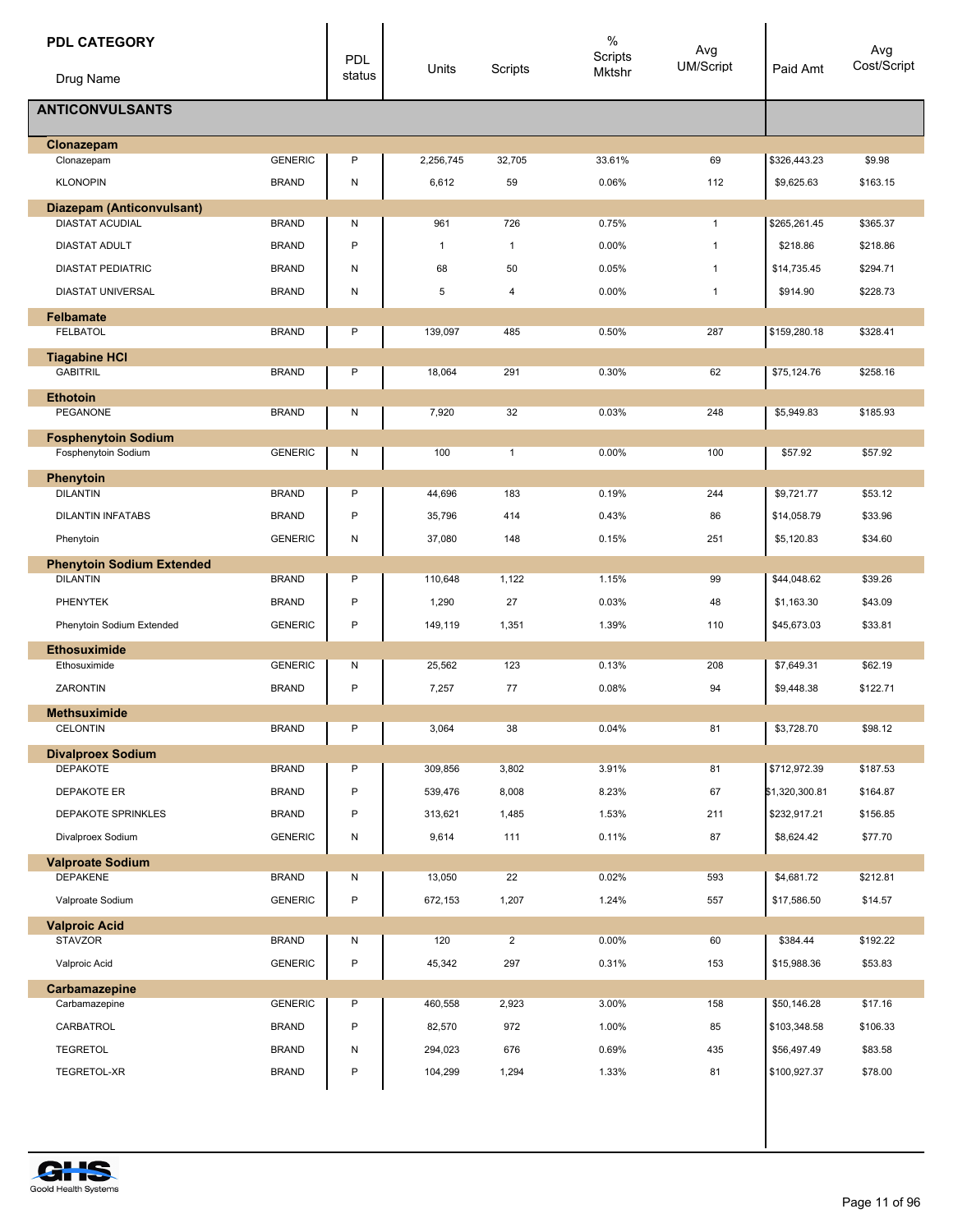| <b>PDL CATEGORY</b><br>Drug Name     |                | PDL<br>status | Units   | Scripts      | $\%$<br>Scripts<br>Mktshr | Avg<br>UM/Script | Paid Amt       | Avg<br>Cost/Script |
|--------------------------------------|----------------|---------------|---------|--------------|---------------------------|------------------|----------------|--------------------|
| Gabapentin                           |                |               |         |              |                           |                  |                |                    |
| Gabapentin                           | <b>GENERIC</b> | P             | 982,172 | 9,762        | 10.03%                    | 101              | \$290,564.74   | \$29.76            |
| <b>NEURONTIN</b>                     | <b>BRAND</b>   | N             | 91,519  | 200          | 0.21%                     | 458              | \$29,614.96    | \$148.07           |
| Lamotrigine                          |                |               |         |              |                           |                  |                |                    |
| <b>LAMICTAL</b>                      | <b>BRAND</b>   | P             | 479,333 | 9,063        | 9.31%                     | 53               | \$2,346,049.97 | \$258.86           |
| LAMICTAL CHEWABLE DISPERS            | <b>BRAND</b>   | P             | 43,837  | 263          | 0.27%                     | 167              | \$174,447.57   | \$663.30           |
| LAMICTAL STARTER/NOT TAKI            | <b>BRAND</b>   | P             | 7,931   | 161          | 0.17%                     | 49               | \$33,803.88    | \$209.96           |
| LAMICTAL STARTER/TAKING C            | <b>BRAND</b>   | P             | 784     | 8            | 0.01%                     | 98               | \$3,514.26     | \$439.28           |
| LAMICTAL STARTER/TAKING V            | <b>BRAND</b>   | P             | 735     | 21           | 0.02%                     | 35               | \$3,275.84     | \$155.99           |
| Lamotrigine                          | <b>GENERIC</b> | N             | 31,681  | 393          | 0.40%                     | 81               | \$48,162.45    | \$122.55           |
| Levetiracetam<br><b>KEPPRA</b>       | <b>BRAND</b>   | P             | 766,982 | 4,657        | 4.79%                     | 165              | \$1,331,603.46 | \$285.94           |
| <b>KEPPRA XR</b>                     | <b>BRAND</b>   | N             | 1,238   | 13           | 0.01%                     | 95               | \$4,115.36     | \$316.57           |
| Levetiracetam                        | <b>GENERIC</b> | N             | 60      | $\mathbf{1}$ | 0.00%                     | 60               | \$189.12       | \$189.12           |
|                                      |                |               |         |              |                           |                  |                |                    |
| Oxcarbazepine<br>Oxcarbazepine       | <b>GENERIC</b> | N             | 18,015  | 217          | 0.22%                     | 83               | \$14,486.52    | \$66.76            |
| <b>TRILEPTAL</b>                     | <b>BRAND</b>   | P             | 509,058 | 4,403        | 4.52%                     | 116              | \$1,007,257.53 | \$228.77           |
| Pregabalin                           |                |               |         |              |                           |                  |                |                    |
| <b>LYRICA</b>                        | <b>BRAND</b>   | N             | 153,780 | 2,219        | 2.28%                     | 69               | \$313,140.84   | \$141.12           |
| Primidone                            |                |               |         |              |                           |                  |                |                    |
| <b>MYSOLINE</b>                      | <b>BRAND</b>   | P             | 16,394  | 180          | 0.18%                     | 91               | \$17,185.78    | \$95.48            |
| Primidone                            | <b>GENERIC</b> | N             | 17,862  | 239          | 0.25%                     | 75               | \$9,138.86     | \$38.24            |
| <b>Topiramate</b>                    |                |               |         |              |                           |                  |                |                    |
| <b>TOPAMAX</b>                       | <b>BRAND</b>   | N             | 386,293 | 5,133        | 5.27%                     | 75               | \$1,607,904.50 | \$313.25           |
| <b>TOPAMAX SPRINKLE</b>              | <b>BRAND</b>   | N             | 72,051  | 416          | 0.43%                     | 173              | \$130,232.26   | \$313.06           |
| <b>Zonisamide</b><br><b>ZONEGRAN</b> | <b>BRAND</b>   | P             | 123,607 | 1,233        | 1.27%                     | 100              | \$293,794.35   | \$238.28           |
| Zonisamide                           | <b>GENERIC</b> | N             | 9,395   | 102          | 0.10%                     | 92               | \$5,584.74     | \$54.75            |
| <b>ANTIDOTES</b>                     |                |               |         |              |                           |                  |                |                    |
|                                      |                |               |         |              |                           |                  |                |                    |
| <b>Deferoxamine Mesylate</b>         |                |               |         |              |                           |                  |                |                    |
| <b>DESFERAL</b>                      | <b>BRAND</b>   | P             | 94      | 18           | 100.00%                   | 5                | \$8,711.48     | \$483.97           |
| <b>ANTIDOTES - CHELATING AGENTS</b>  |                |               |         |              |                           |                  |                |                    |
| <b>Succimer</b>                      |                |               |         |              |                           |                  |                |                    |
| CHEMET                               | <b>BRAND</b>   | P             | 458     | 8            | 100.00%                   | 57               | \$3,107.44     | \$388.43           |
|                                      |                |               |         |              |                           |                  |                |                    |
|                                      |                |               |         |              |                           |                  |                |                    |
|                                      |                |               |         |              |                           |                  |                |                    |
|                                      |                |               |         |              |                           |                  |                |                    |
|                                      |                |               |         |              |                           |                  |                |                    |
|                                      |                |               |         |              |                           |                  |                |                    |
|                                      |                |               |         |              |                           |                  |                |                    |
|                                      |                |               |         |              |                           |                  |                |                    |
|                                      |                |               |         |              |                           |                  |                |                    |
|                                      |                |               |         |              |                           |                  |                |                    |
|                                      |                |               |         |              |                           |                  |                |                    |
|                                      |                |               |         |              |                           |                  |                |                    |

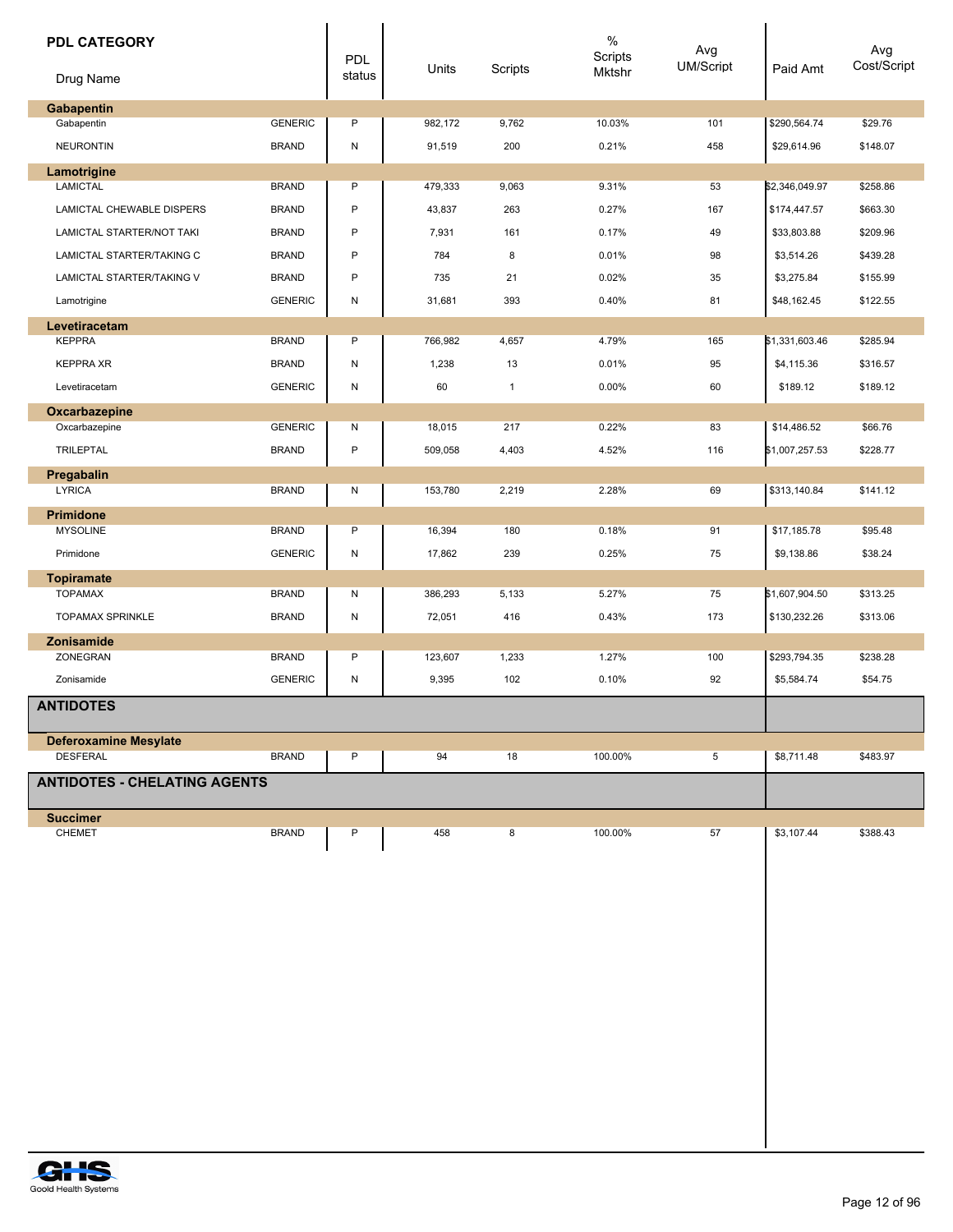| <b>PDL CATEGORY</b>                                                    |                | PDL       | Units   | Scripts        | $\frac{0}{0}$<br>Scripts<br>Mktshr | Avg<br><b>UM/Script</b> | Paid Amt    | Avg<br>Cost/Script |
|------------------------------------------------------------------------|----------------|-----------|---------|----------------|------------------------------------|-------------------------|-------------|--------------------|
| Drug Name                                                              |                | status    |         |                |                                    |                         |             |                    |
| <b>ANTIEMETIC - 5-HT3 RECEPTOR ANTAGONISTS/ SUBSTANCE P NEUROKININ</b> |                |           |         |                |                                    |                         |             |                    |
| <b>Granisetron HCI</b>                                                 |                |           |         |                |                                    |                         |             |                    |
| Granisetron HCI                                                        | <b>GENERIC</b> | N         | 101     | 6              | 0.20%                              | 17                      | \$5,282.35  | \$880.39           |
| <b>KYTRIL</b>                                                          | <b>BRAND</b>   | ${\sf N}$ | 90      | 3              | 0.10%                              | 30                      | \$5,206.50  | \$1,735.50         |
| <b>Ondansetron</b>                                                     |                |           |         |                |                                    |                         |             |                    |
| Ondansetron                                                            | <b>GENERIC</b> | P         | 9,034   | 948            | 32.23%                             | 10                      | \$10,985.19 | \$11.59            |
| <b>ZOFRAN ODT</b>                                                      | <b>BRAND</b>   | ${\sf N}$ | 54      | $\overline{4}$ | 0.14%                              | 14                      | \$1,920.93  | \$480.23           |
| <b>Ondansetron HCI</b>                                                 |                |           |         |                |                                    |                         |             |                    |
| Ondansetron HCI                                                        | <b>GENERIC</b> | P         | 27,594  | 1,783          | 60.63%                             | 15                      | \$48,598.77 | \$27.26            |
| <b>ZOFRAN</b>                                                          | <b>BRAND</b>   | ${\sf N}$ | 57      | $\overline{2}$ | 0.07%                              | 29                      | \$492.51    | \$246.26           |
| <b>Aprepitant</b>                                                      |                |           |         |                |                                    |                         |             |                    |
| <b>EMEND</b>                                                           | <b>BRAND</b>   | P         | 274     | 97             | 3.30%                              | 3                       | \$26,933.22 | \$277.66           |
| <b>Dronabinol</b>                                                      |                |           |         |                |                                    |                         |             |                    |
| Dronabinol                                                             | <b>GENERIC</b> | P         | 2,761   | 40             | 1.36%                              | 69                      | \$27,116.07 | \$677.90           |
| <b>MARINOL</b>                                                         | <b>BRAND</b>   | P         | 5,129   | 58             | 1.97%                              | 88                      | \$62,753.66 | \$1,081.96         |
| <b>ANTIEMETIC - ANTICHOLINERGIC / DOPAMINERGIC</b>                     |                |           |         |                |                                    |                         |             |                    |
| <b>Promethazine HCI</b>                                                |                |           |         |                |                                    |                         |             |                    |
| Promethazine HCI                                                       | <b>GENERIC</b> | N         | 250,647 | 7,565          | 77.12%                             | 33                      | \$86,510.91 | \$11.44            |
| <b>Meclizine HCI</b>                                                   |                |           |         |                |                                    |                         |             |                    |
| Meclizine HCI                                                          | <b>GENERIC</b> | P         | 99,651  | 1,896          | 19.33%                             | 53                      | \$10,119.39 | \$5.34             |
| <b>Scopolamine</b>                                                     |                |           |         |                |                                    |                         |             |                    |
| TRANSDERM-SCOP                                                         | <b>BRAND</b>   | P         | 1,882   | 313            | 3.19%                              | 6                       | \$15,957.48 | \$50.98            |
| <b>Trimethobenzamide HCI</b>                                           |                |           |         |                |                                    |                         |             |                    |
| Trimethobenzamide HCI                                                  | <b>GENERIC</b> | P         | 1,229   | 35             | 0.36%                              | 35                      | \$1,368.56  | \$39.10            |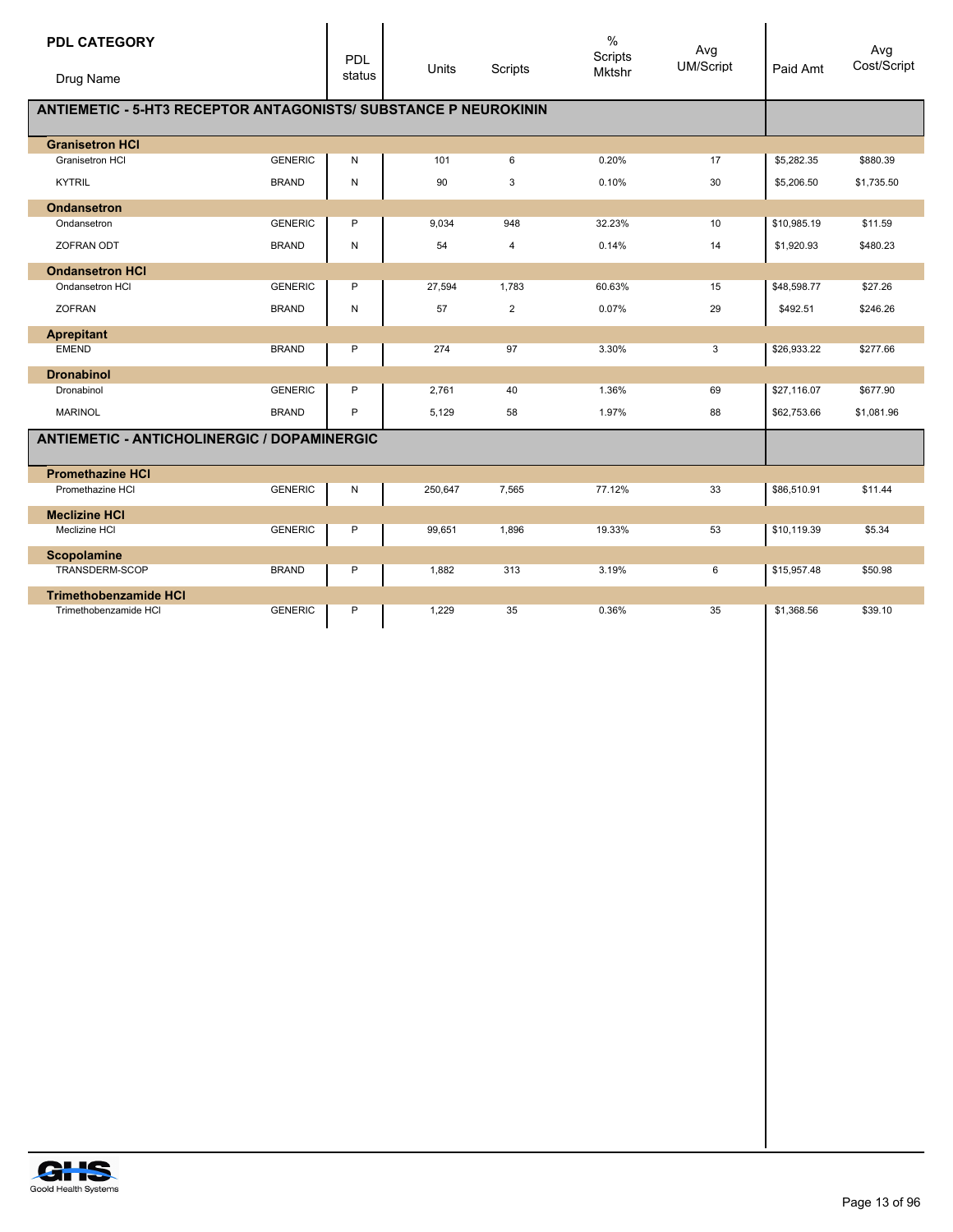| <b>PDL CATEGORY</b>                |                | <b>PDL</b>   | Units   | Scripts        | $\%$<br>Scripts<br><b>Mktshr</b> | Avg<br><b>UM/Script</b> | Paid Amt    | Avg<br>Cost/Script |
|------------------------------------|----------------|--------------|---------|----------------|----------------------------------|-------------------------|-------------|--------------------|
| Drug Name                          |                | status       |         |                |                                  |                         |             |                    |
| <b>ANTIFUNGALS - ASSORTED</b>      |                |              |         |                |                                  |                         |             |                    |
| <b>Amphotericin B</b>              |                |              |         |                |                                  |                         |             |                    |
| Amphotericin B                     | <b>GENERIC</b> | P            | 70      | $\overline{7}$ | 0.08%                            | 10                      | \$264.60    | \$37.80            |
| <b>Griseofulvin Microsize</b>      |                |              |         |                |                                  |                         |             |                    |
| <b>GRIFULVIN V</b>                 | <b>BRAND</b>   | $\mathsf{P}$ | 113,115 | 465            | 4.98%                            | 243                     | \$71,686.17 | \$154.16           |
| Griseofulvin Microsize             | <b>GENERIC</b> | N            | 41,460  | 131            | 1.40%                            | 316                     | \$11,797.03 | \$90.05            |
| <b>Griseofulvin Ultramicrosize</b> |                |              |         |                |                                  |                         |             |                    |
| <b>GRIS-PEG</b>                    | <b>BRAND</b>   | $\sf P$      | 5,266   | 118            | 1.26%                            | 45                      | \$11,612.45 | \$98.41            |
| <b>Nystatin</b>                    |                |              |         |                |                                  |                         |             |                    |
| Nystatin                           | <b>GENERIC</b> | $\sf P$      | 914     | 18             | 0.19%                            | 51                      | \$824.90    | \$45.83            |
| <b>Terbinafine HCI</b>             |                |              |         |                |                                  |                         |             |                    |
| <b>LAMISIL</b>                     | <b>BRAND</b>   | N            | 96      | 5              | 0.05%                            | 19                      | \$380.52    | \$76.10            |
| Terbinafine HCI                    | <b>GENERIC</b> | P            | 16,180  | 643            | 6.89%                            | 25                      | \$14,451.55 | \$22.48            |
| Ketoconazole                       |                |              |         |                |                                  |                         |             |                    |
| Ketoconazole                       | <b>GENERIC</b> | $\sf P$      | 3,096   | 193            | 2.07%                            | 16                      | \$1,659.40  | \$8.60             |
| <b>Fluconazole</b>                 |                |              |         |                |                                  |                         |             |                    |
| <b>DIFLUCAN</b>                    | <b>BRAND</b>   | N            | 184     | 8              | 0.09%                            | 23                      | \$1,964.34  | \$245.54           |
| Fluconazole                        | <b>GENERIC</b> | P            | 64,186  | 7,578          | 81.20%                           | 8                       | \$69,873.24 | \$9.22             |
| <b>Fluconazole in NaCl</b>         |                |              |         |                |                                  |                         |             |                    |
| Fluconazole in NaCl                | <b>GENERIC</b> | P            | 2,250   | $\overline{4}$ | 0.04%                            | 563                     | \$354.36    | \$88.59            |
| <b>Itraconazole</b>                |                |              |         |                |                                  |                         |             |                    |
| Itraconazole                       | <b>GENERIC</b> | N            | 594     | 9              | 0.10%                            | 66                      | \$3,554.56  | \$394.95           |
| SPORANOX                           | <b>BRAND</b>   | N            | 1,174   | 13             | 0.14%                            | 90                      | \$8,117.41  | \$624.42           |
| Posaconazole                       |                |              |         |                |                                  |                         |             |                    |
| <b>NOXAFIL</b>                     | <b>BRAND</b>   | N            | 1,755   | $\overline{7}$ | 0.08%                            | 251                     | \$8,353.53  | \$1,193.36         |
| Voriconazole                       |                |              |         |                |                                  |                         |             |                    |
| <b>VFEND</b>                       | <b>BRAND</b>   | P            | 2,820   | 35             | 0.38%                            | 81                      | \$50,544.23 | \$1,444.12         |
| <b>Caspofungin Acetate</b>         |                |              |         |                |                                  |                         |             |                    |
| CANCIDAS                           | <b>BRAND</b>   | P            | 26      | 5              | 0.05%                            | 5                       | \$8,761.51  | \$1,752.30         |
| <b>Clotrimazole</b>                |                |              |         |                |                                  |                         |             |                    |
| Clotrimazole                       | <b>GENERIC</b> | N            | 3,074   | 49             | 0.53%                            | 63                      | \$3,072.09  | \$62.70            |
| <b>MYCELEX</b>                     | <b>BRAND</b>   | $\mathsf{P}$ | 2,199   | 44             | 0.47%                            | 50                      | \$3,734.35  | \$84.87            |
|                                    |                |              |         |                |                                  |                         |             |                    |

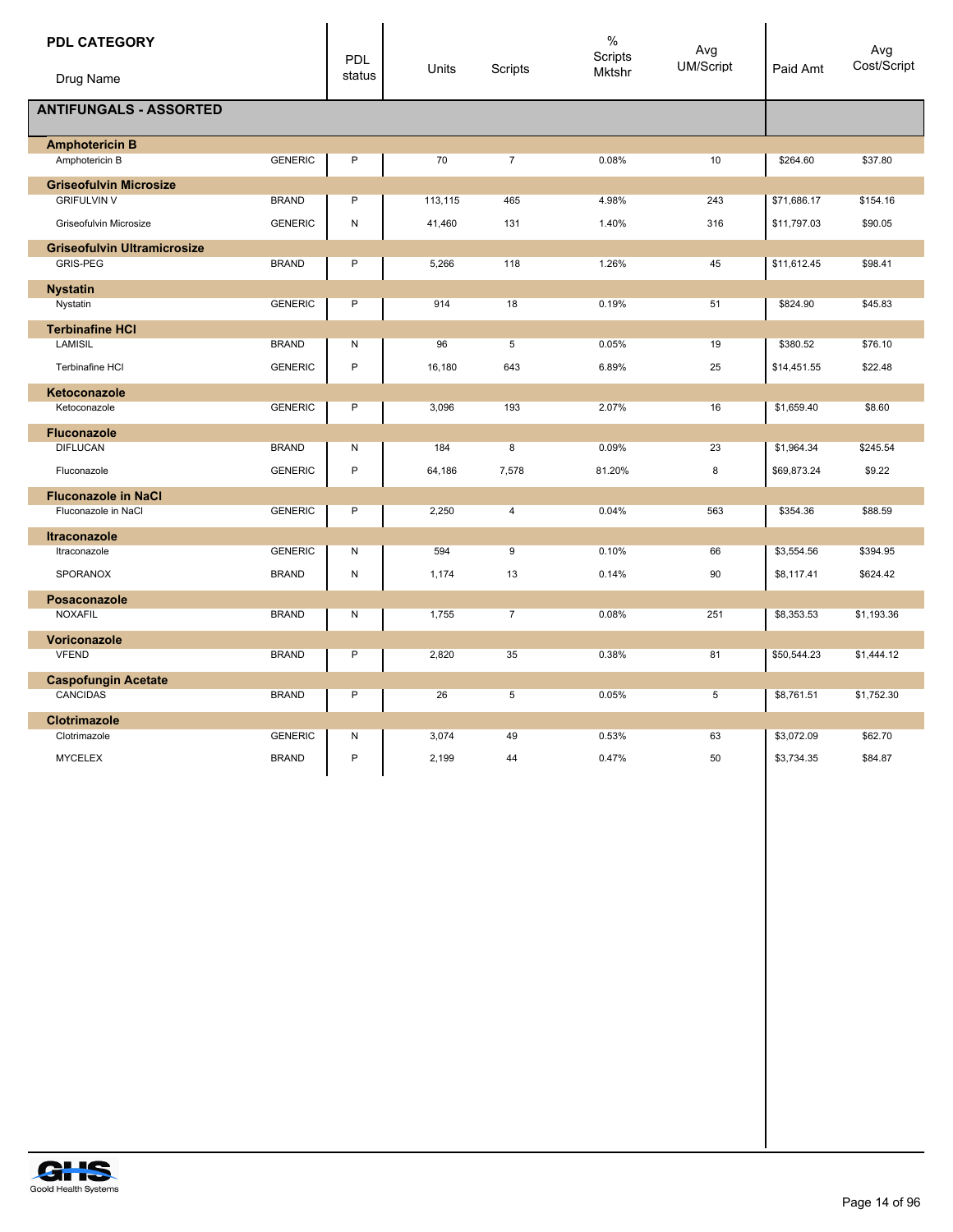| <b>PDL CATEGORY</b>                                      |                | PDL          | Units     | Scripts      | $\%$<br>Scripts<br>Mktshr | Avg<br><b>UM/Script</b> | Paid Amt     | Avg<br>Cost/Script |
|----------------------------------------------------------|----------------|--------------|-----------|--------------|---------------------------|-------------------------|--------------|--------------------|
| Drug Name                                                |                | status       |           |              |                           |                         |              |                    |
| <b>ANTIHISTAMINES - NON-SEDATING</b>                     |                |              |           |              |                           |                         |              |                    |
| <b>Cetirizine HCI</b>                                    |                |              |           |              |                           |                         |              |                    |
| Cetirizine HCI                                           | <b>GENERIC</b> | ${\sf N}$    | 1,993     | 9            | 0.02%                     | 221                     | \$115.19     | \$12.80            |
| ZYRTEC                                                   | <b>BRAND</b>   | $\mathsf{P}$ | 56,923    | 925          | 2.55%                     | 62                      | \$59,312.53  | \$64.12            |
| <b>Desloratadine</b>                                     |                |              |           |              |                           |                         |              |                    |
| <b>CLARINEX</b>                                          | <b>BRAND</b>   | P            | 25,924    | 508          | 1.40%                     | 51                      | \$45,209.49  | \$89.00            |
| <b>CLARINEX REDITABS</b>                                 | <b>BRAND</b>   | $\mathsf{P}$ | 4,995     | 169          | 0.47%                     | 30                      | \$17,745.46  | \$105.00           |
| <b>Fexofenadine HCI</b>                                  |                |              |           |              |                           |                         |              |                    |
| <b>ALLEGRA</b>                                           | <b>BRAND</b>   | N            | 43,843    | 493          | 1.36%                     | 89                      | \$34,940.49  | \$70.87            |
| ALLEGRA ODT                                              | <b>BRAND</b>   | N            | 150       | 4            | 0.01%                     | 38                      | \$265.78     | \$66.45            |
| Fexofenadine HCI                                         | <b>GENERIC</b> | N            | 21,283    | 566          | 1.56%                     | 38                      | \$14,313.34  | \$25.29            |
| Levocetirizine Dihydrochloride                           |                |              |           |              |                           |                         |              |                    |
| <b>XYZAL</b>                                             | <b>BRAND</b>   | N            | 5,494     | 165          | 0.45%                     | 33                      | \$11,749.80  | \$71.21            |
| Loratadine                                               |                |              |           |              |                           |                         |              |                    |
| <b>CLARITIN</b>                                          | <b>BRAND</b>   | P            | 21,102    | 170          | 0.47%                     | 124                     | \$2,330.58   | \$13.71            |
| Loratadine                                               | <b>GENERIC</b> | P            | 1,537,604 | 33,198       | 91.45%                    | 46                      | \$332,756.41 | \$10.02            |
| <b>Azelastine HCI</b>                                    |                |              |           |              |                           |                         |              |                    |
| <b>ASTELIN</b>                                           | <b>BRAND</b>   | N            | 2,490     | 83           | 0.23%                     | 30                      | \$6,304.82   | \$75.96            |
| <b>Olopatadine HCI (Nasal)</b>                           |                |              |           |              |                           |                         |              |                    |
| <b>PATANASE</b>                                          | <b>BRAND</b>   | N            | 305       | 10           | 0.03%                     | 31                      | \$739.86     | \$73.99            |
| <b>ANTIHISTAMINES - NON-SEDATING / DECONGESTANTS</b>     |                |              |           |              |                           |                         |              |                    |
| <b>Cetirizine-Pseudoephedrine</b>                        |                |              |           |              |                           |                         |              |                    |
| ZYRTEC-D                                                 | <b>BRAND</b>   | P            | 2.138     | 47           | 9.00%                     | 45                      | \$2,743.55   | \$58.37            |
| Dexchlorpheniramine Tannate & Pseudoephedrine Tannate    |                |              |           |              |                           |                         |              |                    |
| Dexchlorpheniramine Tannate &<br>Pseudoephedrine Tannate | <b>GENERIC</b> | Ν            | 120       | $\mathbf{1}$ | 0.19%                     | 120                     | \$28.17      | \$28.17            |
| Desloratadine-Pseudoephedrine                            |                |              |           |              |                           |                         |              |                    |
| CLARINEX-D 12 HOUR                                       | <b>BRAND</b>   | P            | 2,940     | 53           | 10.15%                    | 55                      | \$5,184.66   | \$97.82            |
| CLARINEX-D 24 HOUR                                       | <b>BRAND</b>   | $\mathsf{P}$ | 2,106     | 70           | 13.41%                    | 30                      | \$7,929.23   | \$113.27           |
| Fexofenadine-Pseudoephedrine                             |                |              |           |              |                           |                         |              |                    |
| ALLEGRA-D 12 HOUR                                        | <b>BRAND</b>   | P            | 11,852    | 209          | 40.04%                    | 57                      | \$18,676.19  | \$89.36            |
| ALLEGRA-D 24 HOUR                                        | <b>BRAND</b>   | P            | 4,260     | 142          | 27.20%                    | 30                      | \$12,930.54  | \$91.06            |

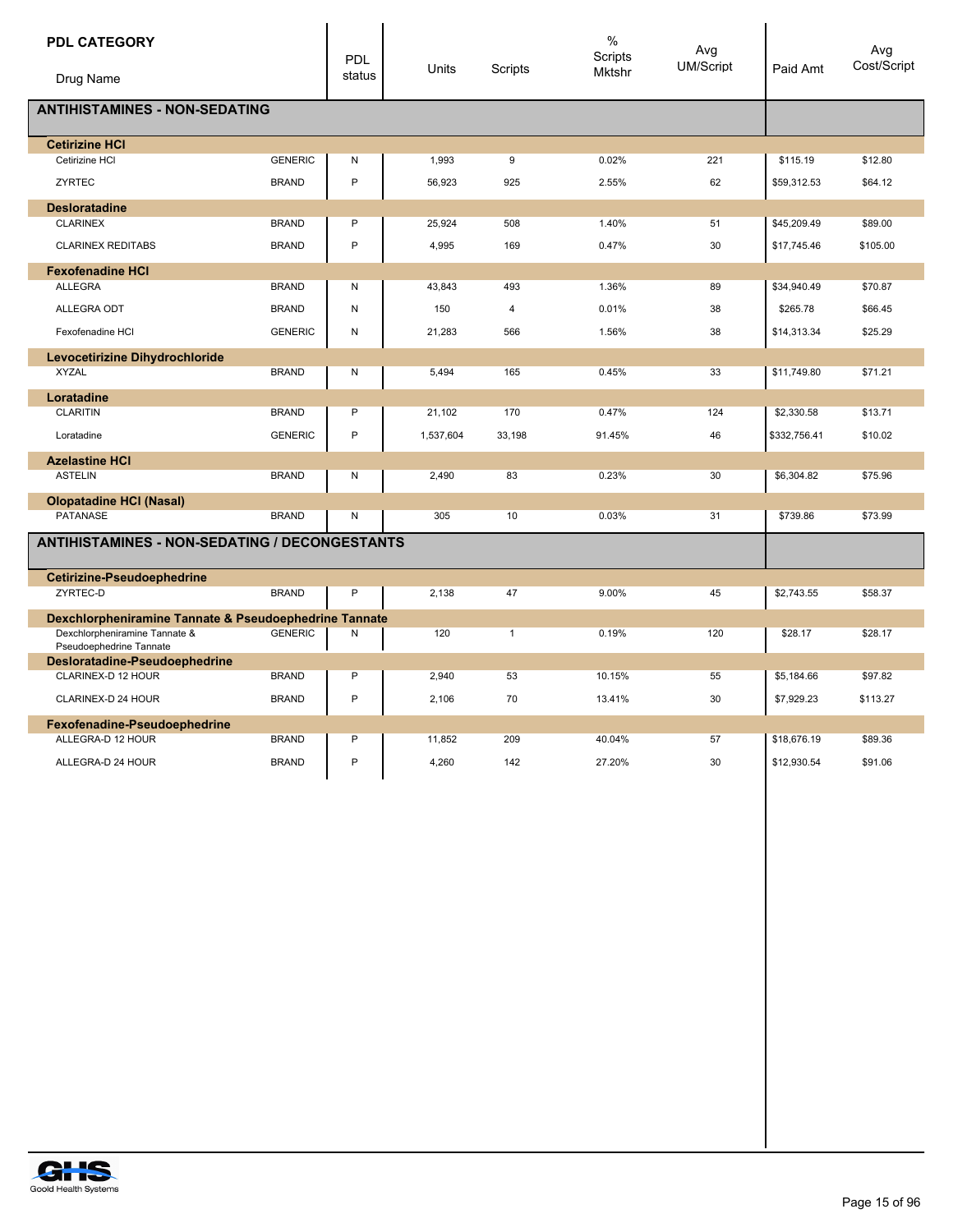| <b>PDL CATEGORY</b>                                                                 |                                | <b>PDL</b>             |                 |                    | $\%$<br>Scripts | Avg<br>UM/Script |                          | Avg<br>Cost/Script  |
|-------------------------------------------------------------------------------------|--------------------------------|------------------------|-----------------|--------------------|-----------------|------------------|--------------------------|---------------------|
| Drug Name                                                                           |                                | status                 | Units           | Scripts            | Mktshr          |                  | Paid Amt                 |                     |
| <b>ANTIHISTAMINES - OTHER</b>                                                       |                                |                        |                 |                    |                 |                  |                          |                     |
| <b>Brompheniramine Maleate</b>                                                      |                                |                        |                 |                    |                 |                  |                          |                     |
| LODRANE 24                                                                          | <b>BRAND</b>                   | P                      | 60              | $\overline{2}$     | 0.01%           | 30               | \$64.80                  | \$32.40             |
| <b>Brompheniramine Tannate</b><br>Brompheniramine Tannate                           | <b>GENERIC</b>                 | Ν                      | 360             | 6                  | 0.03%           | 60               | \$476.88                 | \$79.48             |
| <b>Chlorpheniramine Maleate</b>                                                     |                                |                        |                 |                    |                 |                  |                          |                     |
| Chlorpheniramine Maleate<br><b>CPM</b>                                              | <b>GENERIC</b><br><b>BRAND</b> | P<br>P                 | 96,437<br>2,093 | 1,559<br>39        | 8.46%<br>0.21%  | 62<br>54         | \$8,049.66<br>\$2,078.93 | \$5.16<br>\$53.31   |
| <b>Carbinoxamine Maleate</b>                                                        |                                |                        |                 |                    |                 |                  |                          |                     |
| Carbinoxamine Maleate                                                               | <b>GENERIC</b>                 | Ν                      | 40              | $\mathbf{1}$       | 0.01%           | 40               | \$28.54                  | \$28.54             |
| <b>PALGIC</b>                                                                       | <b>BRAND</b>                   | ${\sf N}$              | 3,705           | 18                 | 0.10%           | 206              | \$810.33                 | \$45.02             |
| <b>Clemastine Fumarate</b><br><b>Clemastine Fumarate</b>                            | <b>GENERIC</b>                 | N                      | 540             | 9                  | 0.05%           | 60               | \$259.46                 | \$28.83             |
| <b>Diphenhydramine HCI</b>                                                          |                                |                        |                 |                    |                 |                  |                          |                     |
| Diphenhydramine HCI                                                                 | <b>GENERIC</b>                 | P                      | 574,539         | 6,924              | 37.57%          | 83               | \$36,844.39              | \$5.32              |
| <b>Cyproheptadine HCI</b>                                                           |                                |                        |                 |                    |                 |                  |                          |                     |
| Cyproheptadine HCI                                                                  | <b>GENERIC</b>                 | P                      | 79,679          | 871                | 4.73%           | 91               | \$11,351.00              | \$13.03             |
| <b>Chlorpheniramine Tannate-Phenylephrine Tannate</b><br>PEDIATAN D                 | <b>BRAND</b>                   | N                      | 900             | $\overline{4}$     | 0.02%           | 225              | \$225.48                 | \$56.37             |
| <b>Hydroxyzine HCI</b><br>Hydroxyzine HCI                                           | <b>GENERIC</b>                 | P                      | 359,060         | 2,446              | 13.27%          | 147              | \$26,487.14              | \$10.83             |
| <b>Hydroxyzine Pamoate</b>                                                          |                                |                        |                 |                    |                 |                  |                          |                     |
| Hydroxyzine Pamoate<br><b>VISTARIL</b>                                              | <b>GENERIC</b><br><b>BRAND</b> | P<br>P                 | 315,425<br>165  | 5,276              | 28.63%          | 60<br>55         | \$43,945.87              | \$8.33              |
|                                                                                     |                                |                        |                 | 3                  | 0.02%           |                  | \$148.71                 | \$49.57             |
| Prochlorperazine<br>Prochlorperazine                                                | <b>GENERIC</b>                 | P                      | 1,227           | 112                | 0.61%           | 11               | \$1,715.06               | \$15.31             |
| <b>Prochlorperazine Maleate</b><br>Prochlorperazine Maleate                         | <b>GENERIC</b>                 | P                      | 36,084          | 1,159              | 6.29%           | 31               | \$6,266.90               | \$5.41              |
| <b>Prochlorperazine Edisylate</b>                                                   |                                |                        |                 |                    |                 |                  |                          |                     |
| Prochlorperazine Edisylate                                                          | <b>GENERIC</b>                 | N                      | 12              |                    | 0.01%           | 12               | \$21.07                  | \$21.07             |
| <b>ANTIHISTAMINES/DECONGESTANTS</b>                                                 |                                |                        |                 |                    |                 |                  |                          |                     |
| <b>Acrivastine &amp; Pseudoephedrine</b><br>SEMPREX-D                               | <b>BRAND</b>                   | N                      | 60              | $\mathbf{1}$       | 0.28%           | 60               | \$3.08                   | \$3.08              |
| <b>Brompheniramine &amp; Phenyleph</b>                                              |                                |                        |                 |                    |                 |                  |                          |                     |
| BROMFED-PD                                                                          | <b>BRAND</b>                   | N                      | 30              | $\mathbf{1}$       | 0.28%           | 30               | \$69.67                  | \$69.67             |
| Brompheniramine & Phenyleph                                                         | <b>GENERIC</b>                 | $\mathsf{P}$           | 598             | 6                  | 1.69%           | 100              | \$399.47                 | \$66.58             |
| <b>Brompheniramine &amp; Pseudoeph</b>                                              |                                |                        |                 |                    |                 |                  |                          |                     |
| Brompheniramine & Pseudoeph<br><b>HISTEX SR</b>                                     | <b>GENERIC</b><br><b>BRAND</b> | Ν<br>${\sf N}$         | 4,104<br>60     | 28<br>$\mathbf{1}$ | 7.91%<br>0.28%  | 147<br>60        | \$657.01<br>\$74.17      | \$23.46<br>\$74.17  |
| <b>Chlorpheniramine &amp; Phenylephrine</b>                                         |                                |                        |                 |                    |                 |                  |                          |                     |
| DALLERGY JR                                                                         | <b>BRAND</b>                   | N                      | 152             | 5                  | 1.41%           | 30               | \$104.64                 | \$20.93             |
| <b>Chlorpheniramine &amp; Pseudoeph</b><br>Chlorpheniramine & Pseudoeph             | <b>GENERIC</b>                 | N                      | 5,346           | 144                | 40.68%          | 37               | \$6,003.17               | \$41.69             |
| <b>Chlorpheniramine Tannate-Phenylephrine Tannate</b>                               |                                |                        |                 |                    |                 |                  |                          |                     |
| Chlorpheniramine<br>Tannate-Phenylephrine Tannate                                   | <b>GENERIC</b>                 | Ν                      | 25,710          | 146                | 41.24%          | 176              | \$6,644.58               | \$45.51             |
| DALLERGY-JR<br><b>RYNATAN</b>                                                       | <b>BRAND</b><br><b>BRAND</b>   | ${\sf N}$<br>${\sf N}$ | 1,860<br>60     | 8<br>$\mathbf{1}$  | 2.26%<br>0.28%  | 233<br>60        | \$434.70<br>\$177.74     | \$54.34<br>\$177.74 |
|                                                                                     |                                |                        |                 |                    |                 |                  |                          |                     |
| <b>Pyrilamine Tannate-Phenylephrine Tannate</b><br>Pyrilamine Tannate-Phenylephrine | <b>GENERIC</b>                 | N                      | 1,216           | 13                 | 3.67%           | 94               | \$362.31                 | \$27.87             |
| Tannate                                                                             |                                |                        |                 |                    |                 |                  |                          |                     |

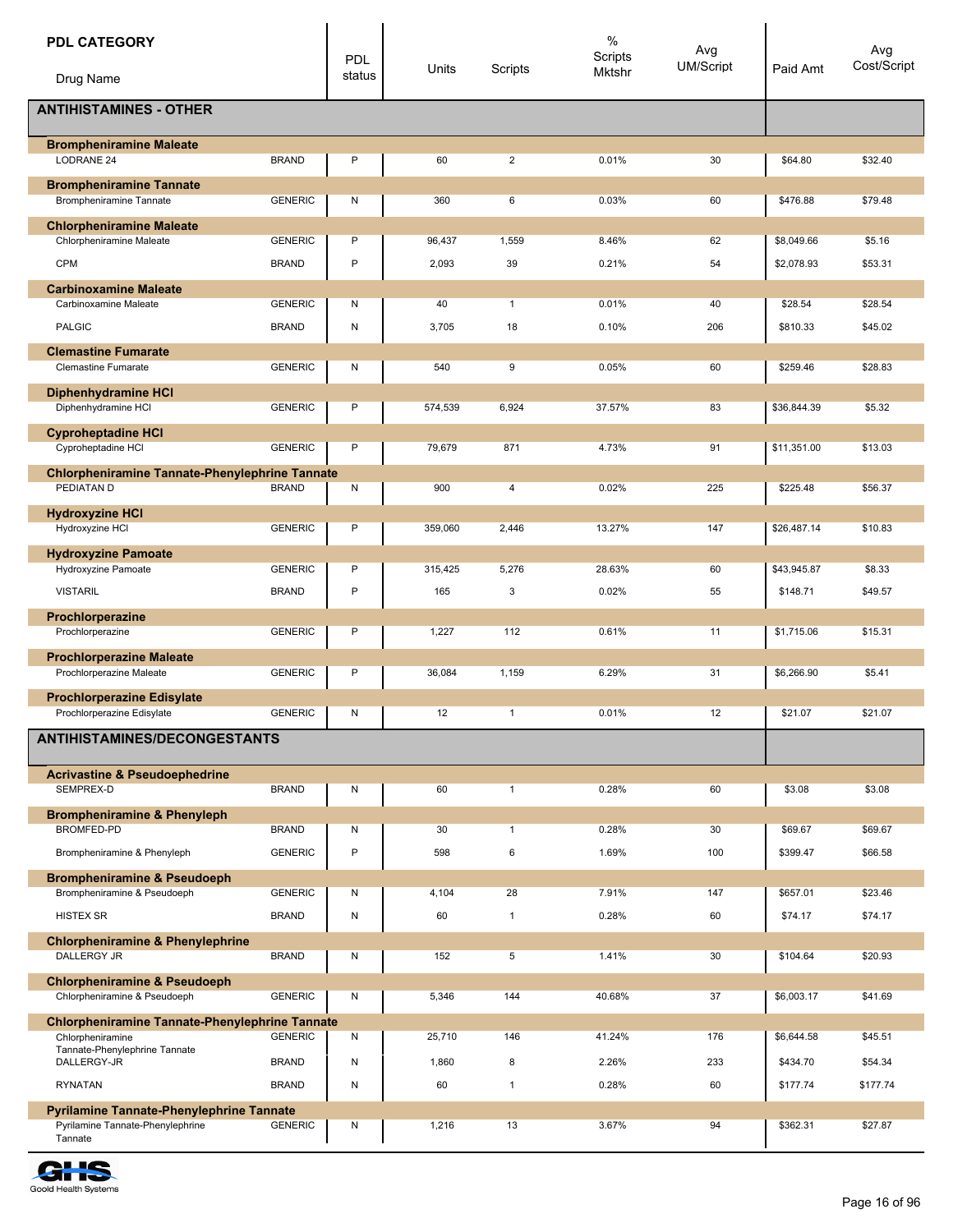| <b>PDL CATEGORY</b><br>Drug Name                      |                | PDL<br>status | Units   | Scripts        | $\%$<br>Scripts<br>Mktshr | Avg<br>UM/Script | Paid Amt     | Avg<br>Cost/Script |
|-------------------------------------------------------|----------------|---------------|---------|----------------|---------------------------|------------------|--------------|--------------------|
|                                                       |                |               |         |                |                           |                  |              |                    |
| <b>ANTIHYPERTENSIVE COMBOS</b>                        |                |               |         |                |                           |                  |              |                    |
| Methyldopa & Hydrochlorothiazide                      |                |               |         |                |                           |                  |              |                    |
| METHYLDOPA/HYDROCHLOROTHI                             | <b>BRAND</b>   | P             | 180     | 3              | 100.00%                   | 60               | \$47.97      | \$15.99            |
| <b>ANTIHYPERTENSIVES - CENTRAL</b>                    |                |               |         |                |                           |                  |              |                    |
| <b>Clonidine HCI</b>                                  |                |               |         |                |                           |                  |              |                    |
| <b>CATAPRES</b>                                       | <b>BRAND</b>   | Ν             | 210     | 5              | 0.02%                     | 42               | \$264.65     | \$52.93            |
| CATAPRES-TTS-1                                        | <b>BRAND</b>   | P             | 348     | 79             | 0.30%                     | 4                | \$8,088.70   | \$102.39           |
| CATAPRES-TTS-2                                        | <b>BRAND</b>   | P             | 282     | 71             | 0.27%                     | 4                | \$10,649.98  | \$150.00           |
| CATAPRES-TTS-3                                        | <b>BRAND</b>   | P             | 568     | 124            | 0.46%                     | 5                | \$32,458.46  | \$261.76           |
| Clonidine HCI                                         | <b>GENERIC</b> | P             | 961,901 | 18,730         | 70.12%                    | 51               | \$146,075.51 | \$7.80             |
| <b>Guanfacine HCI</b>                                 |                |               |         |                |                           |                  |              |                    |
| Guanfacine HCI                                        | <b>GENERIC</b> | P             | 395,189 | 6,911          | 25.87%                    | 57               | \$62,250.70  | \$9.01             |
| <b>TENEX</b>                                          | <b>BRAND</b>   | Ν             | 90      | $\mathbf{1}$   | 0.00%                     | 90               | \$226.00     | \$226.00           |
| Methyldopa                                            |                |               |         |                |                           |                  |              |                    |
| Methyldopa                                            | <b>GENERIC</b> | P             | 16,708  | 238            | 0.89%                     | 70               | \$2,560.60   | \$10.76            |
| <b>Prazosin HCI</b>                                   |                |               |         |                |                           |                  |              |                    |
| Prazosin HCI                                          | <b>GENERIC</b> | P             | 6,611   | 116            | 0.43%                     | 57               | \$1,386.02   | \$11.95            |
| <b>Reserpine</b>                                      |                |               |         |                |                           |                  |              |                    |
| <b>RESERPINE</b>                                      | <b>BRAND</b>   | P             | 210     | 4              | 0.01%                     | 53               | \$148.18     | \$37.05            |
| <b>Hydralazine HCI</b><br>Hydralazine HCI             | <b>GENERIC</b> | P             | 33,038  | 359            | 1.34%                     | 92               | \$8,992.12   | \$25.05            |
| <b>Minoxidil</b>                                      |                |               |         |                |                           |                  |              |                    |
| Minoxidil                                             | <b>GENERIC</b> | P             | 3,833   | 72             | 0.27%                     | 53               | \$1,658.40   | \$23.03            |
| <b>ANTILEPROTIC</b>                                   |                |               |         |                |                           |                  |              |                    |
| <b>Thalidomide</b><br><b>THALOMID</b>                 | <b>BRAND</b>   | P             | 224     | 5              | 100.00%                   | 45               | \$28,807.28  | \$5,761.46         |
| <b>ANTIMALARIAL AGENTS</b>                            |                |               |         |                |                           |                  |              |                    |
| <b>Chloroquine Phosphate</b><br>Chloroquine Phosphate | <b>GENERIC</b> | P             | 363     | 18             | 2.19%                     | 20               | \$1,029.03   | \$57.17            |
| <b>Hydroxychloroquine Sulfate</b>                     |                |               |         |                |                           |                  |              |                    |
| Hydroxychloroquine Sulfate                            | <b>GENERIC</b> | P             | 40,329  | 775            | 94.40%                    | 52               | \$12,376.48  | \$15.97            |
| <b>Mefloquine HCI</b>                                 |                |               |         |                |                           |                  |              |                    |
| LARIAM                                                | <b>BRAND</b>   | P             | 23      | $\overline{7}$ | 0.85%                     | $\mathbf{3}$     | \$293.73     | \$41.96            |
| Mefloquine HCI                                        | <b>GENERIC</b> | N             | 43      | $\overline{7}$ | 0.85%                     | 6                | \$431.72     | \$61.67            |
| <b>Primaquine Phosphate</b>                           |                |               |         |                |                           |                  |              |                    |
| PRIMAQUINE PHOSPHATE                                  | <b>BRAND</b>   | P             | 10      | $\mathbf{1}$   | 0.12%                     | 10               | \$16.31      | \$16.31            |
| <b>Atovaquone-Proguanil HCI</b><br><b>MALARONE</b>    | <b>BRAND</b>   | P             | 357     | 13             | 1.58%                     | 27               | \$1,603.89   | \$123.38           |
|                                                       |                |               |         |                |                           |                  |              |                    |

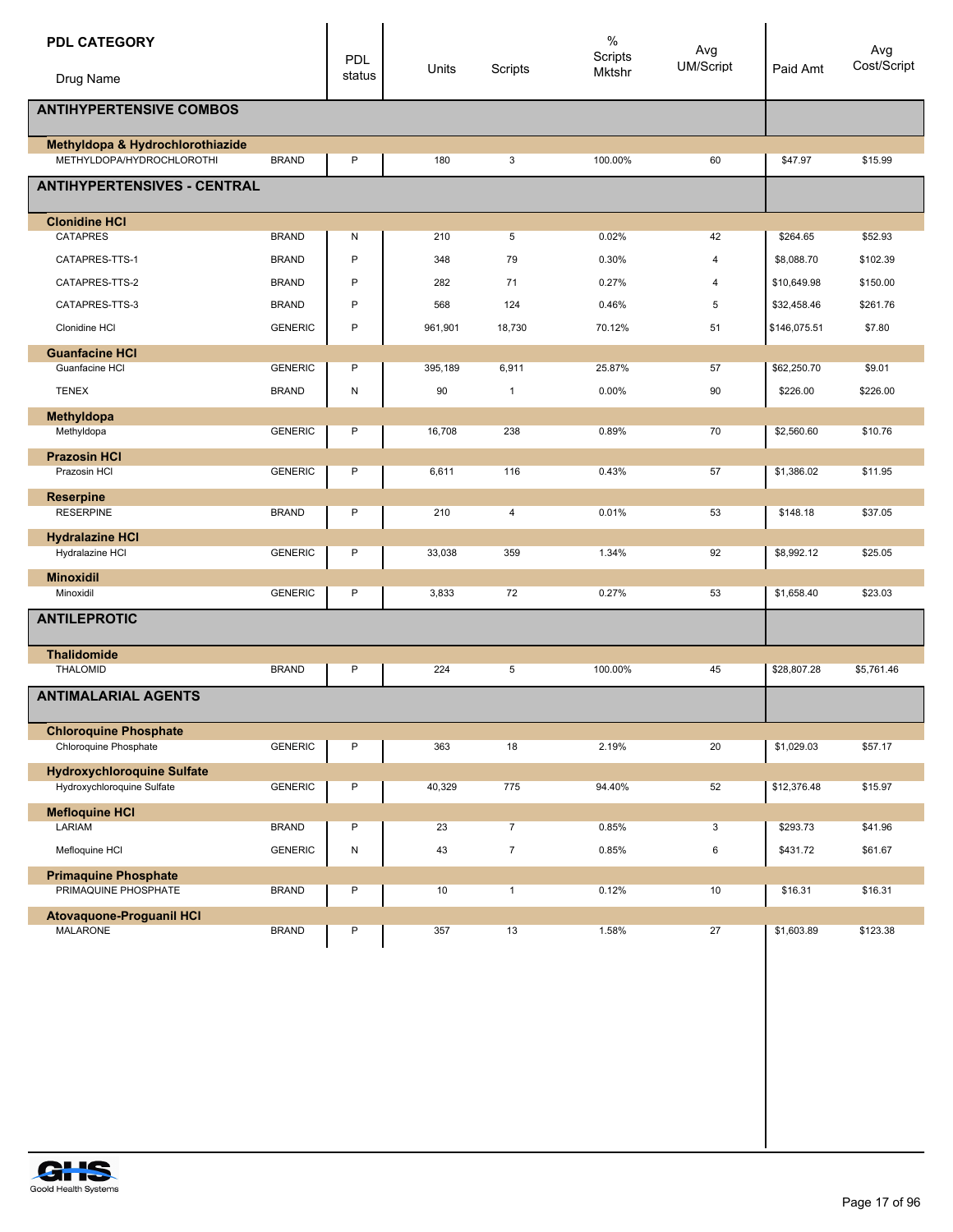| <b>PDL CATEGORY</b><br>Drug Name<br><b>ANTIMYCOBACTERIALS / ANTITUBERCULOSIS</b> |                | <b>PDL</b><br>status | Units  | Scripts        | $\%$<br>Scripts<br>Mktshr | Avg<br><b>UM/Script</b> | Paid Amt                | Avg<br>Cost/Script |
|----------------------------------------------------------------------------------|----------------|----------------------|--------|----------------|---------------------------|-------------------------|-------------------------|--------------------|
|                                                                                  |                |                      |        |                |                           |                         |                         |                    |
| <b>Capreomycin Sulfate</b><br>CAPASTAT SULFATE                                   | <b>BRAND</b>   | P                    | 4,453  | 48             | 14.59%                    | 93                      | \$1,574.45              | \$32.80            |
| <b>Ethambutol HCI</b>                                                            |                |                      |        |                |                           |                         |                         |                    |
| Ethambutol HCI                                                                   | <b>GENERIC</b> | P                    | 1,440  | 17             | 5.17%                     | 85                      | \$2,243.87              | \$131.99           |
| <b>MYAMBUTOL</b>                                                                 | <b>BRAND</b>   | P                    | 38     | $\mathbf{1}$   | 0.30%                     | 38                      | \$63.76                 | \$63.76            |
| <b>Isoniazid</b><br>Isoniazid                                                    | <b>GENERIC</b> | P                    | 6,058  | 83             | 25.23%                    | 73                      | \$819.89                | \$9.88             |
|                                                                                  |                |                      |        |                |                           |                         |                         |                    |
| <b>Rifabutin</b><br><b>MYCOBUTIN</b>                                             | <b>BRAND</b>   | P                    | 465    | $\overline{7}$ | 2.13%                     | 66                      | \$3,659.80              | \$522.83           |
| <b>Rifampin</b>                                                                  |                |                      |        |                |                           |                         |                         |                    |
| Rifampin                                                                         | <b>GENERIC</b> | P                    | 5,834  | 173            | 52.58%                    | 34                      | \$7,378.43              | \$42.65            |
| <b>ANTI-PARKINSONIAN DRUGS</b>                                                   |                |                      |        |                |                           |                         |                         |                    |
| <b>Amantadine HCI</b>                                                            |                |                      |        |                |                           |                         |                         |                    |
| Amantadine HCI                                                                   | <b>GENERIC</b> | P                    | 21,024 | 350            | 32.14%                    | 60                      | \$6,476.20              | \$18.50            |
| <b>Bromocriptine Mesylate</b>                                                    | <b>GENERIC</b> |                      | 252    | $\overline{7}$ | 0.64%                     | 36                      |                         | \$73.50            |
| <b>Bromocriptine Mesylate</b><br><b>PARLODEL</b>                                 | <b>BRAND</b>   | N<br>P               | 2,813  | 55             | 5.05%                     | 51                      | \$514.52<br>\$13,213.66 | \$240.25           |
|                                                                                  |                |                      |        |                |                           |                         |                         |                    |
| Carbidopa-Levodopa<br>Carbidopa-Levodopa                                         | <b>GENERIC</b> | P                    | 44,000 | 605            | 55.56%                    | 73                      | \$14,006.50             | \$23.15            |
| <b>PARCOPA</b>                                                                   | <b>BRAND</b>   | P                    | 700    | 7              | 0.64%                     | 100                     | \$610.44                | \$87.21            |
| SINEMET CR                                                                       | <b>BRAND</b>   | N                    | 900    | 6              | 0.55%                     | 150                     | \$2,016.69              | \$336.12           |
| Carbidopa-Levodopa-Entacapone                                                    |                |                      |        |                |                           |                         |                         |                    |
| STALEVO 100                                                                      | <b>BRAND</b>   | P                    | 1,935  | 14             | 1.29%                     | 138                     | \$5,158.28              | \$368.45           |
| STALEVO 150                                                                      | <b>BRAND</b>   | $\mathsf{P}$         | 1,140  | 12             | 1.10%                     | 95                      | \$3,044.96              | \$253.75           |
| STALEVO 200                                                                      | <b>BRAND</b>   | P                    | 120    | $\mathbf{1}$   | 0.09%                     | 120                     | \$319.58                | \$319.58           |
| STALEVO 50                                                                       | <b>BRAND</b>   | P                    | 287    | 8              | 0.73%                     | 36                      | \$792.79                | \$99.10            |
| <b>Rasagiline Mesvlate</b><br><b>AZILECT</b>                                     | <b>BRAND</b>   | N                    | 330    | 12             | 1.10%                     | 28                      | \$2,961.14              | \$246.76           |
| <b>Selegiline HCI</b>                                                            |                |                      |        |                |                           |                         |                         |                    |
| Selegiline HCI                                                                   | <b>GENERIC</b> | P                    | 630    | 9              | 0.83%                     | 70                      | \$1,001.16              | \$111.24           |
| Carbidopa                                                                        |                |                      |        |                |                           |                         |                         |                    |
| LODOSYN                                                                          | <b>BRAND</b>   | P                    | 270    | 3              | 0.28%                     | 90                      | \$59.04                 | \$19.68            |
| <b>ANTIPROTOZOAL AGENTS</b>                                                      |                |                      |        |                |                           |                         |                         |                    |
| <b>Tinidazole</b>                                                                |                |                      |        |                |                           |                         |                         |                    |
| TINDAMAX                                                                         | <b>BRAND</b>   | N                    | 62     | 9              | 16.67%                    | $\overline{7}$          | \$353.64                | \$39.29            |
| Atovaquone<br><b>MEPRON</b>                                                      | <b>BRAND</b>   | P                    | 550    | 3              | 5.56%                     | 183                     | \$2,014.89              | \$671.63           |
| Nitazoxanide                                                                     |                |                      |        |                |                           |                         |                         |                    |
| <b>ALINIA</b>                                                                    | <b>BRAND</b>   | P                    | 2,460  | 42             | 77.78%                    | 59                      | \$3,058.41              | \$72.82            |
| <b>ANTI-PSORIATICS - BIOLOGICALS</b>                                             |                |                      |        |                |                           |                         |                         |                    |
| <b>Etanercept</b>                                                                |                |                      |        |                |                           |                         |                         |                    |
| <b>ENBREL</b>                                                                    | <b>BRAND</b>   | P                    | 774    | 183            | 57.55%                    | 4                       | \$260,063.42            | \$1,421.11         |
| <b>ENBREL SURECLICK</b>                                                          | <b>BRAND</b>   | $\sf P$              | 572    | 127            | 39.94%                    | 5                       | \$221,966.08            | \$1,747.76         |
| <b>Efalizumab</b><br><b>RAPTIVA</b>                                              | <b>BRAND</b>   | P                    | 32     | 8              | 2.52%                     | 4                       | \$13,992.12             | \$1,749.02         |
|                                                                                  |                |                      |        |                |                           |                         |                         |                    |
|                                                                                  |                |                      |        |                |                           |                         |                         |                    |

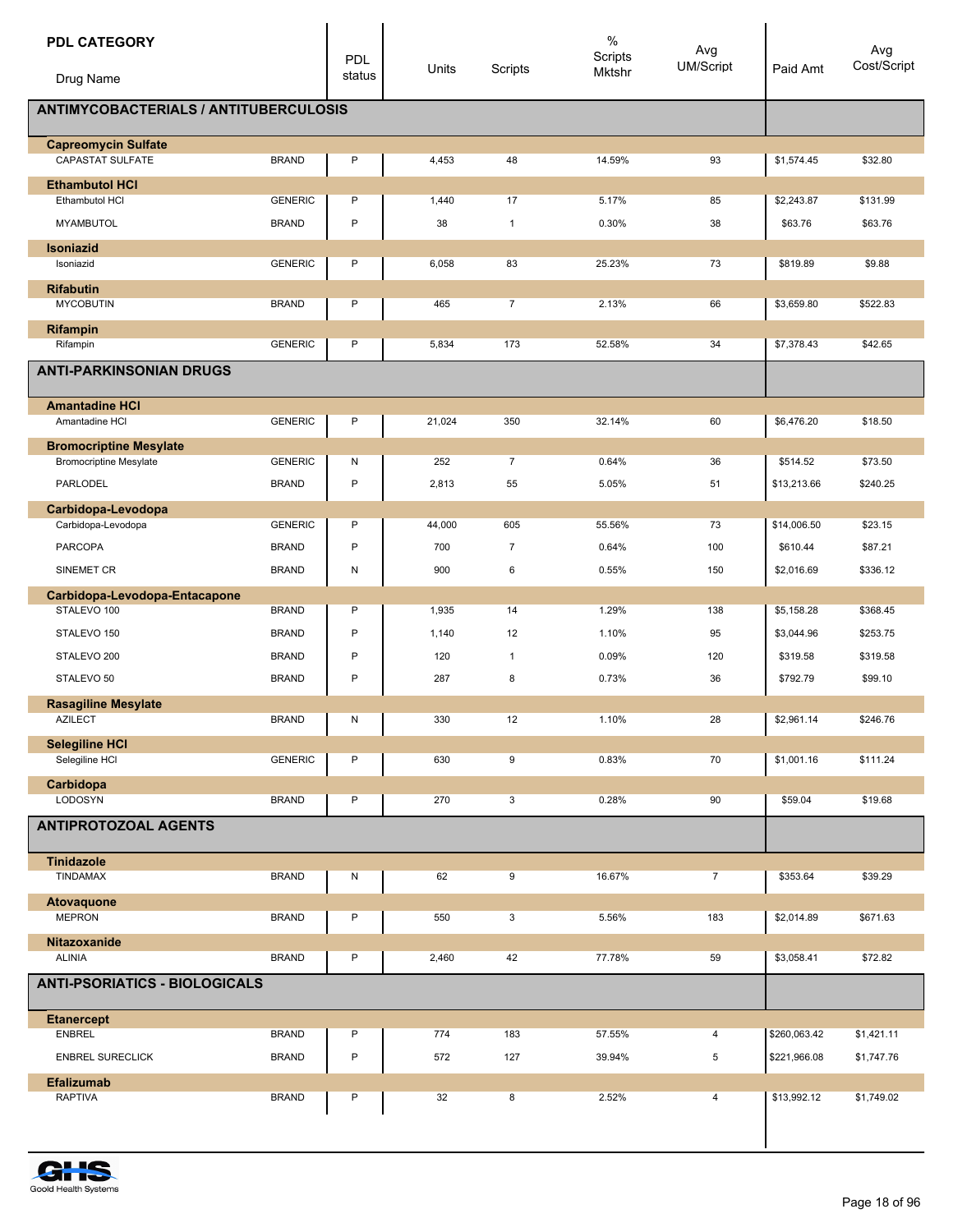| <b>PDL CATEGORY</b>                             |                                | <b>PDL</b><br>status | Units          | Scripts               | $\%$<br>Scripts<br>Mktshr | Avg<br>UM/Script | Paid Amt                  | Avg<br>Cost/Script   |  |  |
|-------------------------------------------------|--------------------------------|----------------------|----------------|-----------------------|---------------------------|------------------|---------------------------|----------------------|--|--|
| Drug Name                                       |                                |                      |                |                       |                           |                  |                           |                      |  |  |
| <b>ANTI-PSORIATICS - NON-BIOLOGICALS</b>        |                                |                      |                |                       |                           |                  |                           |                      |  |  |
| <b>Anthralin</b><br>Anthralin                   | <b>GENERIC</b>                 | P                    | 50             | $\mathbf{1}$          | 0.26%                     | 50               | \$104.85                  | \$104.85             |  |  |
| Calcipotriene                                   |                                |                      |                |                       |                           |                  |                           |                      |  |  |
| Calcipotriene<br><b>DOVONEX</b>                 | <b>GENERIC</b><br><b>BRAND</b> | Ν<br>$\mathsf{P}$    | 540<br>13,920  | $\overline{7}$<br>173 | 1.82%<br>44.94%           | 77<br>80         | \$1,165.53<br>\$48,632.38 | \$166.50<br>\$281.11 |  |  |
| <b>Tazarotene</b>                               |                                |                      |                |                       |                           |                  |                           |                      |  |  |
| <b>TAZORAC</b>                                  | <b>BRAND</b>                   | P                    | 7,780          | 200                   | 51.95%                    | 39               | \$28,392.78               | \$141.96             |  |  |
| <b>Acitretin</b>                                |                                |                      |                |                       |                           |                  |                           |                      |  |  |
| SORIATANE                                       | <b>BRAND</b>                   | N                    | 210            | 4                     | 1.04%                     | 53               | \$4,468.12                | \$1,117.03           |  |  |
| <b>ANTISPASMODICS</b>                           |                                |                      |                |                       |                           |                  |                           |                      |  |  |
| <b>Flavoxate HCI</b><br>Flavoxate HCI           | <b>GENERIC</b>                 | N                    | 886            | 24                    | 0.97%                     | 37               | \$1,211.90                | \$50.50              |  |  |
| <b>URISPAS</b>                                  | <b>BRAND</b>                   | P                    | 1,714          | 22                    | 0.89%                     | 78               | \$2,849.28                | \$129.51             |  |  |
| <b>Oxybutynin Chloride</b>                      |                                |                      |                |                       |                           |                  |                           |                      |  |  |
| Oxybutynin Chloride                             | <b>GENERIC</b>                 | P                    | 228,188        | 2,395                 | 96.96%                    | 95               | \$17,015.29               | \$7.10               |  |  |
| Hyoscyamine<br>Hyoscyamine                      | <b>GENERIC</b>                 | P                    | 62             | $\mathbf{1}$          | 0.04%                     | 62               | \$24.75                   | \$24.75              |  |  |
| <b>Tolterodine Tartrate</b>                     |                                |                      |                |                       |                           |                  |                           |                      |  |  |
| <b>DETROL</b>                                   | <b>BRAND</b>                   | N                    | 1,630          | 28                    | 1.13%                     | 58               | \$2,213.38                | \$79.05              |  |  |
| <b>ANTISPASMODICS - LONG ACTING</b>             |                                |                      |                |                       |                           |                  |                           |                      |  |  |
| Darifenacin Hydrobromide                        |                                |                      |                |                       |                           |                  |                           |                      |  |  |
| <b>ENABLEX</b>                                  | <b>BRAND</b>                   | P                    | 20,504         | 694                   | 13.16%                    | 30               | \$81,006.21               | \$116.72             |  |  |
| Oxybutynin<br><b>OXYTROL</b>                    | <b>BRAND</b>                   | N                    | 216            | 29                    | 0.55%                     | $\overline{7}$   | \$2,901.75                | \$100.06             |  |  |
| <b>Oxybutynin Chloride</b>                      |                                |                      |                |                       |                           |                  |                           |                      |  |  |
| <b>DITROPAN XL</b>                              | <b>BRAND</b>                   | Ρ                    | 20,274         | 590                   | 11.19%                    | 34               | \$69,186.69               | \$117.27             |  |  |
| Oxybutynin Chloride                             | <b>GENERIC</b>                 | N                    | 7,695          | 240                   | 4.55%                     | 32               | \$8,546.92                | \$35.61              |  |  |
| <b>Solifenacin Succinate</b><br><b>VESICARE</b> | <b>BRAND</b>                   | P                    | 26,741         | 867                   | 16.44%                    | 31               | \$111,360.92              | \$128.44             |  |  |
| <b>Tolterodine Tartrate</b>                     |                                |                      |                |                       |                           |                  |                           |                      |  |  |
| <b>DETROL LA</b>                                | <b>BRAND</b>                   | P                    | 78,693         | 2,671                 | 50.64%                    | 29               | \$301,661.94              | \$112.94             |  |  |
| <b>Trospium Chloride</b><br><b>SANCTURA</b>     |                                |                      |                |                       |                           |                  |                           |                      |  |  |
| SANCTURA XR                                     | <b>BRAND</b><br><b>BRAND</b>   | P<br>P               | 5,133<br>2,356 | 103<br>80             | 1.95%<br>1.52%            | 50<br>29         | \$10,819.23<br>\$8,655.51 | \$105.04<br>\$108.19 |  |  |
| <b>ANTITHYROID THERAPIES</b>                    |                                |                      |                |                       |                           |                  |                           |                      |  |  |
|                                                 |                                |                      |                |                       |                           |                  |                           |                      |  |  |
| <b>Methimazole</b><br>Methimazole               | <b>GENERIC</b>                 | N                    | 1,935          | 28                    | 9.06%                     | 69               | \$871.30                  | \$31.12              |  |  |
| TAPAZOLE                                        | <b>BRAND</b>                   | P                    | 8,760          | 110                   | 35.60%                    | 80               | \$6,652.32                | \$60.48              |  |  |
| Propylthiouracil                                |                                |                      |                |                       |                           |                  |                           |                      |  |  |
| Propylthiouracil                                | <b>GENERIC</b>                 | P                    | 17,994         | 171                   | 55.34%                    | 105              | \$3,037.85                | \$17.77              |  |  |
| <b>ARB/CCB</b>                                  |                                |                      |                |                       |                           |                  |                           |                      |  |  |
| Amlodipine Besylate-Olmesartan Medoxomil        |                                |                      |                |                       |                           |                  |                           |                      |  |  |
| <b>AZOR</b>                                     | <b>BRAND</b>                   | N                    | 30             | $\mathbf{1}$          | 0.68%                     | 30               | \$98.26                   | \$98.26              |  |  |
| Amlodipine Besylate-Valsartan<br><b>EXFORGE</b> | <b>BRAND</b>                   | P                    | 4,406          | 146                   | 99.32%                    | 30               | \$13,398.41               | \$91.77              |  |  |
|                                                 |                                |                      |                |                       |                           |                  |                           |                      |  |  |

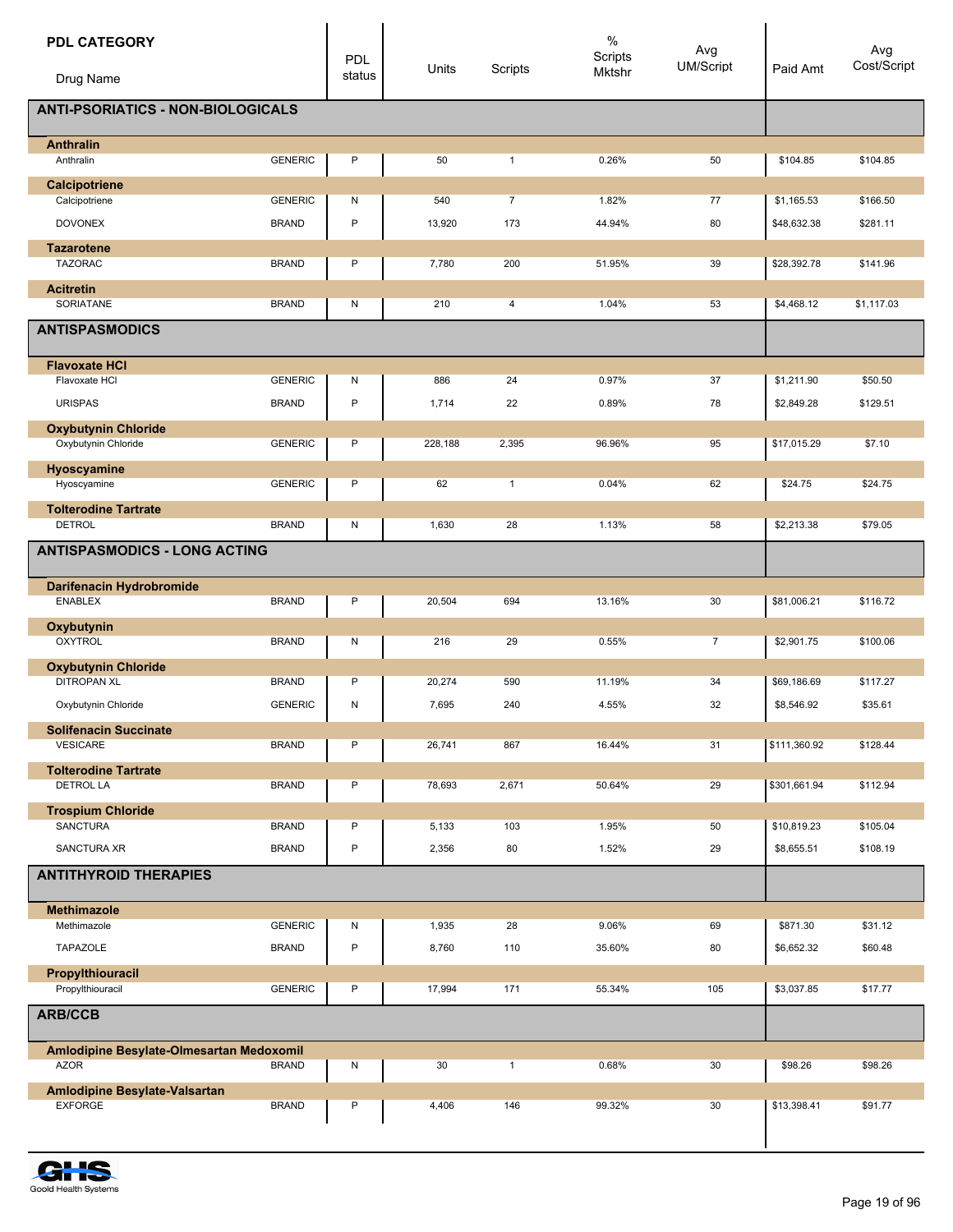| <b>PDL CATEGORY</b><br>Drug Name                        |                | <b>PDL</b><br>status | Units   | Scripts        | $\%$<br>Scripts<br>Mktshr | Avg<br>UM/Script | Paid Amt     | Avg<br>Cost/Script |  |  |
|---------------------------------------------------------|----------------|----------------------|---------|----------------|---------------------------|------------------|--------------|--------------------|--|--|
| <b>ARB'S AND DIURETICS</b>                              |                |                      |         |                |                           |                  |              |                    |  |  |
| Candesartan Cilexetil-Hydrochlorothiazide               |                |                      |         |                |                           |                  |              |                    |  |  |
| ATACAND HCT                                             | <b>BRAND</b>   | N                    | 270     | 9              | 0.35%                     | 30               | \$397.56     | \$44.17            |  |  |
| Irbesartan-Hydrochlorothiazide<br><b>AVALIDE</b>        | <b>BRAND</b>   | P                    | 5,765   | 192            | 7.40%                     | 30               | \$15,730.30  | \$81.93            |  |  |
| Losartan Potassium & Hydrochlorothiazide                |                |                      |         |                |                           |                  |              |                    |  |  |
| <b>HYZAAR</b>                                           | <b>BRAND</b>   | P                    | 14,572  | 488            | 18.81%                    | 30               | \$39,174.01  | \$80.27            |  |  |
| Olmesartan Medoxomil-Hydrochlorothiazide                |                |                      |         |                |                           |                  |              |                    |  |  |
| <b>BENICAR HCT</b>                                      | <b>BRAND</b>   | P                    | 13,149  | 443            | 17.08%                    | 30               | \$35,404.04  | \$79.92            |  |  |
| Telmisartan-Hydrochlorothiazide<br><b>MICARDIS HCT</b>  | <b>BRAND</b>   | P                    | 6,277   | 199            | 7.67%                     | 32               | \$15,778.50  | \$79.29            |  |  |
| Valsartan-Hydrochlorothiazide<br><b>DIOVAN HCT</b>      | <b>BRAND</b>   | P                    | 37,798  | 1,263          | 48.69%                    | 30               | \$107,214.53 | \$84.89            |  |  |
|                                                         |                |                      |         |                |                           |                  |              |                    |  |  |
| <b>ARTIFICIAL SALIVA/STIMULANTS</b>                     |                |                      |         |                |                           |                  |              |                    |  |  |
| <b>Cevimeline HCI</b><br><b>EVOXAC</b>                  |                |                      |         | 14             |                           | 91               |              |                    |  |  |
|                                                         | <b>BRAND</b>   | N                    | 1,270   |                | 36.84%                    |                  | \$1,570.89   | \$112.21           |  |  |
| <b>Pilocarpine HCI (Oral)</b><br>Pilocarpine HCl (Oral) | <b>GENERIC</b> | P                    | 1,950   | 24             | 63.16%                    | 81               | \$1,310.55   | \$54.61            |  |  |
| <b>BETA BLOCKERS - ALPHA / BETA</b>                     |                |                      |         |                |                           |                  |              |                    |  |  |
| <b>Carvedilol</b>                                       |                |                      |         |                |                           |                  |              |                    |  |  |
| Carvedilol                                              | <b>GENERIC</b> | P                    | 12,548  | 217            | 18.64%                    | 58               | \$2,331.16   | \$10.74            |  |  |
| COREG                                                   | <b>BRAND</b>   | N                    | 60      | $\mathbf{1}$   | 0.09%                     | 60               | \$131.95     | \$131.95           |  |  |
| <b>Carvedilol Phosphate</b>                             |                |                      |         |                |                           |                  |              |                    |  |  |
| <b>COREG CR</b>                                         | <b>BRAND</b>   | P                    | 8,372   | 273            | 23.45%                    | 31               | \$31,313.64  | \$114.70           |  |  |
| <b>Labetalol HCI</b>                                    |                |                      |         |                |                           |                  |              |                    |  |  |
| Labetalol HCI                                           | <b>GENERIC</b> | P                    | 44,270  | 673            | 57.82%                    | 66               | \$10,116.65  | \$15.03            |  |  |
| <b>BETA BLOCKERS - CARDIO SELECTIVE</b>                 |                |                      |         |                |                           |                  |              |                    |  |  |
| <b>Acebutolol HCI</b><br>Acebutolol HCI                 | <b>GENERIC</b> | P                    | 2,740   | 54             | 0.28%                     | 51               | \$927.44     | \$17.17            |  |  |
| <b>Atenolol</b>                                         |                |                      |         |                |                           |                  |              |                    |  |  |
| Atenolol                                                | <b>GENERIC</b> | P                    | 272,182 | 7,523          | 39.15%                    | 36               | \$43,492.81  | \$5.78             |  |  |
| <b>TENORMIN</b>                                         | <b>BRAND</b>   | ${\sf N}$            | 540     | 9              | 0.05%                     | 60               | \$892.08     | \$99.12            |  |  |
| <b>Bisoprolol Fumarate</b>                              |                |                      |         |                |                           |                  |              |                    |  |  |
| <b>Bisoprolol Fumarate</b>                              | <b>GENERIC</b> | N                    | 480     | 12             | 0.06%                     | 40               | \$294.85     | \$24.57            |  |  |
| ZEBETA                                                  | <b>BRAND</b>   | $\mathsf{P}$         | 3,585   | 109            | 0.57%                     | 33               | \$9,983.39   | \$91.59            |  |  |
| <b>Metoprolol Succinate</b>                             |                |                      |         |                |                           |                  |              |                    |  |  |
| Metoprolol Succinate                                    | <b>GENERIC</b> | P                    | 164,882 | 5,189          | 27.00%                    | 32               | \$160,715.53 | \$30.97            |  |  |
| <b>TOPROL XL</b>                                        | <b>BRAND</b>   | N                    | 1,185   | 33             | 0.17%                     | 36               | \$1,271.06   | \$38.52            |  |  |
| <b>Metoprolol Tartrate</b>                              |                |                      |         |                |                           |                  |              |                    |  |  |
| <b>LOPRESSOR</b>                                        | <b>BRAND</b>   | N                    | 120     | $\overline{2}$ | 0.01%                     | 60               | \$157.98     | \$78.99            |  |  |
| Metoprolol Tartrate                                     | <b>GENERIC</b> | $\mathsf{P}$         | 328,316 | 6,228          | 32.41%                    | 53               | \$33,154.85  | \$5.32             |  |  |
| <b>Nebivolol HCI</b>                                    |                |                      |         |                |                           |                  |              |                    |  |  |
| <b>BYSTOLIC</b>                                         | <b>BRAND</b>   | N                    | 1,756   | 57             | 0.30%                     | 31               | \$2,773.34   | \$48.66            |  |  |

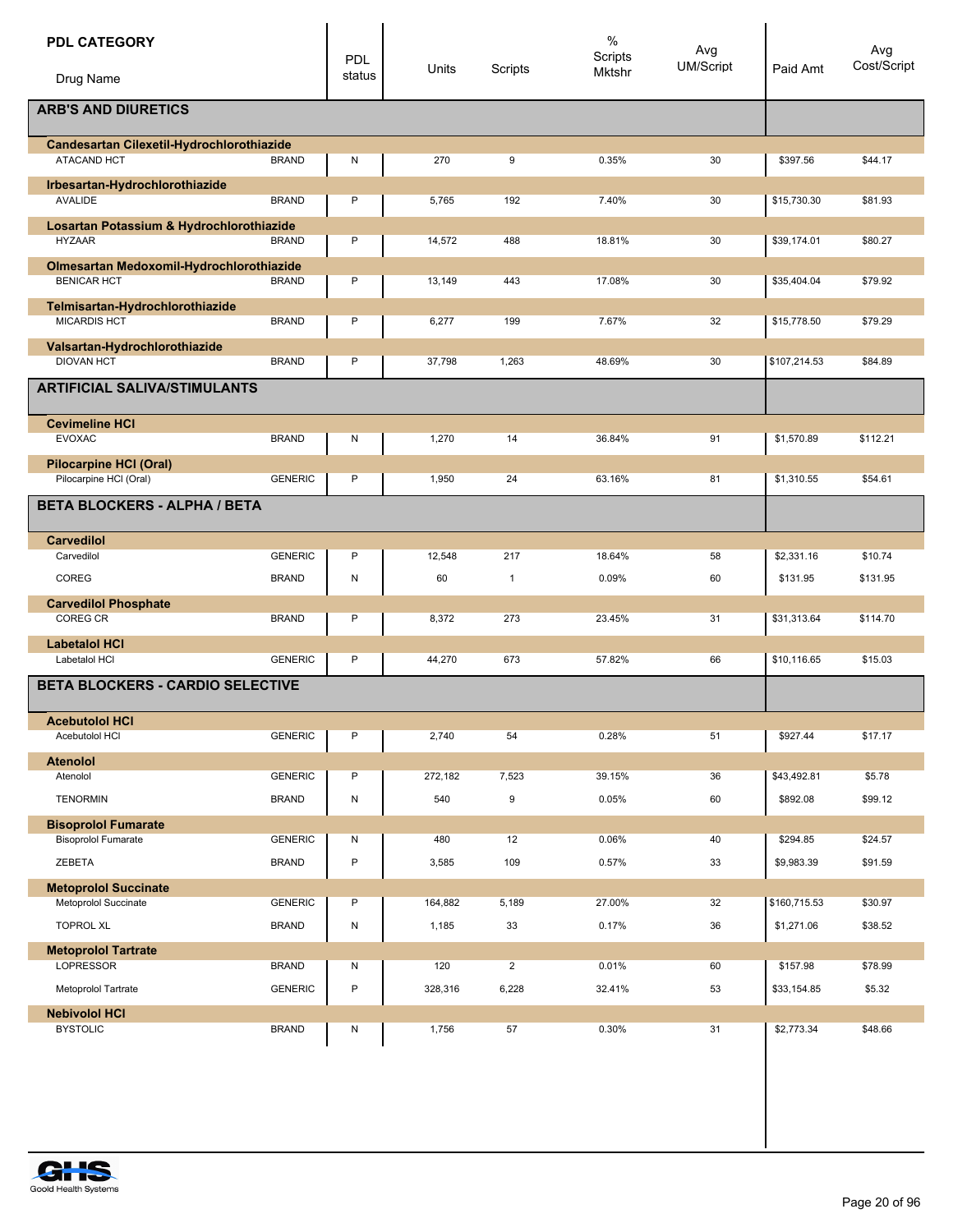| <b>PDL CATEGORY</b>                                               |                                           | PDL    | Units   | Scripts | $\%$<br>Scripts | Avg<br><b>UM/Script</b> | Paid Amt    | Avg<br>Cost/Script |  |
|-------------------------------------------------------------------|-------------------------------------------|--------|---------|---------|-----------------|-------------------------|-------------|--------------------|--|
| Drug Name                                                         |                                           | status |         |         | <b>Mktshr</b>   |                         |             |                    |  |
| <b>BETA BLOCKERS - NON SELECTIVE</b>                              |                                           |        |         |         |                 |                         |             |                    |  |
| Ranolazine                                                        |                                           |        |         |         |                 |                         |             |                    |  |
| <b>RANEXA</b>                                                     | <b>BRAND</b>                              | N      | 5,262   | 89      | 1.27%           | 59                      | \$18,807.20 | \$211.32           |  |
| <b>Nadolol</b>                                                    |                                           |        |         |         |                 |                         |             |                    |  |
| Nadolol                                                           | <b>GENERIC</b>                            | P      | 14,968  | 397     | 5.67%           | 38                      | \$4,070.86  | \$10.25            |  |
| <b>Pindolol</b>                                                   |                                           |        |         |         |                 |                         |             |                    |  |
| PINDOLOL                                                          | <b>BRAND</b>                              | Ρ      | 2,694   | 36      | 0.51%           | 75                      | \$1,823.02  | \$50.64            |  |
| <b>Propranolol HCI</b>                                            |                                           |        |         |         |                 |                         |             |                    |  |
| <b>INDERAL LA</b>                                                 | <b>BRAND</b>                              | N      | 250     | 8       | 0.11%           | 31                      | \$965.42    | \$120.68           |  |
| Propranolol HCI                                                   | <b>GENERIC</b>                            | P      | 276,651 | 4,557   | 65.06%          | 61                      | \$96,340.04 | \$21.14            |  |
| <b>Sotalol HCI</b>                                                |                                           |        |         |         |                 |                         |             |                    |  |
| Sotalol HCI                                                       | <b>GENERIC</b>                            | Ρ      | 10,598  | 136     | 1.94%           | 78                      | \$2,011.77  | \$14.79            |  |
| <b>Sotalol HCI (AFIB/AFL)</b>                                     |                                           |        |         |         |                 |                         |             |                    |  |
| <b>BETAPACE AF</b>                                                | <b>BRAND</b>                              | Ρ      | 360     | 6       | 0.09%           | 60                      | \$1,099.56  | \$183.26           |  |
| <b>Timolol Maleate</b>                                            |                                           |        |         |         |                 |                         |             |                    |  |
| <b>TIMOLOL MALEATE</b>                                            | <b>BRAND</b>                              | P      | 1,396   | 31      | 0.44%           | 45                      | \$781.56    | \$25.21            |  |
| <b>Carvedilol</b>                                                 |                                           |        |         |         |                 |                         |             |                    |  |
| Carvedilol                                                        | <b>GENERIC</b>                            | Ρ      | 104,293 | 1,740   | 24.84%          | 60                      | \$19,799.14 | \$11.38            |  |
| <b>COREG</b>                                                      | <b>BRAND</b>                              | N      | 240     | 4       | 0.06%           | 60                      | \$527.80    | \$131.95           |  |
|                                                                   | <b>BETA BLOCKERS AND DIURETIC COMBO'S</b> |        |         |         |                 |                         |             |                    |  |
|                                                                   |                                           |        |         |         |                 |                         |             |                    |  |
| <b>Atenolol &amp; Chlorthalidone</b><br>Atenolol & Chlorthalidone | <b>GENERIC</b>                            | P      | 6,676   | 236     | 49.17%          | 28                      | \$1,197.92  | \$5.08             |  |
|                                                                   |                                           |        |         |         |                 |                         |             |                    |  |
| <b>Bisoprolol &amp; Hydrochlorothiazide</b>                       |                                           |        |         |         |                 |                         |             |                    |  |
| Bisoprolol & Hydrochlorothiazide                                  | <b>GENERIC</b>                            | P      | 7,470   | 244     | 50.83%          | 31                      | \$1,308.85  | \$5.36             |  |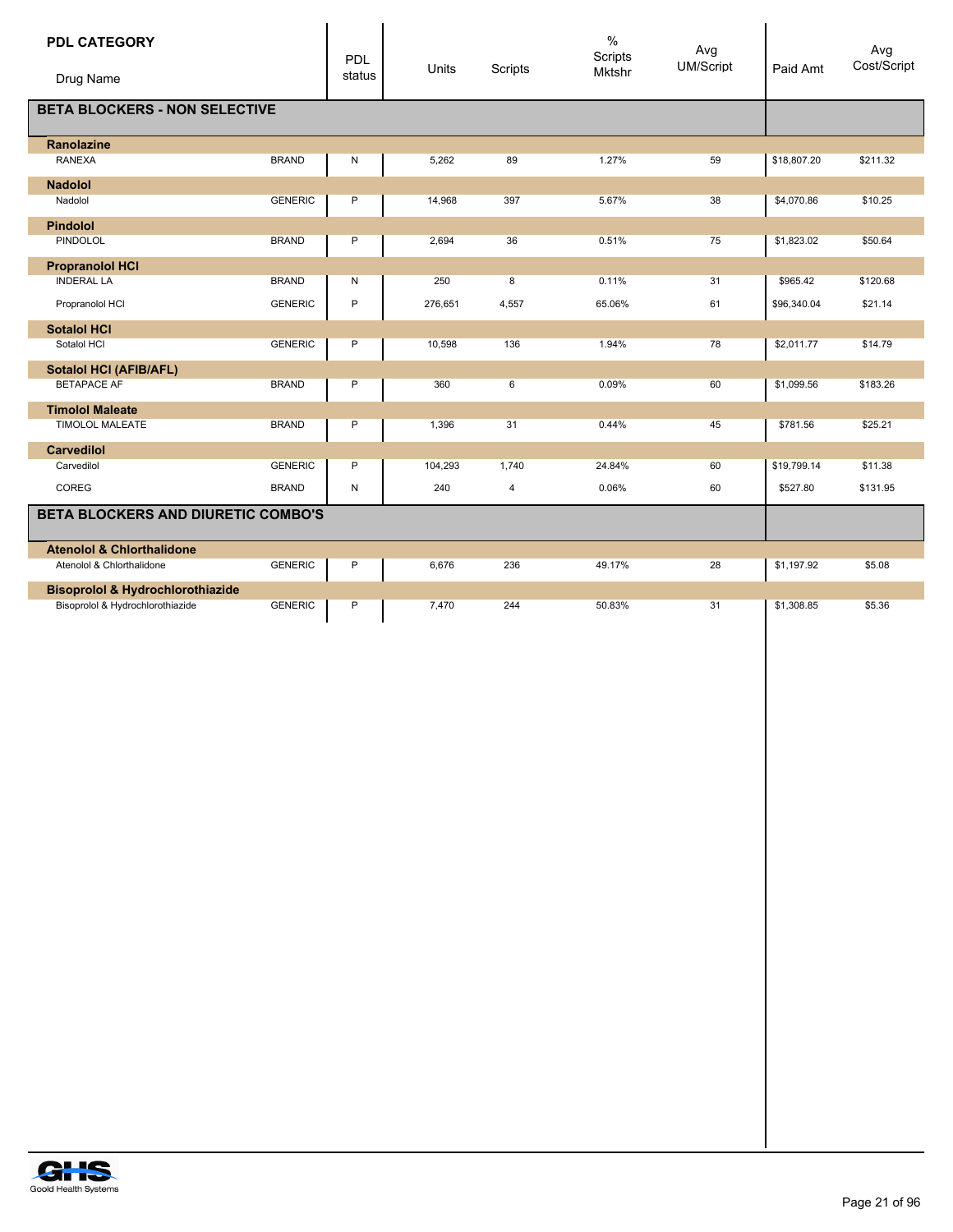| <b>PDL CATEGORY</b>                                                       |                                | <b>PDL</b> | Units       | Scripts        | $\%$<br>Scripts | Avg<br><b>UM/Script</b> | Paid Amt             | Avg<br>Cost/Script   |
|---------------------------------------------------------------------------|--------------------------------|------------|-------------|----------------|-----------------|-------------------------|----------------------|----------------------|
| Drug Name                                                                 |                                | status     |             |                | Mktshr          |                         |                      |                      |
| <b>BETA-LACTAMS / CLAVULANATE COMBO'S</b>                                 |                                |            |             |                |                 |                         |                      |                      |
| <b>Penicillin G Potassium</b>                                             |                                |            |             |                |                 |                         |                      |                      |
| Penicillin G Potassium<br>PFIZERPEN-G                                     | <b>GENERIC</b><br><b>BRAND</b> | P<br>P     | 3,078<br>50 | 4<br>5         | 0.01%<br>0.01%  | 770<br>10               | \$490.17<br>\$718.75 | \$122.54<br>\$143.75 |
| <b>Penicillin G Pot in Dextrose</b>                                       |                                |            |             |                |                 |                         |                      |                      |
| PENICILLIN G POTASSIUM IN                                                 | <b>BRAND</b>                   | P          | 5,600       | $\overline{2}$ | 0.00%           | 2,800                   | \$1,389.94           | \$694.97             |
| <b>Penicillin G Benzathine</b>                                            |                                |            |             |                |                 |                         |                      |                      |
| <b>BICILLIN L-A</b>                                                       | <b>BRAND</b>                   | P          | 24          | 12             | 0.02%           | $\overline{2}$          | \$667.85             | \$55.65              |
| <b>Penicillin V Potassium</b><br>Penicillin V Potassium                   | <b>GENERIC</b>                 | P          | 281,039     | 5,000          | 7.36%           | 56                      | \$35,534.18          | \$7.11               |
| <b>Amoxicillin</b><br>Amoxicillin                                         | <b>GENERIC</b>                 | P          | 4,910,546   | 46,336         | 68.22%          | 106                     | \$352,660.30         | \$7.61               |
| AMOXIL                                                                    | <b>BRAND</b>                   | N          | 5,110       | 108            | 0.16%           | 47                      | \$756.61             | \$7.01               |
| <b>Ampicillin</b>                                                         |                                |            |             |                |                 |                         |                      |                      |
| Ampicillin                                                                | <b>GENERIC</b>                 | P          | 14,488      | 281            | 0.41%           | 52                      | \$3,334.73           | \$11.87              |
| <b>Ampicillin Sodium</b>                                                  |                                |            |             |                |                 |                         |                      |                      |
| Ampicillin Sodium                                                         | <b>GENERIC</b>                 | P          | 11,955      | 12             | 0.02%           | 996                     | \$2,226.64           | \$185.55             |
| <b>Dicloxacillin Sodium</b><br>Dicloxacillin Sodium                       | <b>GENERIC</b>                 | P          | 9,832       | 217            | 0.32%           | 45                      | \$6,864.81           | \$31.64              |
| <b>Nafcillin Sodium</b><br>NAFCILLIN SODIUM                               | <b>BRAND</b>                   | P          | 3,787       | 67             | 0.10%           | 57                      | \$37,416.62          | \$558.46             |
|                                                                           |                                |            |             |                |                 |                         |                      |                      |
| <b>Amoxicillin &amp; Pot Clavulanate</b><br>Amoxicillin & Pot Clavulanate | <b>GENERIC</b>                 | P          | 1,060,644   | 14,629         | 21.54%          | 73                      | \$594,326.65         | \$40.63              |
| <b>AUGMENTIN</b>                                                          | <b>BRAND</b>                   | P          | 125,253     | 958            | 1.41%           | 131                     | \$98,091.11          | \$102.39             |
| AUGMENTIN ES-600                                                          | <b>BRAND</b>                   | N          | 1,200       | 11             | 0.02%           | 109                     | \$754.14             | \$68.56              |
| <b>AUGMENTIN XR</b>                                                       | <b>BRAND</b>                   | P          | 6,722       | 204            | 0.30%           | 33                      | \$22,911.51          | \$112.31             |
| <b>Ampicillin &amp; Sulbactam Sodium</b>                                  |                                |            |             |                |                 |                         |                      |                      |
| <b>UNASYN</b>                                                             | <b>BRAND</b>                   | P          | 10,616      | 11             | 0.02%           | 965                     | \$1,688.78           | \$153.53             |
| Piperacillin Sodium-Tazobactam Sodium<br>ZOSYN                            | <b>BRAND</b>                   | P          | 7,710       | 59             | 0.09%           | 131                     | \$15,741.62          | \$266.81             |
| Piperacillin Sodium-Tazobactam Sodium in Dextrose                         |                                |            |             |                |                 |                         |                      |                      |
| ZOSYN                                                                     | <b>BRAND</b>                   | P          | 1,400       | $\mathbf{1}$   | 0.00%           | 1,400                   | \$664.93             | \$664.93             |
| Cephalexin<br><b>KEFLEX</b>                                               | <b>BRAND</b>                   | N          | 97          | 5              | 0.01%           | 19                      | \$284.57             | \$56.91              |
| <b>BPH</b>                                                                |                                |            |             |                |                 |                         |                      |                      |
| <b>Doxazosin Mesylate</b>                                                 |                                |            |             |                |                 |                         |                      |                      |
| Doxazosin Mesylate                                                        | <b>GENERIC</b>                 | P          | 25,873      | 749            | 36.90%          | 35                      | \$4,302.36           | \$5.74               |
| <b>Terazosin HCI</b><br>Terazosin HCI                                     | <b>GENERIC</b>                 | P          | 21,677      | 707            | 34.83%          | 31                      | \$4,199.66           | \$5.94               |
| <b>Dutasteride</b><br><b>AVODART</b>                                      | <b>BRAND</b>                   | P          | 5,307       | 179            | 8.82%           | 30                      | \$17,848.64          | \$99.71              |
|                                                                           |                                |            |             |                |                 |                         |                      |                      |
| <b>Finasteride</b><br>Finasteride                                         | <b>GENERIC</b>                 | N          | 191         | $\overline{7}$ | 0.34%           | 27                      | \$436.45             | \$62.35              |
| <b>PROSCAR</b>                                                            | <b>BRAND</b>                   | P          | 3,395       | 114            | 5.62%           | 30                      | \$10,720.54          | \$94.04              |
| <b>Alfuzosin HCI</b><br><b>UROXATRAL</b>                                  | <b>BRAND</b>                   | N          | 153         | 6              | 0.30%           | 26                      | \$464.91             | \$77.49              |
| <b>Tamsulosin HCI</b>                                                     |                                |            |             |                |                 |                         |                      |                      |
| <b>FLOMAX</b>                                                             | <b>BRAND</b>                   | Ν          | 8,831       | 268            | 13.20%          | 33                      | \$24,703.87          | \$92.18              |
|                                                                           |                                |            |             |                |                 |                         |                      |                      |

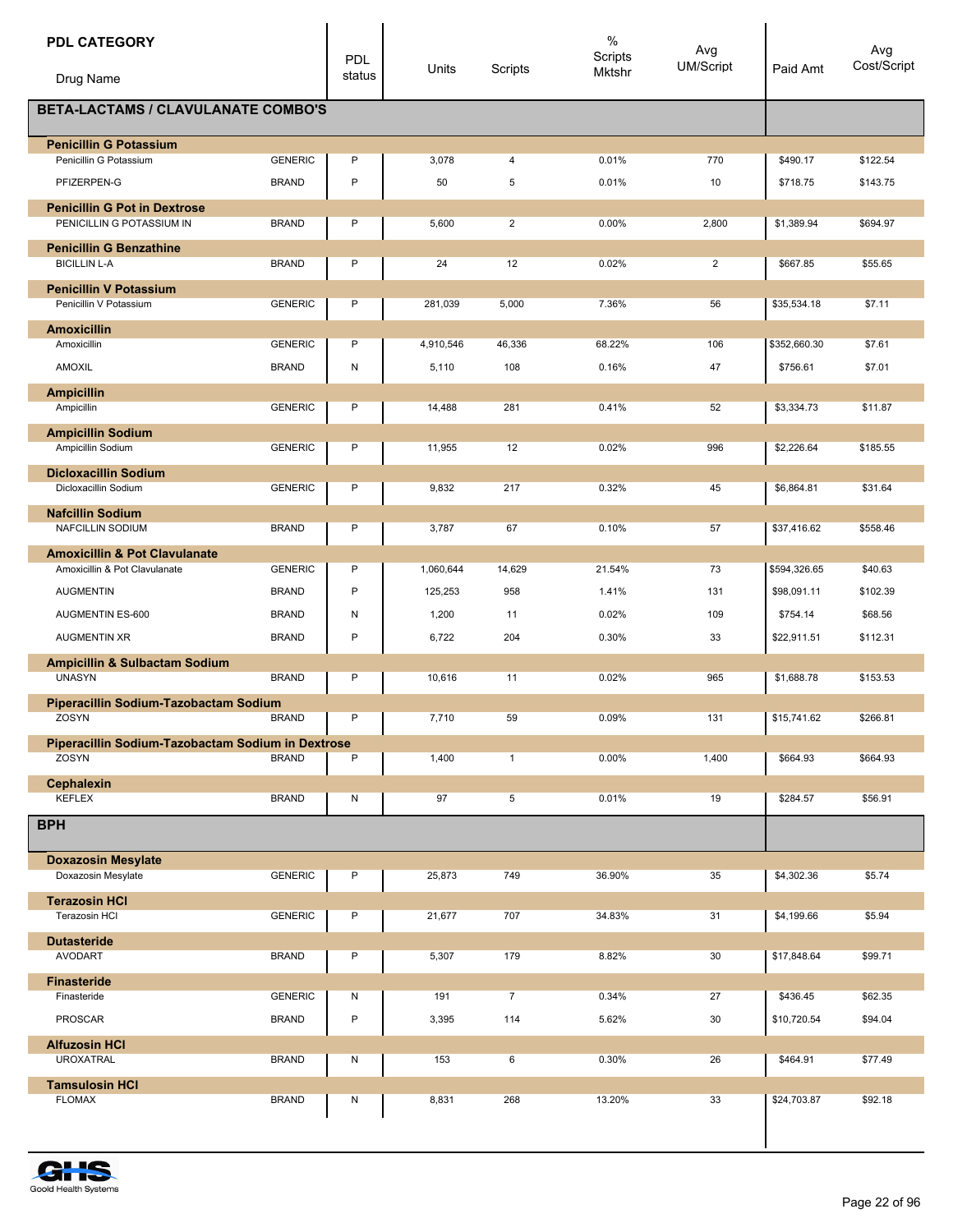| <b>PDL CATEGORY</b>                                                                 |                | <b>PDL</b>   | Units   |                | $\%$<br>Scripts | Avg<br><b>UM/Script</b> | Paid Amt                 | Avg<br>Cost/Script  |  |
|-------------------------------------------------------------------------------------|----------------|--------------|---------|----------------|-----------------|-------------------------|--------------------------|---------------------|--|
| Drug Name                                                                           |                | status       |         | Scripts        | Mktshr          |                         |                          |                     |  |
| <b>CALCIUM CHANNEL BLOCKERS--Amlodipines</b>                                        |                |              |         |                |                 |                         |                          |                     |  |
| <b>Amlodipine Besylate</b><br>Amlodipine Besylate                                   | <b>GENERIC</b> | P            | 184,826 | 6,061          | 99.62%          | 30                      | \$72,281.79              | \$11.93             |  |
| <b>NORVASC</b>                                                                      | <b>BRAND</b>   | N            | 900     | 23             | 0.38%           | 39                      | \$2,010.38               | \$87.41             |  |
| <b>CALCIUM CHANNEL BLOCKERS--Diltiazems</b>                                         |                |              |         |                |                 |                         |                          |                     |  |
|                                                                                     |                |              |         |                |                 |                         |                          |                     |  |
| <b>Diltiazem HCI</b><br>Diltiazem HCI                                               | <b>GENERIC</b> | P            | 52,674  | 1,275          | 56.42%          | 41                      | \$22,823.04              | \$17.90             |  |
|                                                                                     |                |              |         |                |                 |                         |                          |                     |  |
| <b>Diltiazem HCI Extended Release Beads</b><br>Diltiazem HCI Extended Release Beads | <b>GENERIC</b> | Ν            | 577     | 20             | 0.88%           | 29                      | \$853.36                 | \$42.67             |  |
| <b>TIAZAC</b>                                                                       | <b>BRAND</b>   | $\mathsf{P}$ | 20,646  | 627            | 27.74%          | 33                      | \$44,638.04              | \$71.19             |  |
| <b>Diltiazem HCI Coated Beads</b>                                                   |                |              |         |                |                 |                         |                          |                     |  |
| <b>CARDIZEM CD</b>                                                                  | <b>BRAND</b>   | N            | 120     | 4              | 0.18%           | 30                      | \$309.76                 | \$77.44             |  |
| <b>CARDIZEM LA</b>                                                                  | <b>BRAND</b>   | P            | 7,695   | 249            | 11.02%          | 31                      | \$23,713.96              | \$95.24             |  |
| Diltiazem HCI Coated Beads                                                          | <b>GENERIC</b> | N            | 2,814   | 85             | 3.76%           | 33                      | \$2,803.79               | \$32.99             |  |
| <b>CALCIUM CHANNEL BLOCKERS--Felodipines</b>                                        |                |              |         |                |                 |                         |                          |                     |  |
| Felodipine                                                                          | <b>GENERIC</b> |              | 420     |                |                 | 30                      |                          |                     |  |
| Felodipine                                                                          |                | N            |         | 14             | 100.00%         |                         | \$645.01                 | \$46.07             |  |
| <b>CALCIUM CHANNEL BLOCKERS--Isradipines</b>                                        |                |              |         |                |                 |                         |                          |                     |  |
| Isradipine<br><b>DYNACIRC CR</b>                                                    | <b>BRAND</b>   | N            | 100     | 3              | 11.54%          | 33                      | \$393.10                 | \$131.03            |  |
| DYNACIRC-CR                                                                         | <b>BRAND</b>   | N            | 120     | 3              | 11.54%          | 40                      | \$306.59                 | \$102.20            |  |
| Isradipine                                                                          | <b>GENERIC</b> | P            | 1,385   | 20             | 76.92%          | 69                      | \$1,327.15               | \$66.36             |  |
| <b>CALCIUM CHANNEL BLOCKERS--Nifedipines</b>                                        |                |              |         |                |                 |                         |                          |                     |  |
|                                                                                     |                |              |         |                |                 |                         |                          |                     |  |
| <b>Nifedipine</b>                                                                   |                |              |         |                |                 |                         |                          |                     |  |
| <b>ADALAT CC</b>                                                                    | <b>BRAND</b>   | P            | 19,335  | 630            | 58.82%          | 31                      | \$42,816.95              | \$67.96             |  |
| Nifedipine                                                                          | <b>GENERIC</b> | P            | 27,655  | 438            | 40.90%          | 63                      | \$22,933.44              | \$52.36             |  |
| PROCARDIA XL                                                                        | <b>BRAND</b>   | N            | 90      | 3              | 0.28%           | 30                      | \$221.35                 | \$73.78             |  |
| <b>CALCIUM CHANNEL BLOCKERS--Nisoldipine</b>                                        |                |              |         |                |                 |                         |                          |                     |  |
| <b>Nisoldipine</b><br><b>SULAR</b>                                                  | <b>BRAND</b>   | N            | 1,180   | 36             | 100.00%         | 33                      | \$2,954.44               | \$82.07             |  |
| <b>CALCIUM CHANNEL BLOCKERS--Verapamils</b>                                         |                |              |         |                |                 |                         |                          |                     |  |
|                                                                                     |                |              |         |                |                 |                         |                          |                     |  |
| <b>Verapamil HCI</b><br>Verapamil HCI                                               | <b>GENERIC</b> | P            | 58,306  | 1,497          | 96.89%          | 39                      | \$27,792.21              | \$18.57             |  |
| VERELAN                                                                             | <b>BRAND</b>   | P            | 630     | $\overline{7}$ | 0.45%           |                         |                          |                     |  |
| <b>VERELAN PM</b>                                                                   | <b>BRAND</b>   | P            | 1,534   | 41             | 2.65%           | 90<br>37                | \$1,692.27<br>\$3,979.58 | \$241.75<br>\$97.06 |  |
| <b>CARBAPENEMS</b>                                                                  |                |              |         |                |                 |                         |                          |                     |  |
|                                                                                     |                |              |         |                |                 |                         |                          |                     |  |
| <b>Ertapenem Sodium</b><br><b>INVANZ</b>                                            | <b>BRAND</b>   | Ρ            | 2,574   | 43             | 79.63%          | 60                      | \$17,570.72              | \$408.62            |  |
| <b>Meropenem</b><br><b>MERREM</b>                                                   | <b>BRAND</b>   | Ρ            | 3,695   | 11             | 20.37%          | 336                     | \$9,264.53               | \$842.23            |  |
|                                                                                     |                |              |         |                |                 |                         |                          |                     |  |
|                                                                                     |                |              |         |                |                 |                         |                          |                     |  |
|                                                                                     |                |              |         |                |                 |                         |                          |                     |  |
|                                                                                     |                |              |         |                |                 |                         |                          |                     |  |

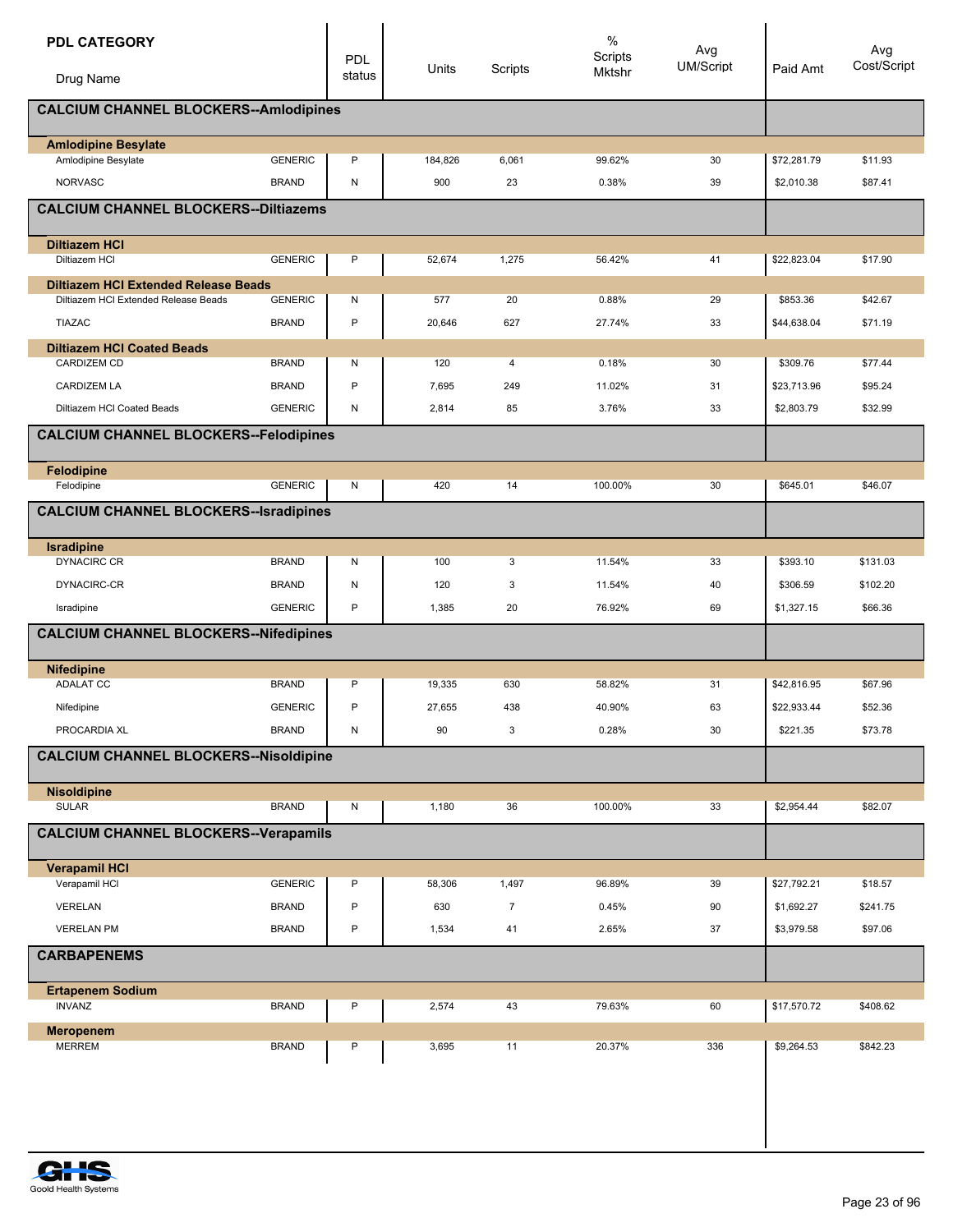| PDL CATEGORY                                    |                | PDL          | Units   | Scripts | $\%$<br>Scripts<br>Mktshr | Avg<br>UM/Script | Paid Amt    | Avg<br>Cost/Script |
|-------------------------------------------------|----------------|--------------|---------|---------|---------------------------|------------------|-------------|--------------------|
| Drug Name                                       |                | status       |         |         |                           |                  |             |                    |
| <b>CARDIAC GLYCOSIDES</b>                       |                |              |         |         |                           |                  |             |                    |
| <b>Digoxin</b><br>Digoxin                       | <b>GENERIC</b> | $\mathsf{P}$ | 45,886  | 1,095   | 56.07%                    | 42               | \$15,716.34 | \$14.35            |
| LANOXIN                                         | <b>BRAND</b>   | $\sf P$      | 25,687  | 858     | 43.93%                    | $30\,$           | \$8,635.19  | \$10.06            |
| <b>CARNITINE REPLENISHER - AGENTS</b>           |                |              |         |         |                           |                  |             |                    |
| Levocarnitine (Metabolic Modifiers)<br>CARNITOR | <b>BRAND</b>   | ${\sf P}$    | 127,174 | 528     | 89.04%                    | 241              | \$52,478.66 | \$99.39            |
| CARNITOR SF                                     | <b>BRAND</b>   | $\mathsf{P}$ | 7,770   | $18$    | 3.04%                     | 432              | \$1,696.67  | \$94.26            |
| Levocarnitine (Metabolic Modifiers)             | GENERIC        | N            | 10,288  | $47\,$  | 7.93%                     | 219              | \$1,631.70  | \$34.72            |
| <b>CCB/LIPID</b>                                |                |              |         |         |                           |                  |             |                    |
| Amlodipine Besylate-Atorvastatin Calcium        |                |              |         |         |                           |                  |             |                    |
| CADUET                                          | <b>BRAND</b>   | ${\sf P}$    | 11,342  | 384     | 100.00%                   | 30               | \$52,367.25 | \$136.37           |
|                                                 |                |              |         |         |                           |                  |             |                    |
|                                                 |                |              |         |         |                           |                  |             |                    |
|                                                 |                |              |         |         |                           |                  |             |                    |
|                                                 |                |              |         |         |                           |                  |             |                    |
|                                                 |                |              |         |         |                           |                  |             |                    |
|                                                 |                |              |         |         |                           |                  |             |                    |
|                                                 |                |              |         |         |                           |                  |             |                    |
|                                                 |                |              |         |         |                           |                  |             |                    |
|                                                 |                |              |         |         |                           |                  |             |                    |
|                                                 |                |              |         |         |                           |                  |             |                    |
|                                                 |                |              |         |         |                           |                  |             |                    |
|                                                 |                |              |         |         |                           |                  |             |                    |
|                                                 |                |              |         |         |                           |                  |             |                    |
|                                                 |                |              |         |         |                           |                  |             |                    |
|                                                 |                |              |         |         |                           |                  |             |                    |
|                                                 |                |              |         |         |                           |                  |             |                    |
|                                                 |                |              |         |         |                           |                  |             |                    |
|                                                 |                |              |         |         |                           |                  |             |                    |
|                                                 |                |              |         |         |                           |                  |             |                    |
|                                                 |                |              |         |         |                           |                  |             |                    |
|                                                 |                |              |         |         |                           |                  |             |                    |
|                                                 |                |              |         |         |                           |                  |             |                    |
|                                                 |                |              |         |         |                           |                  |             |                    |
|                                                 |                |              |         |         |                           |                  |             |                    |
|                                                 |                |              |         |         |                           |                  |             |                    |
|                                                 |                |              |         |         |                           |                  |             |                    |
|                                                 |                |              |         |         |                           |                  |             |                    |
|                                                 |                |              |         |         |                           |                  |             |                    |
|                                                 |                |              |         |         |                           |                  |             |                    |
|                                                 |                |              |         |         |                           |                  |             |                    |

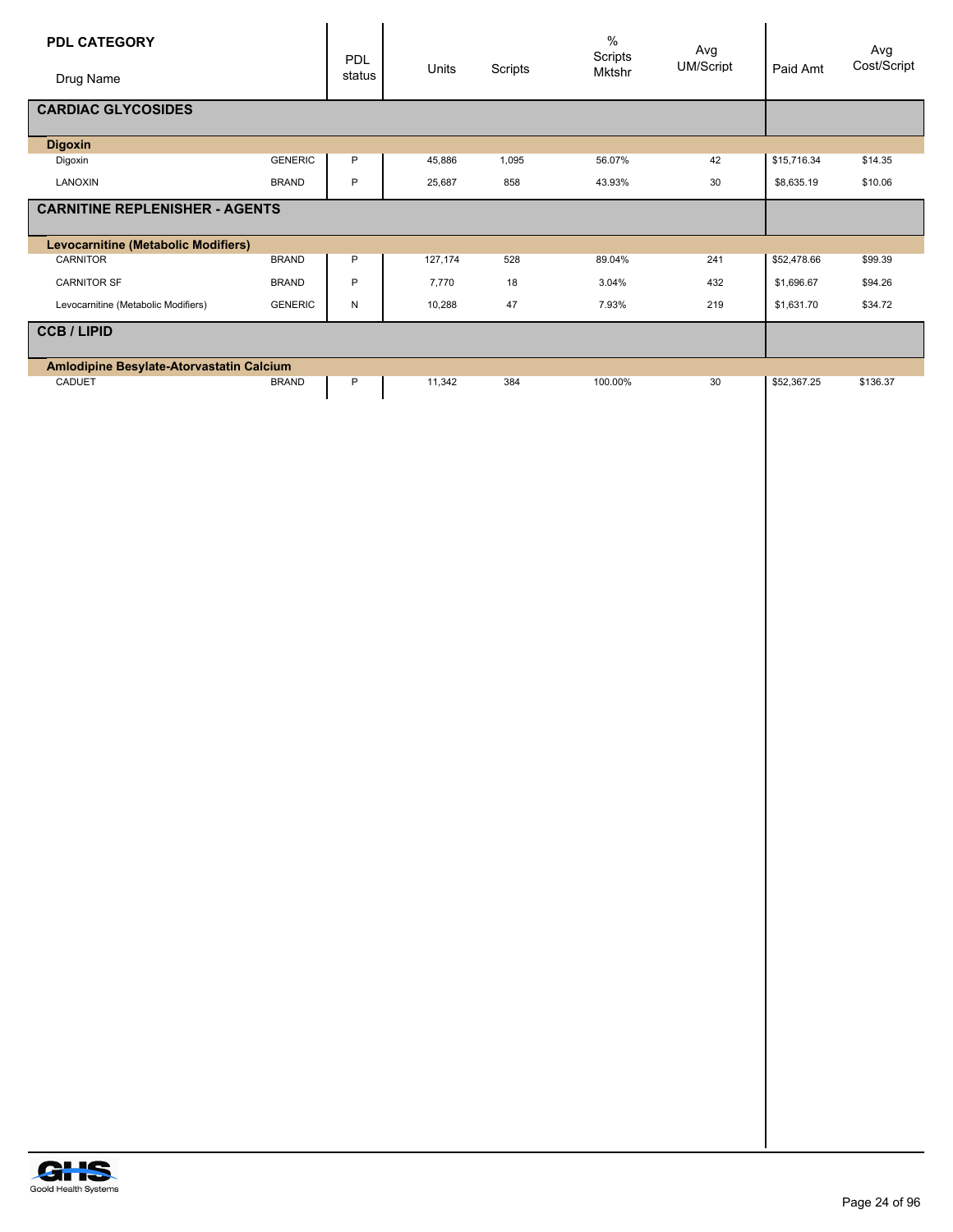| <b>PDL CATEGORY</b><br>Drug Name            |                                | PDL<br>status | Units                  | Scripts            | $\%$<br>Scripts<br>Mktshr | Avg<br>UM/Script    | Paid Amt               | Avg<br>Cost/Script  |
|---------------------------------------------|--------------------------------|---------------|------------------------|--------------------|---------------------------|---------------------|------------------------|---------------------|
| <b>CEPHALOSPORINS</b>                       |                                |               |                        |                    |                           |                     |                        |                     |
| <b>Cefadroxil</b>                           |                                |               |                        |                    |                           |                     |                        |                     |
| Cefadroxil                                  | <b>GENERIC</b>                 | P             | 25,245                 | 439                | 1.21%                     | 58                  | \$16,240.82            | \$37.00             |
| <b>DURICEF</b>                              | <b>BRAND</b>                   | P             | 100                    | $\mathbf{1}$       | 0.00%                     | 100                 | \$79.14                | \$79.14             |
| <b>Cefazolin Sodium</b><br>Cefazolin Sodium | <b>GENERIC</b>                 | P             | 26,414                 | 56                 | 0.15%                     | 472                 | \$5,324.47             | \$95.08             |
| <b>Cephalexin</b>                           |                                |               |                        |                    |                           |                     |                        |                     |
| Cephalexin                                  | <b>GENERIC</b>                 | Ρ             | 1,605,373              | 19,993             | 55.23%                    | 80                  | \$191,891.68           | \$9.60              |
| <b>Cefaclor</b>                             |                                |               |                        |                    |                           |                     |                        |                     |
| Cefaclor                                    | <b>GENERIC</b>                 | Ρ             | 98,702                 | 933                | 2.58%                     | 106                 | \$31,823.82            | \$34.11             |
| Cefprozil                                   |                                |               |                        |                    |                           |                     |                        |                     |
| Cefprozil                                   | <b>GENERIC</b>                 | N             | 206,409                | 2,261              | 6.25%                     | 91                  | \$114,124.58           | \$50.48             |
| CEFZIL                                      | <b>BRAND</b>                   | N             | 13,296                 | 131                | 0.36%                     | 101                 | \$7,849.95             | \$59.92             |
| <b>Cefuroxime Axetil</b>                    |                                |               |                        |                    |                           |                     |                        |                     |
| <b>CEFTIN</b>                               | <b>BRAND</b>                   | P             | 23,710                 | 223                | 0.62%                     | 106                 | \$26,251.69            | \$117.72            |
| Cefuroxime Axetil                           | <b>GENERIC</b>                 | P             | 41,692                 | 1,332              | 3.68%                     | 31                  | \$29,368.76            | \$22.05             |
| <b>Cefdinir</b>                             |                                |               |                        |                    |                           |                     |                        |                     |
| Cefdinir                                    | <b>GENERIC</b>                 | N             | 174,070                | 2,681              | 7.41%                     | 65                  | \$174,183.62           | \$64.97             |
| <b>OMNICEF</b>                              | <b>BRAND</b>                   | P             | 527,225                | 7,627              | 21.07%                    | 69                  | \$798,219.30           | \$104.66            |
| OMNI-PAC                                    | <b>BRAND</b>                   | P             | 368                    | 20                 | 0.06%                     | 18                  | \$2,014.76             | \$100.74            |
| <b>Cefixime</b>                             |                                |               |                        |                    |                           |                     |                        |                     |
| <b>SUPRAX</b>                               | <b>BRAND</b>                   | P             | 7,660                  | 124                | 0.34%                     | 62                  | \$14,950.55            | \$120.57            |
| <b>Cefpodoxime Proxetil</b>                 | <b>GENERIC</b>                 |               |                        | 100                | 0.28%                     | 64                  |                        | \$82.78             |
| Cefpodoxime Proxetil                        |                                | N             | 6,445                  |                    |                           |                     | \$8,277.87             |                     |
| <b>VANTIN</b>                               | <b>BRAND</b>                   | P             | 1,029                  | 61                 | 0.17%                     | 17                  | \$7,796.24             | \$127.81            |
| <b>Cefotaxime Sodium</b>                    |                                |               |                        |                    |                           |                     |                        |                     |
| CLAFORAN                                    | <b>BRAND</b>                   | P             | 60                     | 5                  | 0.01%                     | 12                  | \$395.67               | \$79.13             |
| <b>Ceftazidime</b>                          |                                |               |                        |                    |                           |                     |                        |                     |
| Ceftazidime                                 | <b>GENERIC</b>                 | N             | 14                     | $\mathbf{1}$       | 0.00%                     | 14                  | \$133.47               | \$133.47            |
| FORTAZ                                      | <b>BRAND</b>                   | P             | 7,283                  | 25                 | 0.07%                     | 291                 | \$6,456.57             | \$258.26            |
| <b>Ceftibuten</b>                           |                                |               |                        |                    |                           |                     |                        |                     |
| CEDAX                                       | <b>BRAND</b>                   | P             | 90                     | $\mathbf{1}$       | 0.00%                     | 90                  | \$116.89               | \$116.89            |
| <b>Ceftriaxone Sodium</b>                   |                                |               |                        |                    |                           |                     |                        |                     |
| Ceftriaxone Sodium                          | <b>GENERIC</b>                 | P             | 4,590                  | 136                | 0.38%                     | 34                  | \$4,788.51             | \$35.21             |
| <b>ROCEPHIN</b>                             | <b>BRAND</b>                   | N             | 14                     | $\overline{2}$     | 0.01%                     | $\overline{7}$      | \$1,213.10             | \$606.55            |
| <b>Cefepime HCI</b>                         |                                |               |                        |                    |                           |                     |                        |                     |
| Cefepime HCI<br><b>MAXIPIME</b>             | <b>GENERIC</b><br><b>BRAND</b> | Ν<br>P        | $\mathbf{1}$<br>14,202 | $\mathbf{1}$<br>46 | 0.00%<br>0.13%            | $\mathbf{1}$<br>309 | \$13.47<br>\$17,852.43 | \$13.47<br>\$388.10 |
| <b>CHELATING AGENTS</b>                     |                                |               |                        |                    |                           |                     |                        |                     |
|                                             |                                |               |                        |                    |                           |                     |                        |                     |
| <b>Trientine HCI</b>                        |                                |               |                        |                    |                           |                     |                        |                     |
| <b>SYPRINE</b>                              | <b>BRAND</b>                   | P             | 600                    | 3                  | 100.00%                   | 200                 | \$2,505.51             | \$835.17            |
|                                             |                                |               |                        |                    |                           |                     |                        |                     |

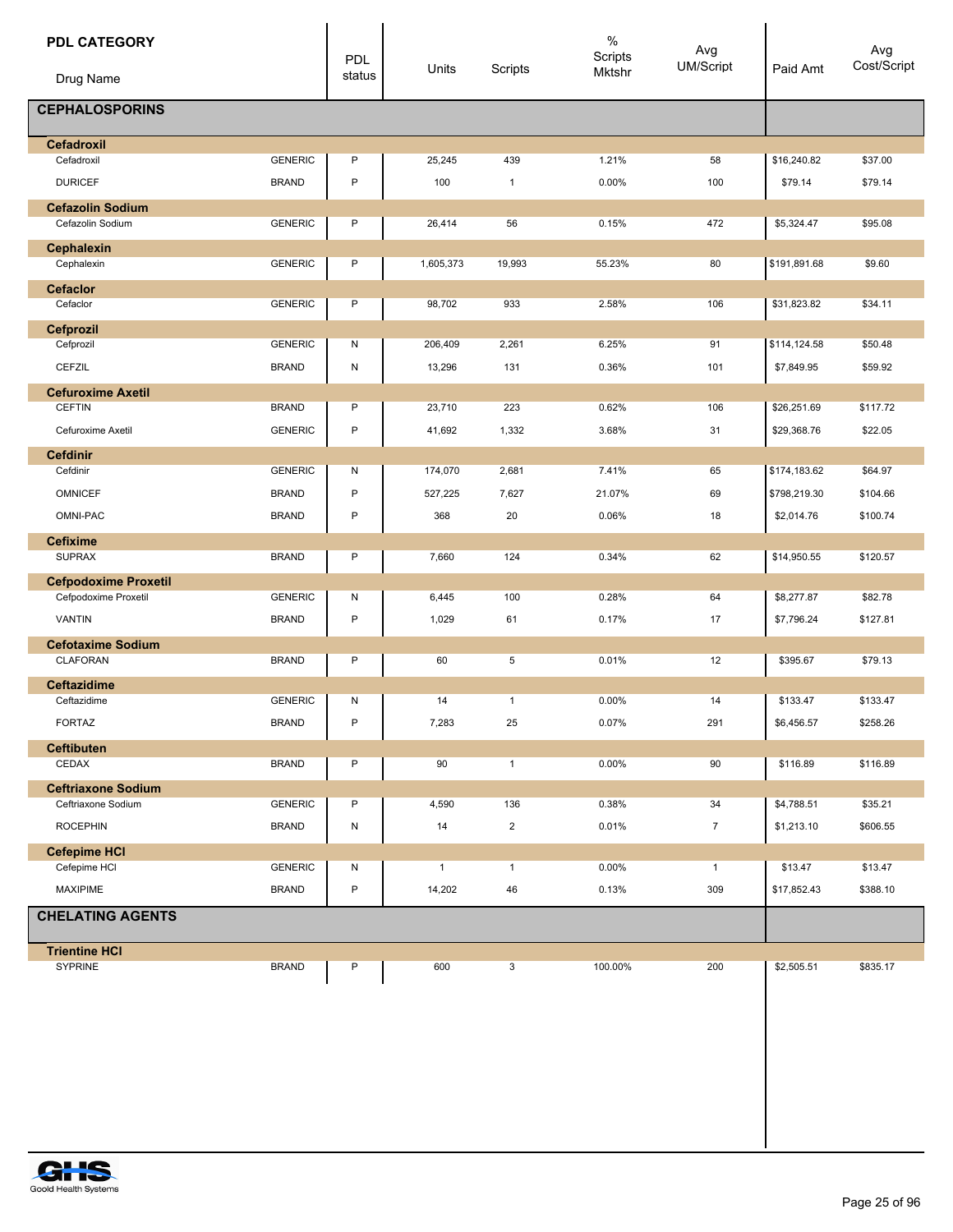| <b>PDL CATEGORY</b><br>Drug Name                        |                | <b>PDL</b><br>status | Units   | Scripts      | $\%$<br>Scripts<br>Mktshr | Avg<br><b>UM/Script</b> | Paid Amt       | Avg<br>Cost/Script |
|---------------------------------------------------------|----------------|----------------------|---------|--------------|---------------------------|-------------------------|----------------|--------------------|
| <b>CHOLESTEROL - BILE SEQUESTRANTS</b>                  |                |                      |         |              |                           |                         |                |                    |
|                                                         |                |                      |         |              |                           |                         |                |                    |
| Cholestyramine<br>Cholestyramine                        | <b>GENERIC</b> | P                    | 76,564  | 297          | 45.00%                    | 258                     | \$13,772.78    | \$46.37            |
| <b>Cholestyramine Light</b>                             |                |                      |         |              |                           |                         |                |                    |
| Cholestyramine Light                                    | <b>GENERIC</b> | P                    | 38,769  | 186          | 28.18%                    | 208                     | \$7,334.37     | \$39.43            |
| <b>Colesevelam HCI</b><br><b>WELCHOL</b>                | <b>BRAND</b>   | N                    | 6,032   | 37           | 5.61%                     | 163                     | \$6,411.25     | \$173.28           |
| <b>Colestipol HCI</b>                                   |                |                      |         |              |                           |                         |                |                    |
| COLESTID                                                | <b>BRAND</b>   | P                    | 14,655  | 134          | 20.30%                    | 109                     | \$10,814.19    | \$80.70            |
| <b>COLESTID FLAVORED</b>                                | <b>BRAND</b>   | P                    | 450     | $\mathbf{1}$ | 0.15%                     | 450                     | \$110.13       | \$110.13           |
| Colestipol HCI                                          | <b>GENERIC</b> | N                    | 480     | 5            | 0.76%                     | 96                      | \$250.11       | \$50.02            |
| <b>CHOLESTEROL - FIBRIC ACID DERIVATIVES</b>            |                |                      |         |              |                           |                         |                |                    |
| Fenofibrate                                             |                |                      |         |              |                           |                         |                |                    |
| Fenofibrate                                             | <b>GENERIC</b> | Ν                    | 240     | 8            | 0.13%                     | 30                      | \$186.62       | \$23.33            |
| <b>TRICOR</b>                                           | <b>BRAND</b>   | P                    | 97,217  | 3,270        | 54.05%                    | 30                      | \$350,233.34   | \$107.10           |
| <b>Fenofibrate Micronized</b><br>Fenofibrate Micronized | <b>GENERIC</b> | N                    | 750     | 25           | 0.41%                     | 30                      | \$1,463.28     | \$58.53            |
| <b>Gemfibrozil</b>                                      |                |                      |         |              |                           |                         |                |                    |
| Gemfibrozil                                             | <b>GENERIC</b> | P                    | 105,173 | 1,891        | 31.26%                    | 56                      | \$21,601.00    | \$11.42            |
| Niacin (Antihyperlipidemic)                             |                |                      |         |              |                           |                         |                |                    |
| <b>NIASPAN</b>                                          | <b>BRAND</b>   | P                    | 36,642  | 856          | 14.15%                    | 43                      | \$90,594.97    | \$105.84           |
| <b>CHOLESTEROL - HMG COA + ABSORB INHIBITORS</b>        |                |                      |         |              |                           |                         |                |                    |
| <b>Ezetimibe</b>                                        |                |                      |         |              |                           |                         |                |                    |
| ZETIA                                                   | <b>BRAND</b>   | P                    | 51,082  | 1,732        | 6.06%                     | 29                      | \$161,758.28   | \$93.39            |
| <b>Atorvastatin Calcium</b><br><b>LIPITOR</b>           | <b>BRAND</b>   | P                    | 279,171 | 9,876        | 34.54%                    | 28                      | \$1,049,677.57 | \$106.29           |
|                                                         |                |                      |         |              |                           |                         |                |                    |
| <b>Fluvastatin Sodium</b><br><b>LESCOL</b>              | <b>BRAND</b>   | P                    | 2,147   | 73           | 0.26%                     | 29                      | \$5,555.46     | \$76.10            |
| <b>LESCOL XL</b>                                        | <b>BRAND</b>   | P                    | 2,970   | 99           | 0.35%                     | 30                      | \$9,445.57     | \$95.41            |
| Lovastatin                                              |                |                      |         |              |                           |                         |                |                    |
| <b>ALTOPREV</b>                                         | <b>BRAND</b>   | N                    | 330     | 11           | 0.04%                     | 30                      | \$1,638.19     | \$148.93           |
| Lovastatin                                              | <b>GENERIC</b> | P                    | 28,308  | 879          | 3.07%                     | 32                      | \$16,598.25    | \$18.88            |
| <b>Rosuvastatin Calcium</b>                             |                |                      |         |              |                           |                         |                |                    |
| <b>CRESTOR</b>                                          | <b>BRAND</b>   | P                    | 82,159  | 2,825        | 9.88%                     | 29                      | \$287,996.62   | \$101.95           |
| <b>Pravastatin Sodium</b>                               |                |                      |         |              |                           |                         | \$6,791.44     |                    |
| PRAVACHOL                                               | <b>BRAND</b>   | N<br>P               | 1,350   | 45           | 0.16%                     | 30                      |                | \$150.92           |
| Pravastatin Sodium                                      | <b>GENERIC</b> |                      | 4,356   | 146          | 0.51%                     | 30                      | \$2,217.20     | \$15.19            |
| <b>Simvastatin</b><br>Simvastatin                       | <b>GENERIC</b> | P                    | 302,055 | 10,337       | 36.16%                    | 29                      | \$63,167.15    | \$6.11             |
| ZOCOR                                                   | <b>BRAND</b>   | N                    | 90      | 3            | 0.01%                     | 30                      | \$437.70       | \$145.90           |
| <b>Niacin-Lovastatin</b>                                |                |                      |         |              |                           |                         |                |                    |
| <b>ADVICOR</b>                                          | <b>BRAND</b>   | P                    | 3,030   | 81           | 0.28%                     | 37                      | \$9,928.56     | \$122.57           |
| Niacin-Simvastatin                                      |                |                      |         |              |                           |                         |                |                    |
| SIMCOR                                                  | <b>BRAND</b>   | P                    | 1,230   | 38           | 0.13%                     | 32                      | \$3,159.82     | \$83.15            |
| <b>Ezetimibe-Simvastatin</b>                            |                |                      |         |              |                           |                         |                |                    |
| <b>VYTORIN</b>                                          | <b>BRAND</b>   | P                    | 71,630  | 2,444        | 8.55%                     | 29                      | \$236,872.23   | \$96.92            |
|                                                         |                |                      |         |              |                           |                         |                |                    |
|                                                         |                |                      |         |              |                           |                         |                |                    |

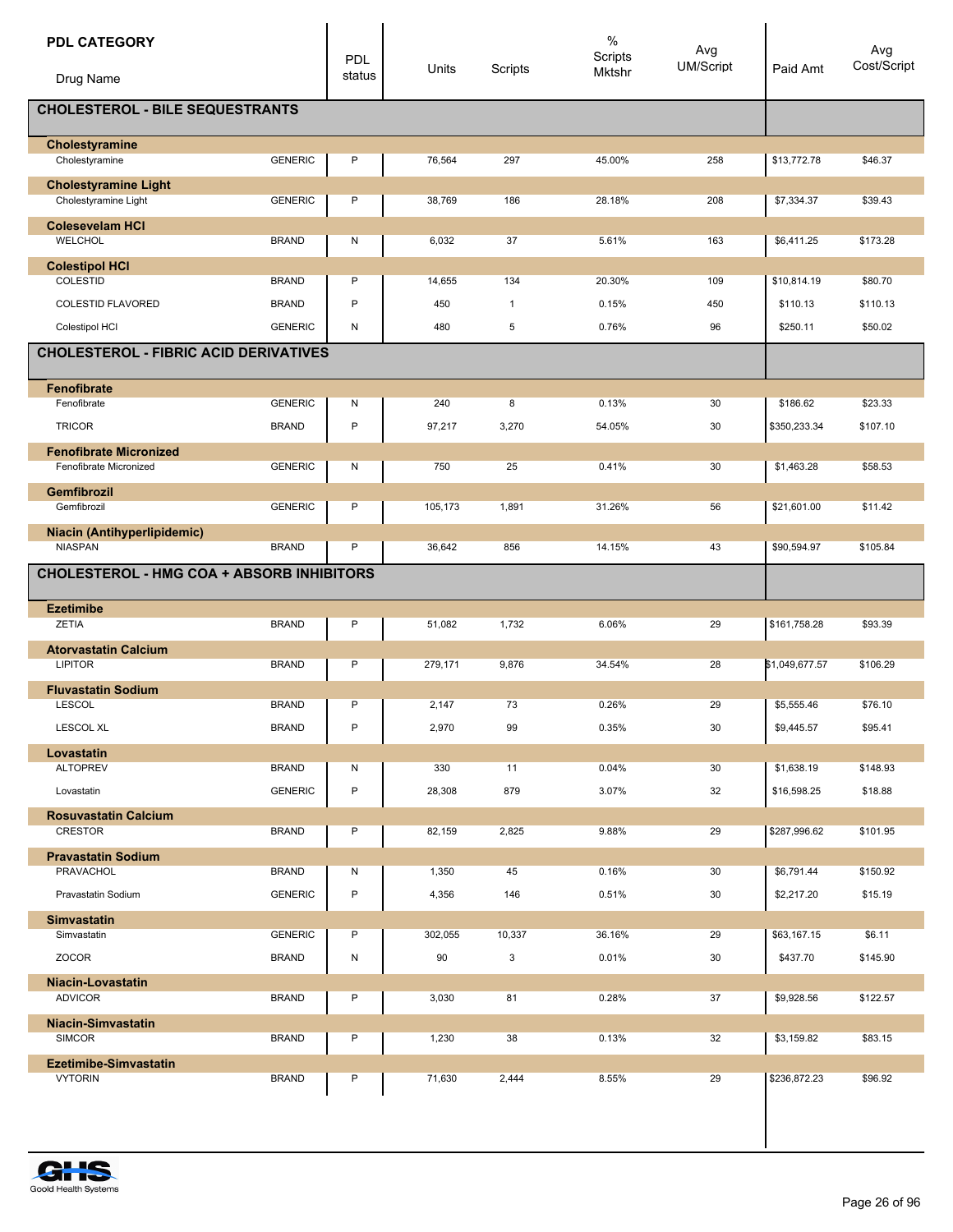| <b>PDL CATEGORY</b><br>Drug Name                 |                | <b>PDL</b><br>status | Units  | Scripts | $\%$<br><b>Scripts</b><br><b>Mktshr</b> | Avg<br>UM/Script | Paid Amt    | Avg<br>Cost/Script |
|--------------------------------------------------|----------------|----------------------|--------|---------|-----------------------------------------|------------------|-------------|--------------------|
| <b>CHOLINERGIC</b>                               |                |                      |        |         |                                         |                  |             |                    |
| <b>Bethanechol Chloride</b>                      |                |                      |        |         |                                         |                  |             |                    |
| <b>Bethanechol Chloride</b>                      | <b>GENERIC</b> | P                    | 4,247  | 60      | 100.00%                                 | 71               | \$2,940.98  | \$49.02            |
| <b>COMPOUNDING MATERIALS</b>                     |                |                      |        |         |                                         |                  |             |                    |
| <b>Glycine Diluent</b>                           |                |                      |        |         |                                         |                  |             |                    |
| STERILE DILUENT FOR FLOLA                        | <b>BRAND</b>   | P                    | 45,700 | 16      | 7.48%                                   | 2,856            | \$13,042.93 | \$815.18           |
| <b>Water For Inject, Bacteriostatic</b>          |                |                      |        |         |                                         |                  |             |                    |
| Water For Inject, Bacteriostatic                 | <b>GENERIC</b> | P                    | 180    | 5       | 2.34%                                   | 36               | \$23.36     | \$4.67             |
| <b>Water For Inject, Bacteriostatic Parabens</b> |                |                      |        |         |                                         |                  |             |                    |
| BACTERIOSTATIC WATER PARA                        | <b>BRAND</b>   | P                    | 3,088  | 13      | 6.07%                                   | 238              | \$171.49    | \$13.19            |
| Saline, Bacteriostatic                           |                |                      |        |         |                                         |                  |             |                    |
| Saline, Bacteriostatic                           | <b>GENERIC</b> | P                    | 38,570 | 169     | 78.97%                                  | 228              | \$1,586.39  | \$9.39             |
| Saline w/ Benzyl Alcohol                         |                |                      |        |         |                                         |                  |             |                    |
| SODIUM CHLORIDE BACTERIOS                        | <b>BRAND</b>   | P                    | 2,610  | 11      | 5.14%                                   | 237              | \$140.35    | \$12.76            |
| <b>CONTRACEPTIVES - BI-PHASIC COMBINATIONS</b>   |                |                      |        |         |                                         |                  |             |                    |
| Norethindrone-Eth Estradiol (Biphasic)           |                |                      |        |         |                                         |                  |             |                    |
| NECON 10/11-28                                   | <b>BRAND</b>   | P                    | 700    | 25      | 100.00%                                 | 28               | \$806.57    | \$32.26            |
| <b>CONTRACEPTIVES - INJECTABLE</b>               |                |                      |        |         |                                         |                  |             |                    |
| Medroxyprogesterone Acetate (Contraceptive)      |                |                      |        |         |                                         |                  |             |                    |
| DEPO-PROVERA CONTRACEPTIV                        | <b>BRAND</b>   | P                    | 1,376  | 1,358   | 93.85%                                  | $\mathbf{1}$     | \$99,717.45 | \$73.43            |
| DEPO-SUBQ PROVERA 104                            | <b>BRAND</b>   | P                    | 15     | 23      | 1.59%                                   | $\overline{1}$   | \$2,055.13  | \$89.35            |
| Medroxyprogesterone Acetate<br>(Contraceptive)   | <b>GENERIC</b> | ${\sf N}$            | 220    | 66      | 4.56%                                   | 3                | \$2,303.97  | \$34.91            |
|                                                  |                |                      |        |         |                                         |                  |             |                    |
|                                                  |                |                      |        |         |                                         |                  |             |                    |

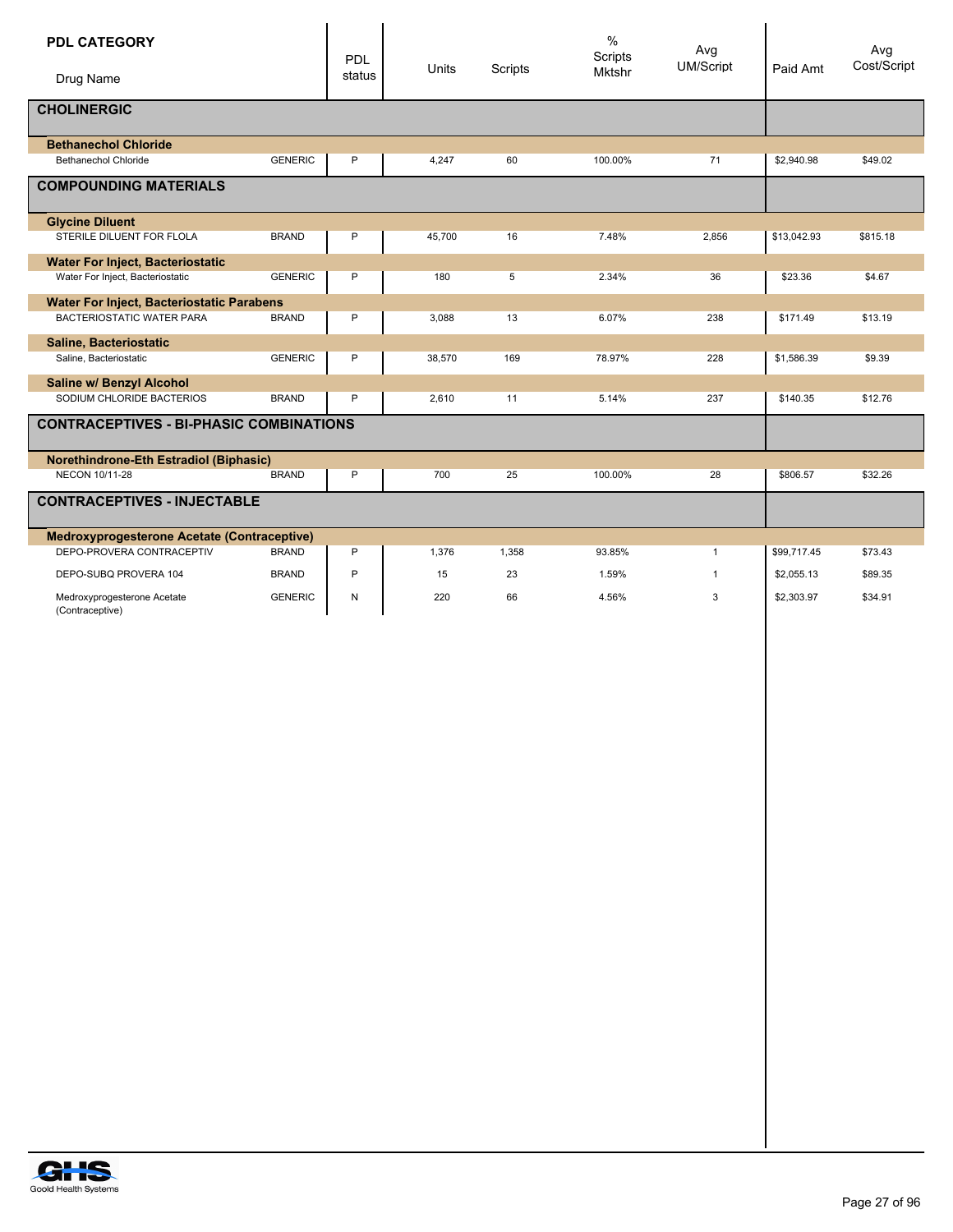| <b>PDL CATEGORY</b>                                                         |                | <b>PDL</b> |         |              | $\frac{0}{0}$<br>Scripts | Avg              |              | Avg         |
|-----------------------------------------------------------------------------|----------------|------------|---------|--------------|--------------------------|------------------|--------------|-------------|
| Drug Name                                                                   |                | status     | Units   | Scripts      | Mktshr                   | <b>UM/Script</b> | Paid Amt     | Cost/Script |
| <b>CONTRACEPTIVES - MONOPHASIC COMBINATION O/C'S</b>                        |                |            |         |              |                          |                  |              |             |
| <b>Desogestrel &amp; Ethinyl Estradiol</b>                                  |                |            |         |              |                          |                  |              |             |
| <b>DESOGEN</b>                                                              | <b>BRAND</b>   | N          | 364     | 13           | 0.07%                    | 28               | \$628.79     | \$48.37     |
| Desogestrel & Ethinyl Estradiol                                             | <b>GENERIC</b> | N          | 6,328   | 216          | 1.14%                    | 29               | \$4,555.69   | \$21.09     |
| <b>MIRCETTE</b>                                                             | <b>BRAND</b>   | P          | 53,191  | 1,730        | 9.17%                    | 31               | \$117,410.58 | \$67.87     |
| ORTHO-CEPT-28                                                               | <b>BRAND</b>   | P          | 50,876  | 1,551        | 8.22%                    | 33               | \$93,562.78  | \$60.32     |
| <b>Drospirenone-Ethinyl Estradiol</b><br>Drospirenone-Ethinyl Estradiol     | <b>GENERIC</b> | N          | 3,164   | 107          | 0.57%                    | 30               | \$3,558.35   | \$33.26     |
| YASMIN 28                                                                   | <b>BRAND</b>   | N          | 5,684   | 203          | 1.08%                    | 28               | \$12,103.84  | \$59.62     |
| YAZ                                                                         | <b>BRAND</b>   | ${\sf N}$  | 18,088  | 628          | 3.33%                    | 29               | \$32,336.29  | \$51.49     |
|                                                                             |                |            |         |              |                          |                  |              |             |
| <b>Ethynodiol Diacet &amp; Eth Estrad</b><br>Ethynodiol Diacet & Eth Estrad | <b>GENERIC</b> | P          | 11,760  | 348          | 1.84%                    | 34               | \$12,147.26  | \$34.91     |
| <b>Levonorgestrel &amp; Eth Estradiol</b>                                   |                |            |         |              |                          |                  |              |             |
| LEVLITE-28                                                                  | <b>BRAND</b>   | P          | 28      | $\mathbf{1}$ | 0.01%                    | 28               | \$38.76      | \$38.76     |
| Levonorgestrel & Eth Estradiol                                              | <b>GENERIC</b> | P          | 105,590 | 3,210        | 17.01%                   | 33               | \$108,671.84 | \$33.85     |
| <b>Norethindrone &amp; Eth Estradiol</b>                                    |                |            |         |              |                          |                  |              |             |
| MODICON-28                                                                  | <b>BRAND</b>   | P          | 2,716   | 88           | 0.47%                    | 31               | \$5,454.73   | \$61.99     |
| Norethindrone & Eth Estradiol                                               | <b>GENERIC</b> | N          | 86,954  | 2,697        | 14.29%                   | 32               | \$82,226.78  | \$30.49     |
| ORTHO-NOVUM 1/35-28                                                         | <b>BRAND</b>   | P          | 37,626  | 1,165        | 6.17%                    | 32               | \$68,971.76  | \$59.20     |
| OVCON-35                                                                    | <b>BRAND</b>   | P          | 17,080  | 531          | 2.81%                    | 32               | \$37,181.91  | \$70.02     |
| <b>OVCON-50 28</b>                                                          | <b>BRAND</b>   | P          | 6,554   | 206          | 1.09%                    | 32               | \$15,380.17  | \$74.66     |
| <b>Norethindrone Acet &amp; Eth Estra</b>                                   |                |            |         |              |                          |                  |              |             |
| LOESTRIN 1.5/30-21                                                          | <b>BRAND</b>   | N          | 21      | $\mathbf{1}$ | 0.01%                    | 21               | \$62.68      | \$62.68     |
| <b>LOESTRIN 1/20-21</b>                                                     | <b>BRAND</b>   | N          | 210     | 10           | 0.05%                    | 21               | \$629.49     | \$62.95     |
| Norethindrone Acet & Eth Estra                                              | <b>GENERIC</b> | N          | 1,050   | 50           | 0.26%                    | 21               | \$855.58     | \$17.11     |
| <b>Norethindrone &amp; Mestranol</b>                                        |                |            |         |              |                          |                  |              |             |
| Norethindrone & Mestranol                                                   | <b>GENERIC</b> | N          | 2,520   | 87           | 0.46%                    | 29               | \$2,274.87   | \$26.15     |
| NORINYL 1+50                                                                | <b>BRAND</b>   | P          | 2,464   | 73           | 0.39%                    | 34               | \$4,216.88   | \$57.77     |
| ORTHO-NOVUM 1/50-28                                                         | <b>BRAND</b>   | P          | 1,932   | 60           | 0.32%                    | 32               | \$3,580.35   | \$59.67     |
| <b>Norgestrel &amp; Ethinyl Estradiol</b><br>LO/OVRAL-28                    | <b>BRAND</b>   | N          | 1,120   | 40           | 0.21%                    | 28               | \$1,647.98   | \$41.20     |
| Norgestrel & Ethinyl Estradiol                                              | <b>GENERIC</b> | P          | 83,048  | 2,623        | 13.90%                   | 32               | \$83,810.62  | \$31.95     |
| <b>OGESTREL</b>                                                             | <b>BRAND</b>   | N          | 1,064   | 33           | 0.17%                    | 32               | \$1,572.22   | \$47.64     |
| OVRAL 28                                                                    | <b>BRAND</b>   | P          | 168     | 6            | 0.03%                    | 28               | \$331.32     | \$55.22     |
|                                                                             |                |            |         |              |                          |                  |              |             |
| <b>Norgestimate-Ethinyl Estradiol</b><br>Norgestimate-Ethinyl Estradiol     | <b>GENERIC</b> | P          | 93,495  | 2,861        | 15.16%                   | 33               | \$83,885.47  | \$29.32     |
| ORTHO-CYCLEN-28                                                             | <b>BRAND</b>   | N          | 672     | 21           | 0.11%                    | 32               | \$434.48     | \$20.69     |
| Norethindrone & Ethinyl Estradiol-Fe                                        |                |            |         |              |                          |                  |              |             |
| <b>FEMCON FE</b>                                                            | <b>BRAND</b>   | Ν          | 1,542   | 55           | 0.29%                    | 28               | \$2,664.73   | \$48.45     |
| <b>Norethin Acet &amp; Estrad-Fe</b>                                        |                |            |         |              |                          |                  |              |             |
| LOESTRIN 24 FE                                                              | <b>BRAND</b>   | N          | 1,089   | 39           | 0.21%                    | 28               | \$2,038.96   | \$52.28     |
| LOESTRIN FE 1.5/30                                                          | <b>BRAND</b>   | N          | 168     | 6            | 0.03%                    | 28               | \$380.93     | \$63.49     |
| LOESTRIN FE 1/20                                                            | <b>BRAND</b>   | ${\sf N}$  | 28      | $\mathbf{1}$ | 0.01%                    | 28               | \$62.68      | \$62.68     |
| Norethin Acet & Estrad-Fe                                                   | <b>GENERIC</b> | N          | 2,688   | 90           | 0.48%                    | 30               | \$1,873.61   | \$20.82     |
| Levonorgestrel-Ethinyl Estradiol (91-Day)                                   |                |            |         |              |                          |                  |              |             |
| Levonorgestrel-Ethinyl Estradiol<br>$(91-Day)$                              | <b>GENERIC</b> | N          | 4,094   | 45           | 0.24%                    | 91               | \$2,828.52   | \$62.86     |
| SEASONALE                                                                   | <b>BRAND</b>   | N          | 1,729   | 19           | 0.10%                    | 91               | \$3,352.65   | \$176.46    |
| SEASONIQUE                                                                  | <b>BRAND</b>   | N          | 2,093   | 23           | 0.12%                    | 91               | \$3,866.29   | \$168.10    |

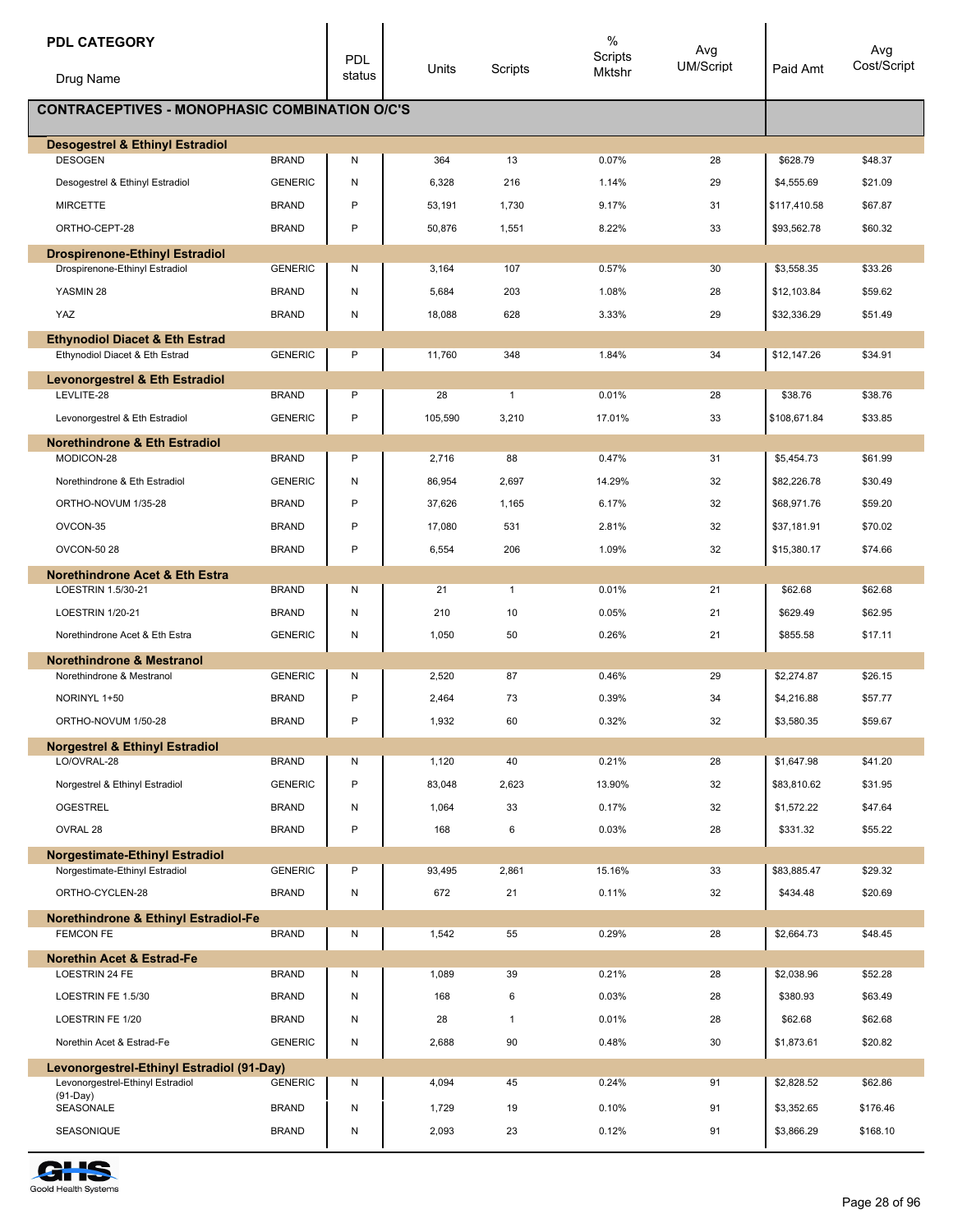| <b>PDL CATEGORY</b><br>Drug Name                        |                | PDL<br>status | Units   | Scripts        | $\%$<br>Scripts<br>Mktshr | Avg<br>UM/Script | Paid Amt     | Avg<br>Cost/Script |
|---------------------------------------------------------|----------------|---------------|---------|----------------|---------------------------|------------------|--------------|--------------------|
| Levonorgestrel-Ethinyl Estradiol (Continuous)<br>LYBREL | <b>BRAND</b>   | N             | 1,064   | 36             | 0.19%                     | 30               | \$1,682.77   | \$46.74            |
|                                                         |                |               |         |                |                           |                  |              |                    |
| <b>CONTRACEPTIVES - PATCHES/ VAGINAL PRODUCTS</b>       |                |               |         |                |                           |                  |              |                    |
| <b>Norelgestromin-Ethinyl Estradiol</b>                 |                |               |         |                |                           |                  |              |                    |
| <b>ORTHO EVRA</b>                                       | <b>BRAND</b>   | P             | 9.254   | 2.893          | 48.05%                    | 3                | \$171,997.21 | \$59.45            |
| <b>Etonogestrel-Ethinyl Estradiol</b>                   |                |               |         |                |                           |                  |              |                    |
| <b>NUVARING</b>                                         | <b>BRAND</b>   | P             | 3,578   | 3,128          | 51.95%                    | $\mathbf{1}$     | \$191,060.16 | \$61.08            |
| <b>CONTRACEPTIVES - PROGESTIN ONLY</b>                  |                |               |         |                |                           |                  |              |                    |
| <b>Norethindrone (Contraceptive)</b>                    |                |               |         |                |                           |                  |              |                    |
| Norethindrone (Contraceptive)                           | <b>GENERIC</b> | P             | 68,070  | 2,102          | 99.72%                    | 32               | \$75,765.72  | \$36.04            |
| ORTHO MICRONOR                                          | <b>BRAND</b>   | $\mathsf{N}$  | 196     | 6              | 0.28%                     | 33               | \$181.86     | \$30.31            |
| <b>CONTRACEPTIVES - TRI-PHASIC COMBINATIONS</b>         |                |               |         |                |                           |                  |              |                    |
| Desogestrel-Ethinyl Estradiol (Triphasic)               |                |               |         |                |                           |                  |              |                    |
| <b>CYCLESSA</b>                                         | <b>BRAND</b>   | P             | 11,004  | 369            | 2.82%                     | 30               | \$19,034.77  | \$51.58            |
| Desogestrel-Ethinyl Estradiol (Triphasic)               | <b>GENERIC</b> | ${\sf N}$     | 728     | 26             | 0.20%                     | 28               | \$542.18     | \$20.85            |
| Levonorgestrel-Eth Estradiol (Triphasic)                |                |               |         |                |                           |                  |              |                    |
| Levonorgestrel-Eth Estradiol (Triphasic)                | <b>GENERIC</b> | N             | 4,732   | 161            | 1.23%                     | 29               | \$3,595.29   | \$22.33            |
| <b>TRI-LEVLEN</b>                                       | <b>BRAND</b>   | P             | 364     | 13             | 0.10%                     | 28               | \$462.67     | \$35.59            |
| <b>TRIPHASIL 28</b>                                     | <b>BRAND</b>   | P             | 168     | $\overline{4}$ | 0.03%                     | 42               | \$206.84     | \$51.71            |
| <b>Norethindrone-Eth Estradiol (Triphasic)</b>          |                |               |         |                |                           |                  |              |                    |
| Norethindrone-Eth Estradiol (Triphasic)                 | <b>GENERIC</b> | P             | 32.902  | 1.054          | 8.06%                     | 31               | \$33.932.91  | \$32.19            |
| ORTHO-NOVUM 7/7/7-28                                    | <b>BRAND</b>   | N             | 168     | 6              | 0.05%                     | 28               | \$66.69      | \$11.12            |
| <b>Norgestimate-Ethinyl Estradiol (Triphasic)</b>       |                |               |         |                |                           |                  |              |                    |
| Norgestimate-Ethinyl Estradiol                          | <b>GENERIC</b> | P             | 348,702 | 11,111         | 84.94%                    | 31               | \$355,596.48 | \$32.00            |
| (Triphasic)<br>ORTHO TRI-CYCLEN                         | <b>BRAND</b>   | N             | 1.624   | 58             | 0.44%                     | 28               | \$1,602.91   | \$27.64            |
| ORTHO TRI-CYCLEN LO                                     | <b>BRAND</b>   | N             | 7,980   | 277            | 2.12%                     | 29               | \$12,063.03  | \$43.55            |
| Norethindrone Acetate-Ethinyl Estradiol-Fe              |                |               |         |                |                           |                  |              |                    |
| Norethindrone Acetate-Ethinyl<br>Estradiol-Fe           | <b>GENERIC</b> | N             | 56      | $\overline{2}$ | 0.02%                     | 28               | \$109.74     | \$54.87            |

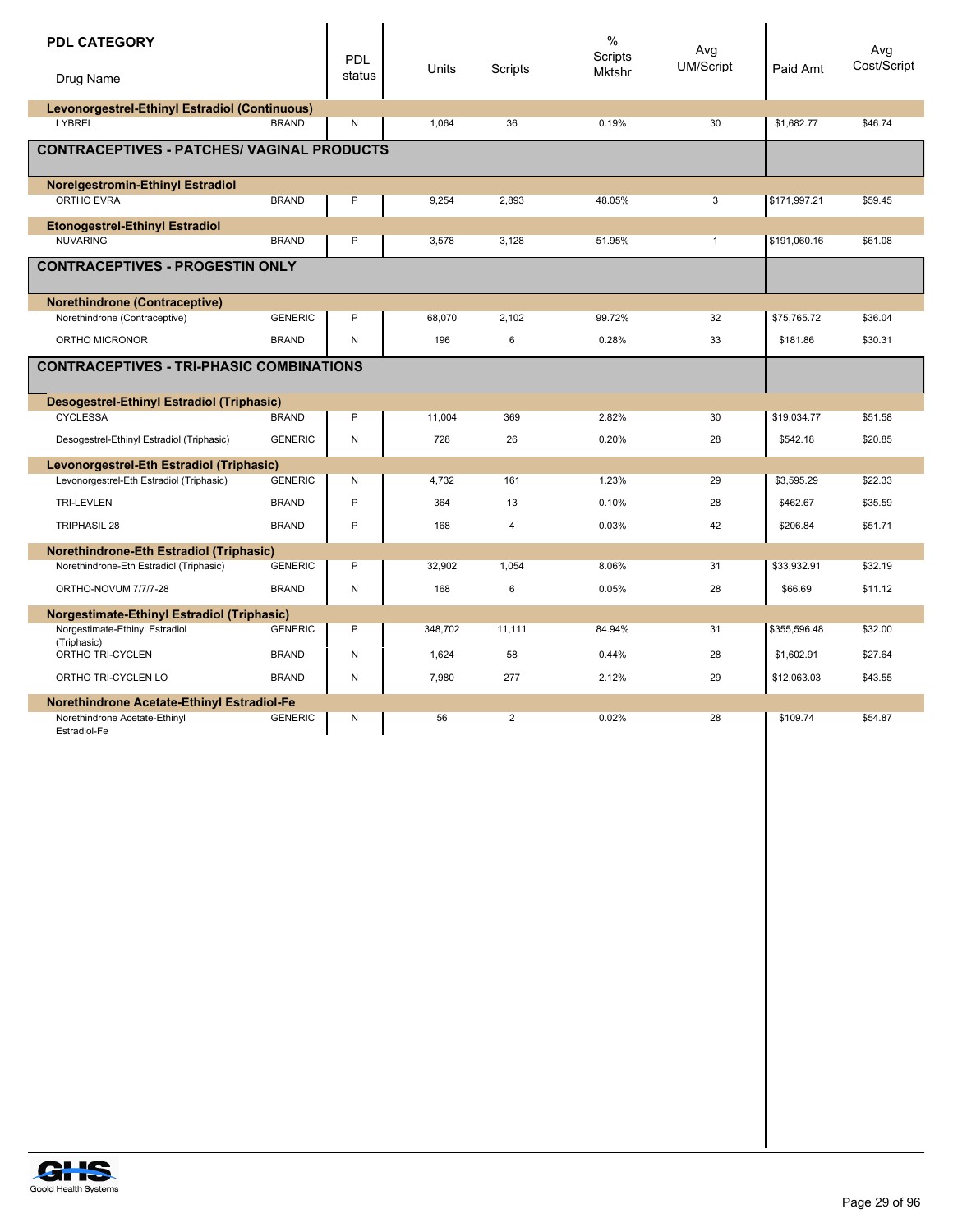| <b>PDL CATEGORY</b>                                                                         |                                | <b>PDL</b> | Units  | Scripts        | $\%$<br>Scripts<br>Mktshr | Avg<br><b>UM/Script</b> | Paid Amt   | Avg<br>Cost/Script |
|---------------------------------------------------------------------------------------------|--------------------------------|------------|--------|----------------|---------------------------|-------------------------|------------|--------------------|
| Drug Name                                                                                   |                                | status     |        |                |                           |                         |            |                    |
| <b>COUGH/COLD</b>                                                                           |                                |            |        |                |                           |                         |            |                    |
| <b>Diphenhydramine HCI</b>                                                                  |                                |            |        |                |                           |                         |            |                    |
| Diphenhydramine HCI                                                                         | <b>GENERIC</b>                 | P          | 17     | 3              | 0.08%                     | 6                       | \$28.74    | \$9.58             |
| <b>Hydrocodone Bitartrate (Antitussive)</b><br>HYDROCODONE BITARTRATE                       | <b>BRAND</b>                   | P          | 21     | 5              | 0.13%                     | 4                       | \$142.51   | \$28.50            |
| <b>Benzonatate</b>                                                                          |                                |            |        |                |                           |                         |            |                    |
| <b>TESSALON PERLES</b>                                                                      | <b>BRAND</b>                   | N          | 120    | 3              | 0.08%                     | 40                      | \$80.77    | \$26.92            |
| <b>Chlorpheniramine &amp; Phenylephrine</b>                                                 |                                | P          |        |                |                           |                         |            |                    |
| Chlorpheniramine & Phenylephrine<br><b>RONDEC</b>                                           | <b>GENERIC</b><br><b>BRAND</b> |            | 60     | 2              | 0.05%                     | 30                      | \$29.10    | \$14.55            |
|                                                                                             |                                | N          | 5,115  | 28             | 0.72%                     | 183                     | \$1,640.55 | \$58.59            |
| <b>Chlorpheniramine Tannate-Phenylephrine Tannate</b><br>Chlorpheniramine                   | <b>GENERIC</b>                 | N          | 3,588  | 19             | 0.49%                     | 189                     | \$321.78   | \$16.94            |
| Tannate-Phenylephrine Tannate                                                               |                                |            |        |                |                           |                         |            |                    |
| Loratadine & Pseudoephedrine<br>Loratadine & Pseudoephedrine                                | <b>GENERIC</b>                 | N          | 45     | $\overline{2}$ | 0.05%                     | 23                      | \$46.70    | \$23.35            |
| Chlorpheniramine Tan-Pyrilamine Tan-Phenylephrine Tan                                       |                                |            |        |                |                           |                         |            |                    |
| Chlorpheniramine Tan-Pyrilamine<br>Tan-Phenylephrine Tan                                    | <b>GENERIC</b>                 | P          | 15,534 | 123            | 3.15%                     | 126                     | \$4,177.84 | \$33.97            |
| Chlorpheniramine-Phenylephrine-Methscopolamine<br>Chlorpheniramine-Phenylephrine-Methsc     | <b>GENERIC</b>                 | Ν          | 6,159  | 24             | 0.62%                     | 257                     | \$352.37   | \$14.68            |
| opolamine                                                                                   |                                |            |        |                |                           |                         |            |                    |
| DALLERGY                                                                                    | <b>BRAND</b>                   | Ν          | 4,230  | 29             | 0.74%                     | 146                     | \$388.32   | \$13.39            |
| <b>EXTENDRYL JR</b>                                                                         | <b>BRAND</b>                   | N          | 4,280  | 69             | 1.77%                     | 62                      | \$2,475.05 | \$35.87            |
| NOHIST-PLUS                                                                                 | <b>BRAND</b>                   | N          | 700    | 18             | 0.46%                     | 39                      | \$432.76   | \$24.04            |
| Chlorpheniramine Tannate-Phenylephrine Tan-Methscopalamine<br>Chlorpheniramine              | <b>GENERIC</b>                 | Ν          | 1,800  | 3              | 0.08%                     | 600                     | \$775.96   | \$258.65           |
| Tannate-Phenylephrine<br>Tan-Methscopalamine                                                |                                |            |        |                |                           |                         |            |                    |
| Dexchlorpheniramine-Pseudoephedrine-Methscopolamine<br>Dexchlorpheniramine-Pseudoephedrine- | <b>GENERIC</b>                 | Ν          | 90     | 5              | 0.13%                     | 18                      | \$85.73    | \$17.15            |
| Methscopolamine                                                                             |                                |            |        |                |                           |                         |            |                    |
| Pseudoephed-Methscop & Chlorphen-Phenyleph-Methscop<br><b>ALLERX DOSE PACK</b>              | <b>BRAND</b>                   | Ν          | 230    | 5              | 0.13%                     | 46                      | \$799.56   | \$159.91           |
| Hydrocodone Polistirex-Chlorpheniramine Polistirex                                          |                                |            |        |                |                           |                         |            |                    |
| <b>TUSSICAPS</b>                                                                            | <b>BRAND</b>                   | Ν          | 120    | 6              | 0.15%                     | 20                      | \$411.55   | \$68.59            |
| Phenyleph-Promethazine w/ Cod                                                               |                                |            |        |                |                           |                         |            |                    |
| Phenyleph-Promethazine w/ Cod                                                               | <b>GENERIC</b>                 | Ν          | 18,761 | 110            | 2.82%                     | 171                     | \$2,077.55 | \$18.89            |
| Phenylephrine-Dexchlorpheniramine-Hydrocodone                                               |                                |            |        |                |                           |                         |            |                    |
| Phenylephrine-Dexchlorpheniramine-Hy<br>drocodone                                           | <b>GENERIC</b>                 | Ν          | 240    | $\mathbf{1}$   | 0.03%                     | 240                     | \$22.04    | \$22.04            |
| Carbetapentane Citrate-Pseudoephedrine HCI Tannate<br><b>RESPI-TANN</b>                     | <b>BRAND</b>                   | N          | 118    | $\mathbf{1}$   | 0.03%                     | 118                     | \$50.59    | \$50.59            |
| <b>Pseudoephedrine-DM</b>                                                                   |                                |            |        |                |                           |                         |            |                    |
| Pseudoephedrine-DM                                                                          | <b>GENERIC</b>                 | P          | 598    | 16             | 0.41%                     | 37                      | \$124.01   | \$7.75             |
| ROBITUSSIN MAXIMUM STRENG                                                                   | <b>BRAND</b>                   | P          | 240    | $\mathbf{1}$   | 0.03%                     | 240                     | \$11.62    | \$11.62            |
| ROBITUSSIN PEDIATRIC COUG                                                                   | <b>BRAND</b>                   | P          | 476    | $\overline{2}$ | 0.05%                     | 238                     | \$22.09    | \$11.05            |
| VICKS FORMULA 44D COUGH M                                                                   | <b>BRAND</b>                   | P          | 120    | $\mathbf{1}$   | 0.03%                     | 120                     | \$6.73     | \$6.73             |
| <b>Phenylephrine-Chlorphen-DM</b>                                                           |                                |            |        |                |                           |                         |            |                    |
| Phenylephrine-Chlorphen-DM                                                                  | <b>GENERIC</b>                 | Ν          | 3,690  | 110            | 2.82%                     | 34                      | \$3,422.58 | \$31.11            |
| Phenyleph Tannate-Pyrilamine Tannate-Carbetapentane Tannate                                 |                                |            |        |                |                           |                         |            |                    |
| Phenyleph Tannate-Pyrilamine<br>Tannate-Carbetapentane Tannate                              | <b>GENERIC</b>                 | Ν          | 240    | $\overline{2}$ | 0.05%                     | 120                     | \$76.52    | \$38.26            |
| Pseudoephed-Bromphen-DM                                                                     |                                |            |        |                |                           |                         |            |                    |
| Pseudoephed-Bromphen-DM                                                                     | <b>GENERIC</b>                 | N          | 580    | 4              | 0.10%                     | 145                     | \$51.11    | \$12.78            |

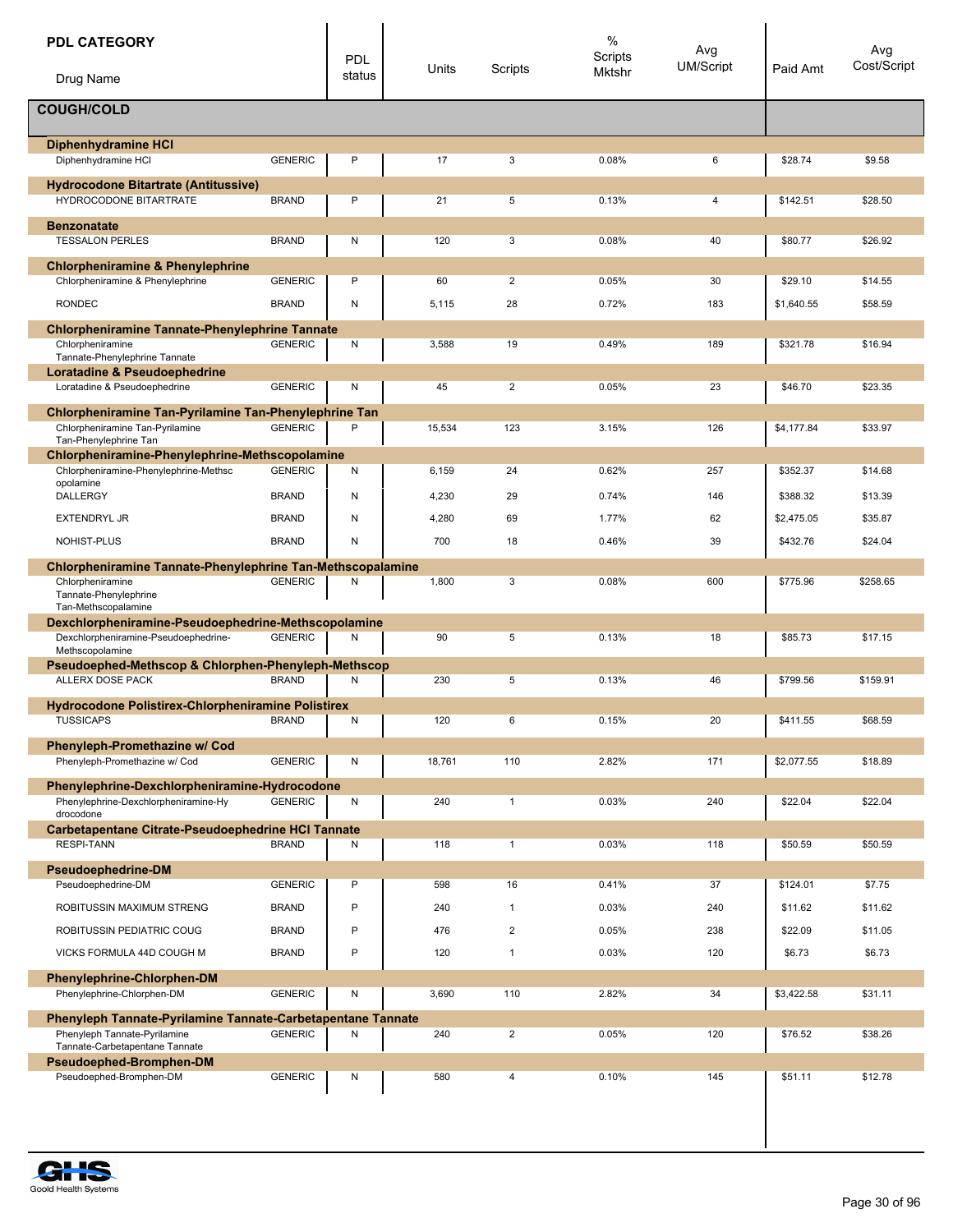| <b>PDL CATEGORY</b><br>Drug Name                                                              |                | <b>PDL</b><br>status | Units     | Scripts        | $\%$<br>Scripts<br>Mktshr | Avg<br><b>UM/Script</b> | Paid Amt    | Avg<br>Cost/Script |
|-----------------------------------------------------------------------------------------------|----------------|----------------------|-----------|----------------|---------------------------|-------------------------|-------------|--------------------|
|                                                                                               |                |                      |           |                |                           |                         |             |                    |
| Pseudoephedrine Tan-Dexchlorphen Tan-Dextromethorphan Tan<br>Pseudoephedrine Tan-Dexchlorphen | <b>GENERIC</b> | Ν                    | 580       | 5              | 0.13%                     | 116                     | \$185.58    | \$37.12            |
| Tan-Dextromethorphan Tan<br><b>TANDUR DM</b>                                                  | <b>BRAND</b>   | N                    | 120       | $\mathbf{1}$   | 0.03%                     | 120                     | \$37.78     | \$37.78            |
| Phenyleph HCI-Diphenhyd HCI-Dextromethorphan HBr Tannate<br><b>DURATUSS AC 12</b>             |                |                      |           |                |                           |                         |             |                    |
|                                                                                               | <b>BRAND</b>   | N                    | 210       | $\overline{2}$ | 0.05%                     | 105                     | \$85.15     | \$42.58            |
| <b>Phenylephrine-Guaifenesin</b><br>Phenylephrine-Guaifenesin                                 | <b>GENERIC</b> | N                    | 60        | 3              | 0.08%                     | 20                      | \$92.01     | \$30.67            |
|                                                                                               |                |                      |           |                |                           |                         |             |                    |
| <b>Pseudoephedrine-Guaifenesin</b><br><b>PSEUDOVENT</b>                                       | <b>BRAND</b>   | N                    | 50        | 3              | 0.08%                     | 17                      | \$29.84     | \$9.95             |
| RESPAIRE-30                                                                                   | <b>BRAND</b>   | ${\sf N}$            | 60        | $\mathbf{1}$   | 0.03%                     | 60                      | \$31.48     | \$31.48            |
| <b>Guaifenesin-Codeine</b>                                                                    |                |                      |           |                |                           |                         |             |                    |
| Guaifenesin-Codeine                                                                           | <b>GENERIC</b> | N                    | 478       | 4              | 0.10%                     | 120                     | \$170.53    | \$42.63            |
| Dextromethorphan-Guaifenesin                                                                  |                |                      |           |                |                           |                         |             |                    |
| Dextromethorphan-Guaifenesin                                                                  | <b>GENERIC</b> | N                    | 501,132   | 2,939          | 75.38%                    | 171                     | \$17.612.04 | \$5.99             |
| <b>ROBITUSSIN DM</b>                                                                          | <b>BRAND</b>   | P                    | 45,600    | 279            | 7.16%                     | 163                     | \$1,977.82  | \$7.09             |
| ROBITUSSIN DM SUGAR FREE                                                                      | <b>BRAND</b>   | P                    | 5,108     | 42             | 1.08%                     | 122                     | \$266.34    | \$6.34             |
| <b>Hydrocodone-Guaifenesin</b>                                                                |                |                      |           |                |                           |                         |             |                    |
| <b>CODICLEAR DH</b>                                                                           | <b>BRAND</b>   | P                    | 5,068     | 27             | 0.69%                     | 188                     | \$1,486.80  | \$55.07            |
| Hydrocodone-Guaifenesin                                                                       | <b>GENERIC</b> | ${\sf N}$            | 120       | $\mathbf{1}$   | 0.03%                     | 120                     | \$27.19     | \$27.19            |
| <b>COUGH/COLD - ANTITUSSIVE - NARCOTIC</b>                                                    |                |                      |           |                |                           |                         |             |                    |
|                                                                                               |                |                      |           |                |                           |                         |             |                    |
| Hydrocodone w/ Homatropine                                                                    |                |                      |           |                |                           |                         |             |                    |
| Hydrocodone w/ Homatropine                                                                    | <b>GENERIC</b> | N                    | 15,194    | 76             | 100.00%                   | 200                     | \$2,500.37  | \$32.90            |
| <b>COUGH/COLD - ANTITUSSIVE - NONNARCOTIC</b>                                                 |                |                      |           |                |                           |                         |             |                    |
| <b>Benzonatate</b>                                                                            |                |                      |           |                |                           |                         |             |                    |
| Benzonatate                                                                                   | <b>GENERIC</b> | N                    | 31,165    | 743            | 100.00%                   | 42                      | \$13,086.95 | \$17.61            |
| <b>COUGH/COLD - ANTITUSSIVE-EXPECTORANT</b>                                                   |                |                      |           |                |                           |                         |             |                    |
| <b>Guaifenesin-Codeine</b>                                                                    |                |                      |           |                |                           |                         |             |                    |
| Guaifenesin-Codeine                                                                           | GENERIC        | $\mathsf{N}$         | 1,545,861 | 9,705          | 96.13%                    | 159                     | 861,443.07  | \$6.33             |
| Dextromethorphan-Guaifenesin                                                                  |                |                      |           |                |                           |                         |             |                    |
| Dextromethorphan-Guaifenesin                                                                  | <b>GENERIC</b> | Ρ                    | 70,179    | 376            | 3.72%                     | 187                     | \$5,573.58  | \$14.82            |
| <b>Hydrocodone-Guaifenesin</b>                                                                | <b>GENERIC</b> |                      | 870       | 6              | 0.06%                     | 145                     |             |                    |
| Hydrocodone-Guaifenesin                                                                       |                | N                    |           |                |                           |                         | \$91.17     | \$15.20            |
| <b>Hydrocodone-Potassium Guaiacolsulfonate</b><br>PRO-CLEAR                                   | <b>BRAND</b>   | P                    | 1,380     | 9              | 0.09%                     | 153                     | \$90.35     | \$10.04            |
|                                                                                               |                |                      |           |                |                           |                         |             |                    |
| COUGH/COLD - ANTITUSSIVE-EXPECTORANTS-DECONGESTANT                                            |                |                      |           |                |                           |                         |             |                    |
| <b>Pseudoephedrine w/ Codeine-GG</b><br>Pseudoephedrine w/ Codeine-GG                         | <b>GENERIC</b> | N                    | 6,220     | 41             | 3.10%                     | 152                     | \$338.36    | \$8.25             |
| <b>Pseudoephedrine w/ DM-GG</b>                                                               |                |                      |           |                |                           |                         |             |                    |
| Pseudoephedrine w/ DM-GG                                                                      | <b>GENERIC</b> | Ρ                    | 177,595   | 1,282          | 96.90%                    | 139                     | \$16,677.64 | \$13.01            |
| <b>COUGH/COLD - DECONGESTANT &amp; ANTICHOLINERGIC</b>                                        |                |                      |           |                |                           |                         |             |                    |
| Pseudoephedrine-Methscopolamine                                                               |                |                      |           |                |                           |                         |             |                    |
| Pseudoephedrine-Methscopolamine                                                               | <b>GENERIC</b> | N                    | 20        | $\mathbf{1}$   | 100.00%                   | 20                      | \$20.85     | \$20.85            |
|                                                                                               |                |                      |           |                |                           |                         |             |                    |
|                                                                                               |                |                      |           |                |                           |                         |             |                    |
|                                                                                               |                |                      |           |                |                           |                         |             |                    |
|                                                                                               |                |                      |           |                |                           |                         |             |                    |

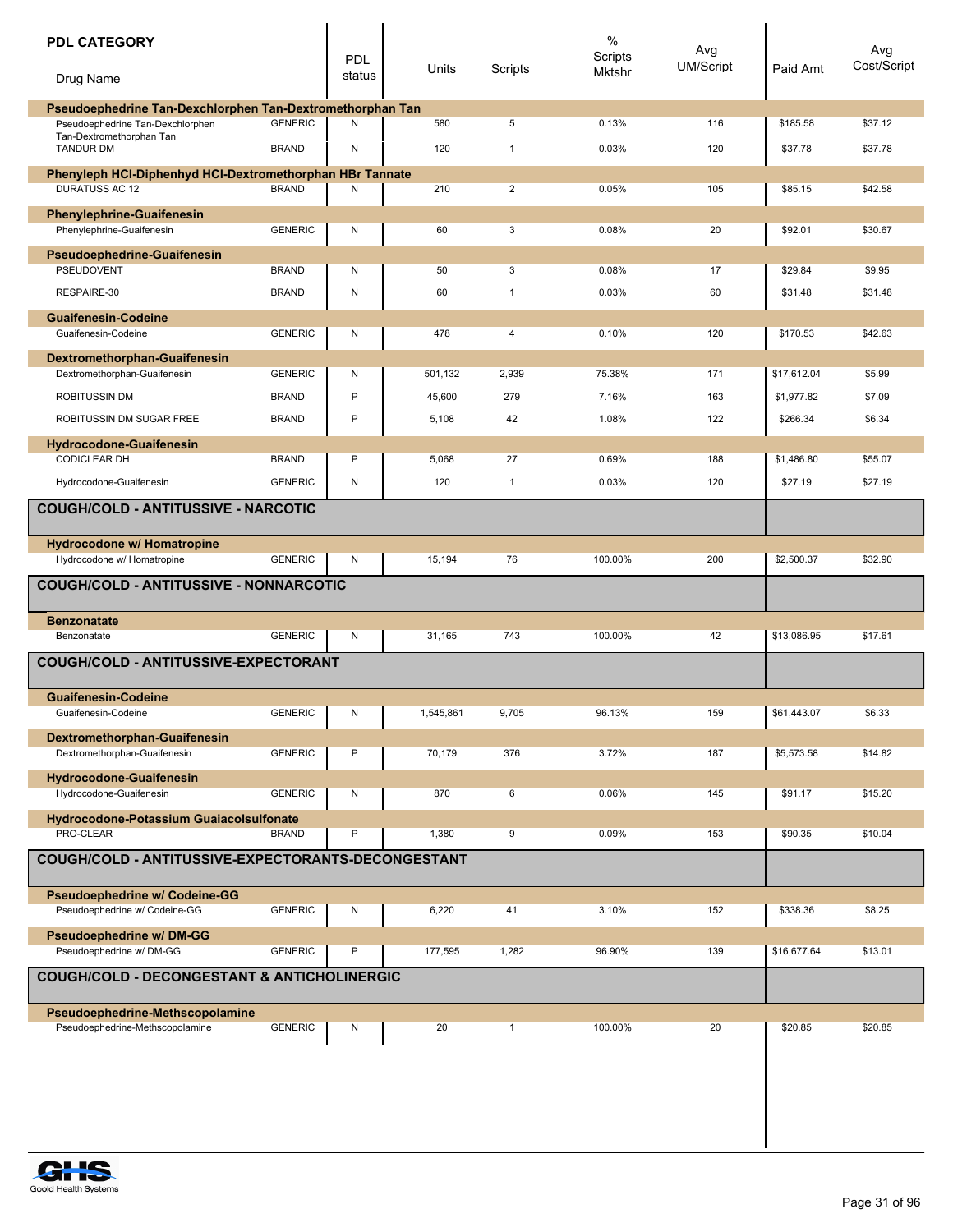| <b>PDL CATEGORY</b><br>Drug Name                                         |                | PDL<br>status | Units   | Scripts        | $\%$<br>Scripts<br>Mktshr | Avg<br><b>UM/Script</b> | Paid Amt    | Avg<br>Cost/Script |
|--------------------------------------------------------------------------|----------------|---------------|---------|----------------|---------------------------|-------------------------|-------------|--------------------|
|                                                                          |                |               |         |                |                           |                         |             |                    |
| <b>COUGH/COLD - DECONGESTANT W/ EXPECTORANT</b>                          |                |               |         |                |                           |                         |             |                    |
| <b>Phenylephrine-Guaifenesin</b>                                         |                |               |         |                |                           |                         |             |                    |
| DURAPHEN 1000                                                            | <b>BRAND</b>   | Ν             | 20      | $\mathbf{1}$   | 1.05%                     | 20                      | \$21.21     | \$21.21            |
| <b>GENEXA LA</b>                                                         | <b>BRAND</b>   | N             | 80      | 2              | 2.11%                     | 40                      | \$54.37     | \$27.19            |
| PHENAVENT                                                                | <b>BRAND</b>   | N             | 60      | 3              | 3.16%                     | 20                      | \$103.91    | \$34.64            |
| Phenylephrine-Guaifenesin                                                | <b>GENERIC</b> | P             | 7,035   | 35             | 36.84%                    | 201                     | \$1,426.75  | \$40.76            |
| <b>Pseudoephedrine-Guaifenesin</b><br>PSEUDOEPHEDRINE/GUAIFENES          |                |               |         |                |                           | 153                     |             |                    |
|                                                                          | <b>BRAND</b>   | Ν<br>P        | 460     | 3              | 3.16%                     |                         | \$42.54     | \$14.18            |
| Pseudoephedrine-Guaifenesin                                              | <b>GENERIC</b> |               | 846     | 34             | 35.79%                    | 25                      | \$500.81    | \$14.73            |
| PSEUDOVENT 400                                                           | <b>BRAND</b>   | Ν             | 410     | 17             | 17.89%                    | 24                      | \$505.57    | \$29.74            |
| COUGH/COLD - DECONGESTANT-ANTIHISTAMINE-ANTICHOLINERGIC                  |                |               |         |                |                           |                         |             |                    |
| <b>Chlorpheniramine-Pseudoephedrine &amp; Methscopolamine</b>            |                |               |         |                |                           |                         |             |                    |
| ALLERX DOSE PACK                                                         | <b>BRAND</b>   | Ν             | 300     | 5              | 1.04%                     | 60                      | \$721.90    | \$144.38           |
| Chlorpheniramine-Pseudoephedrine &<br>Methscopolamine                    | <b>GENERIC</b> | Ν             | 270     | 5              | 1.04%                     | 54                      | \$118.42    | \$23.68            |
| VISRX DOSE PACK                                                          | <b>BRAND</b>   | Ν             | 60      | 1              | 0.21%                     | 60                      | \$73.87     | \$73.87            |
| Chlorpheniramine-Phenylephrine-Methscopolamine                           |                |               |         |                |                           |                         |             |                    |
| Chlorpheniramine-Phenylephrine-Methsc<br>opolamine                       | <b>GENERIC</b> | Ν             | 49,843  | 345            | 72.03%                    | 144                     | \$4,542.31  | \$13.17            |
| <b>DALLERGY</b>                                                          | <b>BRAND</b>   | Ν             | 517     | 20             | 4.18%                     | 26                      | \$255.93    | \$12.80            |
| <b>DURAHIST PE</b>                                                       | <b>BRAND</b>   | Ν             | 70      | $\overline{c}$ | 0.42%                     | 35                      | \$74.29     | \$37.15            |
| <b>EXTENDRYL</b>                                                         | <b>BRAND</b>   | N             | 7,953   | 91             | 19.00%                    | 87                      | \$3,354.24  | \$36.86            |
| <b>OMNIHIST II LA</b>                                                    | <b>BRAND</b>   | Ν             | 90      | $\overline{2}$ | 0.42%                     | 45                      | \$72.45     | \$36.23            |
| Dexchlorpheniramine-Phenylephrine-Methscopolamine                        |                |               |         |                |                           |                         |             |                    |
| <b>EXTENDRYL</b>                                                         | <b>BRAND</b>   | N             | 900     | 6              | 1.25%                     | 150                     | \$135.24    | \$22.54            |
| Dexchlorpheniramine-Pseudoephedrine-Methscopolamine<br><b>DURAHIST D</b> | <b>BRAND</b>   | Ν             | 80      | $\mathbf 2$    | 0.42%                     | 40                      | \$22.79     | \$11.40            |
| <b>COUGH/COLD - NARCOTIC ANTITUSSIVE-ANTIHISTAMINE</b>                   |                |               |         |                |                           |                         |             |                    |
|                                                                          |                |               |         |                |                           |                         |             |                    |
| Chlorpheniramine w/Hydrocodone                                           |                |               |         |                |                           |                         |             |                    |
| TUSSIONEX PENNKINETIC EXT                                                | <b>BRAND</b>   | N             | 25,480  | 216            | 11.28%                    | 118                     | \$12,873.34 | \$59.60            |
| <b>Promethazine w/Codeine</b><br>Promethazine w/Codeine                  | <b>GENERIC</b> | N             | 274,620 | 1,699          | 88.72%                    | 162                     | \$11,400.74 | \$6.71             |
| COUGH/COLD - NARCOTIC ANTITUSSIVE-DECONGESTANT-ANTIHISTAMINE             |                |               |         |                |                           |                         |             |                    |
|                                                                          |                |               |         |                |                           |                         |             |                    |
| Phenylephrine-Chlorpheniramine-Dihydrocodeine<br><b>PANCOF PD</b>        |                |               |         |                |                           |                         |             |                    |
|                                                                          | <b>BRAND</b>   | N             | 654     | 6              | 8.11%                     | 109                     | \$142.20    | \$23.70            |
| Phenylephrine-Chlorpheniramine-Dihydr<br>ocodeine                        | <b>GENERIC</b> | Ν             | 6,889   | 55             | 74.32%                    | 125                     | \$990.90    | \$18.02            |
| Phenyleph-CPM w/ Hydrocod<br>Phenyleph-CPM w/ Hydrocod                   | <b>GENERIC</b> | Ν             | 120     | $\mathbf{1}$   | 1.35%                     | 120                     | \$10.19     | \$10.19            |
|                                                                          |                |               |         |                |                           |                         |             |                    |
| Phenyleph-Pyril w/ Hydrocod<br>PRO-RED                                   | <b>BRAND</b>   | Ν             | 840     | 6              | 8.11%                     | 140                     | \$55.19     | \$9.20             |
| Pseudoephedrine-Chlorpheniramine-Dihydrocodeine                          |                |               |         |                |                           |                         |             |                    |
| Pseudoephedrine-Chlorpheniramine-Dih                                     | <b>GENERIC</b> | N             | 600     | 5              | 6.76%                     | 120                     | \$70.38     | \$14.08            |
| ydrocodeine<br><b>TRI-VENT HC</b>                                        |                |               |         |                |                           |                         |             |                    |
| TRI-VENT HC                                                              | <b>GENERIC</b> | Ρ             | 180     | $\mathbf{1}$   | 1.35%                     | 180                     | \$15.68     | \$15.68            |

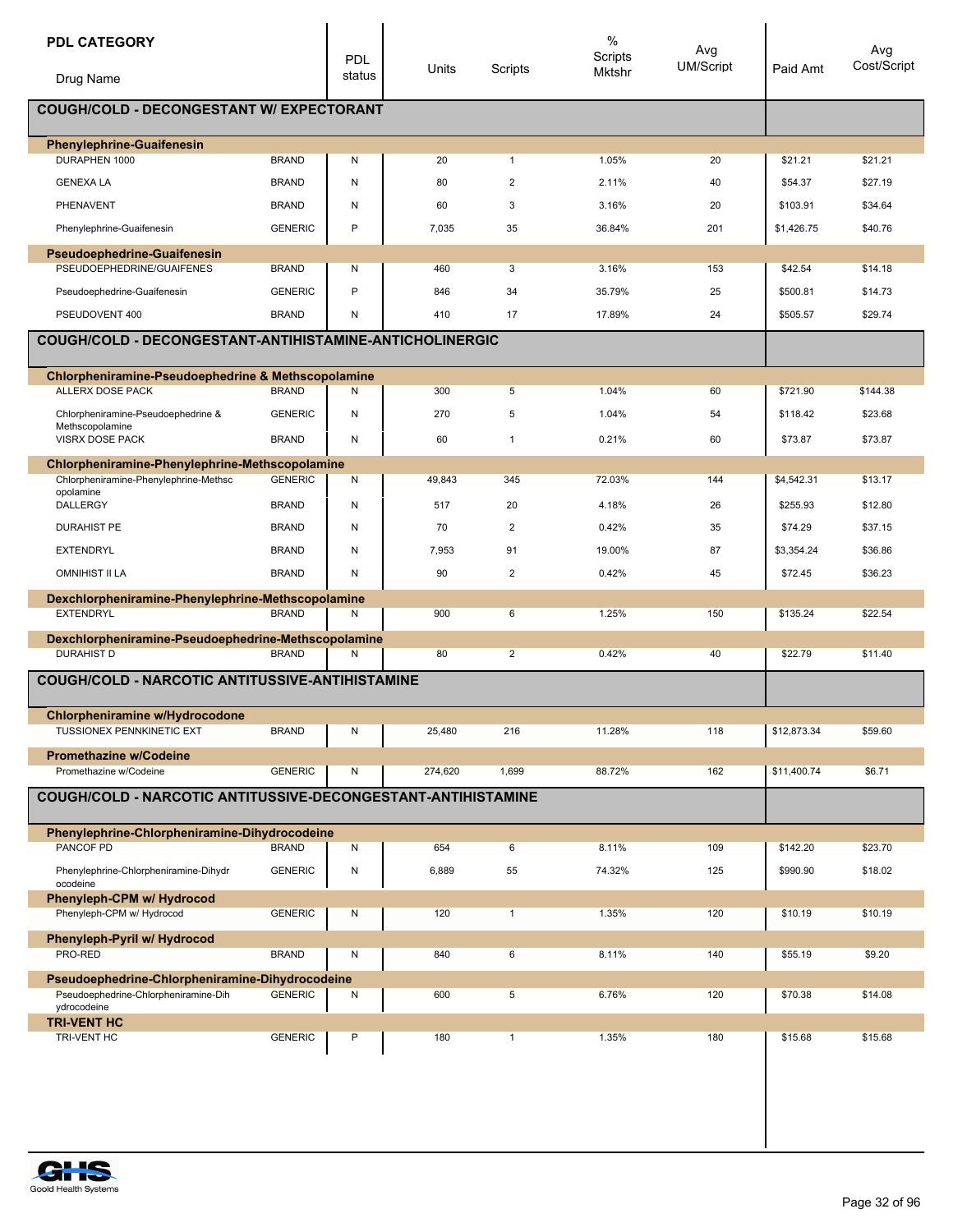| <b>PDL CATEGORY</b><br>Drug Name                                                |                | PDL<br>status | Units   | Scripts    | $\%$<br>Scripts<br><b>Mktshr</b> | Avg<br>UM/Script | Paid Amt     | Avg<br>Cost/Script |
|---------------------------------------------------------------------------------|----------------|---------------|---------|------------|----------------------------------|------------------|--------------|--------------------|
| COUGH/COLD - NON-NARC ANTITUSSIVE-ANTIHISTAMINE                                 |                |               |         |            |                                  |                  |              |                    |
|                                                                                 |                |               |         |            |                                  |                  |              |                    |
| <b>Chlorpheniramine Tannate-Carbetapentane Tannate</b>                          |                |               |         |            |                                  |                  |              |                    |
| Chlorpheniramine<br>Tannate-Carbetapentane Tannate                              | <b>GENERIC</b> | N             | 4,170   | 45         | 6.74%                            | 93               | \$1,015.65   | \$22.57            |
| <b>Promethazine-DM</b>                                                          |                |               |         |            |                                  |                  |              |                    |
| Promethazine-DM                                                                 | <b>GENERIC</b> | P             | 95,227  | 623        | 93.26%                           | 153              | \$4,833.70   | \$7.76             |
| COUGH/COLD - NON-NARC ANTITUSSIVE-DECONGESTANT-ANTIHISTAMINE                    |                |               |         |            |                                  |                  |              |                    |
| Phenylephrine-Chlorphen-DM<br>Phenylephrine-Chlorphen-DM                        | <b>GENERIC</b> | Ν             | 2,940   | 24         | 14.04%                           | 123              | \$217.77     | \$9.07             |
|                                                                                 |                |               |         |            |                                  |                  |              |                    |
| RONDEC-DM                                                                       | <b>BRAND</b>   | N             | 4,282   | 42         | 24.56%                           | 102              | \$2,199.78   | \$52.38            |
| Phenyleph Tannate-Pyrilamine Tannate-Carbetapentane Tannate<br><b>TUSSI-12D</b> | <b>BRAND</b>   | Ν             | 120     | 4          | 2.34%                            | 30               | \$215.63     | \$53.91            |
| TUSSI-12D S                                                                     | <b>BRAND</b>   | ${\sf N}$     | 2,940   | 8          | 4.68%                            | 368              | \$160.00     | \$20.00            |
|                                                                                 |                |               |         |            |                                  |                  |              |                    |
| Pseudoephed-Bromphen-DM<br><b>DALLERGY DM</b>                                   | <b>BRAND</b>   | Ν             | 360     | 3          | 1.75%                            | 120              | \$36.14      | \$12.05            |
| Pseudoephed-Bromphen-DM                                                         | <b>GENERIC</b> | N             | 9,620   | 82         | 47.95%                           | 117              | \$1,602.03   | \$19.54            |
| RONDEC DM                                                                       | <b>BRAND</b>   | Ν             | 358     | 3          | 1.75%                            | 119              | \$91.09      | \$30.36            |
| Phenylephrine Tan-Dexchlorphenir Tan-Dextromethorphan Tan                       |                |               |         |            |                                  |                  |              |                    |
| <b>DONATUSSIN DM</b>                                                            | <b>BRAND</b>   | N             | 900     | $\sqrt{5}$ | 2.92%                            | 180              | \$155.14     | \$31.03            |
| <b>COUGH/COLD - SYSTEMIC DECONGESTANTS</b>                                      |                |               |         |            |                                  |                  |              |                    |
| <b>Pseudoephedrine HCI</b>                                                      |                |               |         |            |                                  |                  |              |                    |
| Pseudoephedrine HCI                                                             | <b>GENERIC</b> | P             | 206,783 | 3,393      | 100.00%                          | 61               | \$17,666.08  | \$5.21             |
| <b>COX 2 INHIBITORS - HIGHLY SELECTIVE</b>                                      |                |               |         |            |                                  |                  |              |                    |
| <b>Celecoxib</b>                                                                |                |               |         |            |                                  |                  |              |                    |
| CELEBREX                                                                        | <b>BRAND</b>   | Ν             | 23,925  | 697        | 100.00%                          | 34               | \$84,415.30  | \$121.11           |
| <b>COX 2 INHIBITORS - SELECTIVE</b>                                             |                |               |         |            |                                  |                  |              |                    |
| <b>Ketorolac Tromethamine</b>                                                   |                |               |         |            |                                  |                  |              |                    |
| Ketorolac Tromethamine                                                          | GENERIC        | N             | 712     | 50         | 1.41%                            | 14               | \$614.84     | \$12.30            |
| <b>Meloxicam</b>                                                                |                |               |         |            |                                  |                  |              |                    |
| <b>MOBIC</b>                                                                    | <b>BRAND</b>   | N             | 1,060   | 29         | 0.82%                            | 37               | \$4,483.39   | \$154.60           |
| <b>Nabumetone</b><br>Nabumetone                                                 | <b>GENERIC</b> | P             | 190,745 | 3,472      | 97.78%                           | 55               | \$105,553.60 | \$30.40            |
| <b>CYTO-MEGALOVIRUS AGENTS</b>                                                  |                |               |         |            |                                  |                  |              |                    |
| <b>Ganciclovir</b>                                                              |                |               |         |            |                                  |                  |              |                    |
| <b>GANCICLOVIR</b>                                                              | <b>BRAND</b>   | P             | 870     | 13         | 13.68%                           | 67               | \$4,470.14   | \$343.86           |
| <b>Ganciclovir Sodium</b>                                                       |                |               |         |            |                                  |                  |              |                    |
| <b>CYTOVENE</b>                                                                 | <b>BRAND</b>   | N             | 39      | 15         | 15.79%                           | 3                | \$2,255.94   | \$150.40           |
| <b>Valganciclovir HCI</b>                                                       |                |               |         |            |                                  |                  |              |                    |
| VALCYTE                                                                         | <b>BRAND</b>   | P             | 3,406   | 67         | 70.53%                           | 51               | \$68,946.14  | \$1,029.05         |
|                                                                                 |                |               |         |            |                                  |                  |              |                    |
|                                                                                 |                |               |         |            |                                  |                  |              |                    |
|                                                                                 |                |               |         |            |                                  |                  |              |                    |
|                                                                                 |                |               |         |            |                                  |                  |              |                    |
|                                                                                 |                |               |         |            |                                  |                  |              |                    |

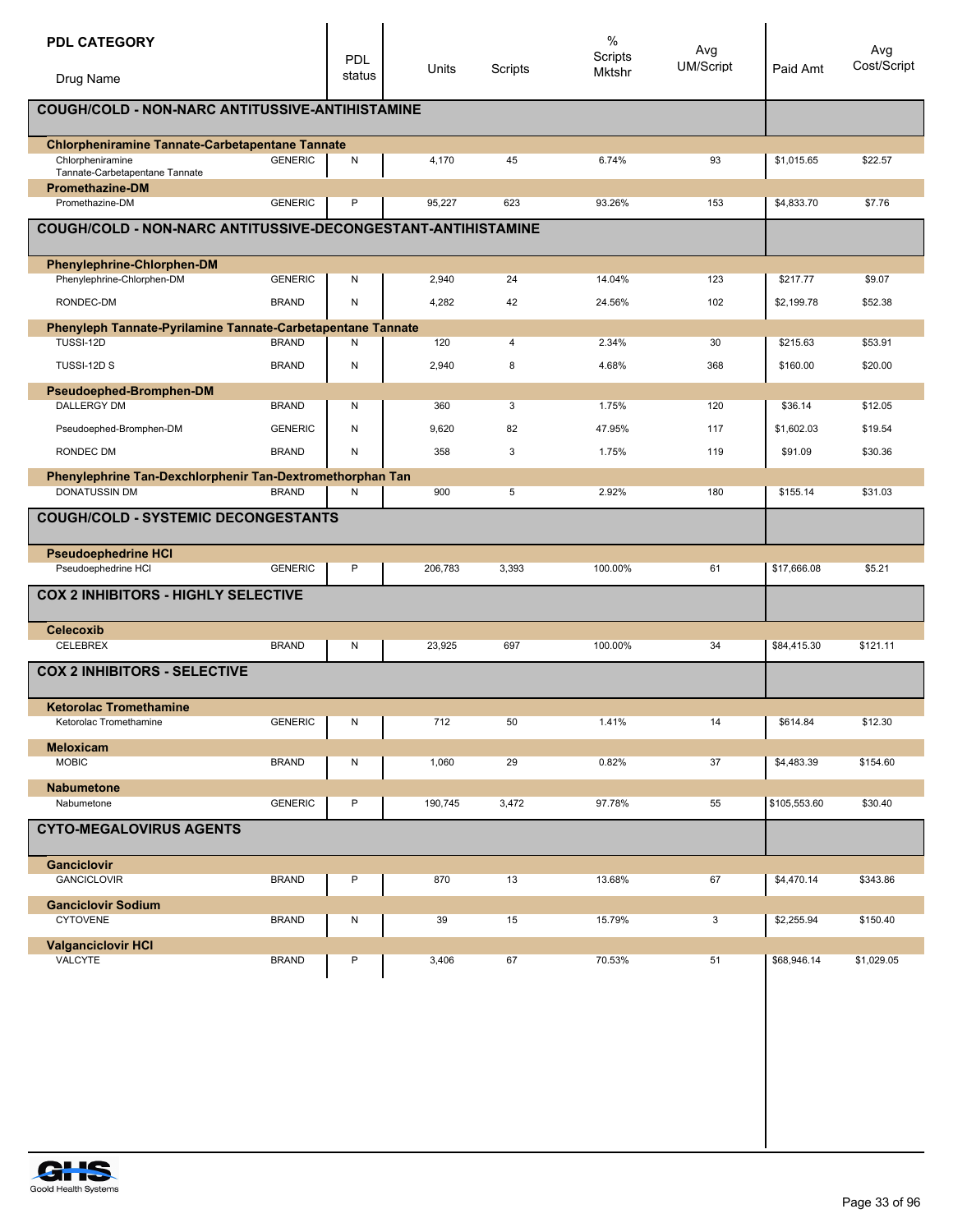| <b>PDL CATEGORY</b>                                |                              | PDL    |                 |           | %<br>Scripts    | Avg              |                          | Avg                |
|----------------------------------------------------|------------------------------|--------|-----------------|-----------|-----------------|------------------|--------------------------|--------------------|
| Drug Name                                          |                              | status | Units           | Scripts   | Mktshr          | <b>UM/Script</b> | Paid Amt                 | Cost/Script        |
| <b>DENTAL PRODUCTS</b>                             |                              |        |                 |           |                 |                  |                          |                    |
| <b>Sodium Fluoride (Dental)</b>                    |                              |        |                 |           |                 |                  |                          |                    |
| <b>PREVIDENT</b>                                   | <b>BRAND</b>                 | P      | 9,460           | 20        | 0.84%           | 473              | \$268.60                 | \$13.43            |
| PREVIDENT 5000 BOOSTER                             | <b>BRAND</b><br><b>BRAND</b> | P      | 35,651<br>700   | 329       | 13.74%          | 108              | \$4,338.88               | \$13.19            |
| PREVIDENT 5000 DRY MOUTH<br>PREVIDENT 5000 PLUS    |                              | P<br>P |                 | 6         | 0.25%           | 117<br>59        | \$90.27                  | \$15.05            |
| PREVIDENT FLUORIDE                                 | <b>BRAND</b><br><b>BRAND</b> | P      | 26,469<br>3,639 | 447<br>65 | 18.67%<br>2.72% | 56               | \$6,460.67<br>\$865.33   | \$14.45<br>\$13.31 |
| Sodium Fluoride (Dental)                           | <b>GENERIC</b>               | P      | 81,247          | 1,471     | 61.45%          | 55               | \$14,276.08              | \$9.71             |
|                                                    |                              |        |                 |           |                 |                  |                          |                    |
| <b>Stannous Fluoride</b><br>Stannous Fluoride      | <b>GENERIC</b>               | P      | 849             | 3         | 0.13%           | 283              | \$50.94                  | \$16.98            |
| <b>Sodium Fluoride-Potassium Nitrate</b>           |                              |        |                 |           |                 |                  |                          |                    |
| PREVIDENT 5000 SENSITIVE                           | <b>BRAND</b>                 | P      | 5,300           | 53        | 2.21%           | 100              | \$687.51                 | \$12.97            |
| <b>DIABETIC - ALPHAGLUCOSIDASE</b>                 |                              |        |                 |           |                 |                  |                          |                    |
| <b>Acarbose</b>                                    |                              |        |                 |           |                 |                  |                          |                    |
| Acarbose                                           | <b>GENERIC</b>               | Ν      | 270             | 3         | 6.82%           | 90               | \$286.29                 | \$95.43            |
| <b>PRECOSE</b>                                     | <b>BRAND</b>                 | Ν      | 1,890           | 14        | 31.82%          | 135              | \$1,782.64               | \$127.33           |
| <b>Miglitol</b>                                    |                              |        |                 |           |                 |                  |                          |                    |
| <b>GLYSET</b>                                      | <b>BRAND</b>                 | P      | 2,450           | 27        | 61.36%          | 91               | \$2,285.62               | \$84.65            |
| <b>DIABETIC - INSULIN</b>                          |                              |        |                 |           |                 |                  |                          |                    |
| <b>Insulin Aspart</b>                              |                              |        |                 |           |                 |                  |                          |                    |
| <b>NOVOLOG</b>                                     | <b>BRAND</b>                 | P      | 89,141          | 5,040     | 50.77%          | 18               | \$806,613.14             | \$160.04           |
| <b>Insulin Glargine</b><br>LANTUS                  | <b>BRAND</b>                 | Ν      | 14,790          | 942       | 9.49%           | 16               | \$116,280.91             | \$123.44           |
| <b>LANTUS FOR OPTICLIK</b>                         | <b>BRAND</b>                 | Ν      | 600             | 32        | 0.32%           | 19               | \$2.922.91               | \$91.34            |
| <b>LANTUS SOLOSTAR</b>                             | <b>BRAND</b>                 | Ν      | 2,355           | 154       | 1.55%           | 15               | \$17,863.55              | \$116.00           |
| <b>Insulin Glulisine</b>                           |                              |        |                 |           |                 |                  |                          |                    |
| <b>APIDRA</b>                                      | <b>BRAND</b>                 | Ν      | 145             | 9         | 0.09%           | 16               | \$1,341.43               | \$149.05           |
| <b>Insulin Lispro (Human)</b>                      |                              |        |                 |           |                 |                  |                          |                    |
| <b>HUMALOG</b>                                     | <b>BRAND</b>                 | Ν      | 4,750           | 245       | 2.47%           | 19               | \$27,267.33              | \$111.30           |
| <b>HUMALOG KWIKPEN</b>                             | <b>BRAND</b>                 | N      | 543             | 19        | 0.19%           | 29               | \$5,718.29               | \$300.96           |
| <b>Insulin Regular (Human)</b><br><b>HUMULIN R</b> | <b>BRAND</b>                 |        | 1,000           |           | 0.73%           | 14               |                          | \$56.77            |
|                                                    | <b>BRAND</b>                 | N<br>N |                 | 72<br>27  |                 | 24               | \$4,087.71<br>\$7,186.42 | \$266.16           |
| HUMULIN R U-500 (CONCENTR<br>NOVOLIN R             | <b>BRAND</b>                 | P      | 640<br>9,972    | 678       | 0.27%<br>6.83%  | 15               | \$41,447.75              | \$61.13            |
| <b>RELION R</b>                                    | <b>BRAND</b>                 | P      | 1,270           | 90        | 0.91%           | 14               | \$2,737.08               | \$30.41            |
|                                                    |                              |        |                 |           |                 |                  |                          |                    |
| Insulin Isophane (Human)<br><b>HUMULIN N</b>       | <b>BRAND</b>                 | N      | 2,470           | 117       | 1.18%           | 21               | \$9,872.96               | \$84.38            |
| <b>NOVOLIN N</b>                                   | <b>BRAND</b>                 | P      | 15,181          | 929       | 9.36%           | 16               | \$62,169.36              | \$66.92            |
| <b>RELION N</b>                                    | <b>BRAND</b>                 | P      | 1,410           | 82        | 0.83%           | 17               | \$3,020.45               | \$36.83            |
| Insulin Aspart Protamine & Aspart (Human)          |                              |        |                 |           |                 |                  |                          |                    |
| NOVOLOG MIX 70/30                                  | <b>BRAND</b>                 | P      | 12,280          | 512       | 5.16%           | 24               | \$114,039.54             | \$222.73           |
| Insulin Lispro Protamine & Lispro (Human)          |                              |        |                 |           |                 |                  |                          |                    |
| HUMALOG MIX 75/25                                  | <b>BRAND</b>                 | N      | 980             | 43        | 0.43%           | 23               | \$8,988.37               | \$209.03           |
| Insulin Isophane & Reg (Human)<br>HUMULIN 70/30    | <b>BRAND</b>                 | N      | 2,040           | 79        | 0.80%           | 26               | \$7,985.99               | \$101.09           |
| NOVOLIN 70/30                                      | <b>BRAND</b>                 | P      | 17,770          | 806       | 8.12%           | 22               | \$72,412.72              | \$89.84            |
| RELION 70/30                                       | <b>BRAND</b>                 | P      | 1,350           | 52        | 0.52%           | 26               | \$2,863.77               | \$55.07            |
|                                                    |                              |        |                 |           |                 |                  |                          |                    |

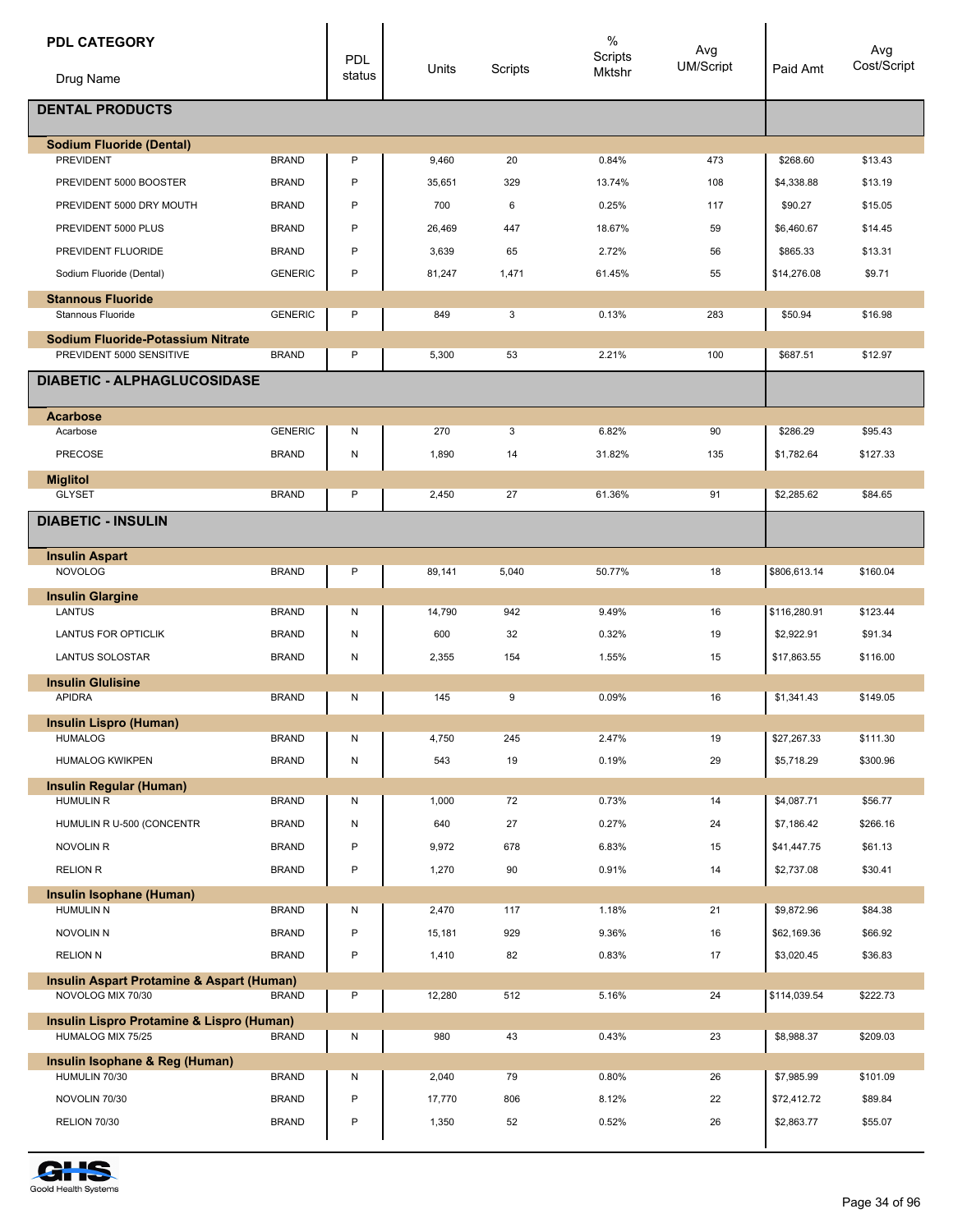| <b>PDL CATEGORY</b>                                       |                | <b>PDL</b> | Units   | Scripts        | $\%$<br>Scripts<br>Mktshr | Avg<br>UM/Script | Paid Amt     | Avg<br>Cost/Script |
|-----------------------------------------------------------|----------------|------------|---------|----------------|---------------------------|------------------|--------------|--------------------|
| Drug Name                                                 |                | status     |         |                |                           |                  |              |                    |
| <b>DIABETIC - INSULIN PENFILLS</b>                        |                |            |         |                |                           |                  |              |                    |
| <b>Insulin Aspart</b><br>NOVOLOG FLEXPEN                  | <b>BRAND</b>   | P          | 8,820   | 519            | 7.13%                     | 17               | \$93,940.66  | \$181.00           |
| NOVOLOG PENFILL                                           | <b>BRAND</b>   | P          | 4,404   | 277            | 3.81%                     | 16               | \$44,642.60  | \$161.16           |
|                                                           |                |            |         |                |                           |                  |              |                    |
| <b>Insulin Lispro (Human)</b><br><b>HUMALOG</b>           | <b>BRAND</b>   | Ν          | 120     | 8              | 0.11%                     | 15               | \$1,081.88   | \$135.24           |
| <b>HUMALOG PEN</b>                                        | <b>BRAND</b>   | N          | 1,140   | 69             | 0.95%                     | 17               | \$5,154.51   | \$74.70            |
| <b>Insulin Detemir</b>                                    |                |            |         |                |                           |                  |              |                    |
| <b>LEVEMIR</b>                                            | <b>BRAND</b>   | P          | 97,933  | 5,727          | 78.69%                    | 17               | \$878,036.43 | \$153.32           |
| LEVEMIR FLEXPEN                                           | <b>BRAND</b>   | P          | 7,608   | 462            | 6.35%                     | 16               | \$82,430.44  | \$178.42           |
| <b>Insulin Regular (Human)</b><br>NOVOLIN R U-100 PENFILL | <b>BRAND</b>   | P          | 30      | $\overline{2}$ | 0.03%                     | 15               | \$269.42     | \$134.71           |
| Insulin Isophane (Human)                                  |                |            |         |                |                           |                  |              |                    |
| HUMULIN N U-100 PEN                                       | <b>BRAND</b>   | Ν          | 135     | 9              | 0.12%                     | 15               | \$317.07     | \$35.23            |
| NOVOLIN N INNOLET                                         | <b>BRAND</b>   | P          | 60      | 4              | 0.05%                     | 15               | \$355.52     | \$88.88            |
| NOVOLIN N U-100 PENFILL                                   | <b>BRAND</b>   | P          | 225     | 10             | 0.14%                     | 23               | \$873.90     | \$87.39            |
| Insulin Aspart Protamine & Aspart (Human)                 |                |            |         |                |                           |                  |              |                    |
| NOVOLOG MIX 70/30 PENFILL                                 | <b>BRAND</b>   | P          | 30      | $\overline{2}$ | 0.03%                     | 15               | \$294.52     | \$147.26           |
| NOVOLOG MIX 70/30 PREFILL                                 | <b>BRAND</b>   | P          | 2,745   | 134            | 1.84%                     | 20               | \$29,977.52  | \$223.71           |
| Insulin Lispro Protamine & Lispro (Human)                 |                |            |         |                |                           |                  |              |                    |
| HUMALOG MIX 50/50 PEN                                     | <b>BRAND</b>   | Ν          | 180     | 6              | 0.08%                     | 30               | \$2,139.24   | \$356.54           |
| HUMALOG MIX 75/25 PEN                                     | <b>BRAND</b>   | N          | 405     | 12             | 0.16%                     | 34               | \$4,508.30   | \$375.69           |
| Insulin Isophane & Reg (Human)<br>NOVOLIN 70/30 INNOLET   | <b>BRAND</b>   | P          | 315     | 16             | 0.22%                     | 20               | \$1,799.31   | \$112.46           |
| NOVOLIN 70/30 PENFILL                                     | <b>BRAND</b>   | P          | 495     | 21             | 0.29%                     | 24               | \$4,273.17   | \$203.48           |
| <b>DIABETIC - MEGLITINIDES</b>                            |                |            |         |                |                           |                  |              |                    |
|                                                           |                |            |         |                |                           |                  |              |                    |
| Nateglinide<br><b>STARLIX</b>                             | <b>BRAND</b>   | P          | 13,805  | 163            | 97.60%                    | 85               | \$21,568.28  | \$132.32           |
| <b>Repaglinide</b>                                        |                |            |         |                |                           |                  |              |                    |
| PRANDIN                                                   | <b>BRAND</b>   | N          | 150     | 4              | 2.40%                     | 38               | \$180.83     | \$45.21            |
| <b>DIABETIC - NON-INSULIN INJECTABLES</b>                 |                |            |         |                |                           |                  |              |                    |
| <b>SYMLIN</b>                                             |                |            |         |                |                           |                  |              |                    |
| <b>SYMLIN</b>                                             | <b>BRAND</b>   | Ν          | 215     | 21             | 4.79%                     | 10               | \$5,394.22   | \$256.87           |
| <b>Exenatide</b><br><b>BYETTA</b>                         | <b>BRAND</b>   | Ν          | 890     | 417            | 95.21%                    | $\overline{a}$   | \$92,150.81  | \$220.99           |
|                                                           |                |            |         |                |                           |                  |              |                    |
| <b>DIABETIC - ORAL BIGUANIDES</b>                         |                |            |         |                |                           |                  |              |                    |
| <b>Metformin HCI</b>                                      |                |            |         |                |                           |                  |              |                    |
| <b>FORTAMET</b>                                           | <b>BRAND</b>   | N          | 1,334   | 17             | 0.13%                     | 78               | \$2,673.34   | \$157.26           |
| <b>GLUCOPHAGE</b>                                         | <b>BRAND</b>   | N          | 360     | 3              | 0.02%                     | 120              | \$356.92     | \$118.97           |
| <b>GLUCOPHAGE XR</b>                                      | <b>BRAND</b>   | Ν          | 660     | 11             | 0.08%                     | 60               | \$686.97     | \$62.45            |
| <b>GLUMETZA</b>                                           | <b>BRAND</b>   | Ν          | 240     | 3              | 0.02%                     | 80               | \$266.95     | \$88.98            |
| Metformin HCI                                             | <b>GENERIC</b> | P          | 882,534 | 12,937         | 99.71%                    | 68               | \$108,895.85 | \$8.42             |
| <b>RIOMET</b>                                             | <b>BRAND</b>   | N          | 553     | 3              | 0.02%                     | 184              | \$96.64      | \$32.21            |
|                                                           |                |            |         |                |                           |                  |              |                    |

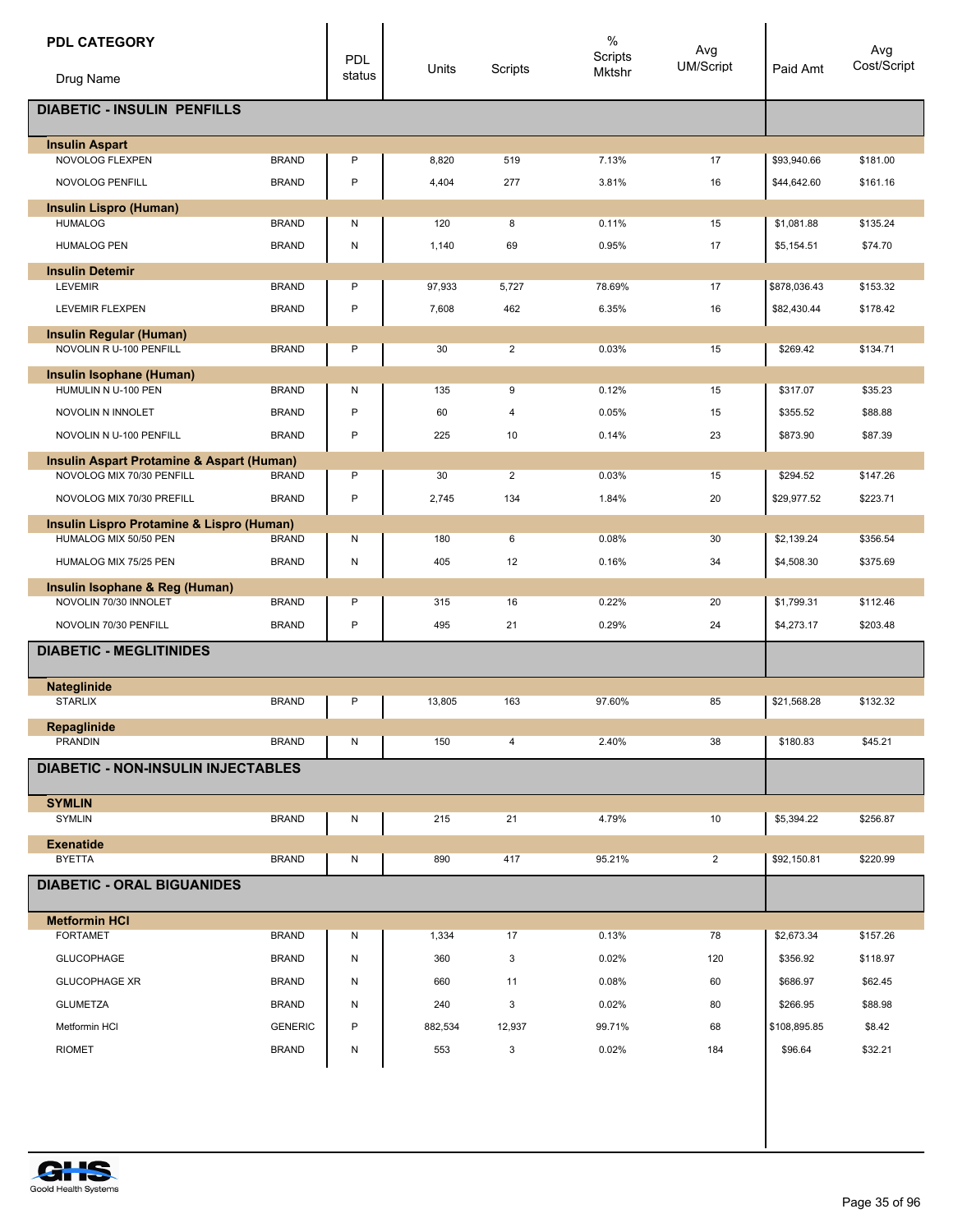| <b>PDL CATEGORY</b>                                 |                | PDL    | Units   | Scripts | $\%$<br>Scripts<br>Mktshr | Avg<br><b>UM/Script</b> | Paid Amt     | Avg<br>Cost/Script |
|-----------------------------------------------------|----------------|--------|---------|---------|---------------------------|-------------------------|--------------|--------------------|
| Drug Name                                           |                | status |         |         |                           |                         |              |                    |
| <b>DIABETIC - ORAL SULFONYLUREAS</b>                |                |        |         |         |                           |                         |              |                    |
| Chlorpropamide                                      |                |        |         |         |                           |                         |              |                    |
| Chlorpropamide                                      | <b>GENERIC</b> | P      | 180     | 6       | 0.09%                     | 30                      | \$109.92     | \$18.32            |
| Glimepiride<br>AMARYL                               | <b>BRAND</b>   | Ν      | 390     | 8       | 0.12%                     | 49                      | \$616.98     | \$77.12            |
| Glimepiride                                         | <b>GENERIC</b> | P      |         |         |                           |                         |              |                    |
|                                                     |                |        | 60,128  | 1,564   | 23.67%                    | 38                      | \$9,368.50   | \$5.99             |
| Glipizide<br>Glipizide                              | <b>GENERIC</b> | P      | 151,403 | 2,724   | 41.22%                    | 56                      | \$16,852.75  | \$6.19             |
| <b>GLUCOTROL XL</b>                                 | <b>BRAND</b>   | N      | 810     | 18      | 0.27%                     | 45                      | \$419.22     | \$23.29            |
|                                                     |                |        |         |         |                           |                         |              |                    |
| Glyburide<br><b>GLYBURIDE</b>                       | <b>BRAND</b>   | P      | 147,075 | 2,219   | 33.58%                    | 66                      | \$20,591.91  | \$9.28             |
| <b>MICRONASE</b>                                    | <b>BRAND</b>   | N      | 180     | 3       | 0.05%                     | 60                      | \$61.65      | \$20.55            |
|                                                     |                |        |         |         |                           |                         |              |                    |
| <b>Glyburide Micronized</b><br>Glyburide Micronized | <b>GENERIC</b> | P      | 4,245   | 66      | 1.00%                     | 64                      | \$638.82     | \$9.68             |
| <b>DIABETIC - OTHER</b>                             |                |        |         |         |                           |                         |              |                    |
|                                                     |                |        |         |         |                           |                         |              |                    |
| Glucagon (rDNA)                                     |                |        |         |         |                           |                         |              |                    |
| <b>GLUCAGON EMERGENCY KIT</b>                       | <b>BRAND</b>   | Ν      | 250     | 161     | 18.61%                    | $\overline{2}$          | \$18,529.49  | \$115.09           |
| <b>Glucagon HCI (rDNA)</b>                          |                |        |         |         |                           |                         |              |                    |
| <b>GLUCAGEN</b>                                     | <b>BRAND</b>   | P      | 39      | 30      | 3.47%                     | $\mathbf{1}$            | \$3,130.10   | \$104.34           |
| <b>GLUCAGEN HYPOKIT</b>                             | <b>BRAND</b>   | P      | 300     | 179     | 20.69%                    | $\overline{2}$          | \$27,650.45  | \$154.47           |
| <b>Diazoxide (Diabetic Use)</b>                     |                |        |         |         |                           |                         |              |                    |
| PROGLYCEM                                           | <b>BRAND</b>   | P      | 510     | 6       | 0.69%                     | 85                      | \$1,641.00   | \$273.50           |
| <b>Sitagliptin Phosphate</b><br>JANUVIA             | <b>BRAND</b>   | Ν      | 11,896  | 402     | 46.47%                    | 30                      | \$68,652.12  | \$170.78           |
|                                                     |                |        |         |         |                           |                         |              |                    |
| <b>Sitagliptin-Metformin HCI</b><br><b>JANUMET</b>  | <b>BRAND</b>   | N      | 5,010   | 87      | 10.06%                    | 58                      | \$14,370.07  | \$165.17           |
| <b>DIABETIC - PENFILLS</b>                          |                |        |         |         |                           |                         |              |                    |
|                                                     |                |        |         |         |                           |                         |              |                    |
| <b>SYMLINPEN 120</b>                                |                |        |         |         |                           |                         |              |                    |
| SYMLINPEN 120                                       | <b>BRAND</b>   | N      | 92      | 9       | 31.03%                    | 10                      | \$4,119.08   | \$457.68           |
| SYMLINPEN 60                                        | <b>BRAND</b>   | N      | 90      | 20      | 68.97%                    | 5                       | \$3,609.40   | \$180.47           |
| <b>DIABETIC - SULFONYLUREA / BIGUANIDE</b>          |                |        |         |         |                           |                         |              |                    |
| <b>Glyburide-Metformin</b>                          |                |        |         |         |                           |                         |              |                    |
| <b>GLUCOVANCE</b>                                   | <b>BRAND</b>   | Ν      | 630     | 6       | 0.75%                     | 105                     | \$834.48     | \$139.08           |
| Glyburide-Metformin                                 | <b>GENERIC</b> | P      | 70,044  | 759     | 94.99%                    | 92                      | \$20,661.98  | \$27.22            |
| Rosiglitazone Maleate-Glimepiride                   |                |        |         |         |                           |                         |              |                    |
| <b>AVANDARYL</b>                                    | <b>BRAND</b>   | P      | 1,260   | $34\,$  | 4.26%                     | 37                      | \$5,144.94   | \$151.32           |
| <b>DIABETIC - THIAZOL</b>                           |                |        |         |         |                           |                         |              |                    |
| <b>Pioglitazone HCI</b>                             |                |        |         |         |                           |                         |              |                    |
| <b>ACTOS</b>                                        | <b>BRAND</b>   | P      | 112,908 | 3,828   | 84.99%                    | 29                      | \$704,582.65 | \$184.06           |
| <b>Rosiglitazone Maleate</b>                        |                |        |         |         |                           |                         |              |                    |
| <b>AVANDIA</b>                                      | <b>BRAND</b>   | P      | 23,291  | 652     | 14.48%                    | 36                      | \$107,855.85 | \$165.42           |
| Pioglitazone HCI-Glimepiride<br><b>DUETACT</b>      | <b>BRAND</b>   | P      | 660     | 24      | 0.53%                     | 28                      | \$4,354.36   | \$181.43           |
|                                                     |                |        |         |         |                           |                         |              |                    |
|                                                     |                |        |         |         |                           |                         |              |                    |
|                                                     |                |        |         |         |                           |                         |              |                    |
|                                                     |                |        |         |         |                           |                         |              |                    |

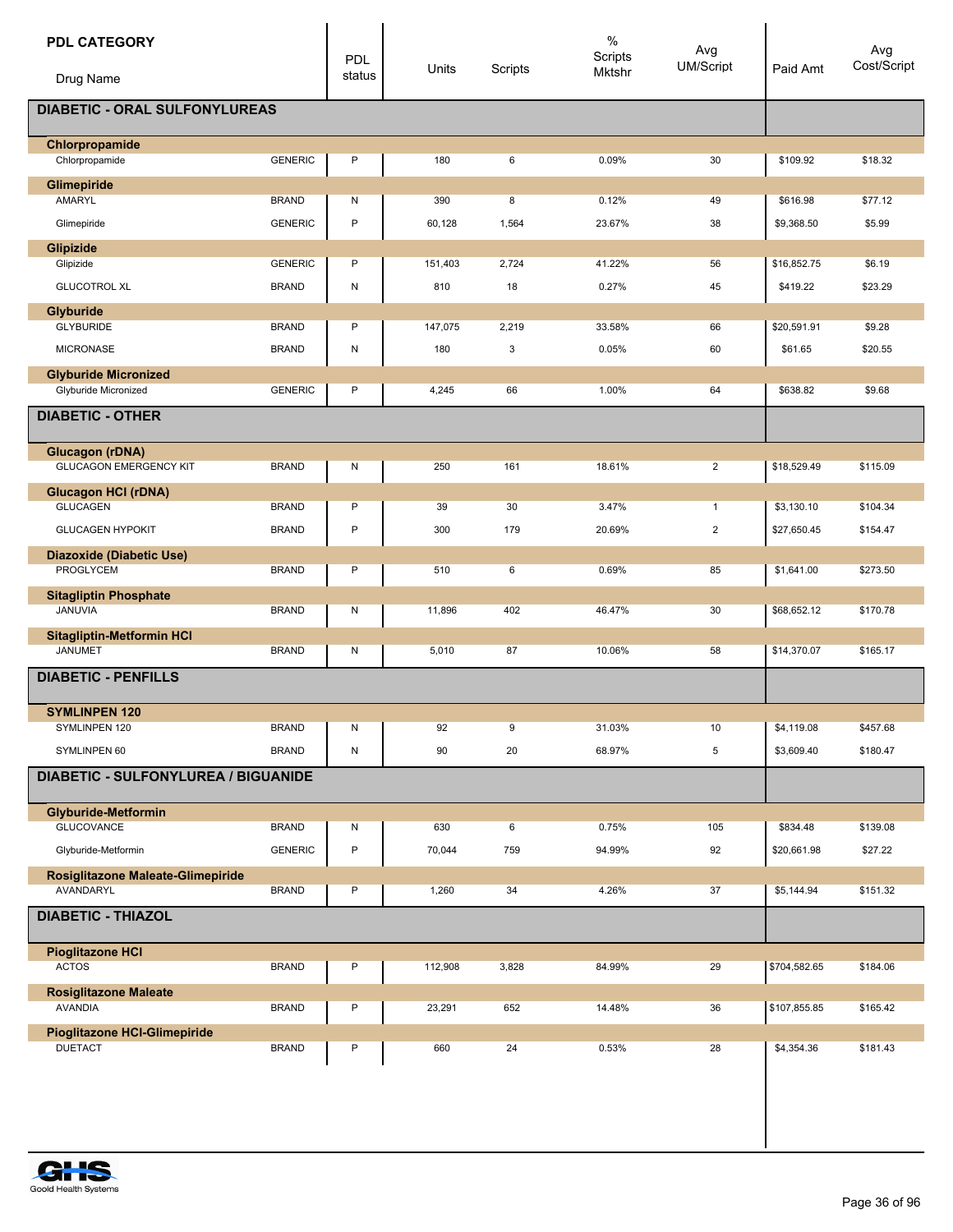| <b>PDL CATEGORY</b>                         |              | PDL    | <b>Units</b> | Scripts      | $\frac{0}{0}$<br>Scripts | Avg<br><b>UM/Script</b> | Paid Amt    | Avg<br>Cost/Script |
|---------------------------------------------|--------------|--------|--------------|--------------|--------------------------|-------------------------|-------------|--------------------|
| Drug Name                                   |              | status |              |              | <b>Mktshr</b>            |                         |             |                    |
| <b>DIABETIC - THIAZOL / BIGUANIDE COMBO</b> |              |        |              |              |                          |                         |             |                    |
| Pioglitazone HCI-Metformin HCI              |              |        |              |              |                          |                         |             |                    |
| <b>ACTOPLUS MET</b>                         | <b>BRAND</b> | P      | 25,664       | 463          | 60.68%                   | 55                      | \$82,670.78 | \$178.55           |
| Rosiglitazone Maleate-Metformin HCI         |              |        |              |              |                          |                         |             |                    |
| AVANDAMET                                   | <b>BRAND</b> | P      | 16,187       | 300          | 39.32%                   | 54                      | \$47,885.91 | \$159.62           |
| <b>DIAGNOSTIC BIOLOGICALS</b>               |              |        |              |              |                          |                         |             |                    |
| <b>Tuberculin PPD</b>                       |              |        |              |              |                          |                         |             |                    |
| <b>APLISOL</b>                              | <b>BRAND</b> | P      | 12           | 28           | 96.55%                   | 0                       | \$504.36    | \$18.01            |
| <b>TUBERSOL</b>                             | <b>BRAND</b> | N      | 0            | $\mathbf{1}$ | 3.45%                    | 0                       | \$7.60      | \$7.60             |
| <b>DIAGNOSTIC DRUGS</b>                     |              |        |              |              |                          |                         |             |                    |
| <b>Thyrotropin Alfa</b>                     |              |        |              |              |                          |                         |             |                    |
| <b>THYROGEN</b>                             | <b>BRAND</b> | P      | 8            | 4            | 100.00%                  | 2                       | \$8,061.88  | \$2,015.47         |
| <b>Direct Renin Inhibitors</b>              |              |        |              |              |                          |                         |             |                    |
| <b>Aliskiren Fumarate</b>                   |              |        |              |              |                          |                         |             |                    |
| <b>TEKTURNA</b>                             | <b>BRAND</b> | N      | 1.166        | 37           | 88.10%                   | 32                      | \$3,035.37  | \$82.04            |
| Aliskiren-Hydrochlorothiazide               |              |        |              |              |                          |                         |             |                    |
| <b>TEKTURNA HCT</b>                         | <b>BRAND</b> | Ν      | 150          | 5            | 11.90%                   | 30                      | \$446.70    | \$89.34            |

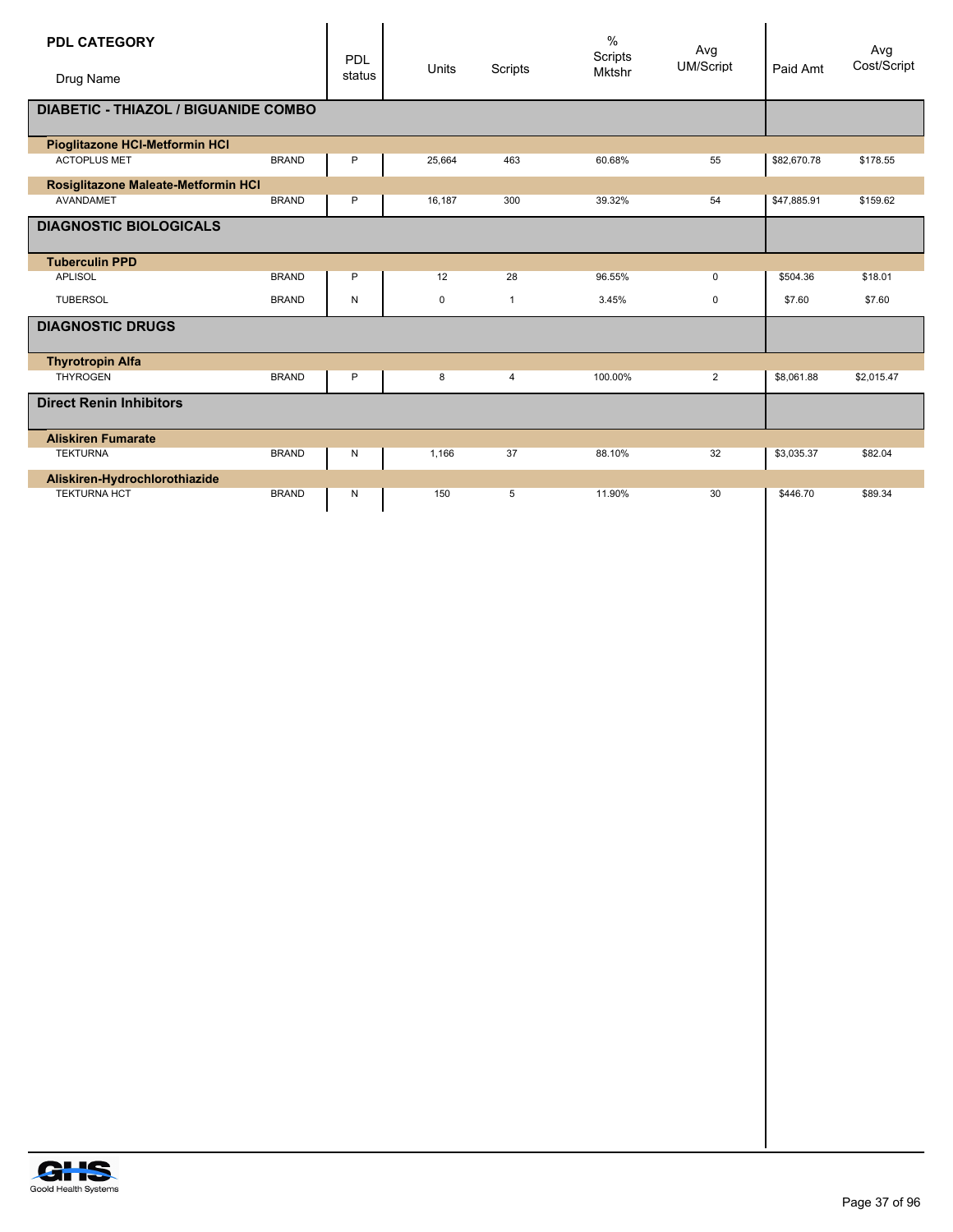| <b>PDL CATEGORY</b><br>Drug Name                                       |                | PDL<br>status | Units          | Scripts      | $\%$<br>Scripts<br>Mktshr | Avg<br>UM/Script | Paid Amt    | Avg<br>Cost/Script |
|------------------------------------------------------------------------|----------------|---------------|----------------|--------------|---------------------------|------------------|-------------|--------------------|
| <b>DIURETICS</b>                                                       |                |               |                |              |                           |                  |             |                    |
| <b>Eplerenone</b><br><b>INSPRA</b>                                     | <b>BRAND</b>   | P             | 630            | 15           | 0.06%                     | 42               | \$2,580.69  | \$172.05           |
| <b>Acetazolamide</b>                                                   |                |               |                |              |                           |                  |             |                    |
| Acetazolamide                                                          | <b>GENERIC</b> | P             | 31,053         | 333          | 1.27%                     | 93               | \$8,474.72  | \$25.45            |
| <b>DIAMOX</b>                                                          | <b>BRAND</b>   | ${\sf N}$     | 930            | 16           | 0.06%                     | 58               | \$2,595.88  | \$162.24           |
| <b>Methazolamide</b>                                                   |                |               |                |              |                           |                  |             |                    |
| Methazolamide                                                          | <b>GENERIC</b> | P             | 435            | 6            | 0.02%                     | 73               | \$183.20    | \$30.53            |
| <b>Bumetanide</b><br>Bumetanide                                        | <b>GENERIC</b> | P             | 20,592         | 452          | 1.72%                     | 46               |             | \$10.38            |
|                                                                        |                |               |                |              |                           |                  | \$4,692.06  |                    |
| <b>Ethacrynic Acid</b><br><b>EDECRIN</b>                               | <b>BRAND</b>   | P             | 60             | $\mathbf{1}$ | 0.00%                     | 60               | \$65.45     | \$65.45            |
| <b>Furosemide</b>                                                      | <b>GENERIC</b> | P             |                |              | 39.97%                    |                  |             |                    |
| Furosemide<br>LASIX                                                    | <b>BRAND</b>   | N             | 452,508<br>240 | 10,513       | 0.02%                     | 43<br>60         | \$58,521.60 | \$5.57             |
|                                                                        |                |               |                | 4            |                           |                  | \$102.84    | \$25.71            |
| <b>Torsemide</b><br>Torsemide                                          | <b>GENERIC</b> | P             | 10,777         | 214          | 0.81%                     | 50               | \$8,858.11  | \$41.39            |
|                                                                        |                |               |                |              |                           |                  |             |                    |
| <b>Amiloride HCI</b><br>AMILORIDE HCL                                  | <b>BRAND</b>   | P             | 3,687          | 74           | 0.28%                     | 50               | \$2,894.35  | \$39.11            |
| Spironolactone                                                         |                |               |                |              |                           |                  |             |                    |
| Spironolactone                                                         | <b>GENERIC</b> | P             | 142,497        | 3,028        | 11.51%                    | 47               | \$44,691.65 | \$14.76            |
| Chlorothiazide                                                         |                |               |                |              |                           |                  |             |                    |
| Chlorothiazide                                                         | <b>GENERIC</b> | P             | 7,222          | 29           | 0.11%                     | 249              | \$313.39    | \$10.81            |
| <b>DIURIL</b>                                                          | <b>BRAND</b>   | N             | 9,822          | 76           | 0.29%                     | 129              | \$1,271.32  | \$16.73            |
| <b>Chlorthalidone</b>                                                  |                |               |                |              |                           |                  |             |                    |
| Chlorthalidone                                                         | <b>GENERIC</b> | P             | 5,749          | 212          | 0.81%                     | 27               | \$1,062.61  | \$5.01             |
| Hydrochlorothiazide                                                    |                | P             |                |              |                           |                  |             |                    |
| Hydrochlorothiazide                                                    | <b>GENERIC</b> |               | 228,915        | 7,795        | 29.64%                    | 29               | \$31,981.65 | \$4.10             |
| Indapamide<br>Indapamide                                               | <b>GENERIC</b> | P             | 2,250          | 58           | 0.22%                     | 39               | \$274.60    | \$4.73             |
| Methyclothiazide                                                       |                |               |                |              |                           |                  |             |                    |
| <b>METHYCLOTHIAZIDE</b>                                                | <b>BRAND</b>   | P             | 94             | 6            | 0.02%                     | 16               | \$81.55     | \$13.59            |
| <b>Metolazone</b>                                                      |                |               |                |              |                           |                  |             |                    |
| Metolazone                                                             | <b>GENERIC</b> | P             | 11,462         | 452          | 1.72%                     | 25               | \$10,439.00 | \$23.10            |
| Amiloride & Hydrochlorothiazide                                        |                |               |                |              |                           |                  |             |                    |
| Amiloride & Hydrochlorothiazide                                        | <b>GENERIC</b> | P             | 2,445          | 67           | 0.25%                     | 36               | \$325.02    | \$4.85             |
| Spironolactone & Hydrochlorothiazide                                   |                |               |                |              |                           |                  |             |                    |
| Spironolactone & Hydrochlorothiazide                                   | <b>GENERIC</b> | P             | 4,586          | 132          | 0.50%                     | 35               | \$1,451.95  | \$11.00            |
| Triamterene & Hydrochlorothiazide<br>Triamterene & Hydrochlorothiazide | <b>GENERIC</b> | P             | 85,758         | 2,816        | 10.71%                    | 30               | \$21,216.13 | \$7.53             |
|                                                                        |                |               |                |              |                           |                  |             |                    |
| <b>DOPAMINE RECEPTOR AGONISTS</b>                                      |                |               |                |              |                           |                  |             |                    |
| Cabergoline                                                            |                |               |                |              |                           |                  |             |                    |
| Cabergoline                                                            | <b>GENERIC</b> | P             | 202            | 16           | 100.00%                   | 13               | \$5,748.81  | \$359.30           |
|                                                                        |                |               |                |              |                           |                  |             |                    |

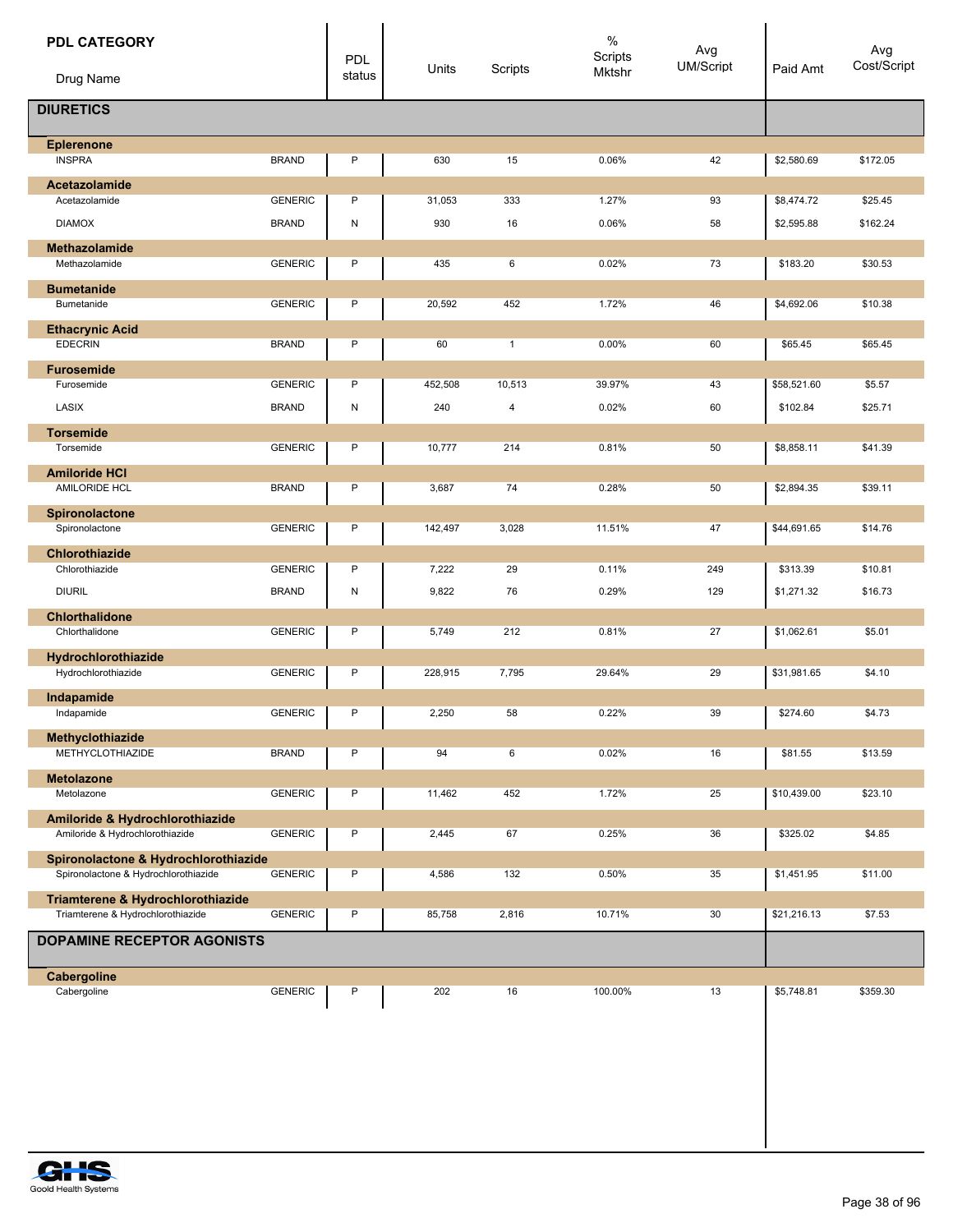| <b>PDL CATEGORY</b>                                              |                | <b>PDL</b> |           |                | $\%$<br>Scripts | Avg            |              | Avg         |
|------------------------------------------------------------------|----------------|------------|-----------|----------------|-----------------|----------------|--------------|-------------|
| Drug Name                                                        |                | status     | Units     | Scripts        | Mktshr          | UM/Script      | Paid Amt     | Cost/Script |
| <b>EAR</b>                                                       |                |            |           |                |                 |                |              |             |
| <b>Ofloxacin (Otic)</b>                                          |                |            |           |                |                 |                |              |             |
| <b>FLOXIN OTIC</b>                                               | <b>BRAND</b>   | P          | 1,590     | 243            | 2.37%           | $\overline{7}$ | \$21,170.66  | \$87.12     |
| <b>FLOXIN OTIC SINGLES</b>                                       | <b>BRAND</b>   | P          | 248       | 10             | 0.10%           | 25             | \$973.22     | \$97.32     |
| Ofloxacin (Otic)                                                 | <b>GENERIC</b> | P          | 13,096    | 1,867          | 18.22%          | $\overline{7}$ | \$151,346.01 | \$81.06     |
| <b>Benzocaine (Otic)</b><br><b>OTICAINE OTIC</b>                 | <b>BRAND</b>   | P          | 1,591     | 107            | 1.04%           | 15             | \$1,572.36   | \$14.69     |
| <b>Fluocinolone Acetonide (Otic)</b>                             |                |            |           |                |                 |                |              |             |
| <b>DERMOTIC</b>                                                  | <b>BRAND</b>   | Ν          | 200       | 10             | 0.10%           | 20             | \$328.70     | \$32.87     |
| <b>Hydrocortisone w/Acetic Acid</b>                              |                |            |           |                |                 |                |              |             |
| Hydrocortisone w/Acetic Acid                                     | <b>GENERIC</b> | N          | 1,250     | 124            | 1.21%           | 10             | \$2,600.53   | \$20.97     |
| <b>Acetic Acid (Otic)</b>                                        |                |            |           |                |                 |                |              |             |
| Acetic Acid (Otic)                                               | <b>GENERIC</b> | P          | 1,115     | 69             | 0.67%           | 16             | \$2,490.69   | \$36.10     |
| <b>Acetic Acid-Aluminum Acetate</b>                              | <b>GENERIC</b> | P          | 370       | $\overline{7}$ | 0.07%           | 53             | \$63.95      | \$9.14      |
| Acetic Acid-Aluminum Acetate                                     |                |            |           |                |                 |                |              |             |
| <b>Ciprofloxacin-Dexamethasone</b><br><b>CIPRODEX</b>            | <b>BRAND</b>   | P          | 24,279    | 3,213          | 31.35%          | 8              | \$313,169.02 | \$97.47     |
|                                                                  |                |            |           |                |                 |                |              |             |
| Ciprofloxacin-Hydrocortisone<br>CIPRO HC                         | <b>BRAND</b>   | P          | 5,248     | 525            | 5.12%           | 10             | \$51,744.92  | \$98.56     |
| <b>Neomycin-Polymyxin-HC (Otic)</b>                              |                |            |           |                |                 |                |              |             |
| Neomycin-Polymyxin-HC (Otic)                                     | <b>GENERIC</b> | P          | 24,892    | 2,475          | 24.15%          | 10             | \$42,817.31  | \$17.30     |
| <b>PEDIOTIC</b>                                                  | <b>BRAND</b>   | P          | 8         | $\mathbf{1}$   | 0.01%           | 8              | \$63.79      | \$63.79     |
| <b>Neomycin-Colistin-HC</b>                                      |                |            |           |                |                 |                |              |             |
| <b>COLY-MYCINS</b>                                               | <b>BRAND</b>   | Ν          | 5         | $\mathbf{1}$   | 0.01%           | 5              | \$46.18      | \$46.18     |
| Neomycin-Colistin-HC-Thonzonium                                  |                |            |           |                |                 |                |              |             |
| CORTISPORIN-TC                                                   | <b>BRAND</b>   | Ν          | 60        | 6              | 0.06%           | 10             | \$404.33     | \$67.39     |
| <b>Benzocaine &amp; Antipyrine</b>                               |                |            |           |                |                 |                |              |             |
| Benzocaine & Antipyrine                                          | <b>GENERIC</b> | P          | 20,922    | 1,569          | 15.31%          | 13             | \$9,846.14   | \$6.28      |
| Benzocaine-Phenylephrine-Antipyrine                              |                |            |           |                |                 |                |              |             |
| EAR-GESIC                                                        | <b>BRAND</b>   | P          | 210       | 14             | 0.14%           | 15             | \$182.65     | \$13.05     |
| Acetic Acid-Antipyrine-Benzocaine-Polycosanol<br><b>AURALGAN</b> | <b>BRAND</b>   | P          | 98        | $\overline{7}$ | 0.07%           | 14             | \$1,131.81   | \$161.69    |
| <b>ELECTROLYTES/ NUTRITIONALS</b>                                |                |            |           |                |                 |                |              |             |
| <b>Omega-3-acid Ethyl Esters</b>                                 |                |            |           |                |                 |                |              |             |
| LOVAZA                                                           | <b>BRAND</b>   | Ν          | 12,644    | 118            | 9.88%           | 107            | \$15,553.79  | \$131.81    |
| <b>Oral Electrolytes</b>                                         |                |            |           |                |                 |                |              |             |
| Oral Electrolytes                                                | <b>GENERIC</b> | Ρ          | 2,037,423 | 869            | 72.78%          | 2,345          | \$11,809.03  | \$13.59     |
| <b>Lactated Ringer's</b>                                         |                |            |           |                |                 |                |              |             |
| Lactated Ringer's                                                | <b>GENERIC</b> | P          | 156,000   | 20             | 1.68%           | 7,800          | \$1,203.10   | \$60.16     |
| <b>Potassium Chloride in NaCl</b>                                |                |            |           |                |                 |                |              |             |
| Potassium Chloride in NaCl                                       | <b>GENERIC</b> | Ρ          | 10,000    | $\mathbf{1}$   | 0.08%           | 10,000         | \$112.51     | \$112.51    |
| Dextrose w/ Sodium Chloride<br>Dextrose w/ Sodium Chloride       | <b>GENERIC</b> | Ρ          | 209,701   | 34             | 2.85%           | 6,168          | \$1,004.35   | \$29.54     |
| <b>Dextrose in Lactated Ringers</b>                              |                |            |           |                |                 |                |              |             |
| Dextrose in Lactated Ringers                                     | <b>GENERIC</b> | P          | 12,000    | $\overline{2}$ | 0.17%           | 6,000          | \$30.85      | \$15.43     |
| <b>Dextrose</b>                                                  |                |            |           |                |                 |                |              |             |
| Dextrose                                                         | <b>GENERIC</b> | Ρ          | 259,443   | 149            | 12.48%          | 1,741          | \$8,390.15   | \$56.31     |
| Pilocarpine HCI (Oral)<br>Pilocarpine HCI (Oral)                 | <b>GENERIC</b> | Ρ          | 90        | $\mathbf{1}$   | 0.08%           | 90             | \$161.65     | \$161.65    |

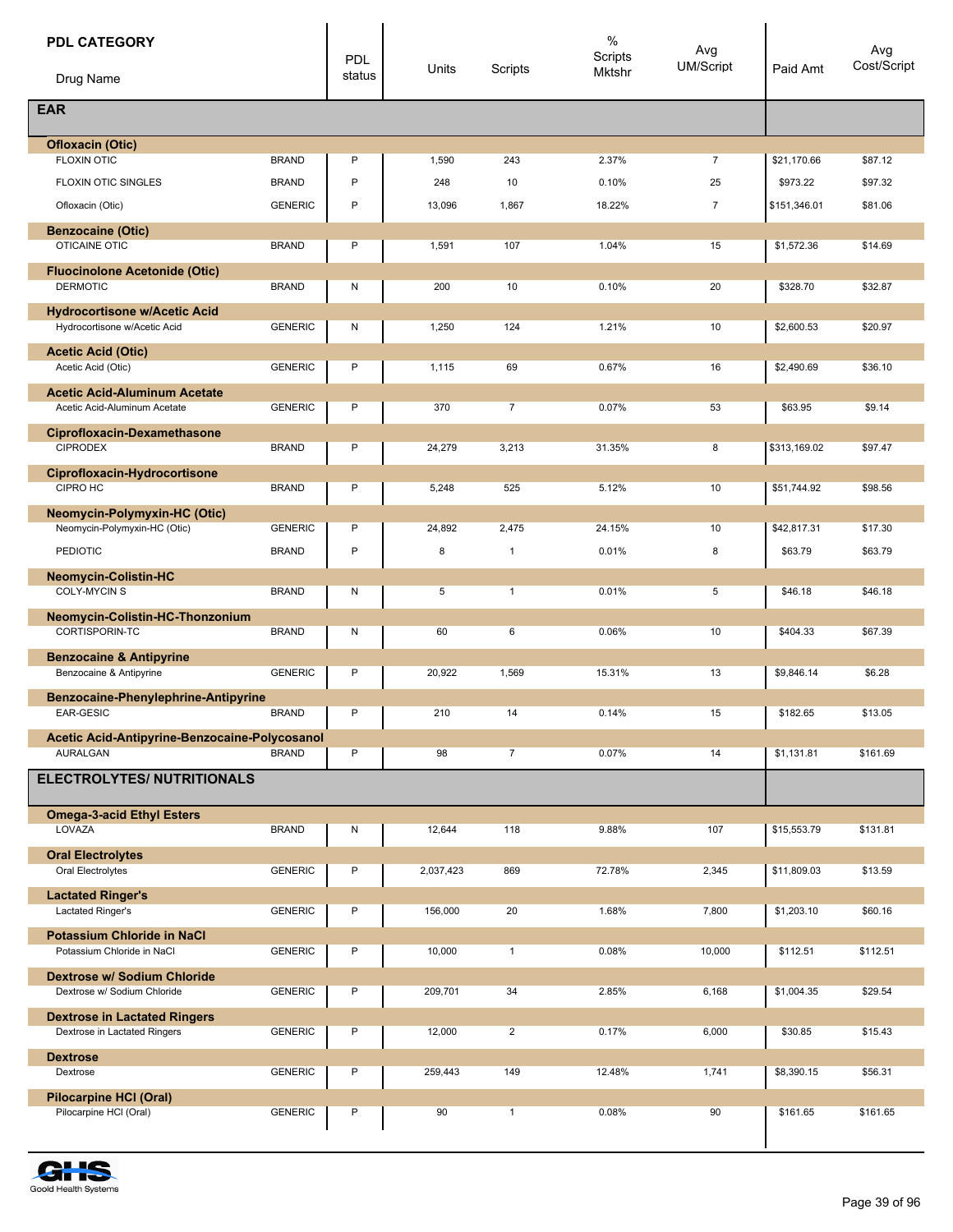| <b>PDL CATEGORY</b>                                                  |                | PDL<br>status | Units          | Scripts        | $\%$<br>Scripts<br>Mktshr | Avg<br><b>UM/Script</b> | Paid Amt     | Avg<br>Cost/Script |
|----------------------------------------------------------------------|----------------|---------------|----------------|----------------|---------------------------|-------------------------|--------------|--------------------|
| Drug Name                                                            |                |               |                |                |                           |                         |              |                    |
| <b>ERYTHROPOEISIS STIMULATING AGENTS</b>                             |                |               |                |                |                           |                         |              |                    |
| Darbepoetin Alfa-Polysorbate 80<br>ARANESP ALBUMIN FREE              | <b>BRAND</b>   | N             | $\mathbf{1}$   | 3              | 2.33%                     | 0                       | \$649.62     | \$216.54           |
| <b>Epoetin Alfa</b><br><b>EPOGEN</b>                                 | <b>BRAND</b>   | N             | 4              | $\mathbf{1}$   | 0.78%                     | 4                       | \$276.91     | \$276.91           |
| <b>PROCRIT</b>                                                       | <b>BRAND</b>   | $\mathsf{P}$  | 451            | 125            | 96.90%                    | 4                       | \$90,672.27  | \$725.38           |
| <b>ESTROGEN COMBO'S</b>                                              |                |               |                |                |                           |                         |              |                    |
|                                                                      |                |               |                |                |                           |                         |              |                    |
| <b>Conjugated Estrogens-Medroxyprogesterone Acetate</b><br>PREMPHASE | <b>BRAND</b>   | P             | 1,456          | 52             | 7.12%                     | 28                      | \$2,929.34   | \$56.33            |
| PREMPRO                                                              | <b>BRAND</b>   | $\sf P$       | 18,670         | 661            | 90.55%                    | 28                      | \$37,337.19  | \$56.49            |
| <b>Estradiol &amp; Norethindrone Acetate</b>                         |                |               |                |                |                           |                         |              |                    |
| <b>ACTIVELLA</b>                                                     | <b>BRAND</b>   | N             | 392            | 14             | 1.92%                     | 28                      | \$774.83     | \$55.35            |
| Norethindrone Acetate-Ethinyl Estradiol                              |                |               |                |                |                           |                         |              |                    |
| FEMHRT 1/5                                                           | <b>BRAND</b>   | N             | 84             | 3              | 0.41%                     | 28                      | \$167.94     | \$55.98            |
| <b>ESTROGENS - PATCHES</b>                                           |                |               |                |                |                           |                         |              |                    |
| <b>Estradiol</b>                                                     |                |               |                |                |                           |                         |              |                    |
| <b>ALORA</b>                                                         | <b>BRAND</b>   | N             | 8              | $\mathbf{1}$   | 0.29%                     | 8                       | \$46.64      | \$46.64            |
| <b>CLIMARA</b>                                                       | <b>BRAND</b>   | N             | 100            | 25             | 7.37%                     | $\overline{4}$          | \$994.92     | \$39.80            |
| <b>ESTRADERM</b>                                                     | <b>BRAND</b>   | P             | 380            | 49             | 14.45%                    | 8                       | \$2,532.81   | \$51.69            |
| Estradiol                                                            | <b>GENERIC</b> | N             | $\overline{4}$ | $\mathbf{1}$   | 0.29%                     | 4                       | \$38.20      | \$38.20            |
| <b>EVAMIST</b>                                                       | <b>BRAND</b>   | N             | 8              | $\mathbf{1}$   | 0.29%                     | 8                       | \$49.25      | \$49.25            |
| <b>MENOSTAR</b>                                                      | <b>BRAND</b>   | N             | 8              | $\overline{2}$ | 0.59%                     | 4                       | \$109.84     | \$54.92            |
| <b>VIVELLE</b>                                                       | <b>BRAND</b>   | P             | 48             | 6              | 1.77%                     | 8                       | \$278.16     | \$46.36            |
| VIVELLE-DOT                                                          | <b>BRAND</b>   | P             | 2,032          | 254            | 74.93%                    | 8                       | \$12,443.74  | \$48.99            |
| <b>ESTROGENS - TABS</b>                                              |                |               |                |                |                           |                         |              |                    |
| <b>Estrogens, Conjugated</b>                                         |                |               |                |                |                           |                         |              |                    |
| PREMARIN                                                             | <b>BRAND</b>   | $\mathsf P$   | 67,078         | 2,219          | 65.94%                    | 30                      | \$106,678.16 | \$48.07            |
| <b>Estrogens, Conjugated Synthetic A</b><br>CENESTIN                 | <b>BRAND</b>   | P             | 1,200          | 40             | 1.19%                     | 30                      | \$1,918.79   | \$47.97            |
| <b>Estrogens, Conjugated Synthetic B</b>                             |                |               |                |                |                           |                         |              |                    |
| ENJUVIA                                                              | <b>BRAND</b>   | N             | 240            | 8              | 0.24%                     | 30                      | \$355.98     | \$44.50            |
| <b>Esterified Estrogens</b><br><b>MENEST</b>                         | <b>BRAND</b>   | $\sf P$       | 692            | 23             | 0.68%                     | 30                      | \$803.76     | \$34.95            |
|                                                                      |                |               |                |                |                           |                         |              |                    |
| <b>Estradiol</b><br>Estradiol                                        | <b>GENERIC</b> | P             | 30,414         | 993            | 29.51%                    | 31                      | \$4,771.01   | \$4.80             |
| <b>Estradiol Cypionate</b>                                           |                |               |                |                |                           |                         |              |                    |
| DEPO-ESTRADIOL                                                       | <b>BRAND</b>   | P             | 10             | $\overline{2}$ | 0.06%                     | 5                       | \$76.00      | \$38.00            |
| <b>Estradiol Valerate</b>                                            |                |               |                |                |                           |                         |              |                    |
| <b>DELESTROGEN</b>                                                   | <b>BRAND</b>   | N             | 15             | 3              | 0.09%                     | 5                       | \$271.28     | \$90.43            |
| <b>Estropipate</b><br>Estropipate                                    | <b>GENERIC</b> | P             | 2,316          | 77             | 2.29%                     | 30                      | \$982.98     | \$12.77            |
|                                                                      |                |               |                |                |                           |                         |              |                    |
|                                                                      |                |               |                |                |                           |                         |              |                    |

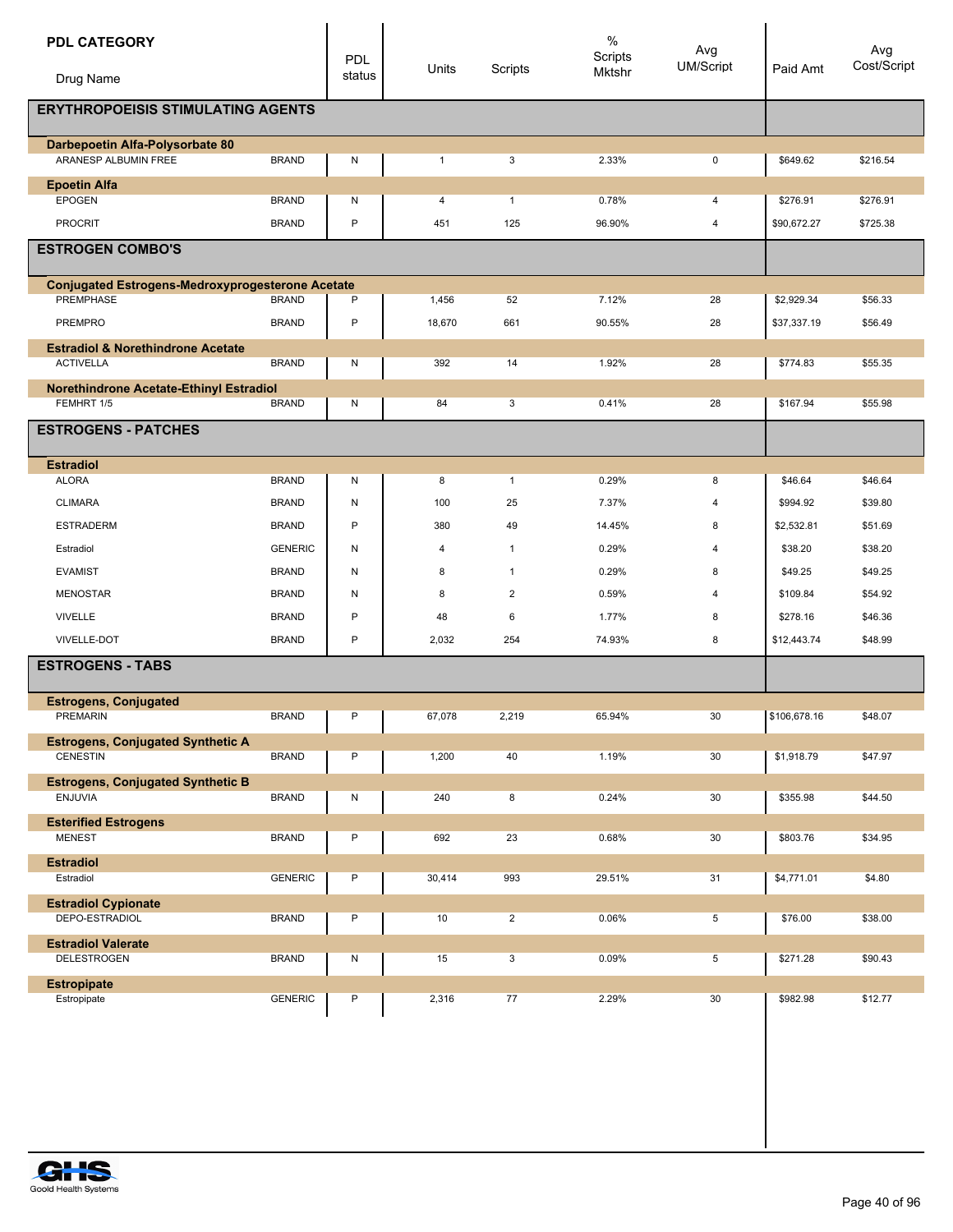| <b>PDL CATEGORY</b><br>Drug Name |                | <b>PDL</b><br>status | Units        | Scripts        | $\%$<br>Scripts<br><b>Mktshr</b> | Avg<br>UM/Script | Paid Amt     | Avg<br>Cost/Script |
|----------------------------------|----------------|----------------------|--------------|----------------|----------------------------------|------------------|--------------|--------------------|
| <b>FLUOROQUINOLONES</b>          |                |                      |              |                |                                  |                  |              |                    |
| Ciprofloxacin                    |                |                      |              |                |                                  |                  |              |                    |
| <b>CIPRO</b>                     | <b>BRAND</b>   | N                    | 12,420       | 106            | 0.94%                            | 117              | \$10,835.67  | \$102.22           |
| Ciprofloxacin-Ciprofloxacin HCI  |                |                      |              |                |                                  |                  |              |                    |
| <b>CIPRO XR</b>                  | <b>BRAND</b>   | N                    | 14           | $\overline{2}$ | 0.02%                            | $\overline{7}$   | \$137.44     | \$68.72            |
| Ciprofloxacin-Ciprofloxacin HCI  | <b>GENERIC</b> | N                    | 69           | 8              | 0.07%                            | 9                | \$531.13     | \$66.39            |
| <b>Ciprofloxacin HCI</b>         |                |                      |              |                |                                  |                  |              |                    |
| Ciprofloxacin HCI                | <b>GENERIC</b> | P                    | 99,883       | 5,451          | 48.35%                           | 18               | \$27,082.88  | \$4.97             |
| <b>Ciprofloxacin in D5W</b>      |                |                      |              |                |                                  |                  |              |                    |
| Ciprofloxacin in D5W             | <b>GENERIC</b> | P                    | $\mathbf{1}$ | $\mathbf{1}$   | 0.01%                            | $\mathbf{1}$     | \$4.59       | \$4.59             |
| Levofloxacin                     |                |                      |              |                |                                  |                  |              |                    |
| <b>LEVAQUIN</b>                  | <b>BRAND</b>   | P                    | 52,081       | 5,377          | 47.69%                           | 10               | \$639,375.02 | \$118.91           |
| LEVAQUIN LEVA-PAK                | <b>BRAND</b>   | P                    | 888          | 148            | 1.31%                            | 6                | \$20,282.92  | \$137.05           |
| <b>Levofloxacin in D5W</b>       |                |                      |              |                |                                  |                  |              |                    |
| <b>LEVAQUIN PREMIX</b>           | <b>BRAND</b>   | P                    | 8,950        | 17             | 0.15%                            | 526              | \$3,666.09   | \$215.65           |
| <b>Moxifloxacin HCI</b>          |                |                      |              |                |                                  |                  |              |                    |
| <b>AVELOX</b>                    | <b>BRAND</b>   | N                    | 1,276        | 148            | 1.31%                            | 9                | \$14,834.46  | \$100.23           |
| AVELOX ABC PACK                  | <b>BRAND</b>   | N                    | 50           | 6              | 0.05%                            | 8                | \$457.49     | \$76.25            |
| <b>Norfloxacin</b>               |                |                      |              |                |                                  |                  |              |                    |
| <b>NOROXIN</b>                   | <b>BRAND</b>   | Ν                    | 28           | $\mathbf{1}$   | 0.01%                            | 28               | \$101.42     | \$101.42           |
| <b>Ofloxacin</b>                 |                |                      |              |                |                                  |                  |              |                    |
| Ofloxacin                        | <b>GENERIC</b> | N                    | 136          | $\overline{7}$ | 0.06%                            | 19               | \$737.46     | \$105.35           |
| <b>Gemifloxacin Mesylate</b>     |                |                      |              |                |                                  |                  |              |                    |
| <b>FACTIVE</b>                   | <b>BRAND</b>   | N                    | 10           | $\overline{2}$ | 0.02%                            | 5                | \$239.86     | \$119.93           |

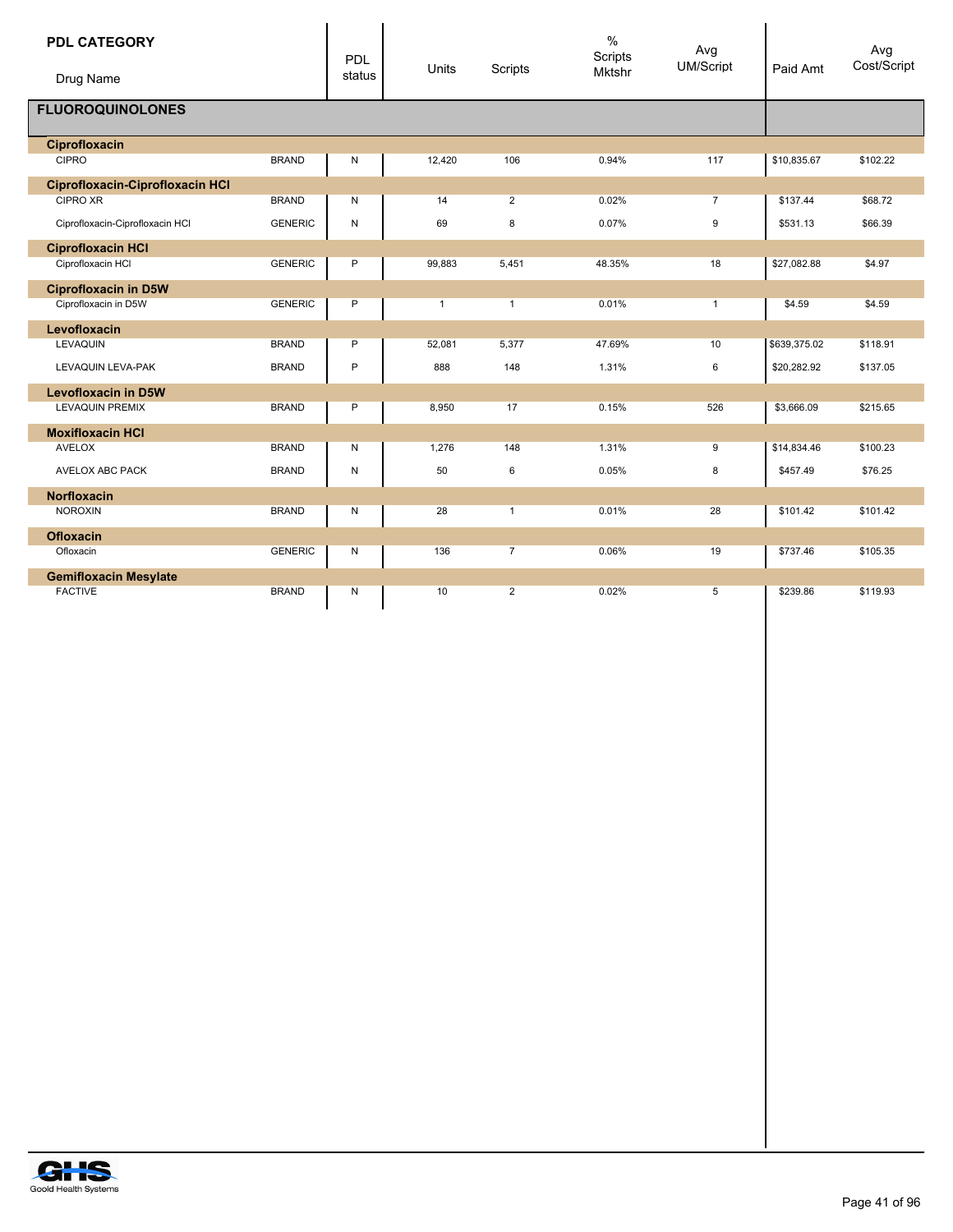| <b>PDL CATEGORY</b><br>Drug Name                            |                | PDL<br>status | Units     | Scripts      | $\%$<br>Scripts<br>Mktshr | Avg<br><b>UM/Script</b> | Paid Amt     | Avg<br>Cost/Script |
|-------------------------------------------------------------|----------------|---------------|-----------|--------------|---------------------------|-------------------------|--------------|--------------------|
|                                                             |                |               |           |              |                           |                         |              |                    |
| <b>GI - ANTI - FLATULENTS / GI STIMULANTS</b>               |                |               |           |              |                           |                         |              |                    |
| Sodium Phosphate Monobasic-Sodium Phosphate Dibasic         |                |               |           |              |                           |                         |              |                    |
| <b>OSMOPREP</b>                                             | <b>BRAND</b>   | N             | 416       | 13           | 0.06%                     | 32                      | \$694.00     | \$53.38            |
| <b>VISICOL</b>                                              | <b>BRAND</b>   | Ν             | 32        | $\mathbf{1}$ | 0.00%                     | 32                      | \$117.60     | \$117.60           |
| Senna                                                       |                |               |           |              |                           |                         |              |                    |
| Senna                                                       | <b>GENERIC</b> | Ρ             | 3,265     | 38           | 0.17%                     | 86                      | \$171.60     | \$4.52             |
| <b>Sennosides</b>                                           |                |               |           |              |                           |                         |              |                    |
| Sennosides                                                  | <b>GENERIC</b> | P             | 425,018   | 6,629        | 30.27%                    | 64                      | \$35,636.26  | \$5.38             |
| <b>SENOKOT</b>                                              | <b>BRAND</b>   | P             | 2,423     | 35           | 0.16%                     | 69                      | \$244.82     | \$6.99             |
| Lactulose                                                   |                |               |           |              |                           |                         |              |                    |
| <b>KRISTALOSE</b>                                           | <b>BRAND</b>   | Ν             | 635       | 9            | 0.04%                     | 71                      | \$918.53     | \$102.06           |
| Lactulose                                                   | <b>GENERIC</b> | P             | 1,072,779 | 1,389        | 6.34%                     | 772                     | \$15,673.77  | \$11.28            |
| Polyethylene Glycol 3350                                    |                |               |           |              |                           |                         |              |                    |
| <b>MIRALAX</b>                                              | <b>BRAND</b>   | Ν             | 4,080     | 8            | 0.04%                     | 510                     | \$335.08     | \$41.89            |
| Polyethylene Glycol 3350                                    | <b>GENERIC</b> | N             | 3,323,045 | 6,775        | 30.94%                    | 490                     | \$132,172.18 | \$19.51            |
| <b>Sorbitol (Laxative)</b>                                  |                |               |           |              |                           |                         |              |                    |
| SORBITOL                                                    | <b>BRAND</b>   | P             | 25,484    | 37           | 0.17%                     | 689                     | \$680.91     | \$18.40            |
| PEG 3350-Potassium Chloride-Sod Bicarbonate-Sod Chloride    |                |               |           |              |                           |                         |              |                    |
| NULYTELY                                                    | <b>BRAND</b>   | P             | 40,000    | 10           | 0.05%                     | 4,000                   | \$286.10     | \$28.61            |
| NULYTELY/FLAVOR PACKS                                       | <b>BRAND</b>   | P             | 524,000   | 130          | 0.59%                     | 4,031                   | \$3,744.94   | \$28.81            |
| PEG 3350-Potassium Chloride-Sod<br>Bicarbonate-Sod Chloride | <b>GENERIC</b> | P             | 424,000   | 103          | 0.47%                     | 4,117                   | \$2,804.80   | \$27.23            |
| PEG 3350-KCI-Sod Bicarb-Sod Chloride-Sod Sulfate            |                |               |           |              |                           |                         |              |                    |
| COLYTE-FLAVOR PACKS                                         | <b>BRAND</b>   | P             | 20,000    | 5            | 0.02%                     | 4,000                   | \$131.65     | \$26.33            |
| <b>GOLYTELY</b>                                             | <b>BRAND</b>   | P             | 725,004   | 130          | 0.59%                     | 5,577                   | \$3,554.90   | \$27.35            |
| PEG 3350-KCI-Sod Bicarb-Sod<br>Chloride-Sod Sulfate         | <b>GENERIC</b> | P             | 660,404   | 162          | 0.74%                     | 4,077                   | \$2,364.90   | \$14.60            |
| <b>Cromolyn Sodium (Mastocytosis)</b>                       |                |               |           |              |                           |                         |              |                    |
| <b>GASTROCROM</b>                                           | <b>BRAND</b>   | P             | 2,400     | 5            | 0.02%                     | 480                     | \$153.10     | \$30.62            |
| <b>Metoclopramide HCI</b>                                   |                |               |           |              |                           |                         |              |                    |
| Metoclopramide HCI                                          | <b>GENERIC</b> | P             | 540,939   | 4,895        | 22.35%                    | 111                     | \$36,488.72  | \$7.45             |
| <b>Lactulose (Encephalopathy)</b>                           |                |               |           |              |                           |                         |              |                    |
| Lactulose (Encephalopathy)                                  | <b>GENERIC</b> | Ρ             | 947,632   | 1,384        | 6.32%                     | 685                     | \$14,737.88  | \$10.65            |
| Lubiprostone                                                |                |               |           |              |                           |                         |              |                    |
| AMITIZA                                                     | <b>BRAND</b>   | Ν             | 7,883     | 141          | 0.64%                     | 56                      | \$25,254.23  | \$179.11           |
|                                                             |                |               |           |              |                           |                         |              |                    |
|                                                             |                |               |           |              |                           |                         |              |                    |
|                                                             |                |               |           |              |                           |                         |              |                    |
|                                                             |                |               |           |              |                           |                         |              |                    |
|                                                             |                |               |           |              |                           |                         |              |                    |
|                                                             |                |               |           |              |                           |                         |              |                    |
|                                                             |                |               |           |              |                           |                         |              |                    |
|                                                             |                |               |           |              |                           |                         |              |                    |
|                                                             |                |               |           |              |                           |                         |              |                    |
|                                                             |                |               |           |              |                           |                         |              |                    |

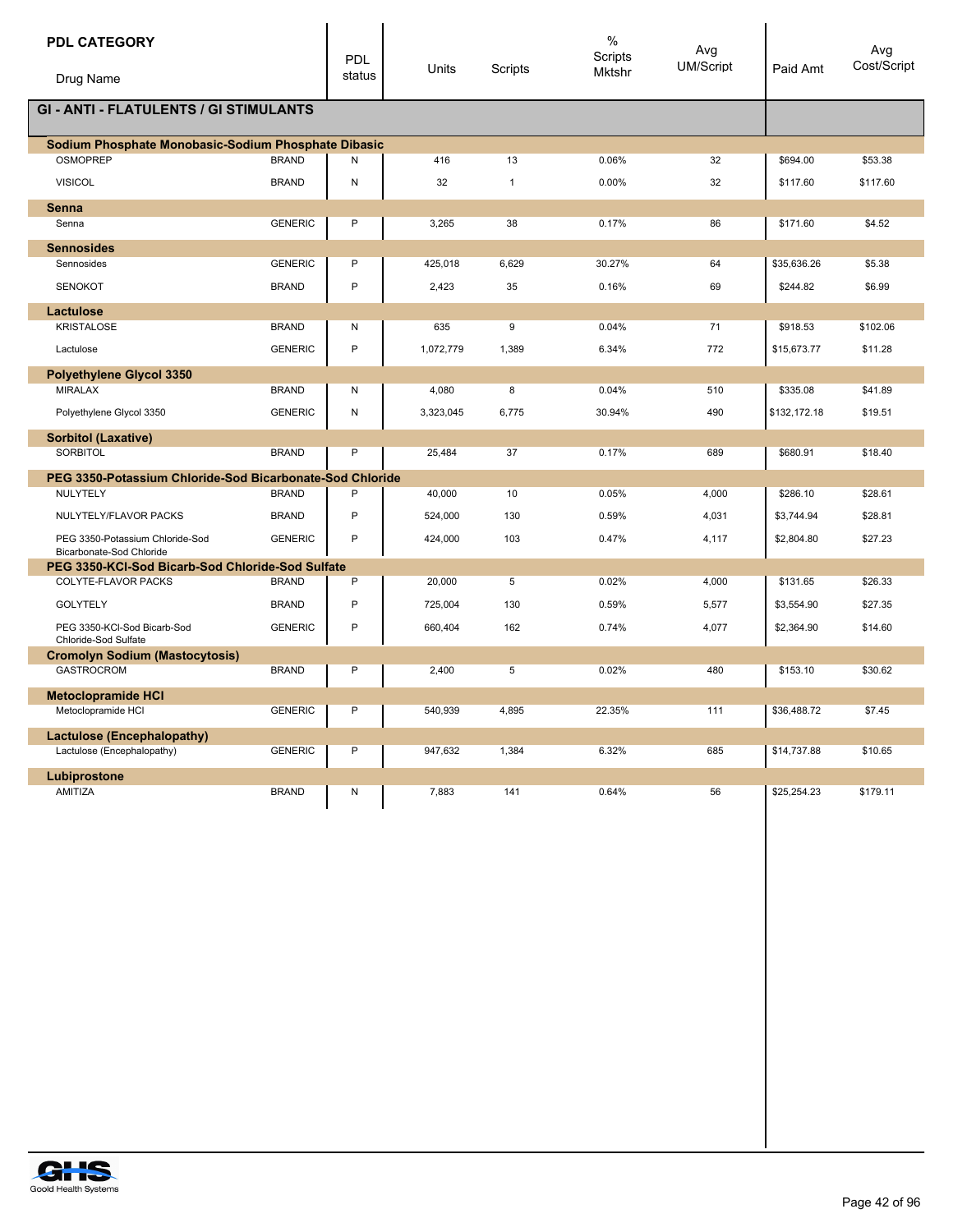| <b>PDL CATEGORY</b><br>Drug Name                                    |                | <b>PDL</b><br>status | Units   | Scripts        | $\%$<br>Scripts<br>Mktshr | Avg<br><b>UM/Script</b> | Paid Amt    | Avg<br>Cost/Script |
|---------------------------------------------------------------------|----------------|----------------------|---------|----------------|---------------------------|-------------------------|-------------|--------------------|
| <b>GI - ANTIDIARRHEAL / ANTACID - MISC.</b>                         |                |                      |         |                |                           |                         |             |                    |
|                                                                     |                |                      |         |                |                           |                         |             |                    |
| <b>Sodium Bicarbonate (Antacid)</b><br>Sodium Bicarbonate (Antacid) | <b>GENERIC</b> | P                    | 19,382  | 162            | 4.55%                     | 120                     | \$822.07    | \$5.07             |
|                                                                     |                |                      |         |                |                           |                         |             |                    |
| <b>Magnesium Oxide</b><br>Magnesium Oxide                           | <b>GENERIC</b> | Ν                    | 24,638  | 239            | 6.71%                     | 103                     | \$2,409.28  | \$10.08            |
|                                                                     |                |                      |         |                |                           |                         |             |                    |
| MAG-OX 400                                                          | <b>BRAND</b>   | P                    | 4,103   | 78             | 2.19%                     | 53                      | \$682.88    | \$8.75             |
| URO-MAG                                                             | <b>BRAND</b>   | N                    | 720     | 8              | 0.22%                     | 90                      | \$110.19    | \$13.77            |
| <b>Atropine Sulfate</b>                                             |                |                      |         |                |                           |                         |             |                    |
| <b>Atropine Sulfate</b>                                             | <b>GENERIC</b> | P                    | 350     | $\overline{7}$ | 0.20%                     | 50                      | \$178.08    | \$25.44            |
| SAL-TROPINE                                                         | <b>BRAND</b>   | P                    | 3,493   | 58             | 1.63%                     | 60                      | \$1,314.52  | \$22.66            |
| <b>Hyoscyamine Sulfate</b>                                          |                |                      |         |                |                           |                         |             |                    |
| ANASPAZ                                                             | <b>BRAND</b>   | P                    | 580     | 6              | 0.17%                     | 97                      | \$135.37    | \$22.56            |
| Hyoscyamine Sulfate                                                 | <b>GENERIC</b> | P                    | 31,394  | 634            | 17.79%                    | 50                      | \$26,058.91 | \$41.10            |
| <b>LEVBID</b>                                                       | <b>BRAND</b>   | Ν                    | 603     | 10             | 0.28%                     | 60                      | \$876.14    | \$87.61            |
| LEVSIN                                                              | <b>BRAND</b>   | P                    | 30      | $\mathbf{1}$   | 0.03%                     | 30                      | \$28.15     | \$28.15            |
| LEVSIN/SL                                                           | <b>BRAND</b>   | Ν                    | 60      | 3              | 0.08%                     | 20                      | \$63.71     | \$21.24            |
| <b>NULEV</b>                                                        | <b>BRAND</b>   | Ν                    | 120     | $\overline{1}$ | 0.03%                     | 120                     | \$104.72    | \$104.72           |
| Glycopyrrolate                                                      |                |                      |         |                |                           |                         |             |                    |
| Glycopyrrolate                                                      | <b>GENERIC</b> | P                    | 106,561 | 752            | 21.11%                    | 142                     | \$71,754.99 | \$95.42            |
| <b>ROBINUL</b>                                                      | <b>BRAND</b>   | P                    | 12,233  | 51             | 1.43%                     | 240                     | \$5,691.63  | \$111.60           |
| ROBINUL FORTE                                                       | <b>BRAND</b>   | Ν                    | 1,275   | 15             | 0.42%                     | 85                      | \$1,020.80  | \$68.05            |
| <b>Propantheline Bromide</b>                                        |                |                      |         |                |                           |                         |             |                    |
| PROPANTHELINE BROMIDE                                               | <b>BRAND</b>   | P                    | 840     | $\overline{7}$ | 0.20%                     | 120                     | \$442.33    | \$63.19            |
| <b>Dicyclomine HCI</b>                                              |                |                      |         |                |                           |                         |             |                    |
| <b>BENTYL</b>                                                       | <b>BRAND</b>   | P                    | 855     | 8              | 0.22%                     | 107                     | \$114.08    | \$14.26            |
| Dicyclomine HCI                                                     | <b>GENERIC</b> | P                    | 108,769 | 1,504          | 42.21%                    | 72                      | \$9,696.66  | \$6.45             |
| <b>Belladonna Alkaloids &amp; Opium</b>                             |                |                      |         |                |                           |                         |             |                    |
| B & O 15-A SUPPRETTE                                                | <b>BRAND</b>   | N                    | 132     | 4              | 0.11%                     | 33                      | \$402.00    | \$100.50           |
| BELLADONNA & OPIUM                                                  | <b>BRAND</b>   | P                    | 191     | 14             | 0.39%                     | 14                      | \$1,028.97  | \$73.50            |
| BELLADONNA ALKALOIDS & OP                                           | <b>BRAND</b>   | Ν                    | 12      | $\mathbf{1}$   | 0.03%                     | 12                      | \$96.44     | \$96.44            |
| <b>GI - ANTIPERISTALTIC AGENTS</b>                                  |                |                      |         |                |                           |                         |             |                    |
| Diphenoxylate w/ Atropine                                           |                |                      |         |                |                           |                         |             |                    |
| Diphenoxylate w/ Atropine                                           | <b>GENERIC</b> | Ρ                    | 47,310  | 951            | 55.36%                    | 50                      | \$7,682.66  | \$8.08             |
| <b>Loperamide HCI</b><br>Loperamide HCI                             | <b>GENERIC</b> | P                    | 41,408  | 758            | 44.12%                    | 55                      | \$5,946.22  | \$7.84             |
| <b>Opium Tincture</b>                                               |                |                      |         |                |                           |                         |             |                    |
| <b>OPIUM TINCTURE</b>                                               | <b>BRAND</b>   | P                    | 2,838   | 6              | 0.35%                     | 473                     | \$2,273.94  | \$378.99           |
| Paregoric                                                           |                |                      |         |                |                           |                         |             |                    |
| Paregoric                                                           | <b>GENERIC</b> | Ρ                    | 1,013   | 3              | 0.17%                     | 338                     | \$282.96    | \$94.32            |

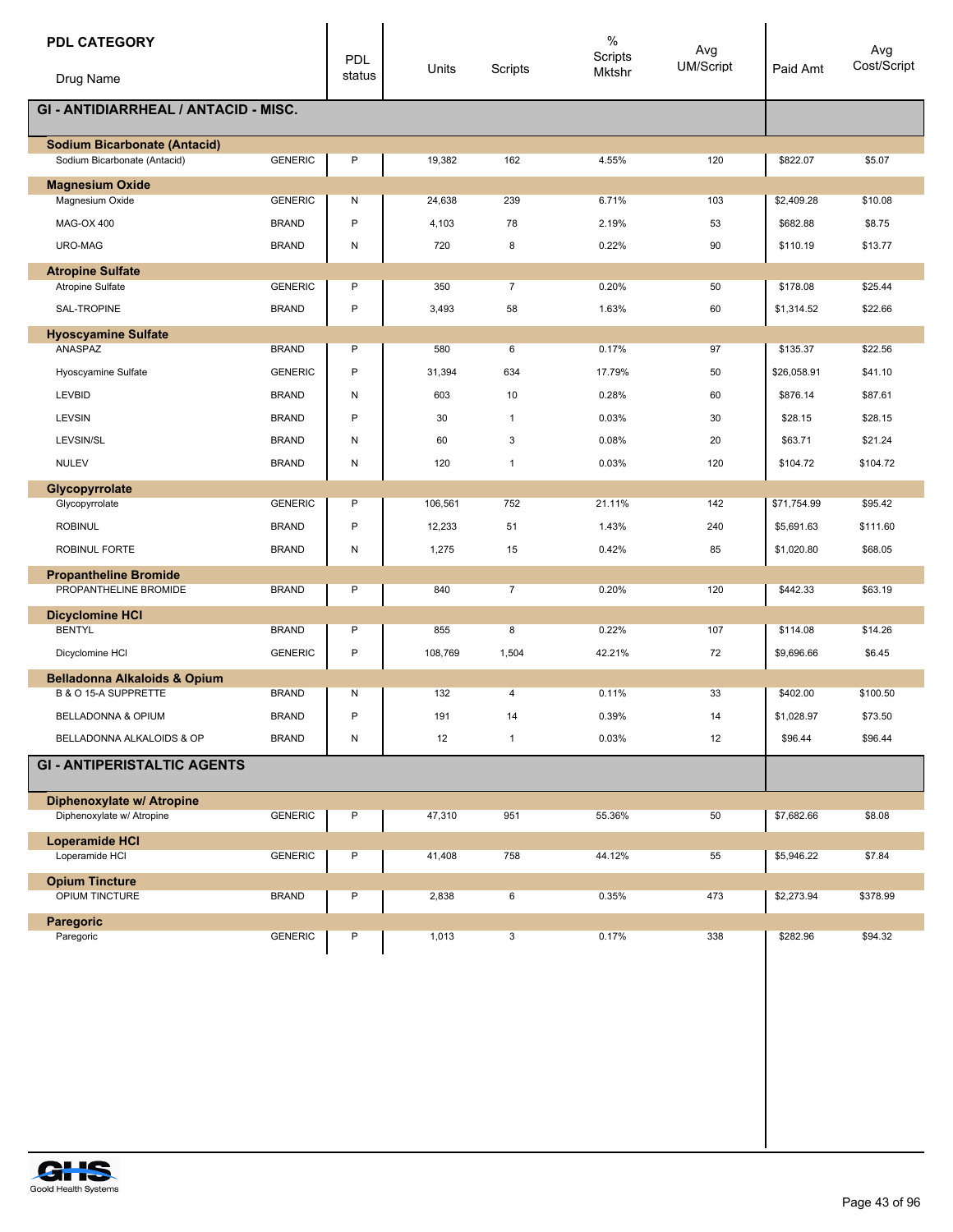| <b>PDL CATEGORY</b>             |                | PDL          | Units   | Scripts      | $\%$<br>Scripts<br>Mktshr | Avg<br>UM/Script | Paid Amt     | Avg<br>Cost/Script |
|---------------------------------|----------------|--------------|---------|--------------|---------------------------|------------------|--------------|--------------------|
| Drug Name                       |                | status       |         |              |                           |                  |              |                    |
| <b>GI - DIGESTIVE ENZYMES</b>   |                |              |         |              |                           |                  |              |                    |
| Amylase-Lipase-Protease         |                |              |         |              |                           |                  |              |                    |
| CREON 5                         | <b>BRAND</b>   | N            | 3,000   | 5            | 1.08%                     | 600              | \$125.00     | \$25.00            |
| CREON 10                        | <b>BRAND</b>   | N            | 16,092  | 40           | 8.66%                     | 402              | \$12,720.57  | \$318.01           |
| CREON 20                        | <b>BRAND</b>   | N            | 3,610   | 10           | 2.16%                     | 361              | \$7,556.11   | \$755.61           |
| PANCREASE MT 10                 | <b>BRAND</b>   | N            | 450     | $\mathbf{1}$ | 0.22%                     | 450              | \$473.69     | \$473.69           |
| PANCREASE MT 16                 | <b>BRAND</b>   | P            | 1,830   | 4            | 0.87%                     | 458              | \$3,219.92   | \$804.98           |
| PANCREASE MT 20                 | <b>BRAND</b>   | P            | 1,440   | 3            | 0.65%                     | 480              | \$1,347.47   | \$449.16           |
| PANCREASE MT 4                  | <b>BRAND</b>   | N            | 2,760   | 6            | 1.30%                     | 460              | \$1,224.66   | \$204.11           |
| PANCRECARB MS-16                | <b>BRAND</b>   | N            | 23,260  | 37           | 8.01%                     | 629              | \$30,245.85  | \$817.46           |
| PANCRECARB MS-4                 | <b>BRAND</b>   | N            | 4,260   | 9            | 1.95%                     | 473              | \$2,827.89   | \$314.21           |
| PANCRECARB MS-8                 | <b>BRAND</b>   | N            | 5,520   | 11           | 2.38%                     | 502              | \$3,515.58   | \$319.60           |
| PANCRELIPASE 10000              | <b>BRAND</b>   | P            | 1,440   | 4            | 0.87%                     | 360              | \$1,543.80   | \$385.95           |
| PANGESTYME CN 10                | <b>BRAND</b>   | N            | 240     | $\mathbf{1}$ | 0.22%                     | 240              | \$144.49     | \$144.49           |
| PANGESTYME CN 20                | <b>BRAND</b>   | P            | 1,316   | 6            | 1.30%                     | 219              | \$1,969.57   | \$328.26           |
| PANGESTYME EC                   | <b>BRAND</b>   | P            | 6,584   | 31           | 6.71%                     | 212              | \$2,708.56   | \$87.37            |
| PANGESTYME MT 16                | <b>BRAND</b>   | P            | 3,827   | 19           | 4.11%                     | 201              | \$4,646.50   | \$244.55           |
| PLARETASE 8000                  | <b>BRAND</b>   | P            | 4,050   | 11           | 2.38%                     | 368              | \$1,265.73   | \$115.07           |
| <b>ULTRASE</b>                  | <b>BRAND</b>   | P            | 5,680   | 16           | 3.46%                     | 355              | \$1,716.10   | \$107.26           |
| ULTRASE MT 12                   | <b>BRAND</b>   | P            | 44,299  | 84           | 18.18%                    | 527              | \$42,190.30  | \$502.27           |
| <b>ULTRASE MT 18</b>            | <b>BRAND</b>   | P            | 3,880   | 14           | 3.03%                     | 277              | \$8,035.00   | \$573.93           |
| <b>ULTRASE MT 20</b>            | <b>BRAND</b>   | P            | 27,580  | 67           | 14.50%                    | 412              | \$47,024.74  | \$701.86           |
| <b>VIOKASE</b>                  | <b>BRAND</b>   | P            | 4,540   | 20           | 4.33%                     | 227              | \$3,957.66   | \$197.88           |
| VIOKASE 16                      | <b>BRAND</b>   | P            | 1,830   | 8            | 1.73%                     | 229              | \$2,063.69   | \$257.96           |
| VIOKASE 8                       | <b>BRAND</b>   | $\mathsf{P}$ | 14,012  | 55           | 11.90%                    | 255              | \$8,818.63   | \$160.34           |
| <b>GI-H2-ANTAGONISTS</b>        |                |              |         |              |                           |                  |              |                    |
|                                 |                |              |         |              |                           |                  |              |                    |
| <b>Cimetidine</b><br>Cimetidine | <b>GENERIC</b> | P            | 35,759  | 650          | 2.54%                     | 55               | \$4,859.09   | \$7.48             |
| <b>Cimetidine HCI</b>           |                |              |         |              |                           |                  |              |                    |
| Cimetidine HCI                  | <b>GENERIC</b> | P            | 22,971  | 89           | 0.35%                     | 258              | \$2,734.16   | \$30.72            |
| <b>Ranitidine HCI</b>           |                |              |         |              |                           |                  |              |                    |
| Ranitidine HCI                  | <b>GENERIC</b> | N            | 951,650 | 18,123       | 70.75%                    | 53               | \$142,530.02 | \$7.86             |
| ZANTAC                          | <b>BRAND</b>   | N            | 360,384 | 2,404        | 9.39%                     | 150              | \$256,857.65 | \$106.85           |
| <b>Famotidine</b>               |                |              |         |              |                           |                  |              |                    |
| Famotidine                      | <b>GENERIC</b> | P            | 193,821 | 4,205        | 16.42%                    | 46               | \$34,631.76  | \$8.24             |
| <b>PEPCID</b>                   | <b>BRAND</b>   | N            | 6,150   | 85           | 0.33%                     | 72               | \$12,899.98  | \$151.76           |
| <b>Nizatidine</b><br>AXID       | <b>BRAND</b>   | N            | 5,610   | 45           | 0.18%                     | 125              | \$3,305.67   | \$73.46            |
| Nizatidine                      | <b>GENERIC</b> | N            | 578     |              | 0.05%                     | 44               |              |                    |
|                                 |                |              |         | 13           |                           |                  | \$696.15     | \$53.55            |
|                                 |                |              |         |              |                           |                  |              |                    |
|                                 |                |              |         |              |                           |                  |              |                    |
|                                 |                |              |         |              |                           |                  |              |                    |
|                                 |                |              |         |              |                           |                  |              |                    |
|                                 |                |              |         |              |                           |                  |              |                    |

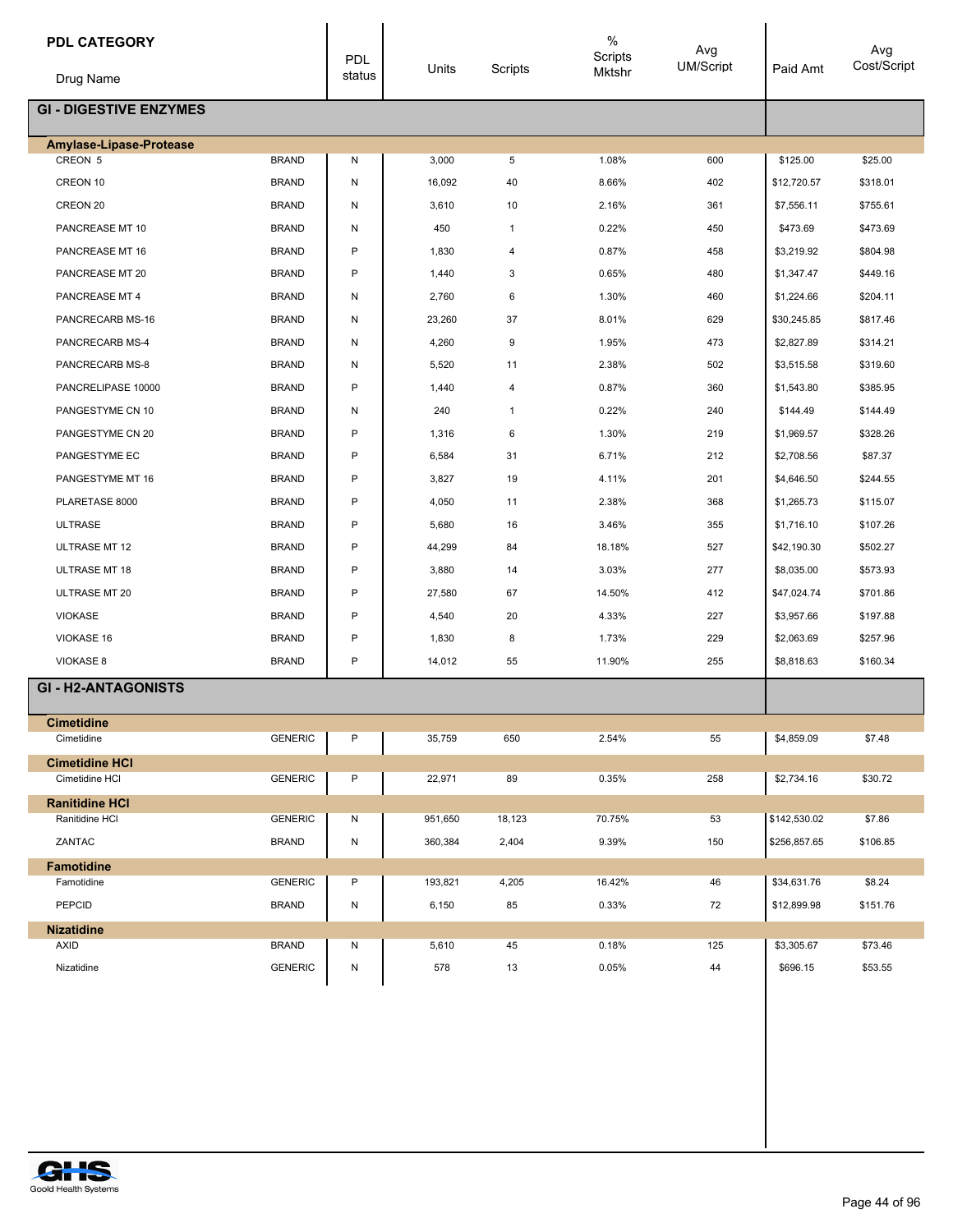| <b>PDL CATEGORY</b><br>Drug Name                                                 |                | <b>PDL</b><br>status | Units   | Scripts      | $\%$<br>Scripts<br>Mktshr | Avg<br><b>UM/Script</b> | Paid Amt     | Avg<br>Cost/Script |
|----------------------------------------------------------------------------------|----------------|----------------------|---------|--------------|---------------------------|-------------------------|--------------|--------------------|
|                                                                                  |                |                      |         |              |                           |                         |              |                    |
| <b>GI - INFLAMMATORY BOWEL AGENTS</b>                                            |                |                      |         |              |                           |                         |              |                    |
| <b>Balsalazide Disodium</b>                                                      |                |                      |         |              |                           |                         |              |                    |
| Balsalazide Disodium                                                             | <b>GENERIC</b> | N                    | 240     | $\mathbf{1}$ | 0.11%                     | 240                     | \$262.67     | \$262.67           |
| COLAZAL                                                                          | <b>BRAND</b>   | P                    | 5,850   | 23           | 2.54%                     | 254                     | \$9,191.99   | \$399.65           |
| <b>Mesalamine</b>                                                                |                |                      |         |              |                           |                         |              |                    |
| <b>ASACOL</b>                                                                    | <b>BRAND</b>   | P                    | 72,628  | 388          | 42.87%                    | 187                     | \$99,190.70  | \$255.65           |
| CANASA                                                                           | <b>BRAND</b>   | N                    | 360     | 12           | 1.33%                     | 30                      | \$2,683.16   | \$223.60           |
| <b>LIALDA</b>                                                                    | <b>BRAND</b>   | N                    | 990     | 13           | 1.44%                     | 76                      | \$3,310.56   | \$254.66           |
| Mesalamine                                                                       | <b>GENERIC</b> | P                    | 26,460  | 18           | 1.99%                     | 1,470                   | \$5,544.52   | \$308.03           |
| <b>PENTASA</b>                                                                   | <b>BRAND</b>   | P                    | 30,455  | 139          | 15.36%                    | 219                     | \$40,896.20  | \$294.22           |
| <b>ROWASA</b>                                                                    | <b>BRAND</b>   | P                    | 840     | $\mathbf{1}$ | 0.11%                     | 840                     | \$339.06     | \$339.06           |
| <b>Mesalamine w/ Cleanser</b>                                                    |                |                      |         |              |                           |                         |              |                    |
| <b>ROWASA</b>                                                                    | <b>BRAND</b>   | Ν                    | 14      | $\mathbf{1}$ | 0.11%                     | 14                      | \$378.50     | \$378.50           |
| <b>Sulfasalazine</b>                                                             |                |                      |         |              |                           |                         |              |                    |
| Sulfasalazine                                                                    | <b>GENERIC</b> | P                    | 47,446  | 287          | 31.71%                    | 165                     | \$6,517.98   | \$22.71            |
| <b>Infliximab</b><br><b>REMICADE</b>                                             | <b>BRAND</b>   | Ν                    | 80      | 22           | 2.43%                     | 4                       | \$53,151.34  | \$2,415.97         |
|                                                                                  |                |                      |         |              |                           |                         |              |                    |
| <b>GI - IRRITABLE BOWEL SYNDROME AGENTS</b>                                      |                |                      |         |              |                           |                         |              |                    |
| <b>Alosetron HCI</b>                                                             |                |                      |         |              |                           |                         |              |                    |
| <b>LOTRONEX</b>                                                                  | <b>BRAND</b>   | Ν                    | 330     | 6            | 100.00%                   | 55                      | \$4,431.74   | \$738.62           |
| GI-MISC.                                                                         |                |                      |         |              |                           |                         |              |                    |
| <b>Magnesium Hydroxide</b>                                                       |                |                      |         |              |                           |                         |              |                    |
| Magnesium Hydroxide                                                              | <b>GENERIC</b> | P                    | 912,396 | 1,948        | 13.75%                    | 468                     | \$12,489.86  | \$6.41             |
| <b>Sennosides</b><br>Sennosides                                                  | <b>GENERIC</b> | P                    | 106,740 | 457          | 3.23%                     | 234                     | \$8,995.83   | \$19.68            |
| <b>Sennosides-Docusate Sodium</b><br>Sennosides-Docusate Sodium                  | <b>GENERIC</b> | P                    | 740,743 | 11,018       | 77.79%                    | 67                      | \$100,501.35 | \$9.12             |
| <b>SENOKOT S</b>                                                                 | <b>BRAND</b>   | P                    | 2,247   | 33           | 0.23%                     | 68                      | \$383.44     | \$11.62            |
|                                                                                  |                |                      |         |              |                           |                         |              |                    |
| Bisacodyl-PEG 3350-Pot Chloride-Sod Bicarb-Sod Chloride<br>HALFLYTELY BOWEL PREP | <b>BRAND</b>   | P                    | 55      | 55           | 0.39%                     | $\mathbf{1}$            | \$2,936.18   | \$53.39            |
| HALFLYTELY BOWEL PREP/FLA                                                        | <b>BRAND</b>   | P                    | 119     | 119          | 0.84%                     | $\mathbf{1}$            | \$6,392.16   | \$53.72            |
| PEG 3350-KCI-NaCI-Na Sulfate-Na Ascorbate-Ascorbic Acid                          |                |                      |         |              |                           |                         |              |                    |
| <b>MOVIPREP</b>                                                                  | <b>BRAND</b>   | N                    | 34      | 34           | 0.24%                     | $\mathbf{1}$            | \$1,687.22   | \$49.62            |
| <b>Ursodiol</b>                                                                  |                |                      |         |              |                           |                         |              |                    |
| <b>ACTIGALL</b>                                                                  | <b>BRAND</b>   | P                    | 600     | 4            | 0.03%                     | 150                     | \$2,391.54   | \$597.89           |
| <b>URSO 250</b>                                                                  | <b>BRAND</b>   | N                    | 4,920   | 34           | 0.24%                     | 145                     | \$11,503.29  | \$338.33           |
| <b>URSO FORTE</b>                                                                | <b>BRAND</b>   | Ν                    | 810     | 13           | 0.09%                     | 62                      | \$3,601.06   | \$277.00           |
| Ursodiol                                                                         | <b>GENERIC</b> | P                    | 39,640  | 358          | 2.53%                     | 111                     | \$23,367.97  | \$65.27            |
| <b>Sorbitol</b>                                                                  |                |                      |         |              |                           |                         |              |                    |
| SORBITOL                                                                         | <b>BRAND</b>   | P                    | 47,791  | 91           | 0.64%                     | 525                     | \$995.35     | \$10.94            |
| <b>GI - MISC. ANTI-ULCER</b>                                                     |                |                      |         |              |                           |                         |              |                    |
| <b>Sucralfate</b>                                                                |                |                      |         |              |                           |                         |              |                    |
| CARAFATE                                                                         | <b>BRAND</b>   | P                    | 166,028 | 348          | 26.38%                    | 477                     | \$21,057.41  | \$60.51            |
| Sucralfate                                                                       | <b>GENERIC</b> | P                    | 90,410  | 971          | 73.62%                    | 93                      | \$24,979.83  | \$25.73            |
|                                                                                  |                |                      |         |              |                           |                         |              |                    |

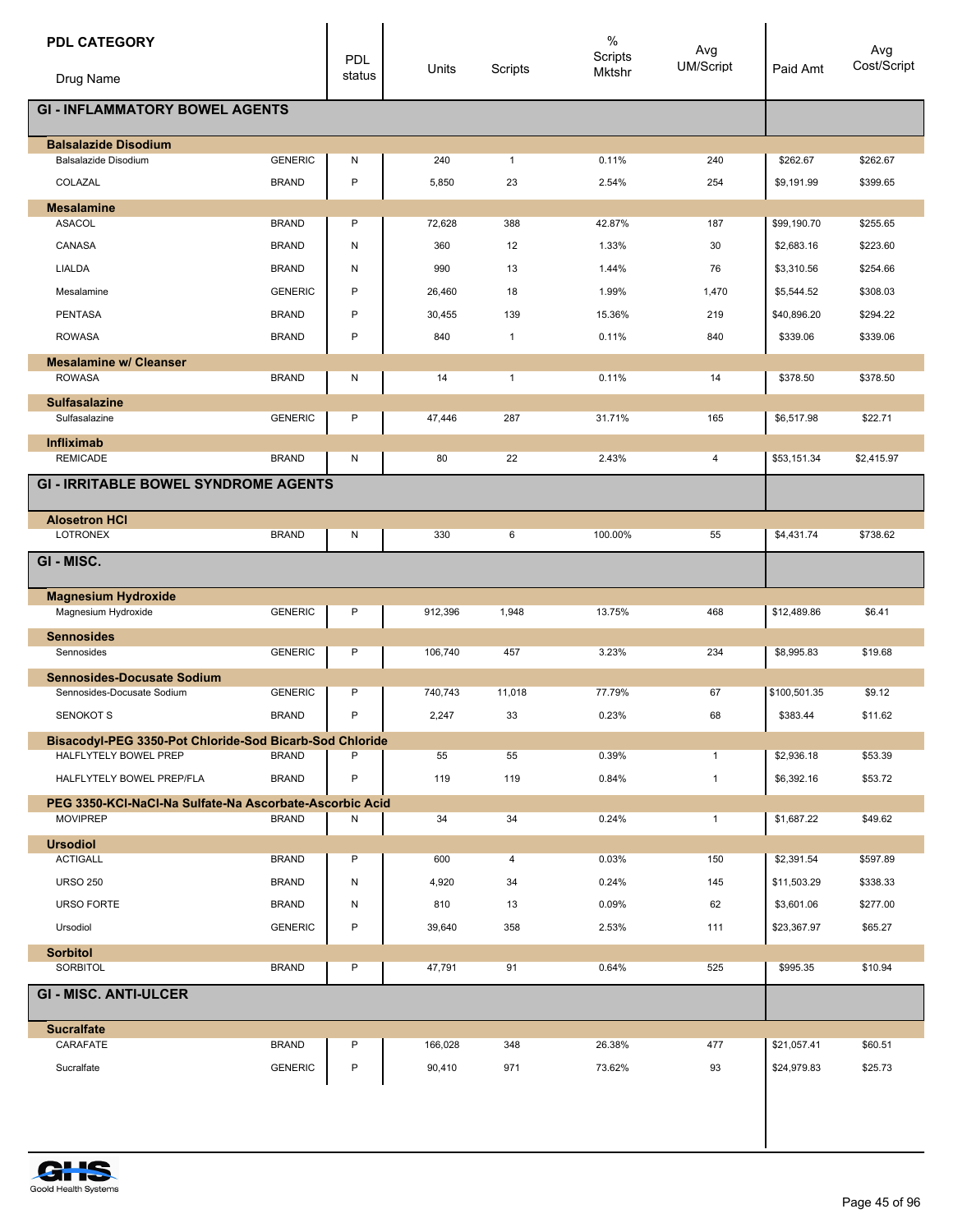|                                                                        | PDL<br>status | Units   | Scripts      | $\%$<br>Scripts<br>Mktshr | Avg<br><b>UM/Script</b> | Paid Amt       | Avg<br>Cost/Script |
|------------------------------------------------------------------------|---------------|---------|--------------|---------------------------|-------------------------|----------------|--------------------|
| Drug Name                                                              |               |         |              |                           |                         |                |                    |
| <b>GI - PROSTAGLANDINS</b>                                             |               |         |              |                           |                         |                |                    |
| <b>Misoprostol</b>                                                     |               |         |              |                           |                         |                |                    |
| <b>CYTOTEC</b><br><b>BRAND</b>                                         | N             | 540     | 6            | 3.97%                     | 90                      | \$759.06       | \$126.51           |
| <b>GENERIC</b><br>Misoprostol                                          | $\mathsf{P}$  | 4,230   | 145          | 96.03%                    | 29                      | \$3,780.34     | \$26.07            |
| <b>GI - PROTON PUMP INHIBITOR</b>                                      |               |         |              |                           |                         |                |                    |
| <b>Esomeprazole Magnesium</b>                                          |               |         |              |                           |                         |                |                    |
| <b>NEXIUM</b><br><b>BRAND</b>                                          | N             | 79,003  | 2,167        | 8.00%                     | 36                      | \$374,192.21   | \$172.68           |
| Lansoprazole                                                           |               |         |              |                           |                         |                |                    |
| <b>PREVACID</b><br><b>BRAND</b>                                        | P             | 369,566 | 8,727        | 32.22%                    | 42                      | \$1,532,673.97 | \$175.62           |
| <b>BRAND</b><br>PREVACID SOLUTAB                                       | $\sf P$       | 140,261 | 3,489        | 12.88%                    | 40                      | \$478,421.56   | \$137.12           |
| Omeprazole<br>OMEPRAZOLE<br><b>BRAND</b>                               |               |         | 643          | 2.37%                     | 70                      | \$17,302.61    | \$26.91            |
|                                                                        | N             | 45,025  |              |                           |                         |                |                    |
| <b>PRILOSEC</b><br><b>BRAND</b>                                        | N             | 1,937   | 34           | 0.13%                     | 57                      | \$4,885.99     | \$143.71           |
| SM OMEPRAZOLE<br><b>BRAND</b>                                          | N             | 200     | 5            | 0.02%                     | 40                      | \$87.58        | \$17.52            |
| <b>Omeprazole Magnesium</b>                                            |               |         |              |                           |                         |                |                    |
| PRILOSEC OTC<br><b>BRAND</b>                                           | P             | 273,764 | 7,045        | 26.01%                    | 39                      | \$176,606.03   | \$25.07            |
| <b>Pantoprazole Sodium</b><br>Pantoprazole Sodium<br><b>GENERIC</b>    | N             | 4,001   | 102          | 0.38%                     | 39                      | \$3,342.11     | \$32.77            |
|                                                                        |               |         |              |                           | 34                      |                |                    |
| <b>PROTONIX</b><br><b>BRAND</b>                                        | N             | 157,158 | 4,571        | 16.88%                    |                         | \$634,925.49   | \$138.90           |
| <b>Rabeprazole Sodium</b><br><b>ACIPHEX</b><br><b>BRAND</b>            | N             | 8,990   | 251          | 0.93%                     | 36                      | \$44,290.25    | \$176.46           |
|                                                                        |               |         |              |                           |                         |                |                    |
| <b>Omeprazole-Sodium Bicarbonate</b><br><b>ZEGERID</b><br><b>BRAND</b> | N             | 1,803   | 48           | 0.18%                     | 38                      | \$8,027.31     | \$167.24           |
| <b>GI - PROTON PUMP INHIBITOR/NSAID COMBO</b>                          |               |         |              |                           |                         |                |                    |
|                                                                        |               |         |              |                           |                         |                |                    |
| Lansoprazole-Naproxen<br>PREVACID NAPRAPAC<br><b>BRAND</b>             |               |         |              |                           |                         |                |                    |
|                                                                        | P             | 504     | 6            | 100.00%                   | 84                      | \$913.98       | \$152.33           |
| <b>GI - ULCER ANTI-INFECTIVE</b>                                       |               |         |              |                           |                         |                |                    |
| Bismuth Subcitrate Potassium-Metronidazole-Tetracycline                |               |         |              |                           |                         |                |                    |
|                                                                        | Ν             | 120     | $\mathbf{1}$ | 0.72%                     | 120                     | \$279.94       | \$279.94           |
| <b>PYLERA</b><br><b>BRAND</b>                                          |               |         |              |                           |                         |                |                    |
| Metronidazole-Tetracycline w/ Bismuth Subsalicylate                    |               |         |              |                           |                         |                |                    |
| <b>BRAND</b><br><b>HELIDAC</b>                                         | P             | 1,134   | 21           | 15.22%                    | 54                      | \$5,870.29     | \$279.54           |
| Amoxicillin-Clarithromycin w/ Lansoprazole                             |               |         |              |                           |                         |                |                    |
| <b>PREVPAC</b><br><b>BRAND</b>                                         | P             | 1,602   | 116          | 84.06%                    | 14                      | \$39,638.90    | \$341.71           |
|                                                                        |               |         |              |                           |                         |                |                    |
|                                                                        |               |         |              |                           |                         |                |                    |
|                                                                        |               |         |              |                           |                         |                |                    |
|                                                                        |               |         |              |                           |                         |                |                    |
|                                                                        |               |         |              |                           |                         |                |                    |
|                                                                        |               |         |              |                           |                         |                |                    |
|                                                                        |               |         |              |                           |                         |                |                    |
|                                                                        |               |         |              |                           |                         |                |                    |
|                                                                        |               |         |              |                           |                         |                |                    |

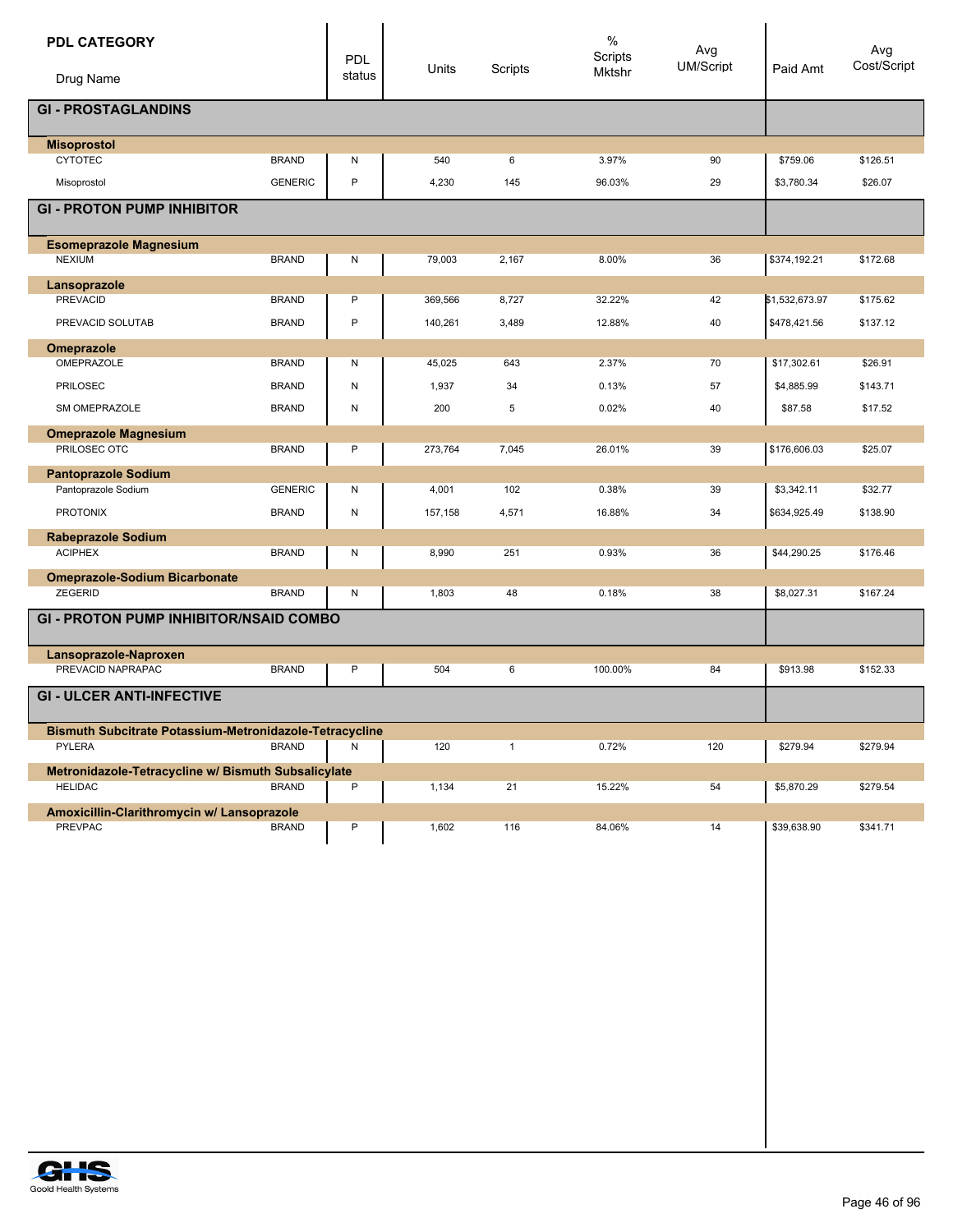| <b>PDL CATEGORY</b>                                                     |                | <b>PDL</b> |              |                | $\%$<br>Scripts | Avg              |             | Avg         |
|-------------------------------------------------------------------------|----------------|------------|--------------|----------------|-----------------|------------------|-------------|-------------|
| Drug Name                                                               |                | status     | Units        | Scripts        | Mktshr          | <b>UM/Script</b> | Paid Amt    | Cost/Script |
| <b>GLUCOCORTICOIDS - MINERALOCORTICOIDS</b>                             |                |            |              |                |                 |                  |             |             |
| <b>Budesonide</b>                                                       |                |            |              |                |                 |                  |             |             |
| ENTOCORT EC                                                             | <b>BRAND</b>   | P          | 7,020        | 89             | 0.32%           | 79               | \$34,515.10 | \$387.81    |
| <b>Cortisone Acetate</b><br><b>Cortisone Acetate</b>                    | <b>GENERIC</b> | P          | 2,143        | 28             | 0.10%           | 77               | \$351.04    | \$12.54     |
| <b>Dexamethasone</b>                                                    |                |            |              |                |                 |                  |             |             |
| <b>DEXAMETHASONE</b>                                                    | <b>BRAND</b>   | P          | 30,530       | 890            | 3.22%           | 34               | \$11,086.24 | \$12.46     |
| DEXAMETHASONE INTENSOL                                                  | <b>BRAND</b>   | P          | 759          | 30             | 0.11%           | 25               | \$532.55    | \$17.75     |
| <b>Dexamethasone Sodium Phosphate</b><br>Dexamethasone Sodium Phosphate | <b>GENERIC</b> | P          | 1,021        | 41             | 0.15%           | 25               | \$342.40    | \$8.35      |
| Hydrocortisone                                                          |                |            |              |                |                 |                  |             |             |
| <b>CORTEF</b>                                                           | <b>BRAND</b>   | P          | 19,098       | 204            | 0.74%           | 94               | \$6,539.59  | \$32.06     |
| Hydrocortisone                                                          | <b>GENERIC</b> | P          | 20,503       | 240            | 0.87%           | 85               | \$5,291.59  | \$22.05     |
| <b>Hydrocortisone Sod Succinate</b>                                     |                |            |              |                |                 |                  |             |             |
| SOLU-CORTEF                                                             | <b>BRAND</b>   | P          | 56           | 35             | 0.13%           | $\overline{2}$   | \$304.51    | \$8.70      |
| Methylprednisolone<br><b>MEDROL</b>                                     | <b>BRAND</b>   | Ν          | 147          | 5              | 0.02%           | 29               | \$155.27    | \$31.05     |
| MEDROL DOSEPAK                                                          | <b>BRAND</b>   | Ν          | 42           | $\overline{2}$ | 0.01%           | 21               | \$7.16      | \$3.58      |
| Methylprednisolone                                                      | <b>GENERIC</b> | P          | 61,362       | 2,754          | 9.98%           | 22               | \$17,187.64 | \$6.24      |
| <b>Methylprednisolone Acetate</b>                                       |                |            |              |                |                 |                  |             |             |
| DEPO-MEDROL                                                             | <b>BRAND</b>   | P          | 3            | 3              | 0.01%           | $\mathbf{1}$     | \$40.15     | \$13.38     |
| Methylprednisolone Acetate                                              | <b>GENERIC</b> | N          | $\mathbf{1}$ | $\overline{1}$ | 0.00%           | $\mathbf{1}$     | \$15.08     | \$15.08     |
| <b>Methylprednisolone Sod Succ</b><br>SOLU-MEDROL                       | <b>BRAND</b>   | P          | 1,103        | 20             | 0.07%           | 55               | \$846.59    | \$42.33     |
|                                                                         |                |            |              |                |                 |                  |             |             |
| <b>Prednisolone</b><br>PREDNISOLONE                                     | <b>BRAND</b>   | P          | 164,359      | 3,154          | 11.43%          | 52               | \$20,678.15 | \$6.56      |
| <b>Prednisolone Sodium Phosphate</b>                                    |                |            |              |                |                 |                  |             |             |
| <b>MILLIPRED</b>                                                        | <b>BRAND</b>   | P          | 130          | $\overline{2}$ | 0.01%           | 65               | \$47.45     | \$23.73     |
| ORAPRED                                                                 | <b>BRAND</b>   | Ν          | 2,406        | 19             | 0.07%           | 127              | \$985.93    | \$51.89     |
| ORAPRED ODT                                                             | <b>BRAND</b>   | N          | 804          | 46             | 0.17%           | $17\,$           | \$3,540.11  | \$76.96     |
| PEDIAPRED                                                               | <b>BRAND</b>   | N          | 960          | 14             | 0.05%           | 69               | \$316.99    | \$22.64     |
| Prednisolone Sodium Phosphate                                           | <b>GENERIC</b> | P          | 410,434      | 7,384          | 26.76%          | 56               | \$97,926.50 | \$13.26     |
| <b>Prednisone</b><br>Prednisone                                         | <b>GENERIC</b> | Ρ          | 313,830      | 11,731         | 42.51%          | 27               | \$57,864.07 | \$4.93      |
| <b>Triamcinolone Acetonide</b>                                          |                |            |              |                |                 |                  |             |             |
| KENALOG-10                                                              | <b>BRAND</b>   | P          | 1,419        | 10             | 0.04%           | 142              | \$170.49    | \$17.05     |
| KENALOG-40                                                              | <b>BRAND</b>   | P          | 58,052       | 340            | 1.23%           | 171              | \$9,249.47  | \$27.20     |
| <b>Fludrocortisone Acetate</b>                                          |                |            |              |                |                 |                  |             |             |
| <b>Fludrocortisone Acetate</b>                                          | <b>GENERIC</b> | P          | 19,558       | 555            | 2.01%           | 35               | \$14,206.25 | \$25.60     |
| <b>GOUT</b>                                                             |                |            |              |                |                 |                  |             |             |
| <b>Allopurinol</b>                                                      |                | P          |              |                |                 |                  |             |             |
| Allopurinol                                                             | <b>GENERIC</b> |            | 48,030       | 1,380          | 78.77%          | 35               | \$7,316.76  | \$5.30      |
| <b>Colchicine</b><br>Colchicine                                         | <b>GENERIC</b> | P          | 14,698       | 333            | 19.01%          | 44               | \$3,279.99  | \$9.85      |
| <b>Probenecid</b>                                                       |                |            |              |                |                 |                  |             |             |
| Probenecid                                                              | <b>GENERIC</b> | Ρ          | 1,822        | 32             | 1.83%           | 57               | \$961.62    | \$30.05     |
| <b>Colchicine w/ Probenecid</b><br>Colchicine w/ Probenecid             | <b>GENERIC</b> | P          | 330          | $\overline{7}$ | 0.40%           | 47               | \$269.92    | \$38.56     |
|                                                                         |                |            |              |                |                 |                  |             |             |

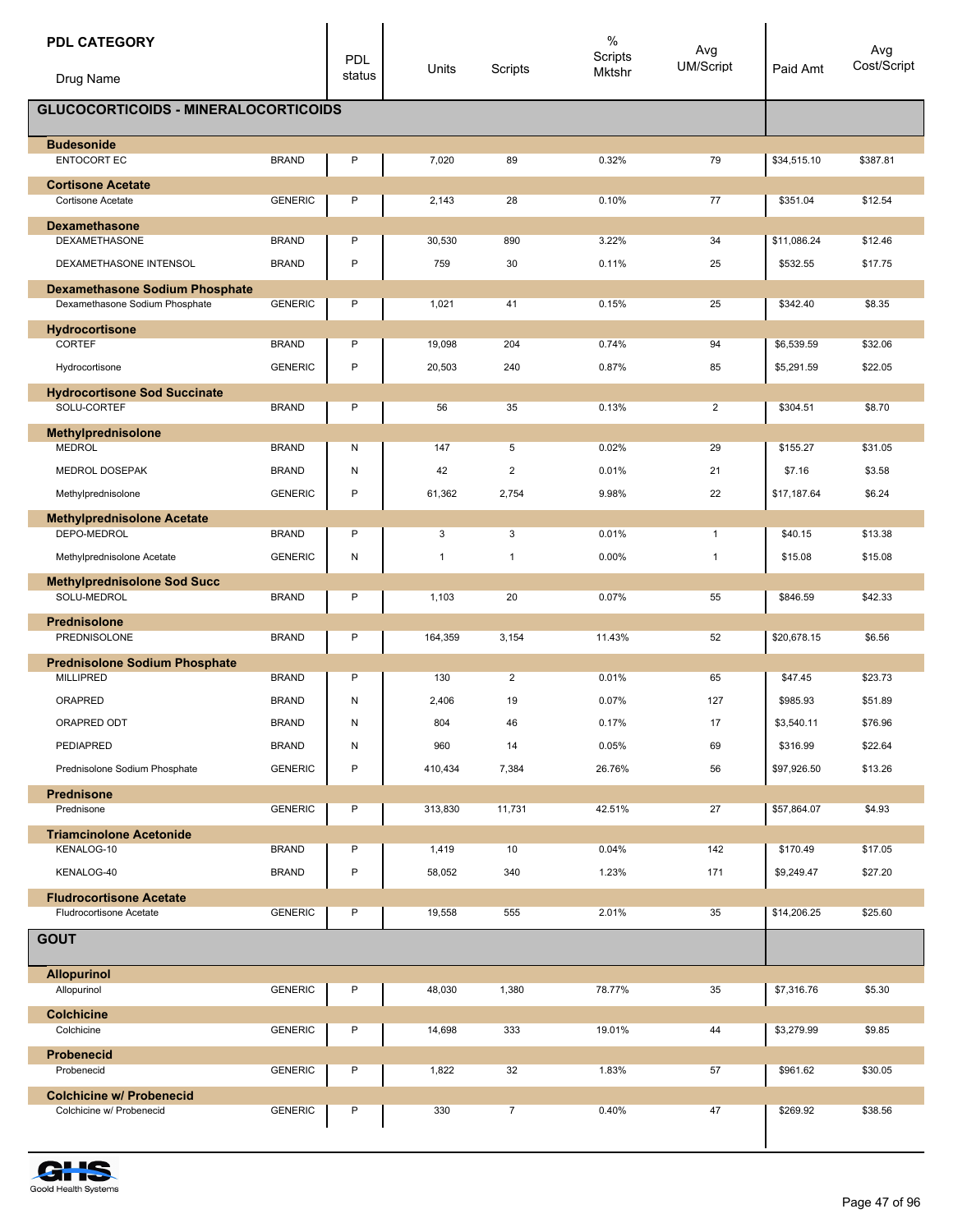| <b>PDL CATEGORY</b>                     |                | <b>PDL</b> | Units          | Scripts        | $\%$<br>Scripts | Avg<br><b>UM/Script</b> | Paid Amt     | Avg<br>Cost/Script |
|-----------------------------------------|----------------|------------|----------------|----------------|-----------------|-------------------------|--------------|--------------------|
| Drug Name                               |                | status     |                |                | Mktshr          |                         |              |                    |
| <b>GRANULOCYTE CSF</b>                  |                |            |                |                |                 |                         |              |                    |
| <b>Filgrastim</b>                       |                |            |                |                |                 |                         |              |                    |
| <b>NEUPOGEN</b>                         | <b>BRAND</b>   | P          | 731            | 71             | 93.42%          | 10                      | \$158,867.01 | \$2,237.56         |
| Pegfilgrastim<br><b>NEULASTA</b>        | <b>BRAND</b>   | N          | $\overline{2}$ | 3              | 3.95%           | $\mathbf{1}$            | \$4,821.90   | \$1,607.30         |
|                                         |                |            |                |                |                 |                         |              |                    |
| Sargramostim<br><b>LEUKINE</b>          | <b>BRAND</b>   | N          | 28             | $\overline{2}$ | 2.63%           | 14                      | \$2,907.74   | \$1,453.87         |
| <b>GROWTH HORMONE</b>                   |                |            |                |                |                 |                         |              |                    |
| Somatropin                              |                |            |                |                |                 |                         |              |                    |
| <b>GENOTROPIN</b>                       | <b>BRAND</b>   | P          | 778            | 181            | 30.37%          | 4                       | \$399,151.58 | \$2,205.26         |
| <b>GENOTROPIN MINIQUICK</b>             | <b>BRAND</b>   | P          | 4,207          | 155            | 26.01%          | 27                      | \$288,120.24 | \$1,858.84         |
| <b>HUMATROPE</b>                        | <b>BRAND</b>   | Ν          | 130            | 51             | 8.56%           | 3                       | \$93,411.43  | \$1,831.60         |
| HUMATROPE COMBO PACK                    | <b>BRAND</b>   | Ν          | 190            | 15             | 2.52%           | 13                      | \$48,141.28  | \$3,209.42         |
| NORDITROPIN CARTRIDGE                   | <b>BRAND</b>   | N          | 17             | $\overline{7}$ | 1.17%           | $\overline{2}$          | \$10,162.11  | \$1,451.73         |
| NORDITROPIN NORDIFLEX PEN               | <b>BRAND</b>   | N          | 66             | 14             | 2.35%           | 5                       | \$4,516.08   | \$322.58           |
| <b>NUTROPIN</b>                         | <b>BRAND</b>   | P          | 12             | 3              | 0.50%           | $\overline{4}$          | \$7,380.15   | \$2,460.05         |
| <b>NUTROPIN AQ</b>                      | <b>BRAND</b>   | P          | 278            | 39             | 6.54%           | $\overline{7}$          | \$75,012.73  | \$1,923.40         |
| NUTROPIN AQ PEN                         | <b>BRAND</b>   | P          | 804            | 120            | 20.13%          | $\overline{7}$          | \$221,299.01 | \$1,844.16         |
| <b>TEV-TROPIN</b>                       | <b>BRAND</b>   | P          | 30             | 5              | 0.84%           | 6                       | \$6,228.83   | \$1,245.77         |
| Somatropin (Non-Refrigerated)<br>SAIZEN | <b>BRAND</b>   | N          | 25             | 6              | 1.01%           | 4                       | \$12,305.42  | \$2,050.90         |
| <b>HEMOSTATIC</b>                       |                |            |                |                |                 |                         |              |                    |
| <b>Aminocaproic Acid</b>                |                |            |                |                |                 |                         |              |                    |
| <b>AMICAR</b>                           | <b>BRAND</b>   | P          | 2,912          | 9              | 39.13%          | 324                     | \$2,952.14   | \$328.02           |
| Aminocaproic Acid                       | <b>GENERIC</b> | P          | 5,778          | 14             | 60.87%          | 413                     | \$5,169.29   | \$369.24           |
| <b>HEPATITIS B ONLY</b>                 |                |            |                |                |                 |                         |              |                    |
| <b>Adefovir Dipivoxil</b>               |                |            |                |                |                 |                         |              |                    |
| <b>HEPSERA</b>                          | <b>BRAND</b>   | Ρ          | 1,890          | 63             | 61.17%          | 30                      | \$40,351.22  | \$640.50           |
| <b>Entecavir</b><br><b>BARACLUDE</b>    | <b>BRAND</b>   | Ρ          | 1,200          | 40             | 38.83%          | 30                      | \$30,147.15  | \$753.68           |
| <b>HEPATITIS C AGENTS</b>               |                |            |                |                |                 |                         |              |                    |
|                                         |                |            |                |                |                 |                         |              |                    |
| Interferon alfacon-1<br><b>INFERGEN</b> | <b>BRAND</b>   | N          | 15             | $\mathbf{1}$   | 0.22%           | 15                      | \$2,622.78   | \$2,622.78         |
|                                         |                |            |                |                |                 |                         |              |                    |
| Peginterferon alfa-2a<br>PEGASYS        | <b>BRAND</b>   | Ρ          | 188            | 173            | 38.70%          | $\mathbf{1}$            | \$346,718.73 | \$2,004.15         |
| Peginterferon alfa-2b                   |                |            |                |                |                 |                         |              |                    |
| PEG-INTRON                              | <b>BRAND</b>   | P          | 36             | 9              | 2.01%           | $\overline{4}$          | \$16,597.06  | \$1,844.12         |
| PEG-INTRON REDIPEN                      | <b>BRAND</b>   | P          | 28             | $\overline{7}$ | 1.57%           | $\overline{4}$          | \$13,397.34  | \$1,913.91         |
| PEG-INTRON REDIPEN PAK 4                | <b>BRAND</b>   | P          | 160            | 40             | 8.95%           | $\overline{4}$          | \$78,716.67  | \$1,967.92         |
| <b>Ribavirin (Hepatitis C)</b>          |                |            |                |                |                 |                         |              |                    |
| <b>REBETOL</b>                          | <b>BRAND</b>   | P          | 28,759         | 208            | 46.53%          | 138                     | \$280,088.52 | \$1,346.58         |
| Ribavirin (Hepatitis C)                 | <b>GENERIC</b> | N          | 1,156          | 9              | 2.01%           | 128                     | \$3,944.91   | \$438.32           |

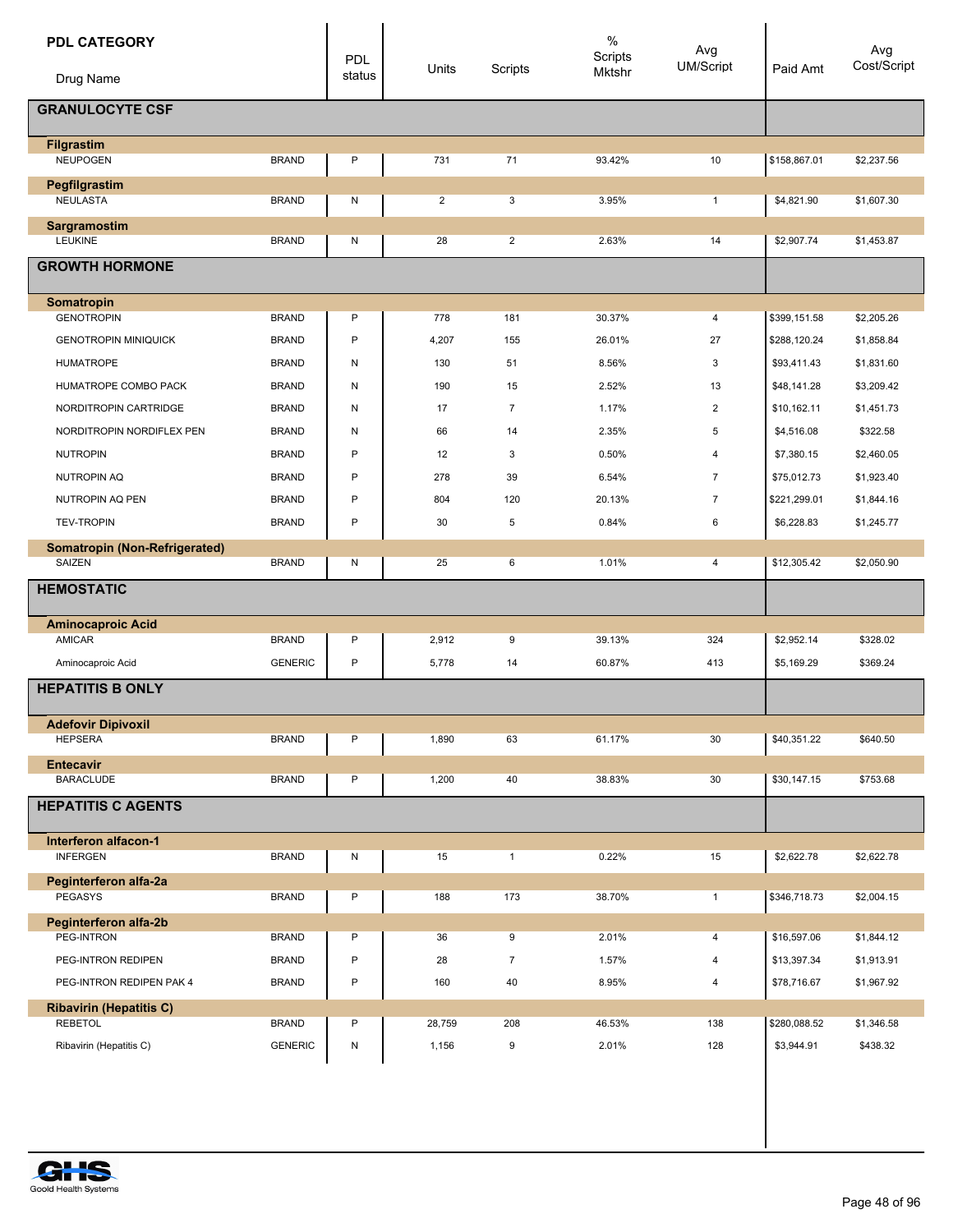| <b>PDL CATEGORY</b>                                              |                | <b>PDL</b> |                |                | $\%$<br>Scripts | Avg<br>UM/Script |              | Avg<br>Cost/Script |
|------------------------------------------------------------------|----------------|------------|----------------|----------------|-----------------|------------------|--------------|--------------------|
| Drug Name                                                        |                | status     | Units          | Scripts        | <b>Mktshr</b>   |                  | Paid Amt     |                    |
| <b>HERPES AGENTS</b>                                             |                |            |                |                |                 |                  |              |                    |
| <b>Acyclovir</b>                                                 |                |            |                |                |                 |                  |              |                    |
| Acyclovir                                                        | <b>GENERIC</b> | P          | 91,508         | 1,741          | 30.78%          | 53               | \$17,326.13  | \$9.95             |
| <b>ZOVIRAX</b>                                                   | <b>BRAND</b>   | $\sf P$    | 43,021         | 202            | 3.57%           | 213              | \$19,921.74  | \$98.62            |
| <b>Valacyclovir HCI</b>                                          |                |            |                |                |                 |                  |              |                    |
| <b>VALTREX</b>                                                   | <b>BRAND</b>   | P          | 87,436         | 3,675          | 64.98%          | 24               | \$701,720.92 | \$190.94           |
| <b>Famciclovir</b>                                               |                |            |                |                |                 |                  |              |                    |
| Famciclovir                                                      | <b>GENERIC</b> | N          | 374            | 25             | 0.44%           | 15               | \$2,509.96   | \$100.40           |
| <b>FAMVIR</b>                                                    | <b>BRAND</b>   | N          | 439            | 13             | 0.23%           | 34               | \$4,582.01   | \$352.46           |
| HYPERPARATHYROID TREATMENT - VITAMIN D ANALOGS AND CALCIMIMETICS |                |            |                |                |                 |                  |              |                    |
| <b>Doxercalciferol</b>                                           |                |            |                |                |                 |                  |              |                    |
| <b>HECTOROL</b>                                                  | <b>BRAND</b>   | P          | 720            | 31             | 30.39%          | 23               | \$6,675.77   | \$215.35           |
| <b>Paricalcitol</b>                                              |                |            |                |                |                 |                  |              |                    |
| ZEMPLAR                                                          | <b>BRAND</b>   | P          | 420            | 10             | 9.80%           | 42               | \$4,579.55   | \$457.96           |
| <b>Cinacalcet HCI</b><br><b>SENSIPAR</b>                         | <b>BRAND</b>   | N          | 2,013          | 61             | 59.80%          | 33               | \$41,446.60  | \$679.45           |
|                                                                  |                |            |                |                |                 |                  |              |                    |
| <b>IMMUNE SERUMS</b>                                             |                |            |                |                |                 |                  |              |                    |
| <b>Hepatitis B Immune Globulin (Human)</b>                       |                |            |                |                |                 |                  |              |                    |
| NABI-HB                                                          | <b>BRAND</b>   | P          | 30             | 6              | 4.62%           | 5                | \$4,268.88   | \$711.48           |
| <b>Immune Globulin (Human) IV</b><br><b>GAMMAGARD LIQUID</b>     | <b>BRAND</b>   | P          | 17,325         | 42             | 32.31%          | 413              | \$162,497.74 | \$3,868.99         |
| GAMMAGARD S/D IGA LESS TH                                        | <b>BRAND</b>   | P          | 20             | 8              | 6.15%           | 3                | \$23,898.14  | \$2,987.27         |
| <b>GAMUNEX</b>                                                   | <b>BRAND</b>   | P          | 16,350         | 55             | 42.31%          | 297              | \$165,773.24 | \$3,014.06         |
|                                                                  |                |            |                |                |                 |                  |              |                    |
| Immune Globulin (Human) Subcutaneous<br>VIVAGLOBIN               | <b>BRAND</b>   | N          | 2,576          | 19             | 14.62%          | 136              | \$50,809.46  | \$2,674.18         |
| <b>INFLUENZA AGENTS</b>                                          |                |            |                |                |                 |                  |              |                    |
|                                                                  |                |            |                |                |                 |                  |              |                    |
| <b>Rimantadine Hydrochloride</b>                                 |                |            |                |                |                 |                  |              |                    |
| Rimantadine Hydrochloride                                        | GENERIC        | P          | 16             | 3              | 4.92%           | 5                | \$35.90      | \$11.97            |
| <b>Oseltamivir Phosphate</b><br><b>TAMIFLU</b>                   | <b>BRAND</b>   |            |                |                | 86.89%          |                  |              |                    |
|                                                                  |                | P          | 1,285          | 53             |                 | 24               | \$4,450.07   | \$83.96            |
| Zanamivir                                                        |                |            |                |                |                 |                  |              |                    |
| RELENZA DISKHALER                                                | <b>BRAND</b>   | P          | 60             | 3              | 4.92%           | 20               | \$188.10     | \$62.70            |
| <b>Influenza Virus Vaccine Live</b>                              |                |            |                |                |                 |                  |              |                    |
| FLUMIST NASAL VACCINE 200                                        | <b>BRAND</b>   | P          | $\overline{2}$ | $\overline{2}$ | 3.28%           | $\mathbf{1}$     | \$51.16      | \$25.58            |
| <b>K REMOVING RESINS</b>                                         |                |            |                |                |                 |                  |              |                    |
| <b>Sodium Polystyrene Sulfonate</b>                              |                |            |                |                |                 |                  |              |                    |
| Sodium Polystyrene Sulfonate                                     | <b>GENERIC</b> | P          | 17,838         | 45             | 70.31%          | 396              | \$1,877.26   | \$41.72            |
| SPS                                                              | <b>BRAND</b>   | P          | 3,946          | 19             | 29.69%          | 208              | \$273.25     | \$14.38            |

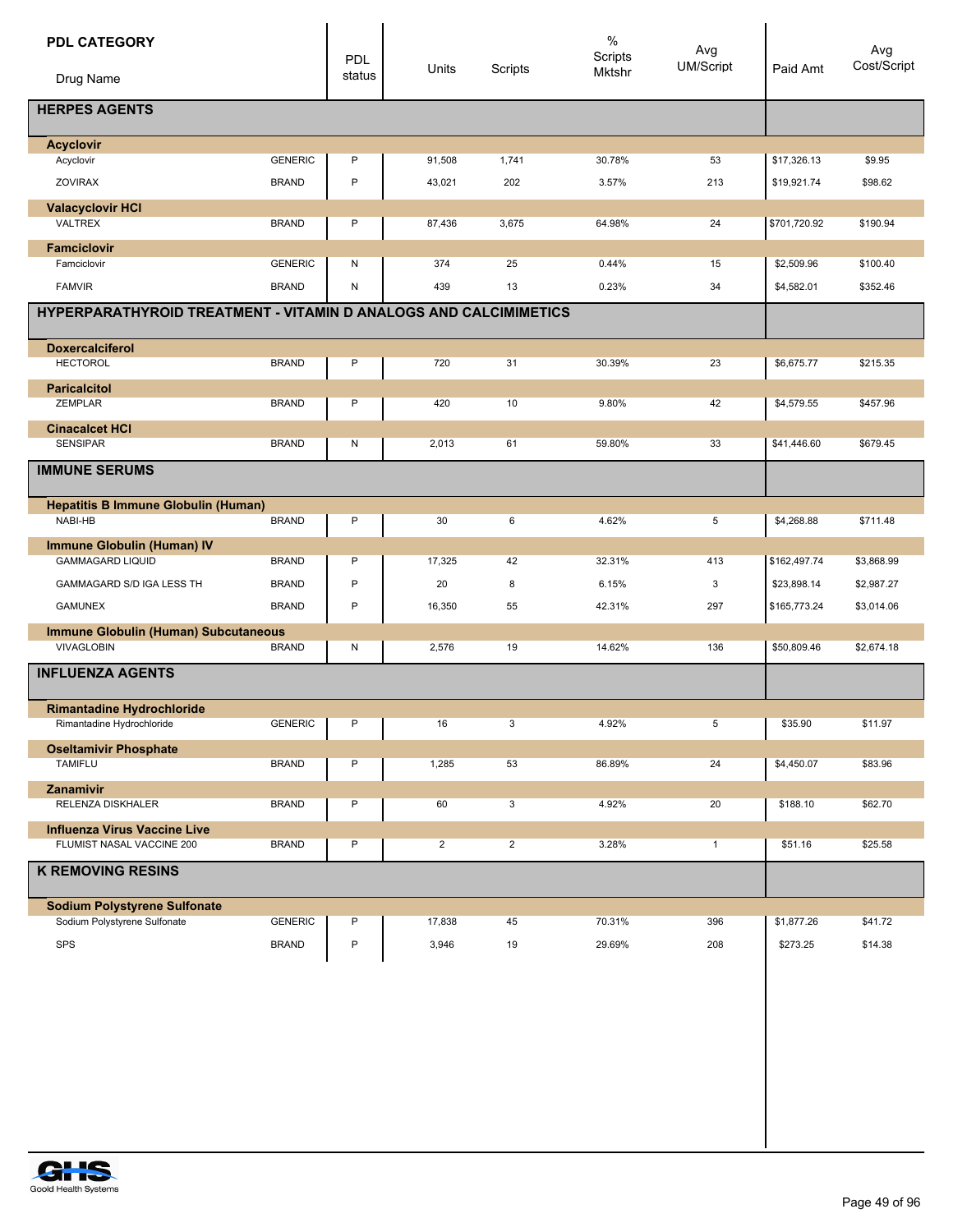| <b>PDL CATEGORY</b>                                                            |                | PDL    | Units   | Scripts        | $\%$<br>Scripts<br><b>Mktshr</b> | Avg<br><b>UM/Script</b> | Paid Amt     | Avg<br>Cost/Script |
|--------------------------------------------------------------------------------|----------------|--------|---------|----------------|----------------------------------|-------------------------|--------------|--------------------|
| Drug Name                                                                      |                | status |         |                |                                  |                         |              |                    |
| LINCOSAMIDES / OXAZOLIDINONES / LEPROSTATICS                                   |                |        |         |                |                                  |                         |              |                    |
| <b>Clindamycin HCI</b>                                                         |                |        |         |                |                                  |                         |              |                    |
| <b>CLEOCIN</b>                                                                 | <b>BRAND</b>   | N<br>P | 84      | $\overline{2}$ | 0.06%                            | 42                      | \$14.58      | \$7.29             |
| Clindamycin HCI                                                                | <b>GENERIC</b> |        | 133,121 | 2,829          | 82.79%                           | 47                      | \$25,946.00  | \$9.17             |
| <b>Clindamycin Palmitate Hydrochloride</b><br><b>CLEOCIN PEDIATRIC GRANULE</b> | <b>BRAND</b>   | Ρ      | 82,725  | 342            | 10.01%                           | 242                     | \$36,053.32  | \$105.42           |
| <b>Clindamycin Phosphate</b>                                                   |                |        |         |                |                                  |                         |              |                    |
| Clindamycin Phosphate                                                          | <b>GENERIC</b> | P      | 2,632   | 14             | 0.41%                            | 188                     | \$572.88     | \$40.92            |
| Linezolid                                                                      |                |        |         |                |                                  |                         |              |                    |
| ZYVOX                                                                          | <b>BRAND</b>   | P      | 44,887  | 54             | 1.58%                            | 831                     | \$66,811.66  | \$1,237.25         |
| <b>Daptomycin</b><br><b>CUBICIN</b>                                            | <b>BRAND</b>   | P      | 362     | 71             | 2.08%                            | 5                       | \$77,726.61  | \$1,094.74         |
|                                                                                |                |        |         |                |                                  |                         |              |                    |
| <b>Dapsone</b><br><b>DAPSONE</b>                                               | <b>BRAND</b>   | P      | 4,096   | 105            | 3.07%                            | 39                      | \$1,684.93   | \$16.05            |
| <b>MACROLIDES / ERYTHROMYCIN'S / KETOLIDES</b>                                 |                |        |         |                |                                  |                         |              |                    |
|                                                                                |                |        |         |                |                                  |                         |              |                    |
| <b>Erythromycin Base</b><br>ERY-TAB                                            | <b>BRAND</b>   | P      | 21,817  | 537            | 1.18%                            | 41                      | \$8,790.49   | \$16.37            |
| <b>ERYTHROMYCIN</b>                                                            | <b>BRAND</b>   | Ρ      | 3,114   | 66             | 0.15%                            | 47                      | \$735.51     | \$11.14            |
| <b>ERYTHROMYCIN BASE</b>                                                       | <b>BRAND</b>   | P      | 4,747   | 112            | 0.25%                            | 42                      | \$1,348.33   | \$12.04            |
|                                                                                |                |        |         |                |                                  |                         |              |                    |
| <b>Erythromycin Stearate</b><br>ERYTHROCIN STEARATE                            | <b>BRAND</b>   | P      | 4,107   | 95             | 0.21%                            | 43                      | \$993.20     | \$10.45            |
| <b>Erythromycin Ethylsuccinate</b>                                             |                |        |         |                |                                  |                         |              |                    |
| E.E.S. GRANULES                                                                | <b>BRAND</b>   | P      | 3,825   | 21             | 0.05%                            | 182                     | \$371.87     | \$17.71            |
| ERYPED 200                                                                     | <b>BRAND</b>   | P      | 5,500   | 26             | 0.06%                            | 212                     | \$555.94     | \$21.38            |
| ERYPED 400                                                                     | <b>BRAND</b>   | P      | 5,600   | 24             | 0.05%                            | 233                     | \$619.40     | \$25.81            |
| Erythromycin Ethylsuccinate                                                    | <b>GENERIC</b> | P      | 35,950  | 344            | 0.76%                            | 105                     | \$3,954.05   | \$11.49            |
| <b>Azithromycin</b>                                                            |                |        |         |                |                                  |                         |              |                    |
| Azithromycin                                                                   | <b>GENERIC</b> | Ρ      | 210,174 | 24,327         | 53.59%                           | 9                       | \$619,658.27 | \$25.47            |
| <b>ZITHROMAX</b>                                                               | <b>BRAND</b>   | Ν      | 402,089 | 18,117         | 39.91%                           | 22                      | \$893,724.64 | \$49.33            |
| ZITHROMAX Z-PAK                                                                | <b>BRAND</b>   | P      | 834     | 139            | 0.31%                            | 6                       | \$8,172.09   | \$58.79            |
| ZMAX                                                                           | <b>BRAND</b>   | P      | 21      | 20             | 0.04%                            | $\mathbf{1}$            | \$1,251.67   | \$62.58            |
| Clarithromycin<br><b>BIAXIN</b>                                                | <b>BRAND</b>   | Ν      | 20,430  | 202            | 0.44%                            | 101                     | \$15,780.23  | \$78.12            |
| <b>BIAXIN XL</b>                                                               | <b>BRAND</b>   | P      | 9,189   | 424            | 0.93%                            | 22                      | \$51,595.36  | \$121.69           |
| <b>BIAXIN XL PAC</b>                                                           | <b>BRAND</b>   | Ρ      | 1,064   | 66             | 0.15%                            | 16                      | \$6,076.75   | \$92.07            |
| Clarithromycin                                                                 | <b>GENERIC</b> | N      | 35,212  | 874            | 1.93%                            | 40                      | \$42,059.18  | \$48.12            |
| <b>Telithromycin</b>                                                           |                |        |         |                |                                  |                         |              |                    |
| <b>KETEK</b>                                                                   | <b>BRAND</b>   | N      | 20      | $\mathbf{1}$   | 0.00%                            | 20                      | \$30.00      | \$30.00            |
| <b>MIGRAINE - ERGOTAMINE DERIVATIVES</b>                                       |                |        |         |                |                                  |                         |              |                    |
| <b>Dihydroergotamine Mesylate</b>                                              |                |        |         |                |                                  |                         |              |                    |
| D.H.E. 45                                                                      | <b>BRAND</b>   | Ν      | 50      | 5              | 7.58%                            | 10                      | \$4,137.06   | \$827.41           |
| Dihydroergotamine Mesylate                                                     | <b>GENERIC</b> | Ρ      | 90      | 16             | 24.24%                           | 6                       | \$2,839.68   | \$177.48           |
| <b>MIGRANAL</b>                                                                | <b>BRAND</b>   | P      | 368     | 45             | 68.18%                           | 8                       | \$17,431.74  | \$387.37           |
|                                                                                |                |        |         |                |                                  |                         |              |                    |

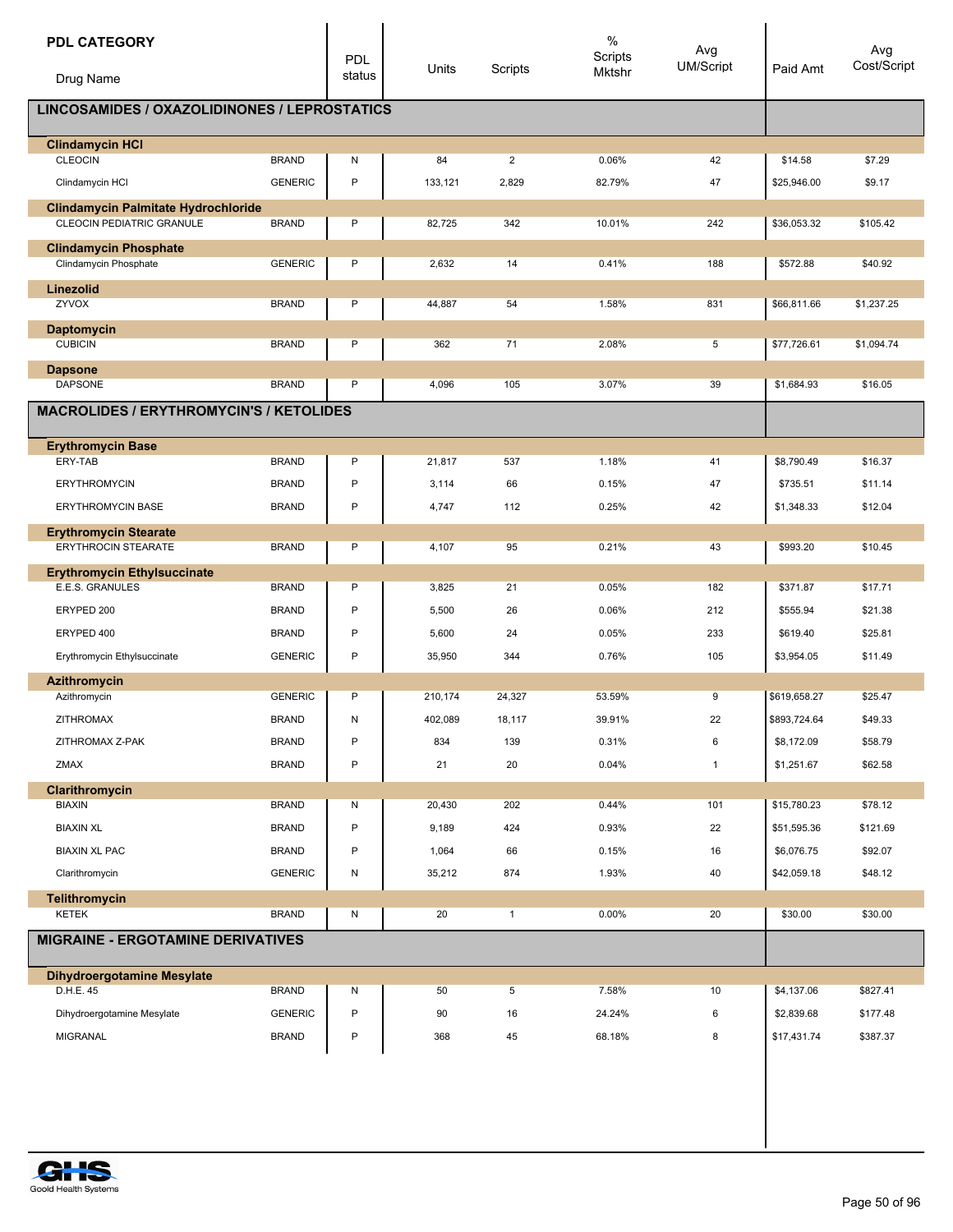| <b>PDL CATEGORY</b>                                        |                | PDL    | Units  | Scripts        | $\%$<br>Scripts | Avg<br>UM/Script | Paid Amt     | Avg<br>Cost/Script |
|------------------------------------------------------------|----------------|--------|--------|----------------|-----------------|------------------|--------------|--------------------|
| Drug Name                                                  |                | status |        |                | Mktshr          |                  |              |                    |
| <b>MIGRAINE - MISC.</b>                                    |                |        |        |                |                 |                  |              |                    |
| <b>Ergotamine w/ Caffeine</b>                              |                |        |        |                |                 |                  |              |                    |
| Ergotamine w/ Caffeine                                     | <b>GENERIC</b> | N      | 124    | $\overline{4}$ | 18.18%          | 31               | \$145.13     | \$36.28            |
| Sumatriptan-Naproxen Sodium                                |                |        |        |                |                 |                  |              |                    |
| <b>TREXIMET</b>                                            | <b>BRAND</b>   | N      | 159    | 18             | 81.82%          | 9                | \$2,157.32   | \$119.85           |
| MIGRAINE - SELECTIVE SEROTONIN AGONISTS (5HT)--Injectables |                |        |        |                |                 |                  |              |                    |
| <b>Sumatriptan</b>                                         |                |        |        |                |                 |                  |              |                    |
| <b>IMITREX</b>                                             | <b>BRAND</b>   | P      | 564    | 91             | 23.10%          | 6                | \$17,882.39  | \$196.51           |
| <b>Sumatriptan Succinate</b>                               |                |        |        |                |                 |                  |              |                    |
| <b>IMITREX</b>                                             | <b>BRAND</b>   | P      | 52     | 17             | 4.31%           | 3                | \$8,558.21   | \$503.42           |
| <b>IMITREX STATDOSE REFILL</b>                             | <b>BRAND</b>   | P      | 459    | 161            | 40.86%          | 3                | \$78,063.74  | \$484.87           |
| <b>IMITREX STATDOSE SYSTEM</b>                             | <b>BRAND</b>   | P      | 200    | 121            | 30.71%          | $\overline{2}$   | \$36,938.81  | \$305.28           |
| Zolmitriptan                                               |                |        |        |                |                 |                  |              |                    |
| <b>ZOMIG</b>                                               | <b>BRAND</b>   | N      | 24     | $\overline{4}$ | 1.02%           | 6                | \$717.16     | \$179.29           |
| MIGRAINE - SELECTIVE SEROTONIN AGONISTS (5HT)--Tabs        |                |        |        |                |                 |                  |              |                    |
| <b>Almotriptan Malate</b>                                  |                |        |        |                |                 |                  |              |                    |
| <b>AXERT</b>                                               | <b>BRAND</b>   | N      | 179    | 18             | 0.38%           | 10               | \$2,108.50   | \$117.14           |
| <b>Eletriptan Hydrobromide</b>                             |                |        |        |                |                 |                  |              |                    |
| <b>RELPAX</b>                                              | <b>BRAND</b>   | P      | 7,615  | 924            | 19.26%          | 8                | \$146,436.64 | \$158.48           |
| <b>Frovatriptan Succinate</b>                              |                |        |        |                |                 |                  |              |                    |
| <b>FROVA</b>                                               | <b>BRAND</b>   | Ν      | 178    | 16             | 0.33%           | 11               | \$2,960.01   | \$185.00           |
| <b>Naratriptan HCI</b>                                     |                |        |        |                |                 |                  |              |                    |
| AMERGE                                                     | <b>BRAND</b>   | N      | 234    | 22             | 0.46%           | 11               | \$5,458.37   | \$248.11           |
| <b>Rizatriptan Benzoate</b>                                |                |        |        |                |                 |                  |              |                    |
| <b>MAXALT</b>                                              | <b>BRAND</b>   | P      | 6,052  | 670            | 13.96%          | 9                | \$124,851.78 | \$186.35           |
| MAXALT-MLT                                                 | <b>BRAND</b>   | P      | 5,221  | 582            | 12.13%          | $\boldsymbol{9}$ | \$107,864.17 | \$185.33           |
| <b>Sumatriptan Succinate</b>                               |                |        |        |                |                 |                  |              |                    |
| <b>IMITREX</b>                                             | <b>BRAND</b>   | P      | 23,348 | 2,530          | 52.73%          | 9                | \$548,467.07 | \$216.79           |
| SUMATRIPTAN SUCCINATE                                      | <b>BRAND</b>   | N      | 73     | $\overline{7}$ | 0.15%           | 10               | \$585.76     | \$83.68            |
| Zolmitriptan                                               |                |        |        |                |                 |                  |              |                    |
| <b>ZOMIG</b>                                               | <b>BRAND</b>   | N      | 214    | 26             | 0.54%           | 8                | \$3,474.00   | \$133.62           |
| <b>ZOMIG ZMT</b>                                           | <b>BRAND</b>   | N      | 22     | 3              | 0.06%           | $\overline{7}$   | \$355.97     | \$118.66           |

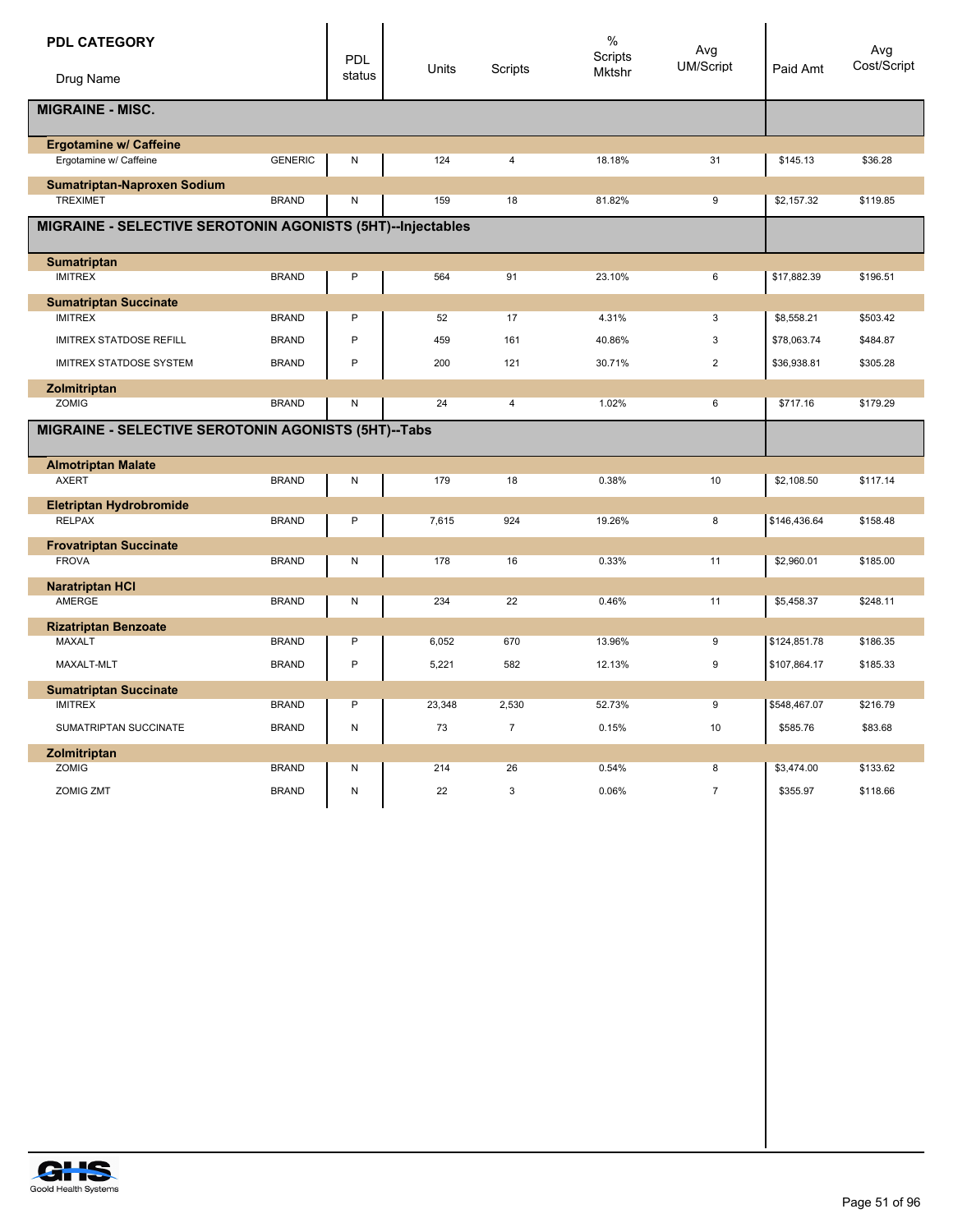| <b>PDL CATEGORY</b>                                               |                | <b>PDL</b><br>status | Units   | Scripts        | $\%$<br>Scripts<br>Mktshr | Avg<br><b>UM/Script</b> | Paid Amt   | Avg<br>Cost/Script |
|-------------------------------------------------------------------|----------------|----------------------|---------|----------------|---------------------------|-------------------------|------------|--------------------|
| Drug Name                                                         |                |                      |         |                |                           |                         |            |                    |
| <b>MINERALS</b>                                                   |                |                      |         |                |                           |                         |            |                    |
| <b>Sodium Acetate</b>                                             |                |                      |         |                |                           |                         |            |                    |
| Sodium Acetate                                                    | <b>GENERIC</b> | P                    | 11,950  | 38             | 0.17%                     | 314                     | \$418.13   | \$11.00            |
| <b>Sodium Bicarbonate</b>                                         |                |                      |         |                |                           |                         |            |                    |
| Sodium Bicarbonate                                                | <b>GENERIC</b> | P                    | 125,797 | 344            | 1.51%                     | 366                     | \$5,614.06 | \$16.32            |
| <b>Calcium Carbonate</b><br>Calcium Carbonate                     | <b>GENERIC</b> | P                    | 49,857  | 231            | 1.02%                     | 216                     | \$2,110.29 | \$9.14             |
| <b>Calcium Citrate</b><br>Calcium Citrate                         | <b>GENERIC</b> | P                    | 450     | $\overline{7}$ | 0.03%                     | 64                      | \$45.82    | \$6.55             |
|                                                                   |                |                      |         |                |                           |                         |            |                    |
| <b>Calcium Gluconate</b><br>Calcium Gluconate                     | <b>GENERIC</b> | Ν                    | 1,250   | 5              | 0.02%                     | 250                     | \$94.90    | \$18.98            |
| <b>Calcium Phosphate, Tribasic</b>                                |                |                      |         |                |                           |                         |            |                    |
| CALCIUM PHOSPHATE TRIBASI                                         | <b>BRAND</b>   | P                    | 168     | $\overline{7}$ | 0.03%                     | 24                      | \$33.46    | \$4.78             |
| <b>Oyster Shell</b>                                               |                |                      |         |                |                           |                         |            |                    |
| <b>Oyster Shell</b>                                               | <b>GENERIC</b> | P                    | 480     | $\mathbf{1}$   | 0.00%                     | 480                     | \$13.70    | \$13.70            |
| <b>Calcium Carbonate-Vitamin D</b><br>Calcium Carbonate-Vitamin D | <b>GENERIC</b> | P                    | 45,533  | 790            | 3.48%                     | 58                      | \$4,564.85 | \$5.78             |
| Calcium & Phosphorus w/ Vitamin D                                 |                |                      |         |                |                           |                         |            |                    |
| Calcium & Phosphorus w/ Vitamin D                                 | <b>GENERIC</b> | N                    | 6,927   | 91             | 0.40%                     | 76                      | \$1,485.81 | \$16.33            |
| <b>Sodium Fluoride</b>                                            |                |                      |         |                |                           |                         |            |                    |
| LURIDE                                                            | <b>BRAND</b>   | P                    | 2,035   | 70             | 0.31%                     | 29                      | \$401.69   | \$5.74             |
| SODIUM FLUORIDE                                                   | <b>BRAND</b>   | P                    | 16,738  | 468            | 2.06%                     | 36                      | \$2,919.68 | \$6.24             |
| <b>Potassium lodide</b>                                           |                |                      |         |                |                           |                         |            |                    |
| <b>SSKI</b>                                                       | <b>BRAND</b>   | P                    | 420     | 13             | 0.06%                     | 32                      | \$156.93   | \$12.07            |
| <b>Magnesium Chloride</b><br>Magnesium Chloride                   | <b>GENERIC</b> | N                    | 1,350   | 5              | 0.02%                     | 270                     | \$85.00    | \$17.00            |
|                                                                   |                |                      |         |                |                           |                         |            |                    |
| SLOW-MAG                                                          | <b>BRAND</b>   | N                    | 963     | 20             | 0.09%                     | 48                      | \$236.19   | \$11.81            |
| <b>Magnesium Gluconate</b><br><b>MAGONATE</b>                     | <b>BRAND</b>   | N                    | 480     | 3              | 0.01%                     | 160                     | \$15.15    | \$5.05             |
|                                                                   |                |                      |         |                |                           |                         |            |                    |
| <b>Magnesium Sulfate</b><br>Magnesium Sulfate                     | <b>GENERIC</b> | P                    | 4,541   | 19             | 0.08%                     | 239                     | \$341.52   | \$17.97            |
| <b>Potassium Phosphate</b>                                        |                |                      |         |                |                           |                         |            |                    |
| NEUTRA-PHOS-K                                                     | <b>BRAND</b>   | N                    | 225     | $\overline{2}$ | 0.01%                     | 113                     | \$139.05   | \$69.53            |
| <b>Potassium Phosphate Monobasic</b>                              |                |                      |         |                |                           |                         |            |                    |
| K-PHOS                                                            | <b>BRAND</b>   | P                    | 730     | 10             | 0.04%                     | 73                      | \$142.40   | \$14.24            |
| <b>Sodium Phosphate</b>                                           |                |                      |         |                |                           |                         |            |                    |
| Sodium Phosphate                                                  | <b>GENERIC</b> | P                    | 1,740   | 5              | 0.02%                     | 348                     | \$148.14   | \$29.63            |
| <b>Potassium &amp; Sodium Phosphates</b>                          |                |                      |         |                |                           |                         |            |                    |
| NEUTRA-PHOS                                                       | <b>BRAND</b>   | Ν                    | 1,320   | 22             | 0.10%                     | 60                      | \$724.75   | \$32.94            |
| PHOS-NAK POWDER CONCENTRA                                         | <b>BRAND</b>   | N                    | 3,325   | 40             | 0.18%                     | 83                      | \$1,264.66 | \$31.62            |
| Pot Phosphate Dibasic & Monobasic w/ Sod Phosphate Monobasic      |                |                      |         |                |                           |                         |            |                    |
| K-PHOS NEUTRAL                                                    | <b>BRAND</b>   | Ν                    | 318     | 8              | 0.04%                     | 40                      | \$102.92   | \$12.87            |
| Pot Phosphate Dibasic & Monobasic w/<br>Sod Phosphate Monobasic   | <b>GENERIC</b> | P                    | 3,824   | 36             | 0.16%                     | 106                     | \$616.46   | \$17.12            |
| <b>Potassium Acetate</b>                                          |                |                      |         |                |                           |                         |            |                    |
| Potassium Acetate                                                 | <b>GENERIC</b> | P                    | 1,160   | 19             | 0.08%                     | 61                      | \$98.36    | \$5.18             |
| <b>Potassium Bicarbonate</b>                                      |                |                      |         |                |                           |                         |            |                    |
| Potassium Bicarbonate                                             | <b>GENERIC</b> | Ρ                    | 780     | 17             | 0.07%                     | 46                      | \$187.55   | \$11.03            |

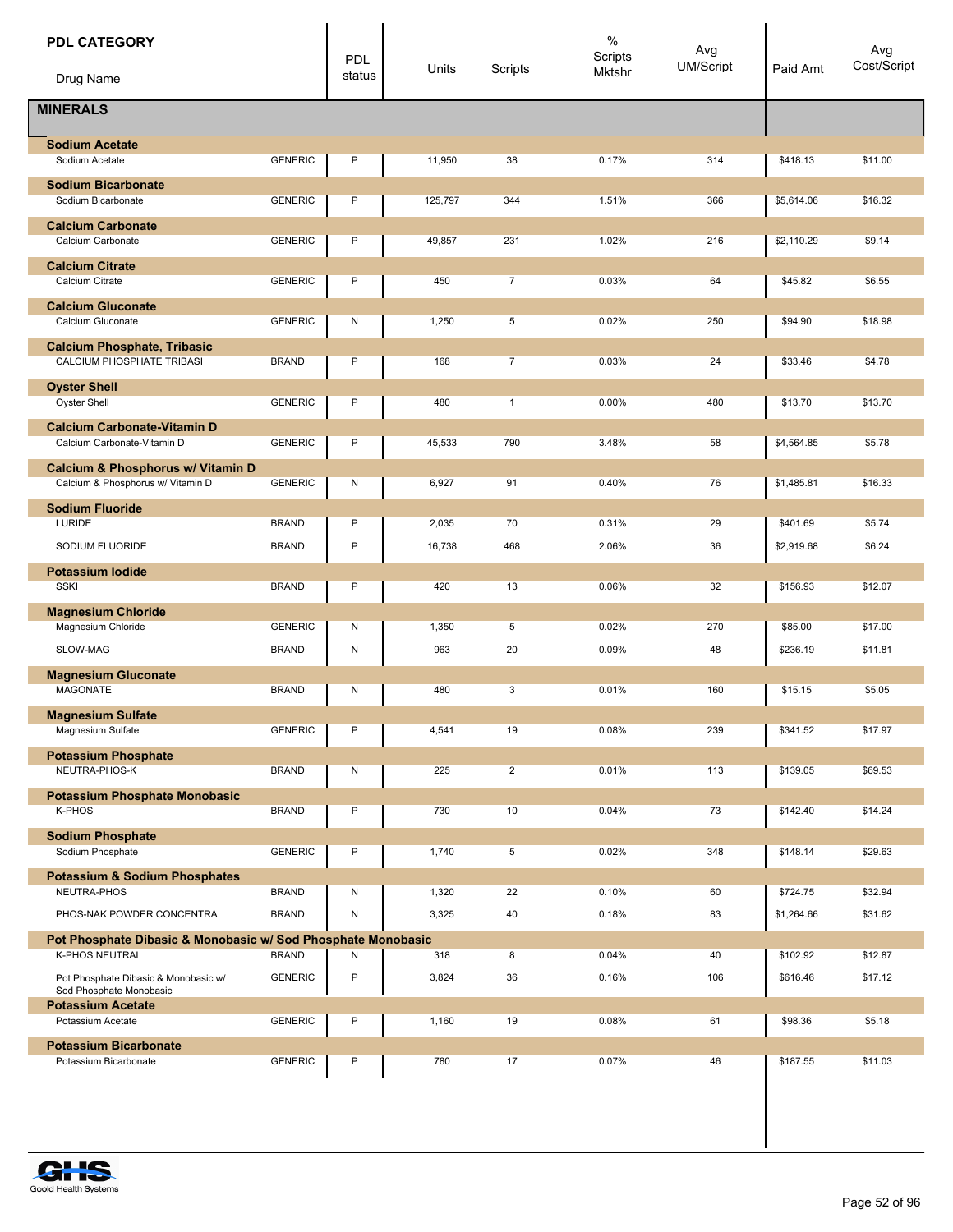| <b>PDL CATEGORY</b><br>Drug Name                        |                | <b>PDL</b><br>status | Units   | Scripts        | $\%$<br><b>Scripts</b><br><b>Mktshr</b> | Avg<br><b>UM/Script</b> | Paid Amt    | Avg<br>Cost/Script |
|---------------------------------------------------------|----------------|----------------------|---------|----------------|-----------------------------------------|-------------------------|-------------|--------------------|
| <b>Potassium Chloride</b>                               |                |                      |         |                |                                         |                         |             |                    |
| <b>K-LOR</b>                                            | <b>BRAND</b>   | N                    | 15      | $\mathbf{1}$   | 0.00%                                   | 15                      | \$24.30     | \$24.30            |
| <b>K-TABS</b>                                           | <b>BRAND</b>   | N                    | 908     | 18             | 0.08%                                   | 50                      | \$107.54    | \$5.97             |
| MICRO-K                                                 | <b>BRAND</b>   | P                    | 3,842   | 48             | 0.21%                                   | 80                      | \$3,129.65  | \$65.20            |
| Potassium Chloride                                      | <b>GENERIC</b> | P                    | 437,390 | 3,581          | 15.75%                                  | 122                     | \$64,950.29 | \$18.14            |
| <b>Potassium Chloride Microencapsulated Crystals CR</b> |                |                      |         |                |                                         |                         |             |                    |
| Potassium Chloride Microencapsulated<br>Crystals CR     | <b>GENERIC</b> | $\mathsf{P}$         | 206,988 | 4,119          | 18.12%                                  | 50                      | \$37,981.72 | \$9.22             |
| <b>Sodium Chloride</b>                                  |                |                      |         |                |                                         |                         |             |                    |
| Sodium Chloride                                         | <b>GENERIC</b> | $\mathsf{P}$         | 923,258 | 720            | 3.17%                                   | 1,282                   | \$20,711.36 | \$28.77            |
| <b>Zinc Acetate (Oral)</b>                              |                |                      |         |                |                                         |                         |             |                    |
| <b>GALZIN</b>                                           | <b>BRAND</b>   | Ν                    | 30      | $\mathbf{1}$   | 0.00%                                   | 30                      | \$23.46     | \$23.46            |
| <b>Zinc Sulfate</b>                                     |                |                      |         |                |                                         |                         |             |                    |
| <b>ZINC SULFATE</b>                                     | <b>BRAND</b>   | P                    | 97,128  | 19             | 0.08%                                   | 5,112                   | \$1,309.84  | \$68.94            |
| <b>Cupric Chloride</b>                                  |                |                      |         |                |                                         |                         |             |                    |
| <b>COPPER TRACE METAL</b>                               | <b>BRAND</b>   | Ν                    | 1,800   | 3              | 0.01%                                   | 600                     | \$30.60     | \$10.20            |
| <b>Iron</b>                                             |                |                      |         |                |                                         |                         |             |                    |
| Iron                                                    | <b>GENERIC</b> | Ν                    | 60      | $\mathbf{1}$   | 0.00%                                   | 60                      | \$18.27     | \$18.27            |
| MY KIDZ IRON 10                                         | <b>BRAND</b>   | N                    | 120     | $\mathbf{1}$   | 0.00%                                   | 120                     | \$22.47     | \$22.47            |
| <b>Ferrous Sulfate</b>                                  |                |                      |         |                |                                         |                         |             |                    |
| Ferrous Sulfate                                         | <b>GENERIC</b> | P                    | 527,026 | 11,584         | 50.96%                                  | 45                      | \$53,200.68 | \$4.59             |
| <b>Ferrous Gluconate</b>                                |                |                      |         |                |                                         |                         |             |                    |
| <b>FERROUS GLUCONATE</b>                                | <b>BRAND</b>   | Ν                    | 11,573  | 259            | 1.14%                                   | 45                      | \$1,194.06  | \$4.61             |
| <b>Ferrous Fumarate</b>                                 |                |                      |         |                |                                         |                         |             |                    |
| Ferrous Fumarate                                        | <b>GENERIC</b> | $\mathsf{P}$         | 1,170   | 22             | 0.10%                                   | 53                      | \$99.15     | \$4.51             |
| <b>Iron Dextran</b>                                     |                |                      |         |                |                                         |                         |             |                    |
| Iron Dextran                                            | <b>GENERIC</b> | P                    | 132     | 15             | 0.07%                                   | 9                       | \$2,088.77  | \$139.25           |
| <b>Iron Sucrose</b>                                     |                |                      |         |                |                                         |                         |             |                    |
| <b>VENOFER</b>                                          | <b>BRAND</b>   | N                    | 90      | 3              | 0.01%                                   | 30                      | \$1,094.50  | \$364.83           |
| <b>Polysaccharide Iron Complex</b>                      |                |                      |         |                |                                         |                         |             |                    |
| <b>NIFEREX</b>                                          | <b>BRAND</b>   | N                    | 465     | $\overline{4}$ | 0.02%                                   | 116                     | \$129.12    | \$32.28            |
| Polysaccharide Iron Complex                             | <b>GENERIC</b> | Ν                    | 3,178   | 58             | 0.26%                                   | 55                      | \$925.26    | \$15.95            |
| <b>Sodium Chloride (External)</b>                       |                |                      |         |                |                                         |                         |             |                    |
| SODIUM CHLORIDE                                         | <b>BRAND</b>   | Ν                    | 119     | $\overline{2}$ | 0.01%                                   | 60                      | \$15.70     | \$7.85             |
|                                                         |                |                      |         |                |                                         |                         |             |                    |

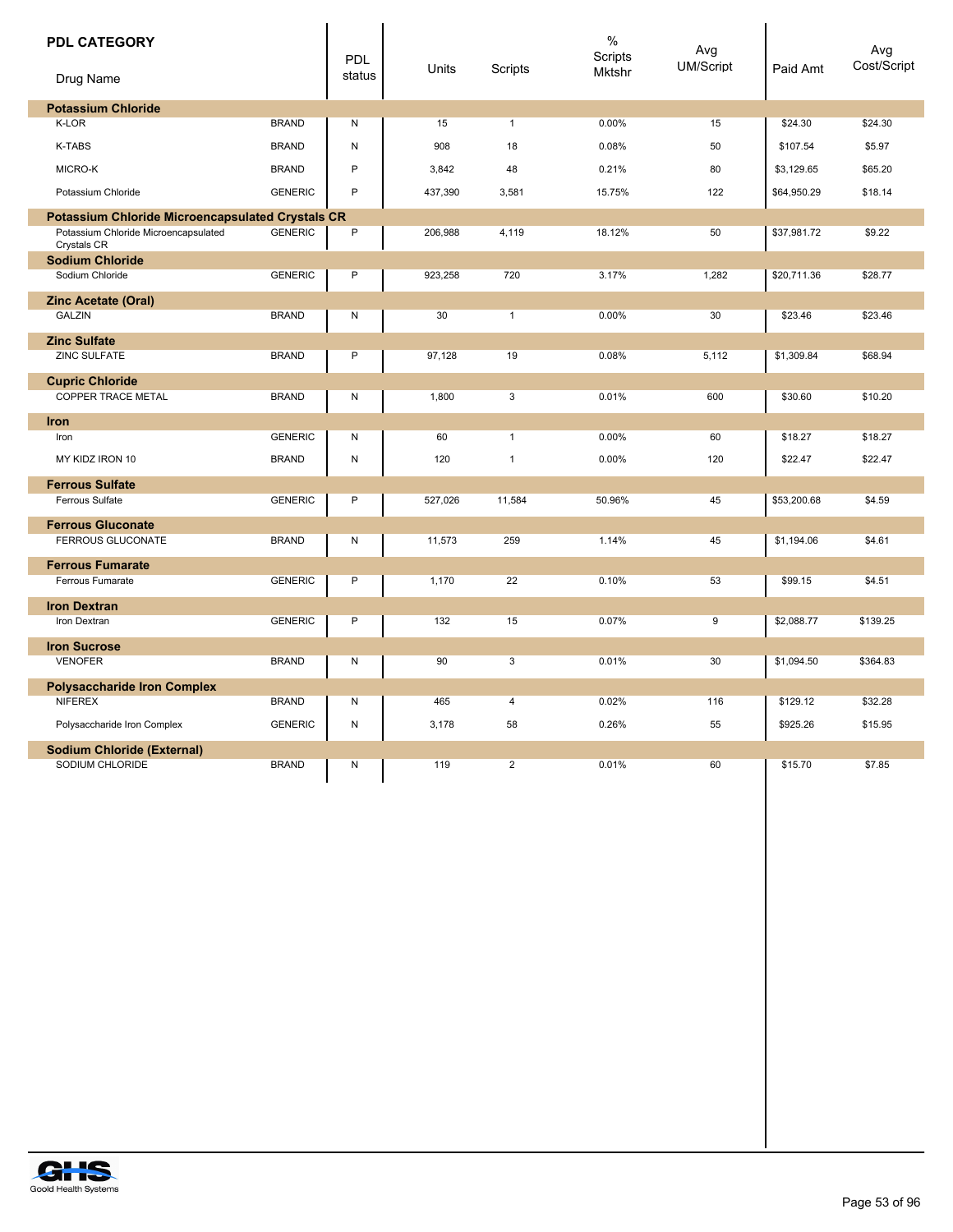| <b>PDL CATEGORY</b>                                                       |                | <b>PDL</b> | Units          | Scripts        | $\%$<br>Scripts<br>Mktshr | Avg<br><b>UM/Script</b> | Paid Amt    | Avg<br>Cost/Script |
|---------------------------------------------------------------------------|----------------|------------|----------------|----------------|---------------------------|-------------------------|-------------|--------------------|
| Drug Name                                                                 |                | status     |                |                |                           |                         |             |                    |
| <b>MISCELLANEOUS</b>                                                      |                |            |                |                |                           |                         |             |                    |
| <b>Hepatitis B Vaccine (Recomb)</b><br><b>RECOMBIVAX HB</b>               | <b>BRAND</b>   | P          | 3              | $\mathbf{1}$   | 0.08%                     | 3                       | \$200.09    | \$200.09           |
| <b>Influenza Virus Vaccine Split</b><br>AFLURIA 2008-2009                 | <b>BRAND</b>   | P          | 8              | 15             | 1.27%                     | $\mathbf{1}$            | \$233.29    | \$15.55            |
| <b>FLULAVAL</b>                                                           | <b>BRAND</b>   | P          | 39             | 77             | 6.52%                     | $\mathbf{1}$            | \$1,007.61  | \$13.09            |
| FLUZONE SPLIT 2008-2009                                                   | <b>BRAND</b>   | P          | 167            | 331            | 28.03%                    | $\mathbf{1}$            | \$5,443.56  | \$16.45            |
| Influenza Virus Vaccine Split Preservative Free                           |                |            |                |                |                           |                         |             |                    |
| FLUARIX 2008-2009                                                         | <b>BRAND</b>   | P          | 30             | 60             | 5.08%                     | $\mathbf{1}$            | \$1,092.80  | \$18.21            |
| FLUZONE PF 2008-2009                                                      | <b>BRAND</b>   | P          | $\overline{2}$ | 3              | 0.25%                     | $\mathbf{1}$            | \$63.30     | \$21.10            |
| Influenza Virus Vaccine Types A & B Surface Antigen<br>FLUVIRIN 2008-2009 | <b>BRAND</b>   | P          | 239            | 477            | 40.39%                    | $\mathbf{1}$            | \$8,212.63  | \$17.22            |
| <b>Rabies Virus Vaccine, HDC</b><br>IMOVAX RABIES (H.D.C.V.)              | <b>BRAND</b>   | P          | 5              | $\mathbf{1}$   | 0.08%                     | 5                       | \$891.62    | \$891.62           |
| <b>Zoster Vaccine Live</b>                                                |                |            |                |                |                           |                         |             |                    |
| ZOSTAVAX                                                                  | <b>BRAND</b>   | Ν          | 3              | 3              | 0.25%                     | $\mathbf{1}$            | \$532.33    | \$177.44           |
| Meningococcal Vac A,C, Y&W-135                                            |                |            |                |                |                           |                         |             |                    |
| MENOMUNE-A/C/Y/W-135                                                      | <b>BRAND</b>   | P          | $\mathbf{1}$   | $\mathbf{1}$   | 0.08%                     | $\mathbf{1}$            | \$109.65    | \$109.65           |
| <b>Pneumococcal Vac Polyvalent</b><br>PNEUMOVAX 23/1 DOSE                 | <b>BRAND</b>   | P          | 20             | 40             | 3.39%                     | $\mathbf{1}$            | \$1,561.17  | \$39.03            |
| PNEUMOVAX 23/5 DOSE                                                       | <b>BRAND</b>   | P          | 6              | 12             | 1.02%                     | $\mathbf{1}$            | \$425.24    | \$35.44            |
| <b>Typhoid VI Polysaccharide Vaccine</b>                                  |                |            |                |                |                           |                         |             |                    |
| <b>TYPHIM VI</b>                                                          | <b>BRAND</b>   | P          | $\mathbf{1}$   | $\mathbf{1}$   | 0.08%                     | $\mathbf{1}$            | \$54.68     | \$54.68            |
| <b>Tetanus Toxoid Adsorbed</b>                                            |                |            |                |                |                           |                         |             |                    |
| TETANUS TOXOID ADSORBED                                                   | <b>BRAND</b>   | P          | $\mathbf{1}$   | $\mathbf{1}$   | 0.08%                     | $\mathbf{1}$            | \$51.25     | \$51.25            |
| <b>Tetanus-Diphtheria Toxoids (Td)</b><br><b>DECAVAC</b>                  | <b>BRAND</b>   | P          | 5              | 10             | 0.85%                     | $\mathbf{1}$            | \$250.90    | \$25.09            |
| <b>Immune Globulin (Human) IV</b>                                         |                |            |                |                |                           |                         |             |                    |
| CARIMUNE NANOFILTERED                                                     | <b>BRAND</b>   | P          | 4,129          | 23             | 1.95%                     | 180                     | \$77,152.07 | \$3,354.44         |
| Rho D Immune Globulin (Human)                                             |                |            |                |                |                           |                         |             |                    |
| RHOPHYLAC                                                                 | <b>BRAND</b>   | P          | $\overline{2}$ | $\mathbf{1}$   | 0.08%                     | $\overline{a}$          | \$106.79    | \$106.79           |
| Pegaspargase<br>ONCASPAR                                                  | <b>BRAND</b>   | P          | 10             | $\mathbf{1}$   | 0.08%                     | 10                      | \$2,814.57  | \$2,814.57         |
|                                                                           |                |            |                |                |                           |                         |             |                    |
| <b>Leucovorin Calcium</b><br>LEUCOVORIN CALCIUM                           | <b>BRAND</b>   | P          | 1,341          | 23             | 1.95%                     | 58                      | \$3,298.25  | \$143.40           |
| <b>Nafarelin Acetate</b>                                                  |                |            |                |                |                           |                         |             |                    |
| SYNAREL                                                                   | <b>BRAND</b>   | Ν          | 16             | $\overline{2}$ | 0.17%                     | 8                       | \$1,758.56  | \$879.28           |
| <b>Milrinone in Dextrose</b><br>Milrinone in Dextrose                     | <b>GENERIC</b> | Ν          | 900            | 3              | 0.25%                     | 300                     | \$645.08    | \$215.03           |
|                                                                           |                |            |                |                |                           |                         |             |                    |
| <b>Dopamine HCI</b><br>Dopamine HCI                                       | <b>GENERIC</b> | Ν          | 65             | $\overline{2}$ | 0.17%                     | 33                      | \$53.91     | \$26.96            |
| <b>TWINJECT</b>                                                           |                |            |                |                |                           |                         |             |                    |
| <b>TWINJECT</b>                                                           | <b>BRAND</b>   | Ν          | $\mathbf{1}$   | $\mathbf{1}$   | 0.08%                     | $\mathbf{1}$            | \$14.54     | \$14.54            |
| <b>Potassium Chloride in NaCl</b>                                         |                |            |                |                |                           |                         |             |                    |
| POTASSIUM CHLORIDE 0.15%                                                  | <b>BRAND</b>   | P          | 13,000         | $\mathbf{1}$   | 0.08%                     | 13,000                  | \$153.29    | \$153.29           |
| <b>Potassium Chloride in D5W Lactated Ringers</b><br>KCL 0.15%/D5W/LR     | <b>BRAND</b>   | P          | 1,000          | $\mathbf{1}$   | 0.08%                     | 1,000                   | \$17.10     | \$17.10            |
| Albumin, Human                                                            |                |            |                |                |                           |                         |             |                    |
| Albumin, Human                                                            | <b>GENERIC</b> | P          | 396            | $\overline{2}$ | 0.17%                     | 198                     | \$788.09    | \$394.05           |
|                                                                           |                |            |                |                |                           |                         |             |                    |

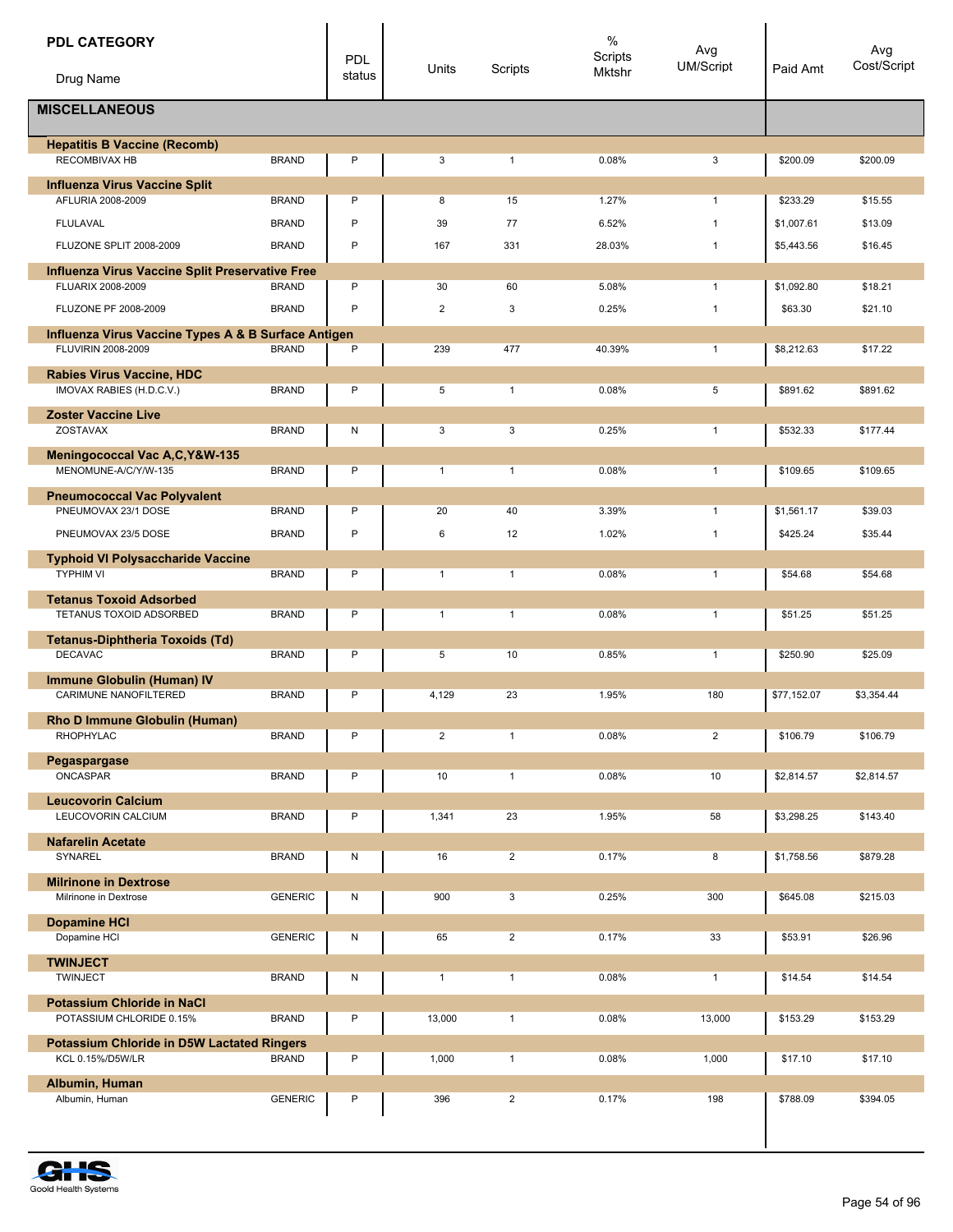| <b>PDL CATEGORY</b><br>Drug Name                                                  |                                | <b>PDL</b><br>status | Units      | Scripts        | $\%$<br>Scripts<br>Mktshr | Avg<br><b>UM/Script</b> | Paid Amt                     | Avg<br>Cost/Script       |
|-----------------------------------------------------------------------------------|--------------------------------|----------------------|------------|----------------|---------------------------|-------------------------|------------------------------|--------------------------|
| <b>Deferasirox</b><br><b>EXJADE</b>                                               | <b>BRAND</b>                   | N                    | 5,010      | 78             | 6.60%                     | 64                      | \$188,568.17                 | \$2,417.54               |
| Captopril (Bulk)<br>CAPTOPRIL                                                     | <b>BRAND</b>                   | Ρ                    | 450        | $\mathbf{1}$   | 0.08%                     | 450                     | \$4.42                       | \$4.42                   |
| <b>Metronidazole (Bulk)</b><br>METRONIDAZOLE                                      | <b>BRAND</b>                   | P                    | 480        | 6              | 0.51%                     | 80                      | \$37.66                      | \$6.28                   |
| <b>Ursodiol (Bulk)</b><br><b>URSODIOL</b>                                         | <b>BRAND</b>                   | P                    | 600        | 3              | 0.25%                     | 200                     | \$26.84                      | \$8.95                   |
| <b>MOUTH - ANESTHETICS TOPICAL ORAL</b>                                           |                                |                      |            |                |                           |                         |                              |                          |
| <b>Lidocaine HCI (Mouth-Throat)</b><br>Lidocaine HCI (Mouth-Throat)               | <b>GENERIC</b>                 | P                    | 100,504    | 670            | 100.00%                   | 150                     | \$4,512.85                   | \$6.74                   |
| <b>MOUTH - STEROIDS</b><br><b>Triamcinolone Acetonide (Mouth)</b>                 |                                |                      |            |                |                           |                         |                              |                          |
| Triamcinolone Acetonide (Mouth)                                                   | <b>GENERIC</b>                 | P                    | 1,219      | 216            | 100.00%                   | 6                       | \$8,634.55                   | \$39.97                  |
| <b>MOUTH ANTI-INFECTIVES</b>                                                      |                                |                      |            |                |                           |                         |                              |                          |
| <b>Nystatin (Mouth-Throat)</b><br>Nystatin (Mouth-Throat)                         | <b>GENERIC</b>                 | P                    | 358,105    | 3,170          | 100.00%                   | 113                     | \$37,884.06                  | \$11.95                  |
| <b>MOUTH ANTISEPTICS</b>                                                          |                                |                      |            |                |                           |                         |                              |                          |
| <b>Chlorhexidine Gluconate (Mouth-Throat)</b>                                     |                                |                      |            |                |                           |                         |                              |                          |
| Chlorhexidine Gluconate (Mouth-Throat)                                            | <b>GENERIC</b>                 | P                    | 1,388,521  | 3,012          | 100.00%                   | 461                     | \$18,566.89                  | \$6.16                   |
| <b>MUCOPOLYSACCHARIDOSIS</b>                                                      |                                |                      |            |                |                           |                         |                              |                          |
| Laronidase<br>ALDURAZYME                                                          | <b>BRAND</b>                   | P                    | 240        | $\overline{2}$ | 100.00%                   | 120                     | \$36,967.14                  | \$18,483.57              |
| <b>MULTIPLE SCLEROSIS AGENTS</b>                                                  |                                |                      |            |                |                           |                         |                              |                          |
| <b>Glatiramer Acetate</b><br>COPAXONE                                             | <b>BRAND</b>                   | Ρ                    | 200        | 200            | 36.83%                    | $\mathbf{1}$            | \$426,521.32                 | \$2,132.61               |
| <b>Interferon Beta-1a</b>                                                         |                                |                      |            |                |                           |                         |                              |                          |
| <b>AVONEX</b><br><b>REBIF</b>                                                     | <b>BRAND</b><br><b>BRAND</b>   | P<br>Ν               | 530<br>711 | 131<br>119     | 24.13%<br>21.92%          | 4<br>6                  | \$279,823.05<br>\$257,936.64 | \$2,136.05<br>\$2,167.53 |
| REBIF TITRATION PACK                                                              | <b>BRAND</b>                   | P                    | 34         | 8              | 1.47%                     | 4                       | \$18,582.90                  | \$2,322.86               |
| <b>Interferon Beta-1b</b><br><b>BETASERON</b>                                     | <b>BRAND</b>                   | P                    | 1,284      | 85             | 15.65%                    | 15                      | \$193,621.43                 | \$2,277.90               |
| <b>MUSCLE RELAXANT -COMBINATIONS</b>                                              |                                |                      |            |                |                           |                         |                              |                          |
| <b>Carisoprodol w/ Aspirin &amp; Codeine</b><br>Carisoprodol w/ Aspirin & Codeine | <b>GENERIC</b>                 | N                    | 60         | $\overline{2}$ | 3.64%                     | 30                      | \$109.98                     | \$54.99                  |
| <b>Orphenadrine w/ Aspirin &amp; Caff</b>                                         |                                |                      |            |                |                           |                         |                              |                          |
| ORPHENADRINE COMPOUND DS<br>Orphenadrine w/ Aspirin & Caff                        | <b>BRAND</b><br><b>GENERIC</b> | P<br>P               | 966<br>906 | 34<br>19       | 61.82%<br>34.55%          | 28<br>48                | \$1,529.19<br>\$1,007.73     | \$44.98<br>\$53.04       |

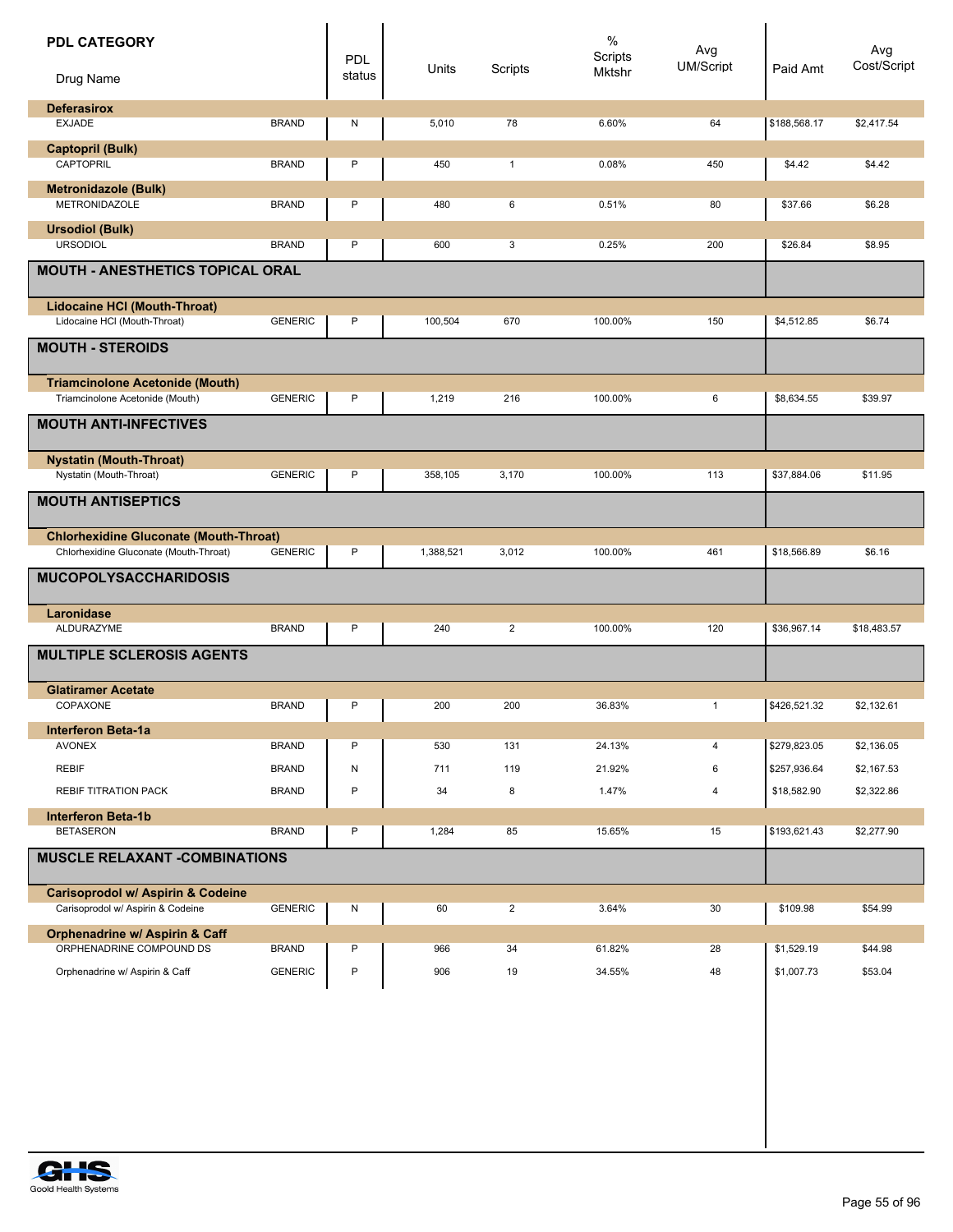| <b>PDL CATEGORY</b>           |                | PDL          | Units   | Scripts        | $\%$<br>Scripts<br>Mktshr | Avg<br>UM/Script | Paid Amt     | Avg<br>Cost/Script |
|-------------------------------|----------------|--------------|---------|----------------|---------------------------|------------------|--------------|--------------------|
| Drug Name                     |                | status       |         |                |                           |                  |              |                    |
| <b>MUSCLE RELAXANTS</b>       |                |              |         |                |                           |                  |              |                    |
| <b>Baclofen</b>               |                |              |         |                |                           |                  |              |                    |
| Baclofen                      | <b>GENERIC</b> | P            | 433,983 | 4,096          | 18.71%                    | 106              | \$47,699.53  | \$11.65            |
| LIORESAL INTRATHECAL          | <b>BRAND</b>   | $\mathsf{P}$ | 104     | 46             | 0.21%                     | $\overline{2}$   | \$43,450.41  | \$944.57           |
| Carisoprodol                  |                |              |         |                |                           |                  |              |                    |
| Carisoprodol                  | <b>GENERIC</b> | N            | 7,259   | 84             | 0.38%                     | 86               | \$701.93     | \$8.36             |
| SOMA                          | <b>BRAND</b>   | N            | 90      | $\mathbf{1}$   | 0.00%                     | 90               | \$236.50     | \$236.50           |
| Chlorzoxazone                 |                |              |         |                |                           |                  |              |                    |
| Chlorzoxazone                 | <b>GENERIC</b> | P            | 16,260  | 249            | 1.14%                     | 65               | \$2,142.46   | \$8.60             |
| <b>Cyclobenzaprine HCI</b>    |                |              |         |                |                           |                  |              |                    |
| <b>AMRIX</b>                  | <b>BRAND</b>   | N            | 210     | $\overline{7}$ | 0.03%                     | 30               | \$1,398.23   | \$199.75           |
| Cyclobenzaprine HCI           | <b>GENERIC</b> | P            | 609,976 | 13,780         | 62.94%                    | 44               | \$111,041.09 | \$8.06             |
| <b>Metaxalone</b>             |                |              |         |                |                           |                  |              |                    |
| SKELAXIN                      | <b>BRAND</b>   | N            | 6,049   | 96             | 0.44%                     | 63               | \$14,363.42  | \$149.62           |
| <b>Methocarbamol</b>          |                |              |         |                |                           |                  |              |                    |
| Methocarbamol                 | <b>GENERIC</b> | P            | 94,349  | 1,270          | 5.80%                     | 74               | \$13,047.38  | \$10.27            |
| <b>Orphenadrine Citrate</b>   |                |              |         |                |                           |                  |              |                    |
| Orphenadrine Citrate          | <b>GENERIC</b> | P            | 17,664  | 484            | 2.21%                     | 36               | \$14,834.59  | \$30.65            |
| <b>Tizanidine HCI</b>         |                |              |         |                |                           |                  |              |                    |
| <b>Tizanidine HCI</b>         | <b>GENERIC</b> | P            | 132,063 | 1,698          | 7.76%                     | 78               | \$19,314.73  | \$11.37            |
| <b>Dantrolene Sodium</b>      |                |              |         |                |                           |                  |              |                    |
| <b>DANTRIUM</b>               | <b>BRAND</b>   | P            | 5,033   | 44             | 0.20%                     | 114              | \$2,120.63   | \$48.20            |
| Dantrolene Sodium             | <b>GENERIC</b> | N            | 3,334   | 39             | 0.18%                     | 85               | \$2,115.28   | \$54.24            |
| <b>NARCOTIC - ANTAGONISTS</b> |                |              |         |                |                           |                  |              |                    |
| <b>Naltrexone HCI</b>         |                |              |         |                |                           |                  |              |                    |
| Naltrexone HCI                | <b>GENERIC</b> | P            | 8,550   | 198            | 100.00%                   | 43               | \$29,547.34  | \$149.23           |
|                               |                |              |         |                |                           |                  |              |                    |
|                               |                |              |         |                |                           |                  |              |                    |
|                               |                |              |         |                |                           |                  |              |                    |
|                               |                |              |         |                |                           |                  |              |                    |
|                               |                |              |         |                |                           |                  |              |                    |
|                               |                |              |         |                |                           |                  |              |                    |
|                               |                |              |         |                |                           |                  |              |                    |
|                               |                |              |         |                |                           |                  |              |                    |
|                               |                |              |         |                |                           |                  |              |                    |
|                               |                |              |         |                |                           |                  |              |                    |
|                               |                |              |         |                |                           |                  |              |                    |
|                               |                |              |         |                |                           |                  |              |                    |

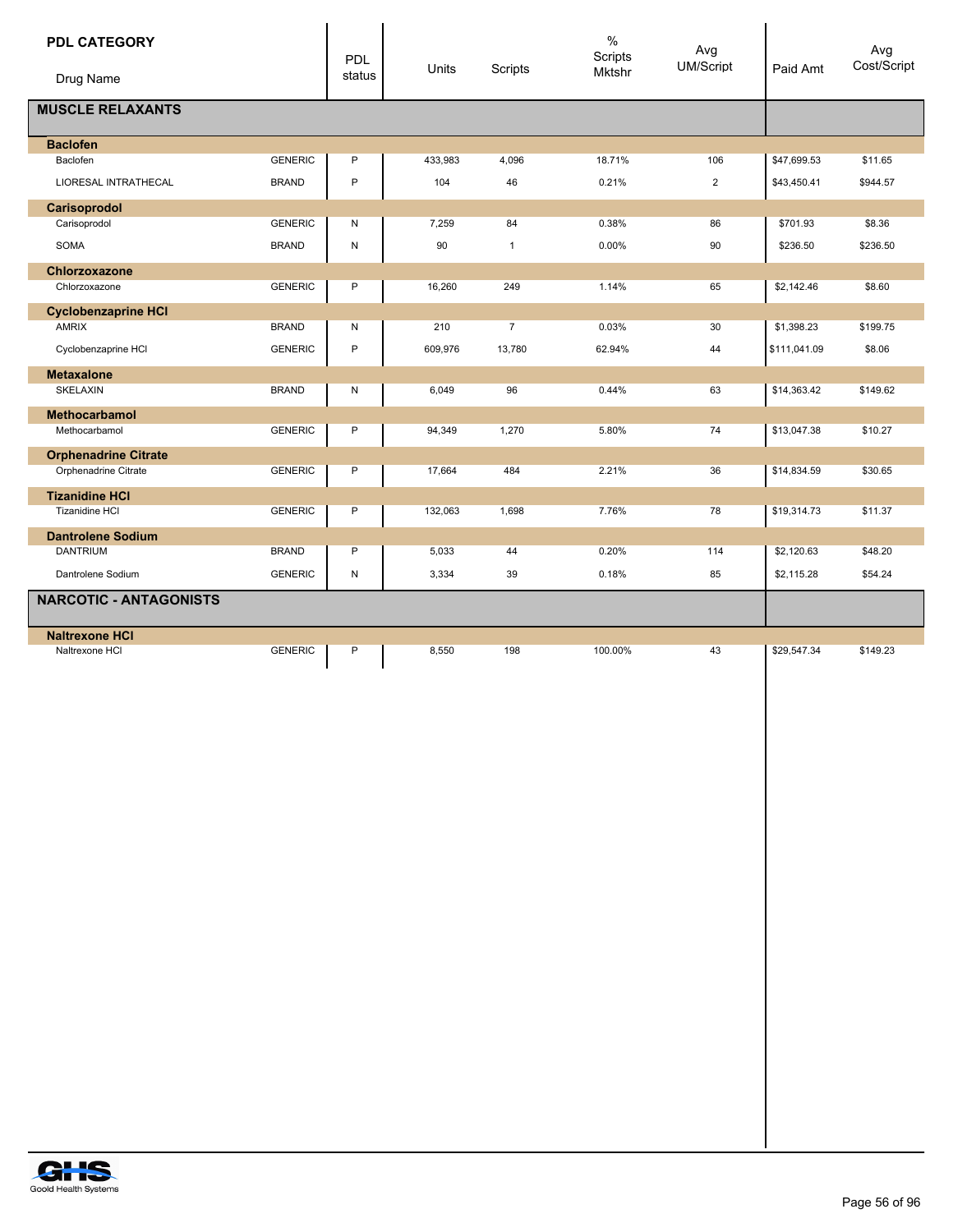| <b>PDL CATEGORY</b>                                  |                | <b>PDL</b> | Units          | Scripts                 | $\%$<br>Scripts<br>Mktshr | Avg<br><b>UM/Script</b> | Paid Amt                 | Avg<br>Cost/Script  |
|------------------------------------------------------|----------------|------------|----------------|-------------------------|---------------------------|-------------------------|--------------------------|---------------------|
| Drug Name                                            |                | status     |                |                         |                           |                         |                          |                     |
| <b>NARCOTICS - MISC.</b>                             |                |            |                |                         |                           |                         |                          |                     |
| <b>Codeine Sulfate</b><br><b>CODEINE SULFATE</b>     | <b>BRAND</b>   | P          | 5,044          | 85                      | 0.09%                     | 59                      | \$2,468.90               | \$29.05             |
| <b>Fentanyl Citrate</b>                              |                |            |                |                         |                           |                         |                          |                     |
| <b>ACTIQ</b>                                         | <b>BRAND</b>   | N          | 720            | 12                      | 0.01%                     | 60                      | \$27,342.84              | \$2,278.57          |
| Fentanyl Citrate                                     | <b>GENERIC</b> | P          | 1,200          | $\mathbf{1}$            | 0.00%                     | 1,200                   | \$39.18                  | \$39.18             |
| <b>Hydromorphone HCI</b>                             |                |            |                |                         |                           |                         |                          |                     |
| <b>DILAUDID</b>                                      | <b>BRAND</b>   | Ν          | 430            | 4                       | 0.00%                     | 108                     | \$416.69                 | \$104.17            |
| DILAUDID-5                                           | <b>BRAND</b>   | ${\sf N}$  | 75             | $\overline{\mathbf{c}}$ | 0.00%                     | 38                      | \$29.48                  | \$14.74             |
| Hydromorphone HCI                                    | <b>GENERIC</b> | P          | 181,616        | 1,819                   | 1.94%                     | 100                     | \$121,549.00             | \$66.82             |
| <b>Levorphanol Tartrate</b><br>LEVORPHANOL TARTRATE  | <b>BRAND</b>   | N          | 300            | $\mathbf{1}$            | 0.00%                     | 300                     | \$286.68                 | \$286.68            |
| <b>Meperidine HCI</b><br><b>DEMEROL</b>              | <b>BRAND</b>   | N          | 3,121          | 34                      | 0.04%                     | 92                      | \$4,183.35               | \$123.04            |
| Meperidine HCI                                       | <b>GENERIC</b> | P          | 4,558          | 119                     | 0.13%                     | 38                      | \$2,842.41               | \$23.89             |
| <b>Morphine Sulfate</b>                              |                |            |                |                         |                           |                         |                          |                     |
| Morphine Sulfate                                     | <b>GENERIC</b> | P          | 88,460         | 893                     | 0.95%                     | 99                      | \$23,622.55              | \$26.45             |
| ROXANOL                                              | <b>BRAND</b>   | P          | 7,815          | 33                      | 0.04%                     | 237                     | \$5,157.98               | \$156.30            |
| <b>Oxycodone HCI</b>                                 |                |            |                |                         |                           |                         |                          |                     |
| Oxycodone HCI                                        | <b>GENERIC</b> | P          | 340,746        | 2,855                   | 3.05%                     | 119                     | \$115,296.44             | \$40.38             |
| <b>ROXICODONE</b>                                    | <b>BRAND</b>   | P          | 10,816         | 69                      | 0.07%                     | 157                     | \$5,218.01               | \$75.62             |
| <b>Oxymorphone HCI</b><br><b>OPANA</b>               | <b>BRAND</b>   | N          | 1,325          | 13                      | 0.01%                     | 102                     | \$4,096.31               | \$315.10            |
| OPANA ER                                             | <b>BRAND</b>   | ${\sf N}$  | 569            | 8                       | 0.01%                     | 71                      | \$4,258.85               | \$532.36            |
| <b>Propoxyphene HCI</b>                              |                |            |                |                         |                           |                         |                          |                     |
| Propoxyphene HCI                                     | <b>GENERIC</b> | P          | 20,769         | 262                     | 0.28%                     | 79                      | \$5,672.07               | \$21.65             |
| <b>Propoxyphene Napsylate</b>                        |                |            |                |                         |                           |                         |                          |                     |
| DARVON-N                                             | <b>BRAND</b>   | Ν          | 44             | $\overline{2}$          | 0.00%                     | 22                      | \$71.49                  | \$35.75             |
| <b>Buprenorphine HCI</b><br>SUBUTEX                  | BRAND          | N          | 7,264          | 73                      | 0.08%                     | 100                     | \$38,986.46              | \$534.06            |
| <b>Buprenorphine HCI-Naloxone HCI Dihydrate</b>      |                |            |                |                         |                           |                         |                          |                     |
| <b>SUBOXONE</b>                                      | <b>BRAND</b>   | P          | 13,022         | 204                     | 0.22%                     | 64                      | \$60,954.25              | \$298.80            |
| Pentazocine w/ Naloxone<br>Pentazocine w/ Naloxone   | <b>GENERIC</b> | N          | 2,125          | 24                      | 0.03%                     | 89                      | \$2,277.84               | \$94.91             |
| <b>TALWIN NX</b>                                     | <b>BRAND</b>   | P          | 320            | $\overline{\mathbf{4}}$ | 0.00%                     | 80                      | \$552.93                 | \$138.23            |
| Oxycodone w/ Acetaminophen                           |                |            |                |                         |                           |                         |                          |                     |
| Oxycodone w/ Acetaminophen                           | <b>GENERIC</b> | P          | 602,440        | 10,423                  | 11.12%                    | 58                      | \$159,087.13             | \$15.26             |
| PERCOCET                                             | <b>BRAND</b>   | ${\sf N}$  | 562            | 16                      | 0.02%                     | 35                      | \$1,113.89               | \$69.62             |
| <b>ROXICET</b>                                       | <b>BRAND</b>   | P          | 5,690          | 17                      | 0.02%                     | 335                     | \$628.77                 | \$36.99             |
| <b>Oxycodone w/ Aspirin</b>                          | <b>GENERIC</b> | P          |                | 123                     |                           | 49                      |                          |                     |
| Oxycodone w/ Aspirin<br>PERCODAN                     | <b>BRAND</b>   | P          | 5,999<br>2,432 | 21                      | 0.13%<br>0.02%            | 116                     | \$5,443.15<br>\$3,369.84 | \$44.25<br>\$160.47 |
|                                                      |                |            |                |                         |                           |                         |                          |                     |
| Acetaminophen w/ Codeine<br>Acetaminophen w/ Codeine | <b>GENERIC</b> | P          | 785,759        | 11,594                  | 12.37%                    | 68                      | \$90,364.39              | \$7.79              |
| CAPITAL/CODEINE                                      | <b>BRAND</b>   | ${\sf N}$  | 33,435         | 152                     | 0.16%                     | 220                     | \$12,163.39              | \$80.02             |
| TYLENOL/CODEINE #3                                   | <b>BRAND</b>   | N          | 30             | $\mathbf{1}$            | 0.00%                     | 30                      | \$22.15                  | \$22.15             |
| <b>Aspirin w/ Codeine</b>                            |                |            |                |                         |                           |                         |                          |                     |
| Aspirin w/ Codeine                                   | <b>GENERIC</b> | P          | 35             | $\mathbf{1}$            | 0.00%                     | 35                      | \$14.46                  | \$14.46             |
|                                                      |                |            |                |                         |                           |                         |                          |                     |

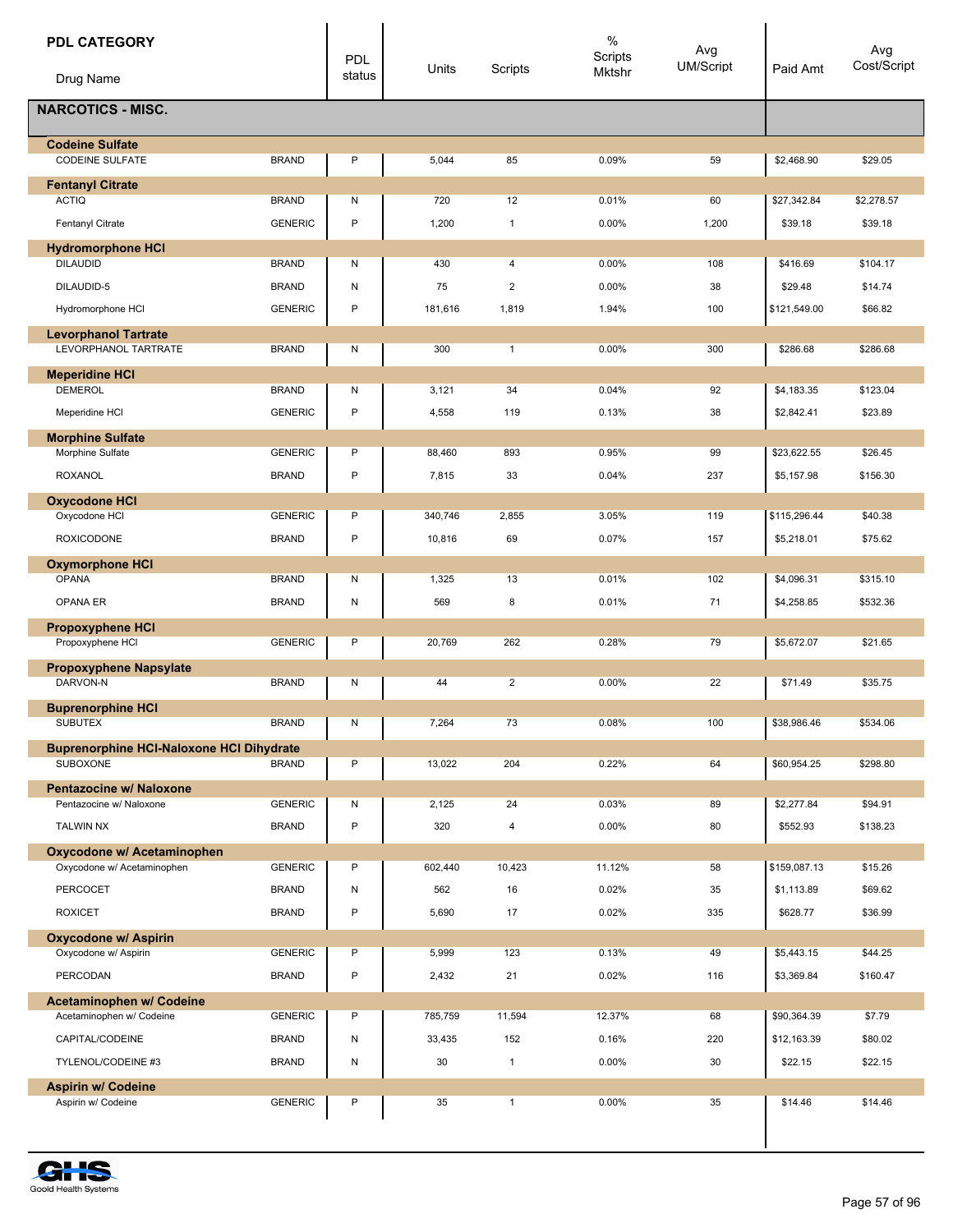| <b>PDL CATEGORY</b><br>Drug Name                                                     |                | <b>PDL</b><br>status | Units     | Scripts      | $\%$<br>Scripts<br>Mktshr | Avg<br><b>UM/Script</b> | Paid Amt     | Avg<br>Cost/Script |
|--------------------------------------------------------------------------------------|----------------|----------------------|-----------|--------------|---------------------------|-------------------------|--------------|--------------------|
| Butalbital-Acetaminophen-Caffeine w/ Codeine<br>Butalbital-Acetaminophen-Caffeine w/ | <b>GENERIC</b> | N                    | 1,357     | 25           | 0.03%                     | 54                      | \$1,764.98   | \$70.60            |
| Codeine                                                                              |                |                      |           |              |                           |                         |              |                    |
| FIORICET/CODEINE                                                                     | <b>BRAND</b>   | N                    | 50        | 2            | 0.00%                     | 25                      | \$159.83     | \$79.92            |
| <b>Butalbital-Aspirin-Caffeine w/Cod</b><br>Butalbital-Aspirin-Caffeine w/Cod        | <b>GENERIC</b> | N                    | 667       | 22           | 0.02%                     | 30                      | \$711.75     | \$32.35            |
| FIORINAL/CODEINE #3                                                                  | <b>BRAND</b>   | P                    |           |              |                           |                         |              |                    |
|                                                                                      |                |                      | 12,673    | 252          | 0.27%                     | 50                      | \$39,829.53  | \$158.05           |
| Acetaminophen-Caff-Dihydrocod<br>Acetaminophen-Caff-Dihydrocod                       | <b>GENERIC</b> | N                    | 60        | $\mathbf{1}$ | 0.00%                     | 60                      | \$85.23      | \$85.23            |
|                                                                                      |                |                      |           |              |                           |                         |              |                    |
| Hydrocodone-Acetaminophen<br>Hydrocodone-Acetaminophen                               | <b>GENERIC</b> | P                    | 3,037,371 | 55,603       | 59.33%                    | 55                      | \$506,156.05 | \$9.10             |
| LORTAB <sub>10</sub>                                                                 | <b>BRAND</b>   | N                    | 90        | $\mathbf{1}$ | 0.00%                     | 90                      | \$116.80     | \$116.80           |
| LORTAB <sub>5</sub>                                                                  | <b>BRAND</b>   | N                    | 66        | 11           | 0.01%                     | 6                       | \$112.97     | \$10.27            |
| LORTAB <sub>7.5</sub>                                                                | <b>BRAND</b>   | N                    | 92        | 2            | 0.00%                     | 46                      | \$110.15     | \$55.08            |
| <b>VICODIN</b>                                                                       | <b>BRAND</b>   | N                    | 994       | 9            | 0.01%                     | 110                     | \$1,068.63   | \$118.74           |
| <b>VICODIN ES</b>                                                                    | <b>BRAND</b>   | N                    | 1,230     | 23           | 0.02%                     | 53                      | \$1,517.16   | \$65.96            |
| <b>XODOL</b>                                                                         | <b>BRAND</b>   | P                    | 6,830     | 69           | 0.07%                     | 99                      | \$12,248.41  | \$177.51           |
|                                                                                      |                |                      |           |              |                           |                         |              |                    |
| Hydrocodone-Ibuprofen<br>Hydrocodone-Ibuprofen                                       | <b>GENERIC</b> | N                    | 7,532     | 163          | 0.17%                     | 46                      | \$4,557.06   | \$27.96            |
| <b>VICOPROFEN</b>                                                                    | <b>BRAND</b>   | N                    | 1,030     | 11           | 0.01%                     | 94                      | \$2,236.68   | \$203.33           |
|                                                                                      |                |                      |           |              |                           |                         |              |                    |
| Propoxyphene-N w/ APAP<br>DARVOCET-N 100                                             | <b>BRAND</b>   | N                    | 70        | 2            | 0.00%                     | 35                      | \$120.45     | \$60.23            |
| Propoxyphene-N w/ APAP                                                               | <b>GENERIC</b> | P                    | 384,144   | 8,646        | 9.23%                     | 44                      | \$100,741.36 | \$11.65            |
| Pentazocine w/ APAP                                                                  |                |                      |           |              |                           |                         |              |                    |
| Pentazocine w/ APAP                                                                  | <b>GENERIC</b> | N                    | 180       | 3            | 0.00%                     | 60                      | \$164.01     | \$54.67            |
| <b>TALACEN</b>                                                                       | <b>BRAND</b>   | P                    | 75        | 2            | 0.00%                     | 38                      | \$123.79     | \$61.90            |
| <b>NARCOTICS - SELECTED</b>                                                          |                |                      |           |              |                           |                         |              |                    |
| <b>Tramadol HCI</b>                                                                  |                |                      |           |              |                           |                         |              |                    |
| <b>Tramadol HCI</b>                                                                  | <b>GENERIC</b> | P                    | 1,000,926 | 13,451       | 97.84%                    | 74                      | \$89,942.56  | \$6.69             |
| <b>ULTRAM ER</b>                                                                     | <b>BRAND</b>   | N                    | 2,051     | 71           | 0.52%                     | 29                      | \$12,958.74  | \$182.52           |
| <b>Butorphanol Tartrate</b>                                                          |                |                      |           |              |                           |                         |              |                    |
| <b>Butorphanol Tartrate</b>                                                          | <b>GENERIC</b> | P                    | 107       | 38           | 0.28%                     | 3                       | \$1,064.87   | \$28.02            |
| <b>Nalbuphine HCI</b>                                                                |                |                      |           |              |                           |                         |              |                    |
| Nalbuphine HCI                                                                       | <b>GENERIC</b> | P                    | 2,217     | 93           | 0.68%                     | 24                      | \$5,590.02   | \$60.11            |
| <b>Tramadol-Acetaminophen</b>                                                        |                |                      |           |              |                           |                         |              |                    |
| Tramadol-Acetaminophen                                                               | <b>GENERIC</b> | Ν                    | 4,209     | 94           | 0.68%                     | 45                      | \$2,271.87   | \$24.17            |
| <b>ULTRACET</b>                                                                      | <b>BRAND</b>   | N                    | 30        | $\mathbf{1}$ | 0.01%                     | 30                      | \$40.48      | \$40.48            |



П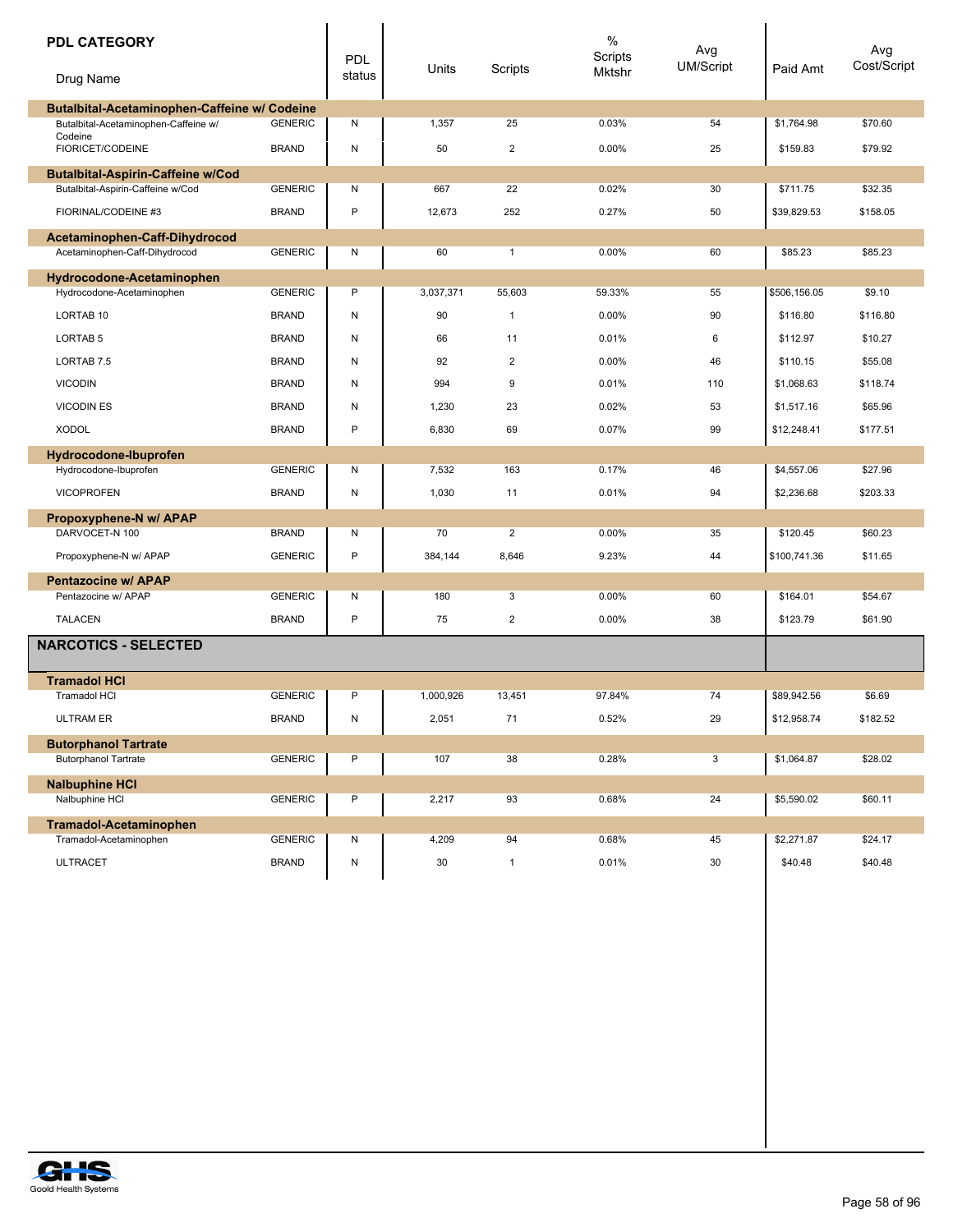| <b>PDL CATEGORY</b>                                 |                | <b>PDL</b> |         |                | $\%$<br>Scripts | Avg<br>UM/Script |              | Avg<br>Cost/Script |
|-----------------------------------------------------|----------------|------------|---------|----------------|-----------------|------------------|--------------|--------------------|
| Drug Name                                           |                | status     | Units   | Scripts        | Mktshr          |                  | Paid Amt     |                    |
| <b>NARCOTICS-LONG ACTING</b>                        |                |            |         |                |                 |                  |              |                    |
| Fentanyl                                            |                |            |         |                |                 |                  |              |                    |
| <b>DURAGESIC</b>                                    | <b>BRAND</b>   | Ν          | 8,393   | 789            | 8.87%           | 11               | \$430,045.76 | \$545.05           |
| Fentanyl                                            | <b>GENERIC</b> | N          | 4,223   | 456            | 5.13%           | 9                | \$89,525.36  | \$196.33           |
| <b>Methadone HCI</b><br>Methadone HCI               | <b>GENERIC</b> | P          | 276,261 | 2,133          | 23.99%          | 130              | \$32,632.54  | \$15.30            |
|                                                     |                |            |         |                |                 |                  |              |                    |
| <b>Morphine Sulfate</b><br><b>KADIAN</b>            | <b>BRAND</b>   | P          | 29,239  | 516            | 5.80%           | 57               | \$203,980.58 | \$395.31           |
| Morphine Sulfate                                    | <b>GENERIC</b> | P          | 162,996 | 2,577          | 28.98%          | 63               | \$132,844.54 | \$51.55            |
| <b>MS CONTIN</b>                                    | <b>BRAND</b>   | Ν          | 98      | 3              | 0.03%           | 33               | \$176.38     | \$58.79            |
| <b>Morphine Sulfate Beads</b>                       |                |            |         |                |                 |                  |              |                    |
| <b>AVINZA</b>                                       | <b>BRAND</b>   | Ν          | 35,927  | 1,004          | 11.29%          | 36               | \$300,096.86 | \$298.90           |
| <b>Oxycodone HCI</b>                                |                |            |         |                |                 |                  |              |                    |
| Oxycodone HCI                                       | <b>GENERIC</b> | P          | 14,317  | 263            | 2.96%           | 54               | \$58,245.75  | \$221.47           |
| <b>OXYCONTIN</b>                                    | <b>BRAND</b>   | Ν          | 66,476  | 1,072          | 12.06%          | 62               | \$441,112.18 | \$411.49           |
| <b>Oxymorphone HCI</b>                              |                |            |         |                |                 |                  |              |                    |
| OPANA ER                                            | <b>BRAND</b>   | N          | 4,389   | 78             | 0.88%           | 56               | \$26,290.61  | \$337.06           |
| <b>NEUROLOGICS - MISC.</b>                          |                |            |         |                |                 |                  |              |                    |
| <b>Pimozide</b>                                     |                |            |         |                |                 |                  |              |                    |
| ORAP                                                | <b>BRAND</b>   | P          | 6,303   | 89             | 41.20%          | 71               | \$8,240.44   | \$92.59            |
| Perphenazine-Amitriptyline                          |                |            |         |                |                 |                  |              |                    |
| PERPHENAZINE/AMITRIPTYLIN                           | <b>BRAND</b>   | P          | 2,164   | 34             | 15.74%          | 64               | \$620.43     | \$18.25            |
| <b>Pyridostigmine Bromide</b><br><b>MESTINON</b>    | <b>BRAND</b>   | Ν          | 1,086   | 9              | 4.17%           | 121              | \$546.72     | \$60.75            |
| <b>MESTINON TIMESPAN</b>                            | <b>BRAND</b>   | P          | 570     | 13             | 6.02%           | 44               | \$1,039.97   | \$80.00            |
| Pyridostigmine Bromide                              | <b>GENERIC</b> | P          | 10,368  | 71             | 32.87%          | 146              | \$5,400.08   | \$76.06            |
| <b>NEUROMUSCULAR BLOCKING AGENTS</b>                |                |            |         |                |                 |                  |              |                    |
|                                                     |                |            |         |                |                 |                  |              |                    |
| <b>Botulinum Toxin Type A</b><br><b>BOTOX</b>       | <b>BRAND</b>   | Ν          | 16      | 5              | 71.43%          | 3                | \$9,262.85   | \$1,852.57         |
| <b>Botulinum Toxin Type B</b>                       |                |            |         |                |                 |                  |              |                    |
| <b>MYOBLOC</b>                                      | <b>BRAND</b>   | Ν          | 6       | $\overline{2}$ | 28.57%          | 3                | \$2,847.14   | \$1,423.57         |
| <b>NICARDIPINES</b>                                 |                |            |         |                |                 |                  |              |                    |
| <b>Nicardipine HCI</b>                              |                |            |         |                |                 |                  |              |                    |
| <b>CARDENE SR</b>                                   | <b>BRAND</b>   | Ν          | 240     | 5              | 33.33%          | 48               | \$424.79     | \$84.96            |
| Nicardipine HCI                                     | <b>GENERIC</b> | N          | 909     | 10             | 66.67%          | 91               | \$375.13     | \$37.51            |
| <b>NICOTINE PATCHES / TABLETS</b>                   |                |            |         |                |                 |                  |              |                    |
| <b>Nicotine</b>                                     |                |            |         |                |                 |                  |              |                    |
| NICODERM CQ                                         | <b>BRAND</b>   | P          | 11,081  | 759            | 94.17%          | 15               | \$35,310.39  | \$46.52            |
| Nicotine                                            | <b>GENERIC</b> | P          | 714     | 47             | 5.83%           | 15               | \$1,849.63   | \$39.35            |
| <b>NICOTINE REPLACEMENT - OTHER</b>                 |                |            |         |                |                 |                  |              |                    |
|                                                     |                |            |         |                |                 |                  |              |                    |
| <b>Nicotine Polacrilex</b><br>NICORETTE STARTER KIT | <b>BRAND</b>   | P          | 8,880   | 81             | 86.17%          | 110              | \$3,690.33   | \$45.56            |
| Nicotine Polacrilex                                 | <b>GENERIC</b> | P          | 1,430   | 13             | 13.83%          | 110              | \$573.99     | \$44.15            |
|                                                     |                |            |         |                |                 |                  |              |                    |
|                                                     |                |            |         |                |                 |                  |              |                    |

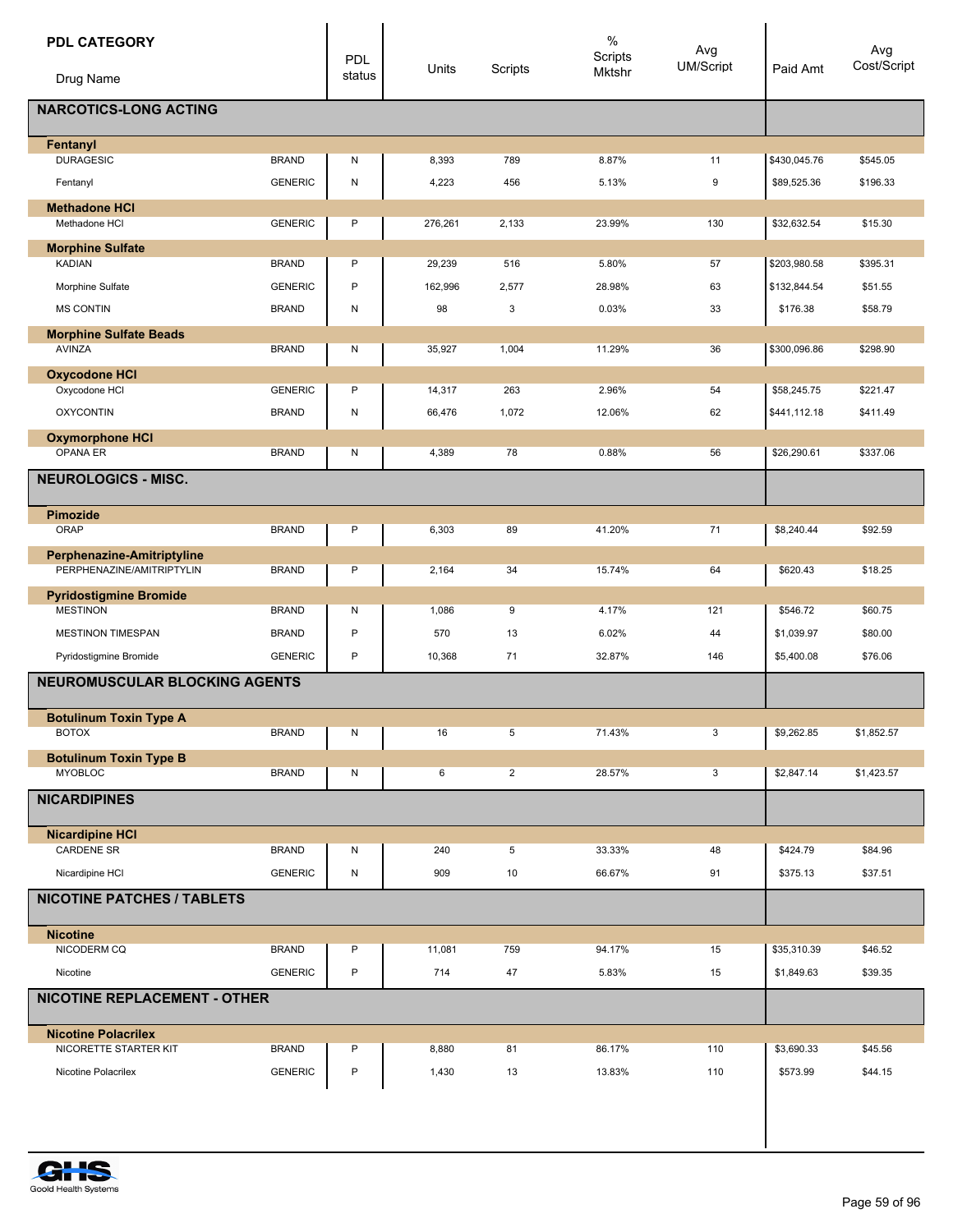| <b>PDL CATEGORY</b><br>Drug Name |                | PDL<br>status | Units  | Scripts | $\%$<br>Scripts<br>Mktshr | Avg<br><b>UM/Script</b> | Paid Amt   | Avg<br>Cost/Script |
|----------------------------------|----------------|---------------|--------|---------|---------------------------|-------------------------|------------|--------------------|
| NITRO - OINTMENT/CAP/CR          |                |               |        |         |                           |                         |            |                    |
| Nitroglycerin                    |                |               |        |         |                           |                         |            |                    |
| NITRO-BID                        | <b>BRAND</b>   | P             | 970    | 18      | 51.43%                    | 54                      | \$256.79   | \$14.27            |
| Nitroglycerin                    | <b>GENERIC</b> | P             | 1,480  | 17      | 48.57%                    | 87                      | \$289.47   | \$17.03            |
| <b>NITRO - PATCHES</b>           |                |               |        |         |                           |                         |            |                    |
| <b>Nitroglycerin</b>             |                |               |        |         |                           |                         |            |                    |
| Nitroglycerin                    | <b>GENERIC</b> | P             | 5,663  | 189     | 100.00%                   | 30                      | \$4,670.28 | \$24.71            |
| NITRO - SUBLINGUAL/ SPRAY        |                |               |        |         |                           |                         |            |                    |
| Nitroglycerin                    |                |               |        |         |                           |                         |            |                    |
| Nitroglycerin                    | <b>GENERIC</b> | P             | 29,658 | 982     | 94.97%                    | 30                      | \$6,193.68 | \$6.31             |
| NITROLINGUAL PUMPSPRAY           | <b>BRAND</b>   | N             | 94     | 12      | 1.16%                     | 8                       | \$1,357.87 | \$113.16           |
| <b>NITROSTAT</b>                 | <b>BRAND</b>   | P             | 1.650  | 40      | 3.87%                     | 41                      | \$469.38   | \$11.73            |

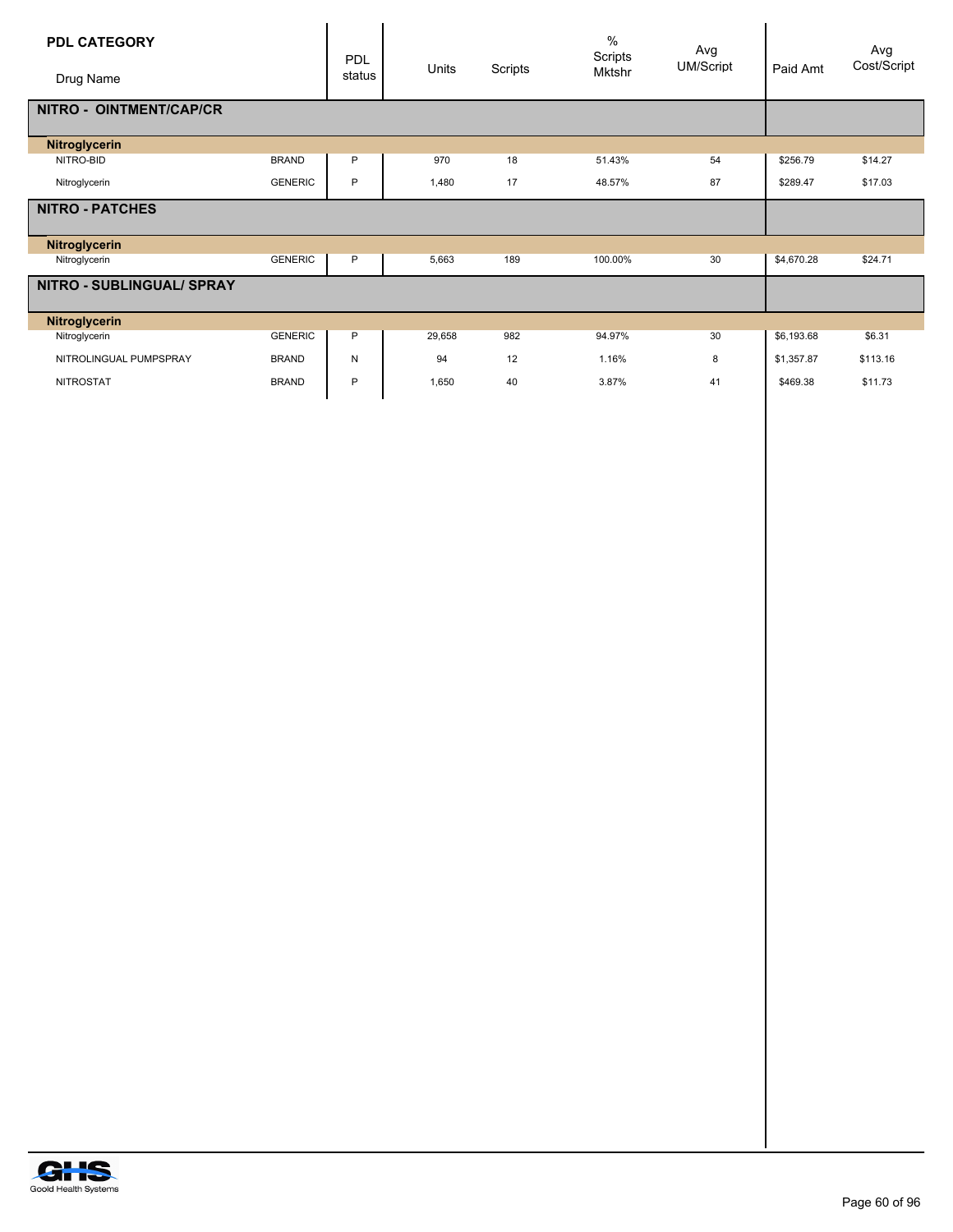| <b>PDL CATEGORY</b><br>Drug Name                    |                | <b>PDL</b><br>status | Units     | Scripts      | $\%$<br>Scripts<br>Mktshr | Avg<br>UM/Script | Paid Amt     | Avg<br>Cost/Script |
|-----------------------------------------------------|----------------|----------------------|-----------|--------------|---------------------------|------------------|--------------|--------------------|
| <b>NSAIDS</b>                                       |                |                      |           |              |                           |                  |              |                    |
|                                                     |                |                      |           |              |                           |                  |              |                    |
| <b>Diclofenac Potassium</b><br>Diclofenac Potassium | <b>GENERIC</b> | Ν                    | 822       | 16           | 0.04%                     | 51               | \$106.24     | \$6.64             |
| <b>Diclofenac Sodium</b>                            |                |                      |           |              |                           |                  |              |                    |
| Diclofenac Sodium                                   | <b>GENERIC</b> | P                    | 130,516   | 2,556        | 7.02%                     | 51               | \$55,855.28  | \$21.85            |
| DICLOFENAC SODIUM EC                                | <b>BRAND</b>   | P                    | 190       | 4            | 0.01%                     | 48               | \$180.36     | \$45.09            |
| <b>Etodolac</b>                                     |                |                      |           |              |                           |                  |              |                    |
| Etodolac                                            | <b>GENERIC</b> | N                    | 38,857    | 735          | 2.02%                     | 53               | \$11,511.26  | \$15.66            |
| <b>Fenoprofen Calcium</b><br>Fenoprofen Calcium     | <b>GENERIC</b> | P                    | 1,476     | 17           | 0.05%                     | 87               | \$699.01     | \$41.12            |
| <b>NALFON</b>                                       | <b>BRAND</b>   | Ν                    | 56        | $\mathbf{1}$ | 0.00%                     | 56               | \$38.86      | \$38.86            |
| Flurbiprofen                                        |                |                      |           |              |                           |                  |              |                    |
| Flurbiprofen                                        | <b>GENERIC</b> | P                    | 3,190     | 71           | 0.19%                     | 45               | \$1,224.53   | \$17.25            |
| Ibuprofen                                           |                |                      |           |              |                           |                  |              |                    |
| <b>ADVIL</b>                                        | <b>BRAND</b>   | P                    | 370       | 8            | 0.02%                     | 46               | \$45.45      | \$5.68             |
| <b>CHILDRENS ADVIL</b>                              | <b>BRAND</b>   | P                    | 1,512     | 8            | 0.02%                     | 189              | \$78.91      | \$9.86             |
| Ibuprofen                                           | <b>GENERIC</b> | P                    | 1,568,124 | 21,464       | 58.93%                    | 73               | \$138,773.62 | \$6.47             |
| <b>Indomethacin</b>                                 |                |                      |           |              |                           |                  |              |                    |
| Indomethacin                                        | <b>GENERIC</b> | P                    | 25,376    | 483          | 1.33%                     | 53               | \$7,940.73   | \$16.44            |
| Ketoprofen<br>Ketoprofen                            | <b>GENERIC</b> | P                    | 5,853     | 296          | 0.81%                     | 20               | \$2,946.25   | \$9.95             |
| <b>KETOPROFEN ER</b>                                | <b>BRAND</b>   | $\sf P$              | 1,145     | 37           | 0.10%                     | 31               | \$2,687.93   | \$72.65            |
| <b>Mefenamic Acid</b>                               |                |                      |           |              |                           |                  |              |                    |
| PONSTEL                                             | <b>BRAND</b>   | Ν                    | 1,798     | 39           | 0.11%                     | 46               | \$12,406.82  | \$318.12           |
| <b>Naproxen</b>                                     |                |                      |           |              |                           |                  |              |                    |
| Naproxen                                            | <b>GENERIC</b> | P                    | 401,049   | 8,000        | 21.96%                    | 50               | \$49,926.44  | \$6.24             |
| <b>Naproxen Sodium</b>                              |                |                      |           |              |                           |                  |              |                    |
| Naproxen Sodium                                     | <b>GENERIC</b> | P                    | 15,459    | 464          | 1.27%                     | 33               | \$3,755.96   | \$8.09             |
| Oxaprozin<br>Oxaprozin                              | <b>GENERIC</b> | P                    | 13,284    | 253          | 0.69%                     | 53               | \$4,087.94   | \$16.16            |
| Piroxicam                                           |                |                      |           |              |                           |                  |              |                    |
| Piroxicam                                           | <b>GENERIC</b> | Ρ                    | 30,642    | 1,008        | 2.77%                     | 30               | \$5,258.18   | \$5.22             |
| <b>Sulindac</b>                                     |                |                      |           |              |                           |                  |              |                    |
| Sulindac                                            | <b>GENERIC</b> | Ρ                    | 45,195    | 869          | 2.39%                     | 52               | \$14,112.42  | \$16.24            |
| <b>Tolmetin Sodium</b><br><b>Tolmetin Sodium</b>    | <b>GENERIC</b> | Ν                    | 868       | 10           | 0.03%                     | 87               | \$1,193.83   | \$119.38           |
|                                                     |                |                      |           |              |                           |                  |              |                    |
| Diclofenac w/ Misoprostol<br>ARTHROTEC 50           | <b>BRAND</b>   | N                    | 480       | 8            | 0.02%                     | 60               | \$707.77     | \$88.47            |
| ARTHROTEC 75                                        | <b>BRAND</b>   | N                    | 1,320     | 22           | 0.06%                     | 60               | \$3,155.90   | \$143.45           |
| <b>Diclofenac Epolamine</b>                         |                |                      |           |              |                           |                  |              |                    |
| <b>FLECTOR</b>                                      | <b>BRAND</b>   | Ν                    | 1,350     | 28           | 0.08%                     | 48               | \$6,173.11   | \$220.47           |
| <b>Diclofenac Sodium (Topical)</b>                  |                |                      |           |              |                           |                  |              |                    |
| <b>VOLTAREN</b>                                     | <b>BRAND</b>   | N                    | 2,700     | 27           | 0.07%                     | 100              | \$769.76     | \$28.51            |

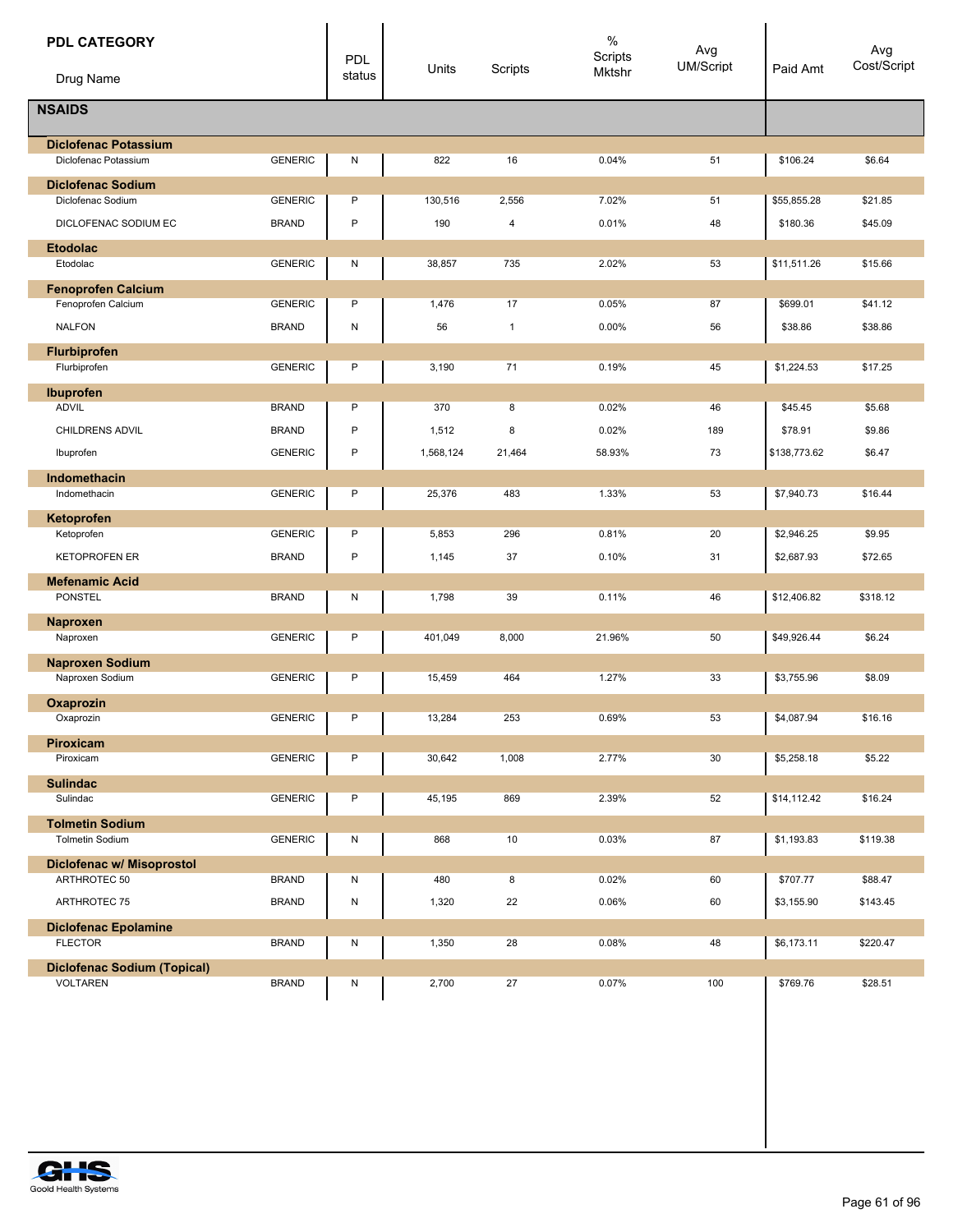| <b>PDL CATEGORY</b>                                             |                | PDL          | Units  | Scripts      | $\%$<br>Scripts | Avg<br><b>UM/Script</b> | Paid Amt     | Avg<br>Cost/Script |
|-----------------------------------------------------------------|----------------|--------------|--------|--------------|-----------------|-------------------------|--------------|--------------------|
| Drug Name                                                       |                | status       |        |              | Mktshr          |                         |              |                    |
| <b>OP. ANTIALLERGICS</b>                                        |                |              |        |              |                 |                         |              |                    |
| <b>Azelastine HCI (Ophth)</b><br><b>OPTIVAR</b>                 | <b>BRAND</b>   | P            | 378    | 63           | 2.98%           | 6                       | \$5,215.10   | \$82.78            |
| <b>Cromolyn Sodium (Ophth)</b>                                  |                |              |        |              |                 |                         |              |                    |
| Cromolyn Sodium (Ophth)                                         | <b>GENERIC</b> | P            | 240    | 24           | 1.13%           | 10                      | \$851.65     | \$35.49            |
| <b>Epinastine HCI (Ophth)</b><br><b>ELESTAT</b>                 | <b>BRAND</b>   | N            | 195    | 39           | 1.84%           | 5                       | \$2,951.45   | \$75.68            |
| <b>Nedocromil Sodium (Ophth)</b>                                |                |              |        |              |                 |                         |              |                    |
| <b>ALOCRIL</b>                                                  | <b>BRAND</b>   | N            | 5      | $\mathbf{1}$ | 0.05%           | 5                       | \$86.52      | \$86.52            |
| <b>Olopatadine HCI</b>                                          |                |              |        |              |                 |                         |              |                    |
| PATADAY                                                         | <b>BRAND</b>   | P            | 1,178  | 466          | 22.02%          | 3                       | \$39,482.74  | \$84.73            |
| <b>PATANOL</b>                                                  | <b>BRAND</b>   | P            | 7,636  | 1,500        | 70.89%          | 5                       | \$129,225.50 | \$86.15            |
| <b>Pemirolast Potassium</b><br><b>ALAMAST</b>                   | <b>BRAND</b>   | P            | 230    | 23           | 1.09%           | 10                      | \$2,190.45   | \$95.24            |
| <b>OP. ANTIBIOTICS</b>                                          |                |              |        |              |                 |                         |              |                    |
|                                                                 |                |              |        |              |                 |                         |              |                    |
| <b>Azithromycin (Ophth)</b>                                     |                |              |        |              |                 |                         |              |                    |
| <b>AZASITE</b>                                                  | <b>BRAND</b>   | N            | 33     | 12           | 0.16%           | 3                       | \$823.43     | \$68.62            |
| <b>Bacitracin (Ophthalmic)</b><br>Bacitracin (Ophthalmic)       | <b>GENERIC</b> | P            | 511    | 138          | 1.81%           | 4                       | \$1,035.41   | \$7.50             |
| <b>Erythromycin (Ophth)</b>                                     |                |              |        |              |                 |                         |              |                    |
| Erythromycin (Ophth)                                            | <b>GENERIC</b> | P            | 3,419  | 962          | 12.63%          | 4                       | \$5,162.67   | \$5.37             |
| <b>Gentamicin Sulfate (Ophth)</b><br>Gentamicin Sulfate (Ophth) | <b>GENERIC</b> | P            | 13,753 | 2,641        | 34.67%          | 5                       | \$16,900.90  | \$6.40             |
| <b>Levofloxacin (Ophth)</b>                                     |                |              |        |              |                 |                         |              |                    |
| <b>IQUIX</b>                                                    | <b>BRAND</b>   | N            | 20     | 4            | 0.05%           | 5                       | \$258.68     | \$64.67            |
| <b>Tobramycin Sulfate (Ophth)</b>                               |                |              |        |              |                 |                         |              |                    |
| Tobramycin Sulfate (Ophth)                                      | <b>GENERIC</b> | P            | 6,080  | 1,183        | 15.53%          | 5                       | \$6,636.66   | \$5.61             |
| <b>TOBREX</b>                                                   | <b>BRAND</b>   | N            | 104    | 31           | 0.41%           | 3                       | \$1,866.76   | \$60.22            |
| <b>Sulfacetamide Sodium (Ophth)</b>                             |                |              |        |              |                 |                         |              |                    |
| BLEPH-10                                                        | <b>BRAND</b>   | P            | 65     | 13           | 0.17%           | 5                       | \$270.39     | \$20.80            |
| SULFACETAMIDE SODIUM                                            | <b>BRAND</b>   | P            | 11     | 3            | 0.04%           | $\overline{4}$          | \$34.10      | \$11.37            |
| Sulfacetamide Sodium (Ophth)                                    | <b>GENERIC</b> | $\mathsf{P}$ | 13,431 | 899          | 11.80%          | 15                      | \$5,057.33   | \$5.63             |
| <b>Trifluridine</b>                                             |                |              |        |              |                 |                         |              |                    |
| Trifluridine                                                    | <b>GENERIC</b> | N            | 90     | 12           | 0.16%           | 8                       | \$1,332.25   | \$111.02           |
| <b>VIROPTIC</b>                                                 | <b>BRAND</b>   | $\mathsf{P}$ | 60     | 8            | 0.11%           | 8                       | \$1,013.14   | \$126.64           |
| <b>Bacitracin-Polymyxin B (Ophth)</b>                           |                |              |        |              |                 |                         |              |                    |
| Bacitracin-Polymyxin B (Ophth)                                  | <b>GENERIC</b> | P            | 196    | 56           | 0.74%           | 4                       | \$1,360.50   | \$24.29            |
| <b>Polymyxin B-Trimethoprim</b><br>Polymyxin B-Trimethoprim     | <b>GENERIC</b> | P            | 15,561 | 1,554        | 20.40%          | 10                      | \$8,555.75   | \$5.51             |
| Neomycin-Bac Zn-Polymyx                                         |                |              |        |              |                 |                         |              |                    |
| Neomycin-Bac Zn-Polymyx                                         | <b>GENERIC</b> | P            | 56     | 16           | 0.21%           | 4                       | \$251.28     | \$15.71            |
| Neomycin-Polymy-Gramicid                                        |                |              |        |              |                 |                         |              |                    |
| Neomycin-Polymy-Gramicid                                        | <b>GENERIC</b> | P            | 845    | 85           | 1.12%           | 10                      | \$1,971.75   | \$23.20            |
|                                                                 |                |              |        |              |                 |                         |              |                    |
|                                                                 |                |              |        |              |                 |                         |              |                    |
|                                                                 |                |              |        |              |                 |                         |              |                    |

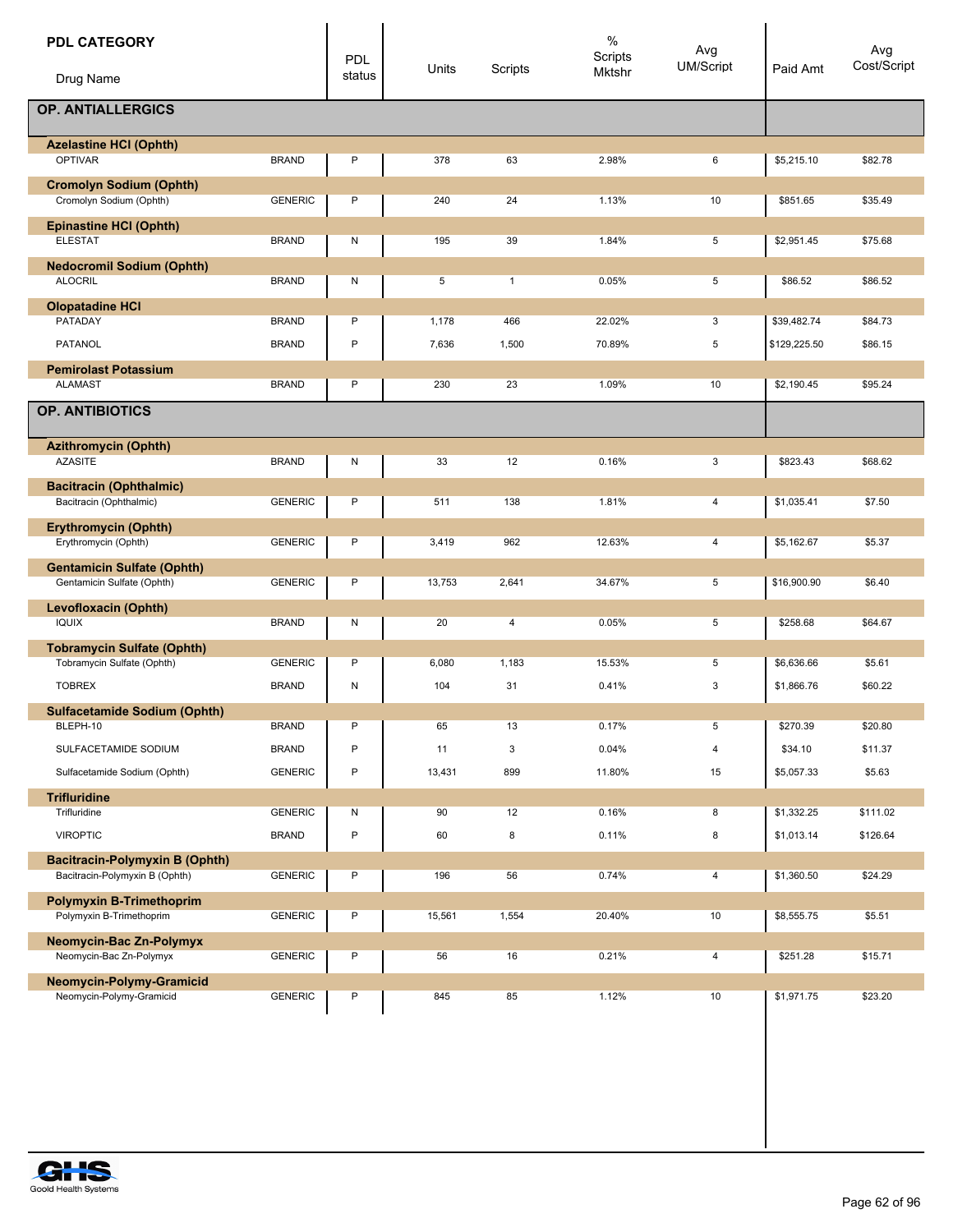| <b>PDL CATEGORY</b>                                       |                | PDL       | Units | Scripts                 | $\%$<br>Scripts | Avg<br>UM/Script | Paid Amt    | Avg<br>Cost/Script |
|-----------------------------------------------------------|----------------|-----------|-------|-------------------------|-----------------|------------------|-------------|--------------------|
| Drug Name                                                 |                | status    |       |                         | Mktshr          |                  |             |                    |
| OP. ANTIINFLAMMATORY / STEROIDS OPHTH.                    |                |           |       |                         |                 |                  |             |                    |
| <b>Dexamethasone Sodium Phosphate (Ophth)</b>             |                |           |       |                         |                 |                  |             |                    |
| Dexamethasone Sodium Phosphate<br>(Ophth)                 | <b>GENERIC</b> | ${\sf N}$ | 15    | 3                       | 0.16%           | 5                | \$51.31     | \$17.10            |
| <b>Fluorometholone (Ophth)</b><br>Fluorometholone (Ophth) | <b>GENERIC</b> | P         | 350   | 52                      | 2.74%           | $\overline{7}$   | \$754.46    | \$14.51            |
|                                                           |                |           |       |                         |                 |                  |             |                    |
| <b>FML LIQUIFILM</b>                                      | <b>BRAND</b>   | N         | 5     | $\mathbf{1}$            | 0.05%           | $\,$ 5           | \$4.60      | \$4.60             |
| FML S.O.P.                                                | <b>BRAND</b>   | P         | 42    | 12                      | 0.63%           | 4                | \$432.96    | \$36.08            |
| <b>Fluorometholone Acetate</b>                            |                |           |       |                         |                 |                  |             |                    |
| <b>FLAREX</b>                                             | <b>BRAND</b>   | Ρ         | 15    | 3                       | 0.16%           | 5                | \$113.84    | \$37.95            |
| <b>Loteprednol Etabonate</b>                              |                |           |       |                         |                 |                  |             |                    |
| <b>ALREX</b>                                              | <b>BRAND</b>   | P         | 230   | 35                      | 1.85%           | $\overline{7}$   | \$2,717.26  | \$77.64            |
| <b>LOTEMAX</b>                                            | <b>BRAND</b>   | P         | 615   | 95                      | 5.01%           | 6                | \$6,254.67  | \$65.84            |
| <b>Prednisolone Acetate (Ophth)</b>                       |                |           |       |                         |                 |                  |             |                    |
| <b>OMNIPRED</b>                                           | <b>BRAND</b>   | Ν         | 5     | $\mathbf{1}$            | 0.05%           | 5                | \$39.86     | \$39.86            |
| PRED FORTE                                                | <b>BRAND</b>   | ${\sf N}$ | 55    | 8                       | 0.42%           | $\overline{7}$   | \$293.77    | \$36.72            |
| PRED MILD                                                 | <b>BRAND</b>   | P         | 35    | 6                       | 0.32%           | 6                | \$148.81    | \$24.80            |
| Prednisolone Acetate (Ophth)                              | <b>GENERIC</b> | P         | 3,110 | 390                     | 20.58%          | 8                | \$5.565.67  | \$14.27            |
| <b>Rimexolone</b>                                         |                |           |       |                         |                 |                  |             |                    |
| <b>VEXOL</b>                                              | <b>BRAND</b>   | N         | 10    | $\overline{2}$          | 0.11%           | 5                | \$72.04     | \$36.02            |
| <b>Gentamicin-Prednisolone Acetate</b>                    |                |           |       |                         |                 |                  |             |                    |
| PRED-G S.O.P.                                             | <b>BRAND</b>   | N         | 4     | $\mathbf{1}$            | 0.05%           | 4                | \$29.90     | \$29.90            |
| Loteprednol Etabonate-Tobramycin                          |                |           |       |                         |                 |                  |             |                    |
| ZYLET                                                     | <b>BRAND</b>   | N         | 25    | 5                       | 0.26%           | 5                | \$422.40    | \$84.48            |
| <b>Sulfacetamide Sod-Prednisolone</b>                     |                |           |       |                         |                 |                  |             |                    |
| <b>BLEPHAMIDE</b>                                         | <b>BRAND</b>   | P         | 180   | 30                      | 1.58%           | 6                | \$1,787.09  | \$59.57            |
| BLEPHAMIDE S.O.P.                                         | <b>BRAND</b>   | N         | 11    | 3                       | 0.16%           | $\overline{4}$   | \$160.38    | \$53.46            |
| Sulfacetamide Sod-Prednisolone                            | <b>GENERIC</b> | N         | 75    | 9                       | 0.47%           | 8                | \$193.93    | \$21.55            |
| <b>Tobramycin-Dexamethasone</b>                           |                |           |       |                         |                 |                  |             |                    |
| <b>TOBRADEX</b>                                           | <b>BRAND</b>   | P         | 3,978 | 812                     | 42.85%          | 5                | \$65,547.64 | \$80.72            |
| Neomycin-Polymy-Dexameth                                  |                |           |       |                         |                 |                  |             |                    |
| Neomycin-Polymy-Dexameth                                  | <b>GENERIC</b> | P         | 1,502 | 302                     | 15.94%          | 5                | \$1,772.34  | \$5.87             |
| Neomycin-Polymyxin-HC (Ophth)                             |                |           |       |                         |                 |                  |             |                    |
| <b>CORTISPORIN</b>                                        | <b>BRAND</b>   | P         | 195   | 26                      | 1.37%           | 8                | \$1,862.74  | \$71.64            |
| Neomycin-Polymyxin-HC (Ophth)                             | <b>GENERIC</b> | N         | 720   | 95                      | 5.01%           | 8                | \$5,305.12  | \$55.84            |
| Bacitracin-Poly-Neomycin-HC                               |                |           |       |                         |                 |                  |             |                    |
| Bacitracin-Poly-Neomycin-HC                               | <b>GENERIC</b> | N         | 14    | $\overline{\mathbf{4}}$ | 0.21%           | $\overline{4}$   | \$64.86     | \$16.22            |

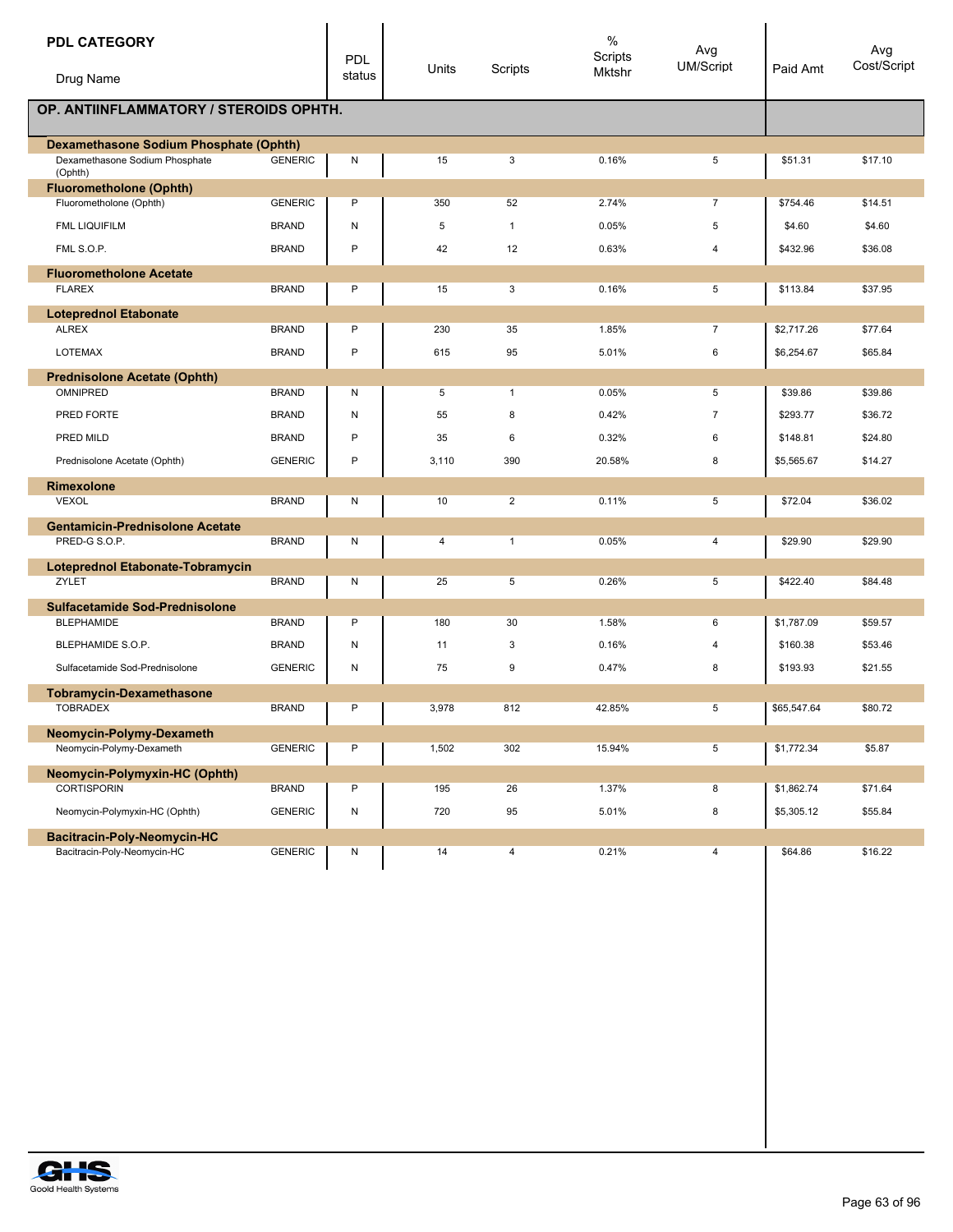| <b>PDL CATEGORY</b><br>Drug Name                 |                | <b>PDL</b><br>status | Units  | Scripts        | %<br>Scripts<br>Mktshr | Avg<br>UM/Script | Paid Amt    | Avg<br>Cost/Script |
|--------------------------------------------------|----------------|----------------------|--------|----------------|------------------------|------------------|-------------|--------------------|
| OP. ARTIFICIAL TEARS AND LUBRICANTS              |                |                      |        |                |                        |                  |             |                    |
| <b>Polyvinyl Alcohol</b><br>Polyvinyl Alcohol    | <b>GENERIC</b> | P                    | 46,982 | 3,075          | 59.86%                 | 15               | \$19,259.01 | \$6.26             |
| <b>BION TEARS</b>                                |                |                      |        |                |                        |                  |             |                    |
| <b>BION TEARS</b>                                | <b>GENERIC</b> | P                    | 2,324  | 48             | 0.93%                  | 48               | \$690.24    | \$14.38            |
| NATURAL BALANCE                                  | <b>GENERIC</b> | P                    | 2,910  | 189            | 3.68%                  | 15               | \$1,411.36  | \$7.47             |
| NATURE'S TEARS                                   | <b>GENERIC</b> | P                    | 2,160  | 144            | 2.80%                  | 15               | \$1,036.95  | \$7.20             |
| SM ARTIFICIAL TEARS                              | <b>GENERIC</b> | P                    | 3,750  | 247            | 4.81%                  | 15               | \$1,761.63  | \$7.13             |
| <b>TEARS NATURALE</b>                            | <b>GENERIC</b> | P                    | 1,650  | 43             | 0.84%                  | 38               | \$527.51    | \$12.27            |
| <b>TEARS NATURALE FORTE</b>                      | <b>GENERIC</b> | P                    | 60     | $\overline{2}$ | 0.04%                  | 30               | \$21.82     | \$10.91            |
| TEARS NATURALE II                                | <b>GENERIC</b> | P                    | 1,035  | 33             | 0.64%                  | 31               | \$354.51    | \$10.74            |
| <b>TEARS PURE</b>                                | <b>GENERIC</b> | P                    | 210    | 14             | 0.27%                  | 15               | \$72.06     | \$5.15             |
| <b>TEARS RENEWED</b>                             | <b>GENERIC</b> | P                    | 1,305  | 87             | 1.69%                  | 15               | \$495.93    | \$5.70             |
| <b>AKWA TEARS</b>                                |                |                      |        |                |                        |                  |             |                    |
| <b>AKWA TEARS</b>                                | <b>BRAND</b>   | Ρ                    | 739    | 160            | 3.11%                  | 5                | \$1,254.94  | \$7.84             |
| <b>ARTIFICIAL TEARS</b>                          | <b>GENERIC</b> | P                    | 711    | 175            | 3.41%                  | 4                | \$1,415.31  | \$8.09             |
| EYE LUBRICANT                                    | <b>GENERIC</b> | P                    | 277    | 59             | 1.15%                  | 5                | \$454.16    | \$7.70             |
| LACRI-LUBE S.O.P.                                | <b>BRAND</b>   | P                    | 861    | 169            | 3.29%                  | 5                | \$1,545.35  | \$9.14             |
| LUBRIFRESH P.M.                                  | <b>GENERIC</b> | P                    | 336    | 63             | 1.23%                  | 5                | \$568.22    | \$9.02             |
| <b>PURALUBE</b>                                  | <b>GENERIC</b> | P                    | 730    | 193            | 3.76%                  | 4                | \$1,228.53  | \$6.37             |
| <b>REFRESH-PM</b>                                | <b>BRAND</b>   | P                    | 753    | 142            | 2.76%                  | 5                | \$1,337.40  | \$9.42             |
| <b>TEARS RENEWED</b>                             | <b>GENERIC</b> | P                    | 193    | 28             | 0.55%                  | $\overline{7}$   | \$300.46    | \$10.73            |
| <b>Naphazoline HCI</b>                           |                |                      |        |                |                        |                  |             |                    |
| Naphazoline HCI                                  | <b>GENERIC</b> | P                    | 150    | 10             | 0.19%                  | 15               | \$85.20     | \$8.52             |
| <b>Sodium Chloride Hypertonic</b>                |                |                      |        |                |                        |                  |             |                    |
| <b>MURO 128</b>                                  | <b>BRAND</b>   | P                    | 861    | 134            | 2.61%                  | 6                | \$2,072.31  | \$15.47            |
| Sodium Chloride Hypertonic                       | <b>GENERIC</b> | P                    | 1,012  | 122            | 2.37%                  | 8                | \$1,803.42  | \$14.78            |
| OP. BETA - BLOCKERS                              |                |                      |        |                |                        |                  |             |                    |
| <b>Betaxolol HCI (Ophth)</b>                     |                |                      |        |                |                        |                  |             |                    |
| <b>BETOPTIC-S</b>                                | <b>BRAND</b>   | P                    | 610    | 53             | 19.63%                 | 12               | \$5,002.68  | \$94.39            |
| <b>Levobunolol HCI</b>                           |                |                      |        |                |                        |                  |             |                    |
| Levobunolol HCI                                  | <b>GENERIC</b> | Ρ                    | 75     | 10             | 3.70%                  | 8                | \$78.47     | \$7.85             |
| <b>Timolol</b><br><b>BETIMOL</b>                 | <b>BRAND</b>   | N                    | 5      | $\mathbf{1}$   | 0.37%                  | 5                | \$39.77     | \$39.77            |
|                                                  |                |                      |        |                |                        |                  |             |                    |
| <b>Timolol Maleate (Ophth)</b><br><b>ISTALOL</b> | <b>BRAND</b>   | N                    | 35     | $\overline{7}$ | 2.59%                  | 5                | \$344.43    | \$49.20            |
| Timolol Maleate (Ophth)                          | <b>GENERIC</b> | P                    | 1,180  | 143            | 52.96%                 | 8                | \$1,060.33  | \$7.41             |
| TIMOPTIC-XE                                      | <b>BRAND</b>   | P                    | 285    | 56             | 20.74%                 | 5                | \$1,813.03  | \$32.38            |
|                                                  |                |                      |        |                |                        |                  |             |                    |

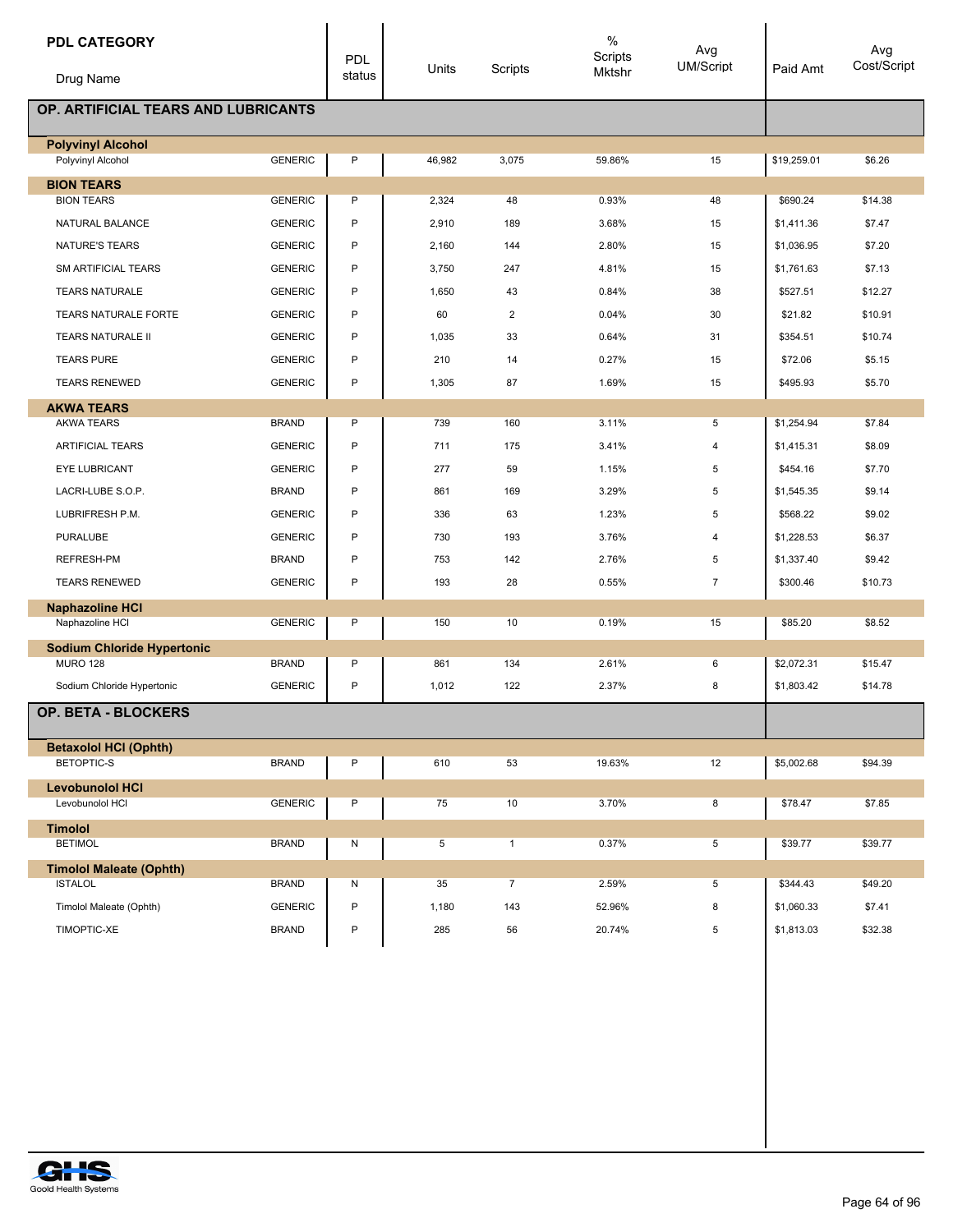| <b>PDL CATEGORY</b>                                      |                | <b>PDL</b> | Units | Scripts        | $\%$<br>Scripts | Avg<br>UM/Script | Paid Amt    | Avg<br>Cost/Script |
|----------------------------------------------------------|----------------|------------|-------|----------------|-----------------|------------------|-------------|--------------------|
| Drug Name                                                |                | status     |       |                | Mktshr          |                  |             |                    |
| OP. CARBONIC ANHYDRASE INHIBITORS/COMBO                  |                |            |       |                |                 |                  |             |                    |
| <b>Brimonidine Tartrate-Timolol Maleate</b>              |                |            |       |                |                 |                  |             |                    |
| COMBIGAN                                                 | <b>BRAND</b>   | Ν          | 60    | 10             | 3.24%           | 6                | \$765.96    | \$76.60            |
| Dorzolamide-Timolol                                      |                |            |       |                |                 |                  |             |                    |
| COSOPT                                                   | <b>BRAND</b>   | P          | 2,010 | 202            | 65.37%          | 10               | \$24,515.51 | \$121.36           |
| Dorzolamide-Timolol                                      | <b>GENERIC</b> | N          | 30    | 3              | 0.97%           | 10               | \$321.29    | \$107.10           |
| <b>Brinzolamide</b>                                      |                |            |       |                |                 |                  |             |                    |
| <b>AZOPT</b>                                             | <b>BRAND</b>   | P          | 715   | 68             | 22.01%          | 11               | \$5,793.38  | \$85.20            |
| <b>Dorzolamide HCI</b>                                   |                |            |       |                |                 |                  |             |                    |
| Dorzolamide HCI                                          | <b>GENERIC</b> | Ν          | 10    | $\mathbf{1}$   | 0.32%           | 10               | \$14.08     | \$14.08            |
| <b>TRUSOPT</b>                                           | <b>BRAND</b>   | P          | 250   | 25             | 8.09%           | 10               | \$1,643.61  | \$65.74            |
| OP. CYCLOPLEGICS                                         |                |            |       |                |                 |                  |             |                    |
| <b>Atropine Sulfate (Ophthalmic)</b>                     |                |            |       |                |                 |                  |             |                    |
| Atropine Sulfate (Ophthalmic)                            | <b>GENERIC</b> | P          | 2,357 | 254            | 76.97%          | 9                | \$1,621.16  | \$6.38             |
| <b>ISOPTO ATROPINE</b>                                   | <b>BRAND</b>   | Ν          | 5     | $\mathbf{1}$   | 0.30%           | 5                | \$4.00      | \$4.00             |
| <b>Cyclopentolate HCI</b>                                |                |            |       |                |                 |                  |             |                    |
| CYCLOGYL                                                 | <b>BRAND</b>   | Ν          | 20    | $\overline{2}$ | 0.61%           | 10               | \$76.52     | \$38.26            |
| Cyclopentolate HCI                                       | <b>GENERIC</b> | P          | 205   | 36             | 10.91%          | 6                | \$235.37    | \$6.54             |
| <b>Homatropine HBr</b><br><b>ISOPTO HOMATROPINE</b>      | <b>BRAND</b>   | N          | 20    | $\overline{4}$ | 1.21%           | 5                | \$120.96    | \$30.24            |
| <b>Scopolamine HBr (Ophth)</b><br><b>ISOPTO HYOSCINE</b> | <b>BRAND</b>   | P          | 160   | 30             | 9.09%           | 5                | \$864.26    | \$28.81            |
| Tropicamide                                              |                |            |       |                |                 |                  |             |                    |
| Tropicamide                                              | <b>GENERIC</b> | P          | 45    | 3              | 0.91%           | 15               | \$45.21     | \$15.07            |
| OP. MIOTICS - DIRECT ACTING                              |                |            |       |                |                 |                  |             |                    |
| <b>Carbachol (Ophth)</b>                                 |                |            |       |                |                 |                  |             |                    |
| <b>ISOPTO CARBACHOL</b>                                  | <b>BRAND</b>   | Ρ          | 75    | 5              | 17.86%          | 15               | \$241.75    | \$48.35            |
| <b>Pilocarpine HCI</b>                                   |                |            |       |                |                 |                  |             |                    |
| Pilocarpine HCI                                          | <b>GENERIC</b> | P          | 345   | 22             | 78.57%          | 16               | \$276.04    | \$12.55            |
| PILOPINE HS                                              | <b>BRAND</b>   | P          | 4     | $\mathbf{1}$   | 3.57%           | $\overline{4}$   | \$53.29     | \$53.29            |
| OP. MISC                                                 |                |            |       |                |                 |                  |             |                    |
| <b>Cyclosporine (Ophth)</b>                              |                |            |       |                |                 |                  |             |                    |
| <b>RESTASIS</b>                                          | <b>BRAND</b>   | Ν          | 4,202 | 85             | 95.51%          | 49               | \$13,871.94 | \$163.20           |
| <b>Proparacaine HCI</b>                                  |                |            |       |                |                 |                  |             |                    |
| Proparacaine HCI                                         | <b>GENERIC</b> | Ρ          | 15    | $\mathbf{1}$   | 1.12%           | 15               | \$11.45     | \$11.45            |
| <b>Tetracaine HCI (Ophth)</b>                            |                |            |       |                |                 |                  |             |                    |
| Tetracaine HCI (Ophth)                                   | <b>GENERIC</b> | P          | 15    | $\mathbf{1}$   | 1.12%           | 15               | \$8.57      | \$8.57             |
| <b>Diclofenac Sodium (Ophth)</b>                         |                |            |       |                |                 |                  |             |                    |
| Diclofenac Sodium (Ophth)                                | <b>GENERIC</b> | Ν          | 5     | $\overline{2}$ | 2.25%           | 3                | \$28.50     | \$14.25            |

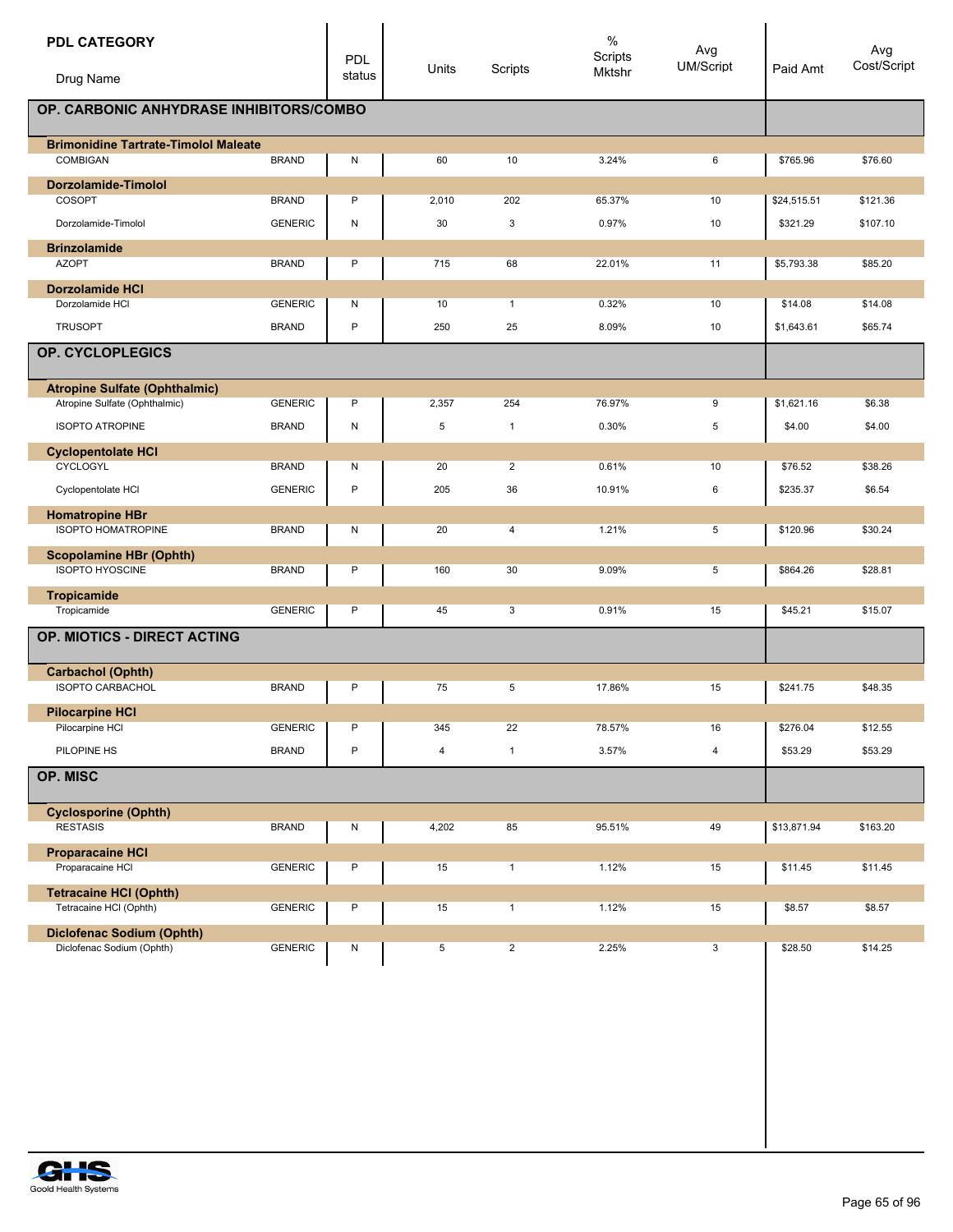| <b>PDL CATEGORY</b><br>Drug Name                    |                | PDL<br>status | Units | Scripts      | $\%$<br>Scripts<br>Mktshr | Avg<br>UM/Script | Paid Amt     | Avg<br>Cost/Script |
|-----------------------------------------------------|----------------|---------------|-------|--------------|---------------------------|------------------|--------------|--------------------|
| <b>OP. NSAID'S</b>                                  |                |               |       |              |                           |                  |              |                    |
| <b>Bromfenac Sodium (Ophth)</b>                     |                |               |       |              |                           |                  |              |                    |
| <b>XIBROM</b>                                       | <b>BRAND</b>   | N             | 10    | 3            | 1.69%                     | 3                | \$384.26     | \$128.09           |
| <b>Diclofenac Sodium (Ophth)</b><br><b>VOLTAREN</b> | <b>BRAND</b>   | P             | 10    | 3            | 1.69%                     | 3                | \$172.44     | \$57.48            |
| <b>Ketorolac Tromethamine (Ophth)</b>               |                |               |       |              |                           |                  |              |                    |
| <b>ACULAR</b>                                       | <b>BRAND</b>   | P             | 345   | 67           | 37.85%                    | 5                | \$5,909.20   | \$88.20            |
| <b>ACULAR LS</b>                                    | <b>BRAND</b>   | P             | 470   | 90           | 50.85%                    | 5                | \$8,239.52   | \$91.55            |
| Nepafenac<br><b>NEVANAC</b>                         | <b>BRAND</b>   | ${\sf N}$     | 54    | 14           | 7.91%                     | 4                | \$1,465.49   | \$104.68           |
| OP. PROSTAGLANDINS                                  |                |               |       |              |                           |                  |              |                    |
| <b>Bimatoprost</b>                                  |                |               |       |              |                           |                  |              |                    |
| LUMIGAN                                             | <b>BRAND</b>   | P             | 838   | 247          | 26.50%                    | 3                | \$23,681.07  | \$95.87            |
| Latanoprost<br><b>XALATAN</b>                       | <b>BRAND</b>   | P             | 240   | 96           | 10.30%                    | 3                | \$6,152.02   | \$64.08            |
| <b>Travoprost</b><br><b>TRAVATAN</b>                | <b>BRAND</b>   | P             | 979   | 316          | 33.91%                    | 3                | \$28,409.26  | \$89.90            |
| <b>TRAVATAN Z</b>                                   | <b>BRAND</b>   | $\mathsf{P}$  | 908   | 273          | 29.29%                    | 3                | \$24,783.19  | \$90.78            |
|                                                     |                |               |       |              |                           |                  |              |                    |
| OP. QUINOLONES                                      |                |               |       |              |                           |                  |              |                    |
| <b>Ciprofloxacin HCI (Ophth)</b>                    |                |               |       |              |                           |                  |              |                    |
| CILOXAN                                             | <b>BRAND</b>   | N             | 143   | 35           | 1.04%                     | 4                | \$2,638.84   | \$75.40            |
| Ciprofloxacin HCI (Ophth)                           | <b>GENERIC</b> | $\mathsf{P}$  | 4,561 | 905          | 26.93%                    | 5                | \$13,231.54  | \$14.62            |
| <b>Gatifloxacin (Ophth)</b><br>ZYMAR                | <b>BRAND</b>   | P             | 865   | 170          | 5.06%                     | 5                | \$11,462.01  | \$67.42            |
|                                                     |                |               |       |              |                           |                  |              |                    |
| Levofloxacin (Ophth)<br>QUIXIN                      | <b>BRAND</b>   | P             | 55    | 11           | 0.33%                     | 5                | \$726.87     | \$66.08            |
| <b>Moxifloxacin HCI (Ophth)</b>                     |                |               |       |              |                           |                  |              |                    |
| <b>VIGAMOX</b>                                      | <b>BRAND</b>   | P             | 6,355 | 2,101        | 62.53%                    | 3                | \$134,980.16 | \$64.25            |
| <b>Ofloxacin (Ophth)</b>                            |                |               |       |              |                           |                  |              |                    |
| Ofloxacin (Ophth)                                   | <b>GENERIC</b> | P             | 895   | 138          | 4.11%                     | 6                | \$2,313.75   | \$16.77            |
| OP. SELECTIVE ALPHA ADRENERGIC AGONISTS             |                |               |       |              |                           |                  |              |                    |
| <b>Apraclonidine HCI</b>                            |                |               |       |              |                           |                  |              |                    |
| <b>IOPIDINE</b>                                     | <b>BRAND</b>   | N             | 5     | $\mathbf{1}$ | 0.37%                     | 5                | \$80.60      | \$80.60            |
| <b>Brimonidine Tartrate</b><br>ALPHAGAN P           | <b>BRAND</b>   | P             | 1,990 | 245          | 91.42%                    | 8                | \$20,727.95  | \$84.60            |
| <b>Brimonidine Tartrate</b>                         | <b>GENERIC</b> | P             | 160   | 22           | 8.21%                     | $\overline{7}$   | \$546.46     | \$24.84            |
|                                                     |                |               |       |              |                           |                  |              |                    |
|                                                     |                |               |       |              |                           |                  |              |                    |
|                                                     |                |               |       |              |                           |                  |              |                    |
|                                                     |                |               |       |              |                           |                  |              |                    |
|                                                     |                |               |       |              |                           |                  |              |                    |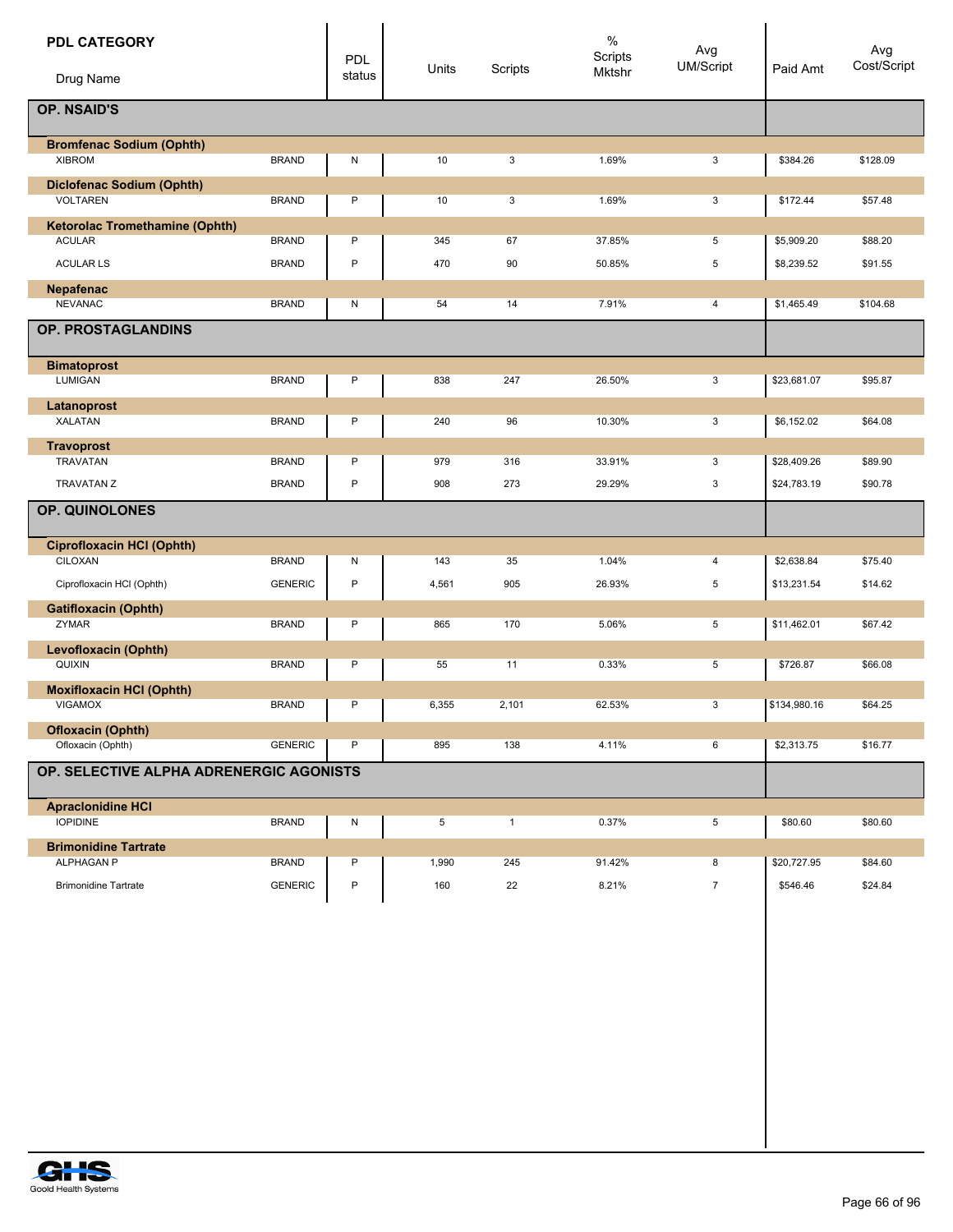| <b>PDL CATEGORY</b><br>Drug Name                                   |                | PDL<br>status | Units   | Scripts      | $\%$<br>Scripts<br>Mktshr | Avg<br><b>UM/Script</b> | Paid Amt     | Avg<br>Cost/Script |
|--------------------------------------------------------------------|----------------|---------------|---------|--------------|---------------------------|-------------------------|--------------|--------------------|
|                                                                    |                |               |         |              |                           |                         |              |                    |
| <b>OSTEOPOROSIS</b>                                                |                |               |         |              |                           |                         |              |                    |
| <b>Alendronate Sodium</b>                                          |                |               |         |              |                           |                         |              |                    |
| Alendronate Sodium                                                 | <b>GENERIC</b> | $\mathsf{P}$  | 7,958   | 1,778        | 54.76%                    | 4                       | \$63,105.49  | \$35.49            |
| <b>FOSAMAX</b>                                                     | <b>BRAND</b>   | $\mathsf{P}$  | 25,650  | 322          | 9.92%                     | 80                      | \$26,093.37  | \$81.04            |
| <b>Alendronate Sodium-Cholecalciferol</b><br><b>FOSAMAX PLUS D</b> | <b>BRAND</b>   | P             | 700     | 177          | 5.45%                     | 4                       | \$14,250.93  | \$80.51            |
| <b>Ibandronate Sodium</b>                                          |                |               |         |              |                           |                         |              |                    |
| <b>BONIVA</b>                                                      | <b>BRAND</b>   | N             | 575     | 575          | 17.71%                    | $\mathbf{1}$            | \$56,997.21  | \$99.13            |
| <b>Risedronate Sodium</b><br><b>ACTONEL</b>                        | <b>BRAND</b>   | N             | 421     | 67           | 2.06%                     | 6                       | \$5,732.39   | \$85.56            |
| <b>Calcitonin (Salmon)</b><br>Calcitonin (Salmon)                  | <b>GENERIC</b> | N             | 22      | 6            | 0.18%                     | 4                       | \$359.71     | \$59.95            |
|                                                                    |                |               |         |              |                           |                         |              |                    |
| <b>MIACALCIN</b>                                                   | <b>BRAND</b>   | ${\sf N}$     | 657     | 175          | 5.39%                     | 4                       | \$20,309.19  | \$116.05           |
| <b>Teriparatide (Recombinant)</b><br><b>FORTEO</b>                 | <b>BRAND</b>   | N             | 181     | 63           | 1.94%                     | 3                       | \$51,271.02  | \$813.83           |
|                                                                    |                |               |         |              |                           |                         |              |                    |
| <b>Raloxifene HCI</b><br><b>EVISTA</b>                             | <b>BRAND</b>   | N             | 2,424   | 84           | 2.59%                     | 29                      | \$8,362.70   | \$99.56            |
| <b>OXYTOCICS</b>                                                   |                |               |         |              |                           |                         |              |                    |
| <b>Methylergonovine Maleate</b>                                    |                |               |         |              |                           |                         |              |                    |
| <b>METHERGINE</b>                                                  | <b>BRAND</b>   | P             | 1,158   | 127          | 100.00%                   | 9                       | \$1,699.43   | \$13.38            |
| <b>PARKINSONS - ANTICHOLINERGICS</b>                               |                |               |         |              |                           |                         |              |                    |
| <b>Benztropine Mesylate</b>                                        |                |               |         |              |                           |                         |              |                    |
| <b>Benztropine Mesylate</b>                                        | <b>GENERIC</b> | P             | 251,839 | 4,862        | 89.42%                    | 52                      | \$35,288.59  | \$7.26             |
| <b>COGENTIN</b>                                                    | <b>BRAND</b>   | $\sf P$       | 52      | 8            | 0.15%                     | $\overline{7}$          | \$1,634.58   | \$204.32           |
| <b>Trihexyphenidyl HCI</b><br>Trihexyphenidyl HCI                  | <b>GENERIC</b> | P             | 42,829  | 567          | 10.43%                    | 76                      | \$6,146.08   | \$10.84            |
| <b>PARKINSONS - COMT INHIBITORS</b>                                |                |               |         |              |                           |                         |              |                    |
| <b>Entacapone</b><br>COMTAN                                        |                | P             |         |              |                           |                         | \$3,788.18   |                    |
|                                                                    | <b>BRAND</b>   |               | 1,400   | 10           | 100.00%                   | 140                     |              | \$378.82           |
| PARKINSONS - SELECTED DOPAMIN AGONISTS                             |                |               |         |              |                           |                         |              |                    |
| <b>Pramipexole Dihydrochloride</b><br><b>MIRAPEX</b>               | <b>BRAND</b>   | P             | 45,758  | 1,069        | 32.73%                    | 43                      | \$110,542.42 | \$103.41           |
| Ropinirole Hydrochloride                                           |                |               |         |              |                           |                         |              |                    |
| <b>REQUIP</b>                                                      | <b>BRAND</b>   | P             | 52,702  | 1,250        | 38.27%                    | 42                      | \$136,723.03 | \$109.38           |
| <b>REQUIP XL</b>                                                   | <b>BRAND</b>   | ${\sf N}$     | 30      | $\mathbf{1}$ | 0.03%                     | 30                      | \$73.16      | \$73.16            |
| Ropinirole Hydrochloride                                           | <b>GENERIC</b> | P             | 40,841  | 946          | 28.97%                    | 43                      | \$35,475.06  | \$37.50            |
| phenylketonuria                                                    |                |               |         |              |                           |                         |              |                    |
| <b>Sapropterin Dihydrochloride</b>                                 |                |               |         |              |                           |                         |              |                    |
| <b>KUVAN</b>                                                       | <b>BRAND</b>   | P             | 2,850   | 16           | 100.00%                   | 178                     | \$90,973.12  | \$5,685.82         |
|                                                                    |                |               |         |              |                           |                         |              |                    |

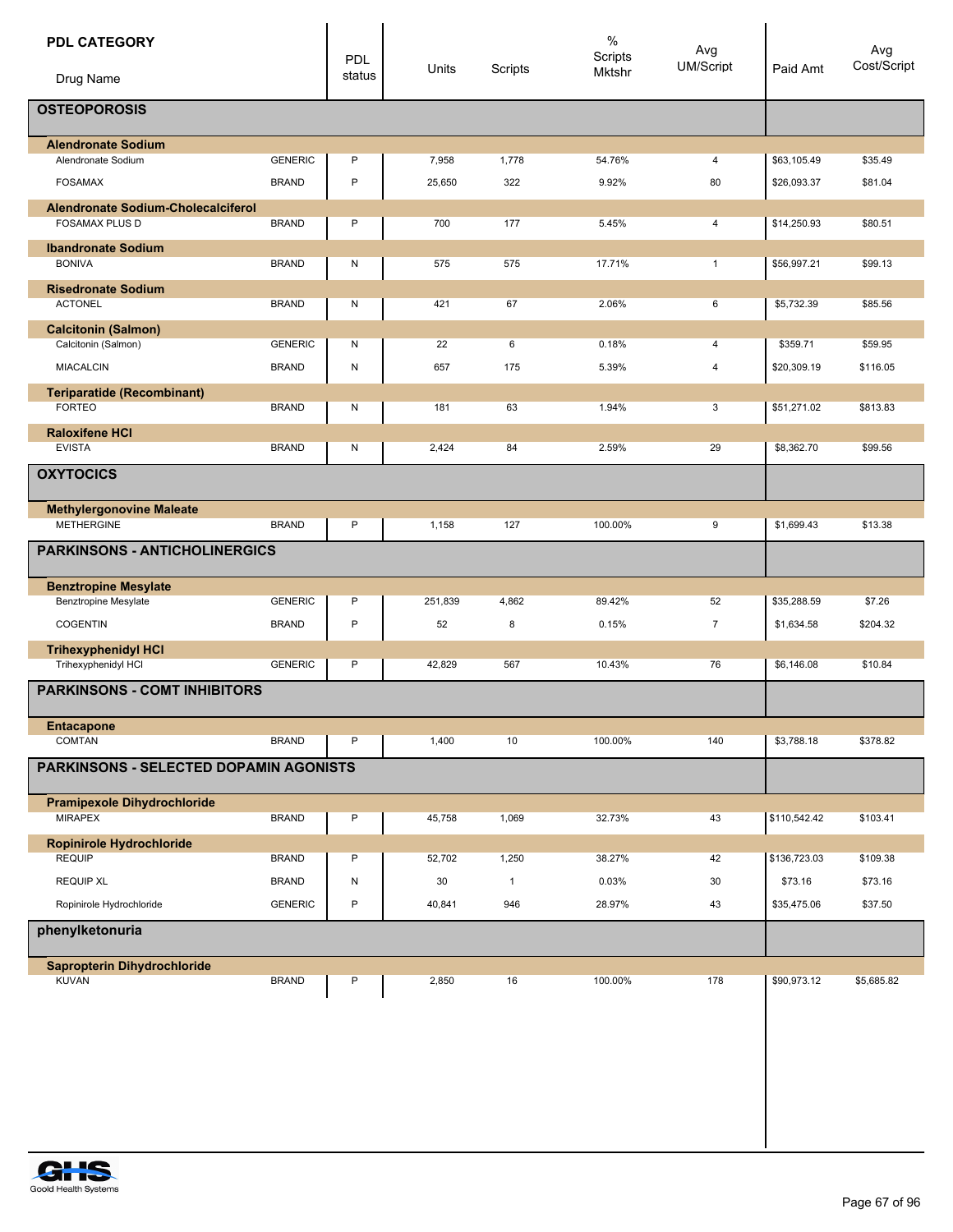| <b>PDL CATEGORY</b>                         |                | PDL    |         |              | $\%$<br>Scripts | Avg<br>UM/Script |              | Avg<br>Cost/Script |
|---------------------------------------------|----------------|--------|---------|--------------|-----------------|------------------|--------------|--------------------|
| Drug Name                                   |                | status | Units   | Scripts      | <b>Mktshr</b>   |                  | Paid Amt     |                    |
| <b>PHOSPHATE BINDERS</b>                    |                |        |         |              |                 |                  |              |                    |
| <b>Calcium Acetate (Phosphate Binder)</b>   |                |        |         |              |                 |                  |              |                    |
| PHOSLO                                      | <b>BRAND</b>   | P      | 21,605  | 127          | 42.05%          | 170              | \$16,196.69  | \$127.53           |
| <b>Lanthanum Carbonate</b>                  |                |        |         |              |                 |                  |              |                    |
| <b>FOSRENOL</b>                             | <b>BRAND</b>   | P      | 2,315   | 18           | 5.96%           | 129              | \$11,285.72  | \$626.98           |
| <b>Sevelamer Carbonate</b>                  |                |        |         |              |                 |                  |              |                    |
| <b>RENVELA</b>                              | <b>BRAND</b>   | N      | 180     | $\mathbf{1}$ | 0.33%           | 180              | \$339.17     | \$339.17           |
| <b>Sevelamer HCI</b>                        |                |        |         |              |                 |                  |              |                    |
| <b>RENAGEL</b>                              | <b>BRAND</b>   | P      | 34,189  | 156          | 51.66%          | 219              | \$72,627.16  | \$465.56           |
| PLATELET AGGR. INHIBITORS / COMBO'S - MISC. |                |        |         |              |                 |                  |              |                    |
| <b>Cilostazol</b>                           |                |        |         |              |                 |                  |              |                    |
| Cilostazol                                  | <b>GENERIC</b> | P      | 9,391   | 166          | 25.30%          | 57               | \$4,276.34   | \$25.76            |
| <b>Anagrelide HCI</b>                       |                |        |         |              |                 |                  |              |                    |
| Anagrelide HCI                              | <b>GENERIC</b> | P      | 766     | 8            | 1.22%           | 96               | \$234.32     | \$29.29            |
| <b>Aspirin-Dipyridamole</b>                 |                |        |         |              |                 |                  |              |                    |
| <b>AGGRENOX</b>                             | <b>BRAND</b>   | P      | 19,573  | 329          | 50.15%          | 59               | \$47,806.23  | \$145.31           |
| Pentoxifylline                              |                |        |         |              |                 |                  |              |                    |
| Pentoxifylline                              | <b>GENERIC</b> | P      | 13,249  | 153          | 23.32%          | 87               | \$1,889.83   | \$12.35            |
| PLATELET AGGREGATION INHIBITORS             |                |        |         |              |                 |                  |              |                    |
| <b>Dipyridamole</b>                         |                |        |         |              |                 |                  |              |                    |
| Dipyridamole                                | <b>GENERIC</b> | P      | 2,070   | 30           | 0.80%           | 69               | \$878.44     | \$29.28            |
| <b>Clopidogrel Bisulfate</b>                |                |        |         |              |                 |                  |              |                    |
| <b>PLAVIX</b>                               | <b>BRAND</b>   | P      | 109,615 | 3,690        | 98.24%          | 30               | \$522,632.75 | \$141.63           |
| <b>Ticlopidine HCI</b>                      |                |        |         |              |                 |                  |              |                    |
| Ticlopidine HCI                             | <b>GENERIC</b> | P      | 2,160   | 36           | 0.96%           | 60               | \$433.80     | \$12.05            |

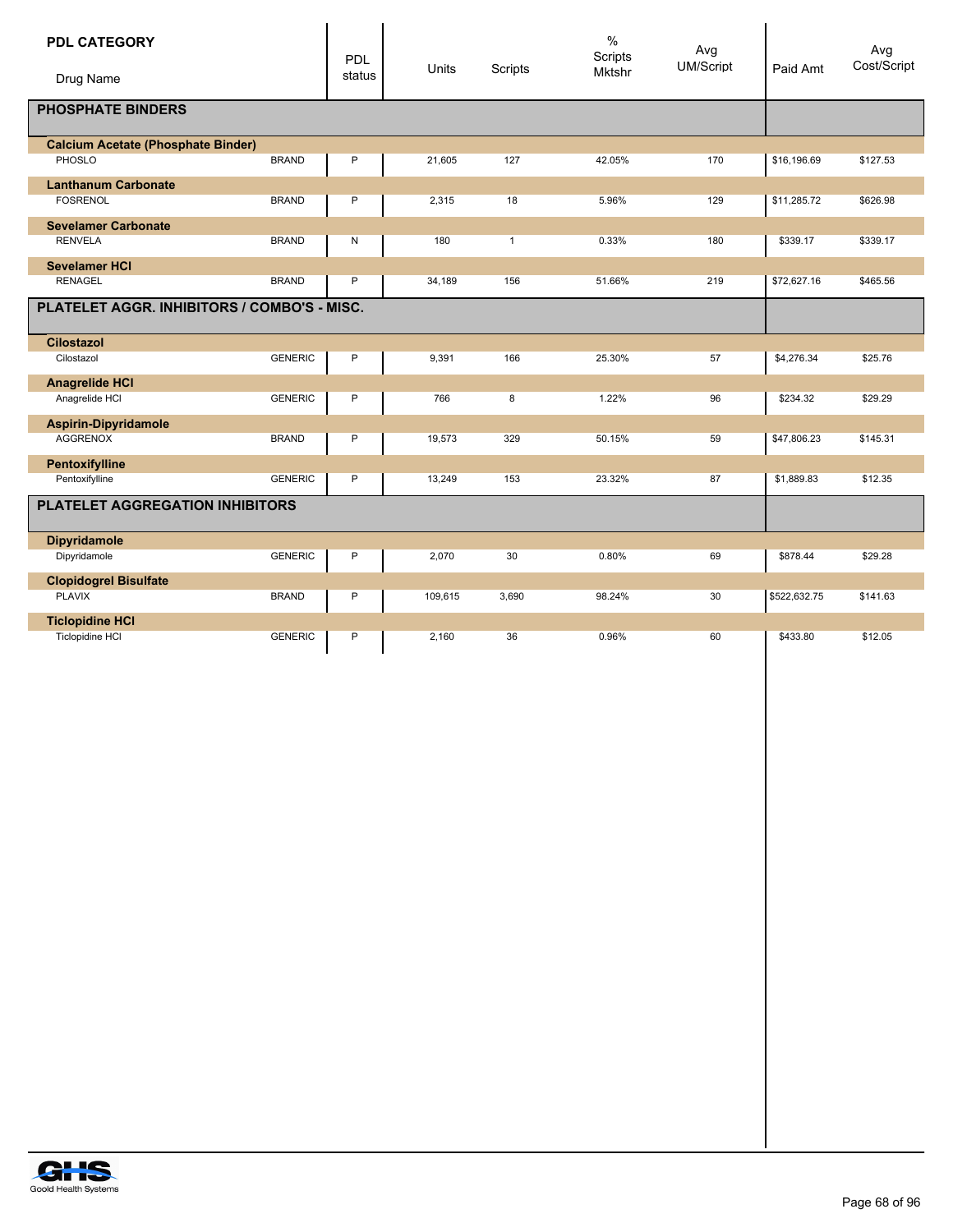| <b>PDL CATEGORY</b><br>Drug Name                                    |              | PDL<br>status | Units          | Scripts        | $\%$<br>Scripts<br>Mktshr | Avg<br><b>UM/Script</b> | Paid Amt    | Avg<br>Cost/Script |
|---------------------------------------------------------------------|--------------|---------------|----------------|----------------|---------------------------|-------------------------|-------------|--------------------|
| <b>POWDERS</b>                                                      |              |               |                |                |                           |                         |             |                    |
| <b>Dexamethasone</b><br><b>DEXAMETHASONE</b>                        | <b>BRAND</b> | P             | 120            | $\mathbf{1}$   | 0.27%                     | 120                     | \$10.40     | \$10.40            |
| <b>Dexamethasone Acetate</b>                                        |              |               |                |                |                           |                         |             |                    |
| DEXAMETHASONE ACETATE                                               | <b>BRAND</b> | P             | 60             | $\mathbf{1}$   | 0.27%                     | 60                      | \$6.14      | \$6.14             |
| <b>Testosterone</b>                                                 |              |               |                |                |                           |                         |             |                    |
| <b>TESTOSTERONE</b>                                                 | <b>BRAND</b> | P             | 224            | $\overline{7}$ | 1.91%                     | 32                      | \$85.53     | \$12.22            |
| Progesterone<br>PROGESTERONE                                        | <b>BRAND</b> | P             | 517            | 13             | 3.55%                     | 40                      | \$173.14    | \$13.32            |
| PROGESTERONE MILLED                                                 | <b>BRAND</b> | P             | 225            | 4              | 1.09%                     | 56                      | \$38.96     | \$9.74             |
| PROGESTERONE WETTABLE                                               | <b>BRAND</b> | P             | 326            | $\overline{7}$ | 1.91%                     | 47                      | \$84.76     | \$12.11            |
| PROGESTERONE WETTABLE (YA                                           | <b>BRAND</b> | P             | 90             | 3              | 0.82%                     | 30                      | \$45.15     | \$15.05            |
| <b>Progesterone Micronized</b>                                      |              |               |                |                |                           |                         |             |                    |
| PROGESTERONE MICRONIZED                                             | <b>BRAND</b> | P             | 781            | 22             | 6.01%                     | 36                      | \$628.45    | \$28.57            |
| <b>Betaine</b><br>CYSTADANE                                         | <b>BRAND</b> | ${\sf N}$     | 5,220          | 20             | 5.46%                     | 261                     | \$10,087.65 | \$504.38           |
|                                                                     |              |               |                |                |                           |                         |             |                    |
| <b>Sodium Phenylbutyrate</b><br><b>BUPHENYL</b>                     | <b>BRAND</b> | N             | 5,250          | 14             | 3.83%                     | 375                     | \$72,056.31 | \$5,146.88         |
| <b>Atenolol</b>                                                     |              |               |                |                |                           |                         |             |                    |
| ATENOLOL                                                            | <b>BRAND</b> | P             | 300            | $\overline{2}$ | 0.55%                     | 150                     | \$10.22     | \$5.11             |
| <b>Metoprolol Tartrate</b><br>METOPROLOL TARTRATE                   | <b>BRAND</b> | P             | 30             | $\mathbf{1}$   | 0.27%                     | 30                      | \$5.48      | \$5.48             |
| <b>Nifedipine</b>                                                   |              |               |                |                |                           |                         |             |                    |
| <b>NIFEDIPINE</b>                                                   | <b>BRAND</b> | P             | 30             | $\mathbf{1}$   | 0.27%                     | 30                      | \$3.74      | \$3.74             |
| <b>Promethazine HCI</b><br>PROMETHAZINE HCL                         | <b>BRAND</b> | P             | 383            | 56             | 15.30%                    | $\overline{7}$          | \$2,679.78  | \$47.85            |
| Glycopyrrolate<br><b>GLYCOPYRROLATE</b>                             | <b>BRAND</b> | P             | 900            | 3              | 0.82%                     | 300                     | \$611.34    | \$203.78           |
| <b>Amitriptyline HCI</b>                                            |              |               |                |                |                           |                         |             |                    |
| AMITRIPTYLINE HCL                                                   | <b>BRAND</b> | P             | 890            | 8              | 2.19%                     | 111                     | \$37.87     | \$4.73             |
| <b>Morphine Sulfate</b><br>MORPHINE SULFATE                         | <b>BRAND</b> | P             | 3              | 3              | 0.82%                     | $\mathbf{1}$            | \$101.35    | \$33.78            |
| <b>Tetracaine HCI</b>                                               |              |               |                |                |                           |                         |             |                    |
| <b>TETRACAINE HCL</b>                                               | <b>BRAND</b> | P             | $\overline{2}$ | $\overline{2}$ | 0.55%                     | $\mathbf{1}$            | \$9.66      | \$4.83             |
| <b>Metronidazole Benzoate (Topical)</b><br>METRONIDAZOLE BENZOATE   | <b>BRAND</b> | P             | 1,065          | 13             | 3.55%                     | 82                      | \$157.88    | \$12.14            |
| <b>Hydrocortisone Micronized</b>                                    |              |               |                |                |                           |                         |             |                    |
| HYDROCORTISONE MICRONIZED                                           | <b>BRAND</b> | P             | 14,274         | 109            | 29.78%                    | 131                     | \$1,261.52  | \$11.57            |
| <b>Hydrocortisone Acetate (Topical)</b>                             |              |               |                |                |                           |                         |             |                    |
| HYDROCORTISONE ACETATE                                              | <b>BRAND</b> | P             | 11,399         | 31             | 8.47%                     | 368                     | \$778.90    | \$25.13            |
| <b>Triamcinolone Acetonide (Topical)</b><br>TRIAMCINOLONE ACETONIDE | <b>BRAND</b> | P             | 6,870          | 29             | 7.92%                     | 237                     | \$1,657.88  | \$57.17            |
| Lidocaine<br><b>LIDOCAINE</b>                                       | <b>BRAND</b> | P             | 60             | $\mathbf{1}$   | 0.27%                     | 60                      | \$4.10      | \$4.10             |
| <b>Enalapril Maleate (Bulk)</b>                                     |              |               |                |                |                           |                         |             |                    |
| ENALAPRIL MALEATE                                                   | <b>BRAND</b> | P             | 380            | 5              | 1.37%                     | 76                      | \$122.85    | \$24.57            |
| <b>Fluorouracil (Bulk)</b>                                          |              |               |                |                |                           |                         |             |                    |
| <b>FLUOROURACIL</b>                                                 | <b>BRAND</b> | P             | 30             | $\overline{2}$ | 0.55%                     | 15                      | \$49.40     | \$24.70            |
| <b>Ketamine HCI (Bulk)</b>                                          |              |               |                |                |                           |                         |             |                    |
| <b>KETAMINE HCL</b>                                                 | <b>BRAND</b> | P             | 840            | 6              | 1.64%                     | 140                     | \$35.88     | \$5.98             |

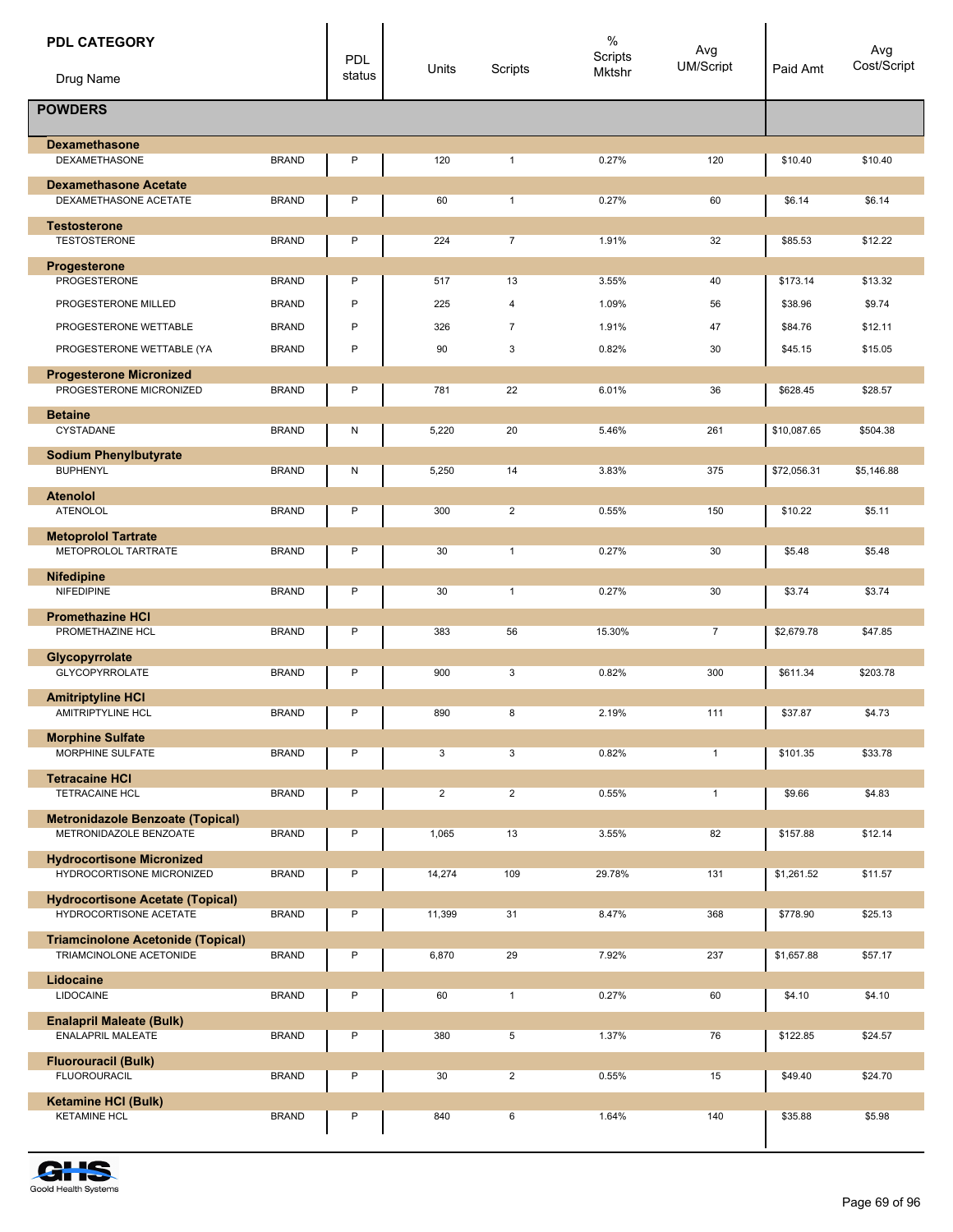| <b>PDL CATEGORY</b>                                                  |                | <b>PDL</b><br>status | Units  | Scripts        | $\%$<br><b>Scripts</b><br>Mktshr | Avg<br>UM/Script | Paid Amt       | Avg<br>Cost/Script |
|----------------------------------------------------------------------|----------------|----------------------|--------|----------------|----------------------------------|------------------|----------------|--------------------|
| Drug Name                                                            |                |                      |        |                |                                  |                  |                |                    |
| Lorazepam (Bulk)<br>LORAZEPAM                                        | <b>BRAND</b>   | $\mathsf{P}$         | 10     | $\overline{2}$ | 0.55%                            | 5                | \$9.60         | \$4.80             |
| <b>PRESSORS</b>                                                      |                |                      |        |                |                                  |                  |                |                    |
| <b>Midodrine HCI</b>                                                 |                |                      |        |                |                                  |                  |                |                    |
| Midodrine HCI                                                        | <b>GENERIC</b> | N                    | 2,719  | 32             | 19.16%                           | 85               | \$1,897.07     | \$59.28            |
| <b>PROAMATINE</b>                                                    | <b>BRAND</b>   | P                    | 11,048 | 135            | 80.84%                           | 82               | \$34,103.06    | \$252.62           |
| <b>PROGESTINS</b>                                                    |                |                      |        |                |                                  |                  |                |                    |
| <b>Medroxyprogesterone Acetate</b><br>Medroxyprogesterone Acetate    | <b>GENERIC</b> | P                    | 40,578 | 1,402          | 88.79%                           | 29               | \$8,054.41     | \$5.74             |
| <b>Megestrol Acetate (Appetite)</b><br><b>MEGACE ES</b>              | <b>BRAND</b>   | P                    | 1,560  | 11             | 0.70%                            | 142              | \$6,023.87     | \$547.62           |
| <b>Norethindrone Acetate</b>                                         |                |                      |        |                |                                  |                  |                |                    |
| <b>AYGESTIN</b>                                                      | <b>BRAND</b>   | P                    | 3,113  | 106            | 6.71%                            | 29               | \$8,136.18     | \$76.76            |
| Norethindrone Acetate                                                | <b>GENERIC</b> | N                    | 759    | 16             | 1.01%                            | 47               | \$967.11       | \$60.44            |
| Progesterone                                                         |                |                      |        |                |                                  |                  |                |                    |
| Progesterone                                                         | <b>GENERIC</b> | Ν                    | 10     | $\mathbf{1}$   | 0.06%                            | 10               | \$16.43        | \$16.43            |
| <b>Progesterone Micronized</b><br>PROMETRIUM                         | <b>BRAND</b>   | N                    | 1,548  | 43             | 2.72%                            | 36               | \$2,840.71     | \$66.06            |
| PULMONARY ANTI-HYPERTENSIVES                                         |                |                      |        |                |                                  |                  |                |                    |
| <b>Sildenafil Citrate (Pulmonary Hypertension)</b><br><b>REVATIO</b> | <b>BRAND</b>   | P                    | 20,033 | 128            | 88.28%                           | 157              | \$130,891.26   | \$1,022.59         |
| <b>Epoprostenol Sodium</b>                                           |                |                      |        |                |                                  |                  |                |                    |
| <b>FLOLAN</b>                                                        | <b>BRAND</b>   | P                    | 1,260  | 17             | 11.72%                           | 74               | \$47,202.50    | \$2,776.62         |
| PULMONARY ANTI-HYPERTENSIVES-ENDOTHELIN RECEPTOR ANTAGONISTS         |                |                      |        |                |                                  |                  |                |                    |
| Ambrisentan                                                          |                |                      |        |                |                                  |                  |                |                    |
| <b>LETAIRIS</b>                                                      | <b>BRAND</b>   | Ν                    | 450    | 15             | 25.86%                           | 30               | \$53,711.27    | \$3,580.75         |
| <b>Bosentan</b><br><b>TRACLEER</b>                                   | <b>BRAND</b>   | N                    | 2,580  | 43             | 74.14%                           | 60               | \$171,871.52   | \$3,997.01         |
| <b>PURINE ANALOG</b>                                                 |                |                      |        |                |                                  |                  |                |                    |
|                                                                      |                |                      |        |                |                                  |                  |                |                    |
| Azathioprine<br>Azathioprine                                         | <b>GENERIC</b> | P                    | 24,150 | 354            | 100.00%                          | 68               | \$8,016.80     | \$22.65            |
| <b>RHEUMATOID ARTHRITIS - BIOLOGICALS</b>                            |                |                      |        |                |                                  |                  |                |                    |
|                                                                      |                |                      |        |                |                                  |                  |                |                    |
| <b>Adalimumab</b><br><b>HUMIRA</b>                                   | <b>BRAND</b>   | P                    | 194    | 95             | 40.60%                           | $\overline{2}$   | \$142,753.63   | \$1,502.67         |
| <b>HUMIRA PEN</b>                                                    | <b>BRAND</b>   | P                    | 310    | 138            | 58.97%                           | $\overline{2}$   | \$217,049.34   | \$1,572.82         |
| HUMIRA PEN-CROHNS DISEASE                                            | <b>BRAND</b>   | P                    | 6      | $\mathbf{1}$   | 0.43%                            | 6                | \$2,724.05     | \$2,724.05         |
| RHEUMATOID ARTHRITIS - NON-BIOLOGICALS                               |                |                      |        |                |                                  |                  |                |                    |
|                                                                      |                |                      |        |                |                                  |                  |                |                    |
| Leflunomide<br>Leflunomide                                           | <b>GENERIC</b> | P                    | 3,943  | 133            | 100.00%                          | 30               | \$4,215.64     | \$31.70            |
| <b>RSV PROPHYLAXIS</b>                                               |                |                      |        |                |                                  |                  |                |                    |
|                                                                      |                |                      |        |                |                                  |                  |                |                    |
| Palivizumab<br><b>SYNAGIS</b>                                        | <b>BRAND</b>   | P                    | 1,163  | 1,262          | 100.00%                          | $\mathbf{1}$     | \$1,996,467.16 | \$1,581.99         |
|                                                                      |                |                      |        |                |                                  |                  |                |                    |
|                                                                      |                |                      |        |                |                                  |                  |                |                    |
|                                                                      |                |                      |        |                |                                  |                  |                |                    |

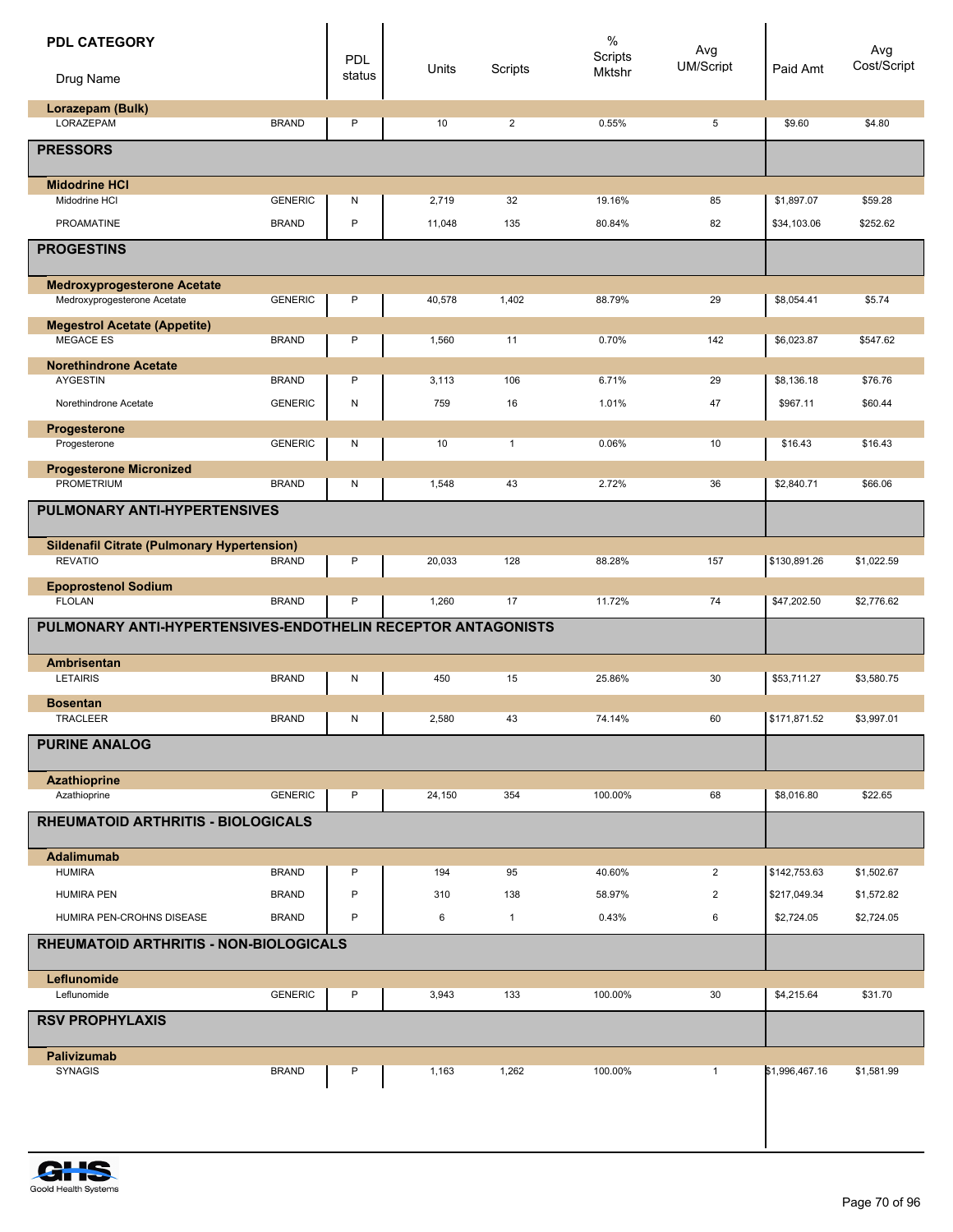| <b>PDL CATEGORY</b><br>Drug Name                              |                | PDL<br>status | Units   | Scripts        | $\%$<br>Scripts<br>Mktshr | Avg<br><b>UM/Script</b> | Paid Amt     | Avg<br>Cost/Script |
|---------------------------------------------------------------|----------------|---------------|---------|----------------|---------------------------|-------------------------|--------------|--------------------|
| SEDATIVE/HYPNOTICS - Non-Benzodiazepines                      |                |               |         |                |                           |                         |              |                    |
| <b>Eszopicione</b>                                            |                |               |         |                |                           |                         |              |                    |
| <b>LUNESTA</b>                                                | <b>BRAND</b>   | P             | 30,199  | 1,613          | 18.89%                    | 19                      | \$150,806.26 | \$93.49            |
| Zaleplon                                                      |                |               |         |                |                           |                         |              |                    |
| SONATA                                                        | <b>BRAND</b>   | N             | 1,657   | 51             | 0.60%                     | 32                      | \$6,894.48   | \$135.19           |
| Zaleplon                                                      | <b>GENERIC</b> | ${\sf N}$     | 30      | $\mathbf{1}$   | 0.01%                     | 30                      | \$25.73      | \$25.73            |
| <b>Zolpidem Tartrate</b>                                      |                |               |         |                |                           |                         |              |                    |
| <b>AMBIEN</b>                                                 | <b>BRAND</b>   | Ν             | 195     | 4              | 0.05%                     | 49                      | \$271.74     | \$67.94            |
| <b>AMBIEN CR</b>                                              | <b>BRAND</b>   | P             | 31,349  | 1,588          | 18.59%                    | 20                      | \$137,301.50 | \$86.46            |
| Zolpidem Tartrate                                             | <b>GENERIC</b> | P             | 81,722  | 5,137          | 60.15%                    | 16                      | \$42,574.78  | \$8.29             |
| <b>Ramelteon</b>                                              |                |               |         |                |                           |                         |              |                    |
| <b>ROZEREM</b>                                                | <b>BRAND</b>   | N             | 4,210   | 146            | 1.71%                     | 29                      | \$12,285.30  | \$84.15            |
| <b>SMOKING CESSATION (ORAL)</b>                               |                |               |         |                |                           |                         |              |                    |
| <b>Bupropion HCI (Smoking Deterrent)</b>                      |                |               |         |                |                           |                         |              |                    |
| <b>Bupropion HCI (Smoking Deterrent)</b>                      | <b>GENERIC</b> | P             | 3,621   | 62             | 2.12%                     | 58                      | \$4,134.40   | \$66.68            |
| <b>Varenicline Tartrate</b><br><b>CHANTIX</b>                 | <b>BRAND</b>   | P             | 155,038 | 2,859          | 97.88%                    | 54                      | \$319,044.41 | \$111.59           |
| <b>SOMATOSTATIC AGENTS</b>                                    |                |               |         |                |                           |                         |              |                    |
|                                                               |                |               |         |                |                           |                         |              |                    |
| <b>Octreotide Acetate</b><br>Octreotide Acetate               | <b>GENERIC</b> | Ν             | 235     | 5              | 10.42%                    | 47                      | \$8,991.12   | \$1,798.22         |
| SANDOSTATIN                                                   | <b>BRAND</b>   | P             | 875     | 37             | 77.08%                    | 24                      | \$59,028.34  | \$1,595.36         |
| SANDOSTATIN LAR DEPOT                                         | <b>BRAND</b>   | P             | 4       | 4              | 8.33%                     | $\mathbf{1}$            | \$4,198.19   | \$1,049.55         |
|                                                               |                |               |         |                |                           |                         |              |                    |
| Pegvisomant<br>SOMAVERT                                       | <b>BRAND</b>   | Ν             | 60      | $\overline{2}$ | 4.17%                     | 30                      | \$5,200.78   | \$2,600.39         |
| <b>TETRACYCLINES</b>                                          |                |               |         |                |                           |                         |              |                    |
|                                                               |                |               |         |                |                           |                         |              |                    |
| <b>Demeclocycline HCI</b><br>Demeclocycline HCI               | <b>GENERIC</b> | Ν             | 606     | 10             | 0.10%                     | 61                      | \$6,070.87   | \$607.09           |
|                                                               |                |               |         |                |                           |                         |              |                    |
| <b>Doxycycline (Monohydrate)</b><br>Doxycycline (Monohydrate) | <b>GENERIC</b> | Ν             | 208     | 9              | 0.09%                     | 23                      | \$393.99     | \$43.78            |
| <b>Doxycycline Hyclate</b>                                    |                |               |         |                |                           |                         |              |                    |
| <b>DORYX</b>                                                  | <b>BRAND</b>   | Ν             | 60      | $\overline{2}$ | 0.02%                     | 30                      | \$432.99     | \$216.50           |
| Doxycycline Hyclate                                           | <b>GENERIC</b> | P             | 161,807 | 5,762          | 58.76%                    | 28                      | \$33,803.46  | \$5.87             |
| <b>Doxycycline Calcium</b>                                    |                |               |         |                |                           |                         |              |                    |
| <b>VIBRAMYCIN</b>                                             | <b>BRAND</b>   | P             | 4,843   | 14             | 0.14%                     | 346                     | \$2,658.14   | \$189.87           |
| <b>Minocycline HCI</b>                                        |                |               |         |                |                           |                         |              |                    |
| Minocycline HCI                                               | <b>GENERIC</b> | P             | 114,505 | 2,415          | 24.63%                    | 47                      | \$55,596.49  | \$23.02            |
| SOLODYN                                                       | <b>BRAND</b>   | ${\sf N}$     | 60      | $\overline{2}$ | 0.02%                     | 30                      | \$1,045.70   | \$522.85           |
| <b>Tetracycline HCI</b>                                       |                |               |         |                |                           |                         |              |                    |
| Tetracycline HCI                                              | <b>GENERIC</b> | P             | 85,512  | 1,592          | 16.23%                    | 54                      | \$10,155.22  | \$6.38             |
| THROMBOPOEITIN RECEPTOR AGONISTS                              |                |               |         |                |                           |                         |              |                    |
| Romiplostim                                                   |                |               |         |                |                           |                         |              |                    |
| <b>NPLATE</b>                                                 | <b>BRAND</b>   | P             | 4       | $\mathbf{1}$   | 100.00%                   | 4                       | \$4,679.59   | \$4,679.59         |
|                                                               |                |               |         |                |                           |                         |              |                    |
|                                                               |                |               |         |                |                           |                         |              |                    |
|                                                               |                |               |         |                |                           |                         |              |                    |

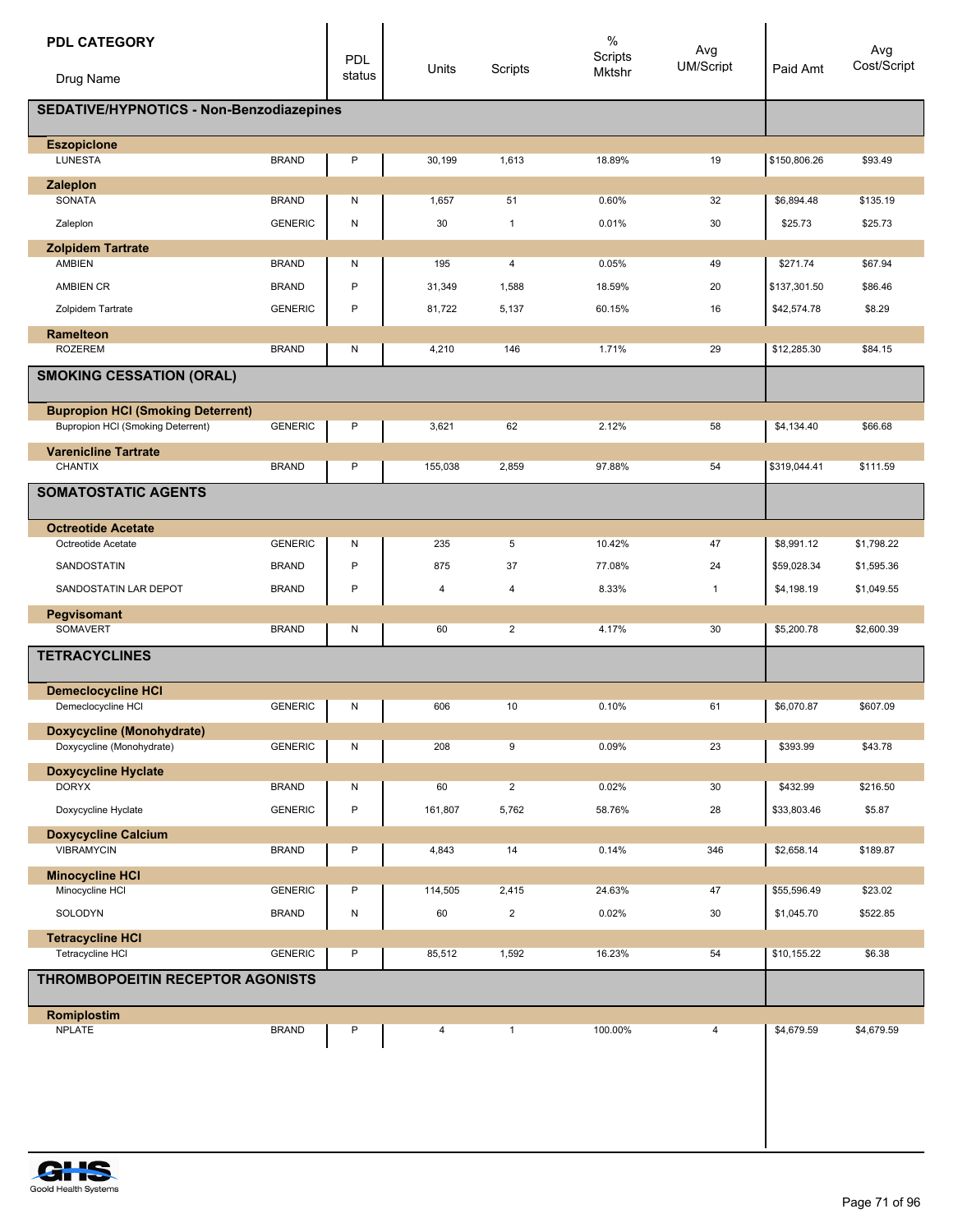| <b>PDL CATEGORY</b><br>Drug Name    |                | PDL<br>status | Units   | Scripts | $\frac{0}{0}$<br>Scripts<br><b>Mktshr</b> | Avg<br><b>UM/Script</b> | Paid Amt     | Avg<br>Cost/Script |
|-------------------------------------|----------------|---------------|---------|---------|-------------------------------------------|-------------------------|--------------|--------------------|
| <b>THYROID HORMONES</b>             |                |               |         |         |                                           |                         |              |                    |
| <b>Levothyroxine Sodium</b>         |                |               |         |         |                                           |                         |              |                    |
| Levothyroxine Sodium                | <b>GENERIC</b> | P             | 589,011 | 19,852  | 86.29%                                    | 30                      | \$185,888.21 | \$9.36             |
| <b>SYNTHROID</b>                    | <b>BRAND</b>   | N             | 79,737  | 2,721   | 11.83%                                    | 29                      | \$51,086.82  | \$18.78            |
| <b>Liothyronine Sodium</b>          |                |               |         |         |                                           |                         |              |                    |
| <b>CYTOMEL</b>                      | <b>BRAND</b>   | P             | 7,859   | 151     | 0.66%                                     | 52                      | \$6.877.11   | \$45.54            |
| Liotrix (T3-T4)                     |                |               |         |         |                                           |                         |              |                    |
| THYROLAR-1                          | <b>BRAND</b>   | P             | 540     | 6       | 0.03%                                     | 90                      | \$397.92     | \$66.32            |
| THYROLAR-1/2                        | <b>BRAND</b>   | P             | 435     | 6       | 0.03%                                     | 73                      | \$264.09     | \$44.02            |
| <b>Thyroid</b>                      |                |               |         |         |                                           |                         |              |                    |
| <b>ARMOUR THYROID</b>               | <b>BRAND</b>   | P             | 12,487  | 244     | 1.06%                                     | 51                      | \$3,023.31   | \$12.39            |
| Thyroid                             | <b>GENERIC</b> | P             | 1,231   | 25      | 0.11%                                     | 49                      | \$143.43     | \$5.74             |
| <b>TISSUE PLASMINOGEN ACTIVATOR</b> |                |               |         |         |                                           |                         |              |                    |
| <b>CATHFLO ACTIVASE</b>             |                |               |         |         |                                           |                         |              |                    |
| <b>CATHFLO ACTIVASE</b>             | <b>BRAND</b>   | P             | 53      | 25      | 100.00%                                   | $\overline{2}$          | \$3,816.22   | \$152.65           |

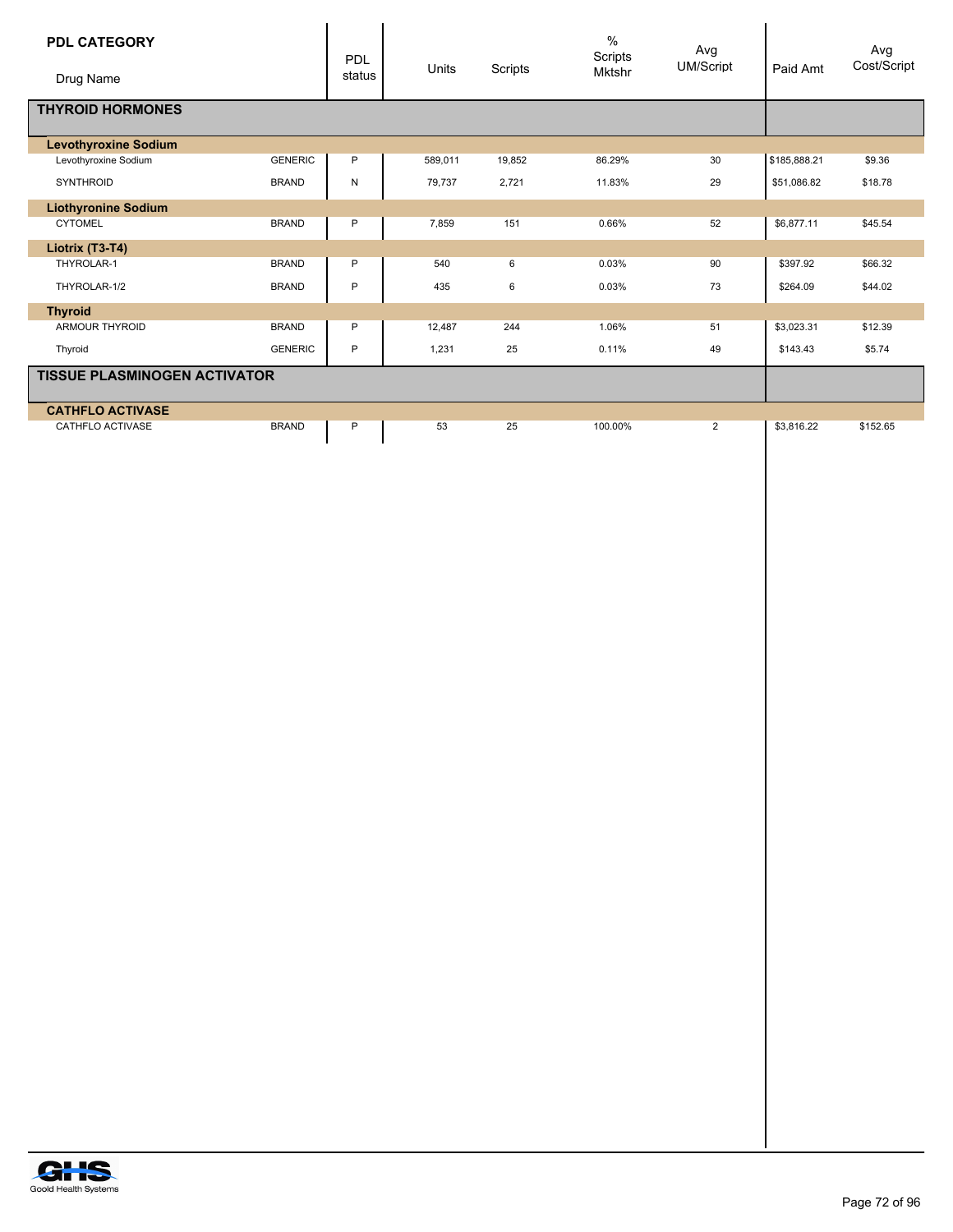| <b>PDL CATEGORY</b><br>Drug Name                     |                | <b>PDL</b><br>status | Units   | Scripts        | $\%$<br>Scripts<br>Mktshr | Avg<br>UM/Script | Paid Amt    | Avg<br>Cost/Script |
|------------------------------------------------------|----------------|----------------------|---------|----------------|---------------------------|------------------|-------------|--------------------|
| <b>TOPICAL - ACNE PREPARATIONS</b>                   |                |                      |         |                |                           |                  |             |                    |
|                                                      |                |                      |         |                |                           |                  |             |                    |
| <b>Adapalene</b><br><b>DIFFERIN</b>                  | <b>BRAND</b>   | P                    | 17,055  | 379            | 7.46%                     | 45               | \$46,765.25 | \$123.39           |
|                                                      |                |                      |         |                |                           |                  |             |                    |
| <b>Azelaic Acid (Acne)</b><br><b>AZELEX</b>          | <b>BRAND</b>   | P                    | 1,300   | 32             | 0.63%                     | 41               | \$3,400.04  | \$106.25           |
| <b>Benzoyl Peroxide</b>                              |                |                      |         |                |                           |                  |             |                    |
| <b>BENZAC AC</b>                                     | <b>BRAND</b>   | P                    | 720     | 12             | 0.24%                     | 60               | \$652.80    | \$54.40            |
| BENZAC AC WASH                                       | <b>BRAND</b>   | N                    | 240     | $\mathbf{1}$   | 0.02%                     | 240              | \$35.00     | \$35.00            |
| Benzoyl Peroxide                                     | <b>GENERIC</b> | Ν                    | 157,228 | 3,431          | 67.53%                    | 46               | \$21,533.77 | \$6.28             |
| BENZOYL PEROXIDE WASH                                | <b>BRAND</b>   | Ν                    | 454     | $\overline{2}$ | 0.04%                     | 227              | \$10.00     | \$5.00             |
| <b>BREVOXYL</b>                                      | <b>BRAND</b>   | Ν                    | 43      | $\mathbf{1}$   | 0.02%                     | 43               | \$39.65     | \$39.65            |
| BREVOXYL-4 CREAMY WASH                               | <b>BRAND</b>   | Ν                    | 340     | $\overline{2}$ | 0.04%                     | 170              | \$116.88    | \$58.44            |
| NEOBENZ MICRO                                        | <b>BRAND</b>   | Ν                    | 45      | $\mathbf{1}$   | 0.02%                     | 45               | \$113.47    | \$113.47           |
| <b>TRIAZ</b>                                         | <b>BRAND</b>   | P                    | 120     | 2              | 0.04%                     | 60               | \$254.77    | \$127.39           |
| <b>TRIAZ CLEANSER</b>                                | <b>BRAND</b>   | P                    | 2,893   | 12             | 0.24%                     | 241              | \$871.17    | \$72.60            |
| <b>Benzoyl Peroxide w/ Cleanser</b>                  |                |                      |         |                |                           |                  |             |                    |
| Benzoyl Peroxide w/ Cleanser                         | <b>GENERIC</b> | N                    | 6       | 6              | 0.12%                     | $\mathbf{1}$     | \$144.11    | \$24.02            |
| <b>Isotretinoin</b>                                  |                |                      |         |                |                           |                  |             |                    |
| Isotretinoin                                         | <b>GENERIC</b> | Ν                    | 80      | 3              | 0.06%                     | 27               | \$491.17    | \$163.72           |
| <b>Tretinoin</b>                                     |                |                      |         |                |                           |                  |             |                    |
| <b>ATRALIN</b>                                       | <b>BRAND</b>   | Ν                    | 45      | $\mathbf{1}$   | 0.02%                     | 45               | \$155.44    | \$155.44           |
| <b>Clindamycin Phosphate (Topical)</b><br>CLEOCIN-T  | <b>BRAND</b>   | Ν                    | 2,760   | 46             | 0.91%                     | 60               | \$3,435.96  | \$74.69            |
| CLINDAGEL                                            | <b>BRAND</b>   | Ν                    | 570     | 9              | 0.18%                     | 63               | \$481.69    | \$53.52            |
|                                                      |                | P                    |         | 457            |                           | 52               |             | \$22.94            |
| Clindamycin Phosphate (Topical)                      | <b>GENERIC</b> |                      | 23,850  |                | 8.99%                     |                  | \$10,483.28 |                    |
| <b>EVOCLIN</b>                                       | <b>BRAND</b>   | Ν                    | 550     | 6              | 0.12%                     | 92               | \$856.89    | \$142.82           |
| <b>Erythromycin (Acne Aid)</b><br>AKNE-MYCIN         | <b>BRAND</b>   | P                    | 250     | 10             | 0.20%                     | 25               | \$750.60    | \$75.06            |
| Erythromycin (Acne Aid)                              | <b>GENERIC</b> | P                    | 4,080   | 78             | 1.54%                     | 52               | \$1,056.94  | \$13.55            |
|                                                      |                |                      |         |                |                           |                  |             |                    |
| <b>Sulfacetamide Sodium (Acne)</b><br><b>KLARON</b>  | <b>BRAND</b>   | Ν                    | 354     | 3              | 0.06%                     | 118              | \$367.35    | \$122.45           |
| Sulfacetamide Sodium (Acne)                          | <b>GENERIC</b> | N                    | 2,364   | 21             | 0.41%                     | 113              | \$1,102.17  | \$52.48            |
| <b>Benzoyl Peroxide-Erythromycin</b>                 |                |                      |         |                |                           |                  |             |                    |
| <b>BENZAMYCIN</b>                                    | <b>BRAND</b>   | Ν                    | 93      | $\overline{2}$ | 0.04%                     | 47               | \$219.12    | \$109.56           |
| <b>BENZAMYCINPAK</b>                                 | <b>BRAND</b>   | P                    | 7,200   | 119            | 2.34%                     | 61               | \$13,240.39 | \$111.26           |
| Benzoyl Peroxide-Erythromycin                        | <b>GENERIC</b> | N                    | 1,654   | 39             | 0.77%                     | 42               | \$1,881.51  | \$48.24            |
| <b>Benzoyl Peroxide-Urea</b>                         |                |                      |         |                |                           |                  |             |                    |
| Benzoyl Peroxide-Urea                                | <b>GENERIC</b> | P                    | 400     | $\mathbf{1}$   | 0.02%                     | 400              | \$67.03     | \$67.03            |
| ZODERM                                               | <b>BRAND</b>   | N                    | 250     | $\overline{2}$ | 0.04%                     | 125              | \$94.00     | \$47.00            |
| <b>Clindamycin Phosphate-Benzoyl Peroxide</b>        |                |                      |         |                |                           |                  |             |                    |
| <b>BENZACLIN</b>                                     | <b>BRAND</b>   | Ν                    | 2,150   | 56             | 1.10%                     | 38               | \$2,844.06  | \$50.79            |
| BENZACLIN WITH PUMP                                  | <b>BRAND</b>   | N                    | 1,550   | 31             | 0.61%                     | 50               | \$1,751.19  | \$56.49            |
| Clindamycin Phosphate-Benzoyl Peroxide (Refrigerate) |                |                      |         |                |                           |                  |             |                    |
| <b>DUAC</b>                                          | <b>BRAND</b>   | Ρ                    | 1,350   | 30             | 0.59%                     | 45               | \$3,889.58  | \$129.65           |
| <b>Clindamycin Phosphate-Tretinoin</b><br>ZIANA      | <b>BRAND</b>   | Ν                    | 390     | 9              | 0.18%                     | 43               | \$666.44    | \$74.05            |
|                                                      |                |                      |         |                |                           |                  |             |                    |
|                                                      |                |                      |         |                |                           |                  |             |                    |

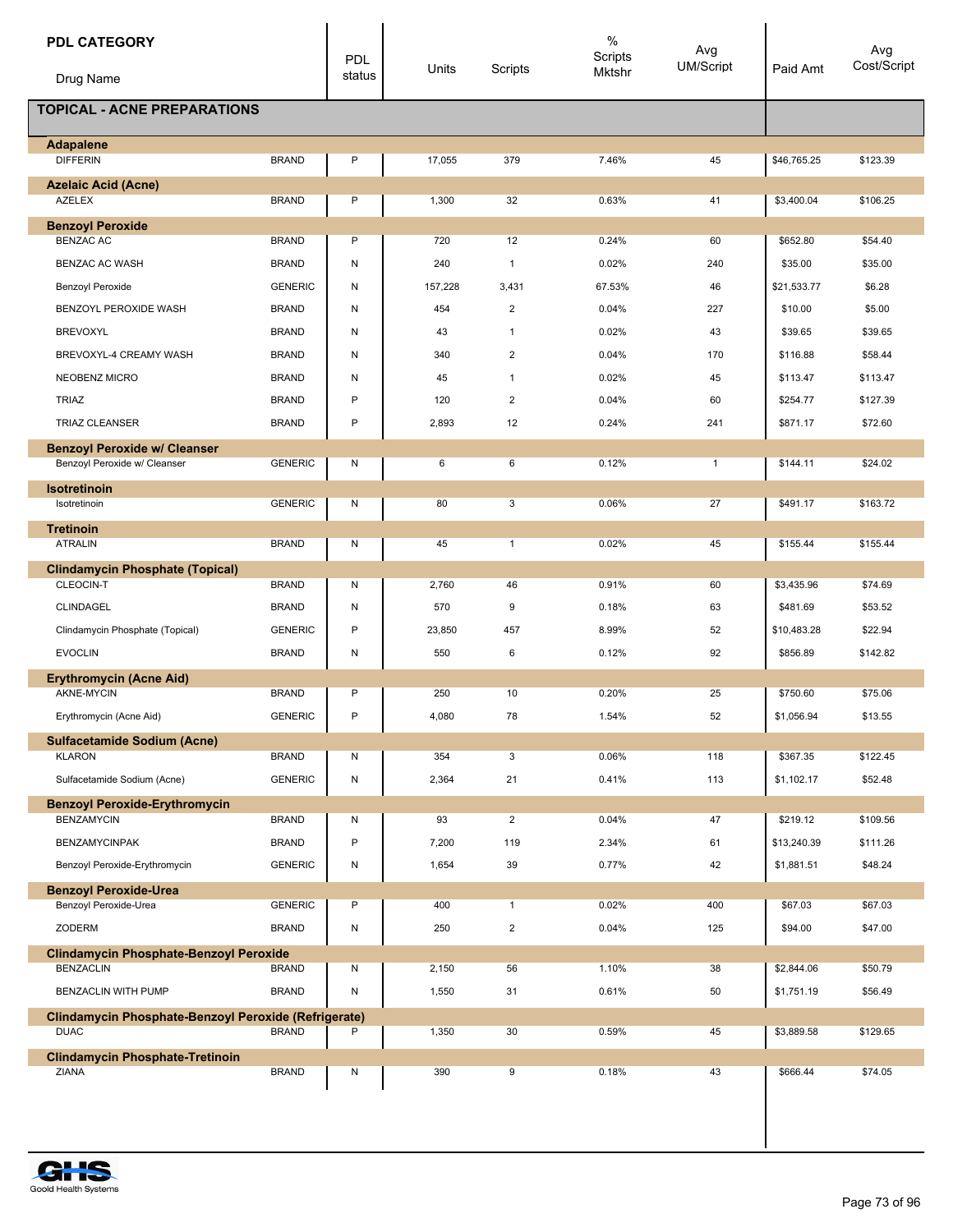| <b>PDL CATEGORY</b><br>Drug Name                                     |                | <b>PDL</b><br>status | Units        | Scripts        | $\%$<br>Scripts<br>Mktshr | Avg<br><b>UM/Script</b> | Paid Amt     | Avg<br>Cost/Script |
|----------------------------------------------------------------------|----------------|----------------------|--------------|----------------|---------------------------|-------------------------|--------------|--------------------|
| Sulfacetamide Sodium w/ Sulfur                                       |                |                      |              |                |                           |                         |              |                    |
| PLEXION CLEANSER                                                     | <b>BRAND</b>   | $\mathsf{P}$         | 13,269       | 49             | 0.96%                     | 271                     | \$6,770.06   | \$138.16           |
| PLEXION SCT                                                          | <b>BRAND</b>   | P                    | 1,587        | 14             | 0.28%                     | 113                     | \$1,513.66   | \$108.12           |
| SODIUM SULFACETAMIDE/SULF                                            | <b>BRAND</b>   | P                    | 120          | 4              | 0.08%                     | 30                      | \$20.00      | \$5.00             |
| Sulfacetamide Sodium w/ Sulfur                                       | <b>GENERIC</b> | N                    | 3,774        | 33             | 0.65%                     | 114                     | \$1,040.47   | \$31.53            |
| Sulfacetamide Sodium-Sulfur w/ Sunscreens                            |                |                      |              |                |                           |                         |              |                    |
| <b>ROSAC</b>                                                         | <b>BRAND</b>   | P                    | 495          | 11             | 0.22%                     | 45                      | \$1,068.28   | \$97.12            |
| Sulfacetamide Sodium-Sulfur w/<br>Sunscreens                         | <b>GENERIC</b> | N                    | 135          | 3              | 0.06%                     | 45                      | \$243.61     | \$81.20            |
| <b>Azelaic Acid</b><br><b>FINACEA</b>                                | <b>BRAND</b>   | N                    | 680          | 14             | 0.28%                     | 49                      | \$743.88     | \$53.13            |
| <b>Doxycycline (Rosacea)</b>                                         |                |                      |              |                |                           |                         |              |                    |
| <b>ORACEA</b>                                                        | <b>BRAND</b>   | N                    | 300          | $\overline{7}$ | 0.14%                     | 43                      | \$1,444.35   | \$206.34           |
| <b>Metronidazole (Topical)</b>                                       |                |                      |              |                |                           |                         |              |                    |
| <b>METROCREAM</b>                                                    | <b>BRAND</b>   | N                    | 315          | $\overline{7}$ | 0.14%                     | 45                      | \$1,208.34   | \$172.62           |
| <b>METROGEL</b>                                                      | <b>BRAND</b>   | P                    | 2,880        | 49             | 0.96%                     | 59                      | \$6,100.58   | \$124.50           |
| <b>METROLOTION</b>                                                   | <b>BRAND</b>   | P                    | 591          | 10             | 0.20%                     | 59                      | \$1,827.83   | \$182.78           |
| Metronidazole (Topical)                                              | <b>GENERIC</b> | P                    | 2,406        | 50             | 0.98%                     | 48                      | \$3,098.45   | \$61.97            |
| <b>NORITATE</b>                                                      | <b>BRAND</b>   | N                    | 60           | $\mathbf{1}$   | 0.02%                     | 60                      | \$117.62     | \$117.62           |
| <b>Metronidazole w/ Cleanser (Topical)</b><br><b>METROGEL 1% KIT</b> | <b>BRAND</b>   | P                    | $\mathbf{1}$ | $\mathbf{1}$   | 0.02%                     | $\overline{1}$          | \$140.04     | \$140.04           |
| <b>Hydrocortisone Butyrate</b>                                       |                |                      |              |                |                           |                         |              |                    |
| Hydrocortisone Butyrate                                              | <b>GENERIC</b> | ${\sf N}$            | 795          | 24             | 0.47%                     | 33                      | \$836.25     | \$34.84            |
| <b>TOPICAL - ANTIBIOTIC</b>                                          |                |                      |              |                |                           |                         |              |                    |
| <b>Bacitracin (Topical)</b><br>Bacitracin (Topical)                  | <b>GENERIC</b> | P                    | 33,883       | 759            | 10.40%                    | 45                      | \$5.896.82   | \$7.77             |
| <b>Gentamicin Sulfate (Topical)</b><br>Gentamicin Sulfate (Topical)  | <b>GENERIC</b> | P                    | 1,650        | 75             | 1.03%                     | 22                      | \$452.03     | \$6.03             |
| <b>Neomycin Sulfate (Topical)</b>                                    |                |                      |              |                |                           |                         |              |                    |
| NEO-RX                                                               | <b>BRAND</b>   | Ρ                    | 14,000       | $\overline{7}$ | 0.10%                     | 2,000                   | \$36.82      | \$5.26             |
| <b>Mupirocin</b><br><b>BACTROBAN</b>                                 | <b>BRAND</b>   | P                    | 69,253       | 2,604          | 35.67%                    | 27                      | \$186,393.37 | \$71.58            |
| Mupirocin                                                            | <b>GENERIC</b> | N                    | 26,516       | 934            | 12.79%                    | 28                      | \$16,005.02  | \$17.14            |
|                                                                      |                |                      |              |                |                           |                         |              |                    |
| <b>Mupirocin Calcium (Topical)</b><br><b>BACTROBAN</b>               | <b>BRAND</b>   | P                    | 45,455       | 1,710          | 23.42%                    | 27                      | \$114,016.87 | \$66.68            |
| Retapamulin<br><b>ALTABAX</b>                                        | <b>BRAND</b>   | N                    | 840          | 66             | 0.90%                     | 13                      | \$4,389.03   | \$66.50            |
|                                                                      |                |                      |              |                |                           |                         |              |                    |
| Neomycin-Bacitracin-Polymyxin<br>Neomycin-Bacitracin-Polymyxin       | <b>GENERIC</b> | Ρ                    | 33,662       | 1,140          | 15.62%                    | 30                      | \$9,452.54   | \$8.29             |
| Neomycin-Polymyxin-HC                                                |                |                      |              |                |                           |                         |              |                    |
| CORTISPORIN                                                          | <b>BRAND</b>   | N                    | 8            | $\mathbf{1}$   | 0.01%                     | 8                       | \$47.78      | \$47.78            |
| Bacitracin-Polymyxin-Neomycin HC<br><b>CORTISPORIN</b>               | <b>BRAND</b>   | N                    | 60           | 4              | 0.05%                     | 15                      | \$262.68     | \$65.67            |
|                                                                      |                |                      |              |                |                           |                         |              |                    |

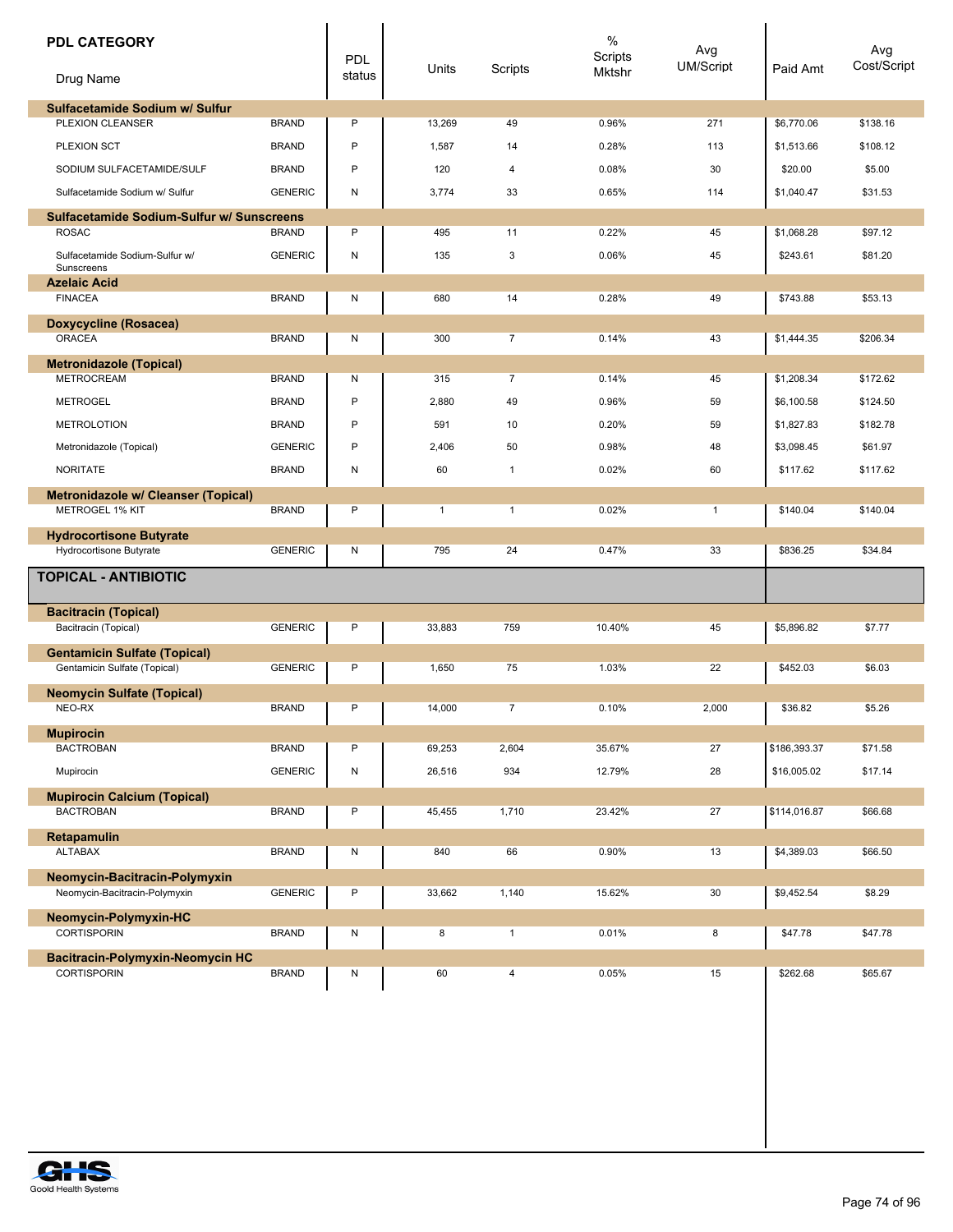| <b>PDL CATEGORY</b>                                                   |                | <b>PDL</b>   | Units   | Scripts        | $\%$<br>Scripts<br>Mktshr | Avg<br><b>UM/Script</b> | Paid Amt    | Avg<br>Cost/Script |
|-----------------------------------------------------------------------|----------------|--------------|---------|----------------|---------------------------|-------------------------|-------------|--------------------|
| Drug Name                                                             |                | status       |         |                |                           |                         |             |                    |
| <b>TOPICAL - ANTIFUNGALS</b>                                          |                |              |         |                |                           |                         |             |                    |
| <b>Butenafine HCI</b><br><b>MENTAX</b>                                | <b>BRAND</b>   | N            | 105     | 4              | 0.03%                     | 26                      | \$298.63    | \$74.66            |
| <b>Ciclopirox</b><br>Ciclopirox                                       | <b>GENERIC</b> | N            | 233     | 13             | 0.08%                     | 18                      | \$405.72    | \$31.21            |
| LOPROX SHAMPOO                                                        | <b>BRAND</b>   | ${\sf N}$    | 1,680   | 14             | 0.09%                     | 120                     | \$971.50    | \$69.39            |
| PENLAC NAIL LACQUER                                                   | <b>BRAND</b>   | N            | 46      | $\overline{7}$ | 0.04%                     | $\overline{7}$          | \$1,285.68  | \$183.67           |
| <b>Ciclopirox Olamine</b>                                             |                |              |         |                |                           |                         |             |                    |
| Ciclopirox Olamine                                                    | <b>GENERIC</b> | P            | 7,620   | 196            | 1.24%                     | 39                      | \$6,671.49  | \$34.04            |
| <b>Naftifine HCI</b><br><b>NAFTIN</b>                                 | <b>BRAND</b>   | P            | 795     | 24             | 0.15%                     | 33                      | \$1,692.08  | \$70.50            |
| <b>Nystatin (Topical)</b><br>Nystatin (Topical)                       | <b>GENERIC</b> | P            | 274,902 | 5,029          | 31.81%                    | 55                      | \$46,003.98 | \$9.15             |
| <b>Tolnaftate</b>                                                     |                |              |         |                |                           |                         |             |                    |
| Tolnaftate                                                            | <b>GENERIC</b> | P            | 5,309   | 142            | 0.90%                     | 37                      | \$908.11    | \$6.40             |
| <b>Clotrimazole (Topical)</b>                                         |                |              |         |                |                           |                         |             |                    |
| Clotrimazole (Topical)                                                | <b>GENERIC</b> | P            | 81,519  | 2,258          | 14.28%                    | 36                      | \$47,835.14 | \$21.18            |
| <b>LOTRIMIN</b>                                                       | <b>BRAND</b>   | ${\sf N}$    | 45      | $\mathbf{1}$   | 0.01%                     | 45                      | \$32.99     | \$32.99            |
| <b>Econazole Nitrate</b><br><b>Econazole Nitrate</b>                  | <b>GENERIC</b> | P            | 30,806  | 714            | 4.52%                     | 43                      | \$12,322.36 | \$17.26            |
| <b>Ketoconazole (Topical)</b>                                         |                |              |         |                |                           |                         |             |                    |
| Ketoconazole (Topical)                                                | <b>GENERIC</b> | P            | 142,530 | 1,969          | 12.46%                    | 72                      | \$47,634.25 | \$24.19            |
| <b>Miconazole Nitrate (Topical)</b><br><b>MICATIN</b>                 | <b>BRAND</b>   | P            | 45      | $\overline{2}$ | 0.01%                     | 23                      |             | \$6.93             |
|                                                                       |                | P            |         |                |                           |                         | \$13.85     |                    |
| Miconazole Nitrate (Topical)                                          | <b>GENERIC</b> |              | 29,110  | 764            | 4.83%                     | 38                      | \$5,889.87  | \$7.71             |
| <b>Oxiconazole Nitrate</b><br><b>OXISTAT</b>                          | <b>BRAND</b>   | N            | 1,080   | 27             | 0.17%                     | 40                      | \$1,723.36  | \$63.83            |
| <b>Sertaconazole Nitrate</b>                                          |                |              |         |                |                           |                         |             |                    |
| <b>ERTACZO</b>                                                        | <b>BRAND</b>   | P            | 1,441   | 38             | 0.24%                     | 38                      | \$3.087.46  | \$81.25            |
| <b>Clotrimazole w/ Betamethasone</b><br>Clotrimazole w/ Betamethasone | <b>GENERIC</b> | P            | 93,480  | 2,561          | 16.20%                    | 37                      | \$37,740.00 | \$14.74            |
|                                                                       |                |              |         |                |                           |                         |             |                    |
| <b>Nystatin-Triamcinolone</b><br>Nystatin-Triamcinolone               | <b>GENERIC</b> | P            | 75,435  | 2,034          | 12.87%                    | 37                      | \$12,534.80 | \$6.16             |
| Miconazole-Zinc Oxide-White Petrolatum                                |                |              |         |                |                           |                         |             |                    |
| <b>VUSION</b>                                                         | <b>BRAND</b>   | ${\sf N}$    | 550     | 11             | 0.07%                     | 50                      | \$1,799.65  | \$163.60           |
| TOPICAL - ANTINEOPLASTICS                                             |                |              |         |                |                           |                         |             |                    |
| <b>Fluorouracil (Topical)</b><br><b>EFUDEX</b>                        | <b>BRAND</b>   | P            | 1,775   | 45             | 66.18%                    | 39                      | \$11,737.27 | \$260.83           |
| <b>FLUOROPLEX</b>                                                     | <b>BRAND</b>   | P            | 90      | 3              | 4.41%                     | 30                      | \$435.20    | \$145.07           |
| <b>FLUOROURACIL</b>                                                   | <b>BRAND</b>   | P            | 10      | $\mathbf{1}$   | 1.47%                     | 10                      | \$71.11     | \$71.11            |
| Fluorouracil (Topical)                                                | <b>GENERIC</b> | $\mathsf{P}$ | 315     | 16             | 23.53%                    | 20                      | \$2,037.74  | \$127.36           |
|                                                                       |                |              |         |                |                           |                         |             |                    |
| Diclofenac Sodium (Actinic Keratoses)<br>SOLARAZE                     | <b>BRAND</b>   | P            | 350     | 3              | 4.41%                     | 117                     | \$1,146.15  | \$382.05           |
| <b>TOPICAL - ANTIPRURITICS</b>                                        |                |              |         |                |                           |                         |             |                    |
| <b>Doxepin HCI (Antipruritic)</b>                                     |                |              |         |                |                           |                         |             |                    |
| Doxepin HCI (Antipruritic)                                            | <b>GENERIC</b> | N            | 75      | 2              | 22.22%                    | 38                      | \$91.40     | \$45.70            |
| ZONALON                                                               | <b>BRAND</b>   | $\mathsf{P}$ | 375     | $\overline{7}$ | 77.78%                    | 54                      | \$1,013.00  | \$144.71           |
|                                                                       |                |              |         |                |                           |                         |             |                    |

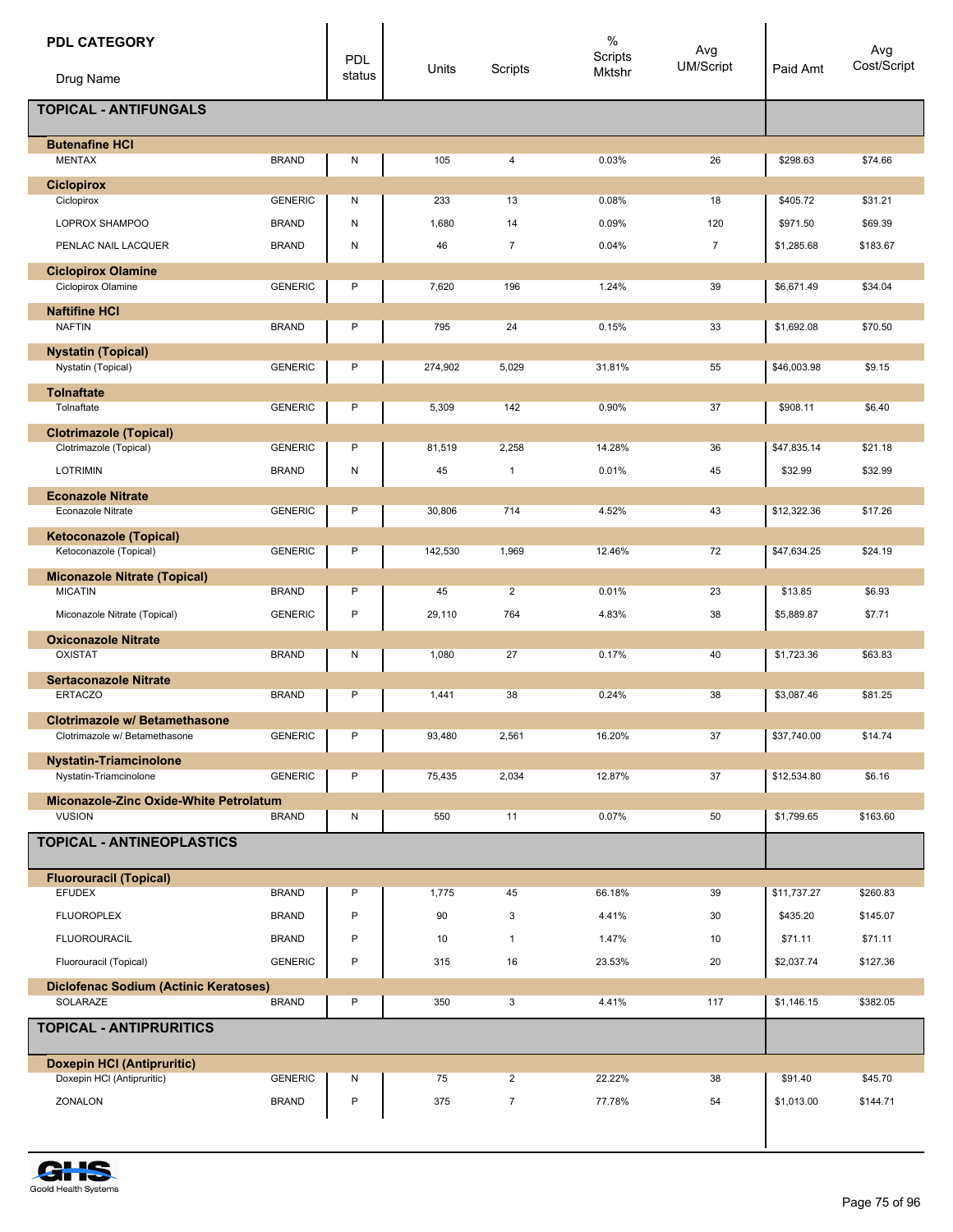| <b>PDL CATEGORY</b><br>Drug Name                                                                        |                              | PDL<br>status    | Units      | Scripts                                 | $\%$<br>Scripts<br>Mktshr | Avg<br><b>UM/Script</b> | Paid Amt             | Avg<br>Cost/Script  |
|---------------------------------------------------------------------------------------------------------|------------------------------|------------------|------------|-----------------------------------------|---------------------------|-------------------------|----------------------|---------------------|
| TOPICAL - ANTISEBORRHEICS                                                                               |                              |                  |            |                                         |                           |                         |                      |                     |
| <b>Selenium Sulfide</b><br>Selenium Sulfide                                                             | <b>GENERIC</b>               | P                | 54,768     | 434                                     | 96.44%                    | 126                     | \$3,760.54           | \$8.66              |
| <b>Sulfacetamide Sodium</b>                                                                             |                              |                  |            |                                         |                           |                         |                      |                     |
| <b>OVACE WASH</b><br><b>OVACE WASH PLUS</b>                                                             | <b>BRAND</b><br><b>BRAND</b> | P<br>P           | 360<br>360 | $\mathbf{1}$<br>$\overline{\mathbf{c}}$ | 0.22%<br>0.44%            | 360<br>180              | \$149.99             | \$149.99<br>\$92.41 |
| Sulfacetamide Sodium                                                                                    | <b>GENERIC</b>               | P                | 1,760      | 6                                       | 1.33%                     | 293                     | \$184.81<br>\$601.86 | \$100.31            |
|                                                                                                         |                              |                  |            |                                         |                           |                         |                      |                     |
| Selenium Sulfide-Pyrithione Zinc in Urea Vehicle<br>Selenium Sulfide-Pyrithione Zinc in Urea<br>Vehicle | <b>GENERIC</b>               | P                | 1,260      | $\overline{7}$                          | 1.56%                     | 180                     | \$278.11             | \$39.73             |
| TOPICAL - ANTISEPTICS / DISINFECTANTS                                                                   |                              |                  |            |                                         |                           |                         |                      |                     |
| <b>LAZERFORMALYDE SOLUTION</b><br>LAZERFORMALYDE SOLUTION                                               | <b>GENERIC</b>               | ${\sf N}$        | 255        | 3                                       | 2.24%                     | 85                      | \$159.08             | \$53.03             |
| <b>PHISOHEX</b><br><b>PHISOHEX</b>                                                                      | <b>BRAND</b>                 | P                | 40,200     | 131                                     | 97.76%                    | 307                     | \$4,776.76           | \$36.46             |
| <b>TOPICAL - ANTIVIRALS</b>                                                                             |                              |                  |            |                                         |                           |                         |                      |                     |
| <b>Acyclovir Topical</b>                                                                                |                              |                  |            |                                         |                           |                         |                      |                     |
| ZOVIRAX                                                                                                 | <b>BRAND</b>                 | N                | 9,024      | 627                                     | 93.44%                    | 14                      | \$83,790.37          | \$133.64            |
| <b>Penciclovir</b><br><b>DENAVIR</b>                                                                    | <b>BRAND</b>                 | N                | 69         | 44                                      | 6.56%                     | $\overline{2}$          | \$1,706.30           | \$38.78             |
| <b>TOPICAL - ASTRINGENTS / PROTECTANTS</b>                                                              |                              |                  |            |                                         |                           |                         |                      |                     |
|                                                                                                         |                              |                  |            |                                         |                           |                         |                      |                     |
| <b>Aluminum Chloride</b><br>Aluminum Chloride                                                           | <b>GENERIC</b>               | P                | 8,988      | 188                                     | 62.05%                    | 48                      | \$1,981.71           | \$10.54             |
| <b>DRYSOL</b>                                                                                           | <b>BRAND</b>                 | $\mathsf P$      | 4,839      | 112                                     | 36.96%                    | 43                      | \$1,253.86           | \$11.20             |
| <b>Aluminum Chloride in Alcohol</b>                                                                     |                              |                  |            |                                         |                           |                         |                      |                     |
| <b>XERAC AC</b>                                                                                         | <b>BRAND</b>                 | P                | 180        | 3                                       | 0.99%                     | 60                      | \$35.52              | \$11.84             |
| <b>TOPICAL - BURN PRODUCTS</b>                                                                          |                              |                  |            |                                         |                           |                         |                      |                     |
| <b>Silver Sulfadiazine</b>                                                                              |                              |                  |            |                                         |                           |                         |                      |                     |
| SILVADENE                                                                                               | <b>BRAND</b>                 | N<br>$\mathsf P$ | 160        | 6                                       | 0.49%                     | 27                      | \$87.46              | \$14.58             |
| Silver Sulfadiazine                                                                                     | GENERIC                      |                  | 139,733    | 1,229                                   | 99.51%                    | 114                     | \$12,382.68          | \$10.08             |
|                                                                                                         |                              |                  |            |                                         |                           |                         |                      |                     |
|                                                                                                         |                              |                  |            |                                         |                           |                         |                      |                     |
|                                                                                                         |                              |                  |            |                                         |                           |                         |                      |                     |
|                                                                                                         |                              |                  |            |                                         |                           |                         |                      |                     |
|                                                                                                         |                              |                  |            |                                         |                           |                         |                      |                     |
|                                                                                                         |                              |                  |            |                                         |                           |                         |                      |                     |
|                                                                                                         |                              |                  |            |                                         |                           |                         |                      |                     |
|                                                                                                         |                              |                  |            |                                         |                           |                         |                      |                     |
|                                                                                                         |                              |                  |            |                                         |                           |                         |                      |                     |
|                                                                                                         |                              |                  |            |                                         |                           |                         |                      |                     |
|                                                                                                         |                              |                  |            |                                         |                           |                         |                      |                     |
|                                                                                                         |                              |                  |            |                                         |                           |                         |                      |                     |
|                                                                                                         |                              |                  |            |                                         |                           |                         |                      |                     |

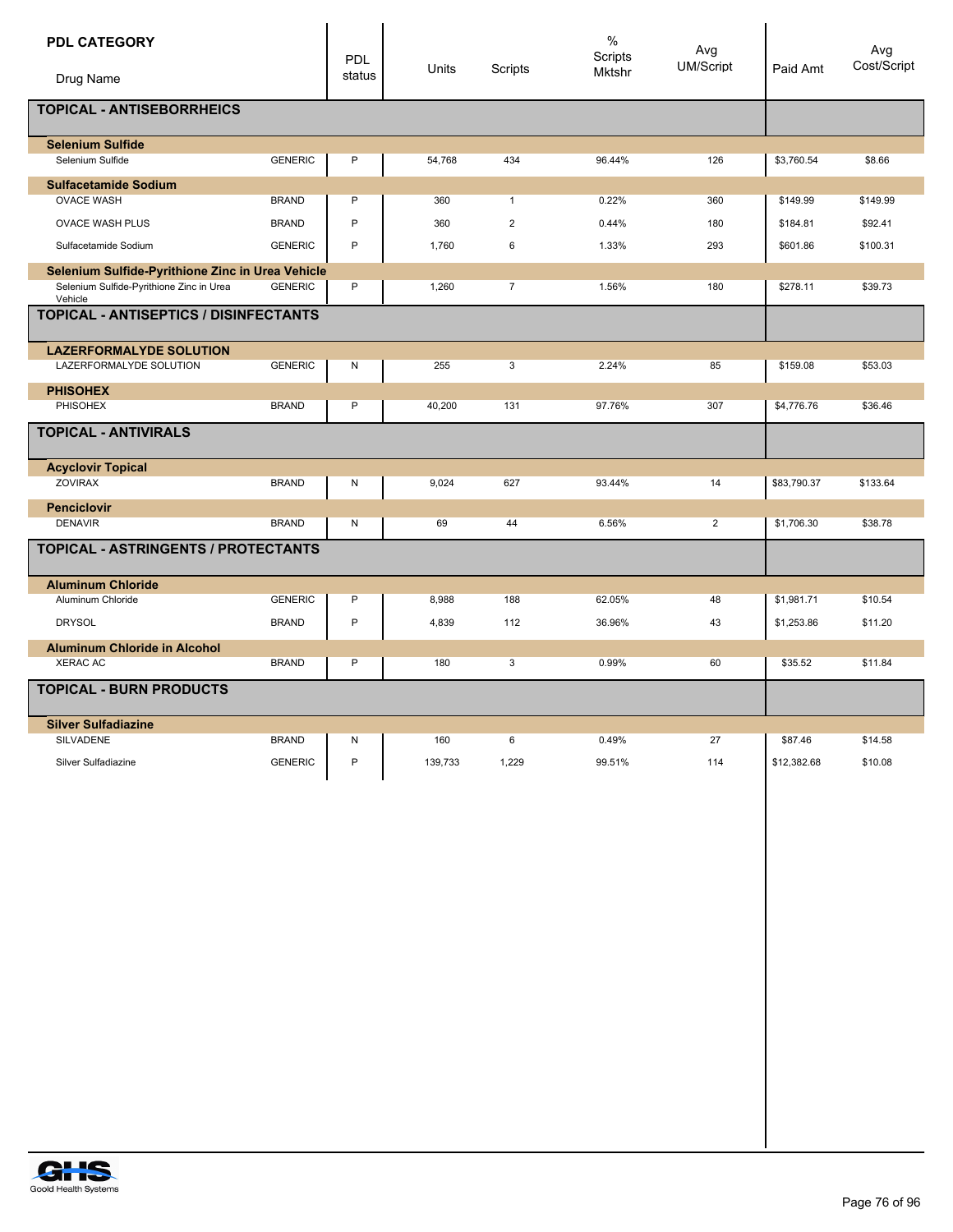| <b>PDL CATEGORY</b><br>Drug Name                                                    |                | PDL<br>status | Units  | Scripts        | $\%$<br>Scripts<br>Mktshr | Avg<br>UM/Script | Paid Amt    | Avg<br>Cost/Script |
|-------------------------------------------------------------------------------------|----------------|---------------|--------|----------------|---------------------------|------------------|-------------|--------------------|
| <b>TOPICAL - CORTICOSTEROIDS</b>                                                    |                |               |        |                |                           |                  |             |                    |
| <b>Alclometasone Dipropionate</b><br>Alclometasone Dipropionate                     | <b>GENERIC</b> | Ν             | 300    | 9              | 0.06%                     | 33               | \$239.64    | \$26.63            |
| <b>Amcinonide</b>                                                                   |                |               |        |                |                           |                  |             |                    |
| Amcinonide                                                                          | <b>GENERIC</b> | P             | 600    | 10             | 0.06%                     | 60               | \$478.58    | \$47.86            |
| <b>Betamethasone Dipropionate (Topical)</b><br>Betamethasone Dipropionate (Topical) | <b>GENERIC</b> | P             | 14,015 | 320            | 1.98%                     | 44               | \$2,037.20  | \$6.37             |
| Aug Betamethasone Dipropionate<br>Aug Betamethasone Dipropionate                    | <b>GENERIC</b> | P             | 7,810  | 174            | 1.08%                     | 45               | \$6,535.16  | \$37.56            |
| <b>DIPROLENE</b>                                                                    | <b>BRAND</b>   | P             | 290    | 5              | 0.03%                     | 58               | \$642.30    | \$128.46           |
| <b>Betamethasone Valerate</b>                                                       |                |               |        |                |                           |                  |             |                    |
| Betamethasone Valerate                                                              | <b>GENERIC</b> | P             | 11,212 | 238            | 1.47%                     | 47               | \$1,482.82  | \$6.23             |
| <b>LUXIQ</b>                                                                        | <b>BRAND</b>   | ${\sf N}$     | 250    | 3              | 0.02%                     | 83               | \$482.26    | \$160.75           |
| <b>Clobetasol Propionate</b><br>Clobetasol Propionate                               | <b>GENERIC</b> | P             | 35,885 | 664            | 4.12%                     | 54               | \$8,695.93  | \$13.10            |
| <b>CLOBEX</b>                                                                       | <b>BRAND</b>   | N             | 5,883  | 52             | 0.32%                     | 113              | \$14,305.88 | \$275.11           |
| <b>OLUX</b>                                                                         | <b>BRAND</b>   | N             | 400    | 5              | 0.03%                     | 80               | \$1,408.90  | \$281.78           |
| <b>Clobetasol Propionate Emollient Base</b>                                         |                |               |        |                |                           |                  |             |                    |
| Clobetasol Propionate Emollient Base                                                | <b>GENERIC</b> | P             | 390    | 8              | 0.05%                     | 49               | \$213.00    | \$26.63            |
| <b>Clobetasol Propionate Emulsion</b><br>OLUX-E                                     | <b>BRAND</b>   | Ν             | 450    | 5              | 0.03%                     | 90               | \$597.96    | \$119.59           |
| <b>Clobetasol Propionate &amp; Clobetasol Propionate Emulsion</b>                   |                |               |        |                |                           |                  |             |                    |
| OLUX OLUX-E COMPLETE PACK                                                           | <b>BRAND</b>   | Ν             | 270    | 3              | 0.02%                     | 90               | \$689.71    | \$229.90           |
| <b>Clocortolone Pivalate</b>                                                        |                |               |        |                |                           |                  |             |                    |
| <b>CLODERM</b>                                                                      | <b>BRAND</b>   | N             | 45     | $\mathbf{1}$   | 0.01%                     | 45               | \$51.96     | \$51.96            |
| <b>Desonide</b><br><b>DESONATE</b>                                                  | <b>BRAND</b>   | N             | 240    | 3              | 0.02%                     | 80               | \$581.94    | \$193.98           |
| Desonide                                                                            | <b>GENERIC</b> | P             | 61,614 | 1,033          | 6.40%                     | 60               | \$15,167.10 | \$14.68            |
| <b>VERDESO</b>                                                                      | <b>BRAND</b>   | Ν             | 1,100  | 11             | 0.07%                     | 100              | \$2,479.78  | \$225.43           |
| <b>Desoximetasone</b>                                                               |                |               |        |                |                           |                  |             |                    |
| Desoximetasone                                                                      | <b>GENERIC</b> | P             | 10,590 | 252            | 1.56%                     | 42               | \$23,368.28 | \$92.73            |
| <b>Diflorasone Diacetate</b><br>Diflorasone Diacetate                               | <b>GENERIC</b> | P             | 270    | 3              | 0.02%                     | 90               | \$171.08    | \$57.03            |
| <b>Diflorasone Diacetate Emollient Base</b>                                         |                |               |        |                |                           |                  |             |                    |
| Diflorasone Diacetate Emollient Base                                                | <b>GENERIC</b> | N             | 90     | $\overline{2}$ | 0.01%                     | 45               | \$133.57    | \$66.79            |
| <b>Fluocinolone Acetonide</b><br>CAPEX                                              | <b>BRAND</b>   | P             | 8,616  | 71             | 0.44%                     | 121              | \$8,714.49  | \$122.74           |
| DERMA-SMOOTHE/FS BODY OIL                                                           | <b>BRAND</b>   | P             | 1,419  | 12             | 0.07%                     | 118              | \$436.11    | \$36.34            |
| DERMA-SMOOTHE/FS SCALP OI                                                           | <b>BRAND</b>   | P             | 12,294 | 104            | 0.64%                     | 118              | \$4,039.82  | \$38.84            |
| FLUOCINOLONE ACETONIDE                                                              | <b>BRAND</b>   | P             | 14,580 | 197            | 1.22%                     | 74               | \$2,297.49  | \$11.66            |
| <b>Fluocinonide</b>                                                                 |                |               |        |                |                           |                  |             |                    |
| Fluocinonide                                                                        | <b>GENERIC</b> | P             | 44,580 | 801            | 4.96%                     | 56               | \$8,663.12  | \$10.82            |
| VANOS                                                                               | <b>BRAND</b>   | N             | 120    | $\mathbf{1}$   | 0.01%                     | 120              | \$381.91    | \$381.91           |
| <b>Fluocinonide Emulsified Base</b><br>Fluocinonide Emulsified Base                 | <b>GENERIC</b> | P             | 795    | 17             | 0.11%                     | 47               | \$267.73    | \$15.75            |
| <b>Flurandrenolide</b><br>CORDRAN                                                   | <b>BRAND</b>   | Ν             | 120    | $\overline{2}$ | 0.01%                     | 60               | \$174.14    | \$87.07            |
|                                                                                     |                |               |        |                |                           |                  |             |                    |

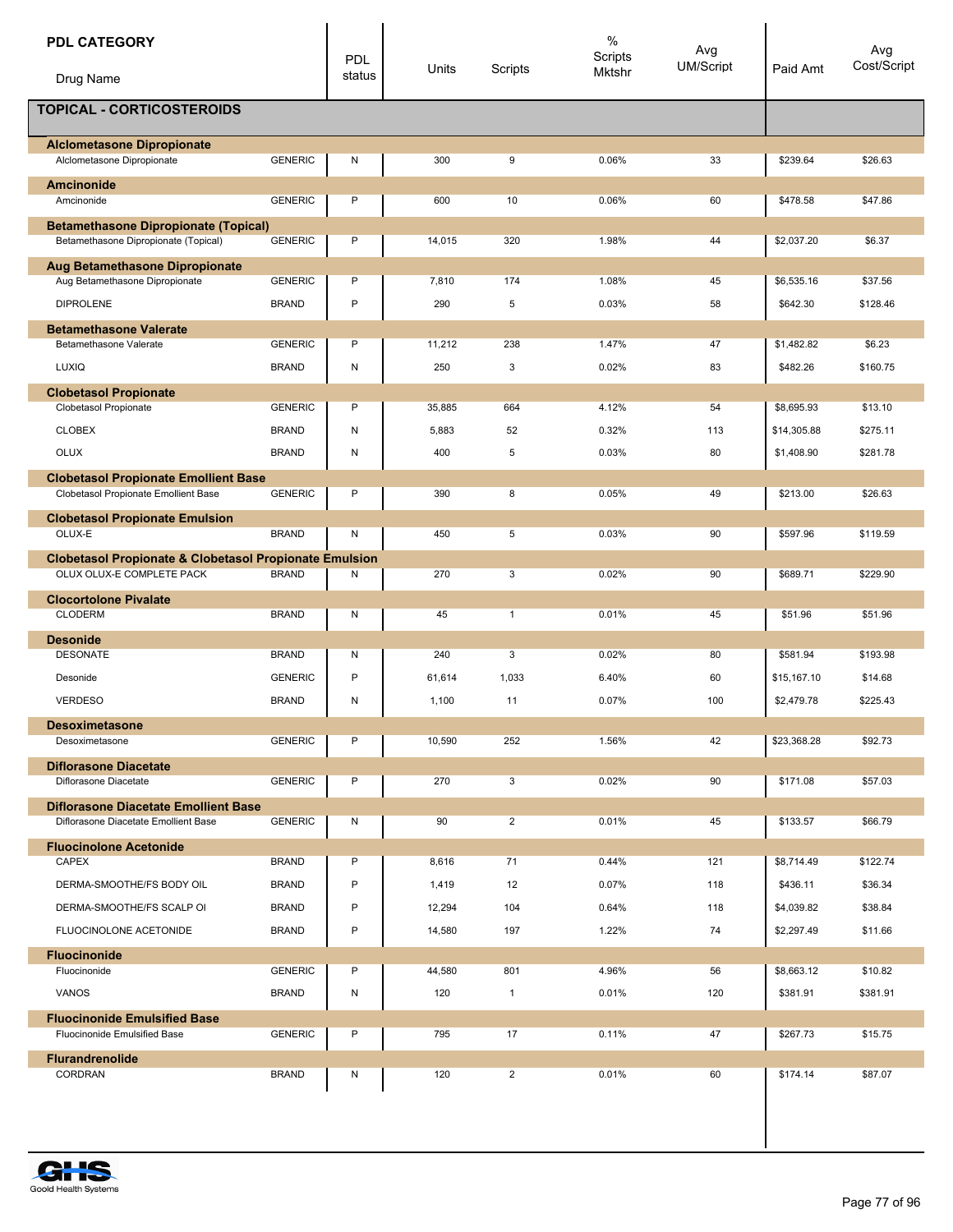| <b>PDL CATEGORY</b><br>Drug Name              |                | PDL<br>status | Units   | Scripts      | $\%$<br>Scripts<br>Mktshr | Avg<br><b>UM/Script</b> | Paid Amt    | Avg<br>Cost/Script |
|-----------------------------------------------|----------------|---------------|---------|--------------|---------------------------|-------------------------|-------------|--------------------|
| <b>Fluticasone Propionate</b>                 |                |               |         |              |                           |                         |             |                    |
| <b>CUTIVATE</b>                               | <b>BRAND</b>   | N             | 1,050   | 12           | 0.07%                     | 88                      | \$1,752.00  | \$146.00           |
| Fluticasone Propionate                        | <b>GENERIC</b> | P             | 5,145   | 128          | 0.79%                     | 40                      | \$3,317.41  | \$25.92            |
| <b>Halcinonide</b>                            |                |               |         |              |                           |                         |             |                    |
| <b>HALOG</b>                                  | <b>BRAND</b>   | $\mathsf{P}$  | 300     | 5            | 0.03%                     | 60                      | \$403.35    | \$80.67            |
| <b>Halobetasol Propionate</b>                 |                |               |         |              |                           |                         |             |                    |
| <b>Halobetasol Propionate</b>                 | <b>GENERIC</b> | P             | 5,865   | 115          | 0.71%                     | 51                      | \$5,533.28  | \$48.12            |
| <b>ULTRAVATE</b>                              | <b>BRAND</b>   | Ν             | 15      | $\mathbf{1}$ | 0.01%                     | 15                      | \$47.30     | \$47.30            |
| <b>Hydrocortisone (Topical)</b>               |                |               |         |              |                           |                         |             |                    |
| Hydrocortisone (Topical)                      | <b>GENERIC</b> | P             | 142,374 | 3,036        | 18.82%                    | 47                      | \$25,396.93 | \$8.37             |
| <b>Hydrocortisone Valerate</b>                |                |               |         |              |                           |                         |             |                    |
| Hydrocortisone Valerate                       | <b>GENERIC</b> | P             | 20,909  | 520          | 3.22%                     | 40                      | \$7,686.65  | \$14.78            |
| <b>Hydrocortisone Butyrate</b>                |                |               |         |              |                           |                         |             |                    |
| Hydrocortisone Butyrate                       | <b>GENERIC</b> | N             | 525     | 13           | 0.08%                     | 40                      | \$240.51    | \$18.50            |
| <b>LOCOID</b>                                 | <b>BRAND</b>   | Ν             | 165     | 3            | 0.02%                     | 55                      | \$557.82    | \$185.94           |
| Hydrocortisone Butyrate Hydrophilic Lipo Base |                |               |         |              |                           |                         |             |                    |
| <b>LOCOID LIPOCREAM</b>                       | <b>BRAND</b>   | Ν             | 555     | 9            | 0.06%                     | 62                      | \$1,919.58  | \$213.29           |
| <b>Mometasone Furoate</b>                     |                |               |         |              |                           |                         |             |                    |
| <b>ELOCON</b>                                 | <b>BRAND</b>   | P             | 12,210  | 312          | 1.93%                     | 39                      | \$20,682.61 | \$66.29            |
| Mometasone Furoate                            | <b>GENERIC</b> | Ν             | 8,565   | 207          | 1.28%                     | 41                      | \$7,068.47  | \$34.15            |
| <b>Prednicarbate</b>                          |                |               |         |              |                           |                         |             |                    |
| <b>DERMATOP</b>                               | <b>BRAND</b>   | N             | 195     | 4            | 0.02%                     | 49                      | \$225.93    | \$56.48            |
| Prednicarbate                                 | <b>GENERIC</b> | N             | 90      | 2            | 0.01%                     | 45                      | \$25.08     | \$12.54            |
| <b>Triamcinolone Acetonide (Topical)</b>      |                |               |         |              |                           |                         |             |                    |
| <b>KENALOG</b>                                | <b>BRAND</b>   | N             | 252     | 4            | 0.02%                     | 63                      | \$254.85    | \$63.71            |
| Triamcinolone Acetonide (Topical)             | <b>GENERIC</b> | P             | 591,414 | 7,759        | 48.09%                    | 76                      | \$59,264.28 | \$7.64             |
| <b>TOPICAL - EMOLLIENTS</b>                   |                |               |         |              |                           |                         |             |                    |
| <b>Lactic Acid (Ammonium Lactate)</b>         |                |               |         |              |                           |                         |             |                    |
| <b>LAC-HYDRIN</b>                             | <b>BRAND</b>   | N             | 1,875   | 6            | 0.80%                     | 313                     | \$339.37    | \$56.56            |
| Lactic Acid (Ammonium Lactate)                | <b>GENERIC</b> | N             | 185,641 | 631          | 83.91%                    | 294                     | \$13,359.99 | \$21.17            |
| Lactic Acid w/ Vitamin E                      |                |               |         |              |                           |                         |             |                    |
| Lactic Acid w/ Vitamin E                      | <b>GENERIC</b> | P             | 680     | 4            | 0.53%                     | 170                     | \$118.82    | \$29.71            |
| Urea                                          |                |               |         |              |                           |                         |             |                    |
| CARMOL 40                                     | <b>BRAND</b>   | Ν             | 237     | $\mathbf{1}$ | 0.13%                     | 237                     | \$52.13     | \$52.13            |
| <b>KERALAC</b>                                | <b>BRAND</b>   | Ν             | 414     | 2            | 0.27%                     | 207                     | \$319.44    | \$159.72           |
| Urea                                          | <b>GENERIC</b> | N             | 23,298  | 108          | 14.36%                    | 216                     | \$7,257.21  | \$67.20            |
|                                               |                |               |         |              |                           |                         |             |                    |

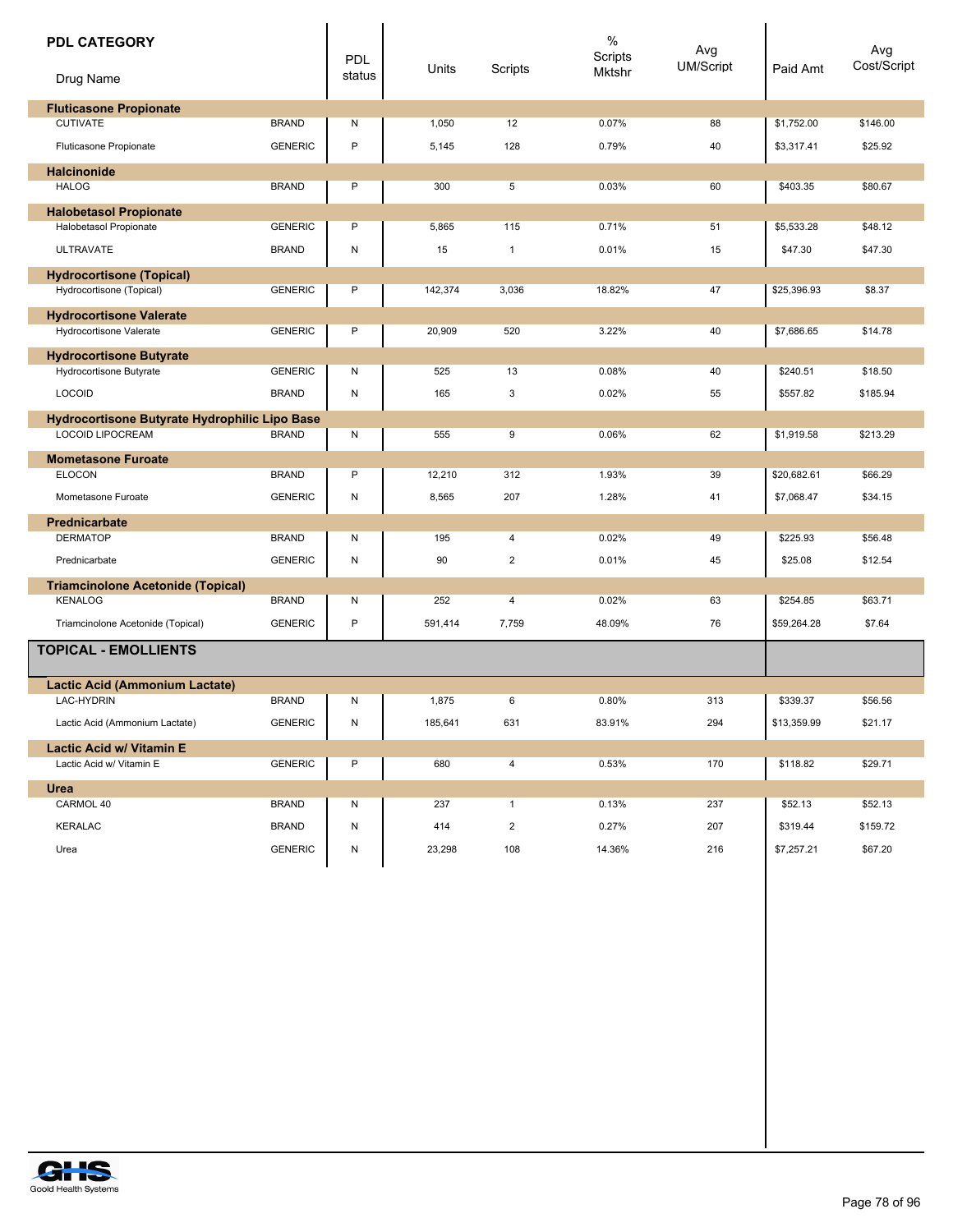| <b>PDL CATEGORY</b><br>Drug Name               |                | PDL<br>status | Units  | Scripts      | $\%$<br>Scripts<br>Mktshr | Avg<br>UM/Script        | Paid Amt     | Avg<br>Cost/Script |
|------------------------------------------------|----------------|---------------|--------|--------------|---------------------------|-------------------------|--------------|--------------------|
| <b>TOPICAL - ENZYMES / KERATOLYTICS / UREA</b> |                |               |        |              |                           |                         |              |                    |
| Collagenase<br>SANTYL                          | <b>BRAND</b>   | N             | 405    | 13           | 7.74%                     | 31                      | \$898.84     | \$69.14            |
| Papain-Urea                                    |                |               |        |              |                           |                         |              |                    |
| <b>ACCUZYME</b>                                | <b>BRAND</b>   | P             | 1,260  | 37           | 22.02%                    | 34                      | \$2,158.04   | \$58.33            |
| <b>ACCUZYME SE</b>                             | <b>BRAND</b>   | P             | 782    | 10           | 5.95%                     | 78                      | \$1,131.58   | \$113.16           |
| Papain-Urea                                    | <b>GENERIC</b> | N             | 90     | 3            | 1.79%                     | 30                      | \$137.30     | \$45.77            |
| Papain-Urea-Chlorophyllin                      |                |               |        |              |                           |                         |              |                    |
| <b>PANAFIL</b>                                 | <b>BRAND</b>   | P             | 1,050  | 29           | 17.26%                    | 36                      | \$2,740.74   | \$94.51            |
| Papain-Urea-Chlorophyllin                      | <b>GENERIC</b> | P             | 120    | 4            | 2.38%                     | 30                      | \$175.27     | \$43.82            |
| <b>Podophyllum Resin</b><br>Podophyllum Resin  | <b>GENERIC</b> | P             | 15     | $\mathbf{1}$ | 0.60%                     | 15                      | \$77.93      | \$77.93            |
|                                                |                |               |        |              |                           |                         |              |                    |
| <b>Salicylic Acid</b><br>SALEX                 | <b>BRAND</b>   | P             | 6,179  | 17           | 10.12%                    | 363                     | \$2,440.04   | \$143.53           |
| Salicylic Acid                                 | <b>GENERIC</b> | P             | 5,401  | 32           | 19.05%                    | 169                     | \$1,160.64   | \$36.27            |
| <b>Salicylic Acid w/ Cleanser</b>              |                |               |        |              |                           |                         |              |                    |
| <b>SALEX CREAM</b>                             | <b>BRAND</b>   | P             | 12     | 12           | 7.14%                     | $\mathbf{1}$            | \$2,127.84   | \$177.32           |
| <b>SALEX LOTION</b>                            | <b>BRAND</b>   | P             | 5,613  | 10           | 5.95%                     | 561                     | \$790.53     | \$79.05            |
| <b>TOPICAL - GENITAL WARTS</b>                 |                |               |        |              |                           |                         |              |                    |
| <b>Podofilox</b>                               |                |               |        |              |                           |                         |              |                    |
| CONDYLOX                                       | <b>BRAND</b>   | Ν             | 14     | 3            | 1.02%                     | 5                       | \$656.09     | \$218.70           |
| Podofilox                                      | <b>GENERIC</b> | N             | 28     | 8            | 2.72%                     | $\overline{\mathbf{4}}$ | \$696.56     | \$87.07            |
| <b>Imiquimod</b><br><b>ALDARA</b>              | <b>BRAND</b>   | P             | 4,364  | 283          | 96.26%                    | 15                      | \$90,522.08  | \$319.87           |
|                                                |                |               |        |              |                           |                         |              |                    |
| <b>TOPICAL - IMMUNOMODULATORS</b>              |                |               |        |              |                           |                         |              |                    |
| <b>Pimecrolimus</b><br><b>ELIDEL</b>           | <b>BRAND</b>   | P             | 69,785 | 1,146        | 88.09%                    | 61                      | \$161,477.39 | \$140.91           |
|                                                |                |               |        |              |                           |                         |              |                    |
| <b>Tacrolimus (Topical)</b><br><b>PROTOPIC</b> | <b>BRAND</b>   | N             | 9,500  | 155          | 11.91%                    | 61                      | \$28,573.89  | \$184.35           |
| <b>TOPICAL - LOCAL ANESTHETICS</b>             |                |               |        |              |                           |                         |              |                    |
| <b>Lidocaine HCI (Local Anesth.)</b>           |                |               |        |              |                           |                         |              |                    |
| Lidocaine HCI (Local Anesth.)                  | <b>GENERIC</b> | P             | 2,305  | 64           | 5.47%                     | 36                      | \$371.33     | \$5.80             |
| <b>XYLOCAINE</b>                               | <b>BRAND</b>   | P             | 50     | $\mathbf{1}$ | 0.09%                     | 50                      | \$9.25       | \$9.25             |
| <b>Ketamine HCI</b><br>Ketamine HCI            | <b>GENERIC</b> | P             | 6      | $\mathbf{1}$ | 0.09%                     | 6                       | \$12.72      | \$12.72            |
| Lidocaine                                      |                |               |        |              |                           |                         |              |                    |
| Lidocaine                                      | <b>GENERIC</b> | P             | 14,152 | 224          | 19.13%                    | 63                      | \$3,983.91   | \$17.79            |
| <b>LIDODERM</b>                                | <b>BRAND</b>   | N             | 13,010 | 331          | 28.27%                    | 39                      | \$80,996.16  | \$244.70           |
| <b>Lidocaine HCI</b>                           |                |               |        |              |                           |                         |              |                    |
| Lidocaine HCI                                  | <b>GENERIC</b> | P             | 12,442 | 263          | 22.46%                    | 47                      | \$5,388.49   | \$20.49            |
| XYLOCAINE JELLY                                | <b>BRAND</b>   | P             | 90     | 3            | 0.26%                     | 30                      | \$67.81      | \$22.60            |
| <b>Lidocaine-Prilocaine</b><br>EMLA            | <b>BRAND</b>   | P             | 6,215  | 190          | 16.23%                    | 33                      | \$10,342.55  | \$54.43            |
| Lidocaine-Prilocaine                           | <b>GENERIC</b> | N             | 2,845  | 94           | 8.03%                     | 30                      | \$1,810.53   | \$19.26            |

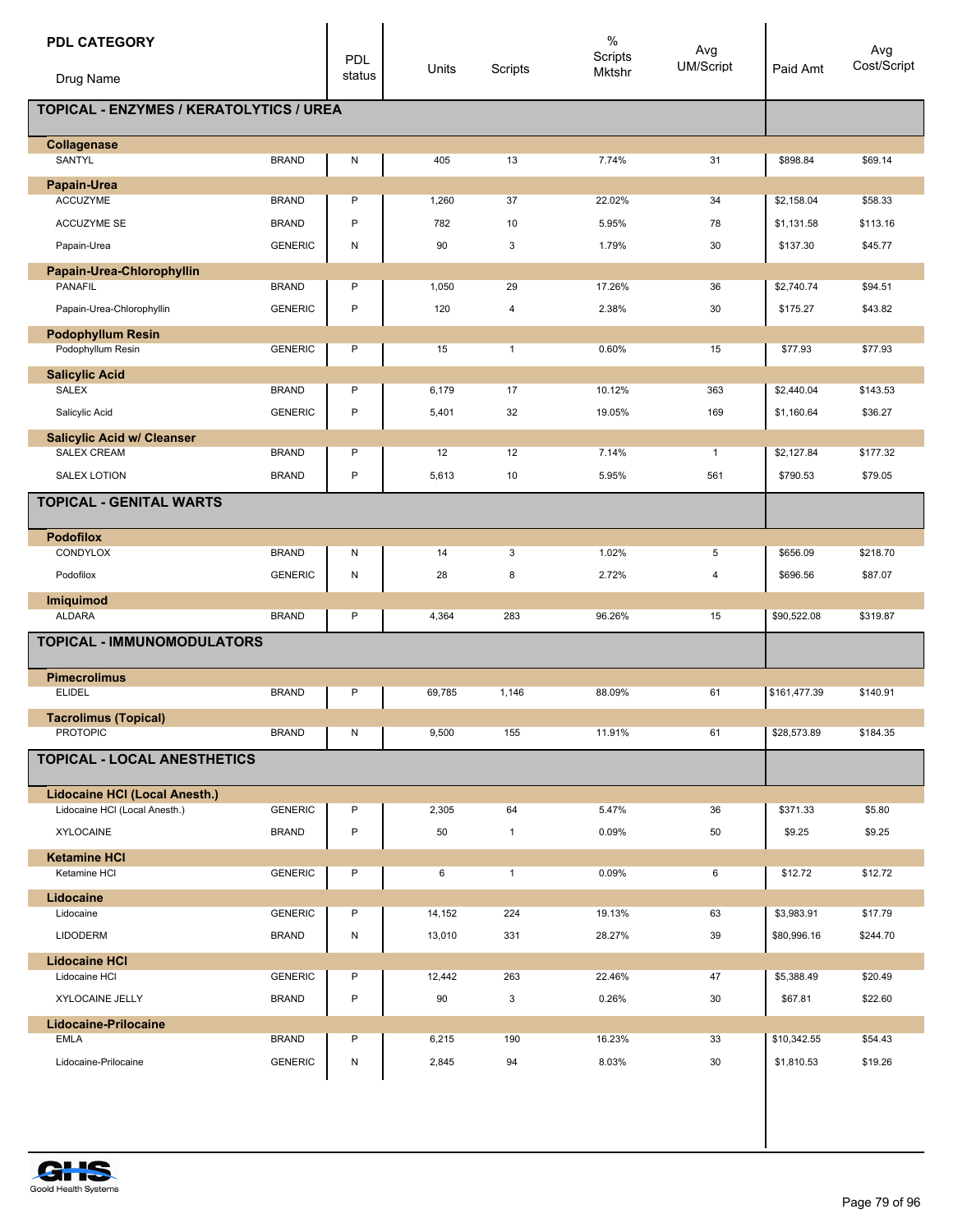| <b>PDL CATEGORY</b><br>Drug Name                                     |                | PDL<br>status | Units   | Scripts        | $\%$<br>Scripts<br>Mktshr | Avg<br><b>UM/Script</b> | Paid Amt     | Avg<br>Cost/Script |
|----------------------------------------------------------------------|----------------|---------------|---------|----------------|---------------------------|-------------------------|--------------|--------------------|
| <b>TOPICAL - NASAL ANTIBIOTICS</b>                                   |                |               |         |                |                           |                         |              |                    |
| <b>Mupirocin Calcium</b><br><b>BACTROBAN NASAL</b>                   | <b>BRAND</b>   | P             | 870     | 76             | 100.00%                   | 11                      | \$7,165.84   | \$94.29            |
| <b>TOPICAL - SCABICIDES AND PEDICULICIDES</b>                        |                |               |         |                |                           |                         |              |                    |
| <b>Crotamiton</b><br><b>EURAX</b>                                    | <b>BRAND</b>   | P             | 5,228   | 55             | 0.49%                     | 95                      | \$1,451.85   | \$26.40            |
|                                                                      |                |               |         |                |                           |                         |              |                    |
| Lindane<br>Lindane                                                   | <b>GENERIC</b> | N             | 8,998   | 126            | 1.13%                     | 71                      | \$17,295.30  | \$137.26           |
| <b>Malathion</b>                                                     |                |               |         |                |                           |                         |              |                    |
| OVIDE                                                                | <b>BRAND</b>   | N             | 24,194  | 385            | 3.46%                     | 63                      | \$43,941.20  | \$114.13           |
| <b>Permethrin</b>                                                    |                |               |         |                |                           |                         |              |                    |
| <b>ELIMITE</b>                                                       | <b>BRAND</b>   | P             | 9,240   | 145            | 1.30%                     | 64                      | \$9,155.52   | \$63.14            |
| Permethrin                                                           | <b>GENERIC</b> | $\mathsf{P}$  | 692,429 | 10,241         | 92.10%                    | 68                      | \$154,381.67 | \$15.07            |
| <b>Pyrethrins-Piperonyl Butoxide</b>                                 |                |               |         |                |                           |                         |              |                    |
| Pyrethrins-Piperonyl Butoxide                                        | <b>GENERIC</b> | P             | 18,986  | 168            | 1.51%                     | 113                     | \$1,827.67   | \$10.88            |
| <b>TOPICAL - STEROID COMBINATIONS</b>                                |                |               |         |                |                           |                         |              |                    |
| <b>Calcipotriene-Betamethasone Dipropionate</b>                      |                |               |         |                |                           |                         |              |                    |
| <b>TACLONEX</b>                                                      | <b>BRAND</b>   | N             | 1,320   | 20             | 86.96%                    | 66                      | \$6,390.05   | \$319.50           |
| <b>TACLONEX SCALP</b>                                                | <b>BRAND</b>   | ${\sf N}$     | 120     | $\overline{2}$ | 8.70%                     | 60                      | \$242.84     | \$121.42           |
| <b>Urea-HC Acetate</b><br>Urea-HC Acetate                            | <b>GENERIC</b> | N             | 28      | $\mathbf{1}$   | 4.35%                     | 28                      | \$30.66      | \$30.66            |
| <b>TOPICAL - STEROID LOCAL ANESTHETICS</b>                           |                |               |         |                |                           |                         |              |                    |
| Lidocaine-Hydrocortisone Acetate (Rectal)                            |                |               |         |                |                           |                         |              |                    |
| Lidocaine-Hydrocortisone Acetate<br>(Rectal)                         | <b>GENERIC</b> | P             | 138     | 2              | 22.22%                    | 69                      | \$366.89     | \$183.45           |
| Lidocaine-Hydrocortisone Acetate<br>Lidocaine-Hydrocortisone Acetate | <b>GENERIC</b> | P             | 404     | 5              | 55.56%                    | 81                      | \$381.24     | \$76.25            |
| <b>Pramoxine-HC</b>                                                  |                |               |         |                |                           |                         |              |                    |
| <b>EPIFOAM</b>                                                       | BRAND          | N             | 20      | 2              | 22.22%                    | 10                      | \$64.94      | \$32.47            |
| <b>TOPICAL - TRETINOIDS</b>                                          |                |               |         |                |                           |                         |              |                    |
| <b>Tretinoin</b>                                                     |                |               |         |                |                           |                         |              |                    |
| RETIN-A                                                              | <b>BRAND</b>   | N             | 870     | 24             | 5.26%                     | 36                      | \$2,520.17   | \$105.01           |
| Tretinoin                                                            | <b>GENERIC</b> | $\sf P$       | 14,335  | 399            | 87.50%                    | 36                      | \$18,143.57  | \$45.47            |
| <b>Tretinoin Microsphere</b>                                         |                |               |         |                |                           |                         |              |                    |
| RETIN-A MICRO                                                        | <b>BRAND</b>   | N             | 865     | 22             | 4.82%                     | 39                      | \$979.33     | \$44.52            |
| <b>RETIN-A MICRO PUMP</b><br><b>UREA CYCLE DISORDER - AGENTS</b>     | <b>BRAND</b>   | ${\sf N}$     | 550     | 11             | 2.41%                     | 50                      | \$443.41     | \$40.31            |
|                                                                      |                |               |         |                |                           |                         |              |                    |
| <b>Sodium Phenylbutyrate</b>                                         |                |               |         |                |                           |                         |              |                    |
| <b>BUPHENYL</b>                                                      | <b>BRAND</b>   | N             | 6,000   | 6              | 100.00%                   | 1,000                   | \$41,154.78  | \$6,859.13         |
|                                                                      |                |               |         |                |                           |                         |              |                    |
|                                                                      |                |               |         |                |                           |                         |              |                    |
|                                                                      |                |               |         |                |                           |                         |              |                    |
|                                                                      |                |               |         |                |                           |                         |              |                    |
|                                                                      |                |               |         |                |                           |                         |              |                    |

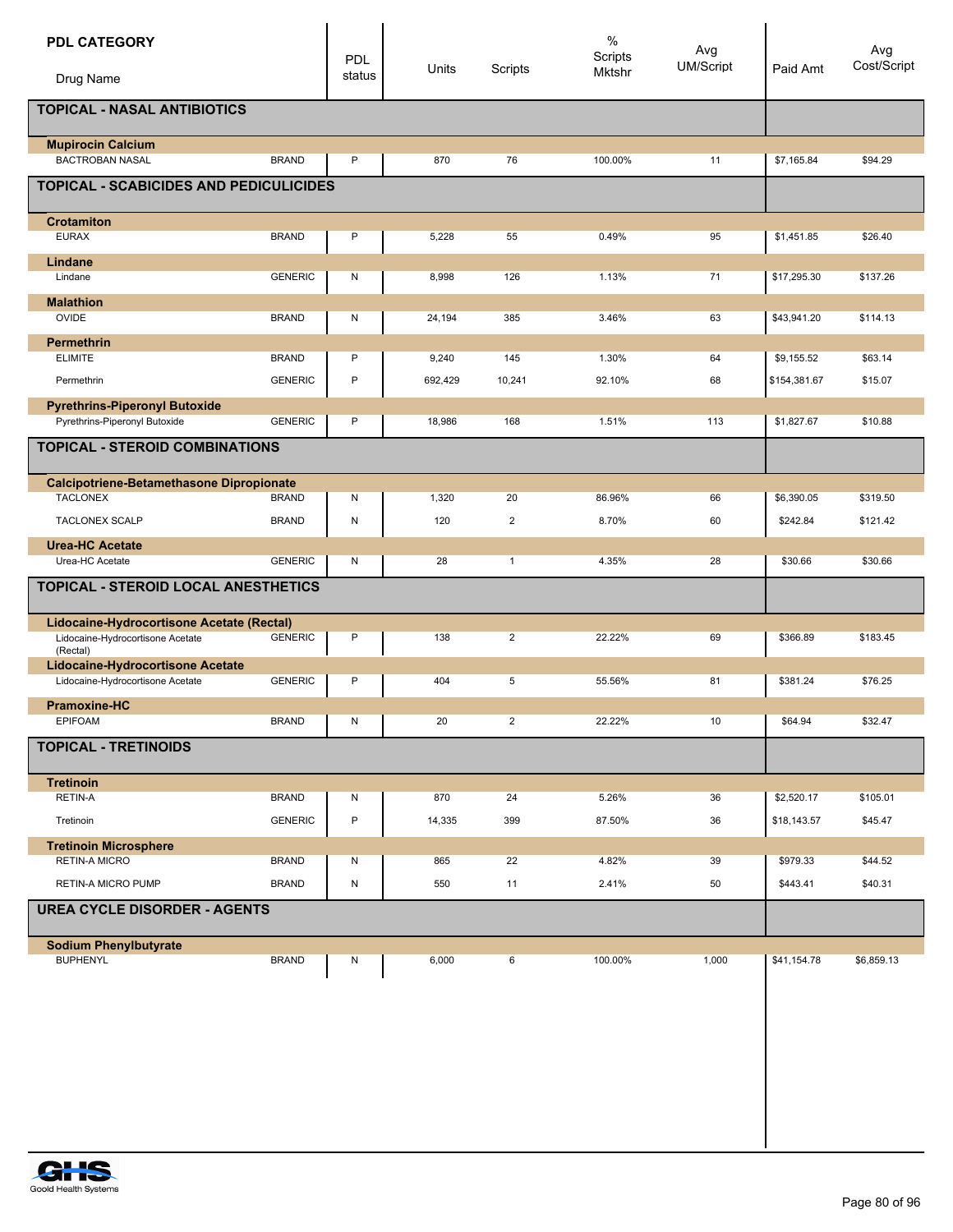| <b>PDL CATEGORY</b><br>Drug Name                                                         |                | PDL<br>status | Units        | Scripts        | $\%$<br>Scripts<br>Mktshr | Avg<br><b>UM/Script</b> | Paid Amt     | Avg<br>Cost/Script |
|------------------------------------------------------------------------------------------|----------------|---------------|--------------|----------------|---------------------------|-------------------------|--------------|--------------------|
| <b>UROLOGICAL - MISC.</b>                                                                |                |               |              |                |                           |                         |              |                    |
| <b>Fosfomycin Tromethamine</b>                                                           |                |               |              |                |                           |                         |              |                    |
| <b>MONUROL</b>                                                                           | <b>BRAND</b>   | P             | 30           | 18             | 0.30%                     | $\overline{2}$          | \$1,064.69   | \$59.15            |
| <b>Methenamine Hippurate</b>                                                             |                |               |              |                |                           |                         |              |                    |
| <b>HIPREX</b>                                                                            | <b>BRAND</b>   | P             | 90           | $\overline{2}$ | 0.03%                     | 45                      | \$170.19     | \$85.10            |
| Methenamine Hippurate                                                                    | <b>GENERIC</b> | N             | 1,620        | 21             | 0.35%                     | 77                      | \$731.04     | \$34.81            |
| <b>UREX</b>                                                                              | <b>BRAND</b>   | P             | 1,305        | 24             | 0.40%                     | 54                      | \$1,673.81   | \$69.74            |
| <b>Nitrofurantoin</b>                                                                    |                |               |              |                |                           |                         |              |                    |
| <b>FURADANTIN</b>                                                                        | <b>BRAND</b>   | P             | 29,964       | 171            | 2.82%                     | 175                     | \$31,012.40  | \$181.36           |
| <b>Nitrofurantoin Macrocrystal</b><br><b>MACRODANTIN</b>                                 | <b>BRAND</b>   | P             | 61,872       | 2,132          | 35.17%                    | 29                      | \$109,908.65 | \$51.55            |
|                                                                                          | <b>GENERIC</b> | Ν             | 10,057       | 379            | 6.25%                     | 27                      | \$10,571.35  | \$27.89            |
| Nitrofurantoin Macrocrystal                                                              |                |               |              |                |                           |                         |              |                    |
| Nitrofurantoin Monohyd Macro<br><b>MACROBID</b>                                          | <b>BRAND</b>   | N             | 572          | 39             | 0.64%                     | 15                      | \$1,476.52   | \$37.86            |
| Nitrofurantoin Monohyd Macro                                                             | <b>GENERIC</b> | N             | 15,004       | 1,011          | 16.68%                    | 15                      | \$11.049.43  | \$10.93            |
|                                                                                          |                |               |              |                |                           |                         |              |                    |
| Methenamine-Hyosc-Methylene Blue-Sod Phos-Phenyl Sal<br>URELLE                           | <b>BRAND</b>   | Ν             | 8            | $\mathbf{1}$   | 0.02%                     | 8                       | \$15.58      | \$15.58            |
|                                                                                          |                |               |              |                |                           |                         |              |                    |
| Phenazopyridine-Butabarbital-Hyoscyamine<br>Phenazopyridine-Butabarbital-Hyoscyam<br>ine | <b>GENERIC</b> | P             | 58           | 5              | 0.08%                     | 12                      | \$77.96      | \$15.59            |
| <b>Potassium Citrate (Alkalinizer)</b>                                                   |                |               |              |                |                           |                         |              |                    |
| POTASSIUM CITRATE                                                                        | <b>BRAND</b>   | P             | 1,080        | 15             | 0.25%                     | 72                      | \$101.10     | \$6.74             |
| Potassium Citrate (Alkalinizer)                                                          | <b>GENERIC</b> | P             | 8,983        | 114            | 1.88%                     | 79                      | \$3,331.23   | \$29.22            |
| UROCIT-K10                                                                               | <b>BRAND</b>   | P             | 2,430        | 26             | 0.43%                     | 93                      | \$1,341.03   | \$51.58            |
| <b>UROCIT-K5</b>                                                                         | <b>BRAND</b>   | P             | 3,155        | 20             | 0.33%                     | 158                     | \$1,263.33   | \$63.17            |
| <b>Sodium Citrate &amp; Citric Acid</b>                                                  |                |               |              |                |                           |                         |              |                    |
| <b>BICITRA</b>                                                                           | <b>BRAND</b>   | P             | 51,700       | 81             | 1.34%                     | 638                     | \$2,789.19   | \$34.43            |
| Sodium Citrate & Citric Acid                                                             | <b>GENERIC</b> | N             | 71,277       | 59             | 0.97%                     | 1,208                   | \$1,408.99   | \$23.88            |
| <b>Potassium Citrate-Citric Acid</b>                                                     |                |               |              |                |                           |                         |              |                    |
| POLYCITRA-K CRYSTALS                                                                     | <b>BRAND</b>   | P             | 115          | 2              | 0.03%                     | 58                      | \$134.94     | \$67.47            |
| Potassium Citrate-Citric Acid                                                            | <b>GENERIC</b> | P             | 6,013        | 12             | 0.20%                     | 501                     | \$116.12     | \$9.68             |
| <b>Pot &amp; Sod Citrates w/Citric Ac</b><br>CYTRA-3                                     | <b>BRAND</b>   | P             | 53,786       | 20             | 0.33%                     | 2,689                   | \$1,149.83   | \$57.49            |
| <b>POLYCITRA</b>                                                                         |                | P             |              |                |                           |                         |              |                    |
|                                                                                          | <b>BRAND</b>   |               | 10,559       | 10             | 0.16%                     | 1,056                   | \$261.16     | \$26.12            |
| <b>Phenazopyridine HCI</b><br>Phenazopyridine HCl                                        | <b>GENERIC</b> | P             | 14,800       | 1,371          | 22.62%                    | 11                      | \$12,101.93  | \$8.83             |
|                                                                                          |                |               |              |                |                           |                         |              |                    |
| <b>Pentosan Polysulfate Sodium</b><br><b>ELMIRON</b>                                     | <b>BRAND</b>   | N             | 4,251        | 50             | 0.82%                     | 85                      | \$10,616.84  | \$212.34           |
| <b>Citric Acid &amp; D-Gluconic Acid</b>                                                 |                |               |              |                |                           |                         |              |                    |
| <b>RENACIDIN</b>                                                                         | <b>BRAND</b>   | P             | 6,500        | 8              | 0.13%                     | 813                     | \$417.66     | \$52.21            |
| <b>Acetic Acid</b><br>Acetic Acid                                                        | <b>GENERIC</b> | P             | 73,250       | 39             | 0.64%                     | 1,878                   | \$932.08     | \$23.90            |
|                                                                                          |                |               |              |                |                           |                         |              |                    |
| <b>Sodium Chloride (GU Irrigant)</b><br>Sodium Chloride (GU Irrigant)                    | <b>GENERIC</b> | P             | 1,211,836    | 422            | 6.96%                     | 2,872                   | \$3,981.31   | \$9.43             |
|                                                                                          |                |               |              |                |                           |                         |              |                    |
| <b>Neomycin/Polymyxin B GU</b><br>Neomycin/Polymyxin B GU                                | <b>GENERIC</b> | P             | $\mathbf{1}$ | $\mathbf{1}$   | 0.02%                     | $\mathbf{1}$            | \$14.88      | \$14.88            |
| NEOSPORIN GU IRRIGANT                                                                    | <b>BRAND</b>   | P             | 8,068        | 9              | 0.15%                     | 896                     | \$672.22     | \$74.69            |
|                                                                                          |                |               |              |                |                           |                         |              |                    |

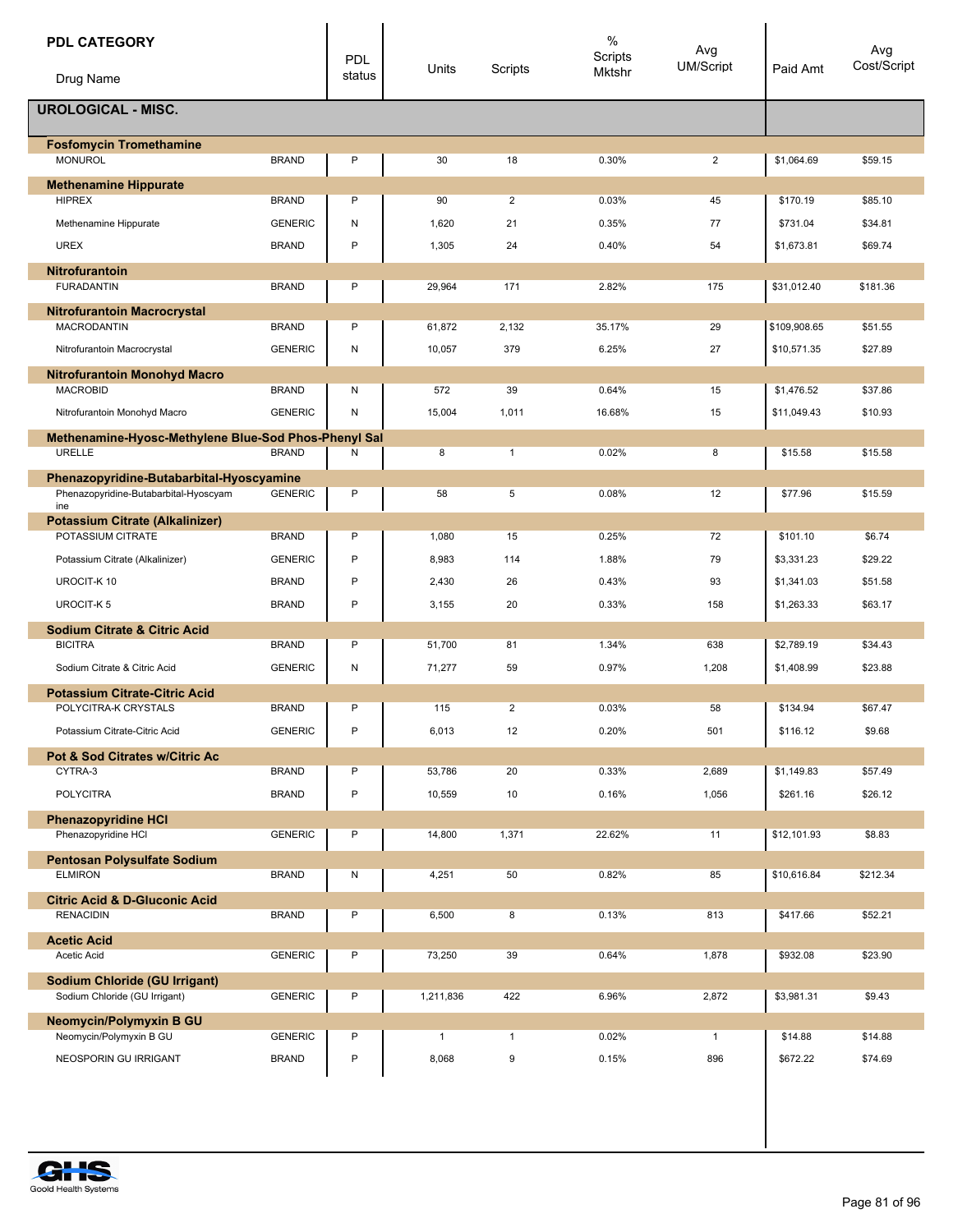| <b>PDL CATEGORY</b><br>Drug Name                                      |                | <b>PDL</b><br>status | Units        | Scripts        | $\%$<br>Scripts<br>Mktshr | Avg<br><b>UM/Script</b> | Paid Amt    | Avg<br>Cost/Script |
|-----------------------------------------------------------------------|----------------|----------------------|--------------|----------------|---------------------------|-------------------------|-------------|--------------------|
| <b>VAGINAL - ANTI FUNGALS</b>                                         |                |                      |              |                |                           |                         |             |                    |
| <b>Clindamycin Phosphate Vaginal</b><br>Clindamycin Phosphate Vaginal | <b>GENERIC</b> | P                    | 9,760        | 241            | 11.38%                    | 40                      | \$11,213.58 | \$46.53            |
| <b>Clindamycin Phosphate (One Dose)</b><br><b>CLINDESSE</b>           | <b>BRAND</b>   | P                    | 2,593        | 408            | 19.27%                    | 6                       | \$38,480.83 | \$94.32            |
| <b>Nystatin Vaginal</b>                                               |                |                      |              |                |                           |                         |             |                    |
| <b>NYSTATIN VAGINAL</b>                                               | <b>BRAND</b>   | P                    | 88           | 6              | 0.28%                     | 15                      | \$358.62    | \$59.77            |
| <b>Sulfanilamide Vaginal</b><br><b>AVC</b>                            | <b>BRAND</b>   | N                    | 240          | $\overline{2}$ | 0.09%                     | 120                     | \$142.10    | \$71.05            |
| <b>Butoconazole Nitrate (One Dose)</b><br>GYNAZOLE-1                  | <b>BRAND</b>   | N                    | 225          | 37             | 1.75%                     | 6                       | \$2,280.01  | \$61.62            |
| <b>Clotrimazole Vaginal</b><br>Clotrimazole Vaginal                   | <b>GENERIC</b> | P                    | 8,371        | 179            | 8.46%                     | 47                      | \$1,735.81  | \$9.70             |
| <b>Miconazole Nitrate Vaginal</b>                                     |                |                      |              |                |                           |                         |             |                    |
| Miconazole Nitrate Vaginal                                            | <b>GENERIC</b> | P                    | 32,161       | 731            | 34.53%                    | 44                      | \$8,123.11  | \$11.11            |
| <b>Terconazole Vaginal</b><br>TERAZOL 3                               | <b>BRAND</b>   | N                    | 18           | 5              | 0.24%                     | 4                       | \$242.87    | \$48.57            |
| <b>TERAZOL 7</b>                                                      | <b>BRAND</b>   | N                    | 450          | 9              | 0.43%                     | 50                      | \$360.00    | \$40.00            |
| Terconazole Vaginal                                                   | <b>GENERIC</b> | P                    | 18,362       | 499            | 23.57%                    | 37                      | \$12,559.03 | \$25.17            |
| <b>VAGINAL - ANTIBACTERIALS</b>                                       |                |                      |              |                |                           |                         |             |                    |
| <b>Clindamycin Phosphate Vaginal</b>                                  |                |                      |              |                |                           |                         |             |                    |
| <b>CLEOCIN</b>                                                        | <b>BRAND</b>   | P                    | 1,246        | 168            | 19.58%                    | $\overline{7}$          | \$11,495.49 | \$68.43            |
| <b>Metronidazole Vaginal</b><br>METROGEL-VAGINAL                      | <b>BRAND</b>   | N                    | 2,310        | 32             | 3.73%                     | 72                      | \$1,173.42  | \$36.67            |
| Metronidazole Vaginal                                                 | <b>GENERIC</b> | $\mathsf{P}$         | 48,266       | 658            | 76.69%                    | 73                      | \$36,418.60 | \$55.35            |
| <b>VAGINAL - CONTRACEPTIVES</b>                                       |                |                      |              |                |                           |                         |             |                    |
| <b>Levonorgestrel (Emergency OC)</b><br>PLAN B                        | <b>BRAND</b>   | P                    | 539          | 269            | 100.00%                   | $\overline{2}$          | \$10,705.82 | \$39.80            |
| <b>VAGINAL - ESTROGENS</b>                                            |                |                      |              |                |                           |                         |             |                    |
| <b>Estradiol Vaginal</b>                                              |                |                      |              |                |                           |                         |             |                    |
| <b>ESTRACE</b>                                                        | <b>BRAND</b>   | N                    | 595          | 14             | 4.05%                     | 43                      | \$1,268.23  | \$90.59            |
| VAGIFEM                                                               | <b>BRAND</b>   | ${\sf N}$            | 250          | 21             | 6.07%                     | 12                      | \$1,198.77  | \$57.08            |
| <b>Estradiol Acetate Vaginal</b><br><b>FEMRING</b>                    | <b>BRAND</b>   | N                    | $\mathbf{1}$ | $\mathbf{1}$   | 0.29%                     | $\mathbf{1}$            | \$161.11    | \$161.11           |
| <b>Estrogens, Conjugated Vaginal</b><br>PREMARIN W/APPLICATOR         | <b>BRAND</b>   | N                    | 13,175       | 310            | 89.60%                    | 43                      | \$30,768.41 | \$99.25            |
| <b>VAGINAL - OTHER</b>                                                |                |                      |              |                |                           |                         |             |                    |
| <b>Acetic Acid Vaginal</b>                                            |                |                      |              |                |                           |                         |             |                    |
| <b>ACID JELLY</b>                                                     | <b>BRAND</b>   | P                    | 85           | $\mathbf{1}$   | 33.33%                    | 85                      | \$33.93     | \$33.93            |
| <b>Acetic Acid-Oxyquinoline Vaginal</b><br><b>RELAGARD</b>            | <b>BRAND</b>   | N                    | 100          | $\overline{2}$ | 66.67%                    | 50                      | \$51.78     | \$25.89            |
|                                                                       |                |                      |              |                |                           |                         |             |                    |
|                                                                       |                |                      |              |                |                           |                         |             |                    |
|                                                                       |                |                      |              |                |                           |                         |             |                    |
|                                                                       |                |                      |              |                |                           |                         |             |                    |
|                                                                       |                |                      |              |                |                           |                         |             |                    |

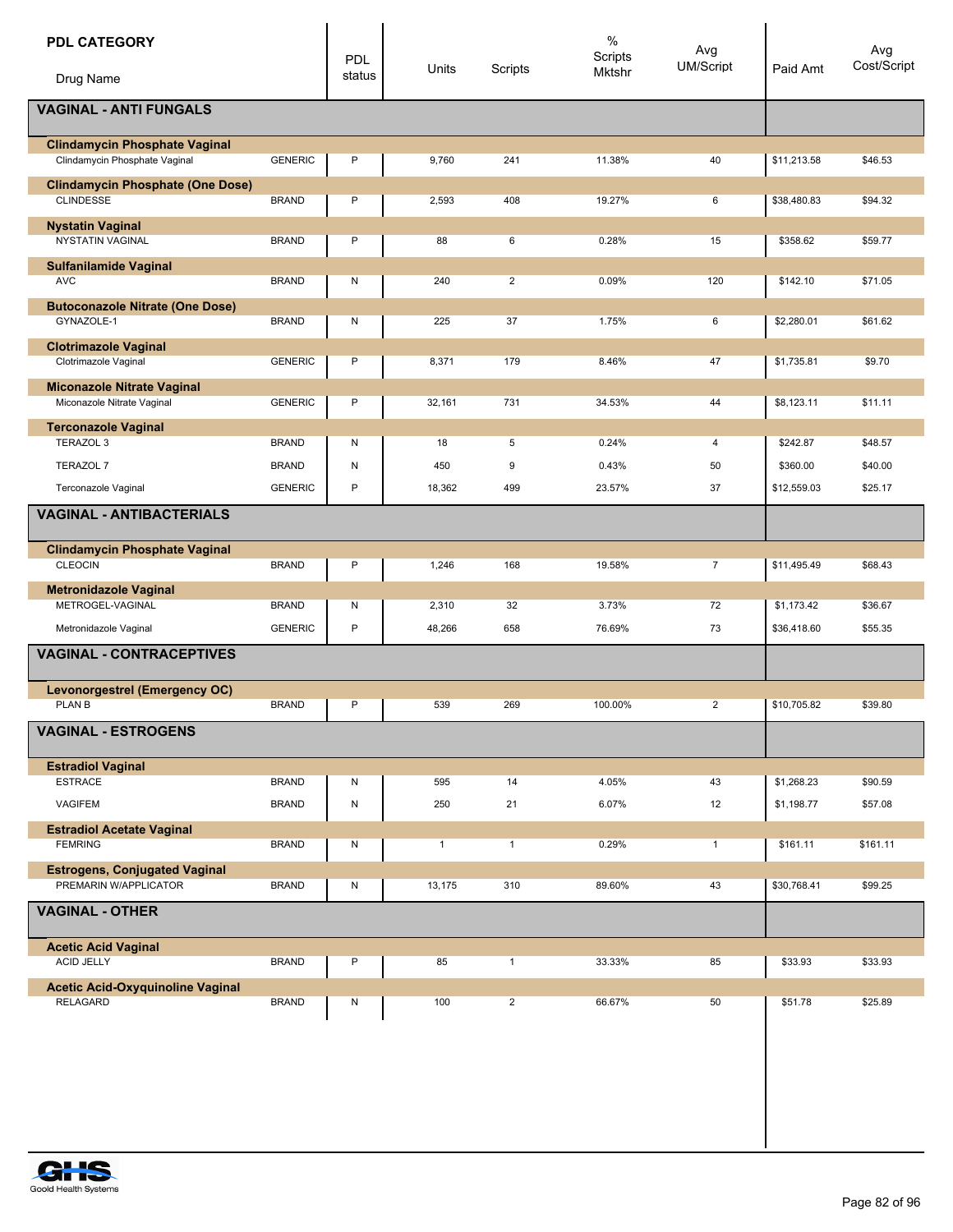| <b>PDL CATEGORY</b>                                      |                | <b>PDL</b><br>status | Units   | Scripts                 | $\%$<br>Scripts<br>Mktshr | Avg<br><b>UM/Script</b> | Paid Amt     | Avg<br>Cost/Script |
|----------------------------------------------------------|----------------|----------------------|---------|-------------------------|---------------------------|-------------------------|--------------|--------------------|
| Drug Name<br><b>VASOPRESSINS</b>                         |                |                      |         |                         |                           |                         |              |                    |
|                                                          |                |                      |         |                         |                           |                         |              |                    |
| <b>Desmopressin Acetate</b>                              |                |                      |         |                         |                           |                         |              |                    |
| <b>DDAVP</b>                                             | <b>BRAND</b>   | P                    | 133,479 | 2,389                   | 85.97%                    | 56                      | \$632,683.16 | \$264.83           |
| Desmopressin Acetate                                     | <b>GENERIC</b> | N                    | 19,739  | 278                     | 10.00%                    | 71                      | \$18,944.46  | \$68.15            |
| <b>STIMATE</b>                                           | <b>BRAND</b>   | $\mathsf{P}$         | 33      | 13                      | 0.47%                     | 3                       | \$5,683.03   | \$437.16           |
| <b>Desmopressin Acetate Refrigerated</b><br><b>DDAVP</b> | <b>BRAND</b>   | P                    | 610     | 24                      | 0.86%                     | 25                      | \$11,225.67  | \$467.74           |
| Desmopressin Acetate Refrigerated                        | <b>GENERIC</b> | ${\sf N}$            | 15      | 3                       | 0.11%                     | 5                       | \$9.00       | \$3.00             |
| <b>Desmopressin Acetate Spray Refrigerated</b>           |                |                      |         |                         |                           |                         |              |                    |
| Desmopressin Acetate Spray<br>Refrigerated               | <b>GENERIC</b> | N                    | 15      | 3                       | 0.11%                     | 5                       | \$97.38      | \$32.46            |
| <b>Desmopressin Acetate Spray</b><br><b>DDAVP</b>        | <b>BRAND</b>   | P                    | 375     | 54                      | 1.94%                     | $\overline{7}$          | \$12,618.99  | \$233.69           |
| Desmopressin Acetate Spray                               | <b>GENERIC</b> | N                    | 80      | 15                      | 0.54%                     | 5                       | \$805.85     | \$53.72            |
|                                                          |                |                      |         |                         |                           |                         |              |                    |
| <b>VITAMINS</b>                                          |                |                      |         |                         |                           |                         |              |                    |
| <b>Thiamine HCI</b><br>Thiamine HCI                      | <b>GENERIC</b> | P                    | 260     | $\overline{7}$          | 0.05%                     | 37                      | \$94.32      | \$13.47            |
|                                                          |                |                      |         |                         |                           |                         |              |                    |
| <b>Niacin</b><br>Niacin                                  | <b>GENERIC</b> | P                    | 16,420  | 257                     | 1.68%                     | 64                      | \$1,220.47   | \$4.75             |
|                                                          |                |                      |         |                         |                           |                         |              |                    |
| <b>Pyridoxine HCI</b><br>Pyridoxine HCI                  | <b>GENERIC</b> | N                    | 325     | 6                       | 0.04%                     | 54                      | \$288.30     | \$48.05            |
| <b>Ascorbic Acid</b>                                     |                |                      |         |                         |                           |                         |              |                    |
| Ascorbic Acid                                            | <b>GENERIC</b> | N                    | 2,535   | 22                      | 0.14%                     | 115                     | \$137.21     | \$6.24             |
| <b>Sodium Ascorbate</b><br>Sodium Ascorbate              | <b>GENERIC</b> | P                    | 630     | $\overline{2}$          | 0.01%                     | 315                     | \$13.60      | \$6.80             |
| <b>Vitamin D</b>                                         |                |                      |         |                         |                           |                         |              |                    |
| Vitamin D                                                | <b>GENERIC</b> | N                    | 723     | 17                      | 0.11%                     | 43                      | \$92.37      | \$5.43             |
| Ergocalciferol                                           |                |                      |         |                         |                           |                         |              |                    |
| <b>DRISDOL</b>                                           | <b>BRAND</b>   | N                    | 192     | 27                      | 0.18%                     | $\overline{7}$          | \$459.90     | \$17.03            |
| Ergocalciferol                                           | <b>GENERIC</b> | N                    | 6,773   | 734                     | 4.80%                     | 9                       | \$12,112.52  | \$16.50            |
| <b>Cholecalciferol</b><br>Cholecalciferol                | <b>GENERIC</b> | N                    | 148     | $\overline{2}$          | 0.01%                     | 74                      | \$9.18       | \$4.59             |
|                                                          |                |                      |         |                         |                           |                         |              |                    |
| <b>Calcitriol</b><br>Calcitriol                          | <b>GENERIC</b> | N                    | 12,529  | 208                     | 1.36%                     | 60                      | \$15,812.46  | \$76.02            |
| <b>ROCALTROL</b>                                         | <b>BRAND</b>   | $\mathsf{P}$         | 5,285   | 154                     | 1.01%                     | 34                      | \$15,810.20  | \$102.66           |
|                                                          |                |                      |         |                         |                           |                         |              |                    |
| <b>Vitamin E</b><br>Vitamin E                            | <b>GENERIC</b> | N                    | 2,160   | 12                      | 0.08%                     | 180                     | \$184.67     | \$15.39            |
| Phytonadione                                             |                |                      |         |                         |                           |                         |              |                    |
| <b>MEPHYTON</b>                                          | <b>BRAND</b>   | P                    | 6,541   | 274                     | 1.79%                     | 24                      | \$13,381.64  | \$48.84            |
| VITAMIN K1                                               | <b>BRAND</b>   | $\sf P$              | 22      | 12                      | 0.08%                     | $\overline{2}$          | \$249.29     | \$20.77            |
| Cyanocobalamin                                           |                |                      |         |                         |                           |                         |              |                    |
| Cyanocobalamin                                           | <b>GENERIC</b> | N                    | 8,489   | 4,517                   | 29.54%                    | $\overline{2}$          | \$22,564.72  | \$5.00             |
| <b>NASCOBAL</b>                                          | <b>BRAND</b>   | ${\sf N}$            | 5       | $\overline{\mathbf{c}}$ | 0.01%                     | $\overline{\mathbf{c}}$ | \$386.51     | \$193.26           |
| Hydroxocobalamin<br><b>HYDROXOCOBALAMIN</b>              | <b>BRAND</b>   | N                    | 360     | 12                      | 0.08%                     | 30                      | \$419.84     | \$34.99            |
| <b>Folic Acid</b>                                        |                |                      |         |                         |                           |                         |              |                    |
| Folic Acid                                               | <b>GENERIC</b> | P                    | 342,719 | 9,024                   | 59.02%                    | 38                      | \$41,269.36  | \$4.57             |
|                                                          |                |                      |         |                         |                           |                         |              |                    |

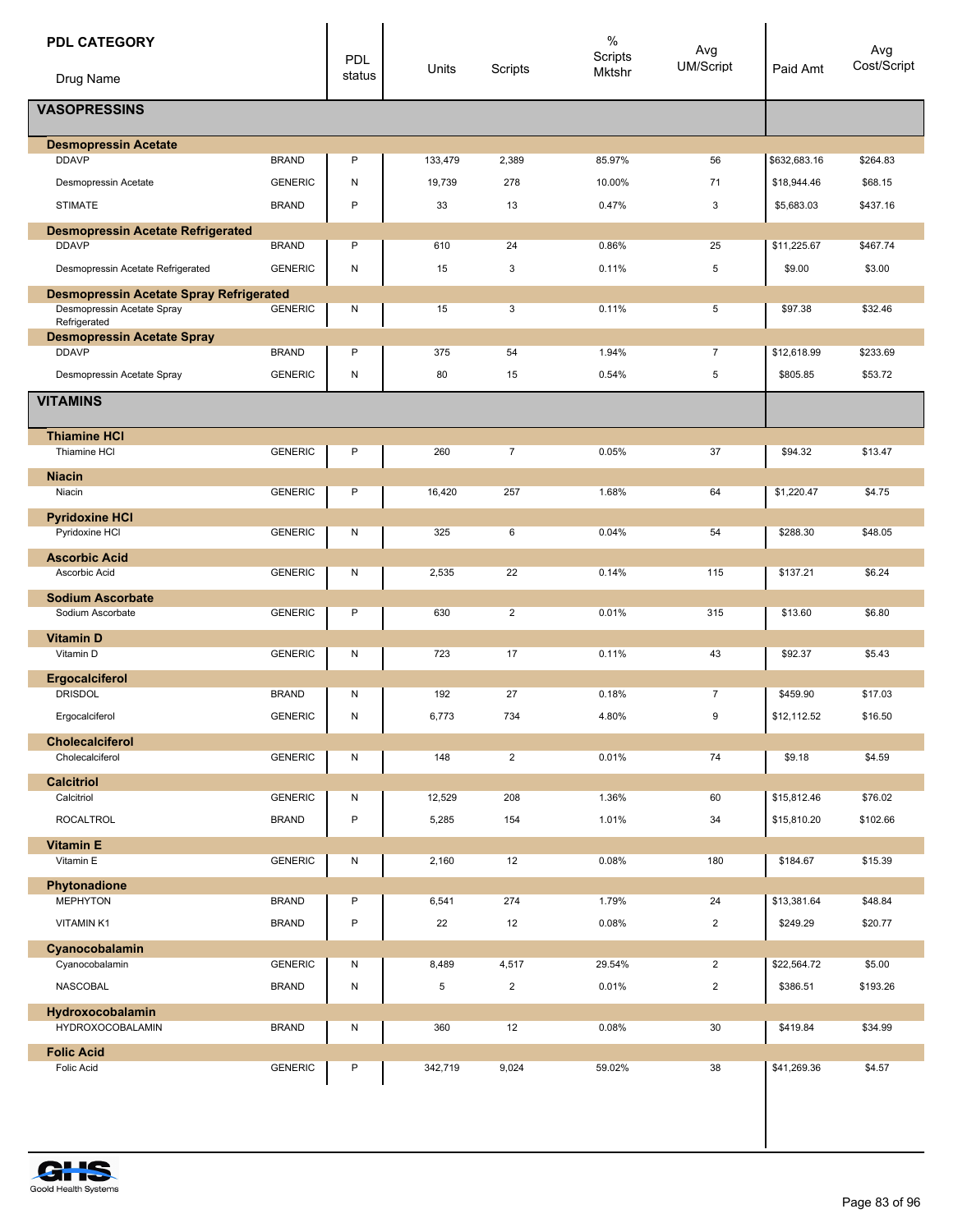| <b>PDL CATEGORY</b>                                                            |                | <b>PDL</b> |         |                | $\%$<br>Scripts | Avg       |             | Avg         |
|--------------------------------------------------------------------------------|----------------|------------|---------|----------------|-----------------|-----------|-------------|-------------|
| Drug Name                                                                      |                | status     | Units   | Scripts        | Mktshr          | UM/Script | Paid Amt    | Cost/Script |
| <b>VITAMINS - MISC.</b>                                                        |                |            |         |                |                 |           |             |             |
| B-Complex w/ C & Folic Acid                                                    |                |            |         |                |                 |           |             |             |
| B-Complex w/ C & Folic Acid                                                    | <b>GENERIC</b> | N          | 16,422  | 536            | 3.86%           | 31        | \$4,456.20  | \$8.31      |
| <b>NEPHROCAPS</b>                                                              | <b>BRAND</b>   | N          | 926     | 31             | 0.22%           | 30        | \$513.75    | \$16.57     |
| NEPHRO-VITE RX                                                                 | <b>BRAND</b>   | Ν          | 20      | $\mathbf{1}$   | 0.01%           | 20        | \$13.08     | \$13.08     |
| B-Complex w/ C-Zn & Folic Acid<br>DIALYVITE/ZINC                               | <b>BRAND</b>   | Ν          | 1,548   | 52             | 0.37%           | 30        | \$383.62    | \$7.38      |
| NEPHPLEX RX                                                                    | <b>BRAND</b>   | P          | 10,158  | 350            | 2.52%           | 29        | \$4,339.67  | \$12.40     |
| B-Complex w/ C-Biotin-E-Minerals & Folic Acid                                  |                |            |         |                |                 |           |             |             |
| DIALYVITE 3000                                                                 | <b>BRAND</b>   | N          | 180     | 6              | 0.04%           | 30        | \$64.20     | \$10.70     |
| <b>Multiple Vitamin</b>                                                        |                |            |         |                |                 |           |             |             |
| M.V.I. ADULT                                                                   | <b>BRAND</b>   | N          | 770     | 11             | 0.08%           | 70        | \$255.42    | \$23.22     |
| Multiple Vitamin                                                               | <b>GENERIC</b> | N          | 2,003   | 28             | 0.20%           | 72        | \$983.61    | \$35.13     |
| <b>Multiple Vitamins w/ Minerals</b><br>Multiple Vitamins w/ Minerals          | <b>GENERIC</b> | Ν          | 22,865  | 101            | 0.73%           | 226       | \$914.84    | \$9.06      |
| <b>Pediatric Vitamins ADC</b>                                                  |                |            |         |                |                 |           |             |             |
| TRI-VI-SOL                                                                     | <b>BRAND</b>   | Ν          | 100     | $\overline{2}$ | 0.01%           | 50        | \$19.38     | \$9.69      |
| Pediatric Multiple Vitamin w/ Minerals & C                                     |                |            |         |                |                 |           |             |             |
| <b>AQUADEKS</b>                                                                | <b>BRAND</b>   | Ν          | 660     | 9              | 0.06%           | 73        | \$273.05    | \$30.34     |
| <b>Pediatric Vitamins ACD w/ Fluoride</b>                                      |                |            |         |                |                 |           |             |             |
| Pediatric Vitamins ACD w/ Fluoride                                             | <b>GENERIC</b> | N          | 651     | 14             | 0.10%           | 47        | \$164.31    | \$11.74     |
| <b>Pediatric Multivitamins w/FI</b><br>Pediatric Multivitamins w/Fl            | <b>GENERIC</b> | Ν          | 2,240   | 56             | 0.40%           | 40        | \$578.23    | \$10.33     |
| Ped Multivitamins w/FI & Iron<br>Ped Multivitamins w/FI & Iron                 | <b>GENERIC</b> | Ν          | 850     | 17             | 0.12%           | 50        | \$187.74    | \$11.04     |
| <b>Pediatric Vitamins ACD Fluoride &amp; Iron</b>                              |                |            |         |                |                 |           |             |             |
| Pediatric Vitamins ACD Fluoride & Iron                                         | <b>GENERIC</b> | Ν          | 350     | $\overline{7}$ | 0.05%           | 50        | \$76.19     | \$10.88     |
| Prenatal w/ Calcium Carbonate-Vit B6-Vit B12-Folic Acid                        |                |            |         |                |                 |           |             |             |
| PREMESIS RX                                                                    | <b>BRAND</b>   | Ν          | 60      | $\overline{2}$ | 0.01%           | 30        | \$77.86     | \$38.93     |
| Prenatal w/ Calcium Carbonate-Vit<br>B6-Vit B12-Folic Acid                     | <b>GENERIC</b> | P          | 600     | 19             | 0.14%           | 32        | \$639.80    | \$33.67     |
| Prenatal Vit w/ Iron Carbonyl-Folic Acid                                       |                |            |         |                |                 |           |             |             |
| Prenatal Vit w/ Iron Carbonyl-Folic Acid                                       | <b>GENERIC</b> | Ν          | 330     | 11             | 0.08%           | 30        | \$135.30    | \$12.30     |
| Prenatal Vit w/ Ferrous Fumarate-Folic Acid<br><b>NATACHEW</b>                 | <b>BRAND</b>   | N          | 30      | $\mathbf{1}$   | 0.01%           | 30        | \$26.67     | \$26.67     |
| Prenatal Vit w/ Ferrous Fumarate-Folic                                         | <b>GENERIC</b> | Ν          | 232,327 | 7,714          | 55.55%          | 30        | \$61,863.80 | \$8.02      |
| Acid                                                                           |                |            |         |                |                 |           |             |             |
| Prenatal Vit w/ Iron Carbonyl-Fe Aspart Glyc-FA-Omega 3<br>OB-NATAL ONE        | <b>BRAND</b>   | Ν          | 90      | 3              | 0.02%           | 30        | \$74.93     | \$24.98     |
| PRIMACARE ONE                                                                  | <b>BRAND</b>   | Ν          | 840     | 28             | 0.20%           | 30        | \$1,017.86  | \$36.35     |
| Prenatal Vit w/ Iron Polysaccharide Complex-Folic Acid                         |                |            |         |                |                 |           |             |             |
| Prenatal Vit w/ Iron Polysaccharide<br>Complex-Folic Acid                      | <b>GENERIC</b> | Ν          | 360     | 12             | 0.09%           | 30        | \$76.60     | \$6.38      |
| Prenatal Vit w/ Iron Carbonyl-Fe Gluconate-Folic Acid<br><b>VINATE CALCIUM</b> | <b>BRAND</b>   | N          | 60      | $\overline{2}$ | 0.01%           | 30        | \$31.46     | \$15.73     |
| Prenatal Vit w/ Fe Bisglycinate Chelate-Folic Acid                             |                |            |         |                |                 |           |             |             |
| <b>NATELLE</b>                                                                 | <b>BRAND</b>   | N          | 30      | $\mathbf{1}$   | 0.01%           | 30        | \$20.07     | \$20.07     |
| NATELLE PREFER                                                                 | <b>BRAND</b>   | P          | 750     | 25             | 0.18%           | 30        | \$507.75    | \$20.31     |
| Prenatal Vit w/ Fe Bisglycinate                                                | <b>GENERIC</b> | Ν          | 60      | $\overline{2}$ | 0.01%           | 30        | \$29.59     | \$14.80     |
| Chelate-Folic Acid<br>VINATE AZ EXTRA                                          | <b>BRAND</b>   | P          | 150     | 5              | 0.04%           | 30        | \$83.05     | \$16.61     |
| Prenatal Vit w/ Fe Fum-Fe Bisglycinate Chelate-Folic Acid                      |                |            |         |                |                 |           |             |             |
| <b>DUET</b>                                                                    | <b>BRAND</b>   | Ν          | 30      | $\mathbf{1}$   | 0.01%           | 30        | \$18.75     | \$18.75     |

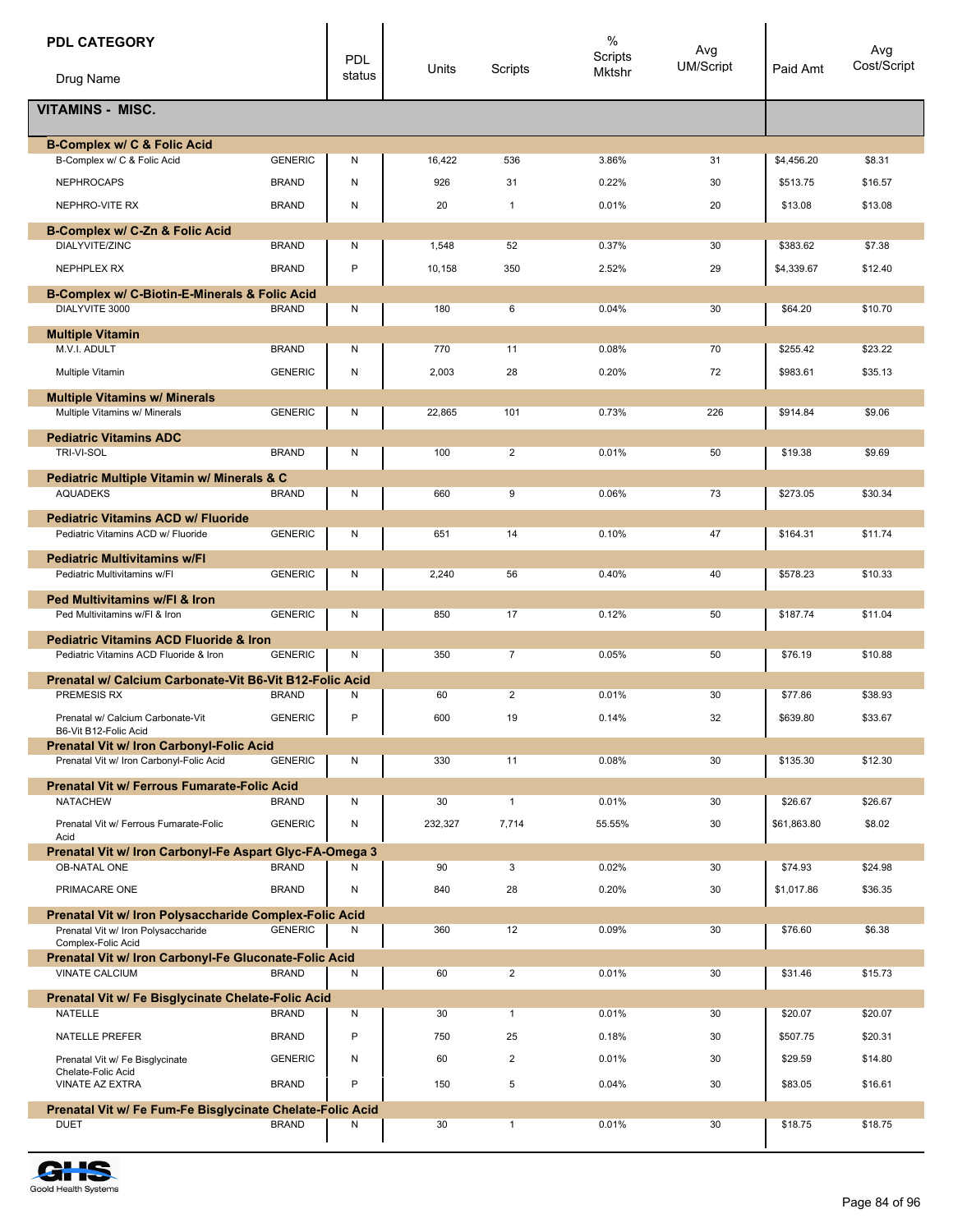| <b>PDL CATEGORY</b>                                                               |                | <b>PDL</b> | Units  | Scripts        | $\%$<br>Scripts | Avg<br><b>UM/Script</b> | Paid Amt    | Avg<br>Cost/Script |
|-----------------------------------------------------------------------------------|----------------|------------|--------|----------------|-----------------|-------------------------|-------------|--------------------|
| Drug Name                                                                         |                | status     |        |                | Mktshr          |                         |             |                    |
| Prenatal Vit w/ Fe Bisglycinate-Fe Protein Succ-Folic Acid                        |                |            |        |                |                 |                         |             |                    |
| <b>DUET</b>                                                                       | <b>BRAND</b>   | P          | 8,497  | 280            | 2.02%           | 30                      | \$5.555.55  | \$19.84            |
| <b>Prenatal without A Vit w/ Fe Fumarate-Folic Acid</b><br>PRECARE                | <b>BRAND</b>   | N          | 120    | 4              | 0.03%           | 30                      | \$123.97    | \$30.99            |
|                                                                                   |                |            |        |                |                 |                         |             |                    |
| Prenatal without Vit A w/ Fe Carbonyl-Fe Gluc-Docusate-FA<br><b>CITRANATAL RX</b> | <b>BRAND</b>   | Ν          | 30     | $\mathbf{1}$   | 0.01%           | 30                      | \$9.00      | \$9.00             |
| Prenatal without Vit A w/ Fe Carbonyl-Fe                                          | <b>GENERIC</b> | P          | 1,770  | 59             | 0.42%           | 30                      | \$837.21    | \$14.19            |
| Gluc-Docusate-FA<br>Prenatal without A w/ Fe Asparto Glyc-Docusate-Folic Acid     |                |            |        |                |                 |                         |             |                    |
| PRECARE PREMIER                                                                   | <b>BRAND</b>   | N          | 330    | 11             | 0.08%           | 30                      | \$272.76    | \$24.80            |
| Prenatal without A w/ Fe Carbonyl-Docusate-Folic Acid                             |                |            |        |                |                 |                         |             |                    |
| Prenatal without A w/ Fe                                                          | <b>GENERIC</b> | Ν          | 420    | 14             | 0.10%           | 30                      | \$184.23    | \$13.16            |
| Carbonyl-Docusate-Folic Acid                                                      |                |            |        |                |                 |                         |             |                    |
| Prenatal without A w/ Fe Carbonyl-DSS-L Methylfolate-FA<br>PRENATE ELITE          | <b>BRAND</b>   | N          | 1,650  | 55             | 0.40%           | 30                      | \$1.922.53  | \$34.96            |
|                                                                                   |                |            |        |                |                 |                         |             |                    |
| Prenatal without A Vit w/ Fe Carbonyl-Fe Fumarate-Folic Acid<br>PRECARE CONCEIVE  | <b>BRAND</b>   | N          | 30     | $\mathbf{1}$   | 0.01%           | 30                      | \$38.93     | \$38.93            |
|                                                                                   |                |            |        |                |                 |                         |             |                    |
| Prenatal w/o A w/ Fe Asparto Glyc-FA-DSS-Omega Fatty Acids<br><b>PRIMACARE</b>    | <b>BRAND</b>   | N          | 300    | 5              | 0.04%           | 60                      | \$118.12    | \$23.62            |
|                                                                                   |                |            |        |                |                 |                         |             |                    |
| Prenatal Vit w/ Selenium-Fe Fumarate-Folic Acid<br>Prenatal Vit w/ Selenium-Fe    | <b>GENERIC</b> | P          | 5,968  | 200            | 1.44%           | 30                      | \$1,973.55  | \$9.87             |
| Fumarate-Folic Acid                                                               |                |            |        |                |                 |                         |             |                    |
| <b>Prenatal Vit w/ Docusate-Iron Carbonyl-Folic Acid</b>                          |                |            |        |                |                 |                         |             |                    |
| Prenatal Vit w/ Docusate-Iron<br>Carbonyl-Folic Acid                              | <b>GENERIC</b> | P          | 94,818 | 3,172          | 22.84%          | 30                      | \$36,465.51 | \$11.50            |
| Prenatal Vit w/ Docusate-Fe Fumarate-Folic Acid                                   |                |            |        |                |                 |                         |             |                    |
| PRENATAL 19                                                                       | <b>BRAND</b>   | N          | 300    | 10             | 0.07%           | 30                      | \$140.03    | \$14.00            |
| Prenatal Vit w/ Docusate-Fe                                                       | <b>GENERIC</b> | P          | 14,802 | 498            | 3.59%           | 30                      | \$5,705.54  | \$11.46            |
| Fumarate-Folic Acid<br>Prenatal w/Fe Cbnyl-Fe Asparto Glyc-FA-DSS-Omega 3         |                |            |        |                |                 |                         |             |                    |
| PRIMACARE ONE                                                                     | <b>BRAND</b>   | Ν          | 30     | $\mathbf{1}$   | 0.01%           | 30                      | \$50.04     | \$50.04            |
| Prenatal MV & Min w/Fe Bisglyc-Fe Prot Succ-FA-CA-Omega 3                         |                |            |        |                |                 |                         |             |                    |
| <b>DUET DHA</b>                                                                   | <b>BRAND</b>   | N          | 120    | 2              | 0.01%           | 60                      | \$70.28     | \$35.14            |
| <b>DUET DHA EC</b>                                                                | <b>BRAND</b>   | N          | 210    | 4              | 0.03%           | 53                      | \$134.26    | \$33.57            |
| Prenatal MV & Min w/Fe Bisglyc-Fe Prot                                            | <b>GENERIC</b> | N          | 120    | $\overline{2}$ | 0.01%           | 60                      | \$29.54     | \$14.77            |
| Succ-FA-CA-Omega 3                                                                |                |            |        |                |                 |                         |             |                    |
| Prenatal MV & Min w/FE Carbonyl-L Methylfolate-FA-CA-DSS-DHA<br><b>OPTINATE</b>   | <b>BRAND</b>   | Ν          | 60     | $\mathbf{1}$   | 0.01%           | 60                      | \$78.66     | \$78.66            |
|                                                                                   |                |            |        |                |                 |                         |             |                    |
| Prenatal MV & Min w/FE Fum-L Methylfolate-FA-CA-Docusate-DHA<br>PRENATE DHA       | <b>BRAND</b>   |            |        |                |                 |                         |             |                    |
|                                                                                   |                | Ν          | 600    | 20             | 0.14%           | 30                      | \$722.84    | \$36.14            |
| <b>Folic Acid-Vitamin B6-Vitamin B12</b>                                          |                |            |        |                |                 |                         |             |                    |
| <b>FOLGARD RX</b>                                                                 | <b>BRAND</b>   | N          | 930    | 20             | 0.14%           | 47                      | \$577.48    | \$28.87            |
| <b>Ferrous Bisglycinate Chelate-Iron Polysaccharide Complex</b>                   |                |            |        |                |                 |                         |             |                    |
| <b>NIFEREX</b>                                                                    | <b>BRAND</b>   | Ν          | 450    | 11             | 0.08%           | 41                      | \$336.30    | \$30.57            |
| Iron Polysaccharide Complex-Vit B12-Folic Acid                                    |                |            |        |                |                 |                         |             |                    |
| Iron Polysaccharide Complex-Vit<br>B12-Folic Acid                                 | <b>GENERIC</b> | N          | 2,078  | 34             | 0.24%           | 61                      | \$616.43    | \$18.13            |
| <b>Ferrous Sulfate-Vitamin C-Folic Acid</b>                                       |                |            |        |                |                 |                         |             |                    |
| <b>FOLITAB</b>                                                                    | <b>BRAND</b>   | P          | 3,931  | 83             | 0.60%           | 47                      | \$2,623.42  | \$31.61            |
| Fe Fumarate-Vitamin C-Vitamin B12-Folic Acid                                      |                |            |        |                |                 |                         |             |                    |
| Fe Fumarate-Vitamin C-Vitamin<br>B12-Folic Acid                                   | <b>GENERIC</b> | N          | 17     | $\mathbf{1}$   | 0.01%           | 17                      | \$13.96     | \$13.96            |
| NIFEREX-150                                                                       |                |            |        |                |                 |                         |             |                    |
| NIFEREX-150                                                                       | <b>BRAND</b>   | N          | 30     | $\mathbf{1}$   | 0.01%           | 30                      | \$30.46     | \$30.46            |
| Ferrous Fumarate w/ FA-DSS-B Complex-Vit C                                        |                |            |        |                |                 |                         |             |                    |
| <b>NEPHRON FA</b>                                                                 | <b>BRAND</b>   | N          | 254    | 9              | 0.06%           | 28                      | \$136.02    | \$15.11            |
| <b>Ferrous Fumarate w/ B12-Vit C-FA-IFC</b>                                       |                |            |        |                |                 |                         |             |                    |
| Ferrous Fumarate w/ B12-Vit C-FA-IFC                                              | <b>GENERIC</b> | N          | 12,698 | 281            | 2.02%           | 45                      | \$7,503.51  | \$26.70            |
|                                                                                   |                |            |        |                |                 |                         |             |                    |

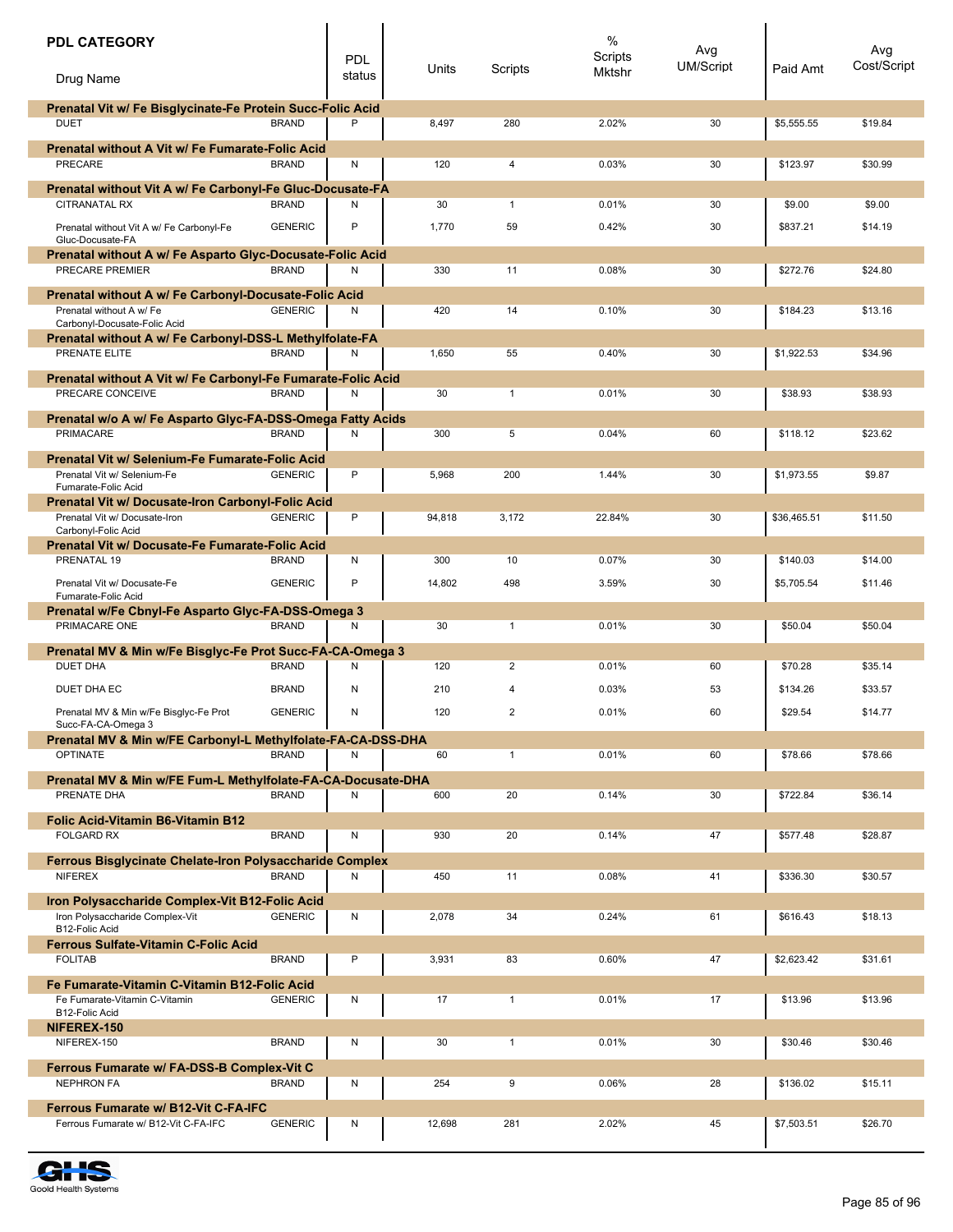| <b>PDL CATEGORY</b><br>Drug Name                             |                | PDL<br>status | Units  | Scripts        | $\%$<br>Scripts<br><b>Mktshr</b> | Avg<br>UM/Script | Paid Amt    | Avg<br>Cost/Script |
|--------------------------------------------------------------|----------------|---------------|--------|----------------|----------------------------------|------------------|-------------|--------------------|
| Fe Asparto Gly-Fe Polysacc-Succinic Acid-Vit C-Threonic Acid |                |               |        |                |                                  |                  |             |                    |
| NIFEREX-150                                                  | <b>BRAND</b>   | N             | 1,388  | 34             | 0.24%                            | 41               | \$1,845.03  | \$54.27            |
| <b>NIFEREX-150 FORTE</b>                                     |                |               |        |                |                                  |                  |             |                    |
| NIFEREX-150 FORTE                                            | <b>BRAND</b>   | N             | 150    | 5              | 0.04%                            | 30               | \$153.06    | \$30.61            |
| Fe Asparto Gly-Fe Fumarate-Succ Acd-C-Threonic Acd-B12-FA    |                |               |        |                |                                  |                  |             |                    |
| <b>CHROMAGEN FORTE</b>                                       | <b>BRAND</b>   | Ν             | 780    | 9              | 0.06%                            | 87               | \$997.45    | \$110.83           |
| Fe Asp Gly-Fe Polysaccharide-Succ Acd-C-Threonic Acid-B12-FA |                |               |        |                |                                  |                  |             |                    |
| NIFEREX-150 FORTE                                            | <b>BRAND</b>   | N             | 437    | 10             | 0.07%                            | 44               | \$529.09    | \$52.91            |
| Fe Asparto Gly-Fe Fum-B12-Folic Acid-Vit C-Succinic Acid     |                |               |        |                |                                  |                  |             |                    |
| REPLIVA 21/7                                                 | <b>BRAND</b>   | N             | 56     | $\overline{2}$ | 0.01%                            | 28               | \$66.38     | \$33.19            |
| <b>WEIGHT LOSS</b>                                           |                |               |        |                |                                  |                  |             |                    |
| <b>Orlistat</b>                                              |                |               |        |                |                                  |                  |             |                    |
| <b>XENICAL</b>                                               | <b>BRAND</b>   | P             | 4,890  | 59             | 100.00%                          | 83               | \$13,982.22 | \$236.99           |
| <b>ANTIDEPRESSANTS - MAO INHIBITORS</b>                      |                |               |        |                |                                  |                  |             |                    |
| <b>Isocarboxazid</b>                                         |                |               |        |                |                                  |                  |             |                    |
| <b>MARPLAN</b>                                               | <b>BRAND</b>   | N             | 1,080  | 6              | 2.28%                            | 180              | \$1,470.66  | \$245.11           |
| <b>Phenelzine Sulfate</b>                                    |                |               |        |                |                                  |                  |             |                    |
| <b>NARDIL</b>                                                | <b>BRAND</b>   | R             | 3,655  | 33             | 12.55%                           | 111              | \$2,774.75  | \$84.08            |
| <b>Selegiline</b>                                            |                |               |        |                |                                  |                  |             |                    |
| <b>EMSAM</b>                                                 | <b>BRAND</b>   | <b>NR</b>     | 993    | 34             | 12.93%                           | 29               | \$16.811.99 | \$494.47           |
| <b>Tranylcypromine Sulfate</b>                               |                |               |        |                |                                  |                  |             |                    |
| PARNATE                                                      | <b>BRAND</b>   | R             | 27,980 | 188            | 71.48%                           | 149              | \$35,032.84 | \$186.34           |
| Tranylcypromine Sulfate                                      | <b>GENERIC</b> | R             | 24     | $\overline{2}$ | 0.76%                            | 12               | \$28.92     | \$14.46            |

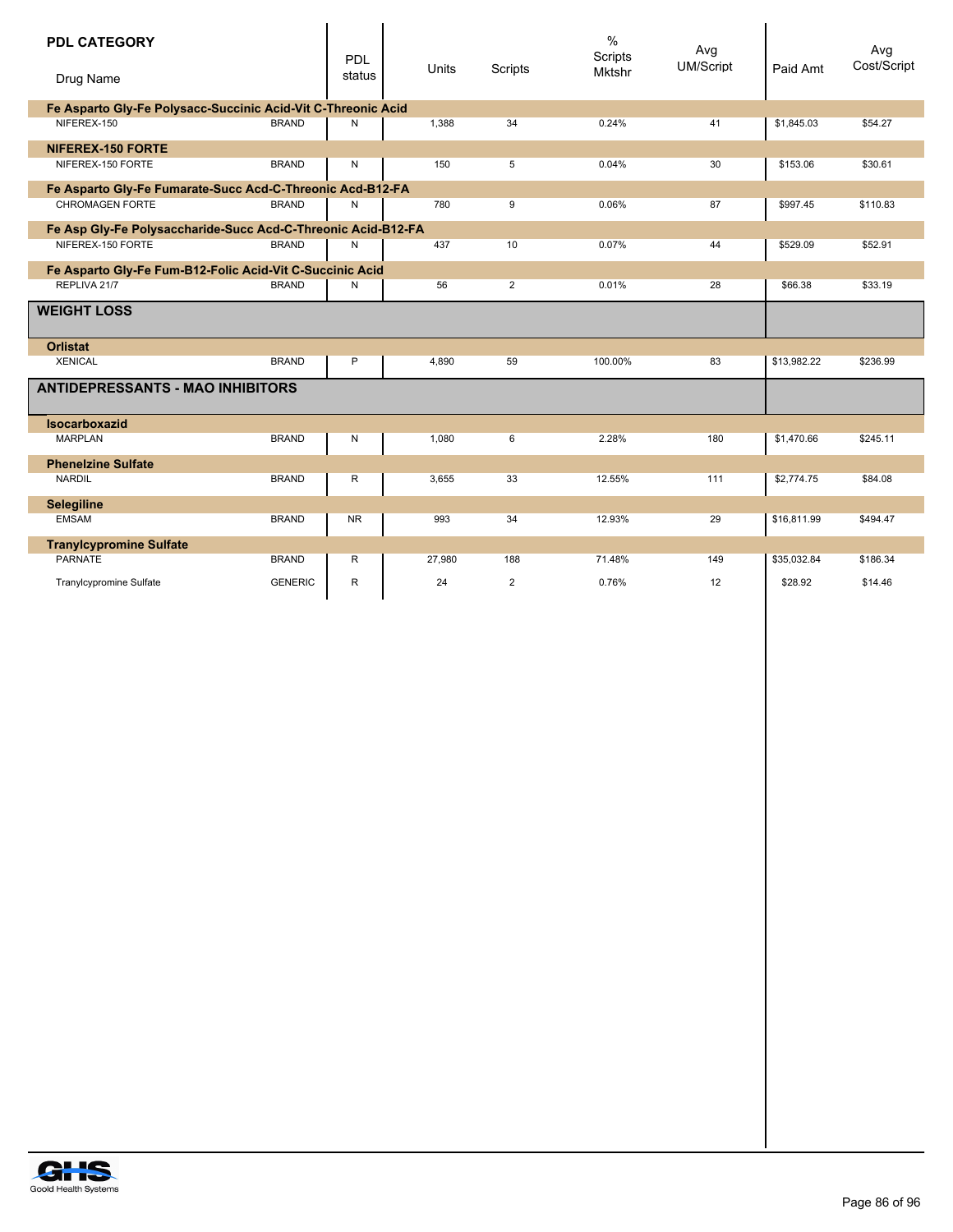| <b>PDL CATEGORY</b><br>Drug Name                  |                | <b>PDL</b><br>status | Units   | Scripts | $\%$<br>Scripts<br>Mktshr | Avg<br>UM/Script | Paid Amt       | Avg<br>Cost/Script |
|---------------------------------------------------|----------------|----------------------|---------|---------|---------------------------|------------------|----------------|--------------------|
| <b>ANTIDEPRESSANTS - SELECTED SSRI's</b>          |                |                      |         |         |                           |                  |                |                    |
| <b>Mirtazapine</b>                                |                |                      |         |         |                           |                  |                |                    |
| Mirtazapine                                       | <b>GENERIC</b> | P                    | 163,700 | 6,093   | 4.33%                     | 27               | \$74,776.37    | \$12.27            |
| <b>REMERON</b>                                    | <b>BRAND</b>   | P                    | 1,080   | 37      | 0.03%                     | 29               | \$4,273.99     | \$115.51           |
| <b>REMERON SOLTAB</b>                             | <b>BRAND</b>   | P                    | 959     | 31      | 0.02%                     | 31               | \$2,938.63     | \$94.79            |
| <b>Nefazodone HCI</b>                             |                |                      |         |         |                           |                  |                |                    |
| NEFAZODONE HCL                                    | <b>BRAND</b>   | Ρ                    | 4,215   | 63      | 0.04%                     | 67               | \$5,335.77     | \$84.69            |
| <b>Trazodone HCI</b><br>Trazodone HCI             | <b>GENERIC</b> | P                    | 707,448 | 17,619  | 12.52%                    | 40               | \$101,624.35   | \$5.77             |
| <b>Citalopram Hydrobromide</b>                    |                |                      |         |         |                           |                  |                |                    |
| CELEXA                                            | <b>BRAND</b>   | Ν                    | 585     | 17      | 0.01%                     | 34               | \$1,421.56     | \$83.62            |
| Citalopram Hydrobromide                           | <b>GENERIC</b> | P                    | 365,987 | 11,030  | 7.84%                     | 33               | \$66,478.62    | \$6.03             |
| <b>Escitalopram Oxalate</b>                       |                |                      |         |         |                           |                  |                |                    |
| LEXAPRO                                           | <b>BRAND</b>   | R                    | 743,363 | 23,278  | 16.54%                    | 32               | \$2,045,838.02 | \$87.89            |
| <b>Fluoxetine HCI</b><br>Fluoxetine HCI           | <b>GENERIC</b> | P                    | 761,692 | 16,456  | 11.69%                    | 46               | \$95,315.45    | \$5.79             |
|                                                   | <b>BRAND</b>   | Ν                    |         |         |                           | 49               |                |                    |
| PROZAC                                            |                |                      | 1,860   | 38      | 0.03%                     |                  | \$10,067.62    | \$264.94           |
| PROZAC WEEKLY                                     | <b>BRAND</b>   | Ν                    | 80      | 20      | 0.01%                     | 4                | \$2,158.82     | \$107.94           |
| <b>Fluvoxamine Maleate</b><br>Fluvoxamine Maleate | <b>GENERIC</b> | P                    | 98,254  | 1,988   | 1.41%                     | 49               | \$49,018.98    | \$24.66            |
| LUVOX CR                                          | <b>BRAND</b>   | <b>NR</b>            | 1,951   | 57      | 0.04%                     | 34               | \$5,234.32     | \$91.83            |
|                                                   |                |                      |         |         |                           |                  |                |                    |
| <b>Paroxetine HCI</b><br>Paroxetine HCI           | <b>GENERIC</b> | P                    | 184,356 | 6,162   | 4.38%                     | 30               | \$133,107.02   | \$21.60            |
| PAROXETINE HCL ER                                 | <b>BRAND</b>   | P                    | 5,423   | 140     | 0.10%                     | 39               | \$17,912.21    | \$127.94           |
| <b>PAXIL</b>                                      | <b>BRAND</b>   | Ν                    | 22,626  | 293     | 0.21%                     | 77               | \$42,236.28    | \$144.15           |
| <b>PAXIL CR</b>                                   | <b>BRAND</b>   | P                    | 36,504  | 965     | 0.69%                     | 38               | \$129,203.13   | \$133.89           |
|                                                   |                |                      |         |         |                           |                  |                |                    |
| <b>Sertraline HCI</b><br>Sertraline HCI           | <b>GENERIC</b> | P                    | 635,442 | 18,059  | 12.83%                    | 35               | \$160,728.89   | \$8.90             |
| <b>ZOLOFT</b>                                     | <b>BRAND</b>   | <b>NP</b>            | 4,710   | 96      | 0.07%                     | 49               | \$12,728.60    | \$132.59           |
| <b>Desvenlafaxine Succinate</b>                   |                |                      |         |         |                           |                  |                |                    |
| <b>PRISTIQ</b>                                    | <b>BRAND</b>   | <b>NR</b>            | 22,313  | 746     | 0.53%                     | 30               | \$84,334.67    | \$113.05           |
| <b>Duloxetine HCI</b>                             |                |                      |         |         |                           |                  |                |                    |
| CYMBALTA                                          | <b>BRAND</b>   | <b>NR</b>            | 370,160 | 9,482   | 6.74%                     | 39               | \$1,509,679.08 | \$159.22           |
| <b>Venlafaxine HCI</b>                            |                |                      |         |         |                           |                  |                |                    |
| <b>EFFEXOR</b>                                    | <b>BRAND</b>   | P                    | 28,810  | 512     | 0.36%                     | 56               | \$70,319.28    | \$137.34           |
| EFFEXOR XR                                        | <b>BRAND</b>   | <b>NR</b>            | 397,893 | 11,778  | 8.37%                     | 34               | \$1,639,135.03 | \$139.17           |
| Venlafaxine HCI                                   | <b>GENERIC</b> | N                    | 5,338   | 98      | 0.07%                     | 54               | \$6,361.13     | \$64.91            |
| <b>Maprotiline HCI</b><br>MAPROTILINE HCL         | <b>BRAND</b>   | R                    | 1,850   | 22      | 0.02%                     | 84               | \$1,203.28     | \$54.69            |
| <b>Bupropion HCI</b>                              |                |                      |         |         |                           |                  |                |                    |
| <b>Bupropion HCI</b>                              | <b>GENERIC</b> | P                    | 220,907 | 4,464   | 3.17%                     | 49               | \$249,319.03   | \$55.85            |
| <b>WELLBUTRIN</b>                                 | <b>BRAND</b>   | P                    | 990     | 9       | 0.01%                     | 110              | \$2,872.10     | \$319.12           |
| <b>WELLBUTRIN SR</b>                              | <b>BRAND</b>   | P                    | 85,668  | 1,536   | 1.09%                     | 56               | \$276,913.06   | \$180.28           |
| <b>WELLBUTRIN XL</b>                              | <b>BRAND</b>   | R                    | 278,216 | 9,622   | 6.84%                     | 29               | \$1,640,854.36 | \$170.53           |

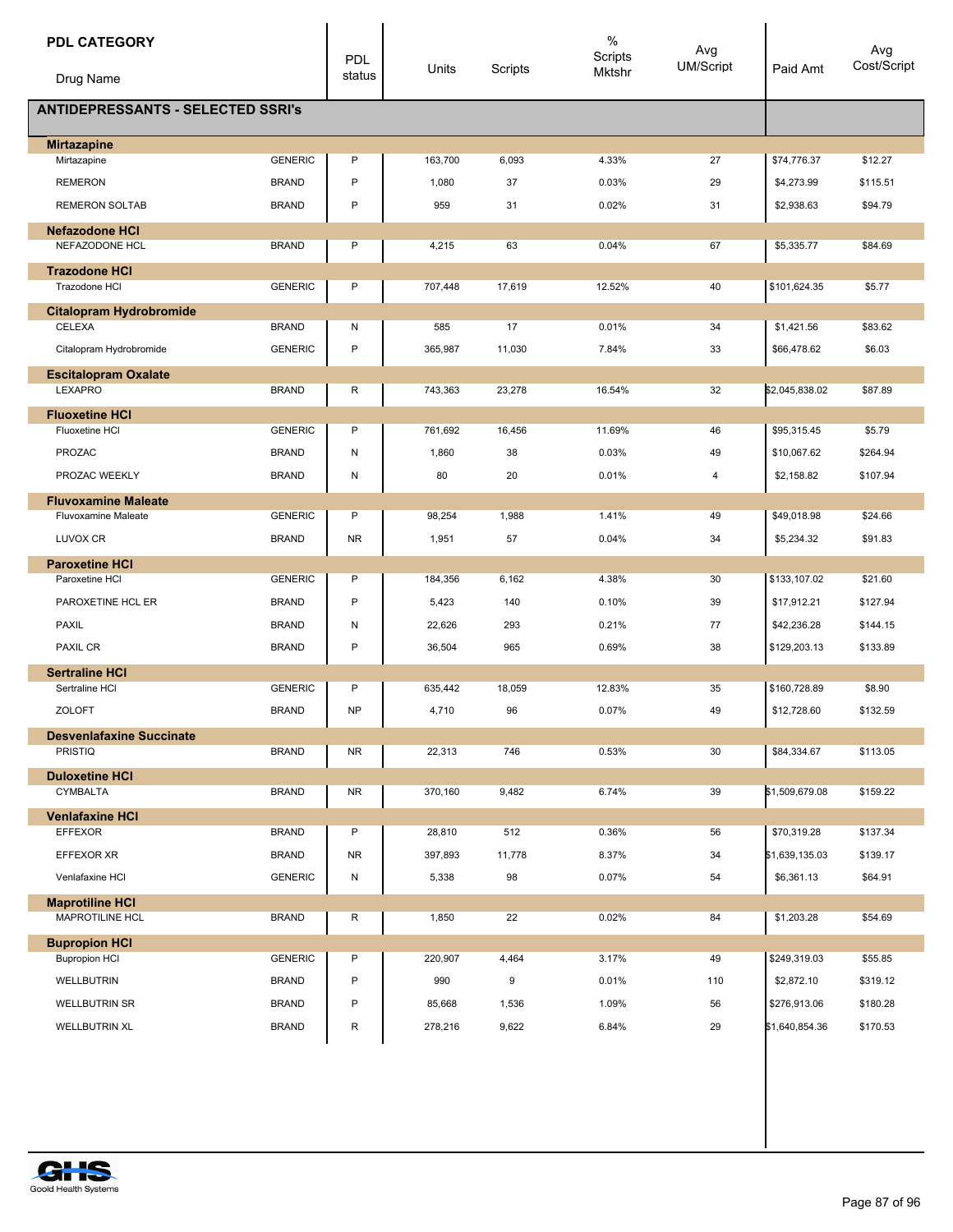| <b>PDL CATEGORY</b><br>Drug Name                       |                | PDL<br>status | Units   | Scripts      | %<br>Scripts<br>Mktshr | Avg<br><b>UM/Script</b> | Paid Amt       | Avg<br>Cost/Script |
|--------------------------------------------------------|----------------|---------------|---------|--------------|------------------------|-------------------------|----------------|--------------------|
| <b>ANTIDEPRESSANTS - TRI-CYCLICS</b>                   |                |               |         |              |                        |                         |                |                    |
|                                                        |                |               |         |              |                        |                         |                |                    |
| <b>Amitriptyline HCI</b><br>Amitriptyline HCI          | <b>GENERIC</b> | P             | 319,180 | 7,498        | 49.97%                 | 43                      | \$35,589.64    | \$4.75             |
| Amoxapine                                              |                |               |         |              |                        |                         |                |                    |
| <b>AMOXAPINE</b>                                       | <b>BRAND</b>   | R             | 887     | 13           | 0.09%                  | 68                      | \$1,016.14     | \$78.16            |
| <b>Clomipramine HCI</b><br>Clomipramine HCI            | <b>GENERIC</b> | P             | 64,152  | 983          | 6.55%                  | 65                      | \$15,379.00    | \$15.64            |
| <b>Desipramine HCI</b>                                 |                |               |         |              |                        |                         |                |                    |
| Desipramine HCI                                        | <b>GENERIC</b> | P             | 13,777  | 265          | 1.77%                  | 52                      | \$6,999.18     | \$26.41            |
| <b>NORPRAMIN</b>                                       | <b>BRAND</b>   | Ν             | 900     | 6            | 0.04%                  | 150                     | \$207.36       | \$34.56            |
| <b>Doxepin HCI</b>                                     |                |               |         |              |                        |                         |                |                    |
| Doxepin HCI                                            | <b>GENERIC</b> | P             | 49,172  | 989          | 6.59%                  | 50                      | \$8,385.25     | \$8.48             |
| <b>Imipramine HCI</b><br>Imipramine HCI                | <b>GENERIC</b> | P             |         |              |                        |                         | \$49,189.35    |                    |
|                                                        |                |               | 156,931 | 3,001        | 20.00%                 | 52                      |                | \$16.39            |
| <b>Imipramine Pamoate</b><br><b>IMIPRAMINE PAMOATE</b> | <b>BRAND</b>   | <b>NR</b>     | 882     | 30           | 0.20%                  | 29                      | \$8,479.61     | \$282.65           |
| TOFRANIL-PM                                            | <b>BRAND</b>   | <b>NR</b>     | 30      | $\mathbf{1}$ | 0.01%                  | 30                      | \$432.99       | \$432.99           |
| <b>Nortriptyline HCI</b>                               |                |               |         |              |                        |                         |                |                    |
| Nortriptyline HCI                                      | <b>GENERIC</b> | P             | 104,767 | 2,129        | 14.19%                 | 49                      | \$13,082.31    | \$6.14             |
| <b>Protriptyline HCI</b><br><b>VIVACTIL</b>            |                |               |         |              |                        |                         |                |                    |
|                                                        | <b>BRAND</b>   | R             | 4,448   | 89           | 0.59%                  | 50                      | \$12,688.74    | \$142.57           |
| <b>Trimipramine Maleate</b><br><b>SURMONTIL</b>        | <b>BRAND</b>   | R             | 90      | $\mathbf{1}$ | 0.01%                  | 90                      | \$280.45       | \$280.45           |
| <b>ANTIPSYCHOTICS - ATYPICALS</b>                      |                |               |         |              |                        |                         |                |                    |
|                                                        |                |               |         |              |                        |                         |                |                    |
| <b>Paliperidone</b>                                    |                |               |         |              |                        |                         |                |                    |
| <b>INVEGA</b>                                          | <b>BRAND</b>   | <b>NR</b>     | 67,778  | 2,234        | 3.06%                  | 30                      | \$811,234.55   | \$363.13           |
| <b>Risperidone</b><br><b>RISPERDAL</b>                 | <b>BRAND</b>   | P             | 970,843 | 21,206       | 29.07%                 | 46                      | \$5,058,723.77 | \$238.55           |
| RISPERDAL M-TAB                                        | <b>BRAND</b>   | <b>NR</b>     |         | 787          | 1.08%                  |                         |                | \$219.26           |
|                                                        |                |               | 36,322  |              |                        | 46                      | \$172,558.39   |                    |
| Risperidone                                            | <b>GENERIC</b> | Ν             | 73,988  | 1,446        | 1.98%                  | 51                      | \$117,295.66   | \$81.12            |
| <b>Risperidone Microspheres</b><br>RISPERDAL CONSTA    | <b>BRAND</b>   | <b>NR</b>     | 1,817   | 1,380        | 1.89%                  | $\mathbf{1}$            | \$725,845.24   | \$525.97           |
| <b>Quetiapine Fumarate</b>                             |                |               |         |              |                        |                         |                |                    |
| SEROQUEL                                               | <b>BRAND</b>   | R             | 847,014 | 18,561       | 25.44%                 | 46                      | \$4,629,750.35 | \$249.43           |
| SEROQUEL XR                                            | <b>BRAND</b>   | <b>NR</b>     | 32,151  | 866          | 1.19%                  | 37                      | \$315,425.15   | \$364.23           |
| Olanzapine                                             |                |               |         |              |                        |                         |                |                    |
| ZYPREXA                                                | <b>BRAND</b>   | <b>NR</b>     | 123,320 | 3,964        | 5.43%                  | 31                      | \$1,870,329.57 | \$471.83           |
| ZYPREXA ZYDIS                                          | <b>BRAND</b>   | <b>NR</b>     | 9,498   | 285          | 0.39%                  | 33                      | \$164,919.97   | \$578.67           |
| Aripiprazole                                           |                |               |         |              |                        |                         |                |                    |
| <b>ABILIFY</b>                                         | <b>BRAND</b>   | <b>NR</b>     | 470,203 | 16,291       | 22.33%                 | 29                      | \$6,344,179.32 | \$389.43           |
| ABILIFY DISCMELT                                       | <b>BRAND</b>   | NR.           | 2,005   | 60           | 0.08%                  | 33                      | \$28,646.09    | \$477.43           |
| <b>Carbamazepine (Antipsychotic)</b>                   |                |               |         |              |                        |                         |                |                    |
| <b>EQUETRO</b>                                         | <b>BRAND</b>   | N             | 660     | 6            | 0.01%                  | 110                     | \$1,037.92     | \$172.99           |
| <b>Ziprasidone HCI</b><br><b>GEODON</b>                | <b>BRAND</b>   | R             | 267,872 | 5,856        | 8.03%                  | 46                      | \$1,670,792.45 | \$285.31           |
| <b>Ziprasidone Mesylate</b>                            |                |               |         |              |                        |                         |                |                    |
| <b>GEODON</b>                                          | <b>BRAND</b>   | R             | 53      | 9            | 0.01%                  | 6                       | \$655.51       | \$72.83            |
|                                                        |                |               |         |              |                        |                         |                |                    |
|                                                        |                |               |         |              |                        |                         |                |                    |

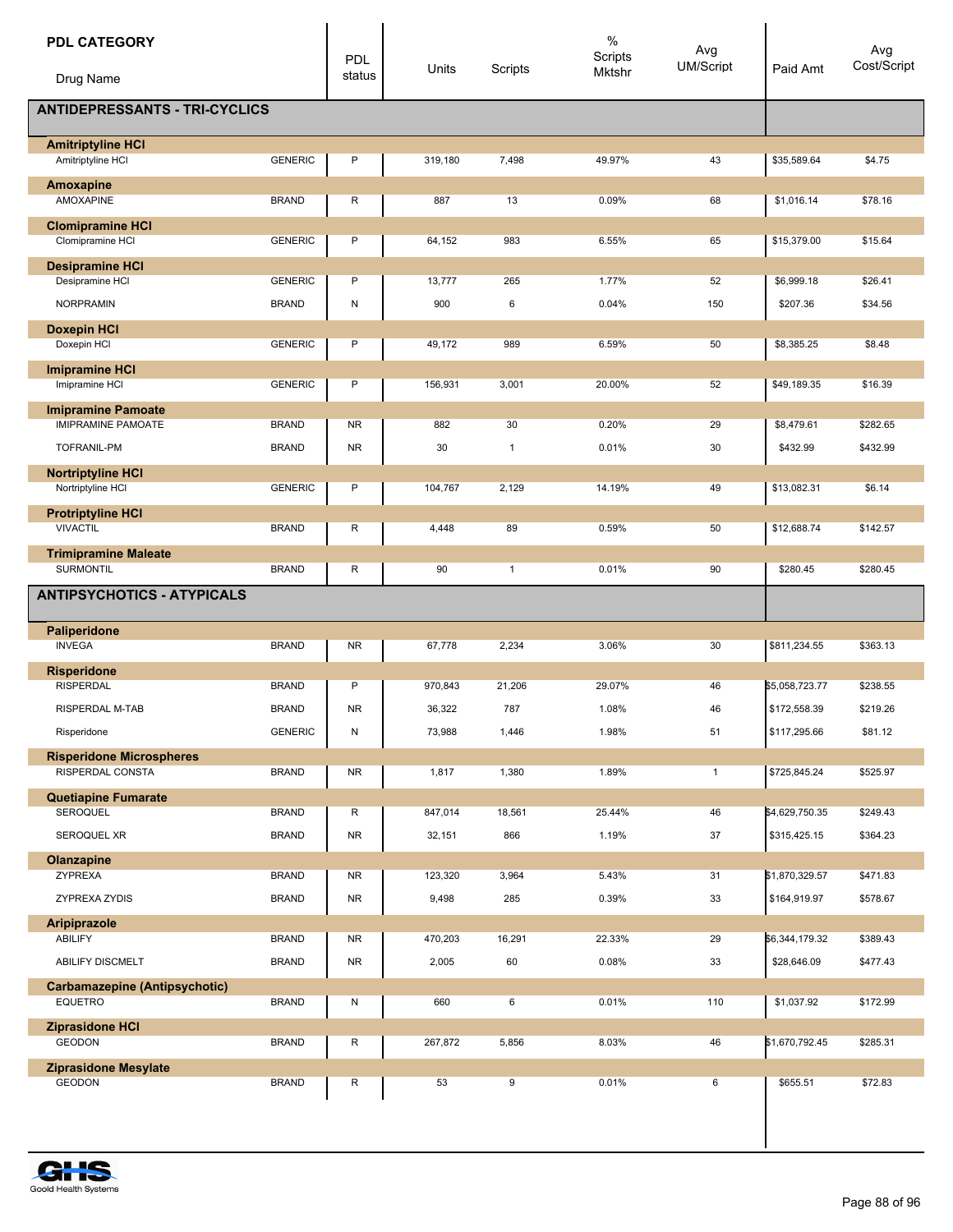| <b>PDL CATEGORY</b>                       |                | PDL       |              |              | $\%$<br>Scripts | Avg              |              | Avg         |
|-------------------------------------------|----------------|-----------|--------------|--------------|-----------------|------------------|--------------|-------------|
| Drug Name                                 |                | status    | Units        | Scripts      | Mktshr          | <b>UM/Script</b> | Paid Amt     | Cost/Script |
| <b>ANTIPSYCHOTICS - SPECIAL ATYPICALS</b> |                |           |              |              |                 |                  |              |             |
| <b>Clozapine</b>                          |                |           |              |              |                 |                  |              |             |
| Clozapine                                 | <b>GENERIC</b> | P         | 485,032      | 6,804        | 86.39%          | 71               | \$636,863.10 | \$93.60     |
| CLOZARIL                                  | <b>BRAND</b>   | N         | 53,782       | 616          | 7.82%           | 87               | \$266,468.94 | \$432.58    |
| <b>FAZACLO</b>                            | <b>BRAND</b>   | <b>NP</b> | 34,644       | 456          | 5.79%           | 76               | \$129,422.60 | \$283.82    |
| <b>ANTIPSYCHOTICS - TYPICAL</b>           |                |           |              |              |                 |                  |              |             |
| <b>Haloperidol</b>                        |                |           |              |              |                 |                  |              |             |
| Haloperidol                               | <b>GENERIC</b> | P         | 107,877      | 2,088        | 41.09%          | 52               | \$43,932.47  | \$21.04     |
| <b>Haloperidol Lactate</b>                |                |           |              |              |                 |                  |              |             |
| <b>HALDOL</b>                             | <b>BRAND</b>   | P         | $\mathbf{1}$ | $\mathbf{1}$ | 0.02%           | $\mathbf{1}$     | \$15.52      | \$15.52     |
| Haloperidol Lactate                       | <b>GENERIC</b> | P         | 4,847        | 87           | 1.71%           | 56               | \$2,464.37   | \$28.33     |
| <b>Haloperidol Decanoate</b>              |                |           |              |              |                 |                  |              |             |
| <b>Haloperidol Decanoate</b>              | <b>GENERIC</b> | P         | 1,183        | 357          | 7.03%           | $\overline{3}$   | \$7,689.44   | \$21.54     |
| <b>Loxapine Succinate</b>                 |                |           |              |              |                 |                  |              |             |
| Loxapine Succinate                        | <b>GENERIC</b> | P         | 7,188        | 81           | 1.59%           | 89               | \$7,846.08   | \$96.87     |
| <b>Molindone HCI</b>                      |                |           |              |              |                 |                  |              |             |
| <b>MOBAN</b>                              | <b>BRAND</b>   | <b>NR</b> | 1,929        | 32           | 0.63%           | 60               | \$4,112.64   | \$128.52    |
| <b>Chlorpromazine HCI</b>                 |                |           |              |              |                 |                  |              |             |
| Chlorpromazine HCI                        | <b>GENERIC</b> | P         | 55,397       | 677          | 13.32%          | 82               | \$30,004.29  | \$44.32     |
| <b>Fluphenazine HCI</b>                   |                |           |              |              |                 |                  |              |             |
| Fluphenazine HCI                          | <b>GENERIC</b> | P         | 27,082       | 414          | 8.15%           | 65               | \$8,072.08   | \$19.50     |
| <b>Fluphenazine Decanoate</b>             |                |           |              |              |                 |                  |              |             |
| Fluphenazine Decanoate                    | <b>GENERIC</b> | P         | 1,150        | 210          | 4.13%           | 5                | \$7,565.52   | \$36.03     |
| Perphenazine                              |                |           |              |              |                 |                  |              |             |
| Perphenazine                              | <b>GENERIC</b> | P         | 23,758       | 319          | 6.28%           | 74               | \$13,192.56  | \$41.36     |
| <b>Thioridazine HCI</b>                   |                |           |              |              |                 |                  |              |             |
| Thioridazine HCI                          | <b>GENERIC</b> | P         | 30,348       | 343          | 6.75%           | 88               | \$8,538.08   | \$24.89     |
| <b>Trifluoperazine HCI</b>                |                |           |              |              |                 |                  |              |             |
| Trifluoperazine HCI                       | <b>GENERIC</b> | P         | 8,465        | 119          | 2.34%           | 71               | \$7,575.09   | \$63.66     |
| <b>Thiothixene</b>                        |                |           |              |              |                 |                  |              |             |
| Thiothixene                               | <b>GENERIC</b> | P         | 24,268       | 353          | 6.95%           | 69               | \$6,760.29   | \$19.15     |
|                                           |                |           |              |              |                 |                  |              |             |

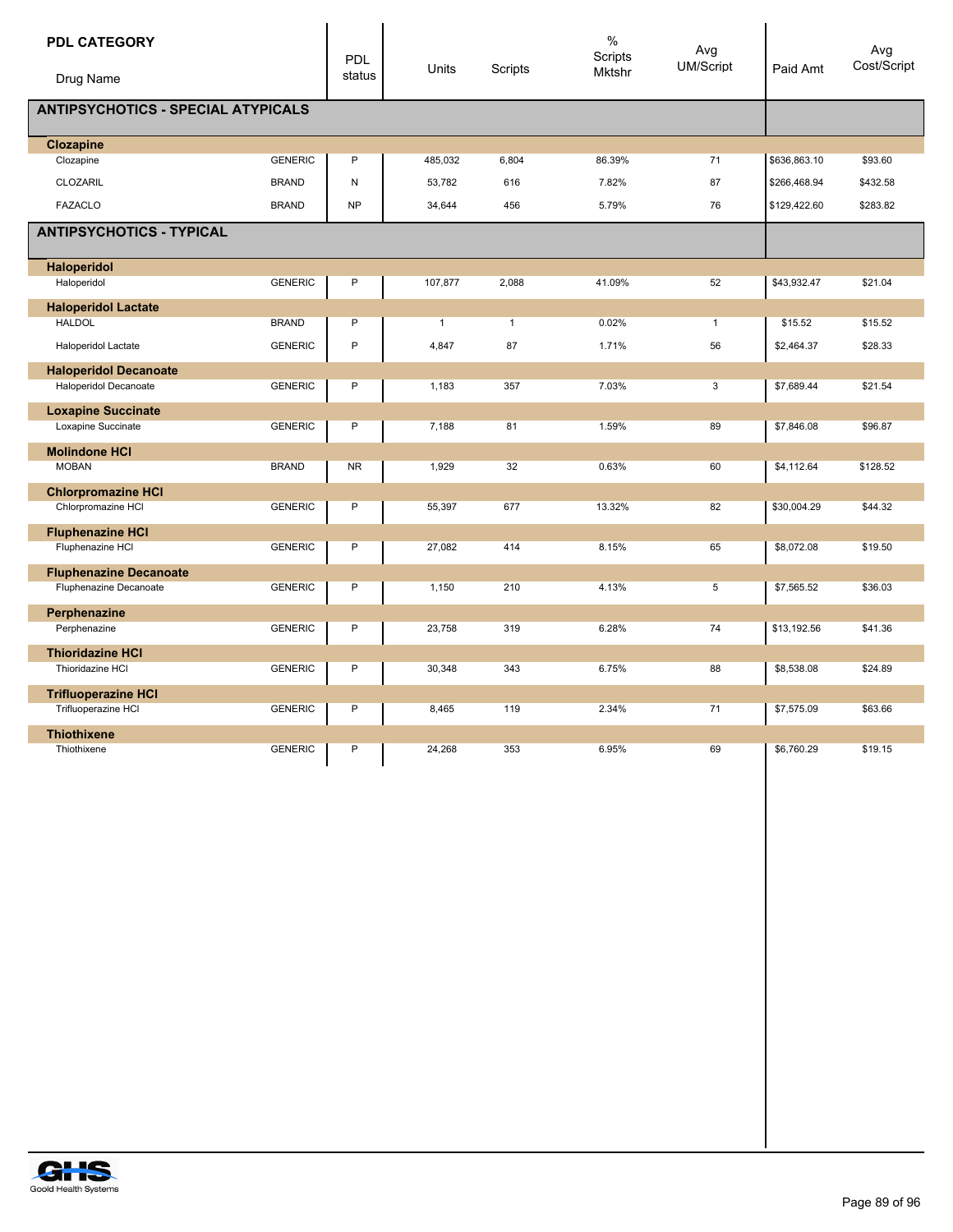| <b>PDL CATEGORY</b>                                       |                | <b>PDL</b>   |           |              | $\%$<br>Scripts | Avg<br><b>UM/Script</b> | Paid Amt     | Avg<br>Cost/Script |
|-----------------------------------------------------------|----------------|--------------|-----------|--------------|-----------------|-------------------------|--------------|--------------------|
| Drug Name                                                 |                | status       | Units     | Scripts      | Mktshr          |                         |              |                    |
| <b>ANXIOLYTICS - BENZODIAZEPINES</b>                      |                |              |           |              |                 |                         |              |                    |
| Alprazolam                                                |                |              |           |              |                 |                         |              |                    |
| Alprazolam                                                | <b>GENERIC</b> | P            | 2,380,114 | 35,159       | 39.19%          | 68                      | \$315,081.48 | \$8.96             |
| ALPRAZOLAM INTENSOL                                       | <b>BRAND</b>   | $\mathsf{R}$ | 120       | 4            | 0.00%           | 30                      | \$242.31     | \$60.58            |
| <b>NIRAVAM</b>                                            | <b>BRAND</b>   | ${\sf N}$    | 347       | 15           | 0.02%           | 23                      | \$468.85     | \$31.26            |
| <b>XANAX</b>                                              | <b>BRAND</b>   | <b>NP</b>    | 3,641     | 51           | 0.06%           | 71                      | \$6,306.36   | \$123.65           |
| <b>Chlordiazepoxide HCI</b><br>Chlordiazepoxide HCI       | <b>GENERIC</b> | P            | 51,812    | 768          | 0.86%           | 67                      | \$6,416.75   | \$8.36             |
|                                                           |                |              |           |              |                 |                         |              |                    |
| <b>Clorazepate Dipotassium</b><br>Clorazepate Dipotassium | <b>GENERIC</b> | P            | 84,692    | 1,040        | 1.16%           | 81                      | \$17,715.47  | \$17.03            |
| TRANXENE-SD                                               | <b>BRAND</b>   | ${\sf N}$    | 30        | 1            | 0.00%           | 30                      | \$278.39     | \$278.39           |
| <b>Diazepam</b>                                           |                |              |           |              |                 |                         |              |                    |
| Diazepam                                                  | <b>GENERIC</b> | P            | 758,159   | 11,680       | 13.02%          | 65                      | \$90,841.23  | \$7.78             |
| DIAZEPAM INTENSOL                                         | <b>BRAND</b>   | R            | 2,314     | 73           | 0.08%           | 32                      | \$2,012.34   | \$27.57            |
| Lorazepam                                                 |                |              |           |              |                 |                         |              |                    |
| <b>ATIVAN</b>                                             | <b>BRAND</b>   | N            | 3,570     | 26           | 0.03%           | 137                     | \$9,868.07   | \$379.54           |
| Lorazepam                                                 | <b>GENERIC</b> | P            | 2,082,376 | 39,837       | 44.41%          | 52                      | \$428,126.71 | \$10.75            |
| LORAZEPAM INTENSOL                                        | <b>BRAND</b>   | $\mathsf{P}$ | 14,013    | 447          | 0.50%           | 31                      | \$20,524.23  | \$45.92            |
| Oxazepam                                                  |                |              |           |              |                 |                         |              |                    |
| Oxazepam                                                  | <b>GENERIC</b> | P            | 43,531    | 608          | 0.68%           | 72                      | \$25,773.20  | \$42.39            |
| <b>ANXIOLYTICS - LONG ACTING</b>                          |                |              |           |              |                 |                         |              |                    |
| Alprazolam                                                |                |              |           |              |                 |                         |              |                    |
| Alprazolam                                                | <b>GENERIC</b> | N            | 1,135     | 39           | 15.29%          | 29                      | \$3,718.63   | \$95.35            |
| <b>XANAX XR</b>                                           | <b>BRAND</b>   | <b>NR</b>    | 7,748     | 216          | 84.71%          | 36                      | \$31,514.56  | \$145.90           |
| <b>ANXIOLYTICS - MISC.</b>                                |                |              |           |              |                 |                         |              |                    |
|                                                           |                |              |           |              |                 |                         |              |                    |
| <b>Buspirone HCI</b>                                      |                |              |           |              |                 |                         |              | \$270.81           |
| <b>BUSPAR</b>                                             | <b>BRAND</b>   | N            | 490       | 5            | 0.09%           | 98                      | \$1,354.06   |                    |
| <b>Buspirone HCI</b>                                      | <b>GENERIC</b> | $\mathsf{P}$ | 406,432   | 5,512        | 99.42%          | 74                      | \$52,761.41  | \$9.57             |
| <b>Hydroxyzine Pamoate</b><br>Hydroxyzine Pamoate         | <b>GENERIC</b> | P            | 50        | $\mathbf{1}$ | 0.02%           | 50                      | \$7.34       | \$7.34             |
|                                                           |                |              |           |              |                 |                         |              |                    |
| Meprobamate<br>Meprobamate                                | <b>GENERIC</b> | P            | 2,382     | 26           | 0.47%           | 92                      | \$3,525.72   | \$135.60           |
| <b>LITHIUM</b>                                            |                |              |           |              |                 |                         |              |                    |
|                                                           |                |              |           |              |                 |                         |              |                    |
| <b>Lithium Carbonate</b>                                  |                |              |           |              |                 |                         |              |                    |
| LITHIUM CARBONATE                                         | <b>BRAND</b>   | P            | 396,856   | 5,043        | 95.08%          | 79                      | \$67,537.52  | \$13.39            |
| <b>LITHOBID</b>                                           | <b>BRAND</b>   | $\mathsf{P}$ | 20,936    | 221          | 4.17%           | 95                      | \$37,429.59  | \$169.36           |
| <b>Lithium Citrate</b><br>Lithium Citrate                 | <b>GENERIC</b> | P            | 15,650    | 40           | 0.75%           | 391                     | \$1,850.59   | \$46.26            |
| PSYCHOTHERAPEUTIC COMBINATION                             |                |              |           |              |                 |                         |              |                    |
|                                                           |                |              |           |              |                 |                         |              |                    |
| <b>Chlordiazepoxide-Amitriptyline</b>                     |                |              |           |              |                 |                         |              |                    |
| Chlordiazepoxide-Amitriptyline                            | <b>GENERIC</b> | P            | 2,240     | 22           | 11.00%          | 102                     | \$1,973.06   | \$89.68            |
| Perphenazine-Amitriptyline<br>PERPHENAZINE/AMITRIPTYLIN   | <b>BRAND</b>   | R            | 1,129     | 18           | 9.00%           | 63                      | \$541.43     | \$30.08            |
|                                                           |                |              |           |              |                 |                         |              |                    |
| <b>Olanzapine-Fluoxetine HCI</b><br>SYMBYAX               | <b>BRAND</b>   | <b>NR</b>    | 4,763     | 160          | 80.00%          | 30                      | \$49,409.83  | \$308.81           |
|                                                           |                |              |           |              |                 |                         |              |                    |
|                                                           |                |              |           |              |                 |                         |              |                    |

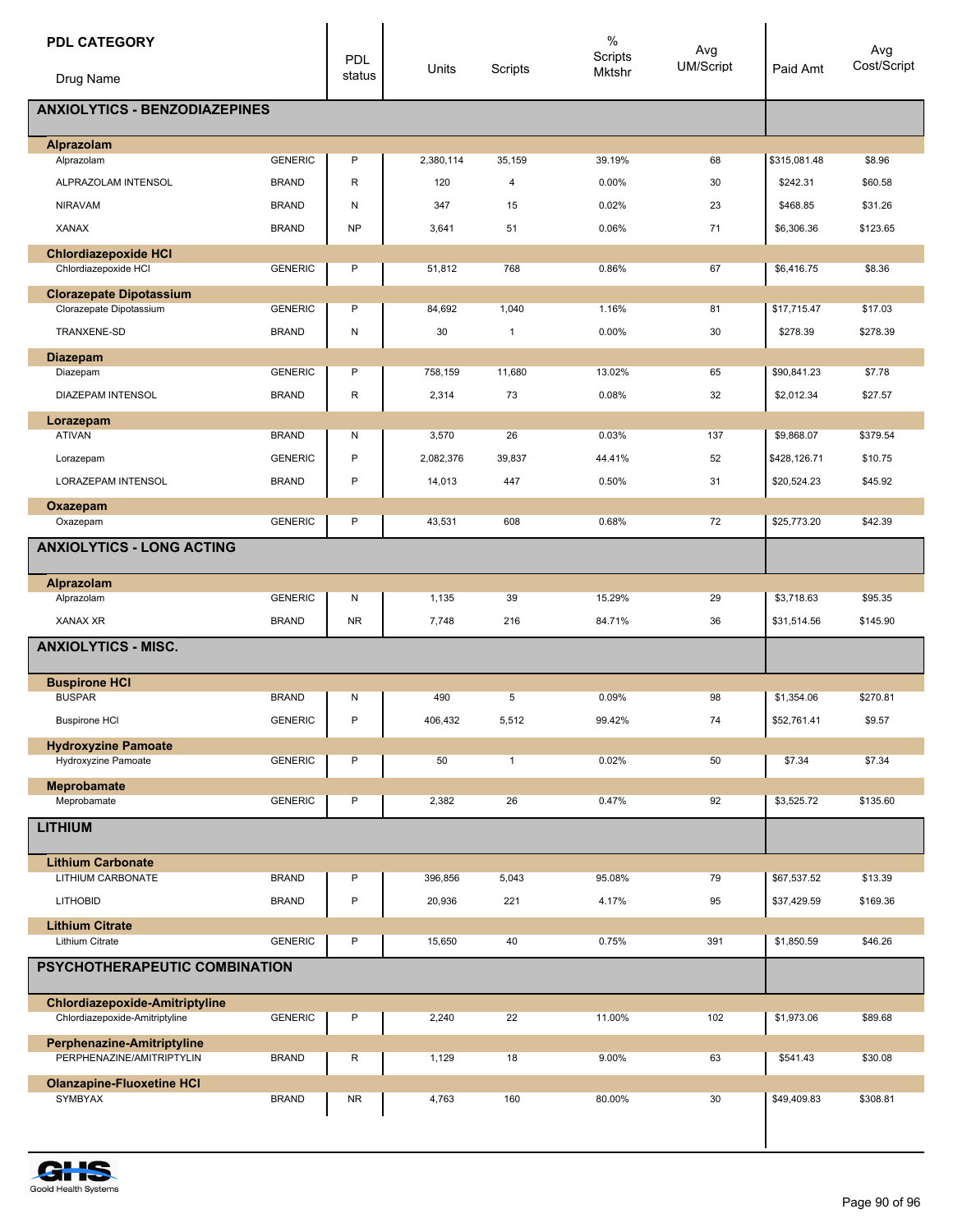| <b>PDL CATEGORY</b><br>Drug Name                     |                | PDL<br>status | Units     | Scripts        | $\%$<br>Scripts<br>Mktshr | Avg<br><b>UM/Script</b> | Paid Amt       | Avg<br>Cost/Script |
|------------------------------------------------------|----------------|---------------|-----------|----------------|---------------------------|-------------------------|----------------|--------------------|
| <b>SEDATIVE/HYPNOTICS - BARBITURATE</b>              |                |               |           |                |                           |                         |                |                    |
| <b>Butabarbital Sodium</b><br><b>BUTISOL SODIUM</b>  | <b>BRAND</b>   | R             | 1,110     | 19             | 0.33%                     | 58                      | \$1,890.29     | \$99.49            |
| Mephobarbital<br><b>MEBARAL</b>                      | <b>BRAND</b>   |               |           | 42             | 0.74%                     |                         | \$4,162.87     | \$99.12            |
| Phenobarbital                                        |                | R             | 3,174     |                |                           | 76                      |                |                    |
| Phenobarbital                                        | <b>GENERIC</b> | P             | 1,157,082 | 5,529          | 97.43%                    | 209                     | \$53,793.96    | \$9.73             |
| <b>Chloral Hydrate</b>                               |                |               |           |                |                           |                         |                |                    |
| Chloral Hydrate                                      | <b>GENERIC</b> | P             | 23,615    | 71             | 1.25%                     | 333                     | \$771.34       | \$10.86            |
| SOMNOTE                                              | <b>BRAND</b>   | <b>NR</b>     | 426       | 14             | 0.25%                     | 30                      | \$561.42       | \$40.10            |
| <b>SEDATIVE/HYPNOTICS - BENZODIAZEPINES</b>          |                |               |           |                |                           |                         |                |                    |
| <b>Estazolam</b>                                     |                |               |           |                |                           |                         |                |                    |
| Estazolam                                            | <b>GENERIC</b> | P             | 4,010     | 112            | 1.74%                     | 36                      | \$2,866.70     | \$25.60            |
| <b>Flurazepam HCI</b><br>Flurazepam HCI              | <b>GENERIC</b> | P             | 14,801    | 482            | 7.51%                     | 31                      | \$3,211.15     | \$6.66             |
| <b>Midazolam HCI</b>                                 |                |               |           |                |                           |                         |                |                    |
| Midazolam HCI                                        | <b>GENERIC</b> | P             | 2,296     | 50             | 0.78%                     | 46                      | \$1,984.46     | \$39.69            |
| Quazepam<br><b>DORAL</b>                             | <b>BRAND</b>   | R             | 150       | 5              | 0.08%                     | 30                      | \$625.55       | \$125.11           |
| Temazepam                                            |                |               |           |                |                           |                         |                |                    |
| <b>RESTORIL</b>                                      | <b>BRAND</b>   | R             | 5,592     | 205            | 3.19%                     | 27                      | \$40,654.66    | \$198.32           |
| TEMAZEPAM                                            | <b>BRAND</b>   | R             | 155,459   | 4,722          | 73.54%                    | 33                      | \$36,122.69    | \$7.65             |
| <b>Triazolam</b>                                     |                |               |           |                |                           |                         |                |                    |
| Triazolam                                            | <b>GENERIC</b> | P             | 31,124    | 845            | 13.16%                    | 37                      | \$12,656.51    | \$14.98            |
| STIMULANTS - AMPHETAMINES - LONG ACTING              |                |               |           |                |                           |                         |                |                    |
| <b>Dextroamphetamine Sulfate</b><br><b>DEXEDRINE</b> | <b>BRAND</b>   | P             |           | 309            | 0.87%                     | 78                      | \$56,189.57    | \$181.84           |
|                                                      |                |               | 24,007    |                |                           |                         |                |                    |
| Dextroamphetamine Sulfate                            | <b>GENERIC</b> | P             | 20,031    | 420            | 1.18%                     | 48                      | \$29,195.98    | \$69.51            |
| Lisdexamfetamine Dimesylate<br><b>VYVANSE</b>        | <b>BRAND</b>   | R             | 349,300   | 11,456         | 32.22%                    | 30                      | \$1,343,585.16 | \$117.28           |
| Amphetamine-Dextroamphetamine                        |                |               |           |                |                           |                         |                |                    |
| ADDERALL XR                                          | <b>BRAND</b>   | R             | 858,821   | 23,368         | 65.73%                    | 37                      | \$3,852,293.00 | \$164.85           |
| STIMULANTS - AMPHETAMINES - SHORT ACTING             |                |               |           |                |                           |                         |                |                    |
| <b>Dextroamphetamine Sulfate</b>                     |                |               |           |                |                           |                         |                |                    |
| <b>DEXEDRINE</b>                                     | <b>BRAND</b>   | Ν             | 120       | $\overline{2}$ | 0.02%                     | 60                      | \$68.40        | \$34.20            |
| Dextroamphetamine Sulfate                            | <b>GENERIC</b> | P             | 104,471   | 1,108          | 8.61%                     | 94                      | \$27,170.24    | \$24.52            |
| DEXTROSTAT                                           | <b>BRAND</b>   | <b>NP</b>     | 810       | 9              | 0.07%                     | 90                      | \$357.49       | \$39.72            |
| Amphetamine-Dextroamphetamine<br><b>ADDERALL</b>     | <b>BRAND</b>   | <b>NP</b>     |           | 38             | 0.30%                     | 72                      |                | \$205.82           |
|                                                      |                |               | 2,730     |                |                           |                         | \$7,821.30     |                    |
| Amphetamine-Dextroamphetamine                        | <b>GENERIC</b> | P             | 563,733   | 11,710         | 91.01%                    | 48                      | \$438,077.76   | \$37.41            |
|                                                      |                |               |           |                |                           |                         |                |                    |
|                                                      |                |               |           |                |                           |                         |                |                    |
|                                                      |                |               |           |                |                           |                         |                |                    |

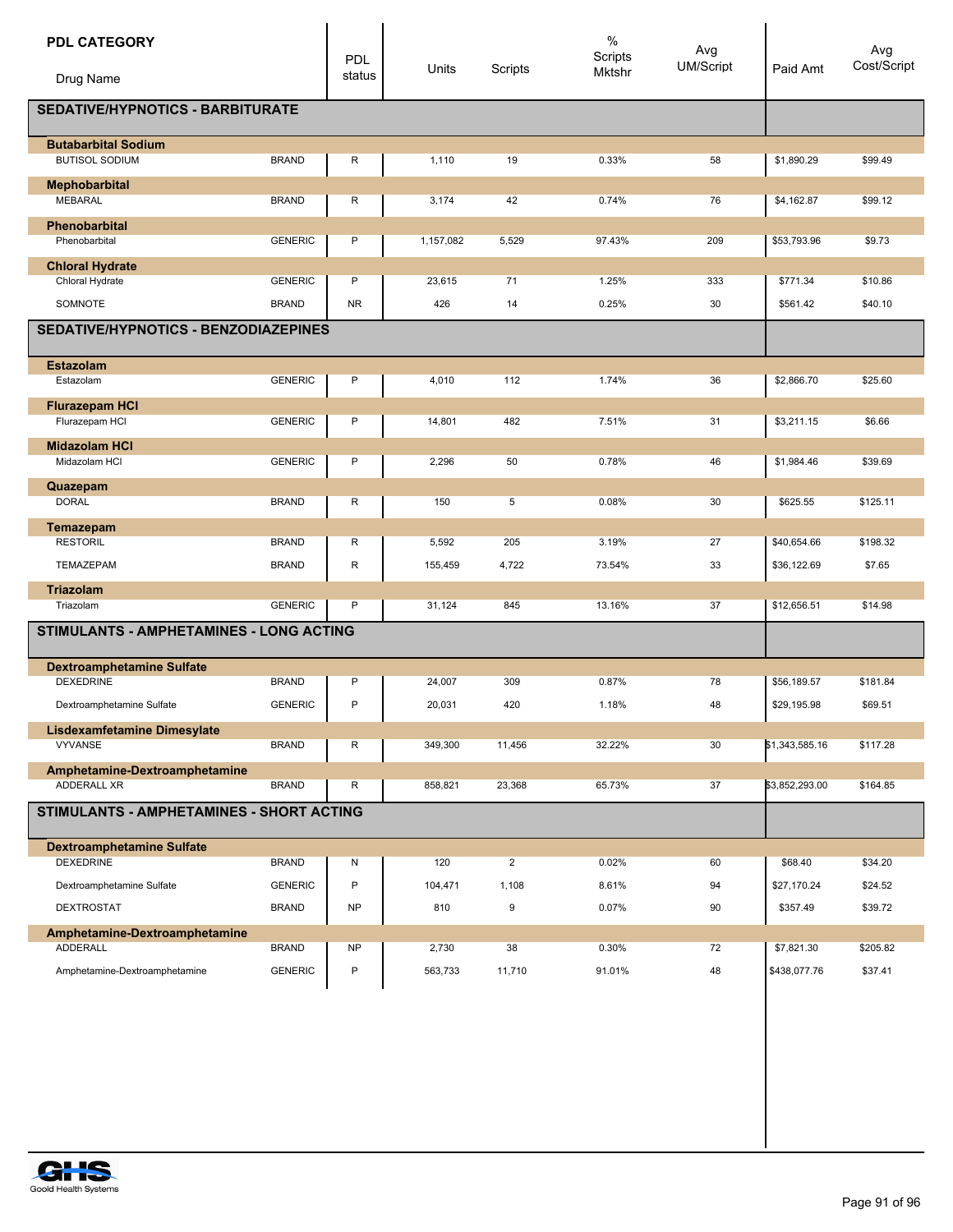| <b>PDL CATEGORY</b>                                                     |                | PDL       |           |                | $\%$<br>Scripts | Avg<br><b>UM/Script</b> |                | Avg<br>Cost/Script |
|-------------------------------------------------------------------------|----------------|-----------|-----------|----------------|-----------------|-------------------------|----------------|--------------------|
| Drug Name                                                               |                | status    | Units     | Scripts        | Mktshr          |                         | Paid Amt       |                    |
| <b>STIMULANTS - METHYLPHENIDATE</b>                                     |                |           |           |                |                 |                         |                |                    |
| <b>Dexmethylphenidate HCI</b>                                           |                |           |           |                |                 |                         |                |                    |
| Dexmethylphenidate HCI                                                  | <b>GENERIC</b> | Ν         | 7,097     | 138            | 0.69%           | 51                      | \$3,675.54     | \$26.63            |
| <b>FOCALIN</b>                                                          | <b>BRAND</b>   | R         | 100,145   | 1,716          | 8.55%           | 58                      | \$112,898.40   | \$65.79            |
| <b>FOCALIN XR</b>                                                       | <b>BRAND</b>   | R         | 308,174   | 8,266          | 41.17%          | 37                      | \$1,114,489.84 | \$134.83           |
| Methylphenidate<br><b>DAYTRANA</b>                                      | <b>BRAND</b>   | R         | 56,604    | 1,867          | 9.30%           | 30                      | \$259,434.73   | \$138.96           |
| <b>Methylphenidate HCI</b>                                              |                |           |           |                |                 |                         |                |                    |
| <b>METHYLIN</b>                                                         | <b>BRAND</b>   | Ν         | 43,843    | 125            | 0.62%           | 351                     | \$22,204.08    | \$177.63           |
| Methylphenidate HCI                                                     | <b>GENERIC</b> | P         | 500,367   | 7,950          | 39.60%          | 63                      | \$117,716.34   | \$14.81            |
| <b>RITALIN</b>                                                          | <b>BRAND</b>   | <b>NP</b> | 1,755     | 14             | 0.07%           | 125                     | \$1,045.27     | \$74.66            |
| STIMULANTS - METHYLPHENIDATE - LONG ACTING                              |                |           |           |                |                 |                         |                |                    |
| <b>Methylphenidate HCI</b>                                              |                |           |           |                |                 |                         |                |                    |
| <b>CONCERTA</b>                                                         | <b>BRAND</b>   | R         | 825,910   | 23,256         | 71.43%          | 36                      | \$3,267,734.11 | \$140.51           |
| <b>METADATE CD</b>                                                      | <b>BRAND</b>   | <b>NR</b> | 162,450   | 4,758          | 14.61%          | 34                      | \$540,984.57   | \$113.70           |
| <b>METADATE ER</b>                                                      | <b>BRAND</b>   | N         | 60        | $\overline{2}$ | 0.01%           | 30                      | \$65.66        | \$32.83            |
| Methylphenidate HCI                                                     | <b>GENERIC</b> | P         | 98,542    | 2,072          | 6.36%           | 48                      | \$71,182.76    | \$34.35            |
| <b>RITALIN LA</b>                                                       | <b>BRAND</b>   | <b>NR</b> | 88,872    | 2,455          | 7.54%           | 36                      | \$280,568.02   | \$114.28           |
| <b>RITALIN SR</b>                                                       | <b>BRAND</b>   | Ν         | 1,560     | 16             | 0.05%           | 98                      | \$3,128.10     | \$195.51           |
| <b>STIMULANTS - OTHER STIMULANTS / LIKE STIMULANTS</b>                  |                |           |           |                |                 |                         |                |                    |
| <b>Atomoxetine HCI</b><br><b>STRATTERA</b>                              | <b>BRAND</b>   | <b>NR</b> | 327,071   | 9,517          | 96.93%          | 34                      | \$1,410,573.81 | \$148.22           |
| <b>Modafinil</b>                                                        |                |           |           |                |                 |                         |                |                    |
| <b>PROVIGIL</b>                                                         | <b>BRAND</b>   | <b>NR</b> | 12,529    | 301            | 3.07%           | 42                      | \$108,378.04   | \$360.06           |
| <b>ANTIHEMOPHILIC AGENTS</b>                                            |                |           |           |                |                 |                         |                |                    |
|                                                                         |                |           |           |                |                 |                         |                |                    |
| Antihemophilic Factor (Human)<br><b>HEMOFIL M</b>                       | <b>BRAND</b>   | R         | 197,350   | 3              | 2.05%           | 65,783                  | \$200,267.21   | \$66,755.74        |
| KOATE-DVI                                                               | <b>BRAND</b>   | R         | 108,100   | 7              | 4.79%           | 15,443                  | \$43,887.42    | \$6,269.63         |
| <b>Antihemophilic Factor (Recombinant)</b>                              |                |           |           |                |                 |                         |                |                    |
| KOGENATE FS BIO-SET                                                     | <b>BRAND</b>   | P         | 98,976    | $\overline{4}$ | 2.74%           | 24,744                  | \$152,437.32   | \$38,109.33        |
| <b>RECOMBINATE</b>                                                      | <b>BRAND</b>   | R         | 232,734   | 12             | 8.22%           | 19,395                  | \$310,330.87   | \$25,860.91        |
| <b>Antihemophilic Factor rAHF-PFM</b>                                   |                |           |           |                |                 |                         |                |                    |
| ADVATE                                                                  | <b>BRAND</b>   | <b>NR</b> | 1,768,361 | 96             | 65.75%          | 18,420                  | \$2,107,524.06 | \$21,953.38        |
| Antihemophilic Factor/von Willebrand Factor Complex (Human)<br>HUMATE-P | <b>BRAND</b>   | R         | 190,796   | 12             | 8.22%           | 15,900                  | \$209,929.44   | \$17,494.12        |
|                                                                         |                |           |           |                |                 |                         |                |                    |
| <b>Antiinhibitor Coagulant Complex</b><br>FEIBA VH IMMUNO               | <b>BRAND</b>   | R         | 171,588   | 4              | 2.74%           | 42,897                  | \$164,075.46   | \$41,018.87        |
| <b>Coagulation Factor IX</b>                                            |                |           |           |                |                 |                         |                |                    |
| <b>MONONINE</b>                                                         | <b>BRAND</b>   | P         | 83,760    | 3              | 2.05%           | 27,920                  | \$52,782.46    | \$17,594.15        |
| <b>Coagulation Factor IX (Recombinant)</b>                              |                |           |           |                |                 |                         |                |                    |
| <b>BENEFIX</b>                                                          | <b>BRAND</b>   | P         | 11,762    | 5              | 3.42%           | 2,352                   | \$10,538.53    | \$2,107.71         |
| <b>ANTINEOPLASTICS - ANTIADRENALS</b>                                   |                |           |           |                |                 |                         |                |                    |
| <b>Mitotane</b><br><b>LYSODREN</b>                                      | <b>BRAND</b>   |           | 210       | $\overline{2}$ | 100.00%         | 105                     | \$966.20       | \$483.10           |
|                                                                         |                | R         |           |                |                 |                         |                |                    |
|                                                                         |                |           |           |                |                 |                         |                |                    |
|                                                                         |                |           |           |                |                 |                         |                |                    |

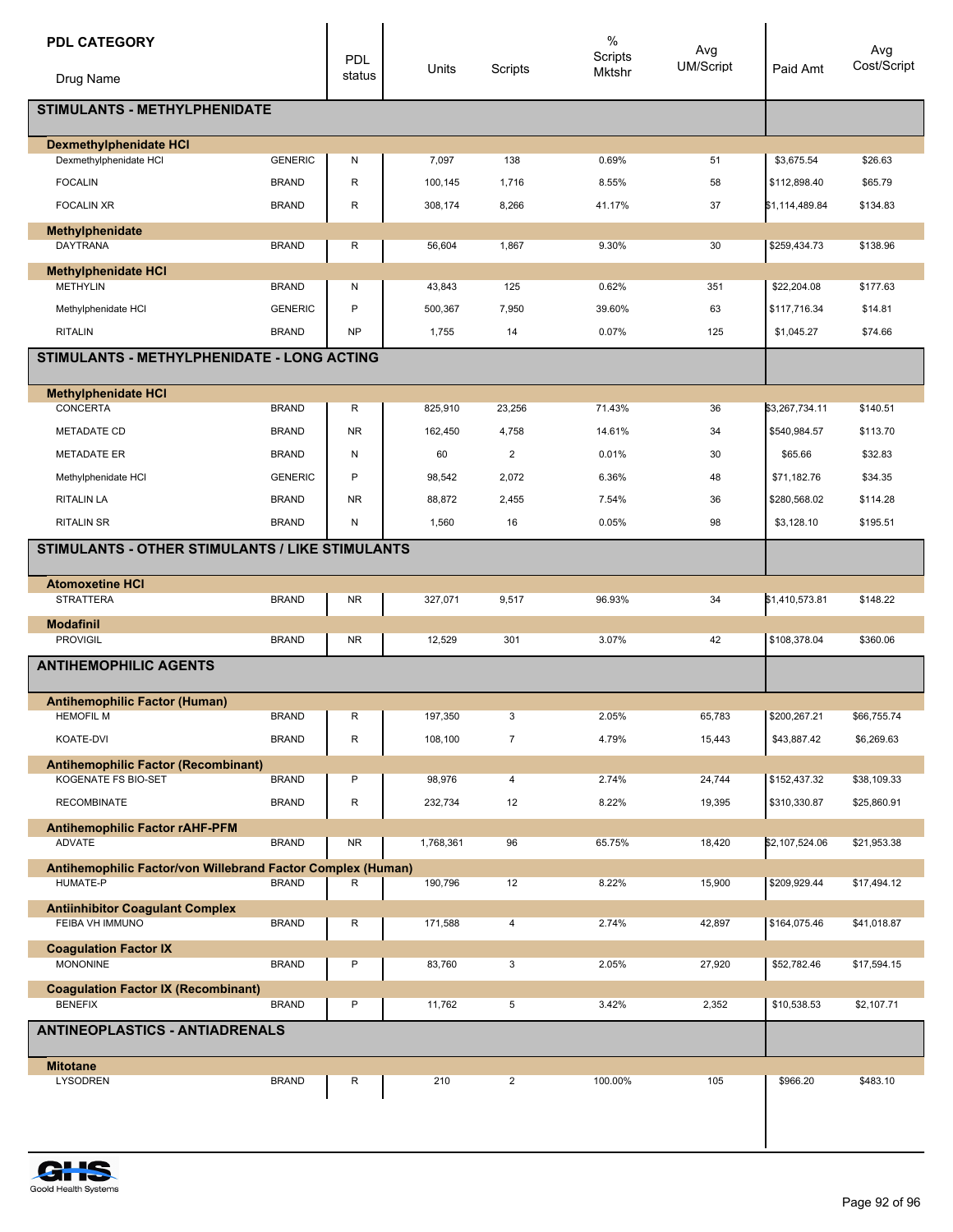| <b>PDL CATEGORY</b>                                    |                | PDL          | Units          | Scripts        | $\%$<br>Scripts<br>Mktshr | Avg<br>UM/Script | Paid Amt     | Avg<br>Cost/Script |
|--------------------------------------------------------|----------------|--------------|----------------|----------------|---------------------------|------------------|--------------|--------------------|
| Drug Name                                              |                | status       |                |                |                           |                  |              |                    |
| <b>ANTINEOPLASTICS - ANTIANDROGENS</b>                 |                |              |                |                |                           |                  |              |                    |
| <b>Bicalutamide</b><br>CASODEX                         | <b>BRAND</b>   | R            | 210            | $\overline{7}$ | 100.00%                   | 30               | \$3,278.27   | \$468.32           |
| <b>ANTINEOPLASTICS - ANTIESTROGENS</b>                 |                |              |                |                |                           |                  |              |                    |
|                                                        |                |              |                |                |                           |                  |              |                    |
| <b>Tamoxifen Citrate</b><br>Tamoxifen Citrate          | <b>GENERIC</b> | R            | 27,852         | 808            | 100.00%                   | 34               | \$10,807.46  | \$13.38            |
| <b>ANTINEOPLASTICS - ANTIMETABOLITES</b>               |                |              |                |                |                           |                  |              |                    |
| Capecitabine                                           |                |              |                |                |                           |                  |              |                    |
| <b>XELODA</b>                                          | <b>BRAND</b>   | R            | 5,802          | 61             | 3.47%                     | 95               | \$104,045.50 | \$1,705.66         |
| <b>Cytarabine</b><br>Cytarabine                        | <b>GENERIC</b> | <b>NR</b>    | $\overline{7}$ | 3              | 0.17%                     | $\overline{2}$   | \$40.24      | \$13.41            |
| <b>Fluorouracil</b>                                    |                |              |                |                |                           |                  |              |                    |
| Fluorouracil                                           | <b>GENERIC</b> | R            | 17,350         | 123            | 7.00%                     | 141              | \$3,503.96   | \$28.49            |
| Mercaptopurine<br>Mercaptopurine                       | <b>GENERIC</b> | NR.          | 28,249         | 338            | 19.25%                    | 84               | \$23,701.02  | \$70.12            |
| <b>PURINETHOL</b>                                      | <b>BRAND</b>   | R            | 600            | 10             | 0.57%                     | 60               | \$3,108.90   | \$310.89           |
| <b>Methotrexate Sodium</b>                             |                |              |                |                |                           |                  |              |                    |
| Methotrexate Sodium                                    | <b>GENERIC</b> | R            | 27,809         | 1,219          | 69.42%                    | 23               | \$14,901.96  | \$12.22            |
| Thioguanine<br><b>TABLOID</b>                          | <b>BRAND</b>   | R            | 39             | $\overline{2}$ | 0.11%                     | 20               | \$287.86     | \$143.93           |
| <b>ANTINEOPLASTICS - AROMATASE INHIBITORS</b>          |                |              |                |                |                           |                  |              |                    |
|                                                        |                |              |                |                |                           |                  |              |                    |
| Anastrozole<br>ARIMIDEX                                | <b>BRAND</b>   | R            | 9,637          | 324            | 56.84%                    | 30               | \$96,984.36  | \$299.33           |
| <b>Exemestane</b>                                      |                |              |                |                |                           |                  |              |                    |
| <b>AROMASIN</b>                                        | <b>BRAND</b>   | R            | 1,335          | 45             | 7.89%                     | 30               | \$13,936.46  | \$309.70           |
| Letrozole<br><b>FEMARA</b>                             | <b>BRAND</b>   | R            | 5,763          | 201            | 35.26%                    | 29               | \$63,128.00  | \$314.07           |
| ANTINEOPLASTICS - FOLIC ACID ANTAGONISTS RESCUE AGENTS |                |              |                |                |                           |                  |              |                    |
| <b>Leucovorin Calcium</b>                              |                |              |                |                |                           |                  |              |                    |
| Leucovorin Calcium                                     | <b>GENERIC</b> | R            | 910            | 34             | 100.00%                   | 27               | \$1,391.28   | \$40.92            |
| ANTINEOPLASTICS - IMIDAZOTETRAZINES                    |                |              |                |                |                           |                  |              |                    |
| <b>Temozolomide</b>                                    |                |              |                |                |                           |                  |              |                    |
| <b>TEMODAR</b>                                         | <b>BRAND</b>   | R            | 1,291          | 81             | 100.00%                   | 16               | \$141,633.61 | \$1,748.56         |
| <b>ANTINEOPLASTICS - LHRH ANALOGS</b>                  |                |              |                |                |                           |                  |              |                    |
| <b>Leuprolide Acetate</b>                              |                |              |                |                |                           |                  |              |                    |
| LUPRON DEPOT                                           | <b>BRAND</b>   | R            | 44             | 44             | 25.43%                    | $\mathbf{1}$     | \$27,440.23  | \$623.64           |
| LUPRON DEPOT-PED<br>Leuprolide Acetate (3 Month)       | <b>BRAND</b>   | $\mathsf{R}$ | 114            | 114            | 65.90%                    | $\mathbf{1}$     | \$127,242.30 | \$1,116.16         |
| LUPRON DEPOT                                           | <b>BRAND</b>   | R            | 15             | 15             | 8.67%                     | $\mathbf{1}$     | \$27,123.55  | \$1,808.24         |
|                                                        |                |              |                |                |                           |                  |              |                    |
|                                                        |                |              |                |                |                           |                  |              |                    |
|                                                        |                |              |                |                |                           |                  |              |                    |
|                                                        |                |              |                |                |                           |                  |              |                    |
|                                                        |                |              |                |                |                           |                  |              |                    |
|                                                        |                |              |                |                |                           |                  |              |                    |

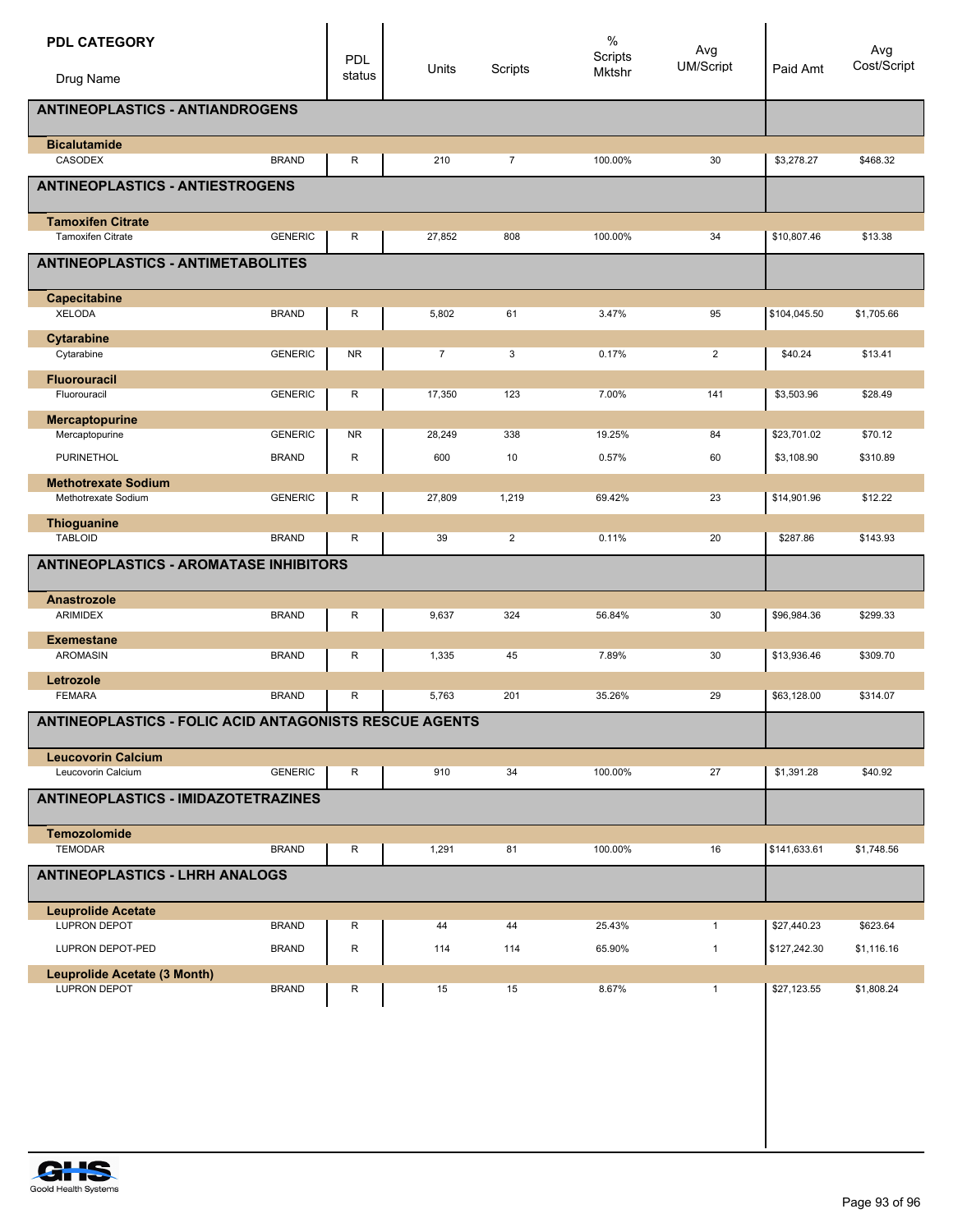| <b>PDL CATEGORY</b><br>Drug Name                            |                              | <b>PDL</b><br>status   | Units   | Scripts        | $\%$<br>Scripts<br>Mktshr | Avg<br><b>UM/Script</b> | Paid Amt     | Avg<br>Cost/Script |
|-------------------------------------------------------------|------------------------------|------------------------|---------|----------------|---------------------------|-------------------------|--------------|--------------------|
| <b>ANTINEOPLASTICS - MISC.</b>                              |                              |                        |         |                |                           |                         |              |                    |
| <b>Sorafenib Tosylate</b><br><b>NEXAVAR</b>                 | <b>BRAND</b>                 | <b>NR</b>              | 240     | 4              | 1.85%                     | 60                      | \$11,488.76  | \$2,872.19         |
| Hydroxyurea<br>Hydroxyurea                                  | <b>GENERIC</b>               | R                      | 7,948   | 176            | 81.48%                    | 45                      | \$3,412.78   | \$19.39            |
| <b>Procarbazine HCI</b><br><b>MATULANE</b>                  | <b>BRAND</b>                 | R                      | 148     | 3              | 1.39%                     | 49                      | \$6,285.51   | \$2,095.17         |
| <b>Interferon Alfa-2B</b>                                   |                              |                        |         |                |                           |                         |              |                    |
| <b>INTRON-A</b>                                             | <b>BRAND</b><br><b>BRAND</b> | <b>NR</b><br><b>NR</b> | 48<br>5 | 22             | 10.19%                    | $\overline{2}$<br>5     | \$31,700.29  | \$1,440.92         |
| <b>INTRON-A W/DILUENT</b><br><b>Interferon Gamma-1B</b>     |                              |                        |         | $\mathbf{1}$   | 0.46%                     |                         | \$3,847.89   | \$3,847.89         |
| <b>ACTIMMUNE</b>                                            | <b>BRAND</b>                 | <b>NR</b>              | 24      | $\overline{4}$ | 1.85%                     | 6                       | \$12,864.00  | \$3,216.00         |
| Lenalidomide<br><b>REVLIMID</b>                             | <b>BRAND</b>                 | <b>NR</b>              | 126     | 6              | 2.78%                     | 21                      | \$43,336.32  | \$7,222.72         |
| <b>ANTINEOPLASTICS - MITOTIC INHIBITORS</b>                 |                              |                        |         |                |                           |                         |              |                    |
|                                                             |                              |                        |         |                |                           |                         |              |                    |
| <b>Etoposide</b><br>Etoposide                               | <b>GENERIC</b>               | <b>NR</b>              | 1,250   | 42             | 97.67%                    | 30                      | \$21,292.34  | \$506.96           |
| <b>Vincristine Sulfate</b>                                  |                              |                        |         |                |                           |                         |              |                    |
| <b>Vincristine Sulfate</b>                                  | <b>GENERIC</b>               | R                      | 4       | $\mathbf{1}$   | 2.33%                     | 4                       | \$19.77      | \$19.77            |
| <b>ANTINEOPLASTICS - NITROGEN MUSTARDS</b>                  |                              |                        |         |                |                           |                         |              |                    |
| Cyclophosphamide<br>CYCLOPHOSPHAMIDE                        | <b>BRAND</b>                 | R                      | 3,238   | 62             | 95.38%                    | 52                      | \$7,163.06   | \$115.53           |
| <b>CYTOXAN</b>                                              | <b>BRAND</b>                 | $\mathsf R$            | 4       | $\overline{2}$ | 3.08%                     | $\overline{\mathbf{c}}$ | \$108.80     | \$54.40            |
| <b>Melphalan</b>                                            |                              |                        |         |                |                           |                         |              |                    |
| <b>ALKERAN</b>                                              | <b>BRAND</b>                 | R                      | 28      | $\mathbf{1}$   | 1.54%                     | 28                      | \$142.31     | \$142.31           |
| <b>ANTINEOPLASTICS - PROGESTINS</b>                         |                              |                        |         |                |                           |                         |              |                    |
| Medroxyprogesterone Acetate (Antineoplastic)                |                              |                        |         |                |                           |                         |              |                    |
| DEPO-PROVERA                                                | <b>BRAND</b>                 | R                      | 18      | $\overline{7}$ | 2.11%                     | 3                       | \$1,126.41   | \$160.92           |
| <b>Megestrol Acetate</b><br>Megestrol Acetate               | <b>GENERIC</b>               | R                      | 67,163  | 324            | 97.89%                    | 207                     | \$11,632.31  | \$35.90            |
| <b>ANTINEOPLASTICS - PROTEIN-TYROSINE KINASE INHIBITORS</b> |                              |                        |         |                |                           |                         |              |                    |
| <b>Sunitinib Malate</b>                                     |                              |                        |         |                |                           |                         |              |                    |
| <b>SUTENT</b>                                               | <b>BRAND</b>                 | P                      | 768     | 16             | 20.78%                    | 48                      | \$111,817.04 | \$6,988.57         |
| <b>Dasatinib</b><br>SPRYCEL                                 | <b>BRAND</b>                 | <b>NR</b>              | 360     | 6              | 7.79%                     | 60                      | \$34,600.27  | \$5,766.71         |
| <b>Erlotinib</b>                                            |                              |                        |         |                |                           |                         |              |                    |
| <b>TARCEVA</b>                                              | <b>BRAND</b>                 | R                      | 624     | 21             | 27.27%                    | 30                      | \$74,323.05  | \$3,539.19         |
| <b>Imatinib Mesylate</b><br><b>GLEEVEC</b>                  | <b>BRAND</b>                 | R                      | 1,266   | 27             | 35.06%                    | 47                      | \$111,989.45 | \$4,147.76         |
| <b>Lapatinib Ditosylate</b>                                 |                              |                        |         |                |                           |                         |              |                    |
| <b>TYKERB</b>                                               | <b>BRAND</b>                 | <b>NR</b>              | 450     | 3              | 3.90%                     | 150                     | \$10,340.58  | \$3,446.86         |
| <b>Nilotinib</b>                                            |                              |                        |         |                |                           |                         |              |                    |
| <b>TASIGNA</b>                                              | <b>BRAND</b>                 | P                      | 448     | $\overline{4}$ | 5.19%                     | 112                     | \$25,721.71  | \$6,430.43         |
| <b>ANTINEOPLASTICS - TOPOISOMERASE I INHIBITORS</b>         |                              |                        |         |                |                           |                         |              |                    |
| <b>Irinotecan HCI</b><br>Irinotecan HCI                     | <b>GENERIC</b>               | P                      | 40      | $\overline{2}$ | 100.00%                   | 20                      | \$387.38     | \$193.69           |
|                                                             |                              |                        |         |                |                           |                         |              |                    |

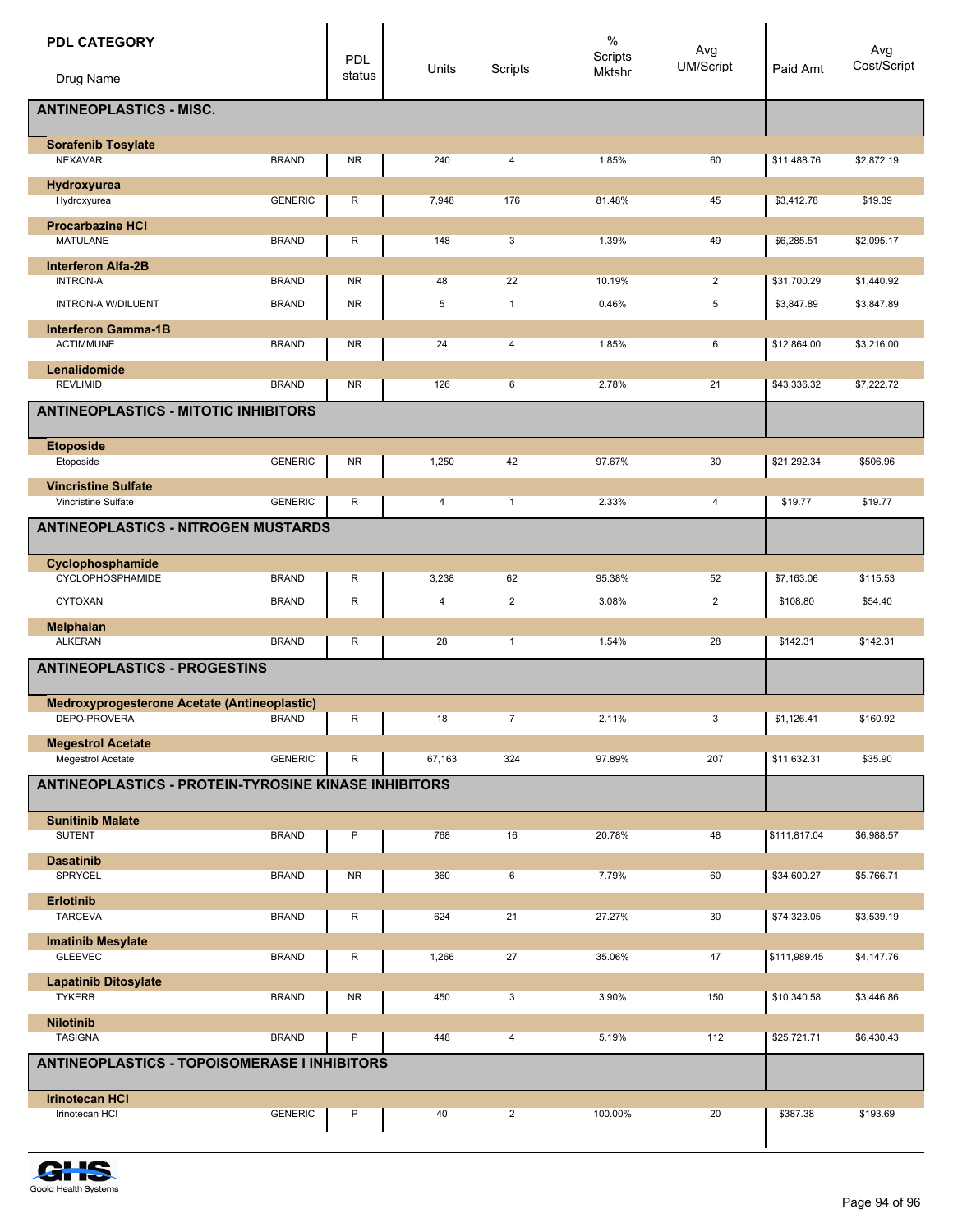| <b>PDL CATEGORY</b><br>Drug Name                                                 | <b>PDL</b><br>status | Units  | Scripts        | $\%$<br>Scripts<br>Mktshr | Avg<br>UM/Script | Paid Amt     | Avg<br>Cost/Script |
|----------------------------------------------------------------------------------|----------------------|--------|----------------|---------------------------|------------------|--------------|--------------------|
| <b>ANTIRETROVIRAL COMBINATIONS</b>                                               |                      |        |                |                           |                  |              |                    |
| Lamivudine-Zidovudine<br><b>COMBIVIR</b><br><b>BRAND</b>                         | R                    | 4,492  | 76             | 68.47%                    | 59               | \$60,111.39  | \$790.94           |
| Lopinavir-Ritonavir                                                              |                      |        |                |                           |                  |              |                    |
| <b>KALETRA</b><br><b>BRAND</b>                                                   | <b>NR</b>            | 960    | 6              | 5.41%                     | 160              | \$2,342.64   | \$390.44           |
| <b>Abacavir Sulfate-Lamivudine-Zidovudine</b><br><b>TRIZIVIR</b><br><b>BRAND</b> | R                    | 1,740  | 29             | 26.13%                    | 60               | \$36,909.21  | \$1,272.73         |
| <b>ANTIRETROVIRALS</b>                                                           |                      |        |                |                           |                  |              |                    |
| <b>Raltegravir Potassium</b>                                                     |                      |        |                |                           |                  |              |                    |
| <b>ISENTRESS</b><br><b>BRAND</b>                                                 | R                    | 480    | 8              | 1.51%                     | 60               | \$7,198.71   | \$899.84           |
| <b>Darunavir Ethanolate</b><br>PREZISTA<br><b>BRAND</b>                          | R                    | 420    | 4              | 0.75%                     | 105              | \$3,634.60   | \$908.65           |
| <b>Didanosine</b>                                                                |                      |        |                |                           |                  |              |                    |
| Didanosine<br><b>GENERIC</b>                                                     | R                    | 1,132  | 40             | 7.53%                     | 28               | \$8,460.82   | \$211.52           |
| <b>Zidovudine</b>                                                                |                      |        |                |                           |                  |              |                    |
| <b>GENERIC</b><br>Zidovudine                                                     | R                    | 2,956  | 46             | 8.66%                     | 64               | \$8,258.58   | \$179.53           |
| <b>Abacavir Sulfate-Lamivudine</b><br>EPZICOM<br><b>BRAND</b>                    | R                    | 540    | 18             | 3.39%                     | 30               | \$15,660.52  | \$870.03           |
| <b>Emtricitabine-Tenofovir Disoproxil Fumarate</b>                               |                      |        |                |                           |                  |              |                    |
| <b>TRUVADA</b><br><b>BRAND</b>                                                   | R                    | 3,780  | 126            | 23.73%                    | 30               | \$113,296.45 | \$899.18           |
| Lopinavir-Ritonavir<br><b>KALETRA</b><br><b>BRAND</b>                            | <b>NR</b>            | 19,360 | 163            | 30.70%                    | 119              | \$121,399.99 | \$744.79           |
| Efavirenz-Emtricitabine-Tenofovir Disoproxil Fumarate                            |                      |        |                |                           |                  |              |                    |
| <b>ATRIPLA</b><br><b>BRAND</b>                                                   | R                    | 3,751  | 126            | 23.73%                    | 30               | \$184,707.05 | \$1,465.93         |
| <b>ANTIRETROVIRALS - PROTEASE INHIBITORS</b>                                     |                      |        |                |                           |                  |              |                    |
| <b>Atazanavir Sulfate</b>                                                        |                      |        |                |                           |                  |              |                    |
| REYATAZ<br><b>BRAND</b>                                                          | R                    | 3,196  | 81             | 41.54%                    | 39               | \$69,222.08  | \$854.59           |
| <b>Fosamprenavir Calcium</b><br>LEXIVA<br><b>BRAND</b>                           |                      | 3,360  | 20             | 10.26%                    | 168              |              | \$954.99           |
|                                                                                  | R                    |        |                |                           |                  | \$19,099.72  |                    |
| <b>Indinavir Sulfate</b><br><b>CRIXIVAN</b><br><b>BRAND</b>                      | R                    | 360    | $\overline{2}$ | 1.03%                     | 180              | \$1,014.02   | \$507.01           |
| <b>Nelfinavir Mesylate</b>                                                       |                      |        |                |                           |                  |              |                    |
| <b>VIRACEPT</b><br><b>BRAND</b>                                                  | R                    | 1,020  | 9              | 4.62%                     | 113              | \$2,810.13   | \$312.24           |
| <b>Ritonavir</b>                                                                 |                      |        |                |                           |                  |              |                    |
| <b>NORVIR</b><br><b>BRAND</b>                                                    | R                    | 2,970  | 78             | 40.00%                    | 38               | \$26,308.02  | \$337.28           |
| <b>Saquinavir Mesylate</b><br><b>INVIRASE</b><br><b>BRAND</b>                    | R                    | 600    | 5              | 2.56%                     | 120              | \$4,049.16   | \$809.83           |
| <b>ANTIRETROVIRALS - RTI-NON-NUCLEOSIDE ANALOGUES</b>                            |                      |        |                |                           |                  |              |                    |
| <b>Efavirenz</b>                                                                 |                      |        |                |                           |                  |              |                    |
| <b>SUSTIVA</b><br><b>BRAND</b>                                                   | R                    | 1,980  | 66             | 77.65%                    | 30               | \$27,654.85  | \$419.01           |
| <b>Nevirapine</b>                                                                |                      |        |                |                           |                  |              |                    |
| <b>VIRAMUNE</b><br><b>BRAND</b>                                                  | R                    | 1,070  | 19             | 22.35%                    | 56               | \$7,998.54   | \$420.98           |
| ANTIRETROVIRALS - RTI-NUCLEOSIDE ANALOGUES-PURINES                               |                      |        |                |                           |                  |              |                    |
| <b>Abacavir Sulfate</b>                                                          |                      |        |                |                           |                  |              |                    |
| ZIAGEN<br><b>BRAND</b>                                                           | R                    | 1,500  | 25             | 100.00%                   | 60               | \$11,809.95  | \$472.40           |
|                                                                                  |                      |        |                |                           |                  |              |                    |
|                                                                                  |                      |        |                |                           |                  |              |                    |